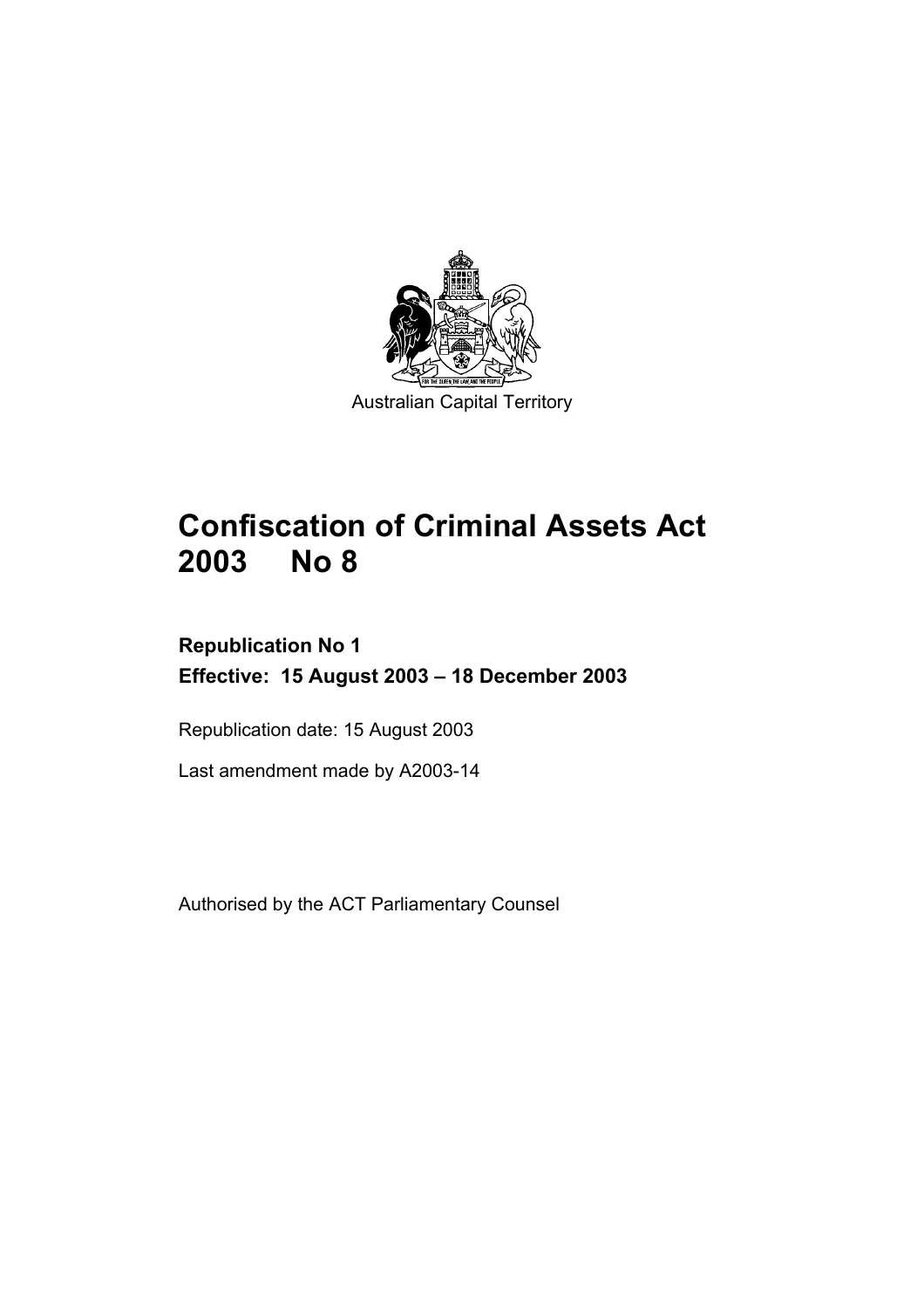# **About this republication**

### **The republished law**

This is a republication of the *Confiscation of Criminal Assets Act 2003* (including any amendment made under the *Legislation Act 2001*, part 11.3 (Editorial changes)) as in force on 15 August 2003*.* It also includes any amendment, repeal or expiry affecting the republished law to 15 August 2003.

The legislation history and amendment history of the republished law are set out in endnotes 3 and 4.

#### **Kinds of republications**

The Parliamentary Counsel's Office prepares 2 kinds of republications of ACT laws (see the ACT legislation register at www.legislation.act.gov.au):

- authorised republications to which the *Legislation Act 2001* applies
- unauthorised republications.

The status of this republication appears on the bottom of each page.

#### **Editorial changes**

The *Legislation Act 2001*, part 11.3 authorises the Parliamentary Counsel to make editorial amendments and other changes of a formal nature when preparing a law for republication. Editorial changes do not change the effect of the law, but have effect as if they had been made by an Act commencing on the republication date (see *Legislation Act 2001*, s 115 and s 117). The changes are made if the Parliamentary Counsel considers they are desirable to bring the law into line, or more closely into line, with current legislative drafting practice.

This republication includes amendments made under part 11.3 (see endnote 1).

#### **Uncommenced provisions and amendments**

If a provision of the republished law has not commenced or is affected by an uncommenced amendment, the symbol  $\|\mathbf{U}\|$  appears immediately before the provision heading. The text of the uncommenced provision or amendment appears only in the last endnote.

#### **Modifications**

If a provision of the republished law is affected by a current modification, the symbol  $\mathbf{M}$ appears immediately before the provision heading. The text of the modifying provision appears in the endnotes. For the legal status of modifications, see *Legislation Act 2001*, section 95.

#### **Penalties**

The value of a penalty unit for an offence against this republished law at the republication date is—

- (a) if the person charged is an individual—\$100; or
- (b) if the person charged is a corporation—\$500.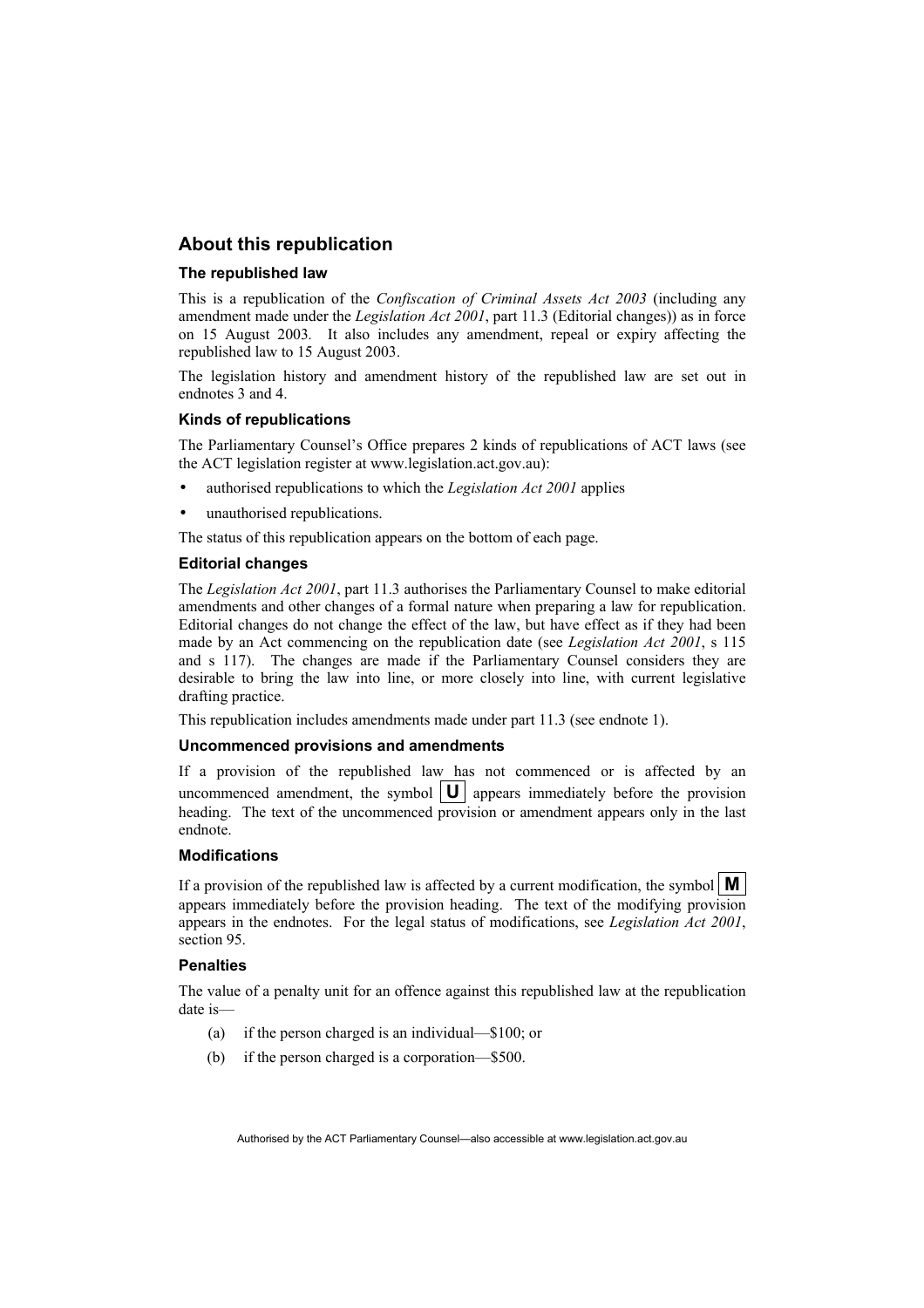

# **Confiscation of Criminal Assets Act 2003**

# **Contents**

|                            |                                                                          | Page       |
|----------------------------|--------------------------------------------------------------------------|------------|
| Part 1                     | <b>Preliminary</b>                                                       |            |
| 1                          | Name of Act                                                              | 2          |
| 3                          | Purposes of Act                                                          | 2          |
| 4                          | Application of Act to property and dealings                              | 3          |
| 5                          | Application of Act to offences                                           | 3          |
| 6                          | Dictionary                                                               | 3          |
| 7                          | <b>Notes</b>                                                             | 3          |
| 8                          | Offences against Act—application of Criminal Code etc                    | 4          |
| Part 2                     | General overview of confiscation scheme                                  |            |
| 9                          | General overview                                                         | 5          |
| R <sub>1</sub><br>15/08/03 | Confiscation of Criminal Assets Act 2003<br>Effective: 15/08/03-18/12/03 | contents 1 |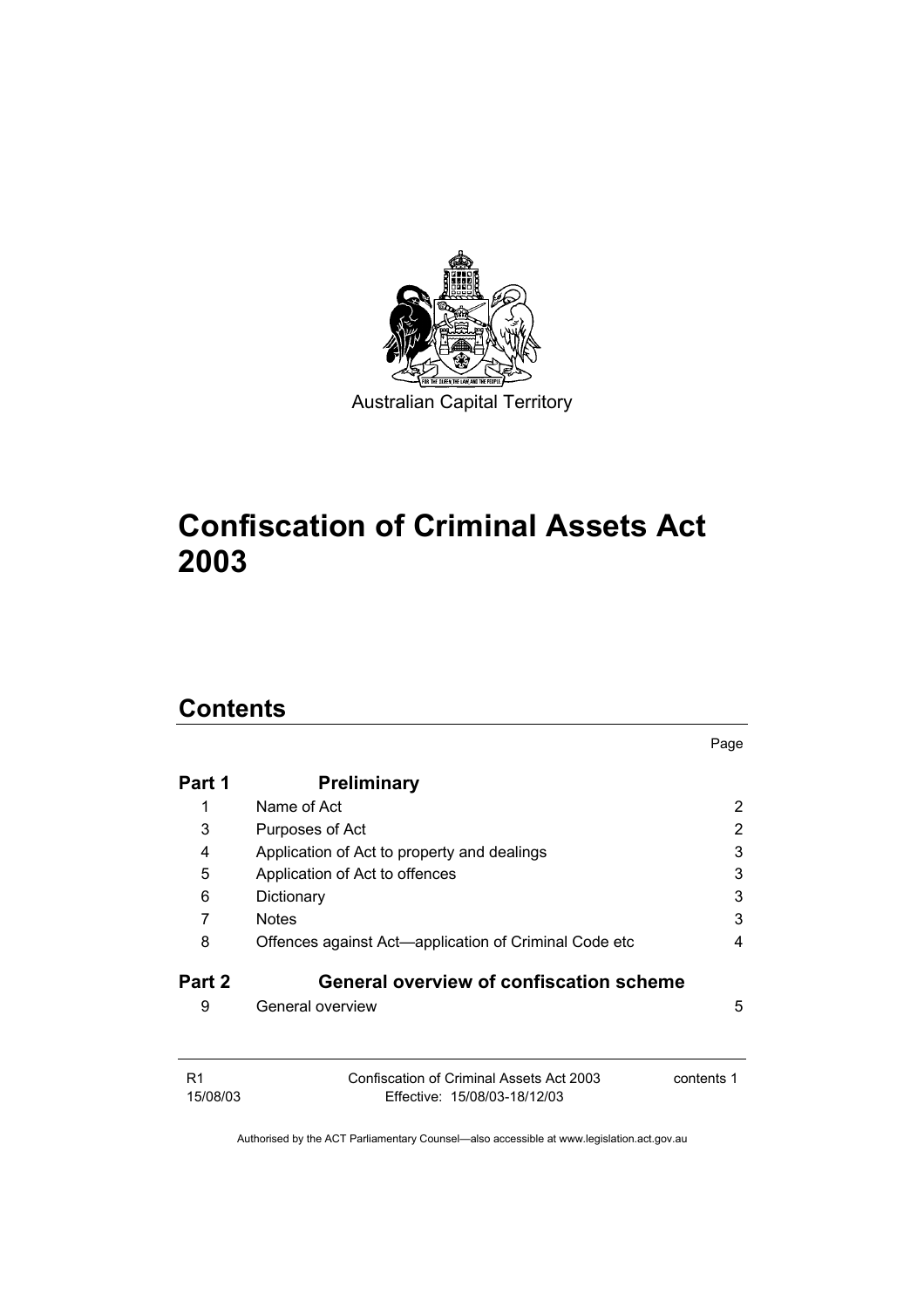#### **Contents**

|                     |                                                                                        | Page           |
|---------------------|----------------------------------------------------------------------------------------|----------------|
| Part 3              | Key concepts                                                                           |                |
| 10                  | What is tainted property                                                               | 7              |
| 11                  | What is unclaimed tainted property                                                     | 9              |
| 12                  | Meaning of derived                                                                     | 10             |
| 13                  | Meaning of offence and of particular kinds of offences                                 | 11             |
| 14                  | Meaning of effective control of property                                               | 12             |
| 15                  | Meaning of convicted and quashed                                                       | 13             |
| 16                  | When does someone abscond                                                              | 14             |
| 17                  | When is someone <i>cleared</i> of an offence                                           | 15             |
| 18                  | When a proceeding is <i>finalised</i>                                                  | 16             |
| Part 4              | <b>Restraint of property</b>                                                           |                |
| <b>Division 4.1</b> | <b>General</b>                                                                         |                |
| 19                  | Meaning of restraining order                                                           | 18             |
| 20                  | Meaning of artistic profits restraining order                                          | 18             |
| 21                  | Meaning of unclaimed tainted property restraining order                                | 18             |
| 22                  | Restraining orders-purposes                                                            | 19             |
| 23                  | Contravening restraining orders                                                        | 19             |
| 24                  | Setting aside dealings with restrained property                                        | 20             |
| <b>Division 4.2</b> | <b>Making restraining orders</b>                                                       |                |
| 25                  | Restraining orders over unclaimed tainted property—application                         | 21             |
| 26                  | Restraining orders over other property-application                                     | 21             |
| 27                  | Restraining orders—time for making certain applications                                | 23             |
| 28                  | Restraining orders over unclaimed tainted property-affidavit<br>supporting application | 24             |
| 29                  | Restraining orders over other property-affidavit supporting                            |                |
|                     | application                                                                            | 25             |
| 30                  | Restraining orders over unclaimed tainted property-making                              | 27             |
| 31                  | Restraining orders over other property-making                                          | 28             |
| 32                  | Making of restraining orders-specific serious offence not<br>required etc              | 29             |
| 33                  | Restraining orders-contents                                                            | 30             |
| 34                  | Restraining orders-notice of making                                                    | 32             |
| 35                  | Restraining order proceedings—restrictions on disclosure                               | 33             |
| contents 2          | Confiscation of Criminal Assets Act 2003                                               | R <sub>1</sub> |
|                     | Effective: 15/08/03-18/12/03                                                           | 15/08/03       |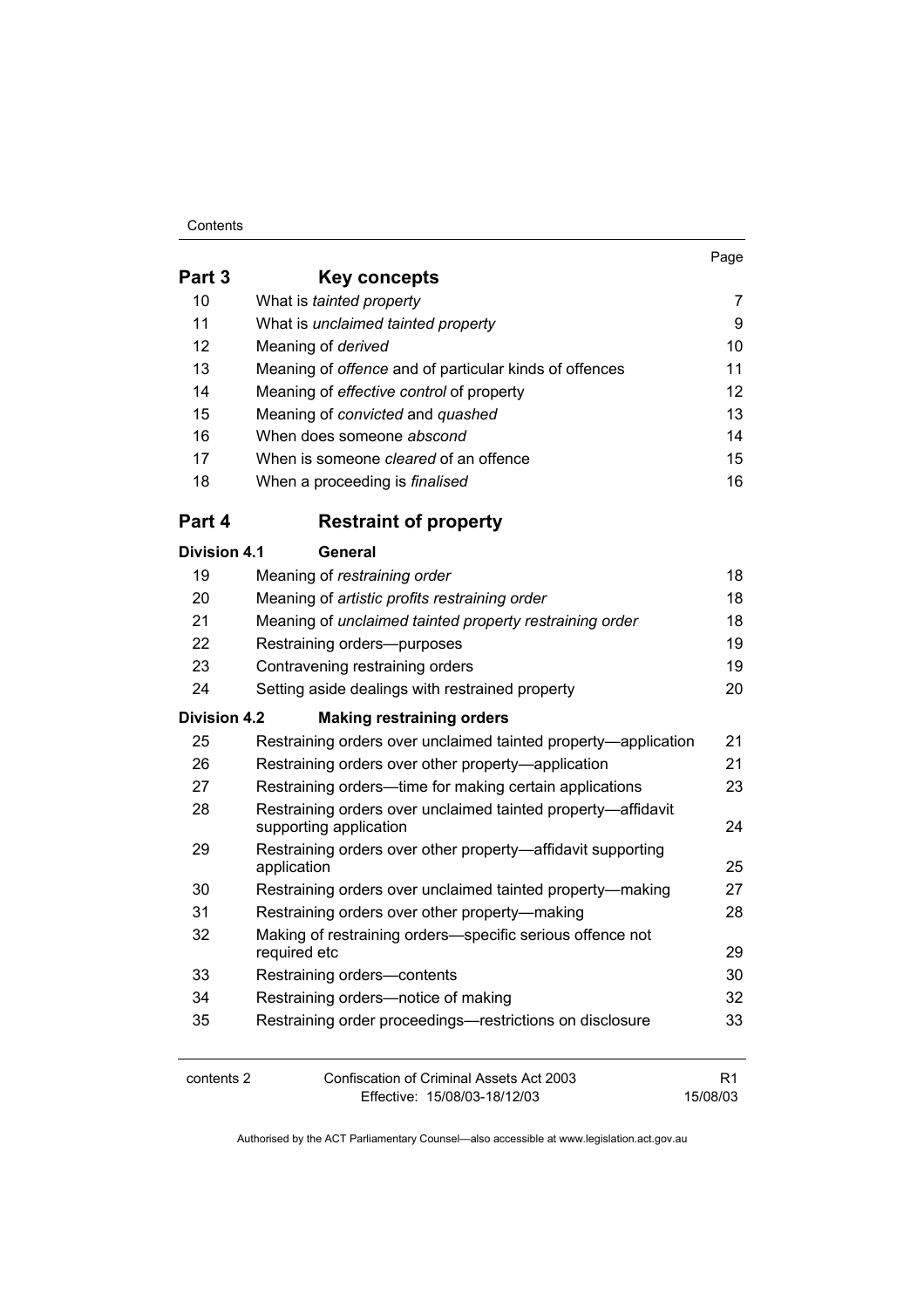|                            |                                                                                     | Contents   |
|----------------------------|-------------------------------------------------------------------------------------|------------|
|                            |                                                                                     | Page       |
| 36                         | Restraining orders-disclosure offences                                              | 34         |
| 37                         | Payment of living and business expenses from restrained<br>property                 | 37         |
| 38                         | Payment of certain legal expenses from restrained property                          | 38         |
| 39                         | Additional orders about restraining orders and restrained                           | 39         |
| 40                         | property<br>Contravention of additional orders under s 39                           | 41         |
|                            |                                                                                     |            |
| <b>Division 4.3</b>        | Duration of restraining orders                                                      |            |
| 41                         | Meaning of forfeiture or penalty application for div 4.3                            | 42         |
| 42                         | Restraining orders generally not time limited                                       | 42         |
| 43                         | Revocation or variation of restraining orders made without<br>notice of application | 42         |
| 44                         | Revocation or variation of restraining orders if security or<br>undertakings given  | 43         |
| 45                         | When restraining order over particular property ends                                | 44         |
| 46                         | When unclaimed tainted property restraining order ends                              | 45         |
| 47                         | When restraining order ends-ordinary indictable offences                            | 45         |
| 48                         | When restraining order ends-serious offences                                        | 49         |
| 49                         | Extension of time for restraining orders                                            | 51         |
| <b>Division 4.4</b>        | <b>Restraining orders-other matters</b>                                             |            |
| 50                         | Restraining orders—registration in statutory property registers                     | 53         |
| 51                         | Execution against restrained property                                               | 54         |
| Part 5                     | <b>Forfeiture of property</b>                                                       |            |
| <b>Division 5.1</b>        | <b>Conviction forfeiture orders</b>                                                 |            |
| 52                         | Meaning of conviction forfeiture order                                              | 55         |
| 53                         | Conviction forfeiture orders-application                                            | 55         |
| 54                         | Conviction forfeiture orders-making                                                 | 55         |
| 55                         | Conviction forfeiture orders—forfeiture                                             | 56         |
| 56                         | When conviction forfeiture order ends                                               | 56         |
| <b>Division 5.2</b>        | Automatic forfeiture-conviction for serious<br>offences                             |            |
| 57                         | Unclaimed tainted property restraining orders-<br>non-application of div 5.2        | 57         |
| R <sub>1</sub><br>15/08/03 | Confiscation of Criminal Assets Act 2003<br>Effective: 15/08/03-18/12/03            | contents 3 |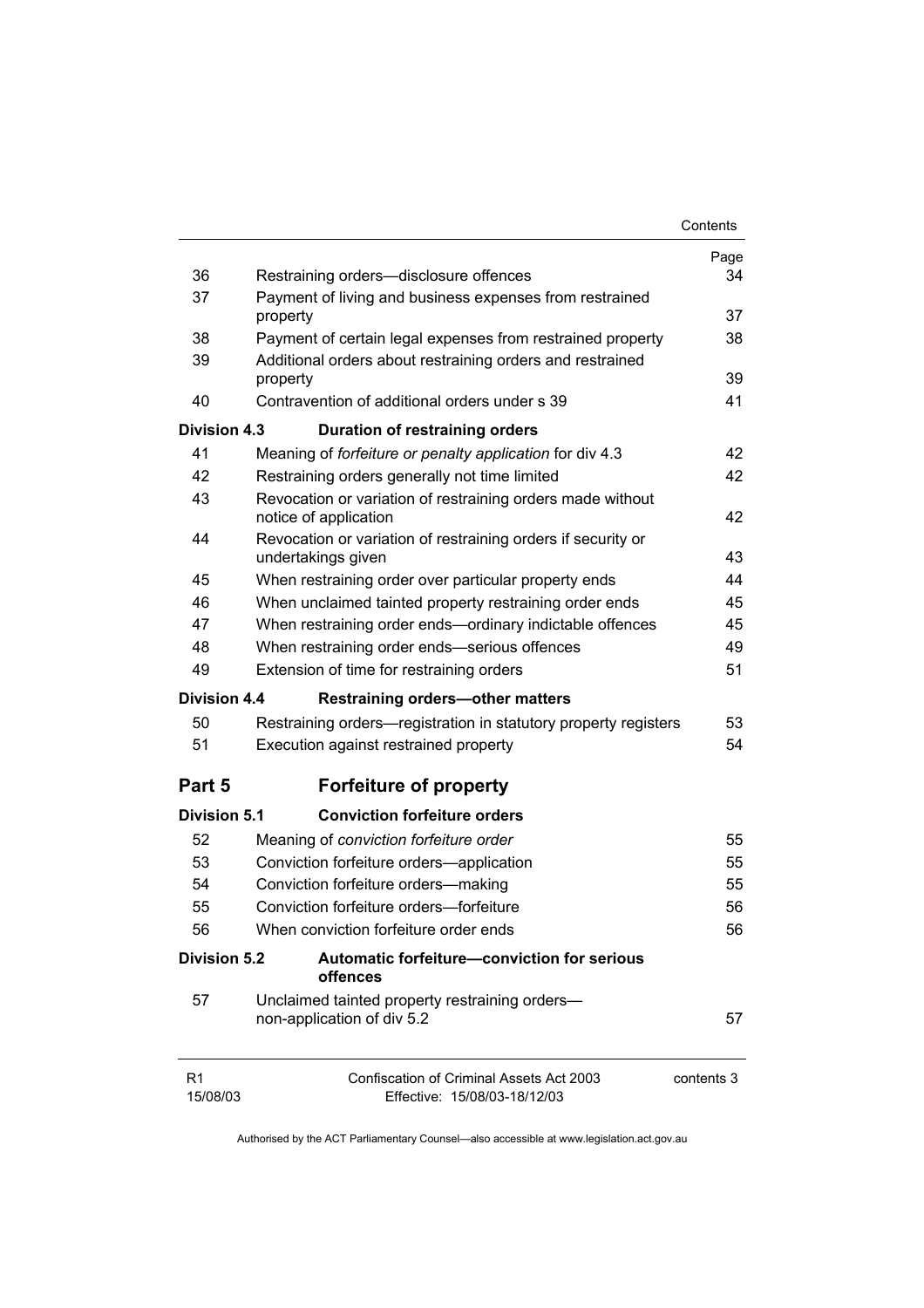|                     |                                                                                   | Page |
|---------------------|-----------------------------------------------------------------------------------|------|
| 58                  | Automatic forfeiture of restrained property on conviction for<br>serious offences | 57   |
| 59                  | Automatic forfeiture-court order declaring property<br>automatically forfeited    | 58   |
| 60                  | Automatic forfeiture-court orders                                                 | 59   |
| 61                  | When automatic forfeiture under div 5.2 ends                                      | 60   |
| Division 5.3        | Automatic forfeiture-unclaimed tainted property                                   |      |
| 62                  | Forfeiture of unclaimed tainted property                                          | 60   |
| 63                  | When automatic forfeiture under div 5.3 ends                                      | 61   |
| <b>Division 5.4</b> | <b>Civil forfeiture orders</b>                                                    |      |
| 64                  | Artistic profits and unclaimed tainted property-<br>non-application of div 5.4    | 61   |
| 65                  | Meaning of civil forfeiture order                                                 | 62   |
| 66                  | Civil forfeiture orders-application                                               | 62   |
| 67                  | Civil forfeiture orders-making                                                    | 62   |
| 68                  | Civil forfeiture orders—forfeiture                                                | 64   |
| 69                  | Civil forfeiture order proceedings—restrictions on disclosure                     | 65   |
| 70                  | Civil forfeiture orders—disclosure offences                                       | 66   |
| 71                  | When civil forfeiture order ends                                                  | 68   |
| Part 6              | <b>Exclusion of property</b>                                                      |      |
| Division 6.1        | General                                                                           |      |
| 72                  | Meaning of exclusion order                                                        | 70   |
| 73                  | When property is subject to forfeiture                                            | 70   |
| 74                  | Effect of exclusion order                                                         | 71   |
| <b>Division 6.2</b> | <b>Making exclusion orders</b>                                                    |      |
| 75                  | Exclusion orders-application                                                      | 71   |

| . . | LAGROPH ORGEO application                               | . . |
|-----|---------------------------------------------------------|-----|
| 76  | Making of exclusion orders—ordinary indictable offences | 72  |
| 77  | Making of exclusion orders—serious offences             | 74  |
| 78  | Making of exclusion orders—unclaimed tainted property   | 76  |
|     |                                                         |     |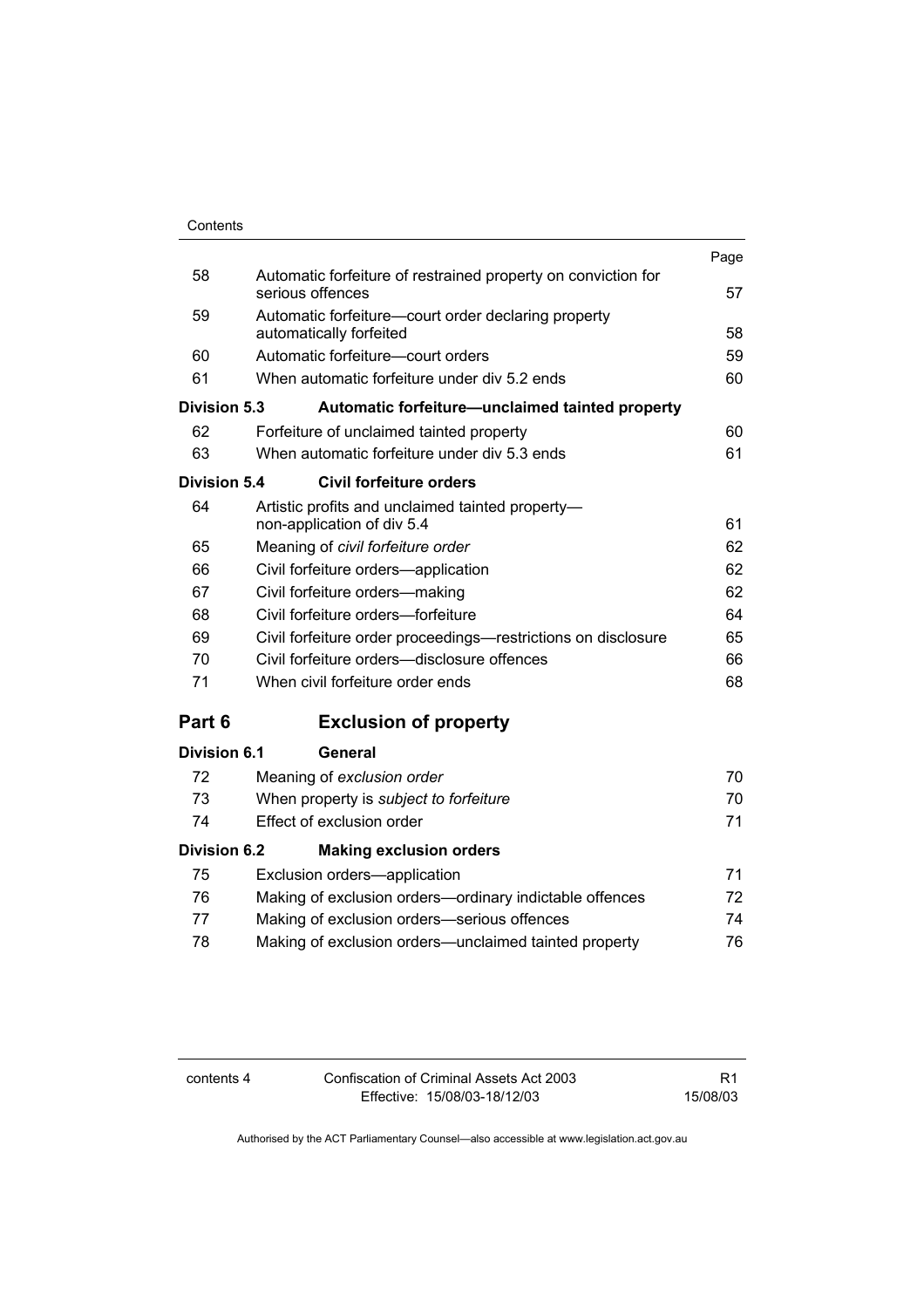|                     |                                                                           | Contents   |
|---------------------|---------------------------------------------------------------------------|------------|
|                     |                                                                           | Page       |
| Part 7              | <b>Penalty orders</b>                                                     |            |
| <b>Division 7.1</b> | <b>Benefits</b>                                                           |            |
| 79                  | Meaning of commission of serious offence for pt 7                         | 77         |
| 80                  | Meaning of benefits derived by an offender                                | 77         |
| 81                  | Meaning of artistic profits                                               | 78         |
| <b>Division 7.2</b> | <b>Making penalty orders</b>                                              |            |
| 82                  | Meaning of penalty order                                                  | 80         |
| 83                  | Penalty orders-application                                                | 80         |
| 84                  | Penalty orders-offenders convicted of ordinary indictable                 |            |
|                     | offences                                                                  | 80         |
| 85                  | Penalty orders-commission of serious offences                             | 81         |
| 86                  | Penalty orders-amount of penalty                                          | 83         |
| 87                  | Penalty orders-contents                                                   | 84         |
| 88                  | Penalty orders—enforceable as judgment debt                               | 84         |
| 89                  | Penalty orders-variation for reassessed value of benefits                 | 85         |
| <b>Division 7.3</b> | <b>Value of benefits</b>                                                  |            |
| 90                  | Meaning of narcotic substance and property for div 7.3                    | 85         |
| 91                  | Presumed value of benefits-ordinary indictable offence                    | 86         |
| 92                  | Presumed value of benefits-serious offence                                | 87         |
| 93                  | Value of benefits-relevant matters                                        | 89         |
| <b>Division 7.4</b> | <b>Satisfaction of penalty order</b>                                      |            |
| 94                  | Creation of penalty charge over restrained property                       | 90         |
| 95                  | When penalty charge over property ends                                    | 91         |
| 96                  | Power to satisfy penalty order                                            | 92         |
| 97                  | Public trustee to repay any amount surplus to satisfying penalty<br>order | 93         |
| <b>Division 7.5</b> | <b>End of penalty orders</b>                                              |            |
| 98                  | When penalty order ends                                                   | 94         |
| Part 8              | <b>Restrained property</b>                                                |            |
| <b>Division 8.1</b> | Management of restrained property by public<br>trustee                    |            |
| 99                  | Application of div 8.1                                                    | 95         |
| R1<br>15/08/03      | Confiscation of Criminal Assets Act 2003<br>Effective: 15/08/03-18/12/03  | contents 5 |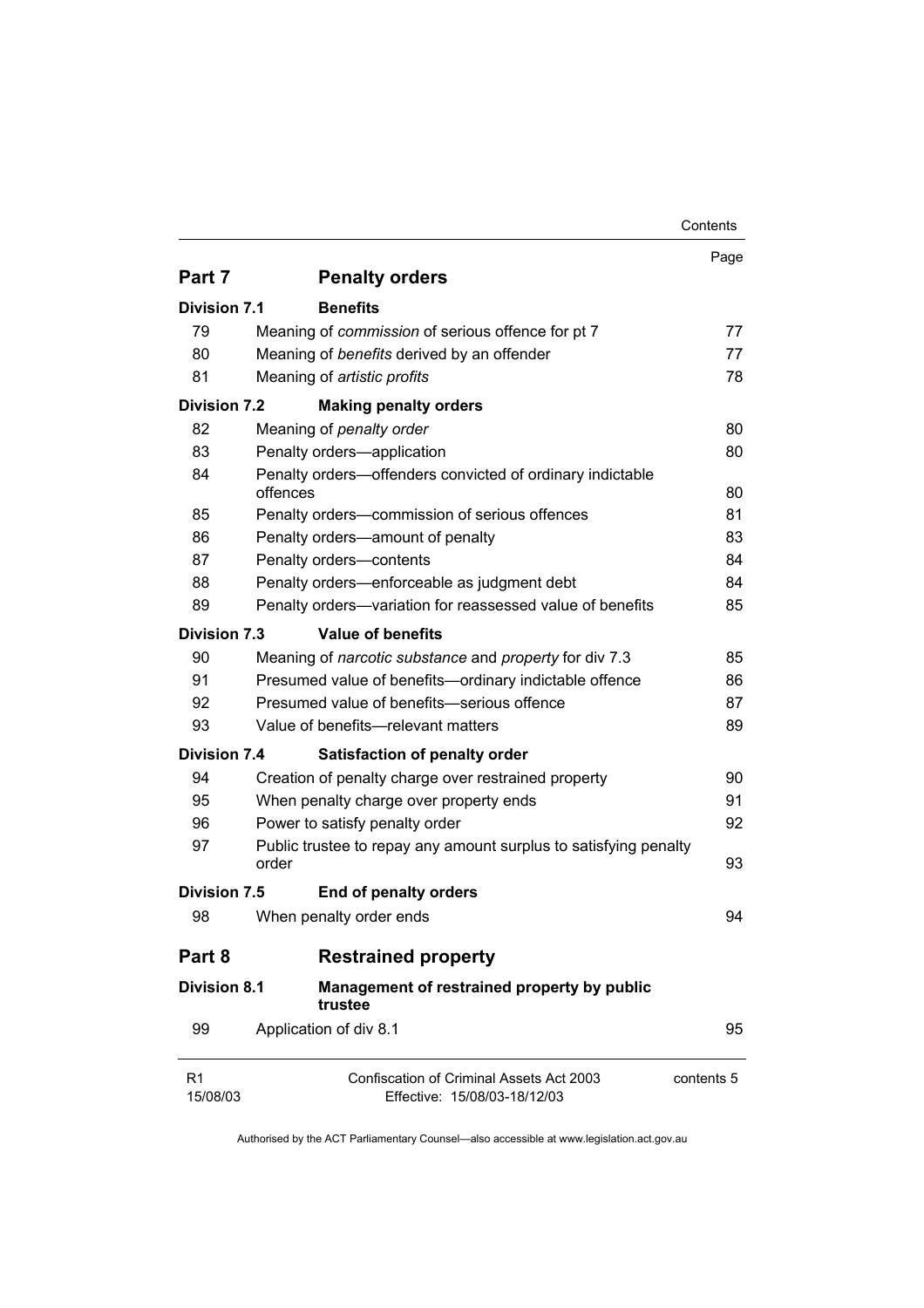| Contents |
|----------|
|----------|

|                     |                                                                                         | Page           |
|---------------------|-----------------------------------------------------------------------------------------|----------------|
| 100                 | Powers of public trustee to preserve restrained property etc                            | 95             |
| 101                 | Sale, modification or destruction of property by public trustee                         | 96             |
| 102                 | Notice of sale, modification or destruction of restrained property<br>by public trustee | 97             |
| 103                 | Emergency modification or destruction of restrained property                            | 98             |
| 104                 | Notice details to be included in public trustee's report                                | 98             |
| 105                 | Order to stop sale, modification or destruction of restrained<br>property               | 99             |
| <b>Division 8.2</b> | Joint ownership of restrained property                                                  |                |
| 106                 | Effect of death on joint ownership                                                      | 100            |
| Part 9              | <b>Forfeited property</b>                                                               |                |
| Division 9.1        | Preliminary                                                                             |                |
| 107                 | Meaning of interested person in pt 9                                                    | 102            |
| 108                 | Forfeited property--powers of public trustee                                            | 102            |
| <b>Division 9.2</b> | Vesting and disposal of forfeited property                                              |                |
| 109                 | Vesting of forfeited property-general rule                                              | 103            |
| 110                 | Vesting of registrable property on forfeiture                                           | 103            |
| 111                 | Disposal of forfeited property                                                          | 105            |
| Division 9.3        | Improperly obtained registered property interests                                       |                |
| 112                 | Application of div 9.3 to registered property interests                                 | 106            |
| 113                 | Discharge of prior registered property interests given for                              |                |
|                     | improper purposes                                                                       | 106            |
| <b>Division 9.4</b> | Sale of jointly owned forfeited property                                                |                |
| 114                 | Application of div 9.4 to jointly owned property                                        | 107            |
| 115                 | Inconsistency with Trustee Act or Conveyancing Act                                      | 107            |
| 116                 | Order for sale of jointly owned property                                                | 108            |
| 117                 | Trust for sale of property                                                              | 109            |
| 118                 | Effect of trust for sale on joint ownership                                             | 109            |
| 119                 | Distribution of proceeds of sale of property                                            | 109            |
| 120                 | Variation of court order for sale                                                       | 110            |
| <b>Division 9.5</b> | Forfeited property-return or compensation                                               |                |
| 121                 | Meaning of return or compensation order                                                 | 110            |
| contents 6          | Confiscation of Criminal Assets Act 2003<br>Effective: 15/08/03-18/12/03                | R1<br>15/08/03 |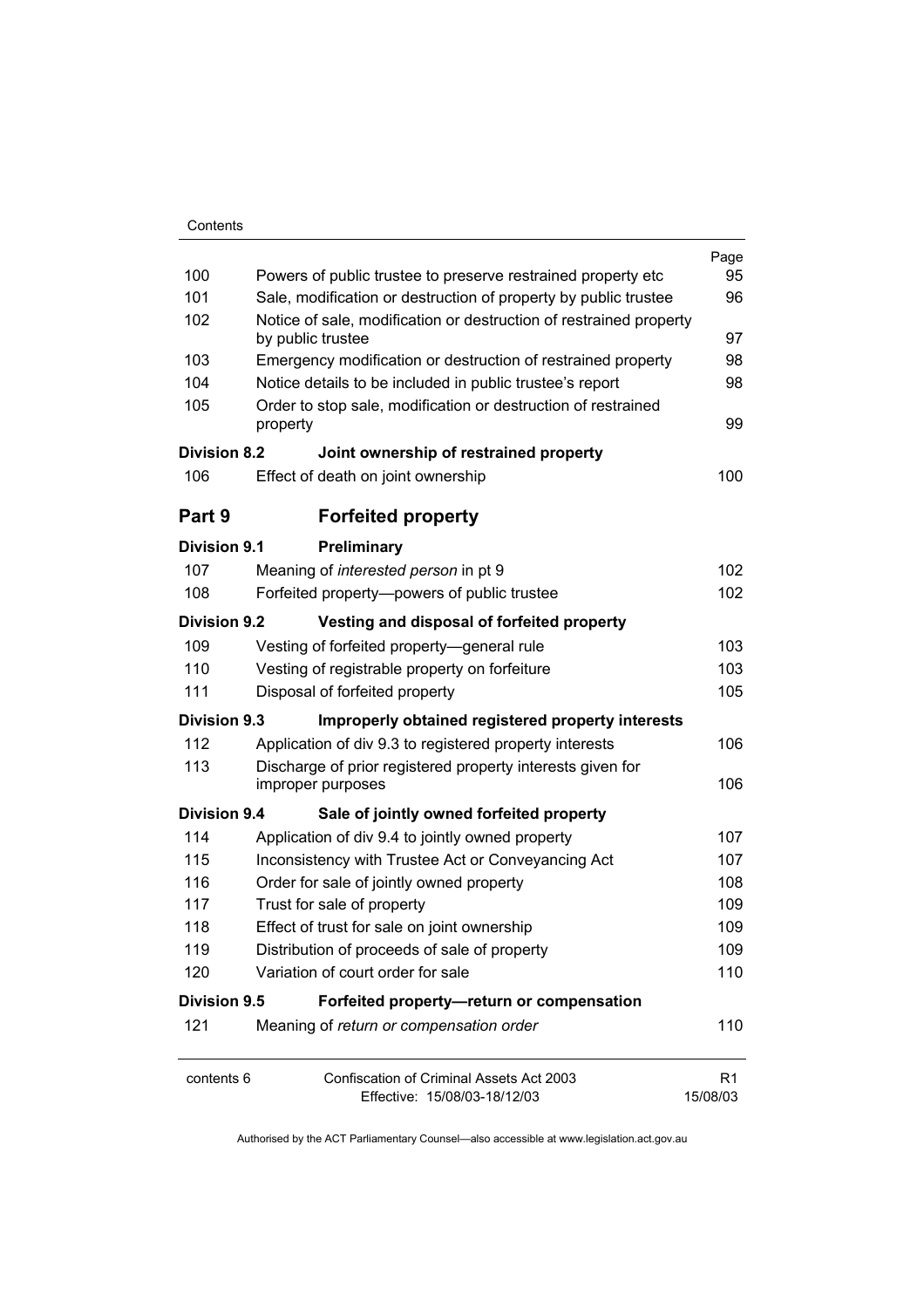|                      |                                                                                  | Contents   |
|----------------------|----------------------------------------------------------------------------------|------------|
|                      |                                                                                  | Page       |
| 122                  | Return or compensation orders—application                                        | 111        |
| 123                  | Return or compensation orders-making                                             | 111        |
| <b>Division 9.6</b>  | Forfeited property-buyback of interest                                           |            |
| 124                  | Meaning of buyback order                                                         | 112        |
| 125                  | Buyback orders-application                                                       | 112        |
| 126                  | Buyback orders-making                                                            | 113        |
| 127                  | Buyback orders-buying interest in property                                       | 114        |
| Part 10              | <b>Confiscated assets trust fund</b>                                             |            |
| 128                  | Definitions for pt 10                                                            | 115        |
| 129                  | Meaning of equitable sharing program                                             | 115        |
| 130                  | Establishment of trust fund                                                      | 116        |
| 131                  | Payments into trust fund                                                         | 116        |
| 132                  | Purposes of trust fund                                                           | 117        |
| 133                  | Payments from trust fund                                                         | 118        |
| 134                  | Distribution of surplus funds                                                    | 118        |
| 135                  | Review of reserved and distributable funds by public trustee                     | 119        |
| Part 11              | Interstate orders                                                                |            |
| 136                  | Meaning of authenticated for pt 11                                               | 120        |
| 137                  | Interstate restraining and forfeiture orders etc-registration                    | 120        |
| 138                  | Interstate restraining and forfeiture orders etc-interim<br>registration         | 121        |
| 139                  | Interstate restraining and forfeiture orders etc-effect of<br>registration       | 122        |
| 140                  | Interstate restraining and forfeiture orders etc-ending of<br>registration       | 122        |
| 141                  | Interstate restraining and forfeiture orders etc-cancellation of<br>registration | 123        |
| 142                  | Creation of interstate penalty charges                                           | 123        |
| 143                  | Interstate penalty charges—effect of creation                                    | 124        |
| Part 12              | <b>Information gathering</b>                                                     |            |
| <b>Division 12.1</b> | <b>Inquiry notices</b>                                                           |            |
| 144                  | Meaning of inquiry notice                                                        | 125        |
| R <sub>1</sub>       | Confiscation of Criminal Assets Act 2003                                         | contents 7 |

Effective: 15/08/03-18/12/03

15/08/03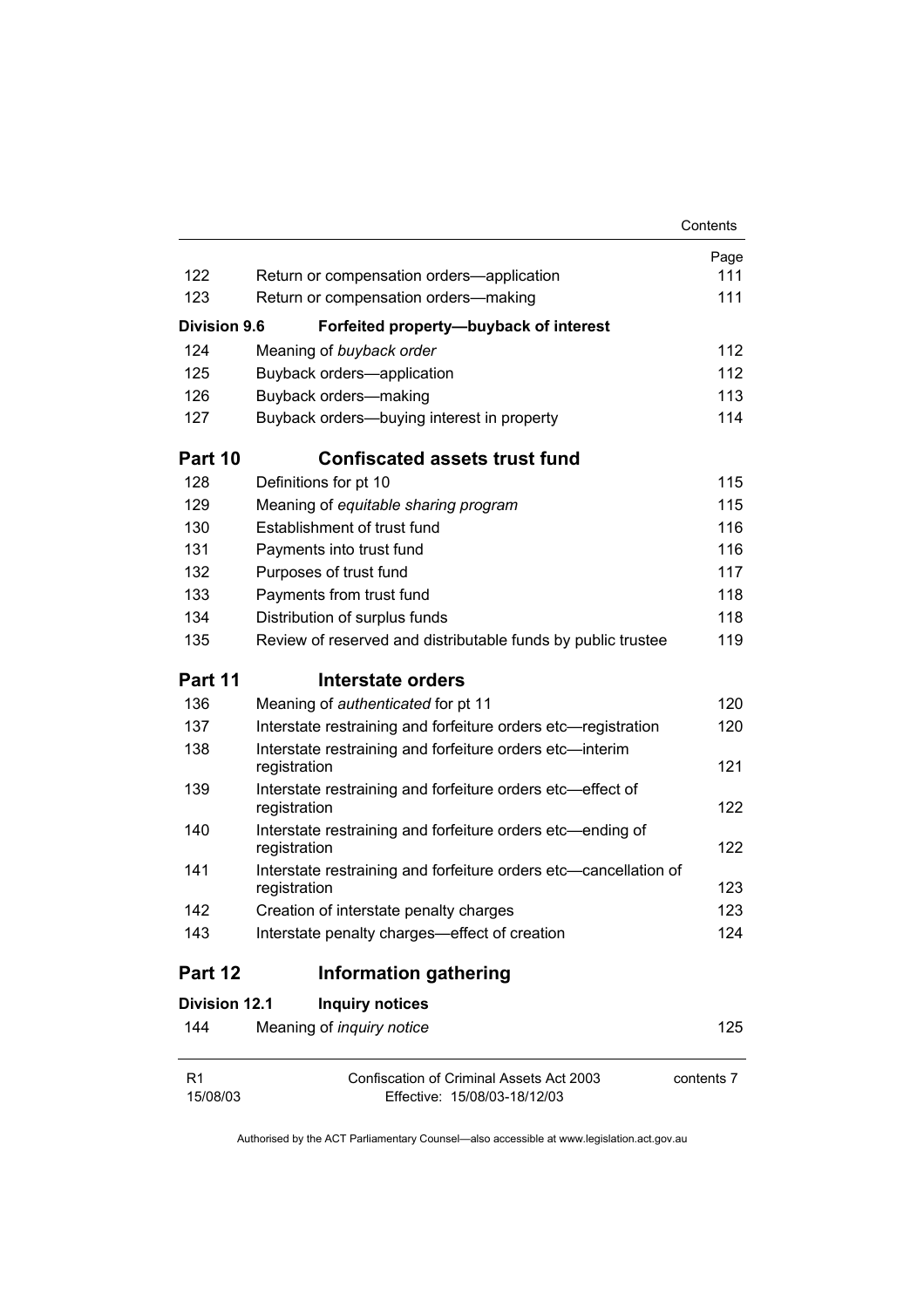| 145                  |                                                                            | Page<br>125 |
|----------------------|----------------------------------------------------------------------------|-------------|
| 146                  | Inquiry notices-giving                                                     | 126         |
|                      | Inquiry notices-form                                                       |             |
| 147                  | Inquiry notices—immunity for complying financial institutions<br>and staff | 126         |
| <b>Division 12.2</b> | <b>Monitoring orders</b>                                                   |             |
| 148                  | Meaning of <i>monitoring</i> order                                         | 127         |
| 149                  | Monitoring orders-application                                              | 127         |
| 150                  | Monitoring orders-affidavit supporting application                         | 128         |
| 151                  | Monitoring orders-making                                                   | 128         |
| <b>Division 12.3</b> | <b>Transaction suspension orders</b>                                       |             |
| 152                  | Meaning of transaction suspension order                                    | 130         |
| 153                  | Transaction suspension orders-application                                  | 130         |
| 154                  | Transaction suspension orders—affidavit supporting application             | 131         |
| 155                  | Transaction suspension orders-making                                       | 131         |
| <b>Division 12.4</b> | Production orders for property-tracking documents                          |             |
| 156                  | Meaning of production order                                                | 133         |
| 157                  | Meaning of property-tracking document                                      | 133         |
| 158                  | Production orders-application                                              | 134         |
| 159                  | Production orders-affidavit supporting application                         | 134         |
| 160                  | Production orders-making                                                   | 135         |
| 161                  | Production order proceedings-restrictions on disclosure                    | 136         |
| 162                  | Production orders-variation                                                | 136         |
| 163                  | Production orders-consequential powers about documents                     | 136         |
| Division 12.5        | <b>Examination orders and notices</b>                                      |             |
|                      | <b>Subdivision 12.5.1 Preliminary</b>                                      |             |
| 164                  | Definitions for div 12.5                                                   | 137         |
| 165                  | Authorised investigators                                                   | 138         |
|                      | <b>Subdivision 12.5.2 Examination orders</b>                               |             |
| 166                  | Meaning of examination order                                               | 139         |
| 167                  | Examination orders-application                                             | 139         |
| 168                  | Examination orders-affidavit supporting application                        | 140         |
| 169                  | Examination orders-making                                                  | 140         |
| 170                  | Examination order proceedings-restrictions on disclosure                   | 141         |
| contents 8           | <b>Confiscation of Criminal Assets Act 2003</b>                            | R1          |
|                      | Effective: 15/08/03-18/12/03                                               | 15/08/03    |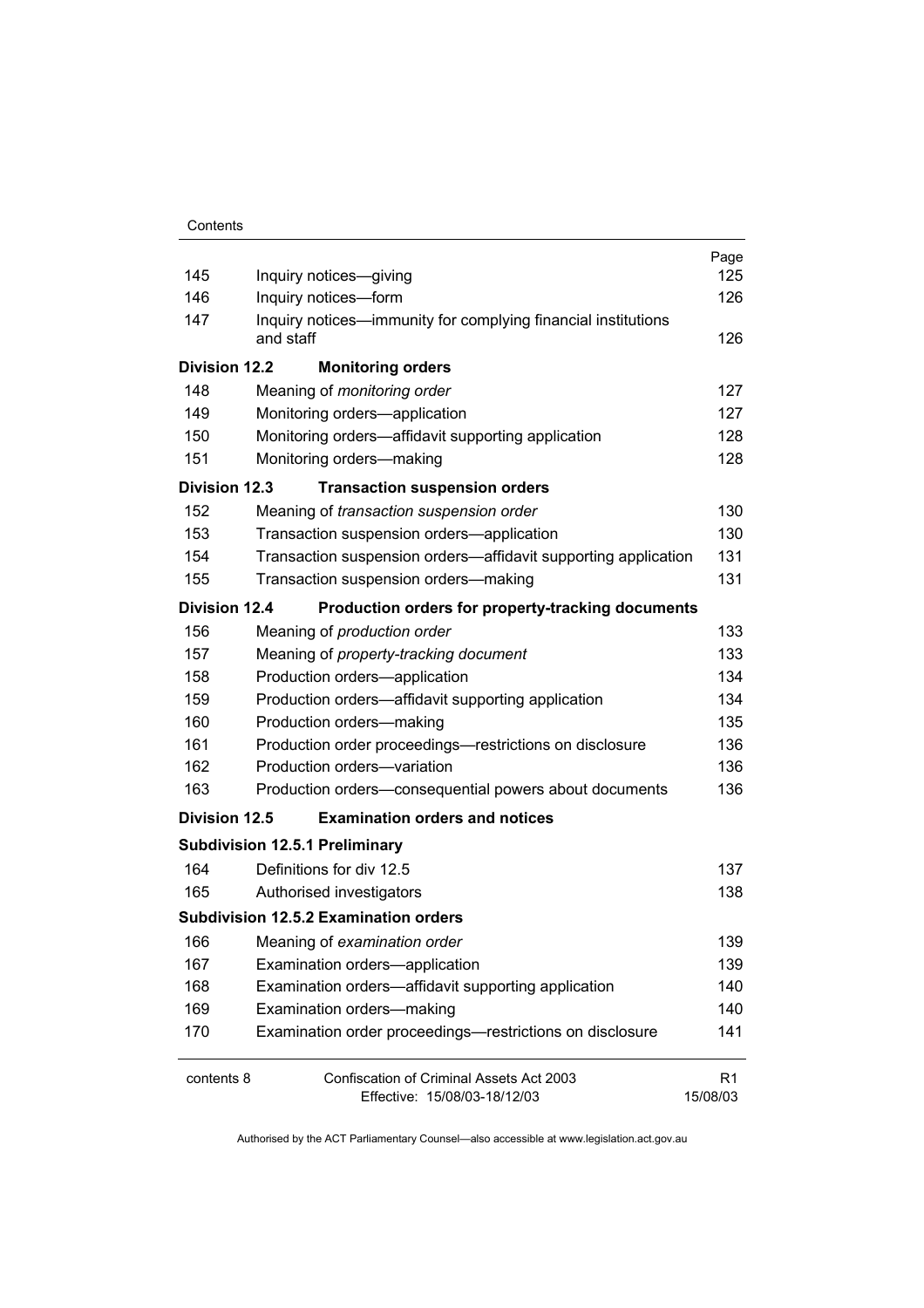|                      |                                                                   | Contents |
|----------------------|-------------------------------------------------------------------|----------|
|                      |                                                                   | Page     |
|                      | Subdivision 12.5.3 Examination notices                            |          |
| 171                  | Meaning of examination notice                                     | 142      |
| 172                  | Examination notices-giving                                        | 142      |
| 173                  | Examination notices-form                                          | 142      |
|                      | <b>Subdivision 12.5.4 Conducting examinations</b>                 |          |
| 174                  | Time and place of examination                                     | 143      |
| 175                  | Requirements made of person examined                              | 144      |
| 176                  | Conduct of examination                                            | 144      |
| 177                  | Role of the examinee's lawyer                                     | 145      |
| 178                  | Examinations-consequential powers about documents                 | 145      |
| 179                  | Examinations-additional restrictions on disclosure                | 146      |
| 180                  | Protection of authorised investigator etc                         | 147      |
|                      | Subdivision 12.5.5 Offences—examination notices                   |          |
| 181                  | Obstruction etc of authorised investigator                        | 147      |
| 182                  | Failing to attend examination                                     | 148      |
| 183                  | Offences relating to appearance at examination                    | 148      |
| 184                  | Unauthorised presence at an examination                           | 149      |
| 185                  | Examinations-additional disclosure offences                       | 149      |
| Division 12.6        | <b>Information order offences</b>                                 |          |
| 186                  | Meaning of information order                                      | 152      |
| 187                  | Information orders-failure to comply                              | 152      |
| 188                  | Information orders-false or misleading information                | 152      |
| 189                  | Information orders-false or misleading documents                  | 153      |
| 190                  | Destruction etc of documents                                      | 154      |
| 191                  | Meaning of non-disclosable information order                      | 155      |
| 192                  | Information orders-disclosure offences                            | 155      |
| 193                  | Information orders-disclosure by police officers                  | 157      |
| 194                  | Information orders-protection of complying financial institutions | 158      |
| Part 13              | <b>Search warrants</b>                                            |          |
| <b>Division 13.1</b> | Preliminary                                                       |          |
| 195                  | Definitions for pt 13                                             | 159      |

| R1       |  |
|----------|--|
| 15/08/03 |  |

Confiscation of Criminal Assets Act 2003 Effective: 15/08/03-18/12/03

contents 9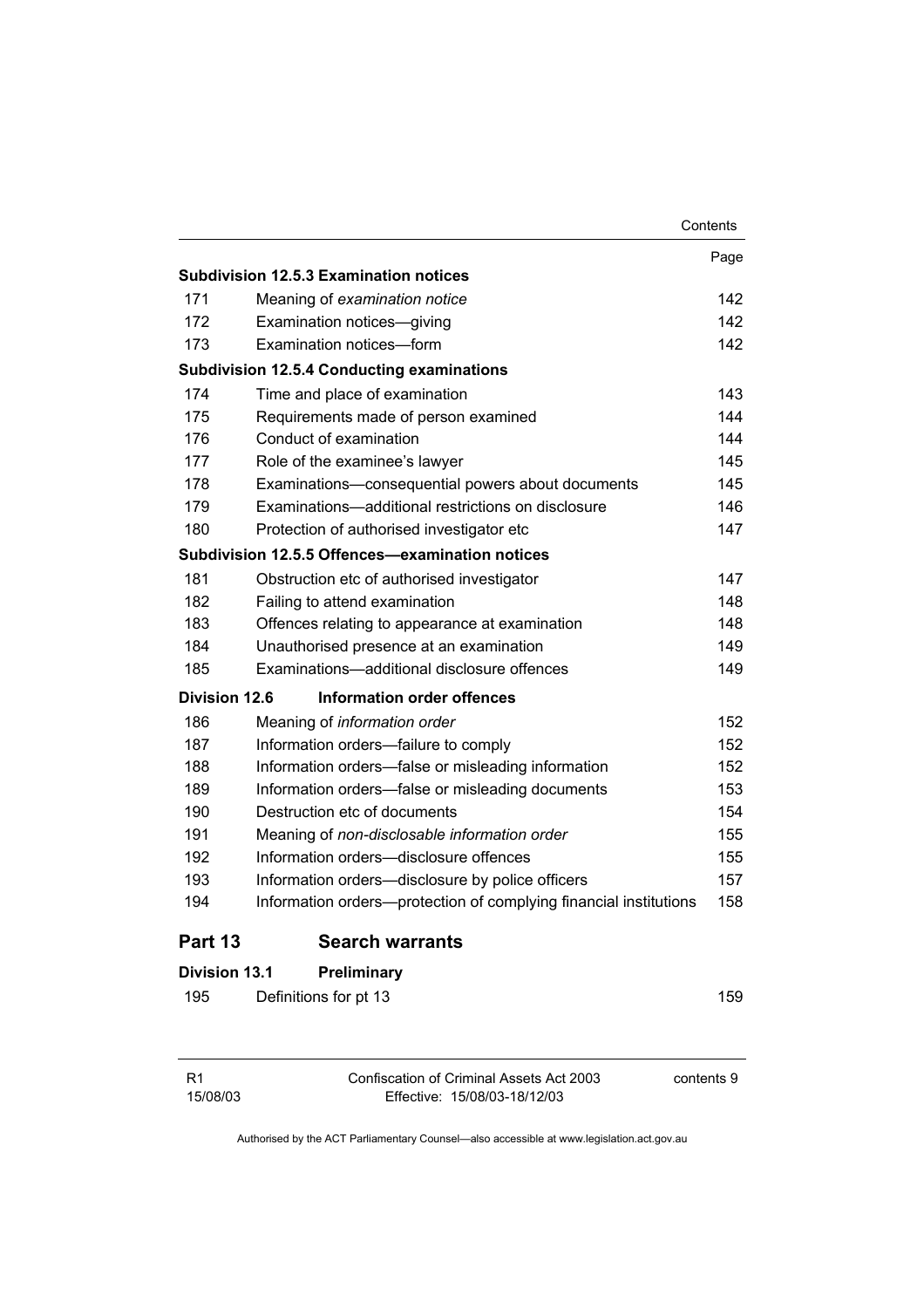#### **Contents**

| <b>Division 13.2</b> |                   | Search warrants-general                                                                   | Page           |
|----------------------|-------------------|-------------------------------------------------------------------------------------------|----------------|
| 196                  |                   | Applications for search warrants—general                                                  | 161            |
| 197                  |                   | Offence for making false etc statements in search warrant                                 |                |
|                      | applications      |                                                                                           | 161            |
| 198                  |                   | Additional contents of search warrant applications                                        | 162            |
| 199                  |                   | Issuing search warrants                                                                   | 162            |
| 200                  | issued            | When search warrant for property-tracking document may be                                 | 163            |
| 201                  |                   | Contents of search warrants                                                               | 163            |
| 202                  |                   | Authorisation given by search warrants                                                    | 164            |
| <b>Division 13.3</b> |                   | <b>Telephone and electronic warrants</b>                                                  |                |
| 203                  | means             | Applying for search warrants by telephone or other electronic                             | 165            |
| 204                  |                   | Issuing search warrants by telephone or other electronic means                            | 166            |
| 205                  | court proceedings | Unsigned warrants by telephone or other electronic means in                               | 167            |
| 206                  |                   | Offence for stating incorrect names in warrants by telephone or<br>other electronic means | 167            |
| 207                  | form              | Offence for execution etc of search warrant departing in material                         | 168            |
| 208                  | warrant           | Offence for execution etc of unauthorised form of search                                  | 168            |
| 209                  |                   | Offence for giving unauthorised form of search warrant                                    | 169            |
| <b>Division 13.4</b> |                   | <b>Executing search warrants</b>                                                          |                |
| 210                  | particular hours  | Search warrants—whether must be executed only during                                      | 169            |
| 211                  |                   | Search warrants-restrictions on personal searches                                         | 169            |
| 212                  | warrant           | Use of force and availability of assistance in executing search                           | 171            |
| 213                  |                   | Search warrants—announcement before entry                                                 | 171            |
| 214                  |                   | Details of search warrant to be given to occupier etc                                     | 172            |
| 215                  |                   | Occupier entitled to be present during search etc                                         | 172            |
| 216                  |                   | Particular powers available to officers executing search warrant                          | 173            |
| 217                  |                   | Use of equipment to examine or process things                                             | 173            |
| 218                  |                   | Moving things to another place for examination or processing                              | 174            |
| contents 10          |                   | <b>Confiscation of Criminal Assets Act 2003</b><br>Effective: 15/08/03-18/12/03           | R1<br>15/08/03 |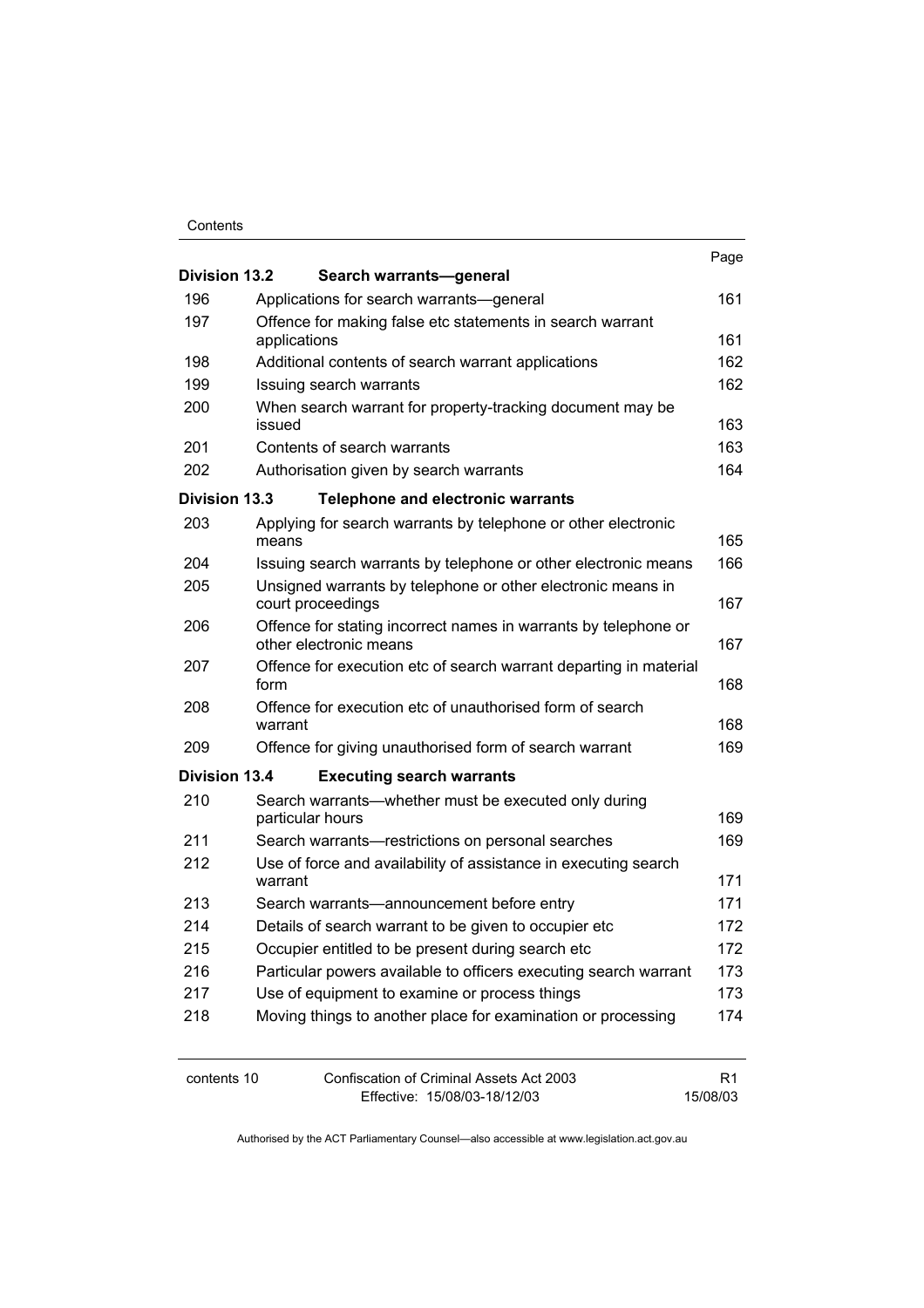|                            |                                                                              | Contents    |
|----------------------------|------------------------------------------------------------------------------|-------------|
|                            |                                                                              | Page        |
| 219                        | Use of electronic equipment at premises                                      | 175         |
| 220                        | Person with knowledge of computer or computer system to<br>assist access etc | 176         |
| 221                        | Securing electronic equipment                                                | 177         |
| 222                        | Copies of seized things to be provided                                       | 178         |
| 223                        | Providing documents after execution of search warrant                        | 179         |
| Division 13.5              | <b>Stopping and searching vehicles</b>                                       |             |
| 224                        | Searches of vehicles without search warrant in emergency<br>situations       | 179         |
| 225                        | How police officer exercises powers under s 224                              | 180         |
| <b>Division 13.6</b>       | Search warrants-things seized                                                |             |
| 226                        | Receipts for things seized under search warrants                             | 181         |
| 227                        | Keeping seized things under search warrants                                  | 181         |
| 228                        | Keeping things for further period                                            | 182         |
| 229                        | Issuing officer may order keeping of thing                                   | 183         |
| 230                        | Transfer of things seized to public trustee                                  | 183         |
| Division 13.7              | Search warrants-miscellaneous                                                |             |
| 231                        | Search warrants—false or misleading information                              | 184         |
| 232                        | Search warrants—false or misleading documents                                | 184         |
| 233                        | Obstruction etc of police officers and people assisting                      | 185         |
| 234                        | Damage etc to be minimised                                                   | 185         |
| 235                        | Compensation                                                                 | 186         |
| Part 14                    | <b>Court procedure</b>                                                       |             |
| 236                        | Meaning of confiscation proceeding                                           | 188         |
| 237                        | Confiscation and corresponding law order proceedings are civil,              |             |
|                            | not criminal                                                                 | 190         |
| 238                        | Meaning of relevant court                                                    | 190         |
| 239                        | Jurisdiction of Magistrates Court-confiscation proceedings                   | 191         |
| 240                        | Jurisdiction of Magistrates Court-interstate orders                          | 192         |
| 241                        | Jurisdiction of Supreme Court                                                | 193         |
| 242                        | Confiscation proceedings—transferred proceedings                             | 193         |
| 243                        | Restricted access proceedings—notice of applications etc                     | 194         |
| 244                        | Other confiscation proceedings—notice of applications etc                    | 195         |
| R <sub>1</sub><br>15/08/03 | Confiscation of Criminal Assets Act 2003<br>Effective: 15/08/03-18/12/03     | contents 11 |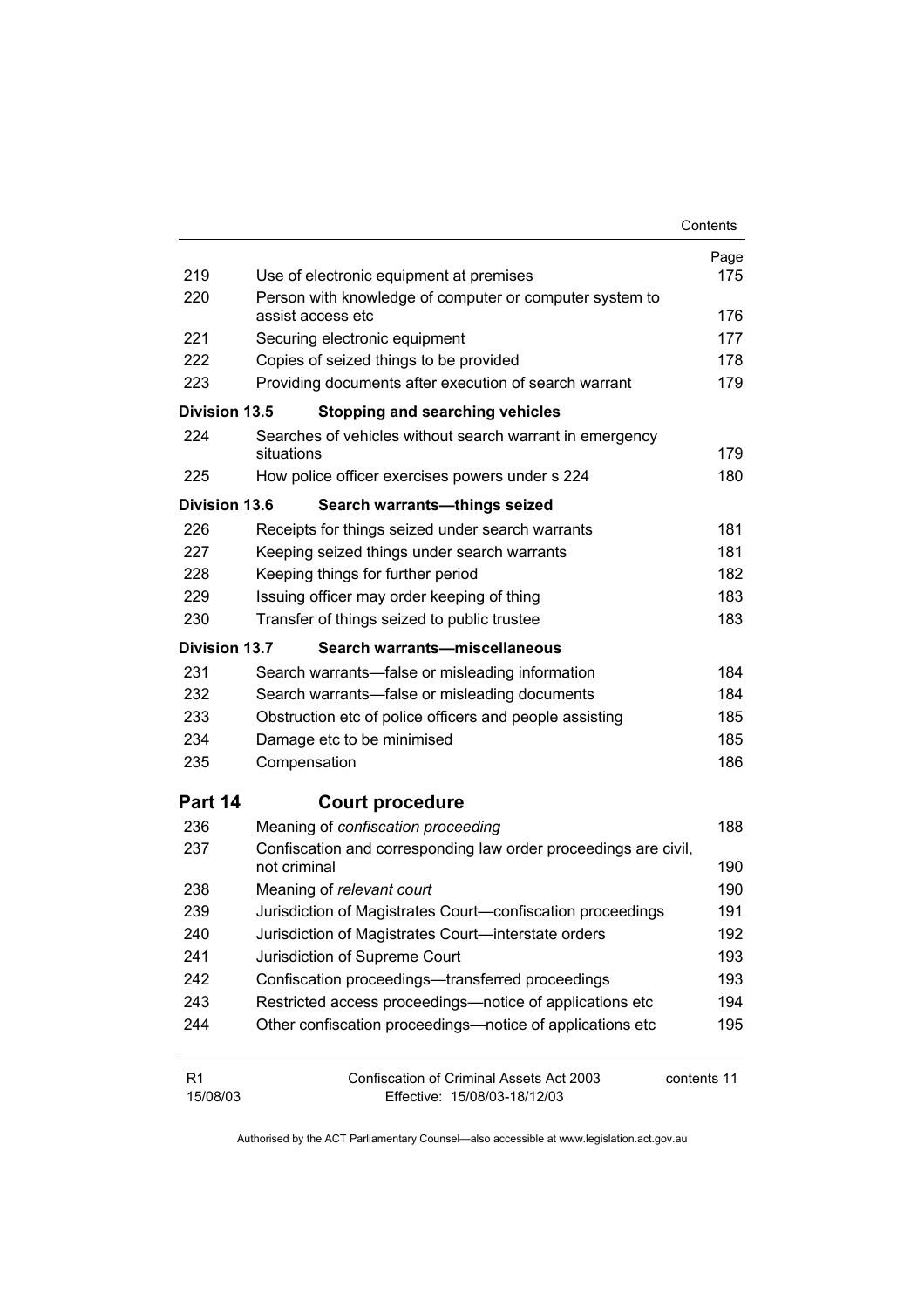| Contents       |                                                                                                |      |
|----------------|------------------------------------------------------------------------------------------------|------|
|                |                                                                                                | Page |
| 245            | Applications for another confiscation proceeding in relation to<br>same offence                | 196  |
| 246            | Confiscation proceedings—time extensions for applications                                      | 197  |
| 247            | Confiscation proceedings-amendment of applications                                             | 197  |
| 248            | Confiscation proceedings-relevant material                                                     | 198  |
| 249            | Confiscation proceedings—witness not required to answer<br>questions prejudicing investigation | 198  |
| 250            | Confiscation proceedings-additional orders                                                     | 198  |
| 251            | Contravention of additional orders under s 250                                                 | 200  |
| 252            | Confiscation proceedings-consent orders                                                        | 200  |
| 253            | Confiscation proceedings-notice of making orders                                               | 200  |
| 254            | Concurrent proceedings                                                                         | 201  |
| <b>Part 15</b> | <b>Miscellaneous</b>                                                                           |      |
| 255            | Selfincrimination and other privileges overridden                                              | 202  |
| 256            | Powers under Act not limited by criminal proceedings                                           | 203  |
| 257            | Powers under Act do not limit each other or powers under other<br>laws                         | 203  |
| 258            | Examination orders—reporting requirements                                                      | 204  |
| 259            | Approved forms                                                                                 | 206  |
| 260            | Regulation-making power                                                                        | 206  |
| Part 16        | <b>Consequential and transitional matters</b>                                                  |      |
| 262            | Orders under repealed Act                                                                      | 207  |
| 263            | Proceedings for offences committed before the commencement<br>of this Act                      | 207  |
| 264            | Use of information etc obtained under repealed Act                                             | 208  |
| 265            | Confiscated assets trust fund                                                                  | 208  |
| 266            | <b>Transitional regulations</b>                                                                | 209  |
| 267            | Modification of pt 16's operation                                                              | 209  |
| 268            | Amendments of other legislation-sch 1                                                          | 209  |
| 269            | Expiry of pt 16                                                                                | 209  |

contents 12 Confiscation of Criminal Assets Act 2003 Effective: 15/08/03-18/12/03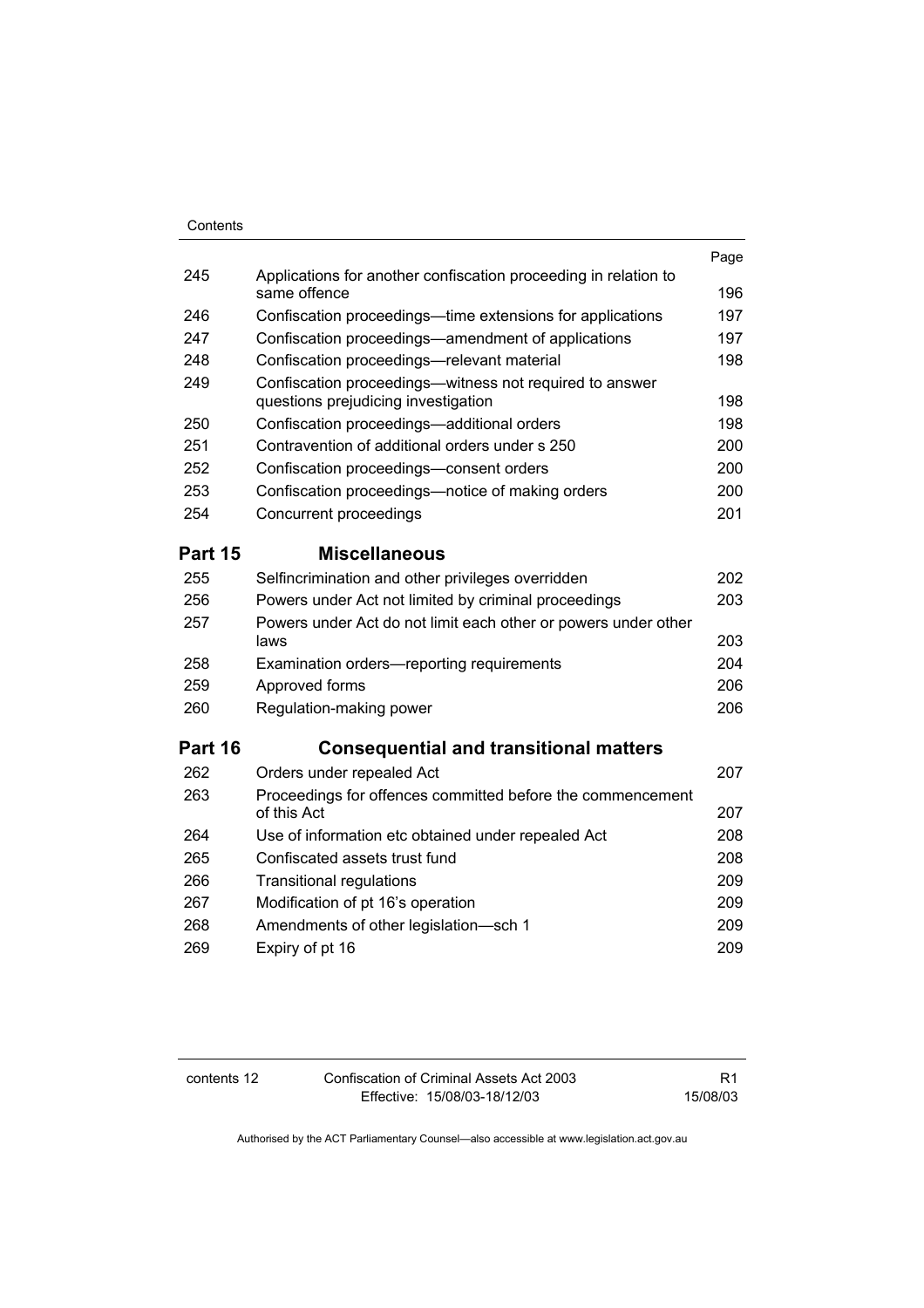|                     | Contents                             |
|---------------------|--------------------------------------|
|                     | Page                                 |
|                     | 210                                  |
|                     |                                      |
| About the endnotes  | 220                                  |
| Abbreviation key    | 220                                  |
| Legislation history | 221                                  |
| Amendment history   | 221                                  |
|                     | <b>Dictionary</b><br><b>Endnotes</b> |

R1 15/08/03 Confiscation of Criminal Assets Act 2003 Effective: 15/08/03-18/12/03

contents 13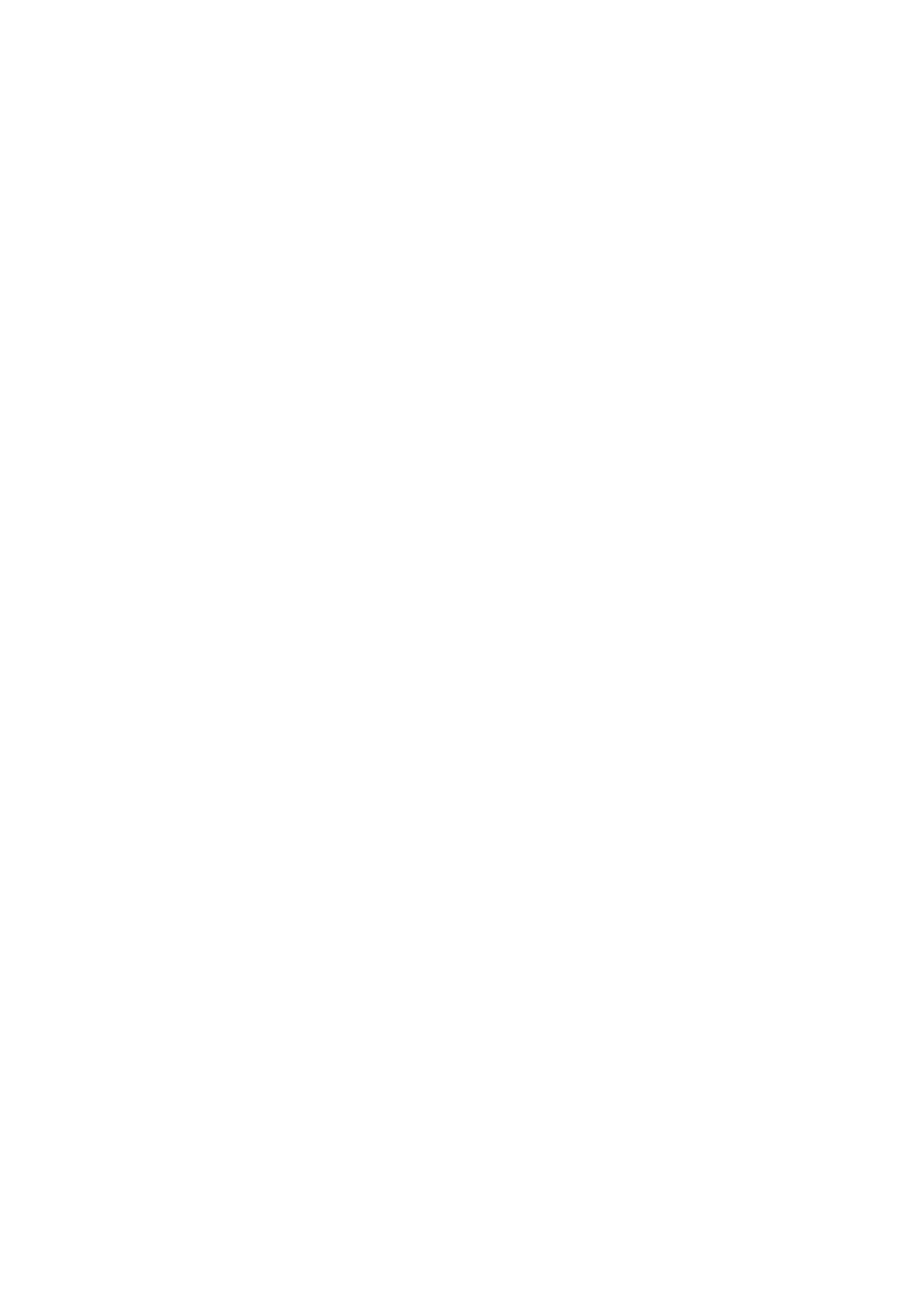

# **Confiscation of Criminal Assets Act 2003**

An Act to deprive people of the proceeds of crime and of property used for criminal activity, and for other purposes

R1 15/08/03 Confiscation of Criminal Assets Act 2003 Effective: 15/08/03-18/12/03

page 1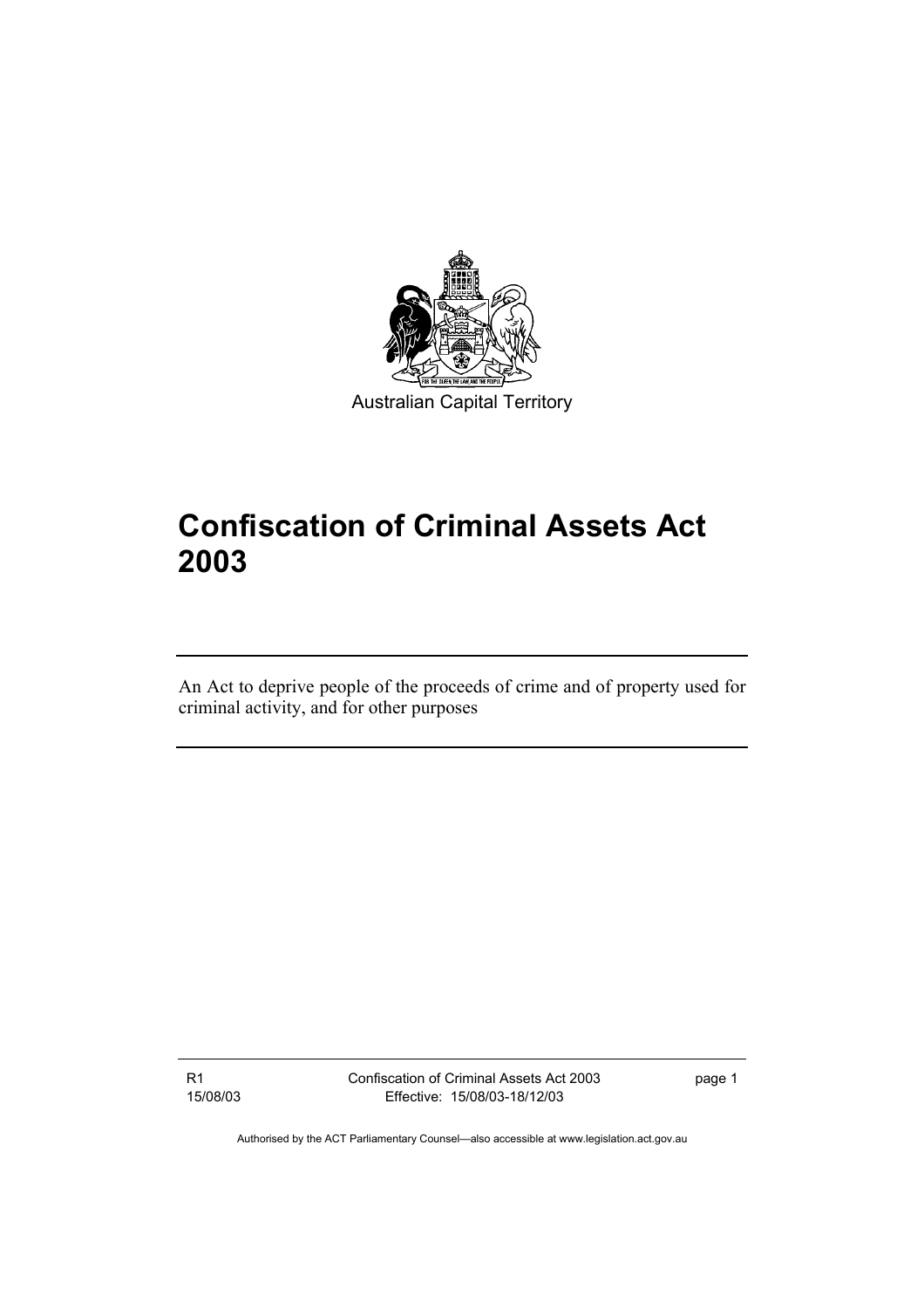#### **Part 1** Preliminary

Section 1

# **Part 1** Preliminary

# **1 Name of Act**

This Act is the *Confiscation of Criminal Assets Act 2003.*

# **3 Purposes of Act**

The *purposes of this Act* include the following:

- (a) to encourage law-abiding behaviour by the community;
- (b) to give effect to the principle of public policy that a person should not be enriched because of the commission of an offence, whether or not anyone has been convicted of the offence;
- (c) to deprive a person of all material advantage derived from the commission of an offence, whatever the form into which property or benefits derived from the offence may have been changed;
- (d) to deprive a person of property used, or intended by an offender to be used, in relation to the commission of an offence, whatever the form into which it may have been changed, and to prevent the person from using the property to commit other offences;
- (e) to enable the effective tracing and seizure by law enforcement authorities of property used, or intended by an offender to be used, in relation to the commission of an offence and all material advantage derived from the offence;
- (f) to provide for the enforcement in the ACT of orders, notices or decisions (however described) made under corresponding laws.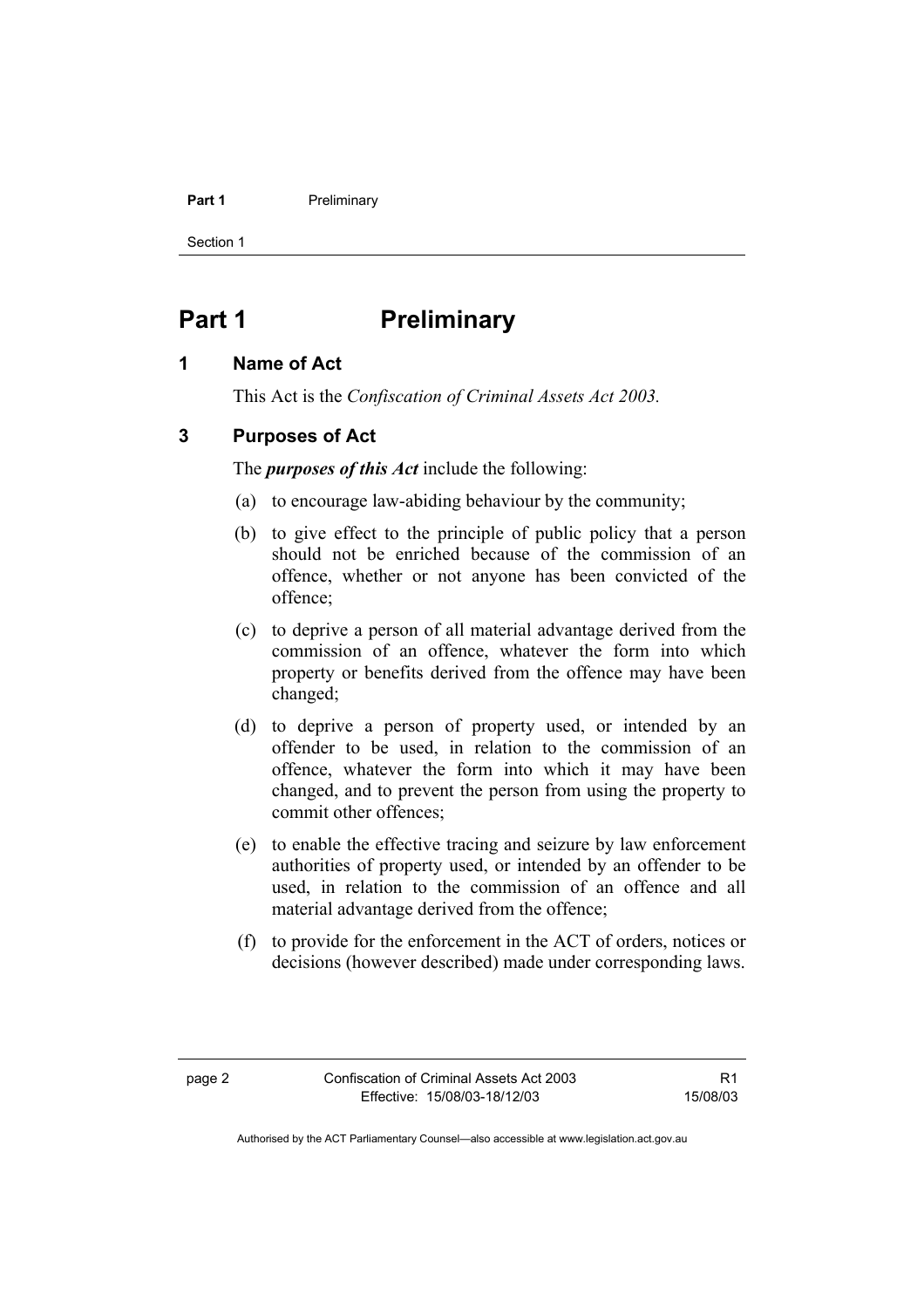# **4 Application of Act to property and dealings**

- (1) This Act applies to property located anywhere, whether in the ACT, in Australia outside the ACT, or outside Australia.
- (2) This Act applies to dealings with property anywhere, whether it happens in the ACT, in Australia outside the ACT, or outside Australia.

### **5 Application of Act to offences**

This Act applies in relation to offences, whether committed, or alleged to have been committed, before or after the commencement of this Act.

# **6 Dictionary**

The dictionary at the end of this Act is part of this Act.

*Note 1* The dictionary at the end of this Act defines certain words and expressions used in this Act, and includes references (*signpost definitions*) to other words and expressions defined elsewhere in this Act.

> For example, the signpost definition '*effective control*, of property—see section 14.' means that the term 'effective control' is defined in that section.

*Note 2* A definition in the dictionary (including a signpost definition) applies to the entire Act unless the definition, or another provision of the Act, provides otherwise or the contrary intention otherwise appears (see Legislation Act,  $s$  155 and  $s$  156 (1)).

## **7 Notes**

A note included in this Act is explanatory and is not part of this Act.

*Note* See Legislation Act, s 127 (1), (4) and (5) for the legal status of notes.

page 3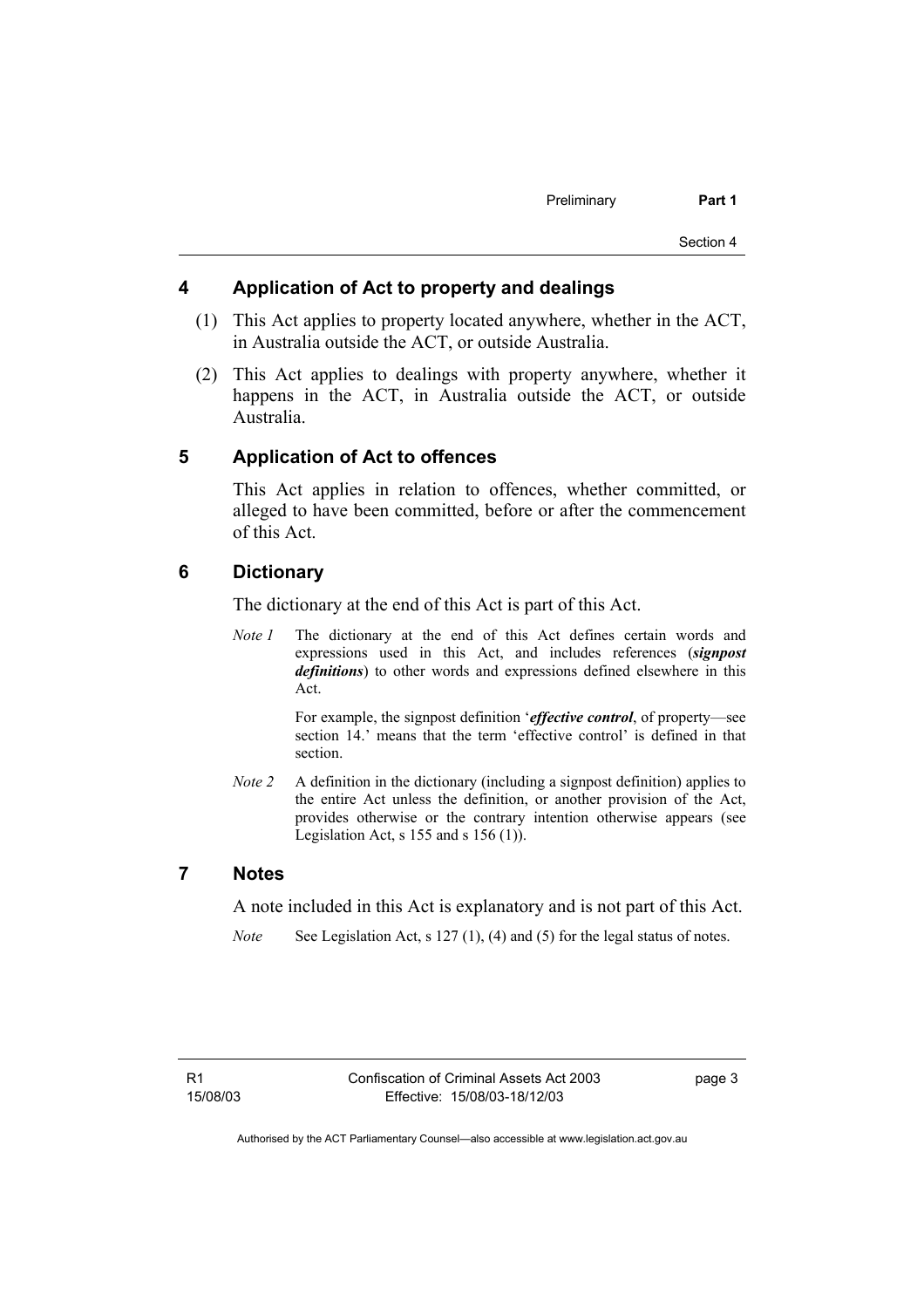#### **Part 1** Preliminary

Section 8

# **8 Offences against Act—application of Criminal Code etc**

Other legislation applies in relation to offences against this Act.

#### *Note 1 Criminal Code*

The Criminal Code, ch 2 applies to all offences against this Act (see Code, pt 2.1).

The chapter sets out the general principles of criminal responsibility (including burdens of proof and general defences), and defines terms used for offences to which the Code applies (eg *conduct*, *intention*, *recklessness* and *strict liability*).

*Note 2 Penalty units* 

The Legislation Act, s 133 deals with the meaning of offence penalties that are expressed in penalty units.

page 4 Confiscation of Criminal Assets Act 2003 Effective: 15/08/03-18/12/03

R1 15/08/03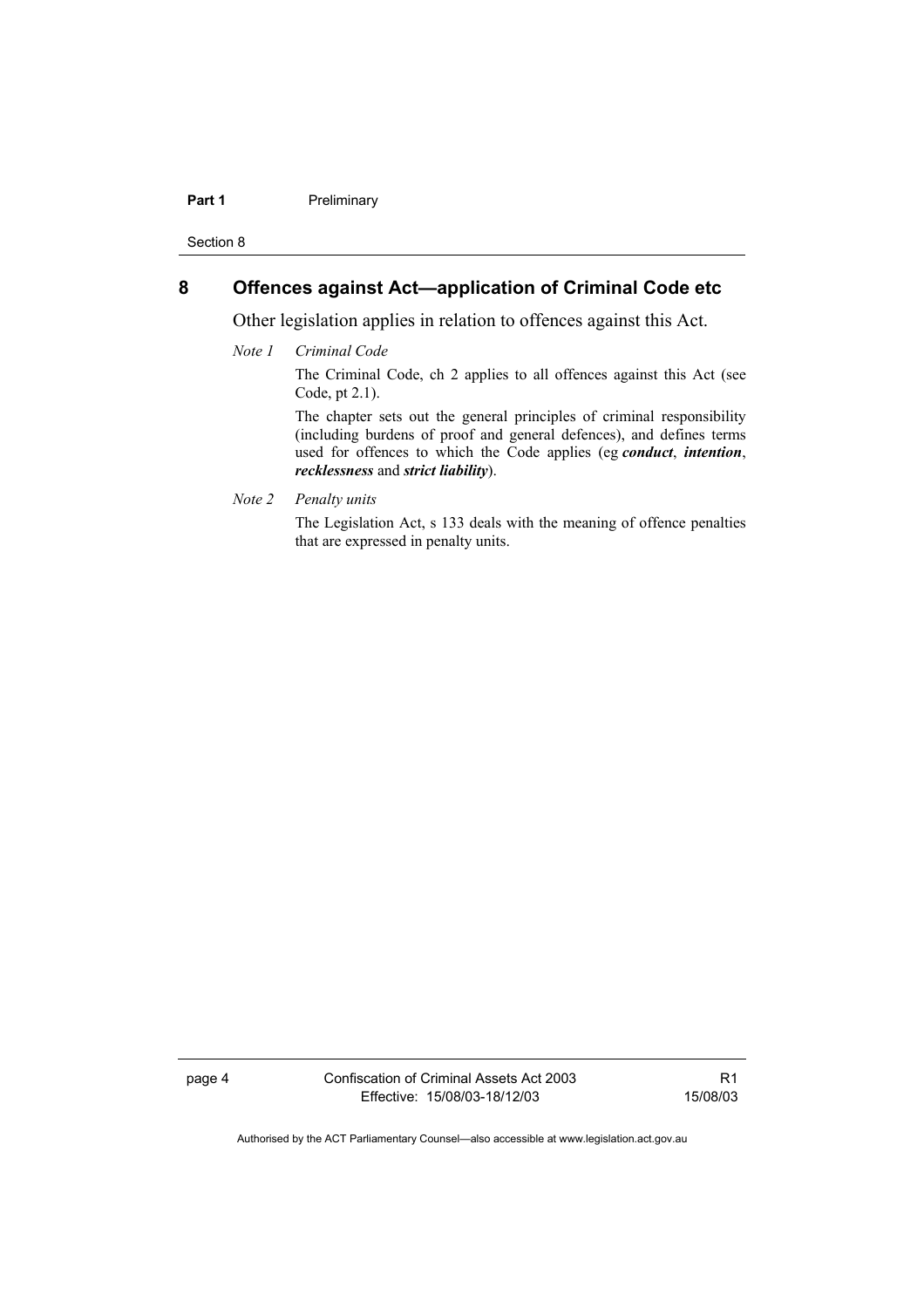# **Part 2 General overview of confiscation scheme**

### **9 General overview**

The notes to this section provide a general overview of the scheme of this Act.

#### *Note 1 Restraining orders*

A court may make an order (a *restraining order*) preventing the disposal or other dealing with property. A restraining order may also be made to secure a property for the payment of a penalty order (see note 4).

Property may be restrained even though it is not the offender's property.

#### *Note 2 Confiscation of property on conviction*

A court that convicts a person of an indictable offence may make an order (a *conviction forfeiture order*) for the forfeiture to the Territory of tainted property in relation to the offence (whether or not the tainted property is restrained).

If a person is convicted of a serious offence (generally an offence punishable by imprisonment for 5 years or more), all restrained property is, by the operation of this Act, forfeited to the Territory (an *automatic forfeiture*).

Property may be forfeited even though it is not the offender's property.

#### *Note 3 Confiscation of property without conviction*

If a court is satisfied on the balance of probabilities that a person has committed a serious offence, it may make an order (a *civil forfeiture order*) for the forfeiture to the Territory of all restrained property even though the person has not been convicted, or the person has been cleared, of the relevant offence.

#### *Note 4 Penalty orders*

A court may order the payment to the Territory (a *penalty order*) of the value of the tainted property and the advantages and other benefits derived in any way from the commission of an indictable offence and for restrained property be sold to satisfy the penalty order.

#### *Note 5 Exclusion of property from forfeiture and return or compensation for forfeited property*

Provision is made for a order that property be excluded from forfeiture (an *exclusion order*) and forfeited property can be returned or compensation paid for

R1 15/08/03 page 5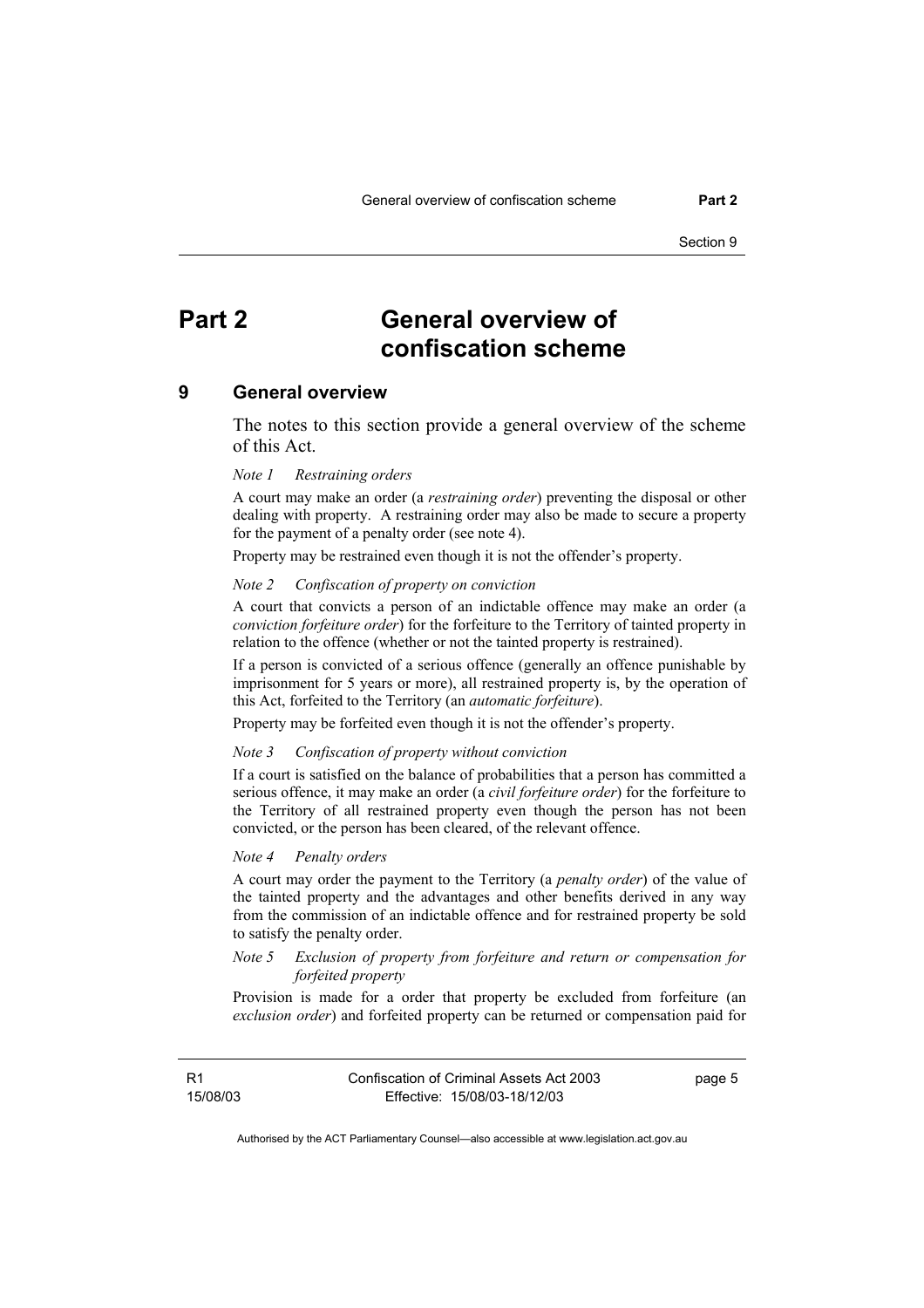### **Part 2 General overview of confiscation scheme**

#### Section 9

it in certain circumstances. Provision is also made for the buyback of interests in forfeited property.

page 6 Confiscation of Criminal Assets Act 2003 Effective: 15/08/03-18/12/03

R1 15/08/03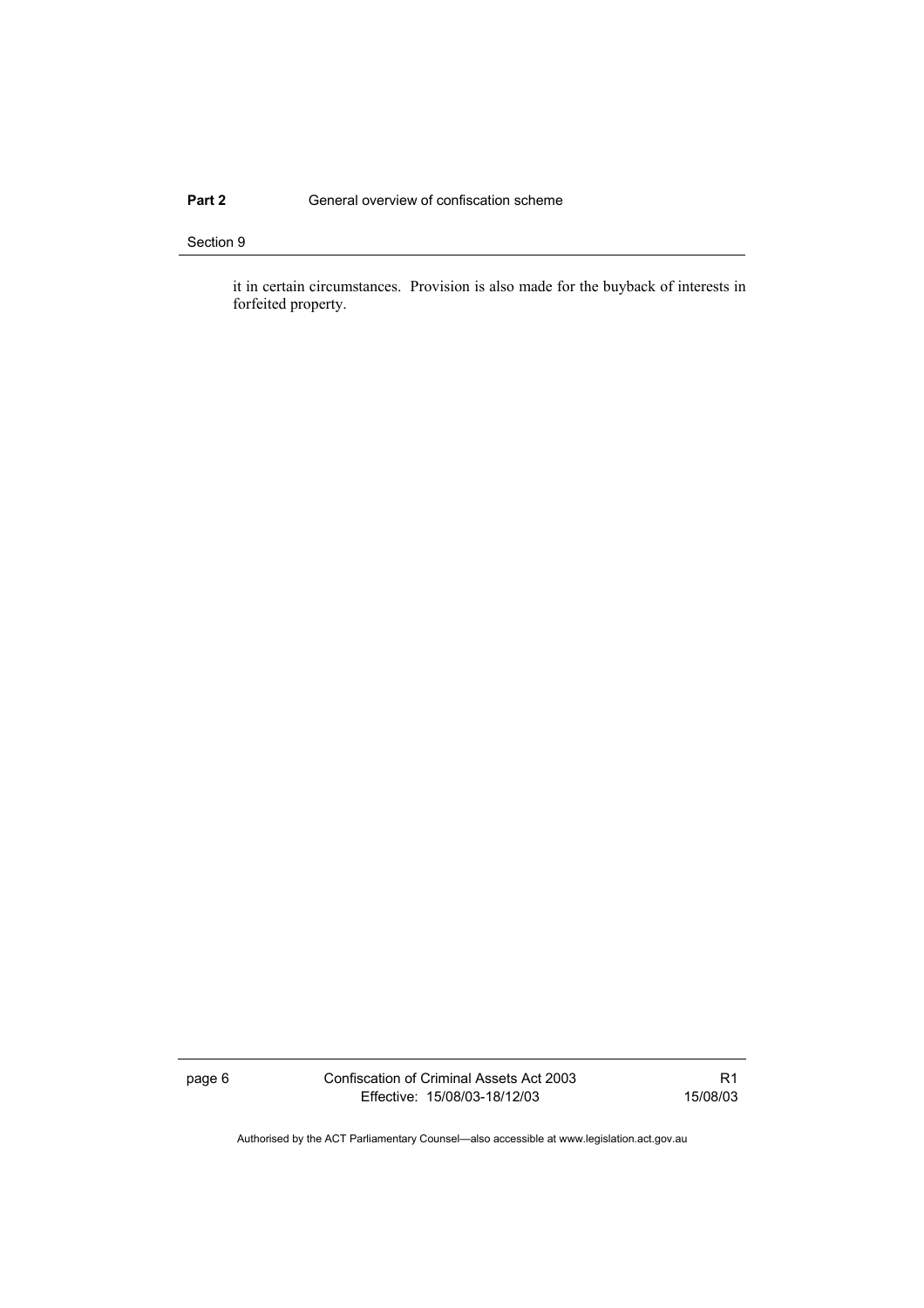Key concepts **Part 3** 

Section 10

# **Part 3 Key concepts**

- *Note 1* The following concepts are defined in this part:
	- *abscond*—see s 16
	- *cleared*, of an offence—see s 17
	- *convicted*—see s 15 (1)
	- *derived*—see s 12
	- *effective control*, of property—see s 14
	- *finalised* confiscation or criminal proceeding—see s 18
	- *indictable offence*—see s 13 (2)
	- *offence*—see s 13 (1)
	- *ordinary indictable offence*—s 13 (2)
	- *quashed*—see s 15 (3) and (4)
	- *related* offence—see s 13 (3)
	- *serious offence*—see s 13 (2)
	- *tainted property*—see s 10
	- *unclaimed tainted property*—see s 11.
- *Note 2* Other important concepts include *benefits* (see s 80), *penalty order* (see s 82) and *relevant court* (see s 238).

# **10 What is** *tainted property*

(1) In this Act:

*tainted property*, in relation to an offence, means—

- (a) property that was used, or was intended by an offender to be used, in relation to the commission of the offence; or
- (b) property that was derived by anyone from the commission of the offence; or
- (c) property that was derived by anyone from property mentioned in paragraph (a) or (b);

and includes an amount of money held in an account with a financial institution that represents the value of property mentioned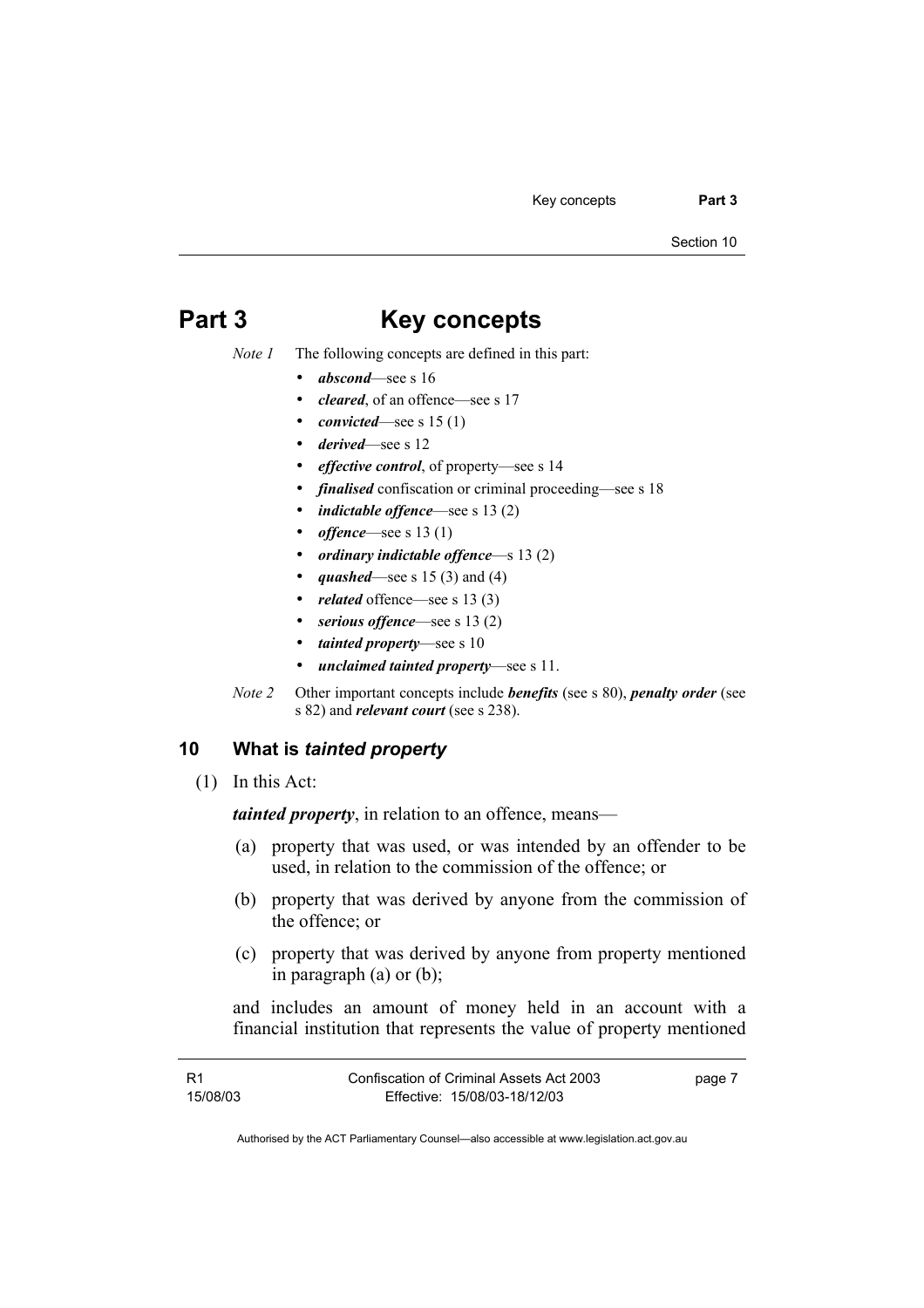#### Part 3 **Key concepts**

Section 10

in paragraph (a), (b) or (c) that has been directly or indirectly credited to the account.

- *Note 1* For the meaning of *in relation to*, see dict.
- *Note 2* For the meaning of *derived*, see s 12.
- *Note 3 Property* includes an interest in property, see Legislation Act, dict, pt 1.
- (2) For subsection (1) (a), any property found in the possession of an offender at the time of, or immediately after, the commission of the offence is taken to be property that was used, or was intended by the offender to be used, in relation to the commission of the offence, unless the contrary is established by the offender.

#### **Examples of** *tainted property* **for s 10**

- 1 A car used as a getaway car for an armed robbery (see s  $(1)$  (a)).
- 2 Money and jewellery stolen during the commission of the armed robbery offence (see s  $(1)$  (b)).
- 3 Shares bought using money stolen during the commission of the armed robbery offence, or a mixture of that money and money unconnected with the offence (see s (1) (c) and s 12 (1) (Meaning of *derived*)).
- 4 A house in relation to which a mortgage is partly or completely discharged using money stolen during the commission of the armed robbery offence, or a mixture of that money and money unconnected with the offence (see s (1) (c) and s 12 (1)).
- 5 Money or other property received from the sale of the car, jewellery, shares or house mentioned in examples 1 to 4 (see s (1) (c) and s 12 (1)).
- 6 Other property purchased using the money mentioned in example 5 (see s (1) (c) and s 12 (1)).
- 7 Money stolen during the commission of the armed robbery offence is deposited in 1 or more accounts with a credit union and later transferred to a bank account that also contains money unconnected with the offence. The money in the bank account to the value of the money stolen during the commission of the offence is *tainted property* (see s (1)).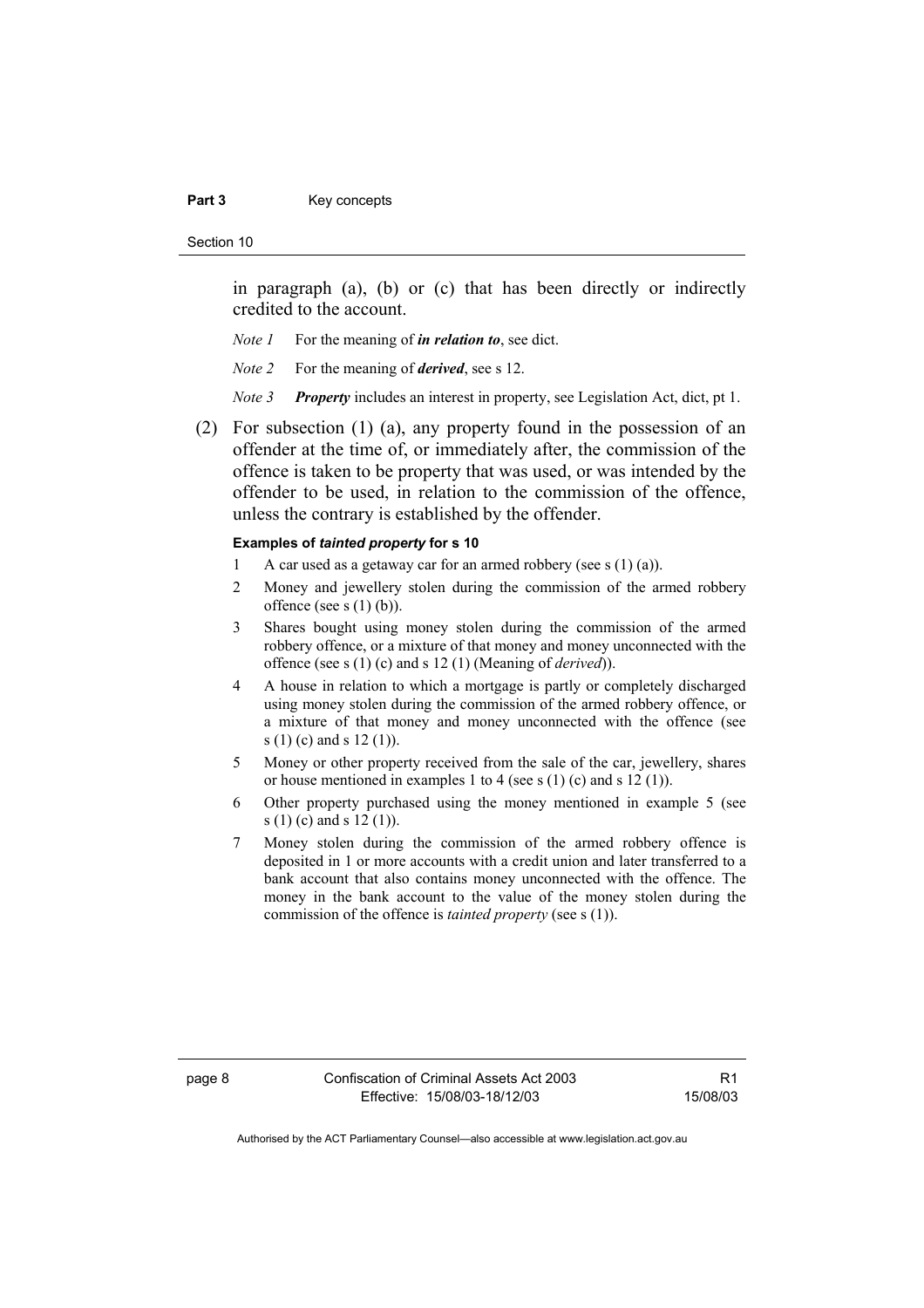Key concepts **Part 3** 

- 8 Money received from the sale of the car, jewellery, shares or house mentioned in examples 1 to 4 is deposited in a credit union account that also contains money unconnected with the armed robbery offence. The money in the account to the value of the money received from the sale of the car, jewellery, shares or house mentioned in examples 1 to 4 is *tainted property* (see s  $(1)$  and s  $12 (1)$ ).
- *Note* An example is part of the Act, is not exhaustive and may extend, but does not limit, the meaning of the provision in which it appears (see Legislation Act, s 126 and s 132).

# **11 What is** *unclaimed tainted property*

In this Act:

*unclaimed tainted property* means property that—

(a) is tainted property in relation to an offence; and

*Note* For the meaning of *in relation to*, see dict.

(b) is not claimed by anyone;

even if it is not possible to identify the offence or an offender.

#### **Examples of property that may be** *unclaimed tainted property*

- a large quantity of hydroponic equipment and lights for growing plants indoors that is found at premises suspected of being used for the production of drugs and that is not claimed by anyone
- 2 a large amount of money with traces of cocaine that is found in a house suspected of being used for drug dealing and that is not claimed by anyone
- 3 a large quantity of jewellery found in a car that has been recently used by several people and that is not claimed by anyone
- 4 a large amount of money found beneath a bridge in a bag that also contains traces of explosives
- *Note 1* A claim for property restrained under an unclaimed tainted property restraining order does not, of itself, change or end the restraining order, see s 46 (2).
- *Note 2* An example is part of the Act, is not exhaustive and may extend, but does not limit, the meaning of the provision in which it appears (see Legislation Act, s 126 and s 132).

R1 15/08/03 page 9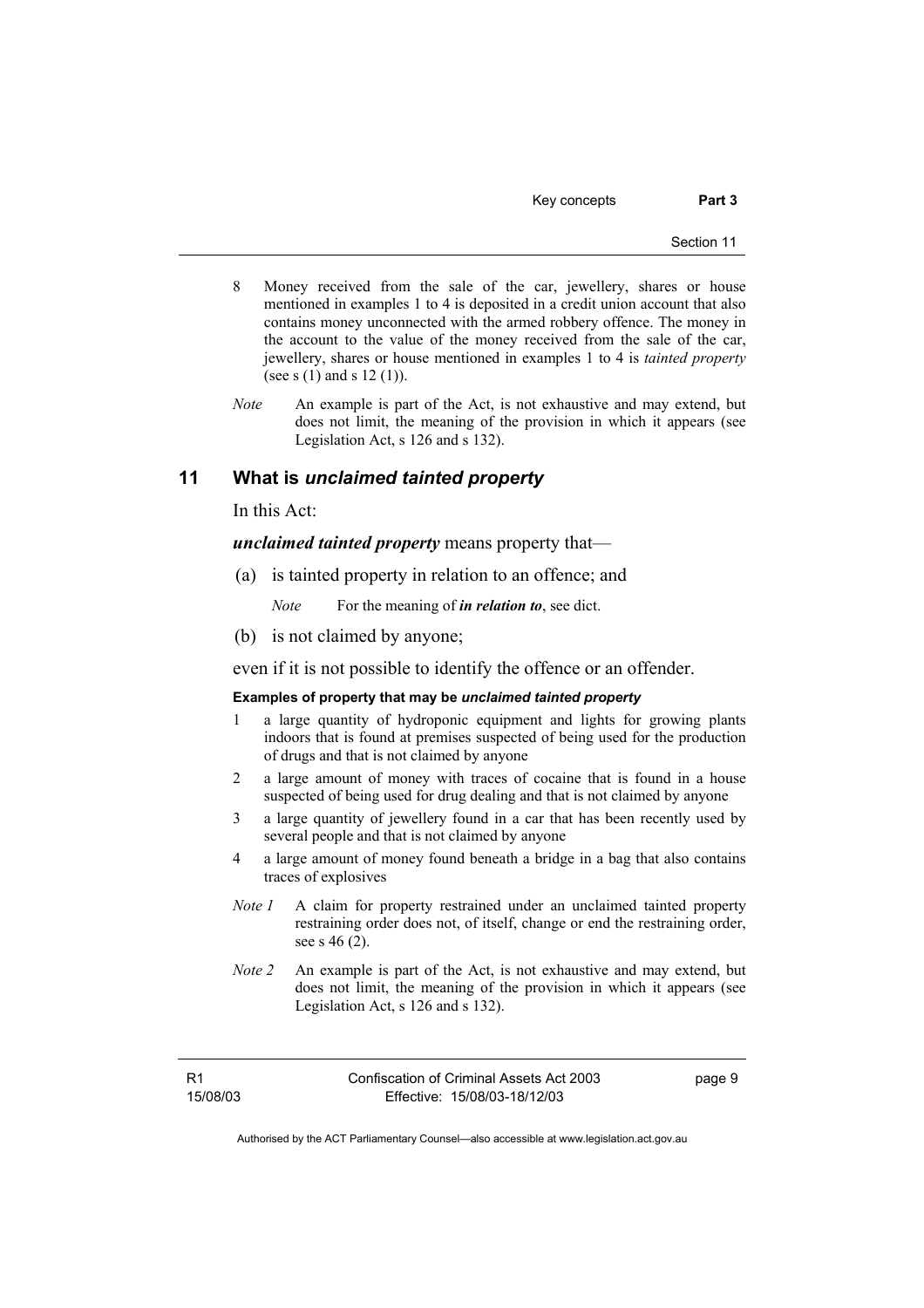Part 3 **Key concepts** 

Section 12

## **12 Meaning of** *derived*

(1) In this Act:

*derived*—property or a benefit is *derived* if it is derived or realised, whether completely or partly and whether directly or indirectly.

### **Examples**

See section 10, examples 3 to 6 and 8.

- *Note 1* For the meaning of *benefits*, see s 80.
- *Note 2* An example is part of the Act, is not exhaustive and may extend, but does not limit, the meaning of the provision in which it appears (see Legislation Act, s 126 and s 132).
- (2) Property or a benefit is *derived* by a person if it is derived by someone else at the request or direction of the person.

#### **Example**

Jane Citizen commits an indictable offence and then writes a book about the commission of the offence. Ms Citizen directs the book's publisher to pay the royalties for the book to her husband rather than to herself. The royalties would still be *derived* by Ms Citizen because they are derived by her husband at her direction. (This may be relevant, for example, for deciding whether they are artistic profits and thus benefits under div 7.1.)

- (3) For subsection (2), a request or direction of a person (the *first person*)—
	- (a) includes an understanding between the first person and someone else or the first person making it known (directly or indirectly) to someone else that a particular outcome (or an outcome of a particular kind) is wanted or required by the first person; and
	- (b) may be taken to have been made even though, after all the evidence has been considered, the existence of the request or direction can be found only by inference from the actions of people or from other relevant circumstances.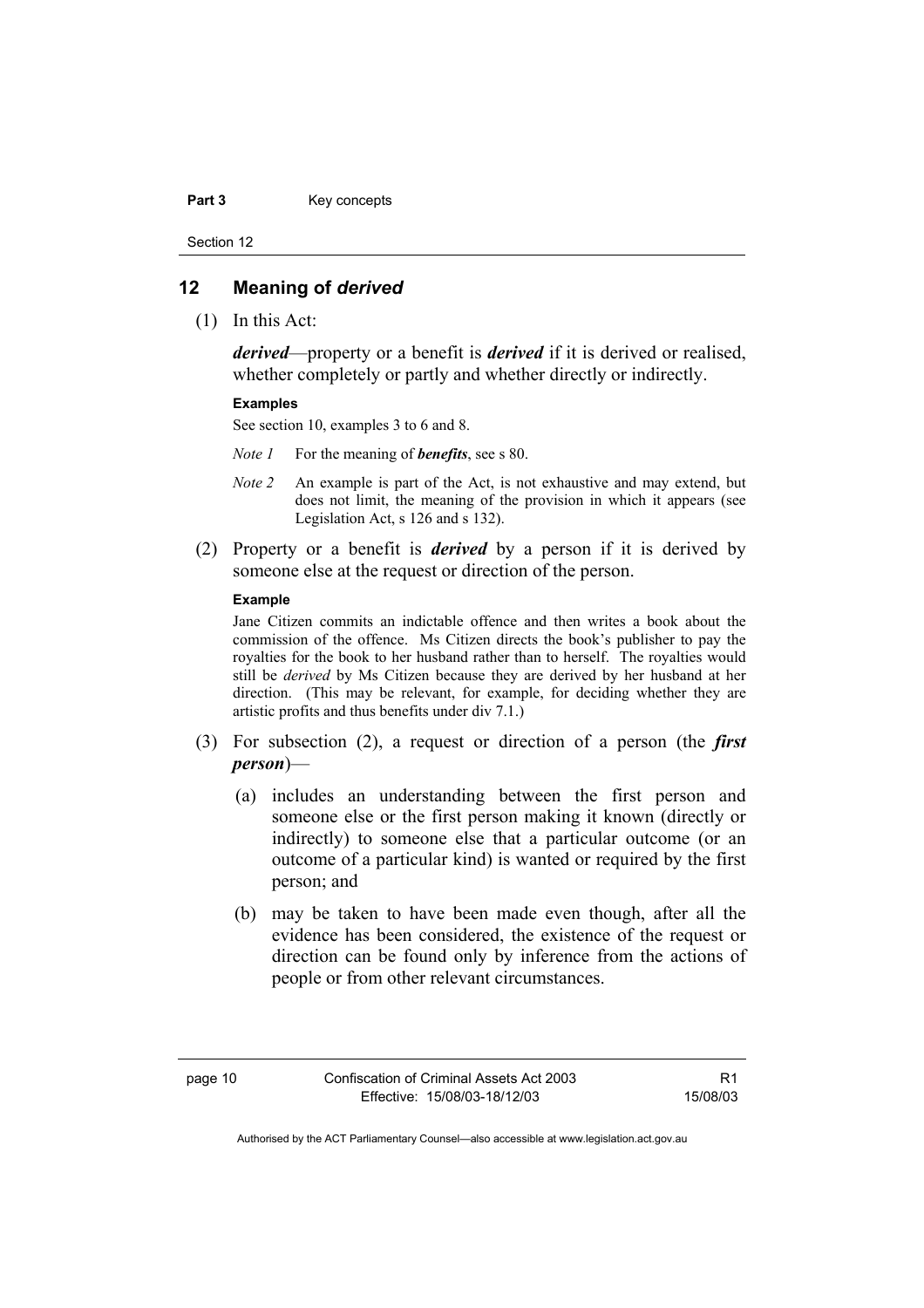## **13 Meaning of** *offence* **and of particular kinds of offences**

(1) In this Act:

*offence* means an offence against the law of the Territory, the Commonwealth, a State or another Territory.

(2) In this Act:

*indictable offence* includes an offence (however described) against the law of the Commonwealth, a State or another Territory that may be dealt with under a law of the Commonwealth, the State or the other Territory as an indictable offence (or in a way corresponding to the way in which an indictable offence against the law of the Territory may be dealt with), even if it may also be dealt with as a summary offence (however described) in some circumstances.

*Note* An offence against a Territory law is an *indictable offence* if it is punishable by imprisonment for longer than 1 year, or is declared by law to be an indictable offence (see Legislation Act, s 190 (1)).

*ordinary indictable offence* means an indictable offence other than a serious offence.

*serious offence* means—

- (a) an indictable offence that is punishable by imprisonment for 5 years or longer; or
- (b) any other indictable offence declared under the regulations to be a serious offence.
- (3) For this Act, an offence is *related* to another offence if the physical elements of the 2 offences are the same, or substantially the same, acts or omissions.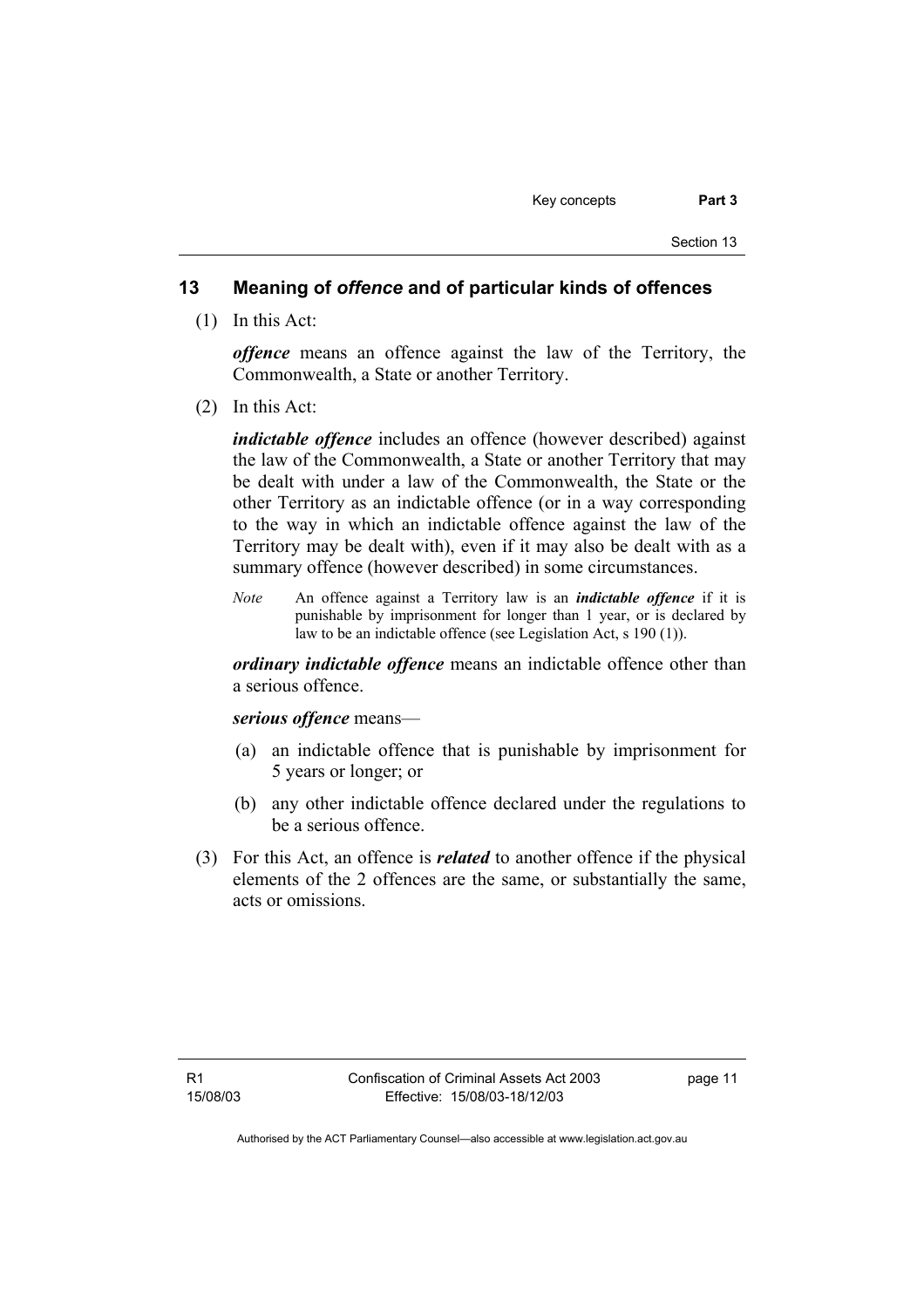#### Part 3 **Key concepts**

Section 14

# **14 Meaning of** *effective control* **of property**

- (1) For this Act, property may be subject to the *effective control* of a person whether or not the person has an interest in it.
	- *Note Interest*, in relation to land or other property, means—
		- (a) a legal or equitable estate in the land or other property; or
		- (b) a right, power or privilege over, or in relation to, the land or other property.

See Legislation Act, dict, pt 1.

- (2) In deciding whether or not property is subject to the effective control of a person, or whether or not there are reasonable grounds to suspect or believe that it is, regard may be had to any relevant matter, including, for example, any of the following:
	- (a) shareholdings in, debentures over, or directorships of, a company that has an interest (whether direct or indirect) in the property (a *relevant company*);
	- (b) a trust that has a relationship to the property (a *relevant trust*);
	- (c) family, personal, business and other relationships between people having an interest in the property, or in a relevant company or relevant trust, and other people.
	- *Note* An example is part of the Act, is not exhaustive and may extend, but does not limit, the meaning of the provision in which it appears (see Legislation Act, s 126 and s 132).
- (3) However, property is taken to be subject to the *effective control* of a person if—
	- (a) it is held by someone else on trust or otherwise for the ultimate benefit of the person; or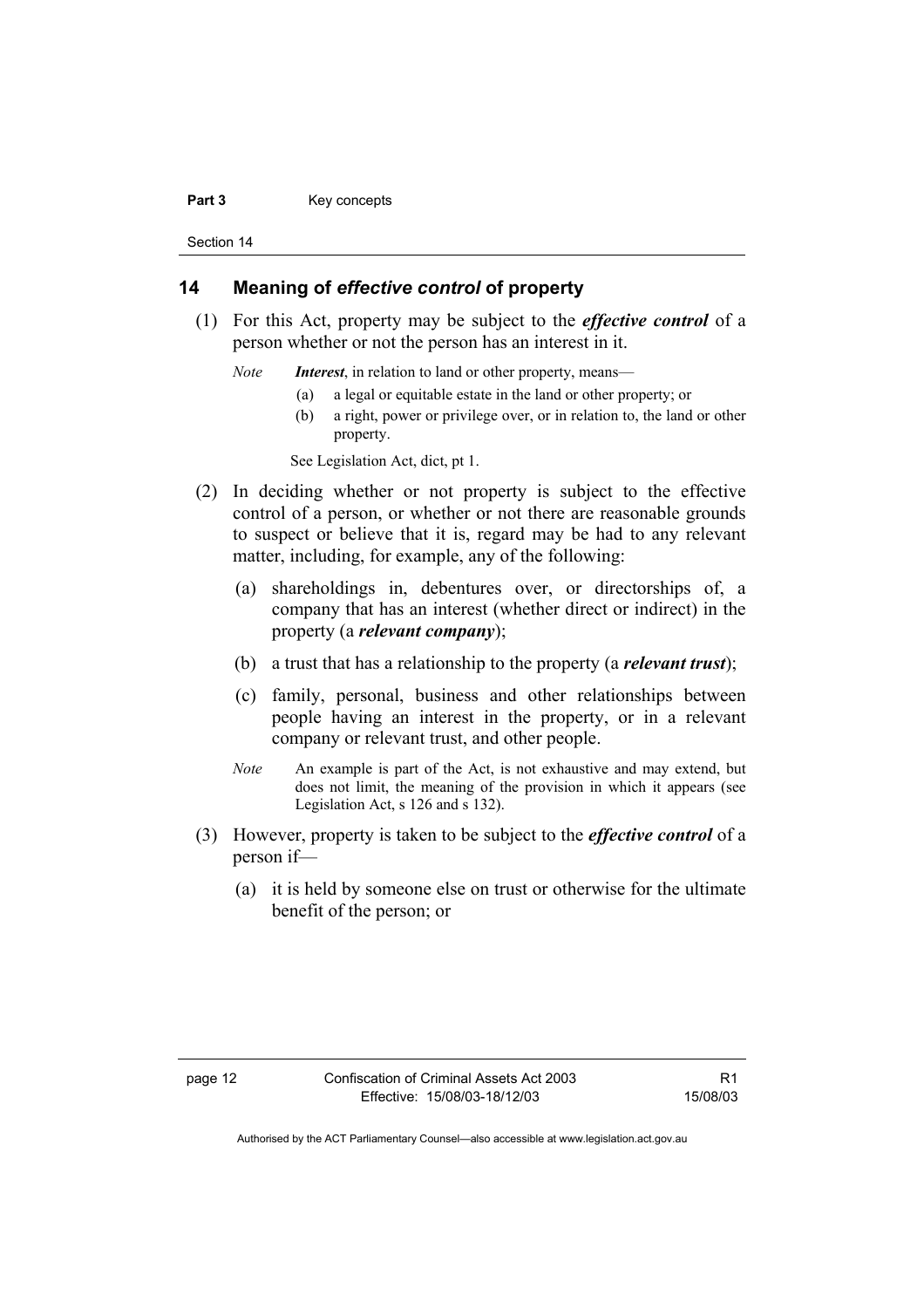- (b) within 6 years before or after the commission of the offence in relation to which an application is made in a confiscation proceeding, the person disposed of the property without sufficient consideration to someone else.
- *Note 1* For the meaning of *in relation to*, see dict.
- *Note 2* For the meaning of *sufficient consideration*, see dict.

### **15 Meaning of** *convicted* **and** *quashed*

- (1) For this Act, a person is taken to be *convicted* of an offence if—
	- (a) the person is convicted of the offence, whether summarily or on indictment; or
	- (b) the person is found guilty, but not convicted, of the offence; or
	- (c) the person absconds in relation to the offence.
	- *Note 1 Found guilty*, of an offence, is defined in the Legislation Act, dict, pt 1 as including—
		- (a) having the offence taken into account under the *Crimes Act 1900*, s 357 (which is about taking outstanding charges into account when passing sentence); and
		- (b) having an order made in relation to the offence under the *Crimes Act 1900*, s 402 (Conditional release of offenders without proceeding to conviction) or the *Children and Young People Act 1999*, s 96 (Disposition of young offenders).
	- *Note 2* For the meaning of *abscond*, see s 16.
- (2) The person is taken to be convicted of the offence—
	- (a) if subsection (1) (a) applies—on the day the person is convicted; or
	- (b) if subsection (1) (b) applies—on the day the person is found guilty; or
	- (c) if subsection  $(1)$  (c) applies—
		- (i) on the day the person is committed for trial for the offence; or

| - R1     | Confiscation of Criminal Assets Act 2003 | page 13 |
|----------|------------------------------------------|---------|
| 15/08/03 | Effective: 15/08/03-18/12/03             |         |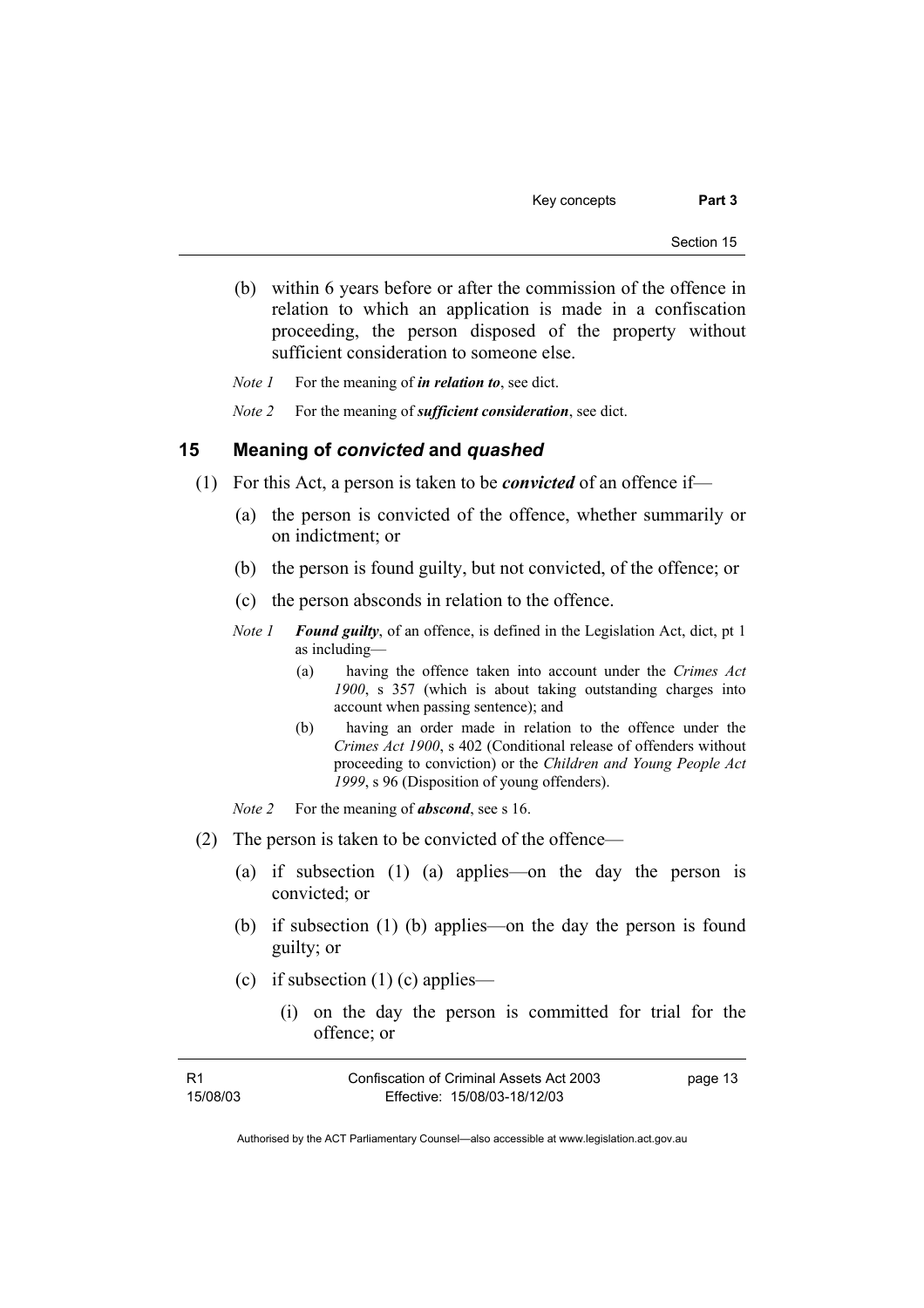#### Part 3 **Key concepts**

Section 16

- (ii) on the day a court, in a confiscation proceeding, makes an order that the evidence is of sufficient weight to support a conviction for the offence.
- (3) For this Act, the person's conviction for the offence is taken to be *quashed* when—
	- (a) if subsection (1) (a) applies—the conviction is quashed or set aside; or
	- (b) if subsection (1) (b) applies because the offence was taken into account in passing sentence for another offence—
		- (i) the person's conviction or finding of guilty for the other offence is quashed or set aside; or
		- (ii) the decision to take the offence into account is quashed or set aside; or
	- (c) if subsection (1) (b) applies for another reason—the finding of guilty for the offence (however described) is quashed or set aside; or
	- (d) if subsection (1) (c) applies—the person is brought before a court for the offence, and the person is cleared of the offence.
	- *Note* For the meaning of *cleared*, see s 17.
- (4) However, a person's conviction for an offence is not taken to be *quashed* if a court quashes or sets aside the conviction or finding of guilty (however described) but orders the person to be retried for the offence.

# **16 When does someone** *abscond*

- (1) This section applies to an offender in relation to an indictable offence if—
	- (a) an indictment is presented against the offender for the offence; and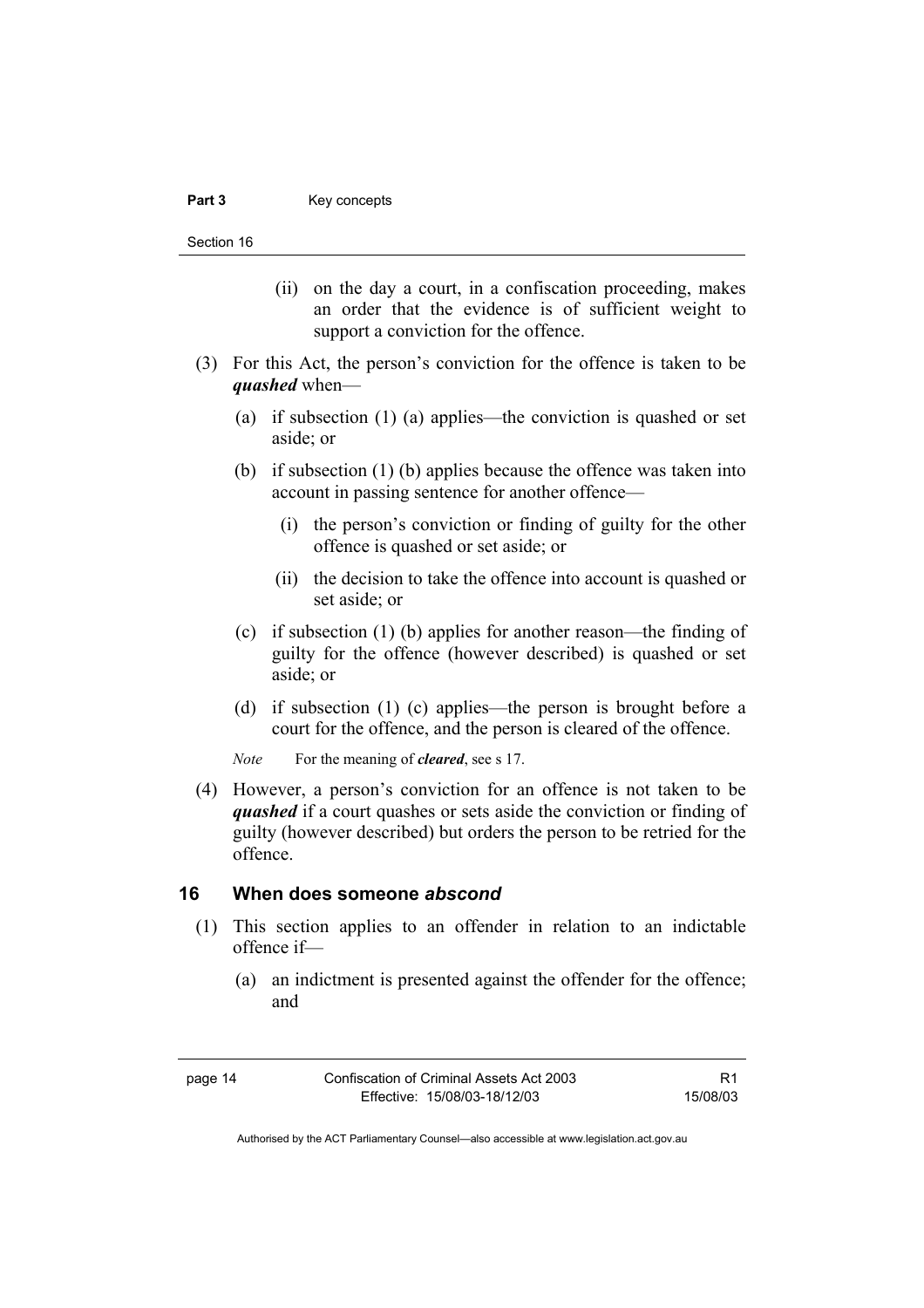- (b) a warrant is issued for the arrest of the offender for the offence; and
- (c) either—
	- (i) the offender is committed for trial for the offence; or
	- (ii) a court, in a confiscation proceeding, makes a finding that the evidence is of sufficient weight to support the offender's conviction for the offence.
- (2) For this Act, the offender is taken to have *absconded* in relation to the offence if—
	- (a) the offender dies before the warrant is executed; or
	- (b) at the end of 6 months after the day the warrant is issued, the offender cannot be found; or
	- (c) at the end of 6 months after the day the warrant is issued—
		- (i) the offender is not amenable to justice for any other reason; and
		- (ii) if the offender is outside the ACT—an extradition proceeding against the offender is not on foot; or
	- (d) at the end of 6 months after the day the warrant is issued—
		- (i) the offender is not amenable to justice because the offender is outside the ACT; and
		- (ii) an extradition proceeding against the offender is on foot;

and the extradition proceeding later ends without an order for the offender's extradition being made.

## **17 When is someone** *cleared* **of an offence**

For this Act, a person is *cleared* of an offence if—

 (a) an indictment for the offence lapses, or is withdrawn or struck out; or

| - R1     | Confiscation of Criminal Assets Act 2003 | page 15 |
|----------|------------------------------------------|---------|
| 15/08/03 | Effective: 15/08/03-18/12/03             |         |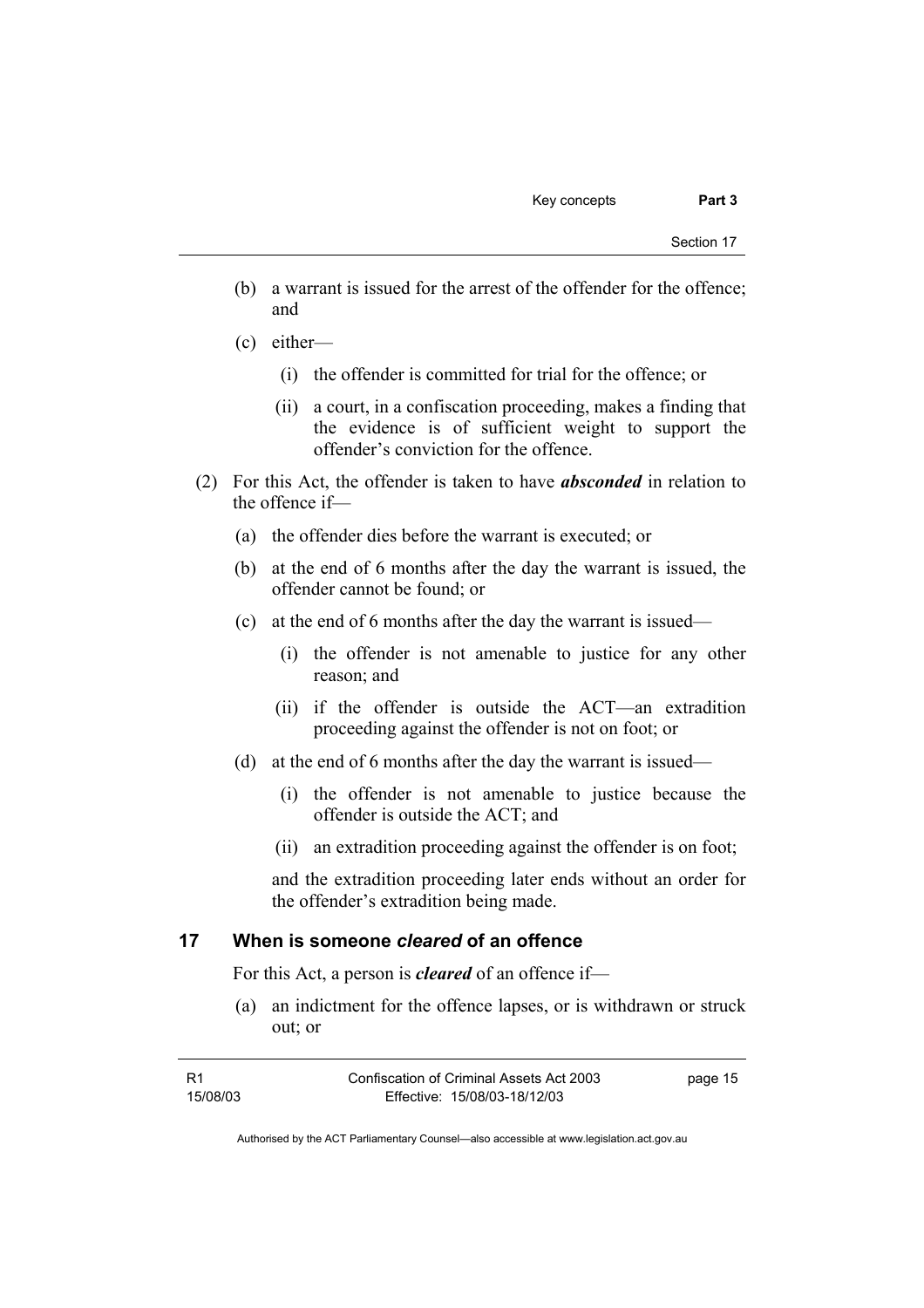#### Part 3 **Key concepts**

Section 18

- (b) a charge for the offence is withdrawn or discharged; or
- (c) the person is acquitted of the offence; or
- (d) the person's conviction for the offence is quashed.

# **18 When a proceeding is** *finalised*

- (1) For this Act, a confiscation proceeding is *finalised* if—
	- (a) the proceeding lapses, or is withdrawn or struck out; or
	- (b) the appeal period for an appeal against the final judgment of the court hearing the proceeding ends without an appeal having been made against the judgment; or
	- (c) if an appeal against the final judgment is made within the appeal period—the appeal is dismissed, withdrawn or struck out, or the appeal is otherwise finalised (within the meaning of this subsection).
- (2) For this Act, a criminal proceeding is *finalised* if—
	- (a) the offender is cleared of the offence to which the proceeding relates; or
	- (b) the offender is convicted of an offence to which the proceeding relates, and the appeal period for an appeal against the conviction or finding of guilty (however described) ends without an appeal having been made against it; or
	- (c) if an appeal is made against the conviction or finding of guilty (however described) within the appeal period—the appeal is dismissed, withdrawn or struck out, or the appeal is otherwise finalised (within the meaning of this subsection) without a retrial having been ordered; or
	- (d) if a retrial has been ordered—the proceeding on the retrial is finalised (within the meaning of this subsection).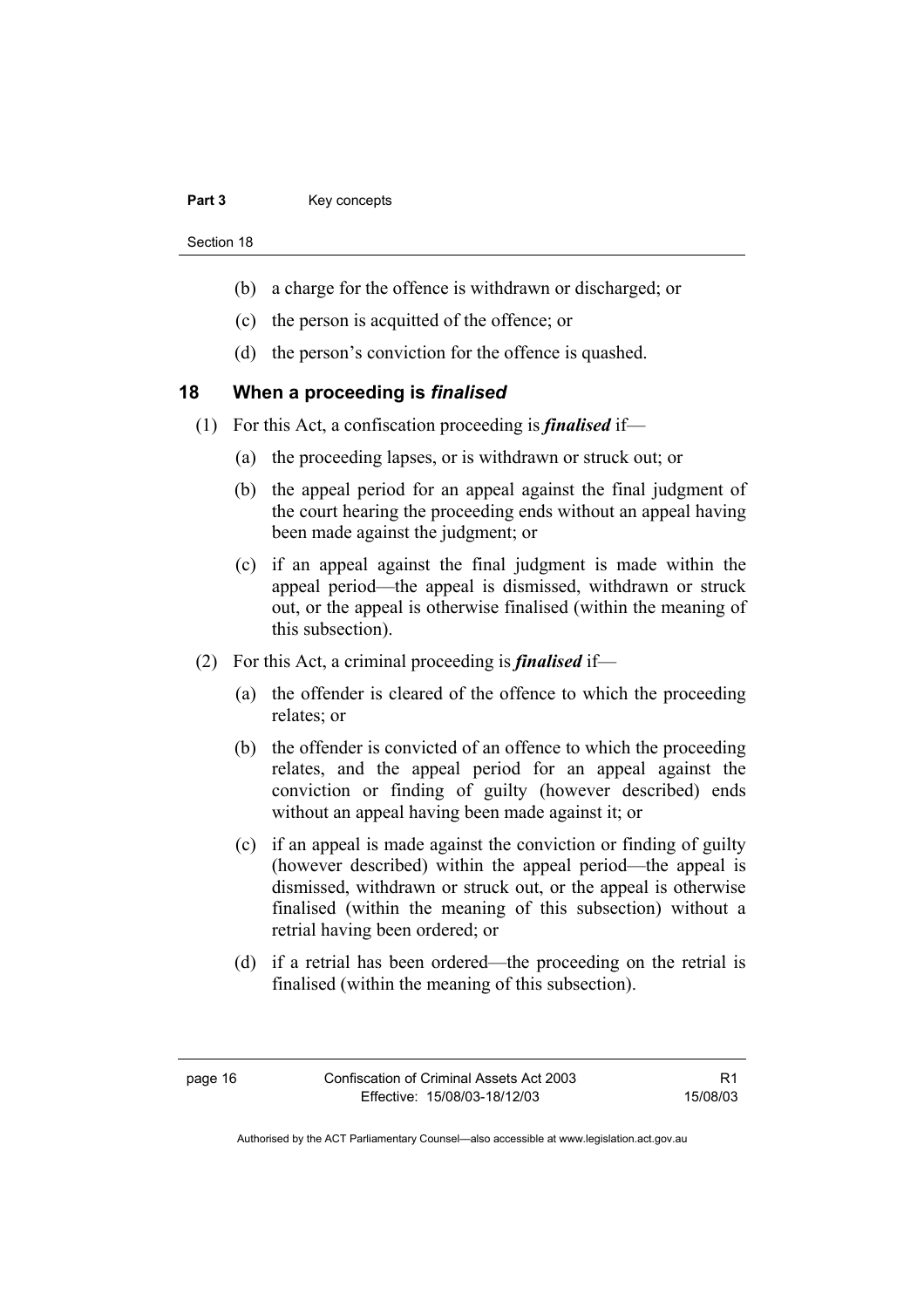| Key concepts | Part 3 |
|--------------|--------|
|--------------|--------|

Section 18

(3) In this section:

*appeal period* means the period within which an appeal may be made without an extension of time or leave to make the appeal out of time.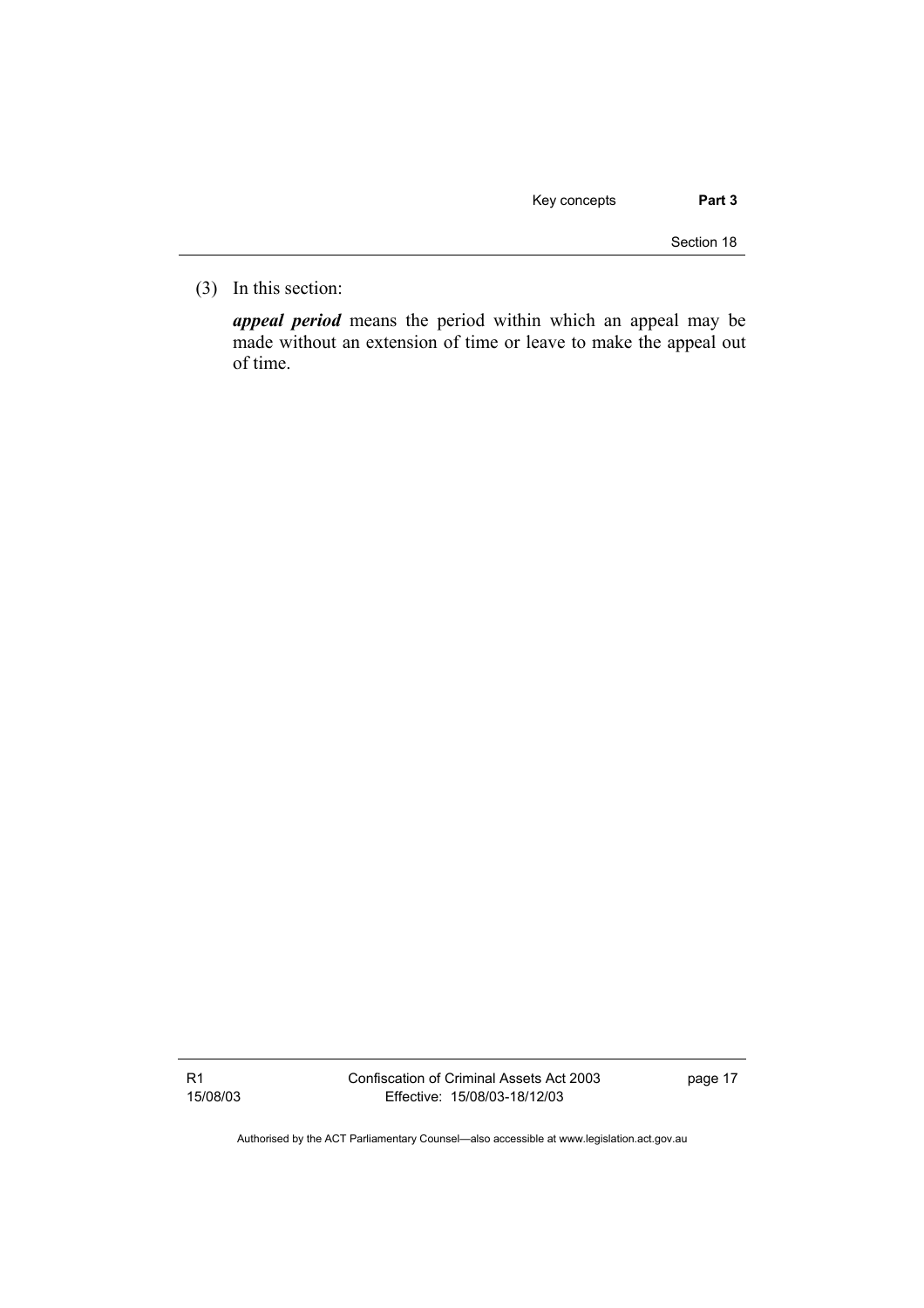**Part 4 Restraint of property Division 4.1** General Section 19

# **Part 4 Restraint of property**

# **Division 4.1 General**

# **19 Meaning of** *restraining order*

In this Act:

*restraining order* means an order under section 30 (Restraining orders over unclaimed tainted property—making) or section 31 (Restraining orders over other property—making) that a person must not deal with the property stated in the order except in accordance with—

- (a) the order; or
- (b) another order of a relevant court; or
- (c) this Act.

# **20 Meaning of** *artistic profits restraining order*

In this Act:

*artistic profits restraining order*, in relation to an offence, means a restraining order made solely to satisfy a penalty order for artistic profits in relation to the offence.

# **21 Meaning of** *unclaimed tainted property restraining order*

In this Act:

*unclaimed tainted property restraining order* means a restraining order made solely over unclaimed tainted property.

*Note* A claim for property restrained under an unclaimed tainted property restraining order does not, of itself, change or end the restraining order, see s  $46(2)$ .

| ю<br>∽<br>œ |  |
|-------------|--|
|-------------|--|

R1 15/08/03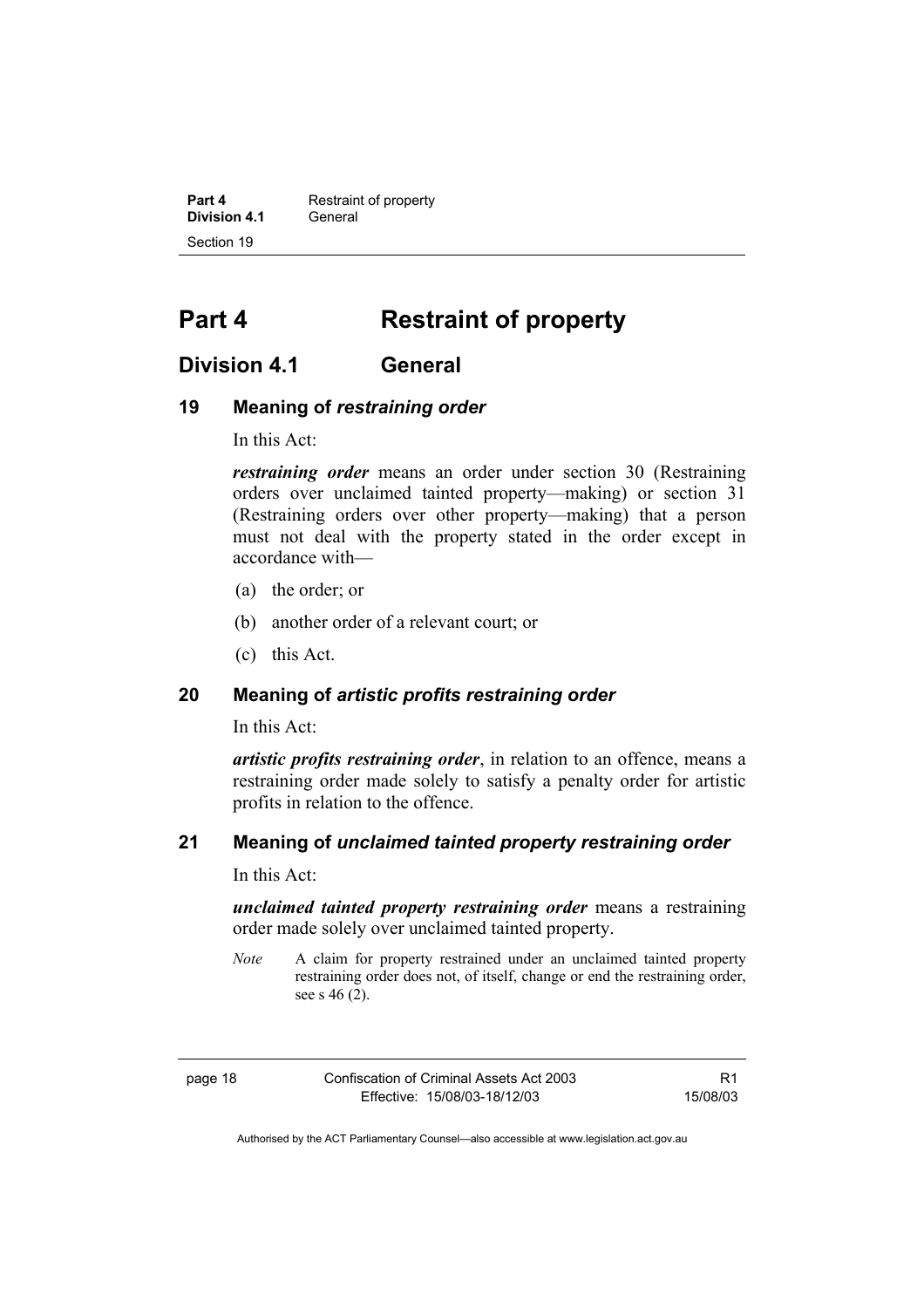| Restraint of property | Part 4       |
|-----------------------|--------------|
| General               | Division 4.1 |
|                       | Section 22   |

# **22 Restraining orders—purposes**

A restraining order may be made to preserve property so that the property will be available for 1 or more of the following purposes:

- (a) for forfeiture under a conviction forfeiture order;
- (b) for automatic forfeiture;
- (c) for forfeiture under a civil forfeiture order;
- (d) to satisfy a penalty order.

*Note* Pt 5 deals with forfeiture and pt 7 deals with penalty orders.

# **23 Contravening restraining orders**

- (1) A person commits an offence if—
	- (a) the person deals with property; and
	- (b) the property is subject to a restraining order; and
	- (c) the person knows that, or is reckless about the fact that, the property is subject to a restraining order; and
	- (d) the dealing with the property contravenes the order.

Maximum penalty: 500 penalty units, imprisonment for 5 years or both.

- (2) A person commits an offence if—
	- (a) the person deals with property; and
	- (b) the property is subject to a restraining order; and
	- (c) the dealing with the property contravenes the order; and
	- (d) either of the following applies:
		- (i) the restraining order, or details of the order, were recorded in a statutory property register under section 50 (2) (Restraining orders—registration in

page 19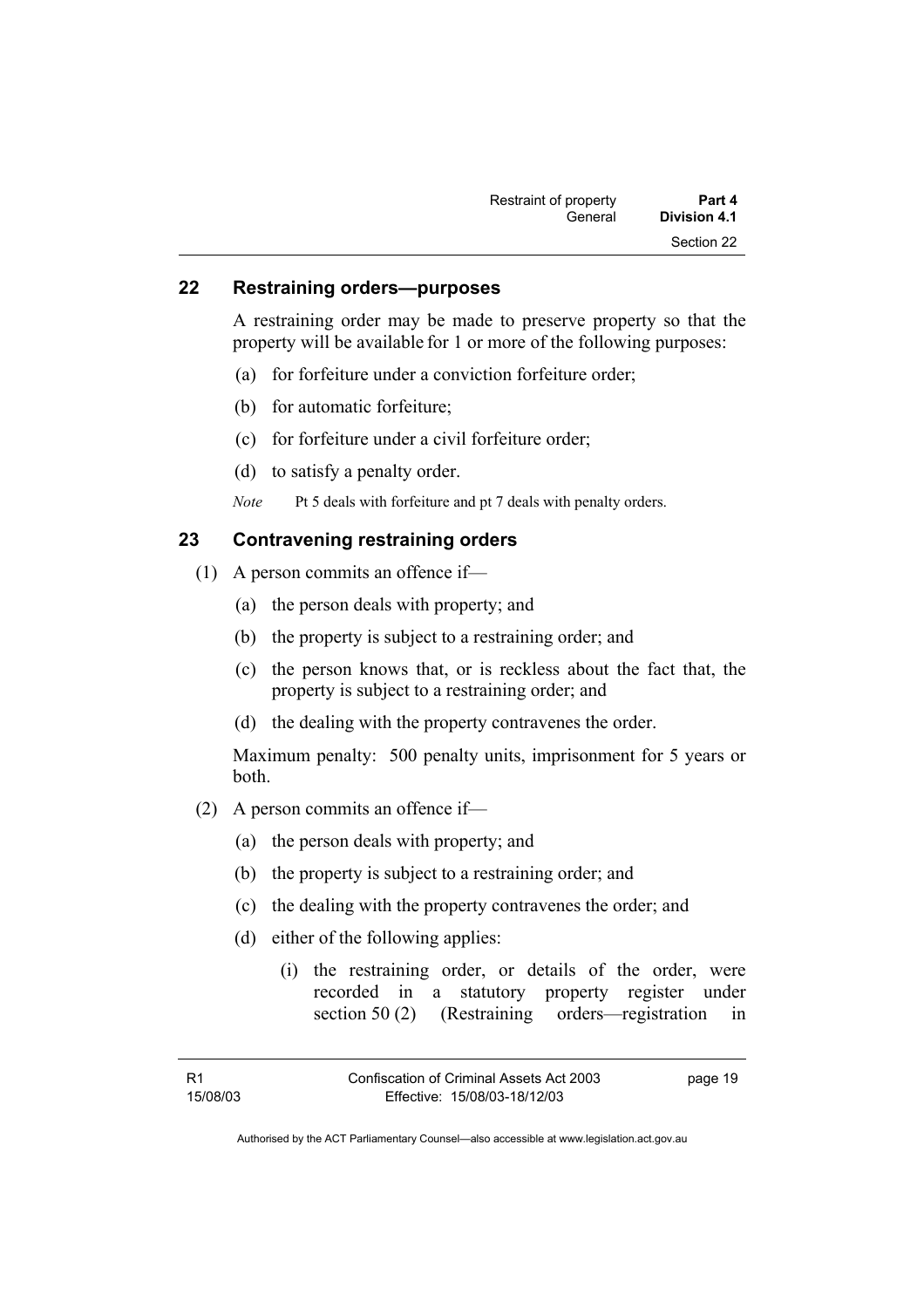| Part 4              | Restraint of property |
|---------------------|-----------------------|
| <b>Division 4.1</b> | General               |
| Section 24          |                       |

statutory property registers) when the person dealt with the property;

 (ii) the person was given notice of the order under section 34 (Restraining orders—notice of making) before the person dealt with the property.

Maximum penalty: 200 penalty units, imprisonment for 2 years or both.

(3) Strict liability applies to subsection (2) (b), (c) and (d).

# **24 Setting aside dealings with restrained property**

- (1) The DPP may apply to a relevant court for an order that a dealing with restrained property be set aside if—
	- (a) the dealing was in contravention of the restraining order; and
	- (b) the dealing—
		- (i) was not for sufficient consideration; or
		- (ii) transferred property to a person who was not acting honestly; or
		- (iii) transferred property to a person who did not take reasonable care to establish that the property may be lawfully acquired by the person
- (2) On application under subsection (1), the court may make an order setting aside a dealing with property in contravention of a restraining order.
- (3) The order may be expressed to take effect on—
	- (a) the day when the dealing took place; or
	- (b) the day when the order setting aside the dealing is made.
- (4) If the court makes an order mentioned in subsection (3) (b), the court must declare the rights of anyone who acquired an interest in

| page 20 | Confiscation of Criminal Assets Act 2003 | R1       |
|---------|------------------------------------------|----------|
|         | Effective: 15/08/03-18/12/03             | 15/08/03 |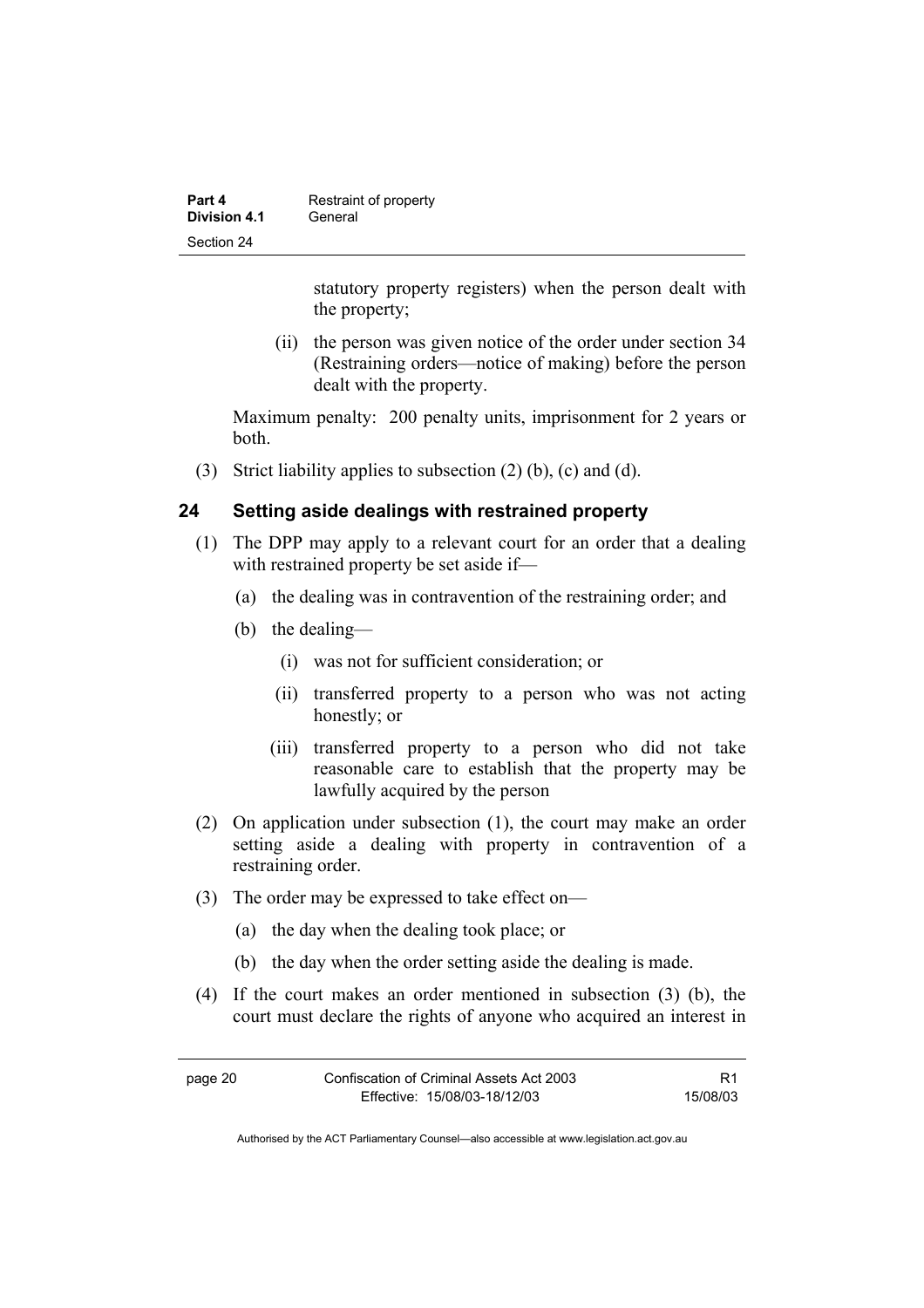the property on or after the day of the dealing and before the day the order is made.

# **Division 4.2 Making restraining orders**

- *Note 1* For general provisions about a proceeding for a restraining order (which is a confiscation proceeding—see s 236), see pt 14.
- *Note 2* In particular, no advance notice to anyone is required of the application for the order, and the application may be heard in closed court, without the offender or the public being present, see s 243.

## **25 Restraining orders over unclaimed tainted property application**

- (1) The DPP may apply to a relevant court for a restraining order over unclaimed tainted property.
- (2) The application must state the following:
	- (a) that the application is for an unclaimed tainted property restraining order;
	- (b) the property sought to be restrained.
- (3) The application must be supported by an affidavit under section 28 (Restraining orders over unclaimed tainted property—affidavit supporting application).
- (4) An application for an unclaimed tainted property restraining order must be made only in relation to unclaimed tainted property (but may be made at the same time as an application for a restraining order over other property).

# **26 Restraining orders over other property—application**

- (1) The DPP may apply to a relevant court for a restraining order over any of the following:
	- (a) stated property of a person;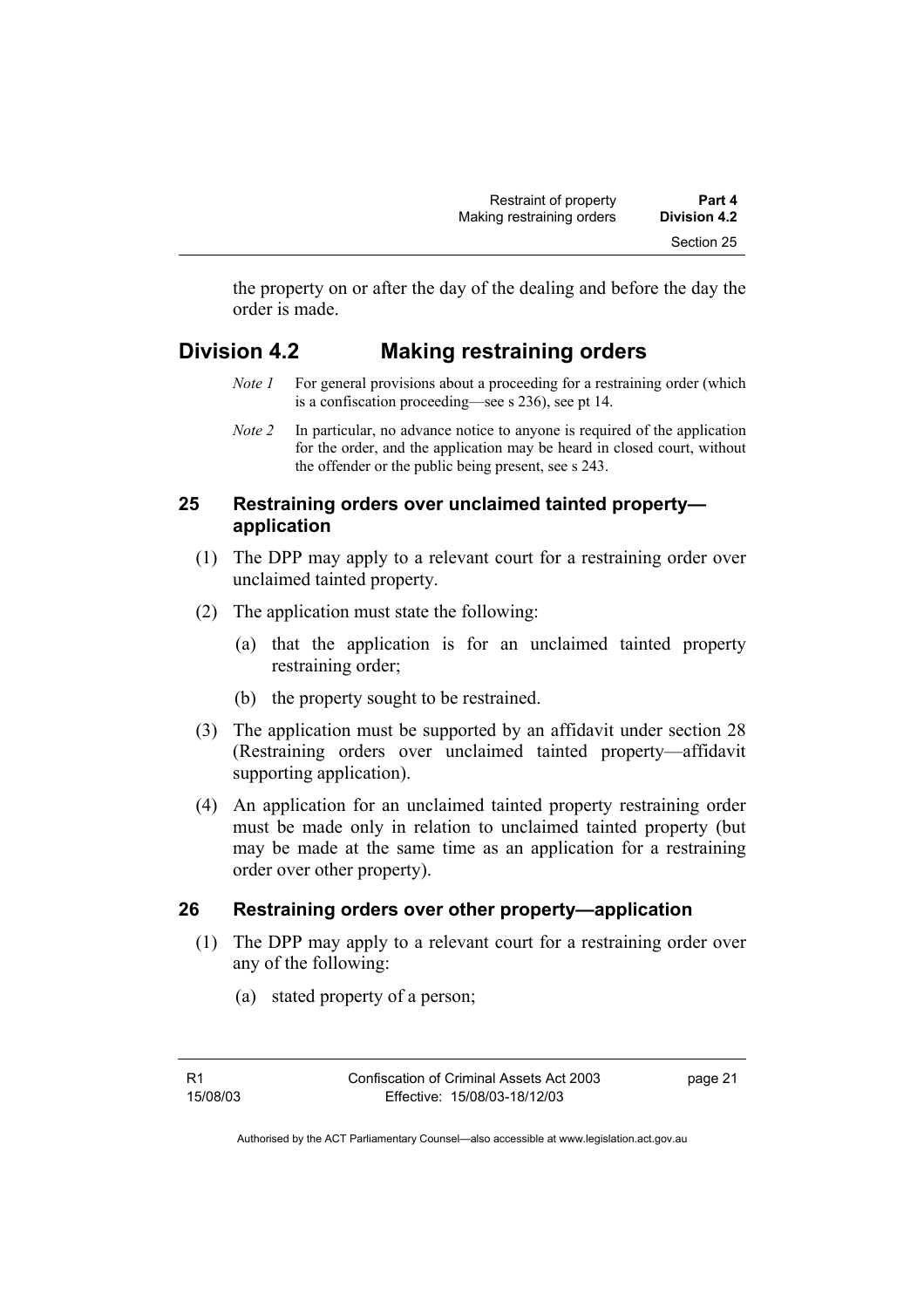| Part 4              | Restraint of property     |
|---------------------|---------------------------|
| <b>Division 4.2</b> | Making restraining orders |
| Section 26          |                           |

- (b) stated property of a person and all other property of the person (including property acquired after the making of the order);
- (c) all property of a person (including property acquired after the making of the order);
- (d) all property of a person (including property acquired after the making of the order) other than stated property.
- *Note 1* A reference to a *person* generally includes a reference to a corporation as well as an individual, see Legislation Act, s 160. (See also the Legislation Act, dict, pt 1, def *person*.)
- *Note 2 Property* includes an interest in property, see Legislation Act, dict, pt 1.
- (2) The application must state the following:
	- (a) the offence to which the application relates;
	- (b) when it is alleged the offence was committed;
	- (c) the person who is alleged to have committed the offence;
	- (d) the person whose property the application relates to;
	- (e) the property sought to be restrained (including whether it is property of the offender or someone else);

*Note Offender* includes a corporation, see dict.

- (f) whether the application is for an artistic profits restraining order.
- (3) The application must be supported by an affidavit under section 29 (Restraining orders over other property—affidavit supporting application).
- (4) For subsection (2) (a), the application need not specify a particular offence and it is sufficient if the application states that some offence or other was committed.
- (5) For subsection (2) (b), the application need not specify a particular time or day and it is sufficient if the application states a period within which the offence was committed.

| page 22 | Confiscation of Criminal Assets Act 2003 |          |
|---------|------------------------------------------|----------|
|         | Effective: 15/08/03-18/12/03             | 15/08/03 |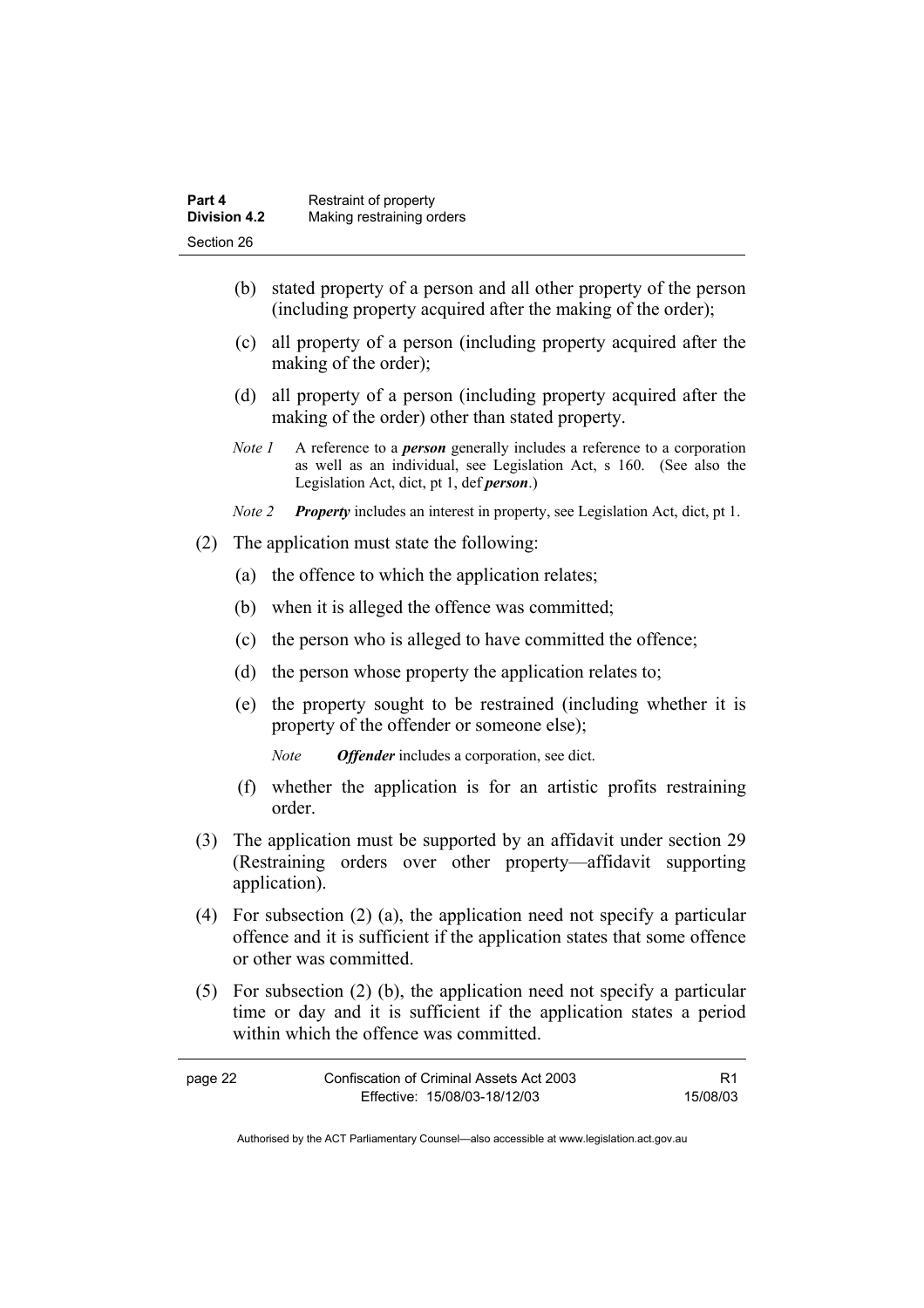- (6) To remove any doubt—
	- (a) an application for a restraining order under this section may be made in relation to an interest (or interests) in property; and

- (b) an application for a restraining order under this section may be made in relation to 2 or more offences; and
- (c) an application for a restraining order under this section may be made in relation to the property of 2 or more people; and
- (d) this section does not apply to an application for a restraining order over unclaimed tainted property.

#### **27 Restraining orders—time for making certain applications**

- (1) This section does not apply to an application for—
	- (a) an artistic profits restraining order; or
	- (b) an unclaimed tainted property restraining order.
- (2) An application for a restraining order in relation to an ordinary indictable offence must be made before the end of the longer of the following periods:
	- (a) if an indictment has been presented against the offender for the offence, and the offender has not been convicted or cleared of the offence—2 years after the day the indictment was presented;
	- (b) if the offender has been convicted of the offence (and not cleared)—2 years after the day of the conviction;

*Note Property* includes an interest in property, see Legislation Act, dict, pt 1.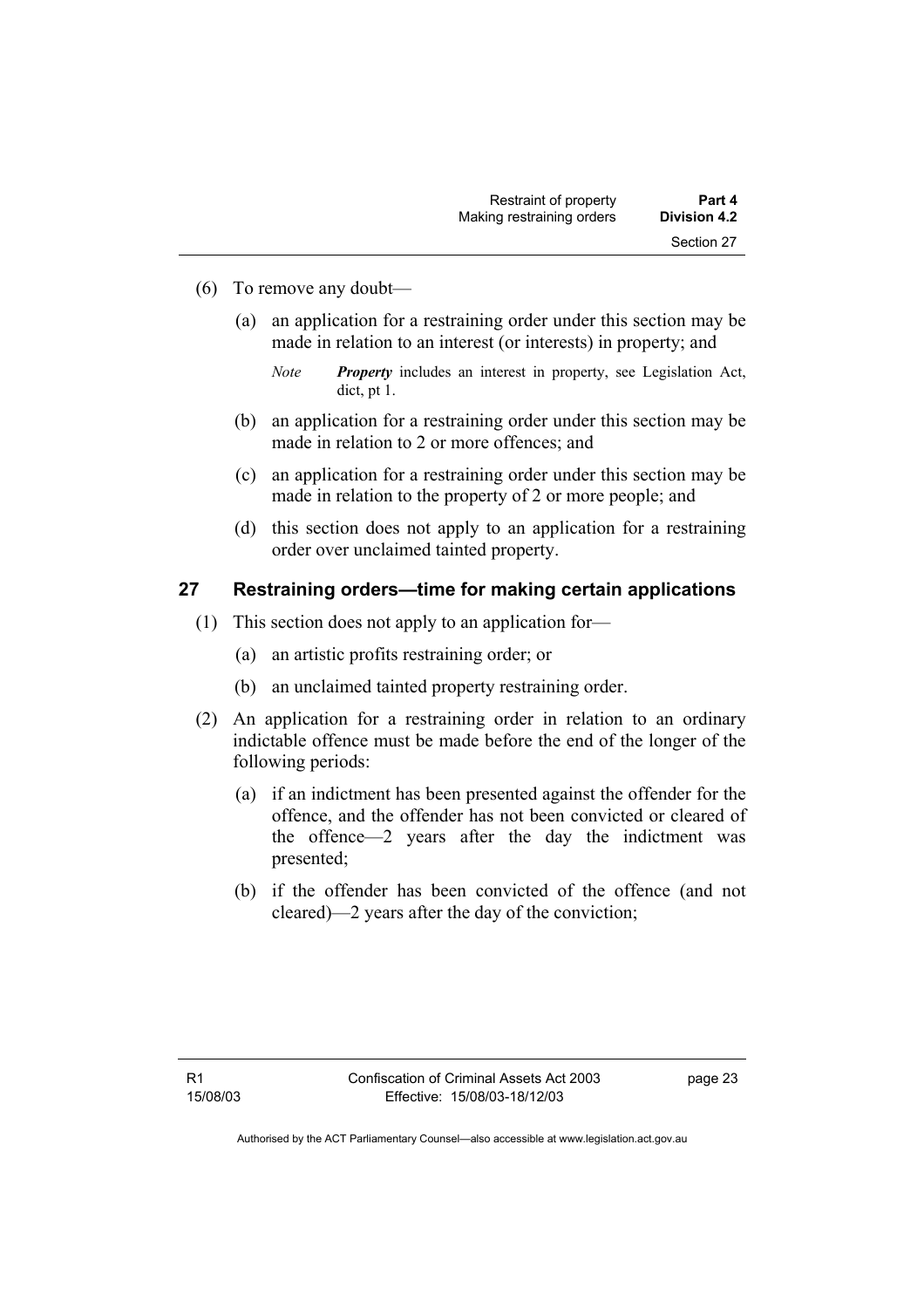- (c) in any case—6 years after the day the offence was committed (or is alleged to have been committed).
- *Note 1* For the meaning of *in relation to*, see dict.
- *Note 2* The court may allow leave for an application to be made after a time fixed by this section in certain circumstances (see s 49 and s 246).
- (3) An application for a restraining order in relation to a serious offence must be made before the end of the longer of the following periods:
	- (a) if an indictment has been presented against the offender for the offence, and the offender has not been convicted or cleared of the offence—2 years after the day the indictment was presented;
	- (b) if the offender has been convicted of the offence—2 years after the day of the conviction;
	- (c) in any case—6 years after the day the offence was committed (or is alleged to have been committed).
	- *Note* The court may allow leave for an application to be made after a time fixed by this section in certain circumstances (see s 49 and s 246).

#### **28 Restraining orders over unclaimed tainted property affidavit supporting application**

- (1) An affidavit by a police officer supporting an application under section 25 (Restraining orders over unclaimed tainted property application) for an unclaimed tainted property restraining order must state—
	- (a) that the police officer suspects that the property is unclaimed tainted property; and
	- (b) that the property has not been claimed by anyone.
	- *Note* No time limit applies to an application for an unclaimed tainted property restraining order, see s 27 (1) (b).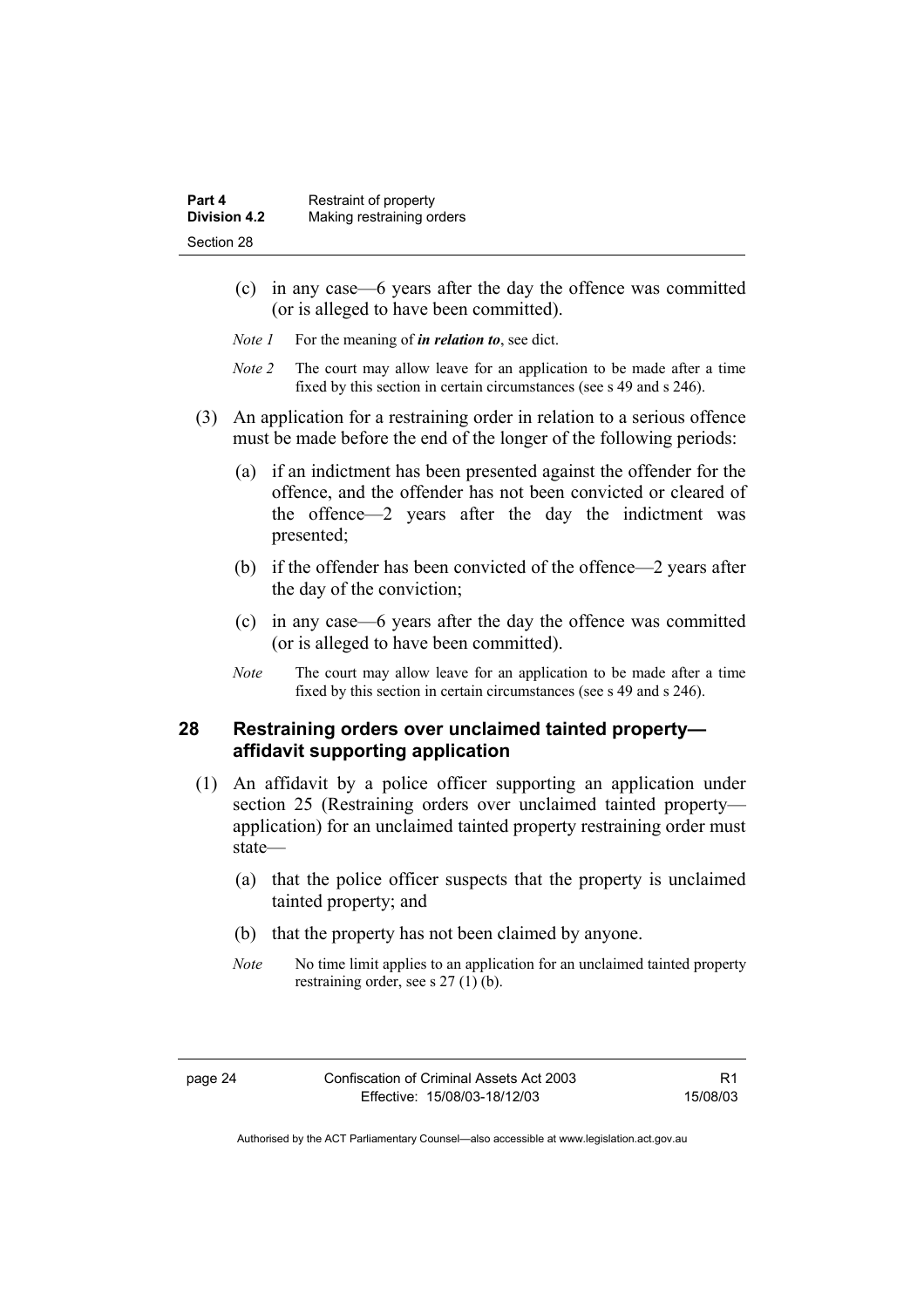- (2) The affidavit must state that the police officer believes that the property sought to be restrained may be required to satisfy a purpose mentioned in section 22 (Restraining orders—purposes).
- (3) For subsection (2), no particular purpose need be stated in the affidavit.
- (4) The affidavit must state the grounds for each suspicion or belief of the police officer stated in the affidavit.

## **29 Restraining orders over other property—affidavit supporting application**

- (1) An affidavit by a police officer supporting an application under section 26 (Restraining orders over other property—application) for a restraining order must state—
	- (a) that the officer believes that an indictment has been presented against the offender for a stated indictable offence, or that the offender has been convicted of a stated indictable offence; or
	- (b) that the officer suspects that the offender has committed a stated indictable offence, and that it is intended, within a stated period—
		- (i) for an ordinary indictable offence—to present an indictment against the offender for the offence (or a related indictable offence); or
		- (ii) for a serious offence—
			- (A) to present an indictment against the offender for the offence (or a related serious offence); or
			- (B) to apply for a civil forfeiture order or a penalty order in relation to the offence (or a related serious offence).
- (2) Subsection (1) (b) does not require the police officer to specify a particular offence in the affidavit and it is sufficient if the police

| - R1     | Confiscation of Criminal Assets Act 2003 | page 25 |
|----------|------------------------------------------|---------|
| 15/08/03 | Effective: 15/08/03-18/12/03             |         |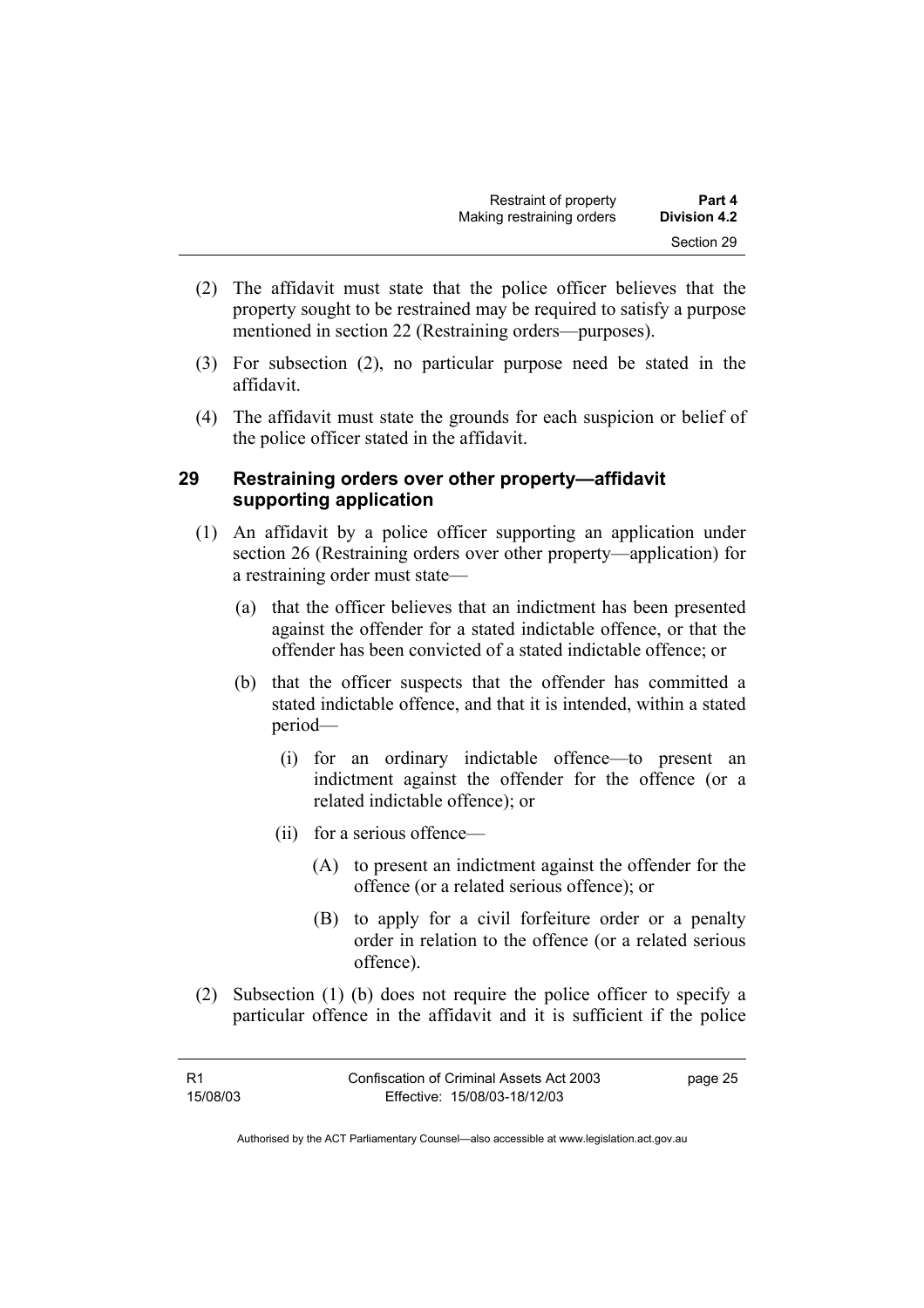| Part 4              | Restraint of property     |
|---------------------|---------------------------|
| <b>Division 4.2</b> | Making restraining orders |
| Section 29          |                           |

officer suspects that the offender has committed a particular kind of offence and the affidavit describes the nature of the offence in general terms.

- (3) If the application is not for an artistic profits restraining order, the affidavit must state that the police officer believes that the application is being made within the relevant period mentioned in section 27 (Restraining orders—time for making certain applications) for the offence to which the application relates.
	- *Note* No time limit applies to an application for an artistic profits restraining order, see s 27 (1) (a).
- (4) For subsection (3), if the application relates to a serious offence, it is sufficient if the police officer believes that the offence was committed within the relevant period mentioned in section 27, and it is not necessary for the officer to believe that the offence was committed on any particular day or time within the relevant period.
- (5) The affidavit must state, for the property mentioned in the application, or for each stated part of the property—
	- (a) that the officer suspects that the property is either the offender's property or the property of someone else; and
	- (b) for property that the officer suspects is the property of someone else—
		- (i) that the property is tainted property; or
		- (ii) that the property is subject to the offender's effective control.
- (6) The affidavit must state that the police officer believes that—
	- (a) the property sought to be restrained may be required to satisfy a purpose mentioned in section 22 (Restraining orders purposes); and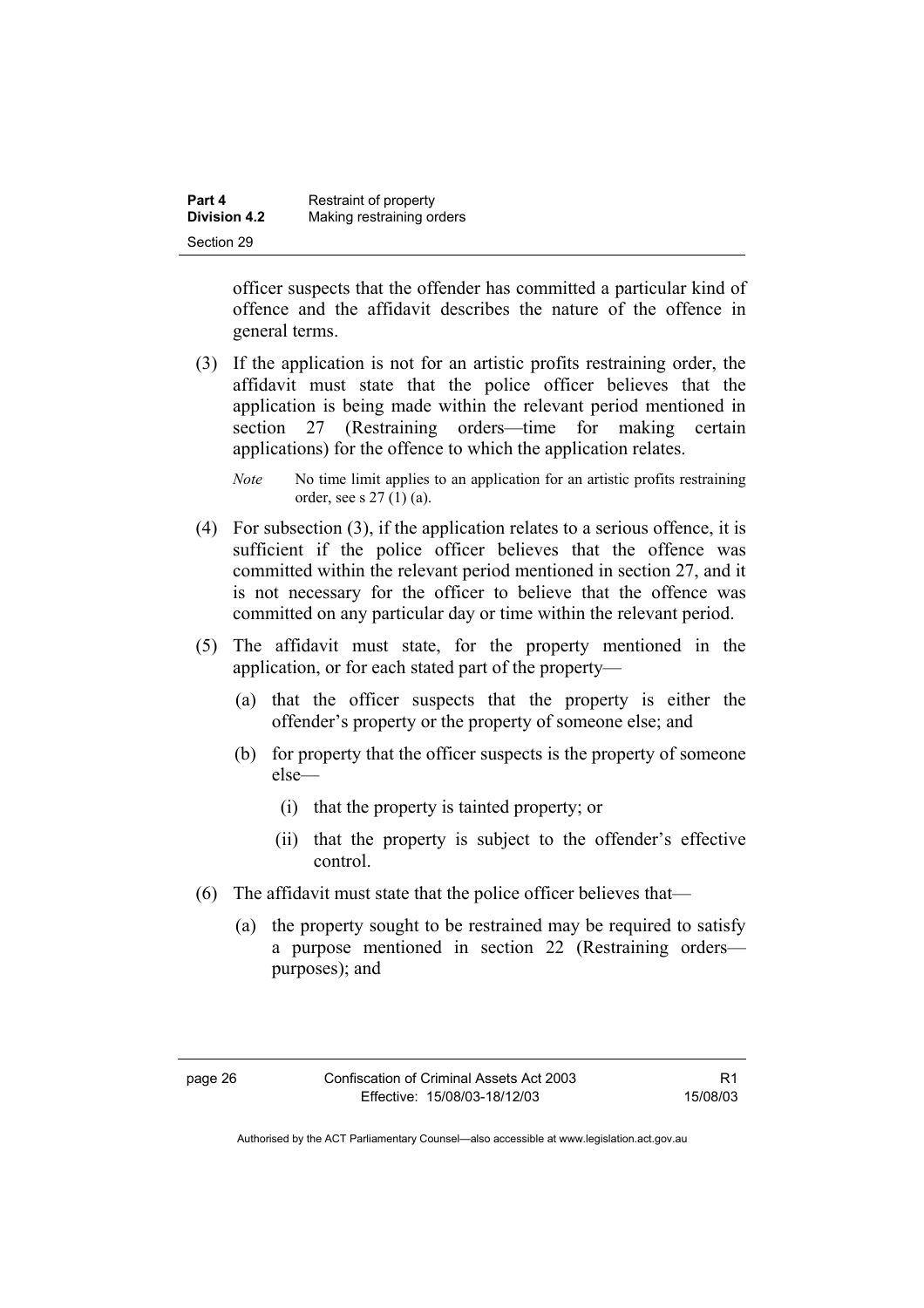- (b) if the application is for an artistic profits restraining order—the property sought to be restrained may be required to satisfy a penalty order for artistic profits in relation to the offence.
- (7) For subsection (6) (a), no particular purpose need be stated in the affidavit.
- (8) The affidavit must state the grounds for each belief or suspicion of the police officer stated in the affidavit.

## **30 Restraining orders over unclaimed tainted property making**

- (1) This section applies if an application is made under section 25 (Restraining orders over unclaimed tainted property—application) to a relevant court for an unclaimed tainted property restraining order in relation to an offence.
- (2) The relevant court must make a restraining order over the property to which the application relates if, having regard to the police officer's affidavit supporting the application and any other evidence before the court, the court is satisfied that there are reasonable grounds for the officer's suspicions and beliefs stated in the affidavit.
	- *Note* A claim for property restrained under an unclaimed tainted property restraining order does not, of itself, change or end the restraining order, see s 46 (2).
- (3) The restraining order may direct the public trustee to take control of the restrained property.
	- *Note* For the commencement of a restraining order, see Legislation Act, s 73 (4).
- (4) To remove any doubt, for making a restraining order under this section, it is irrelevant whether there is any risk of the property being dealt with in a way that would defeat or hinder the purposes of this Act.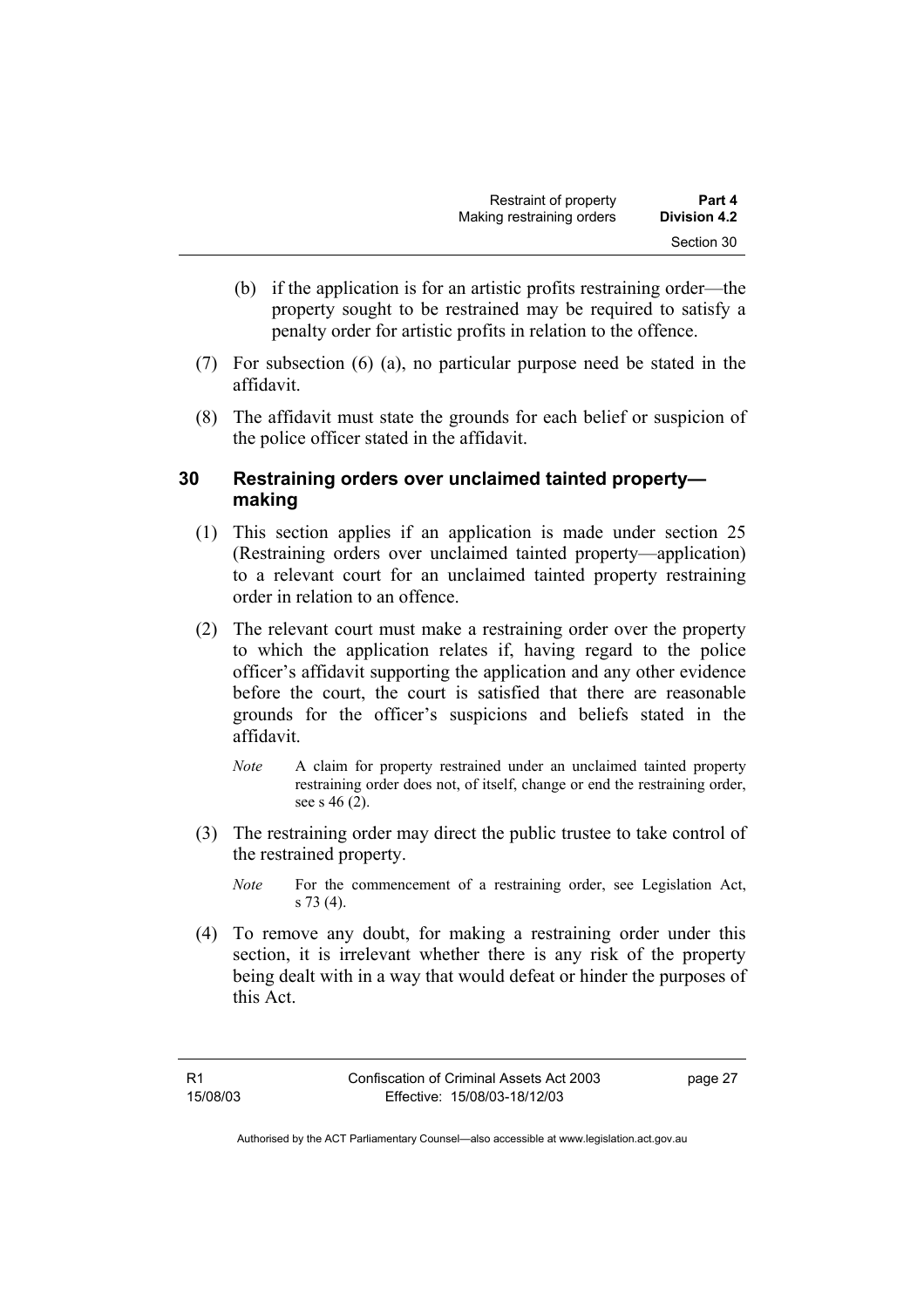| Part 4              | Restraint of property     |
|---------------------|---------------------------|
| <b>Division 4.2</b> | Making restraining orders |
| Section 31          |                           |

#### **31 Restraining orders over other property—making**

- (1) This section applies if an application is made under section 26 (Restraining orders over other property—application) to a relevant court for a restraining order in relation to an offence.
- (2) The relevant court must make a restraining order over the property to which the application relates if, having regard to the police officer's affidavit supporting the application and any other evidence before the court—
	- (a) the court is satisfied that there are reasonable grounds for the officer's beliefs and suspicions stated in the affidavit; and
	- (b) if an indictment has not been presented for the offence, or the offence is a serious offence of which the offender has been cleared—the court is satisfied that, within 6 weeks after the date of the order or (if allowed by the court) a longer period of not longer than 3 months after that date—
		- (i) for an ordinary indictable offence—it is intended to present an indictment against the offender for the offence (or a related indictable offence); or
		- (ii) for a serious offence—
			- (A) it is intended to present an indictment against the offender for the offence (or a related serious offence); or
			- (B) it is intended to apply for a civil forfeiture order or a penalty order in relation to the offence (or a related serious offence).
- (3) The restraining order may do either or both of the following:
	- (a) direct the public trustee to take control of the restrained property or stated restrained property;

R1 15/08/03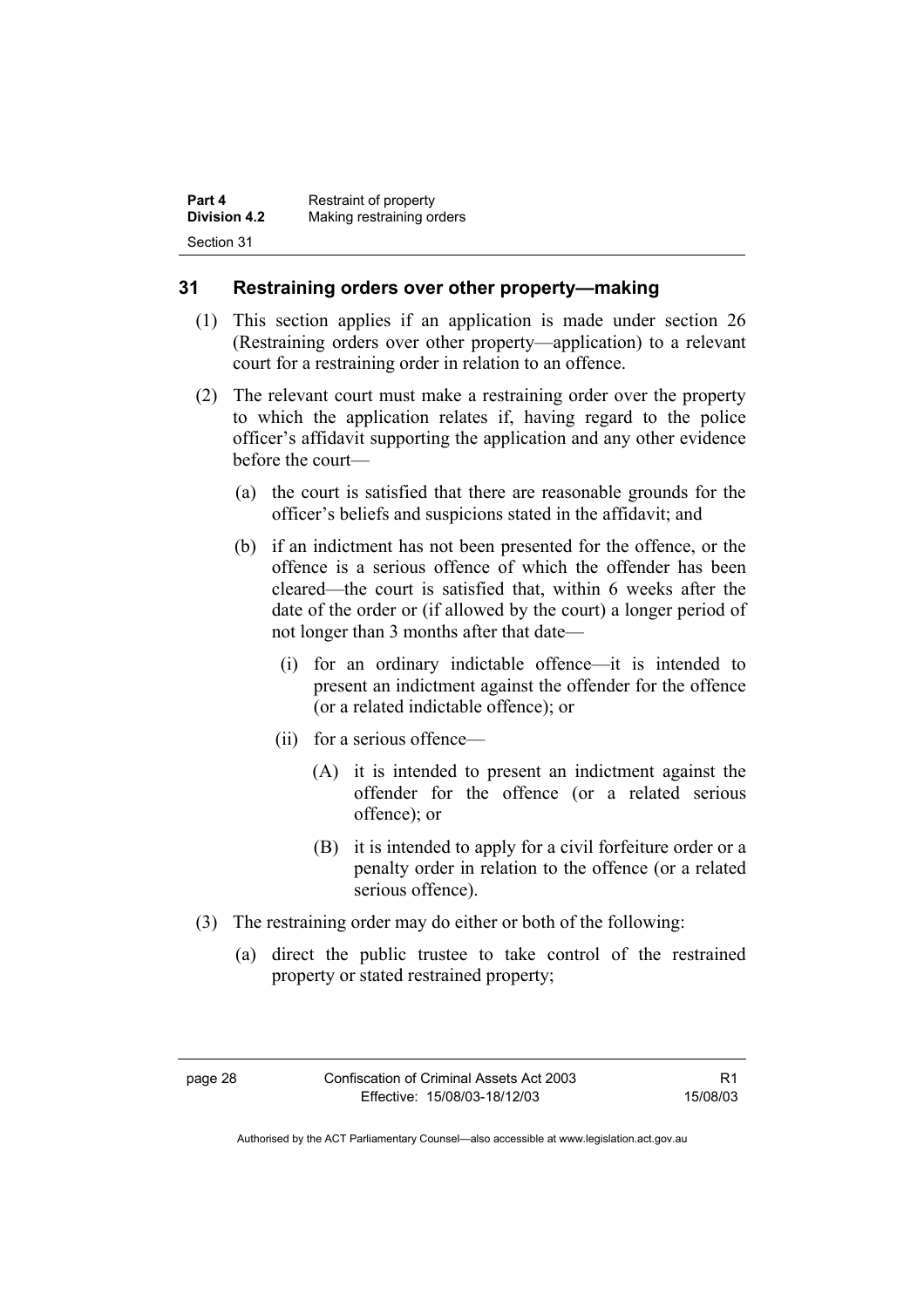- (b) provide, under section 37 or 38, for living and business expenses, or legal expenses, to be met out of the restrained property.
- *Note* For the commencement of a restraining order, see Legislation Act, s 73 (4).
- (4) The relevant court may refuse to make the restraining order if the DPP does not give the relevant court any undertaking that the court considers appropriate about the payment of damages or costs in relation to the making or operation of the order.
- (5) To remove any doubt—
	- (a) a restraining order may be made under this section in relation to an interest (or interests) in property; and
		- *Note Property* includes an interest in property, see Legislation Act, dict, pt 1.
	- (b) a restraining order may relate to 2 or more offences committed (or alleged to have been committed) by an offender; and

*Note Offender* includes a corporation, see dict.

- (c) a restraining order may relate to the property of 2 or more people; and
- (d) for making a restraining order under this section, it is irrelevant whether there is any risk of the property being dealt with in a way that would defeat or hinder the purposes of this Act.

## **32 Making of restraining orders—specific serious offence not required etc**

 (1) For section 31 and to remove any doubt, if the relevant court is satisfied that there are reasonable grounds for the police officer's belief that a serious offence was committed by the offender within the relevant period mentioned in section 27 (Restraining orders time for making certain applications), the court must not refuse to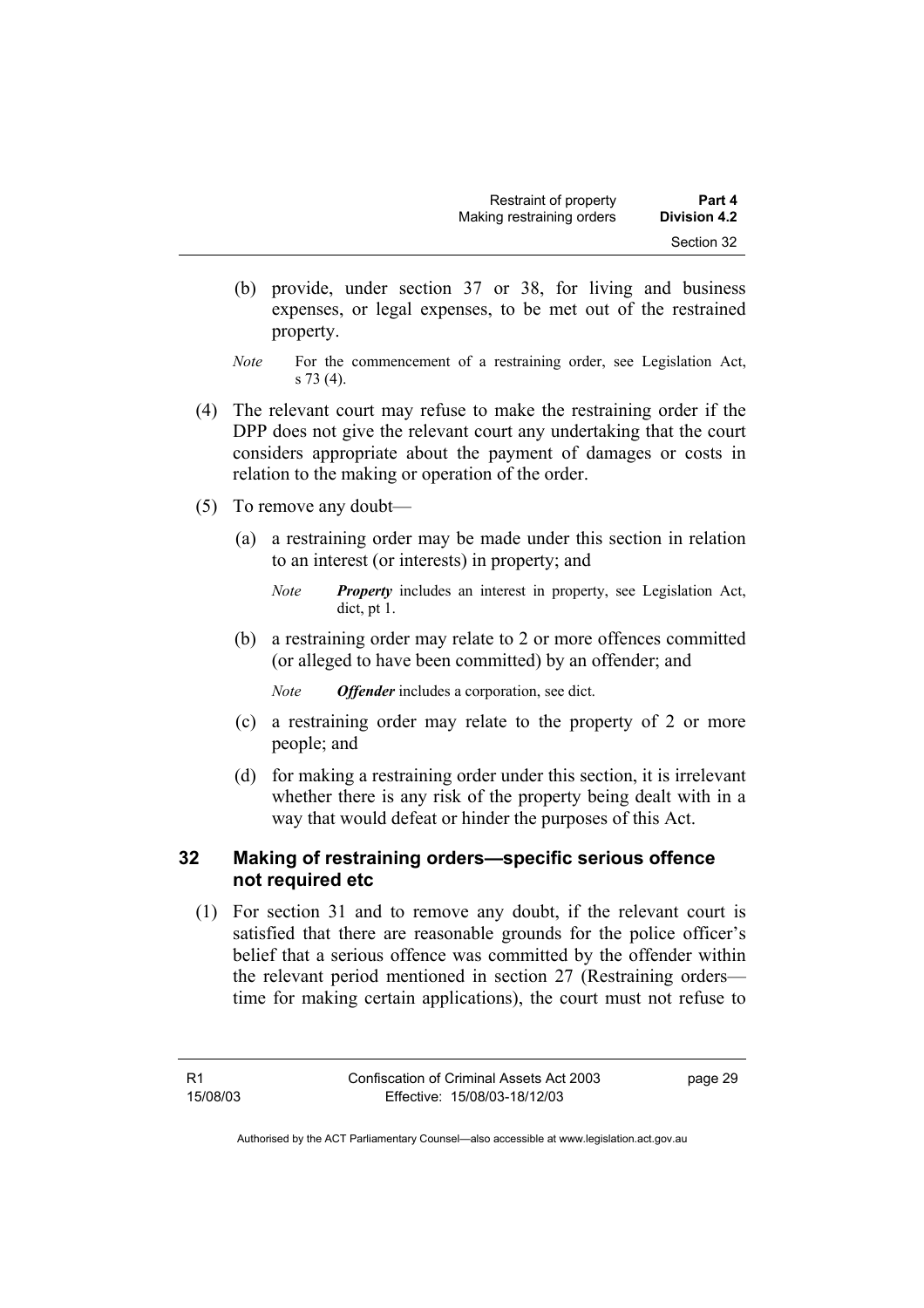make a restraining order in relation to the offence only because the court is not satisfied—

- (a) that the officer had any belief that a particular serious offence was committed within the relevant period; or
- (b) that the officer had any belief about the particular day or time when the offender committed the offence within the relevant period; or
- (c) that there are reasonable grounds for any belief by the officer about anything mentioned in paragraph (a) or (b).

*Note* For the meaning of *in relation to*, see dict.

- (2) Also, for section 31 and to remove any doubt, the relevant court must not refuse to make a restraining order in relation to the offender only because—
	- (a) an indictment has not been presented against the offender for the offence; or
	- (b) the offender has not been convicted of the offence; or
	- (c) the offender has been cleared of the offence, including being cleared after having been convicted of the offence; or
	- (d) a doubt is raised about whether the person committed the offence.

#### **33 Restraining orders—contents**

- (1) A restraining order must state that a person must not deal with the property stated in the order except in accordance with—
	- (a) the order; or
	- (b) another order of a relevant court; or
	- (c) this Act.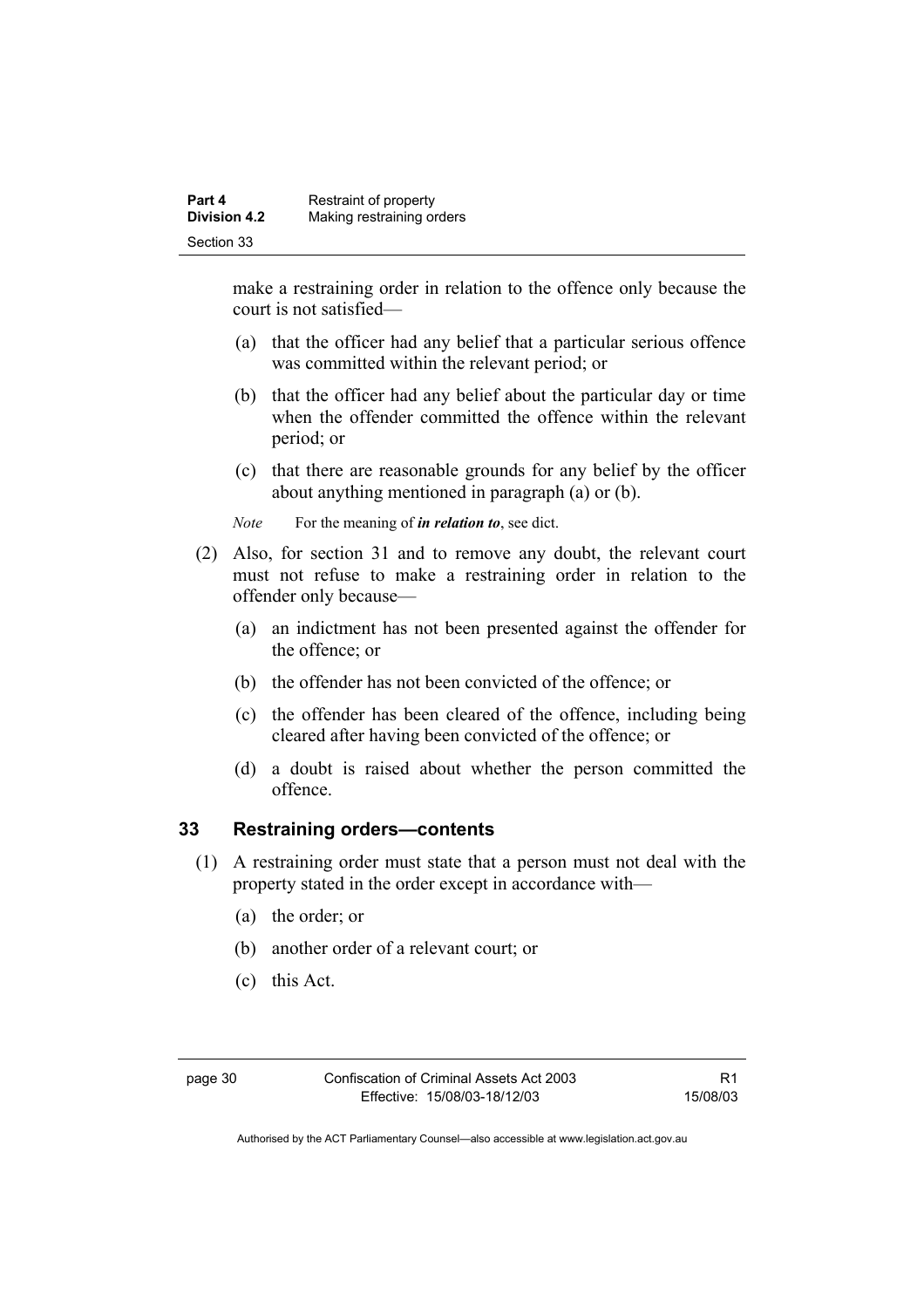- (2) A restraining order (other than an unclaimed tainted property restraining order) must also state—
	- (a) that it is a restraining order under this Act; and
	- (b) the person (or people) whose property it applies to; and
	- (c) for each person to whose property it applies to—the property to which it applies, including whether it applies to property acquired after the making of the order; and
	- (d) if section 31 (2) (b) (Restraining orders over other property making) applies to the restraining order—the applicable period under the paragraph; and
		- *Note* The restraining order ends unless an indictment is presented or, for a serious offence, a forfeiture or penalty application is made, before the end of the stated period (see div 4.3, tables 1 and 2).
	- (e) if the order directs the public trustee to take control of the restrained property or stated restrained property—the direction and the property to which it applies; and
	- (f) if the relevant court making the order has given a direction under section 35 (Restraining order proceedings—restrictions on disclosure)—
		- (i) the direction given by the court; and
		- (ii) the effect of section 36 (Restraining orders—disclosure offences) in relation to the direction; and
	- (g) if the order provides, under section 37 or 38, for living and business expenses, or legal expenses, to be met out of the restrained property—
		- (i) the kind of expenses that may be met out of the restrained property; and
		- (ii) the period during which the expenses may be met out of the restrained property; and

Authorised by the ACT Parliamentary Counsel—also accessible at www.legislation.act.gov.au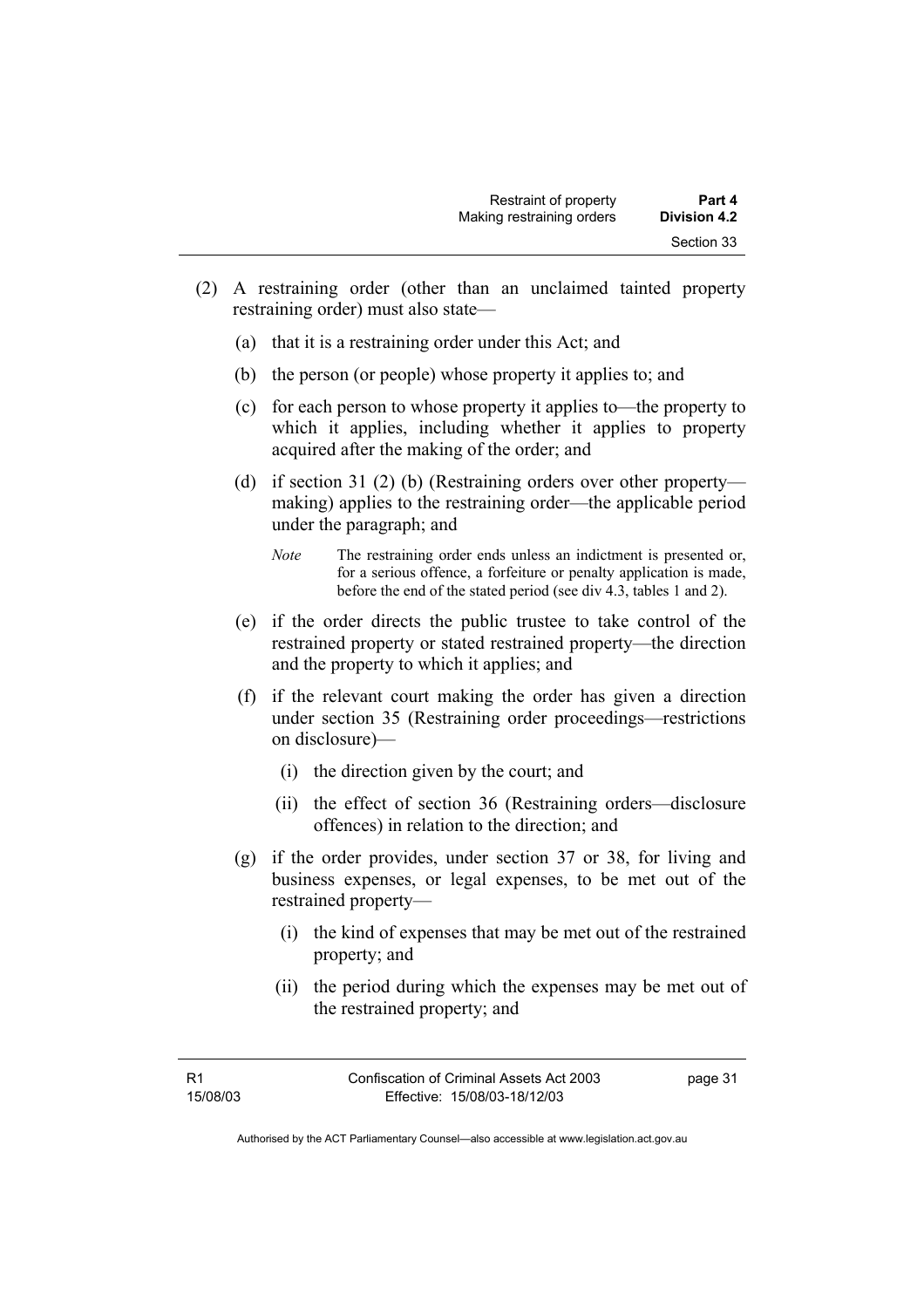| Part 4              | Restraint of property     |
|---------------------|---------------------------|
| <b>Division 4.2</b> | Making restraining orders |
| Section 34          |                           |

- (iii) the maximum amount of the expenses that may be met out of the restrained property.
- (3) An unclaimed tainted property restraining order must also state—
	- (a) that it is an unclaimed tainted property restraining order under this Act; and
	- (b) the property to which it applies; and
	- (c) if the relevant court making the order has given a direction under section 35—
		- (i) the direction given by the court; and
		- (ii) the effect of section 36 in relation to the direction; and
	- (d) that, unless a relevant court makes an order that stops the operation of the restraining order over the property, the property will be automatically forfeited under this Act to the Territory at the end of 14 days after the day the order is made.
- (4) A failure by a relevant court to comply with this section in relation to the restraining order does not invalidate the restraining order or any forfeiture order or automatic forfeiture made in relation to the property restrained under the restraining order.

#### **34 Restraining orders—notice of making**

- (1) If a court makes a restraining order over property, the DPP must give a copy of the order to—
	- (a) for an unclaimed tainted property restraining order—anyone the DPP suspects may have an interest in the property; and
	- (b) for any other restraining order—the owner of the restrained property and anyone else the DPP suspects may have an interest in the property.

*Note* For how documents may be served, see Legislation Act, pt 19.5.

(2) A relevant court may order the DPP to—

R1 15/08/03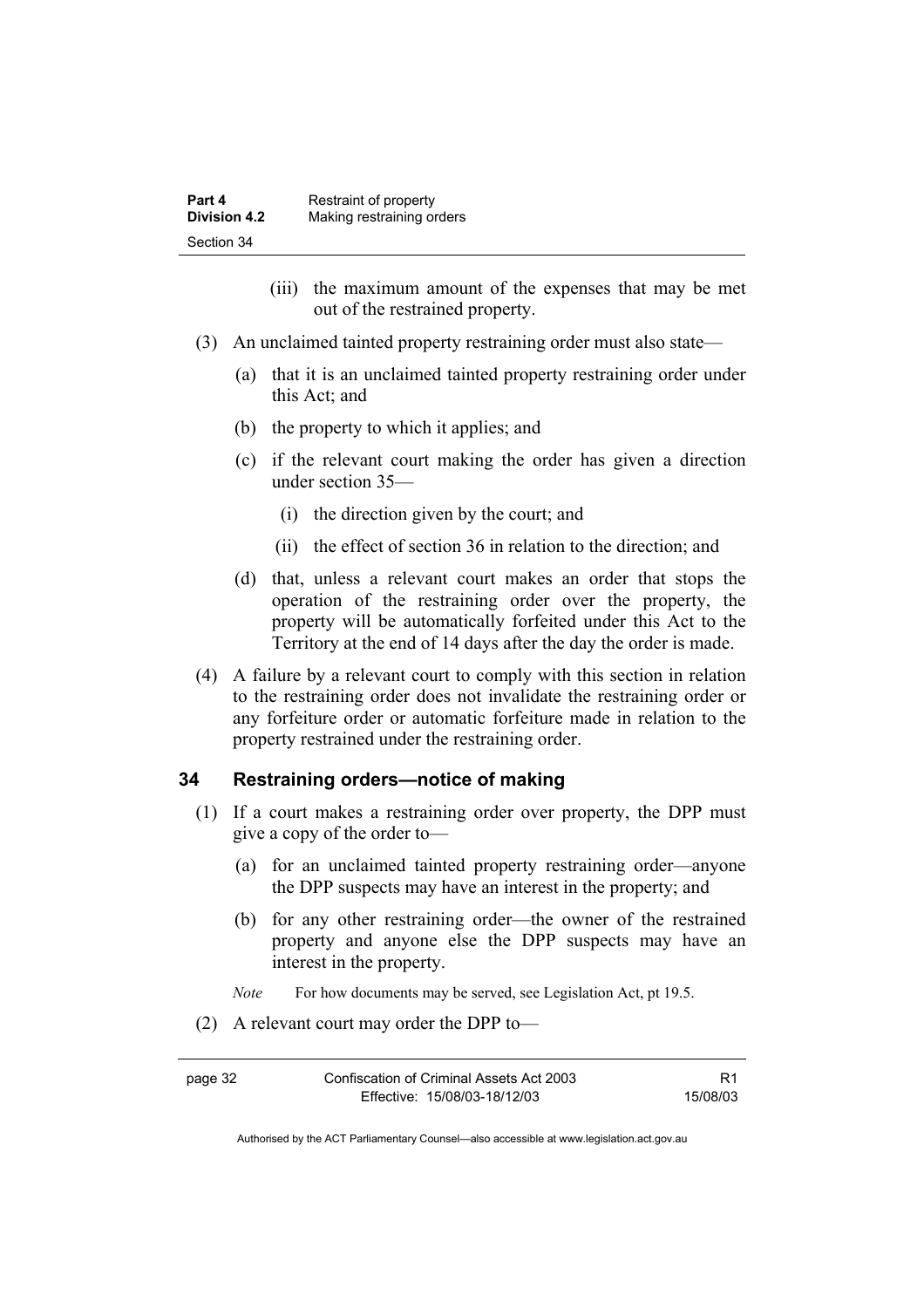- (a) give a copy of a restraining order, the application for the order or the supporting affidavit to anyone and may give directions about how any document is to be given to the person; or
- (b) give notice of the order to anyone and may give directions about how the notice is to be given.
- (3) Subsections (1) and (2) have effect subject to any direction of the court under section 35.

#### **35 Restraining order proceedings—restrictions on disclosure**

- (1) On application by the DPP, a relevant court hearing an application for a restraining order may give directions prohibiting or restricting the publication or disclosure of all or any of the following:
	- (a) the fact that an application for the order, or that a restraining order, has been made;
	- (b) the application for the order;
	- (c) the supporting affidavit for the order and any other affidavit filed in relation to the application;
	- (d) any information about the proceeding (whether or not a hearing has been held);
	- (e) any evidence given, statement made or thing done during the proceeding;
	- (f) any information, document or thing derived from anything mentioned in this subsection.

#### **Examples of directions**

1 that the application for the restraining order and a stated part of the supporting affidavit not be disclosed to the person against whom the restraining order is made until the court has decided an application for another restraining order against someone else's property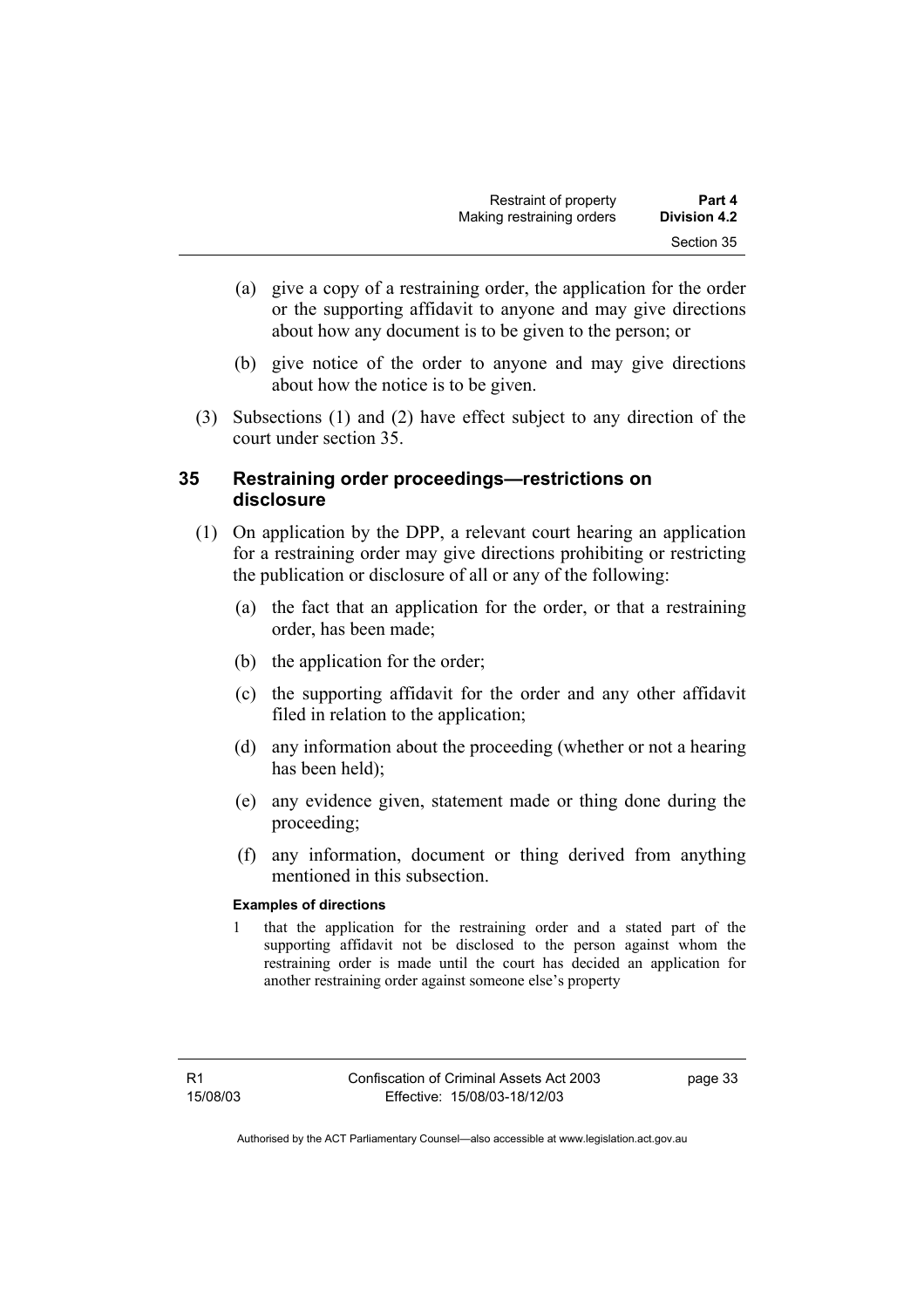| Part 4              | Restraint of property     |
|---------------------|---------------------------|
| <b>Division 4.2</b> | Making restraining orders |
| Section 36          |                           |

- 2 that the supporting affidavit must be made available only to the offender's lawyer
- *Note* An example is part of the Act, is not exhaustive and may extend, but does not limit, the meaning of the provision in which it appears (see Legislation Act, s 126 and s 132).
- (2) In deciding whether to give a direction under subsection (1), the court must have regard to whether the direction—
	- (a) would promote the purposes of this Act; or
	- (b) is desirable to protect the integrity of an investigation (however described) for any purpose or a prosecution of an offence.
- (3) The court may also have regard to any other relevant matter in deciding whether to give a direction under subsection (1).

#### **36 Restraining orders—disclosure offences**

*Note* An offence against this section is a strict liability offence, see s (7).

- (1) A person commits an offence if—
	- (a) a relevant court has given a direction under section 35 (1) prohibiting or restricting the publication or disclosure of a matter mentioned in the subsection; and
	- (b) the person has notice of the direction (whether by being given a copy of the restraining order to which the direction relates or otherwise); and
	- (c) the person publishes or discloses the matter to someone else.

Maximum penalty: 200 penalty units, imprisonment for 2 years or both.

- (2) A person commits an offence if—
	- (a) a relevant court has given a direction under section 35 (1) prohibiting or restricting the publication or disclosure of a matter mentioned in the subsection; and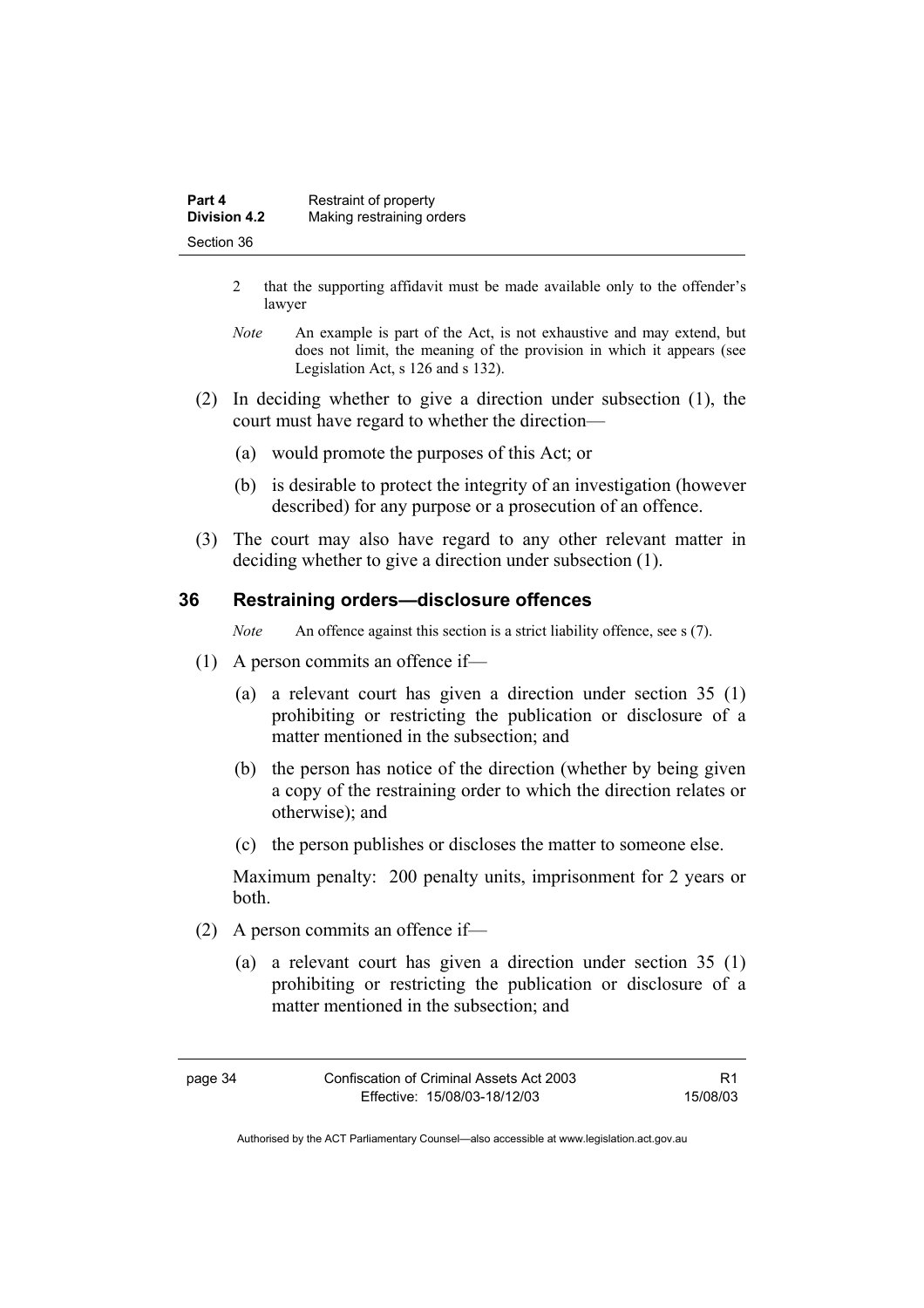- (b) the person has notice of the direction (whether by being given a copy of the restraining order to which the direction relates or otherwise); and
- (c) the person publishes or discloses information to someone else; and
- (d) the other person could infer from the information the matter to which the direction relates.

Maximum penalty: 200 penalty units, imprisonment for 2 years or both.

- (3) Subsections (1) and (2) do not apply if the publication or disclosure is made to any of the following entities in the circumstances mentioned for the entity:
	- (a) a police officer—in any circumstances;
	- (b) an officer, employee or agent of the person—to ensure that the order is complied with and the person to whom the publication or disclosure is made is given notice of the direction (whether by being given a copy of the restraining order to which the direction relates or otherwise) by the person making the publication or disclosure;
	- (c) a lawyer—to obtain legal advice or representation in relation to the order;
	- (d) a relevant court—with the court's leave.

*Note* The application for leave, and any proceeding with the court's leave, must be heard in closed court, see s (8).

- (4) Also, subsections (1) and (2) do not apply if the publication or disclosure is made—
	- (a) by a police officer in the exercise of the officer's functions; or
	- (b) for the purpose of giving or obtaining legal advice, or making legal representations, in relation to the order.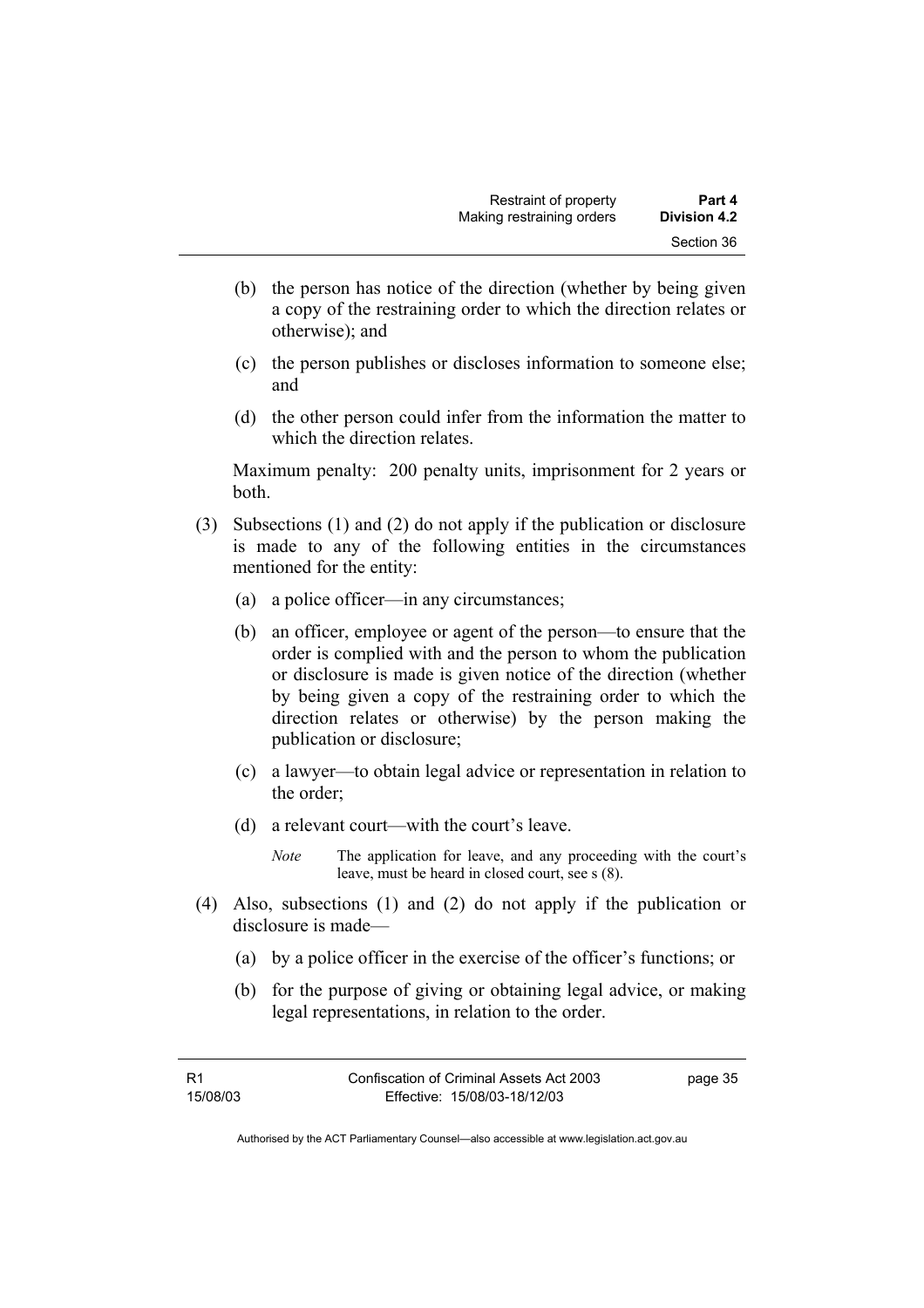| Part 4       | Restraint of property     |
|--------------|---------------------------|
| Division 4.2 | Making restraining orders |
| Section 36   |                           |

- (5) A person commits an offence if—
	- (a) a relevant court has given a direction under section 35 (1) prohibiting or restricting the publication or disclosure of a matter mentioned in the subsection; and
	- (b) the person receives information in relation to the matter in accordance with subsection (3) or (4); and
	- (c) the person ceases to be a person mentioned in subsection (3) or (4); and
	- (d) the person publishes or discloses the matter to someone else.

Maximum penalty: 200 penalty units, imprisonment for 2 years or both.

- (6) A person commits an offence if—
	- (a) a relevant court has given a direction under section 35 (1) prohibiting or restricting the publication or disclosure of a matter mentioned in the subsection; and
	- (b) the person receives information in relation to the matter in accordance with subsection (3) or (4); and
	- (c) the person ceases to be a person mentioned in subsection (3) or (4); and
	- (d) the person publishes or discloses information to someone else; and
	- (e) the other person could infer from the information the matter to which the direction relates.

Maximum penalty: 200 penalty units, imprisonment for 2 years or both.

- (7) An offence against this section is a strict liability offence.
- (8) For subsection (3) (d), an application for leave, and any proceeding with the court's leave, must be heard in closed court.

| page 36 | Confiscation of Criminal Assets Act 2003 | R1       |
|---------|------------------------------------------|----------|
|         | Effective: 15/08/03-18/12/03             | 15/08/03 |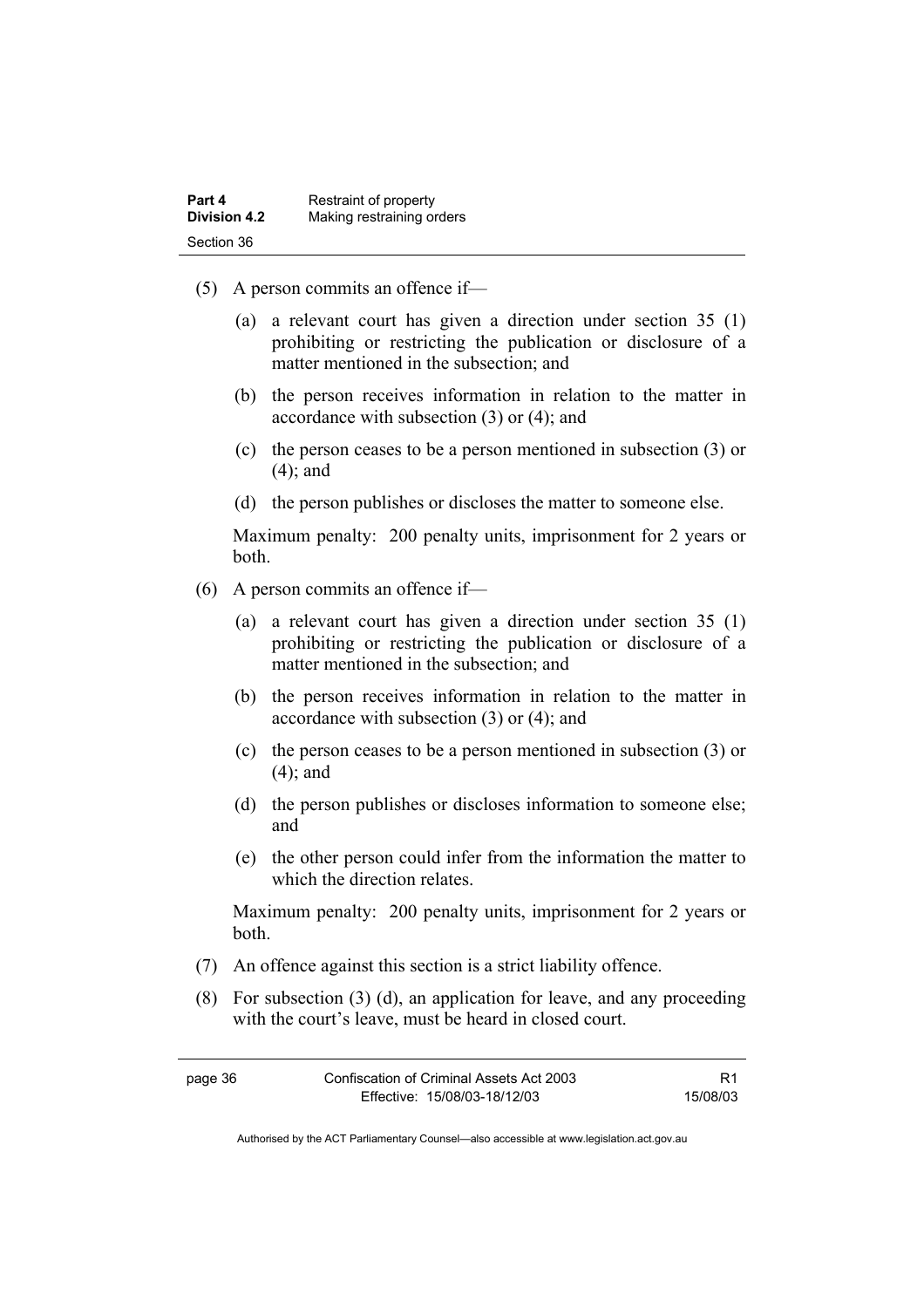## **37 Payment of living and business expenses from restrained property**

- (1) A relevant court may, in a restraining order or an order under section 39 (Additional orders about restraining orders and restrained property) varying a restraining order, allow any of the following expenses to be met out of the restrained property of a person, or a stated part of the property:
	- (a) the living and business expenses of the person (other than the person's legal expenses in defending a criminal charge);
	- (b) the living expenses of a dependant of the person.
	- *Note* For legal expenses in defending a criminal charge, see s 38.
- (2) However, the court must not allow expenses to be met out of restrained property unless the person satisfies the court that—
	- (a) the expenses are reasonable; and
	- (b) the expenses are necessary to avoid severe hardship to the person or the person's dependants; and
	- (c) the expenses cannot be met out of property of the person not subject to a restraining order; and
	- (d) any property to be released from restraint for the expenses was lawfully acquired by the person, is not tainted property and does not have evidentiary value in any criminal proceeding.
- (3) The regulations may—
	- (a) prescribe matters to which the court may, must or must not have regard for subsection (2) (a) or (b); and
	- (b) prescribe, or make provision in relation to, the maximum amount of living or business expenses of a person that may be allowed (for a period or otherwise).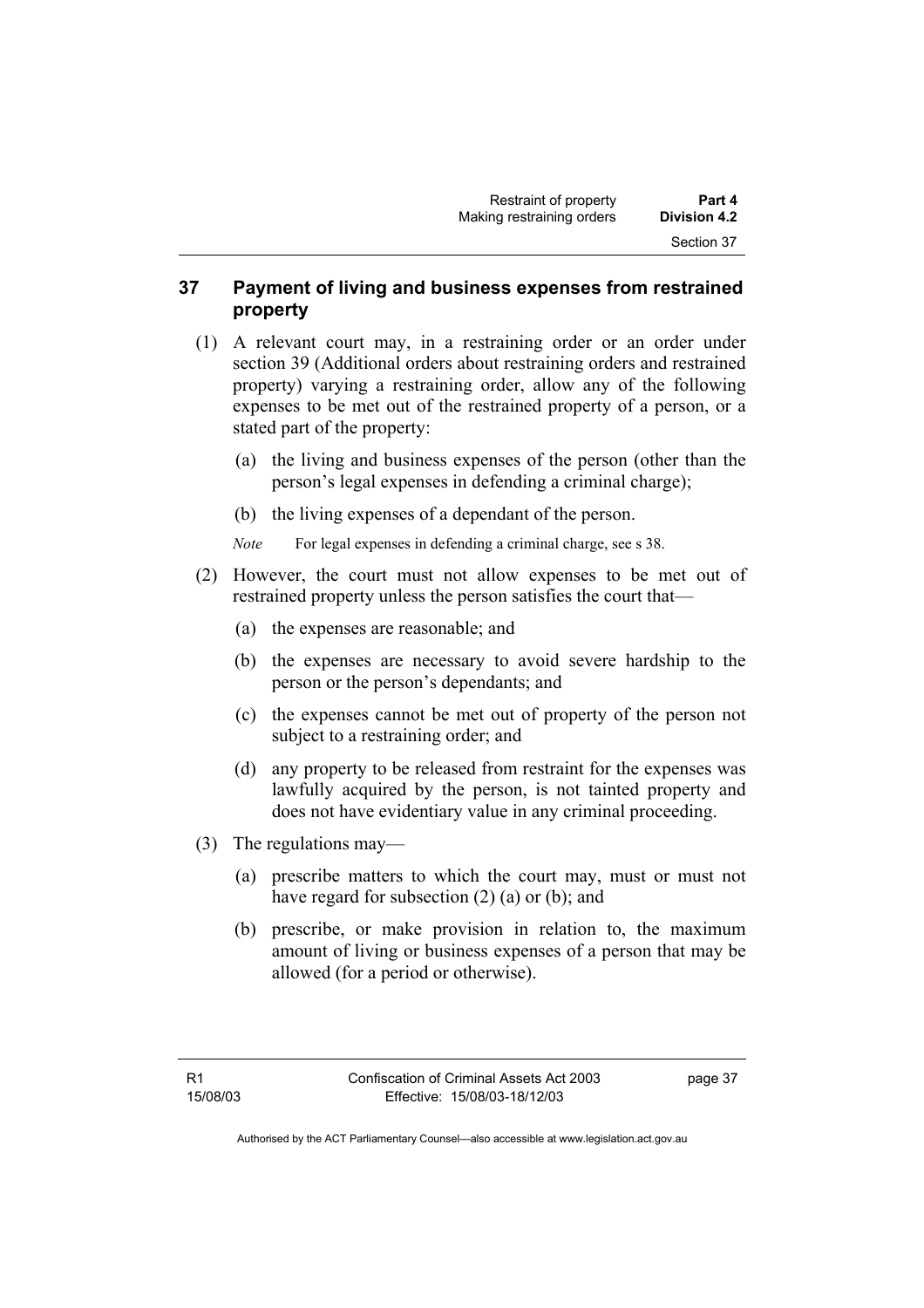| Part 4              | Restraint of property     |
|---------------------|---------------------------|
| <b>Division 4.2</b> | Making restraining orders |
| Section 38          |                           |

- (4) Regulations made for this section may apply, adopt or incorporate (with or without change) a provision of a law of the Commonwealth or a State, or an instrument, as in force from time to time.
	- *Note 1* The text of an applied, adopted or incorporated law or instrument, whether applied as in force from time to time or at a particular time, is taken to be a notifiable instrument if the operation of the Legislation Act, s 47 (5) or (6) is not disapplied (see s 47 (7)).
	- *Note 2* A notifiable instrument must be notified under the Legislation Act.
- (5) In this section:

*dependant*, of a person, means the person's domestic partner or a child of the person.

## **38 Payment of certain legal expenses from restrained property**

- (1) A relevant court may, in a restraining order or an order under section 39 (Additional orders about restraining orders and restrained property) varying a restraining order, allow a person's legal expenses in defending a criminal charge to be met out of the restrained property of the person, or a stated part of the property.
- (2) However, the court must not allow the legal expenses to be met out of restrained property unless—
	- (a) the person applies for an order for the legal expenses to be met out of restrained property; and
	- (b) the application is supported by an affidavit of the person setting out all of the person's interests in property, including any property of the person outside Australia, and the person's liabilities; and
	- (c) the court is satisfied that—
		- (i) the affidavit is a true statement of the person's interests in property and the person's liabilities; and

R1 15/08/03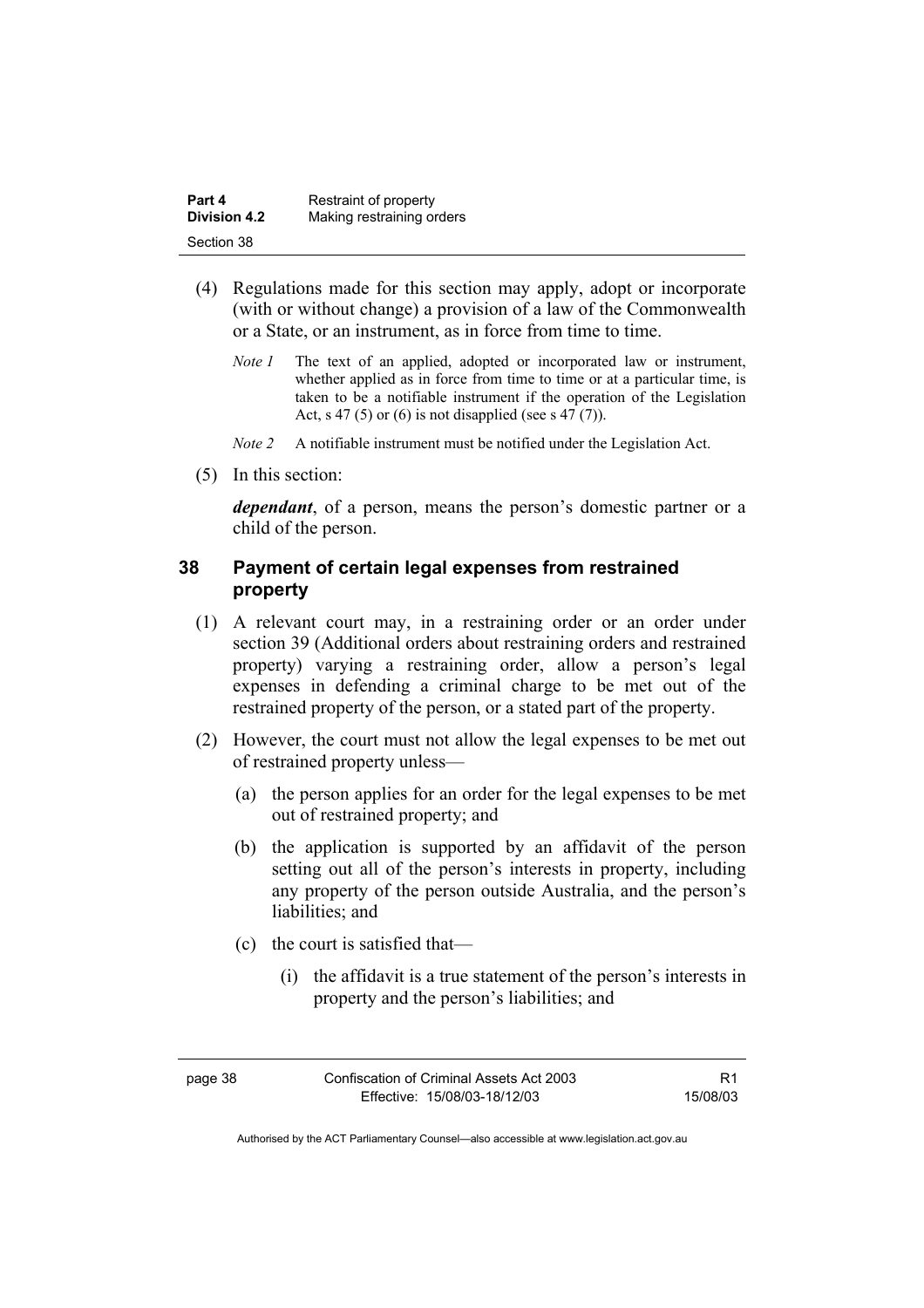- (ii) the person has taken all reasonable steps to bring any property outside Australia within the jurisdiction of the court; and
- (iii) the legal expenses cannot be met out of property of the person not subject to a restraining order; and
- (iv) any property to be released from restraint for the expenses was lawfully acquired by the person, is not tainted property and does not have evidentiary value in any criminal proceeding.
- (3) If the court makes or varies a restraining order that allows the legal expenses to be met out of restrained property, the court must include in the order conditions ensuring that—
	- (a) restrained property is used only to meet legal fees, disbursements and out-of-pocket expenses incurred by the person in defending the criminal charge; and
	- (b) all legal fees, disbursements and out-of-pocket expenses are properly and reasonably incurred by the person; and
	- (c) all legal fees are calculated in accordance with the scale of costs for criminal matters determined by the legal aid commission in accordance with the *Legal Aid Act 1977*, section 32 (8), (9) and (10).

## **39 Additional orders about restraining orders and restrained property**

 (1) A relevant court may, when it makes a restraining order or at any later time before the order ends, make any additional order that the court considers appropriate in relation to the restraining order or restrained property (other than an order mentioned in subsection  $(2)$ ).

#### **Examples of additional orders**

1 an order varying the property subject to the restraining order (other than an order excluding property from the restraining order)

| R1       | Confiscation of Criminal Assets Act 2003 | page 39 |
|----------|------------------------------------------|---------|
| 15/08/03 | Effective: 15/08/03-18/12/03             |         |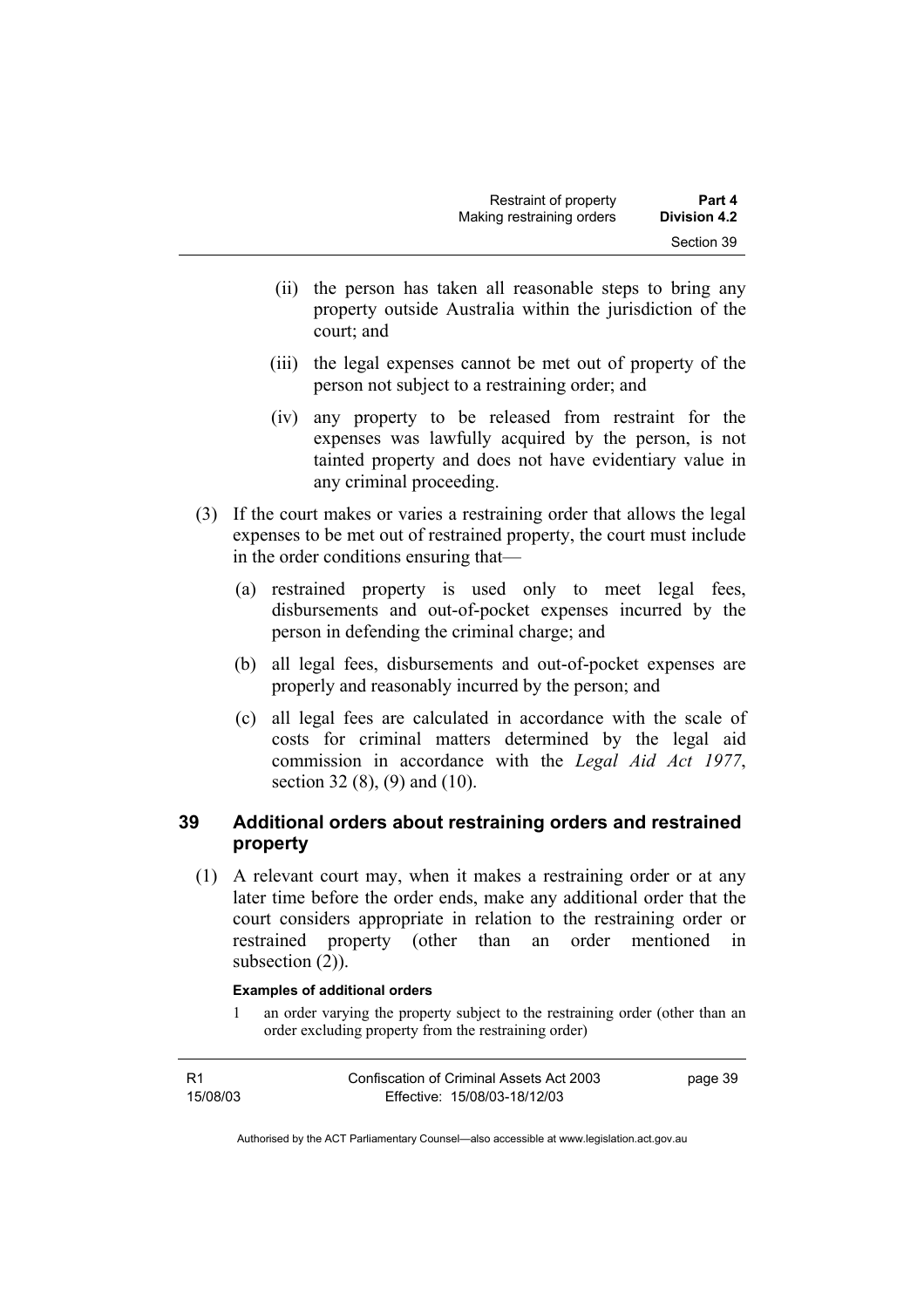| Part 4              | Restraint of property     |
|---------------------|---------------------------|
| <b>Division 4.2</b> | Making restraining orders |
| Section 39          |                           |

- 2 an order authorising the disposal of the property subject to the restraining order to satisfy a penalty order or execution levied against the property
- 3 an order varying any condition to which the restraining order is subject.
- 4 an order that living or business expenses of a person, or legal expenses of a person to defend a criminal charge, be met out of restrained property
- 5 an order for the carrying out of any undertaking about the payment of damages or costs given by the Territory in relation to the making or operation of the restraining order
- 6 an order for the examination of anyone before the court, or an officer of the court, about the affairs (including the nature and location of any property) of the owner of restrained property or of the offender
- 7 an order for the examination of anyone before the court, or an officer of the court, about any property that may be tainted property
- 8 an order directing the owner of the restrained property or anyone else to give to a stated person, within a stated period, a sworn statement about stated particulars of the restrained property
- 9 an order directing the registrar-general not to register any instrument affecting restrained property except in accordance with the order
- 10 an order directing the owner of restrained property or anyone else to do anything necessary or convenient to be done to allow the public trustee to take control of the property in accordance with the restraining order, including anything necessary or convenient to be done to bring the property within the jurisdiction
- 11 if the restraining order directs the public trustee to take control of property, an order regulating how the public trustee may exercise functions under the restraining order or an order deciding any question about the property
- *Note 1* For general provisions about additional orders under this section (which is a confiscation proceeding—see s 236), see pt 14.
- *Note 2* An example is part of the Act, is not exhaustive and may extend, but does not limit, the meaning of the provision in which it appears (see Legislation Act, s 126 and s 132).
- (2) However, the court must not make any of the following orders under subsection (1):
	- (a) an order revoking or otherwise ending a restraining order;
	- (b) an order for the extension of the period a restraining order is to remain in force;

| page 40 | Confiscation of Criminal Assets Act 2003 |          |
|---------|------------------------------------------|----------|
|         | Effective: 15/08/03-18/12/03             | 15/08/03 |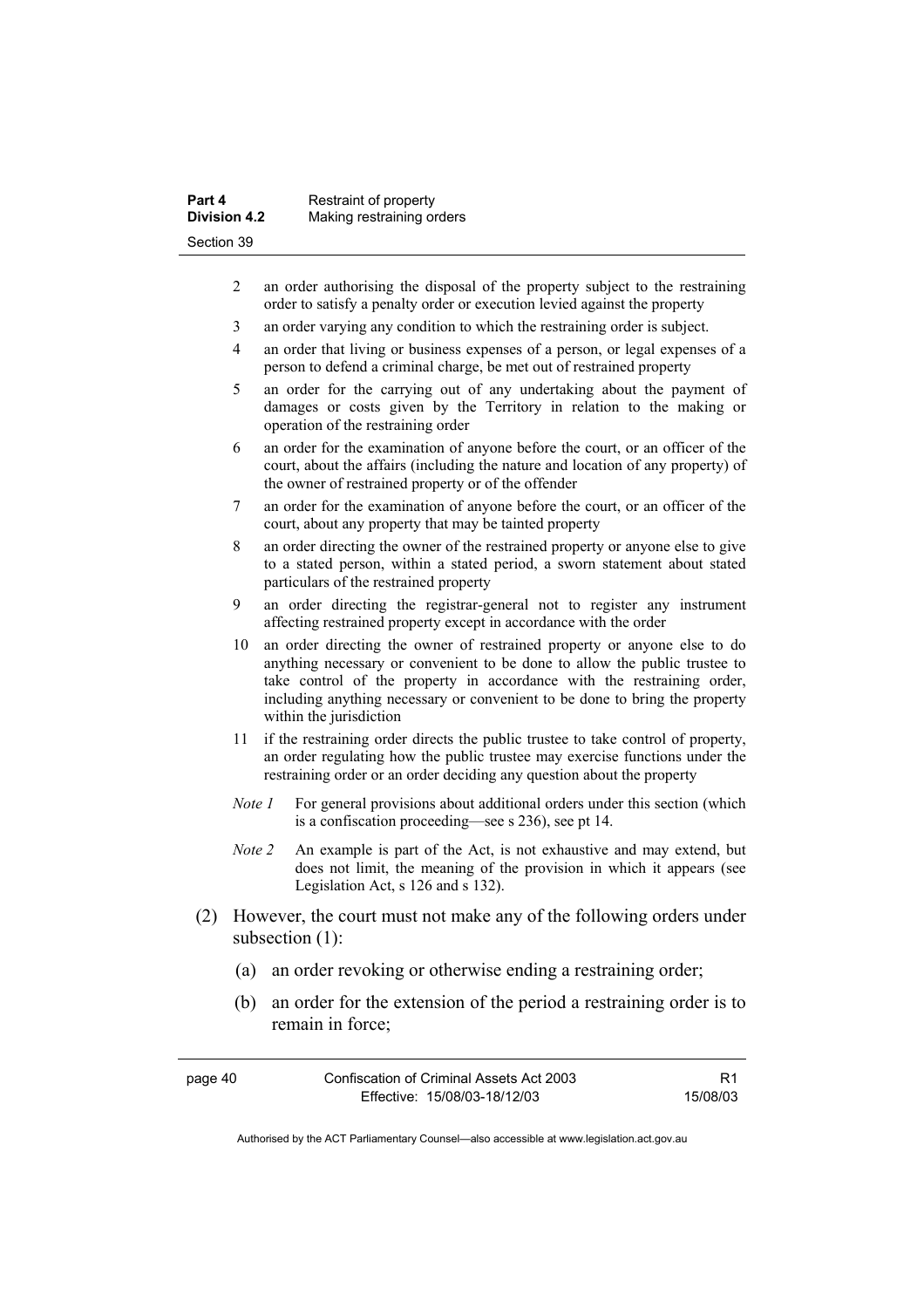- (c) an order for the exclusion of property from a restraining order.
- *Note 1* For the revocation of a restraining order, see s 43 and s 44.
- *Note 2* For the extension of the operation of a restraining order, see s 49.
- *Note 3* For the exclusion of property from a restraining order, see pt 6.
- (3) Also, the court must not make an order that living or business expenses of a person, or legal expenses of a person to defend a criminal charge, be met out of restrained property unless the order is made in accordance with section 37 or 38 (as appropriate).
- (4) If the DPP proposes to oppose an application by a person under this section for an additional order, the DPP must give the applicant, and anyone else to whom notice of the application was given, written notice of the grounds on which the application will be opposed.
- (5) To remove any doubt, an additional order under this section does not end only because the restraining order ends or the property to which the additional order relates ceases to be restrained property.

#### **40 Contravention of additional orders under s 39**

A person commits an offence if—

- (a) a relevant court makes an additional order under section 39; and
- (b) the person has notice of the order (whether by being given a copy of the order or otherwise); and
- (c) the person contravenes the order.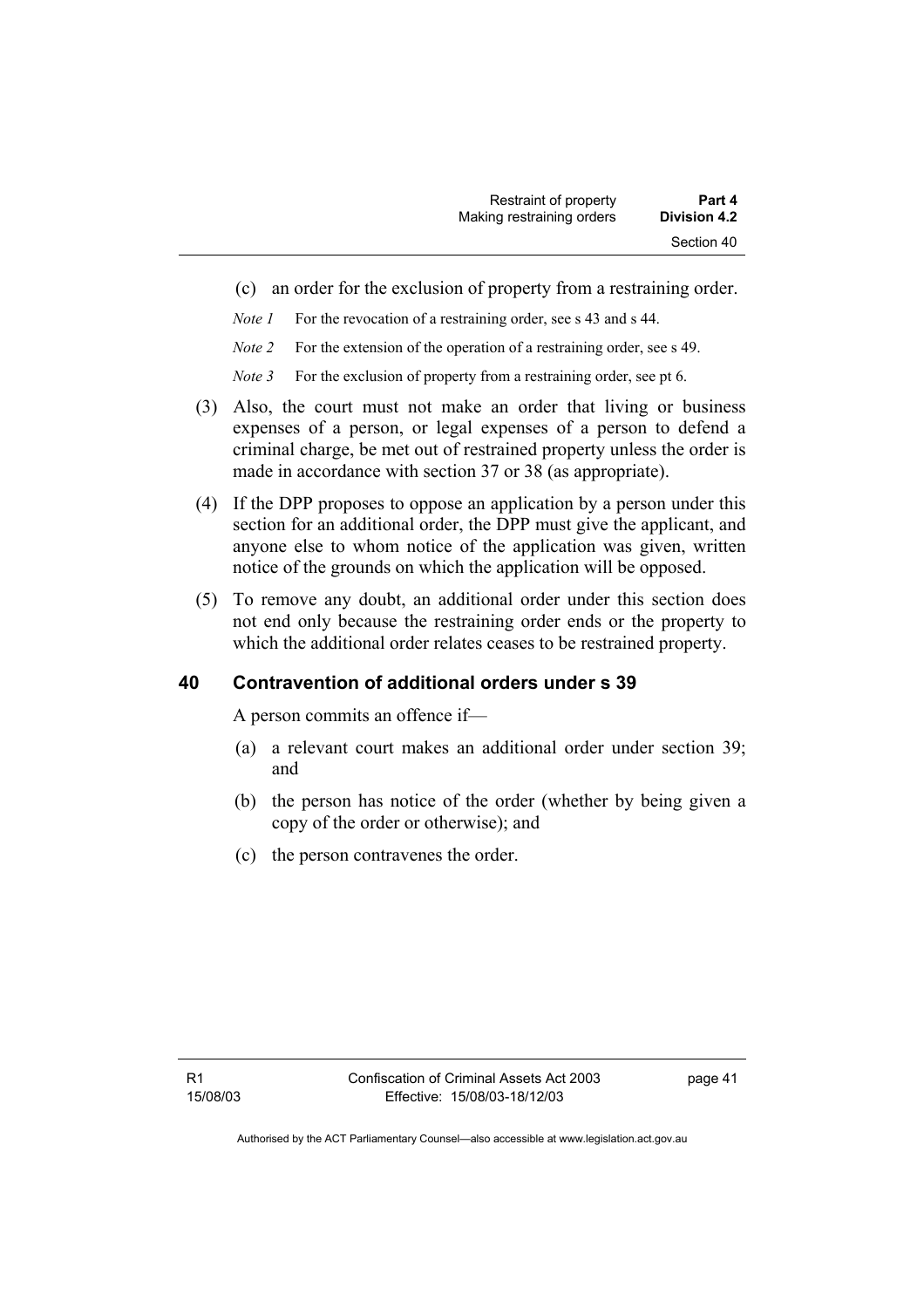| Part 4              | Restraint of property          |
|---------------------|--------------------------------|
| <b>Division 4.3</b> | Duration of restraining orders |
| Section 41          |                                |

Maximum penalty: 200 penalty units, imprisonment for 2 years or both.

# **Division 4.3 Duration of restraining orders**

#### **41 Meaning of** *forfeiture or penalty application* **for div 4.3**

In this division:

*forfeiture or penalty application* means an application for a forfeiture order or a penalty order.

## **42 Restraining orders generally not time limited**

A restraining order operates (or continues to operate) until it ends under this division (including in accordance with an order under section 49 (Extension of time for restraining orders)).

## **43 Revocation or variation of restraining orders made without notice of application**

- (1) A person with an interest in restrained property may apply to the court that made the restraining order for the revocation, by order, of the restraining order if the DPP did not give the person notice of the application for the order.
- (2) The court must not make an order revoking the restraining order unless it is satisfied that there were not and are no longer, or there are no longer, sufficient grounds for making the order.
- (3) However, if the DPP has told the court that the restraining order applies to property that has evidentiary value in a criminal proceeding, the court must not revoke the restraining order without the DPP's agreement but may, by order, vary the restraining order to exclude any part of the property that the DPP has told the court does not have evidentiary value.
- (4) If the DPP proposes to oppose an application by a person under this section for the revocation of a restraining order, the DPP must give

| page 42 | Confiscation of Criminal Assets Act 2003 |          |
|---------|------------------------------------------|----------|
|         | Effective: 15/08/03-18/12/03             | 15/08/03 |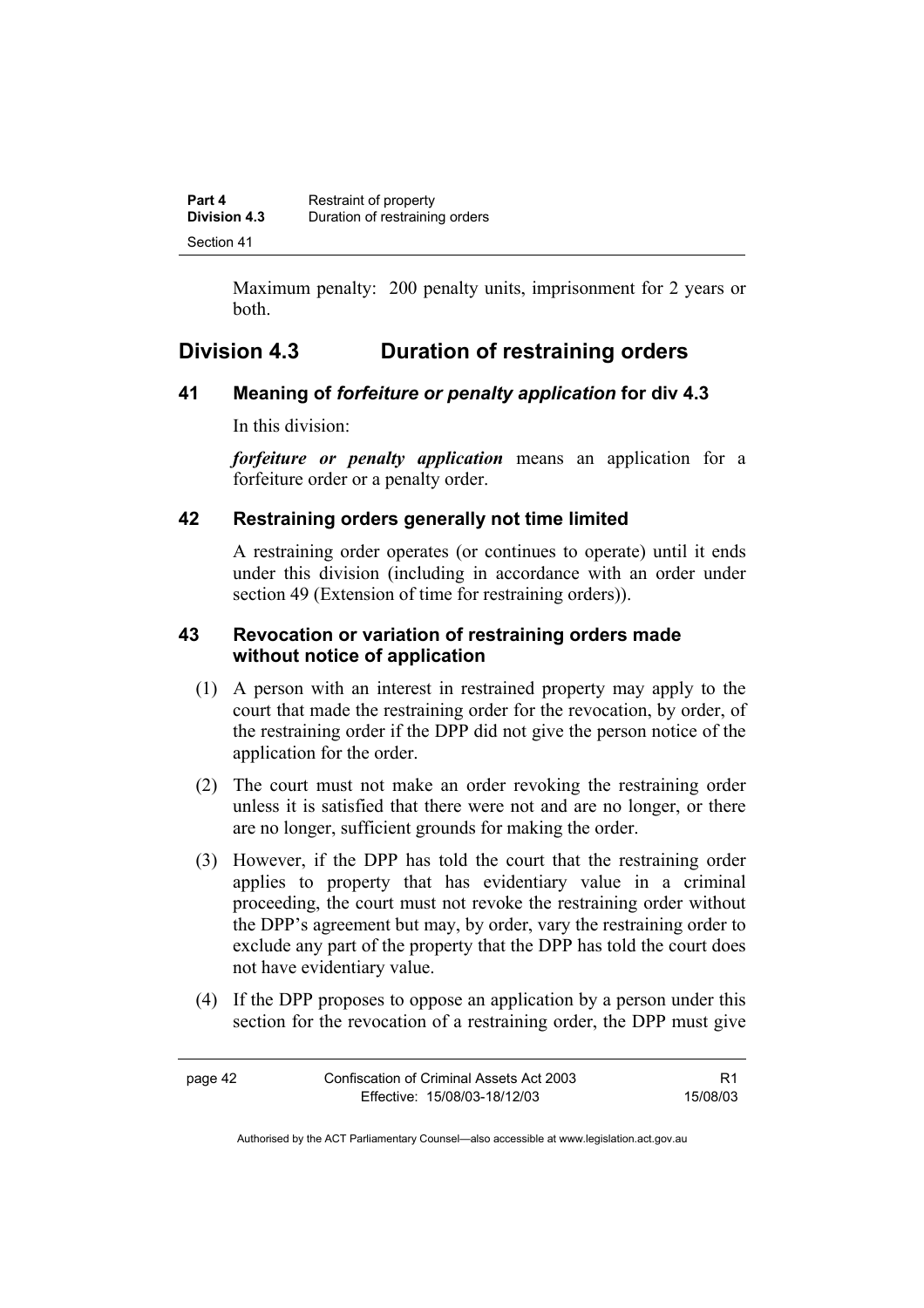the applicant, and anyone else to whom notice of the application was given, written notice of the grounds on which the application will be opposed.

## **44 Revocation or variation of restraining orders if security or undertakings given**

- (1) The owner of restrained property may apply to the court that made the restraining order for the restraining order to be revoked or varied, by order, under this section.
- (2) The court must not make an order revoking the restraining order unless the DPP has told the court that the owner has given—
	- (a) security satisfactory to the DPP to the value estimated by the DPP of any order that may be sought under this Act in relation to the offence in relation to which the order was made (and any related offence); or
	- (b) an undertaking satisfactory to the DPP about the restrained property.
- (3) However, if the owner can only give security or an undertaking that partly satisfies the DPP, the court may, by order, vary the restraining order to exclude particular property in relation to which the DPP has told the court that satisfactory security or a satisfactory undertaking has been given.
- (4) Also, if the DPP has told the court that the restraining order applies to property that has evidentiary value in a criminal proceeding, the court must not revoke the restraining order without the DPP's agreement but may, by order, vary the restraining order to exclude any part of the property that the DPP has told the court does not have evidentiary value.
- (5) If the DPP proposes to oppose an application by a person under this section for the revocation of a restraining order, the DPP must give the applicant, and anyone else to whom notice of the application

page 43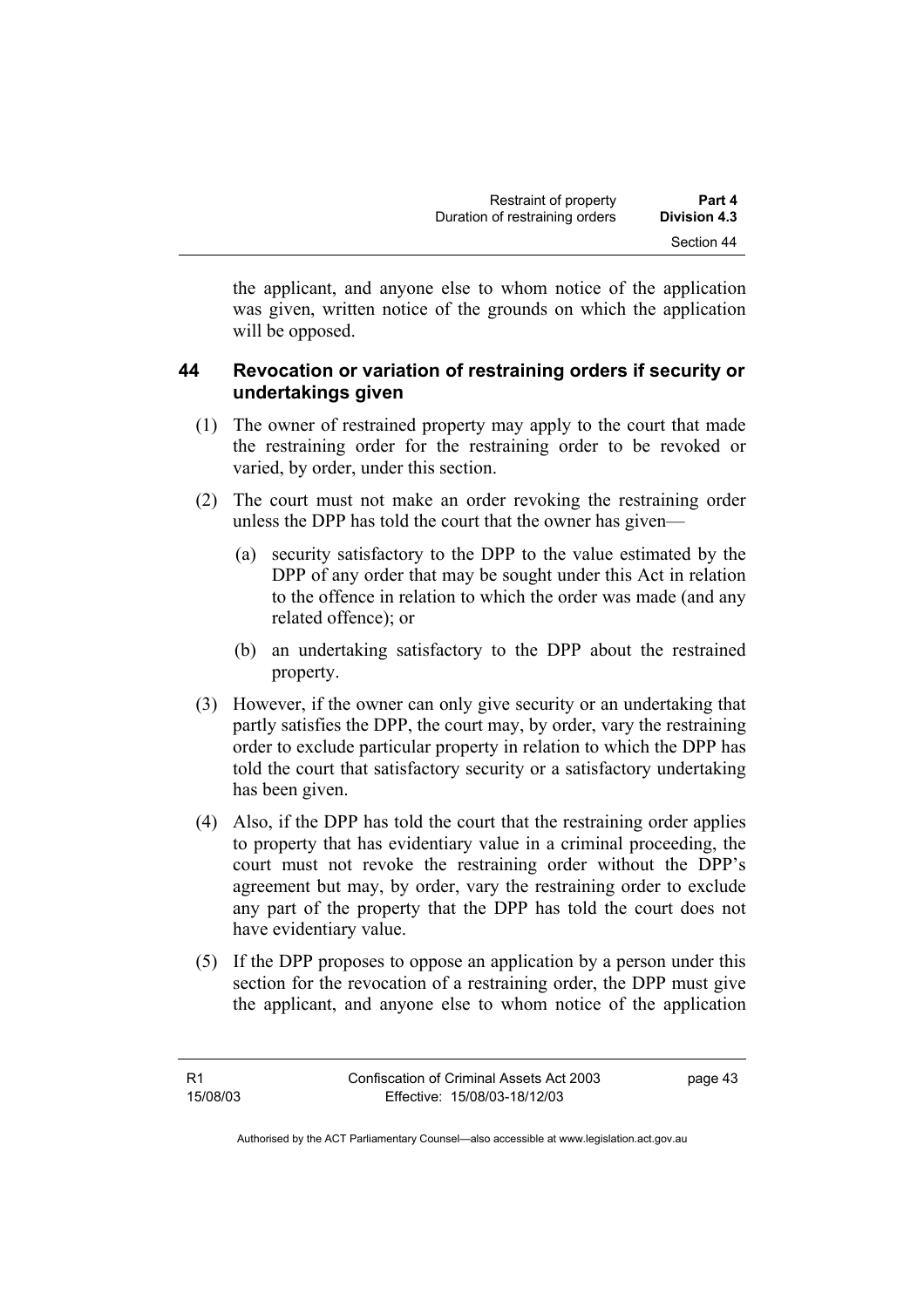| Part 4       | Restraint of property          |
|--------------|--------------------------------|
| Division 4.3 | Duration of restraining orders |
| Section 45   |                                |

was given, written notice of the grounds on which the application will be opposed.

 (6) The court may order that the revocation or variation of a restraining order under this section takes effect at a stated time or on the happening of a stated event.

#### **45 When restraining order over particular property ends**

- (1) A restraining order over particular property ends—
	- (a) if the restraining order stops applying to the property in accordance with an order under this Act (for example, an exclusion order); or
	- (b) if the property is forfeited under this Act—when the property vests in law in the Territory and the public trustee takes control of the property; or
	- (c) if the property is disposed of by the public trustee to satisfy a penalty order; or
	- (d) when the restraining order ends under this division.
	- *Note 1* On forfeiture, restrained property vests in the Territory. However, registrable property does not vest in law in the Territory until the Territory's interest is registered in the appropriate register. Until then, it is vested in equity in the Territory. (See s 109 and s 110.)
	- *Note 2* An example is part of the Act, is not exhaustive and may extend, but does not limit, the meaning of the provision in which it appears (see Legislation Act, s 126 and s 132).
- (2) To remove any doubt, the ending of a restraining order over particular property does not affect the operation of the restraining order in relation to other property restrained under the order.
	- *Note* For the meaning of *in relation to*, see dict.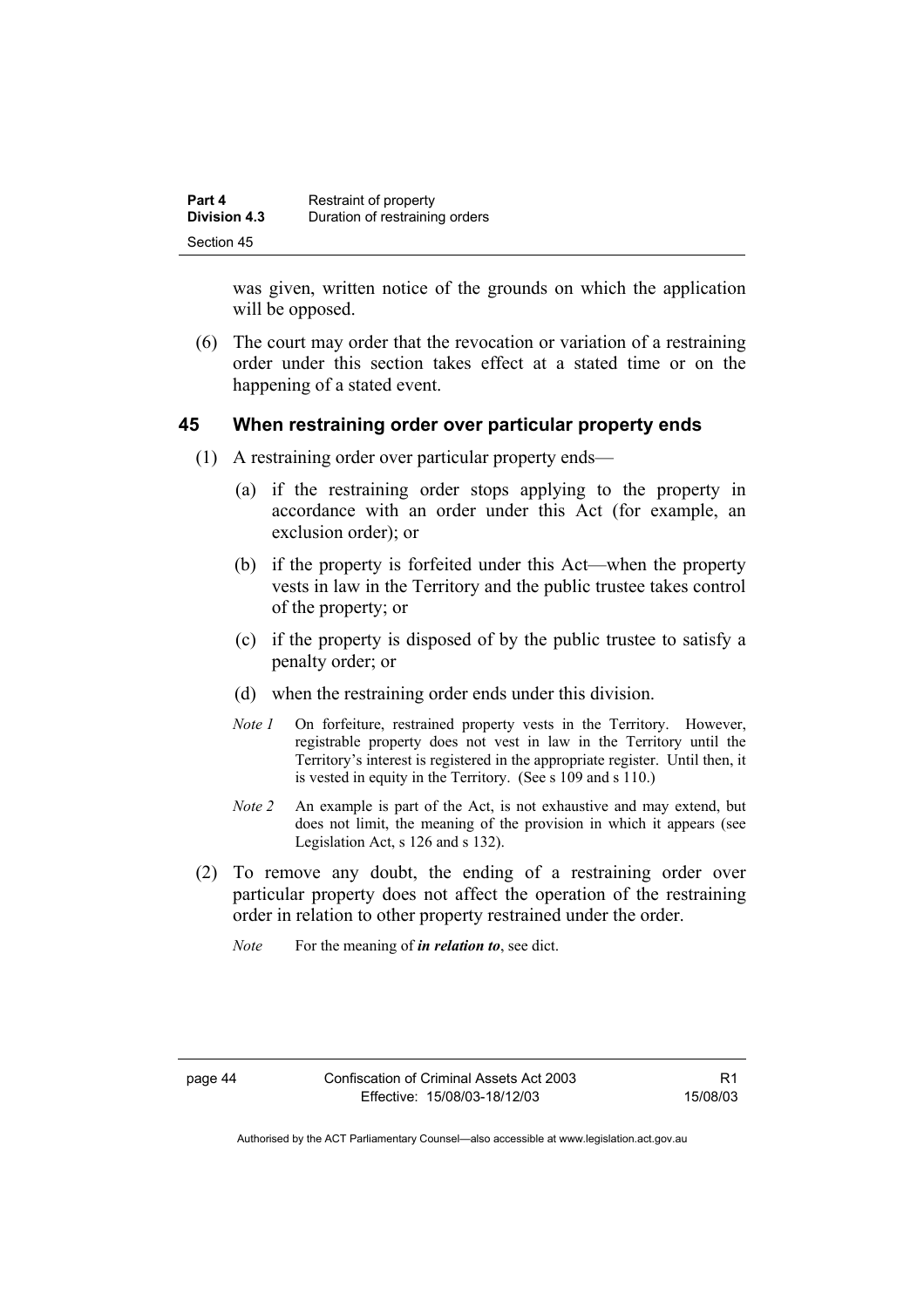#### **46 When unclaimed tainted property restraining order ends**

- (1) An unclaimed tainted property restraining order over property ends if—
	- (a) the restraining order stops applying to the property in accordance with an order under this Act (for example, an exclusion order); or
	- (b) the automatic forfeiture of the property is fully satisfied.
	- *Note 1* For the meaning of *fully satisfied*, see dict.
	- *Note 2* An example is part of the Act, is not exhaustive and may extend, but does not limit, the meaning of the provision in which it appears (see Legislation Act, s 126 and s 132).
- (2) If a person claims an interest in the property to which the unclaimed tainted property restraining order applies, the order does not cease to be an unclaimed tainted property restraining order, or cease to apply to the property, only because of the making of the claim.
- (3) The relevant court may, on the application of the DPP while the order is in force, order that the restraining order is to end earlier than otherwise provided for by this section.

## **47 When restraining order ends—ordinary indictable offences**

- (1) This section applies to an offender over whose property a restraining order has been made in relation to an ordinary indictable offence.
- (2) However, this section does not apply if the restraining order was also given in relation to a related serious offence, or is varied to apply to a related serious offence.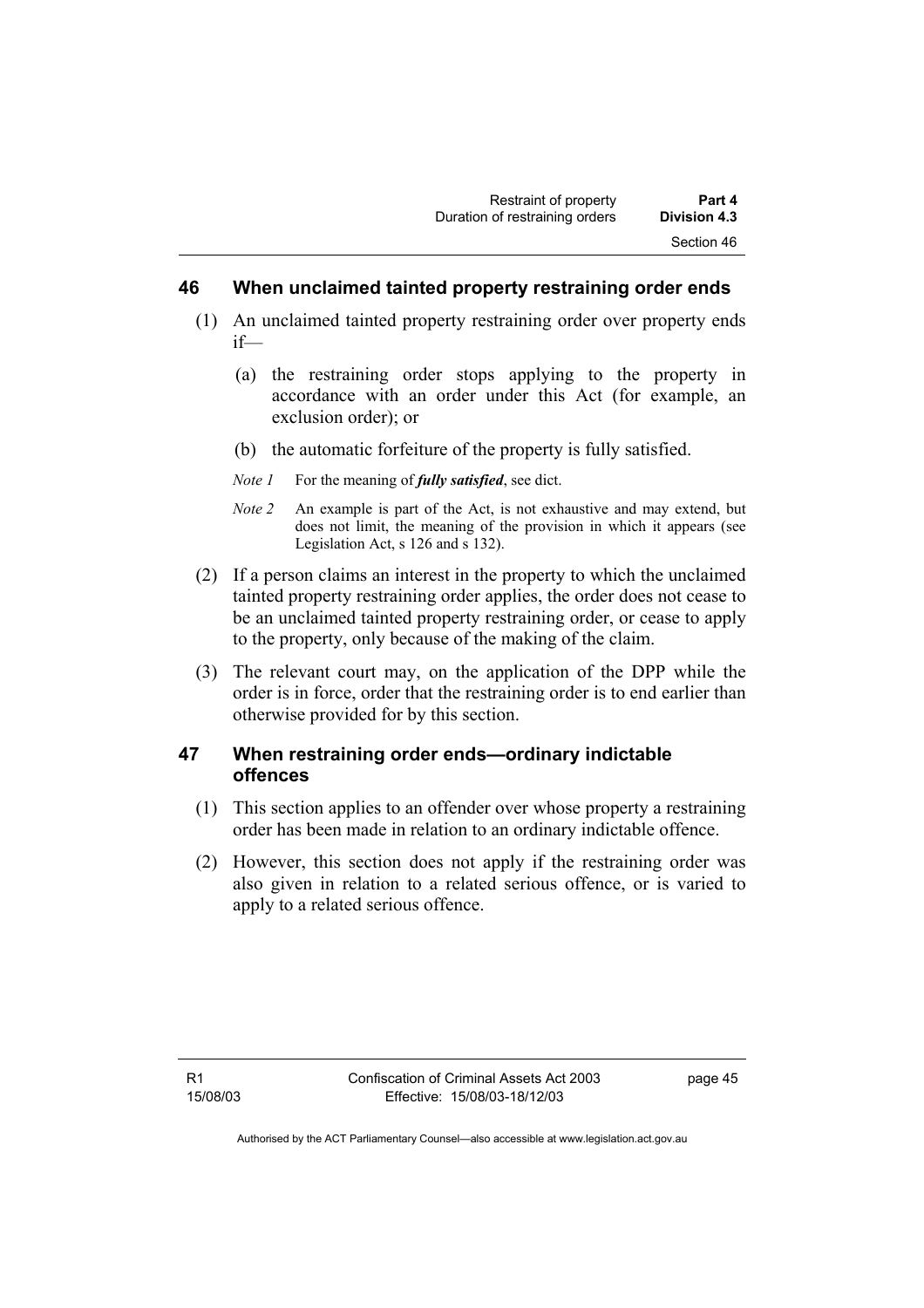| Part 4       | Restraint of property          |
|--------------|--------------------------------|
| Division 4.3 | Duration of restraining orders |
| Section 47   |                                |

- (3) The restraining order ends for the circumstances stated in table 1, column 2 at the time indicated for those circumstances in column 3.
	- *Note 1* The restraining order may continue to operate in relation to related ordinary indictable offences, see s (6).
	- *Note 2* For the ending of forfeiture and penalty orders for ordinary indictable offences, see—
		- s 56 (When conviction forfeiture order ends)
		- s 98 (When penalty order ends).
- (4) A reference in table 1 to a person being convicted of the offence mentioned in subsection (1) includes a reference to the person being convicted of a related offence instead of the offence mentioned in subsection  $(1)$ .
- (5) For table 1, items 4 and 6, if more than 1 forfeiture or penalty application is made within the period stated in the item, column 2, the restraining order ends at the latest time that it would end if any of those applications were the only forfeiture or penalty application made.
- (6) If, within the period stated in the restraining order under section 33 (2) (d) (Restraining order—contents), an indictment is presented against the offender for another ordinary indictable offence or offences related to the offence mentioned in subsection (1) (the *primary offence*), the restraining order ends at the later of the following times:
	- (a) the time that it would end if there were no related offences;
	- (b) the latest time that it would end if—
		- (i) the related offence or any of the related offences, taken by itself, were the primary offence; and
		- (ii) there were no other offences in relation to which the restraining order had been made.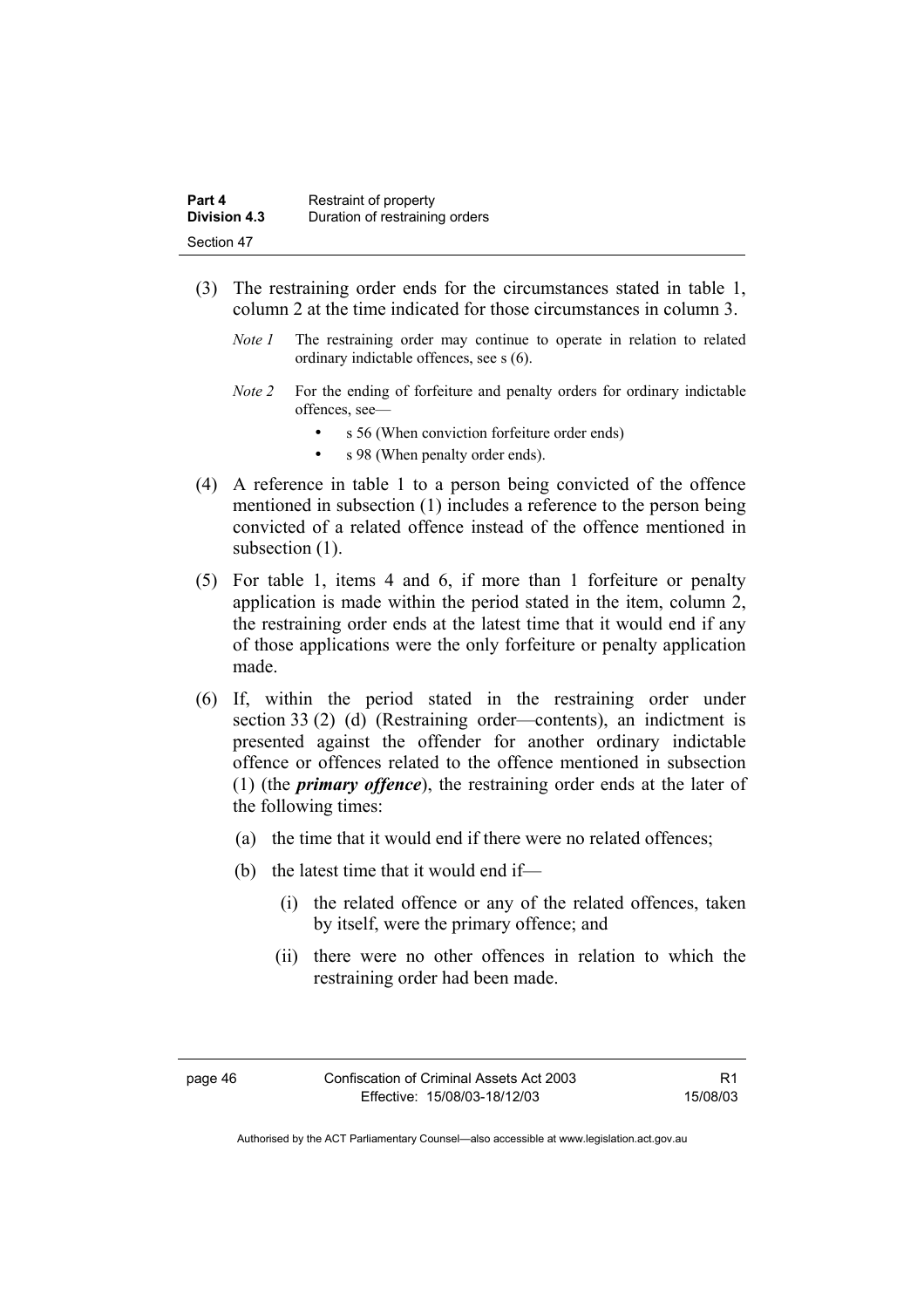| Restraint of property          | Part 4       |
|--------------------------------|--------------|
| Duration of restraining orders | Division 4.3 |
|                                | Section 47   |

 (7) The relevant court may, on the application of the DPP while the order is in force, order that the restraining order is to end earlier than otherwise provided for by this section.

| column 1       | column <sub>2</sub>                                                                                                                                                                                                | column 3                                                                     |
|----------------|--------------------------------------------------------------------------------------------------------------------------------------------------------------------------------------------------------------------|------------------------------------------------------------------------------|
| item           | circumstances                                                                                                                                                                                                      | when restraining order<br>ends                                               |
| 1              | an indictment is not presented<br>against the offender for the<br>offence before the end of the<br>period stated in the restraining<br>order under section 33 $(2)$ $(d)$                                          | end of the period stated in<br>the restraining order under<br>that paragraph |
| $\overline{2}$ | an indictment is presented against<br>the offender for the offence before<br>the end of the period stated in the<br>restraining order under<br>section 33 $(2)$ (d), but the offender<br>is cleared of the offence | when the offender is cleared<br>of the offence                               |
| 3              | the offender is convicted of the<br>offence, the restraining order is<br>made before the conviction, and<br>no forfeiture or penalty<br>application is made within<br>6 months after the day of the<br>conviction  | end of the 6 month period                                                    |

**Table 1 Ending of restraining orders—ordinary indictable offences** 

R1 15/08/03 Confiscation of Criminal Assets Act 2003 Effective: 15/08/03-18/12/03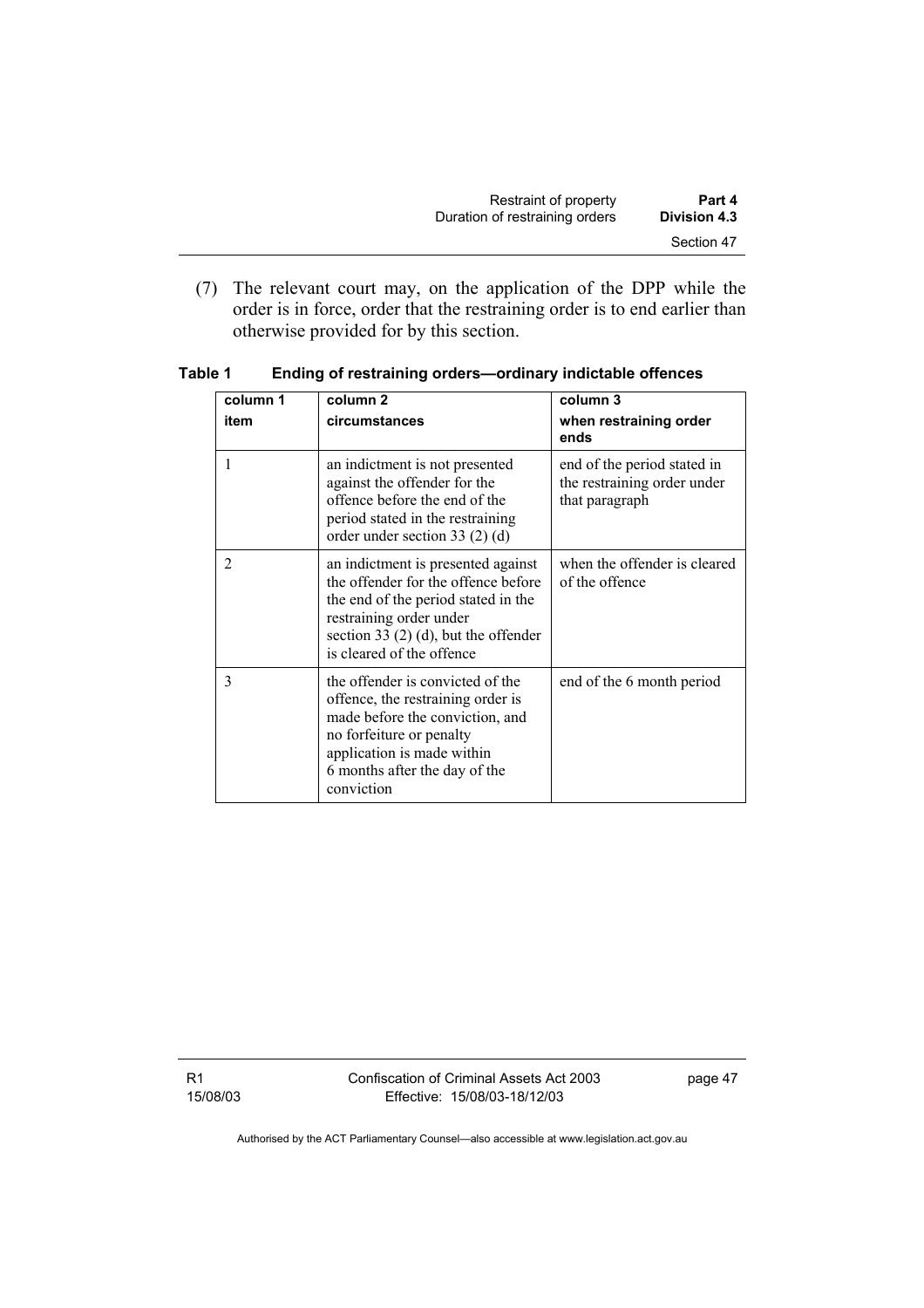#### **Part 4 Restraint of property**<br>**Division 4.3** Duration of restraining **Division 4.3** Duration of restraining orders Section 47

**column 1 item column 2 circumstances column 3 when restraining order ends**  4 the offender is convicted of the offence, the restraining order is made before the conviction, and a forfeiture or penalty application is made within 6 months after the day of the conviction at or after the finalisation of the proceeding in relation to the application, as follows: (a) if no forfeiture order or penalty order is in force at the finalisation of the proceeding—at that time; (b) if a forfeiture order or penalty order is in force at that time—when the forfeiture order or penalty order ends 5 the offender is convicted of the offence, the restraining order is made on the same day as, or after, the conviction, and no forfeiture or penalty application is made within 6 months after the day the restraining order was made end of the 6 month period 6 the offender is convicted of the offence, the restraining order is made on the same day as, or after, the conviction, and a forfeiture or penalty application is made within 6 months after the day the restraining order was made at or after the finalisation of the proceeding in relation to the application, as follows: (a) if no forfeiture order or penalty order is in force at the time of the finalisation of the proceeding—at that time; (b) if a forfeiture order or penalty order is in force at that time—when the forfeiture order or penalty order ends

page 48 Confiscation of Criminal Assets Act 2003 Effective: 15/08/03-18/12/03

R1 15/08/03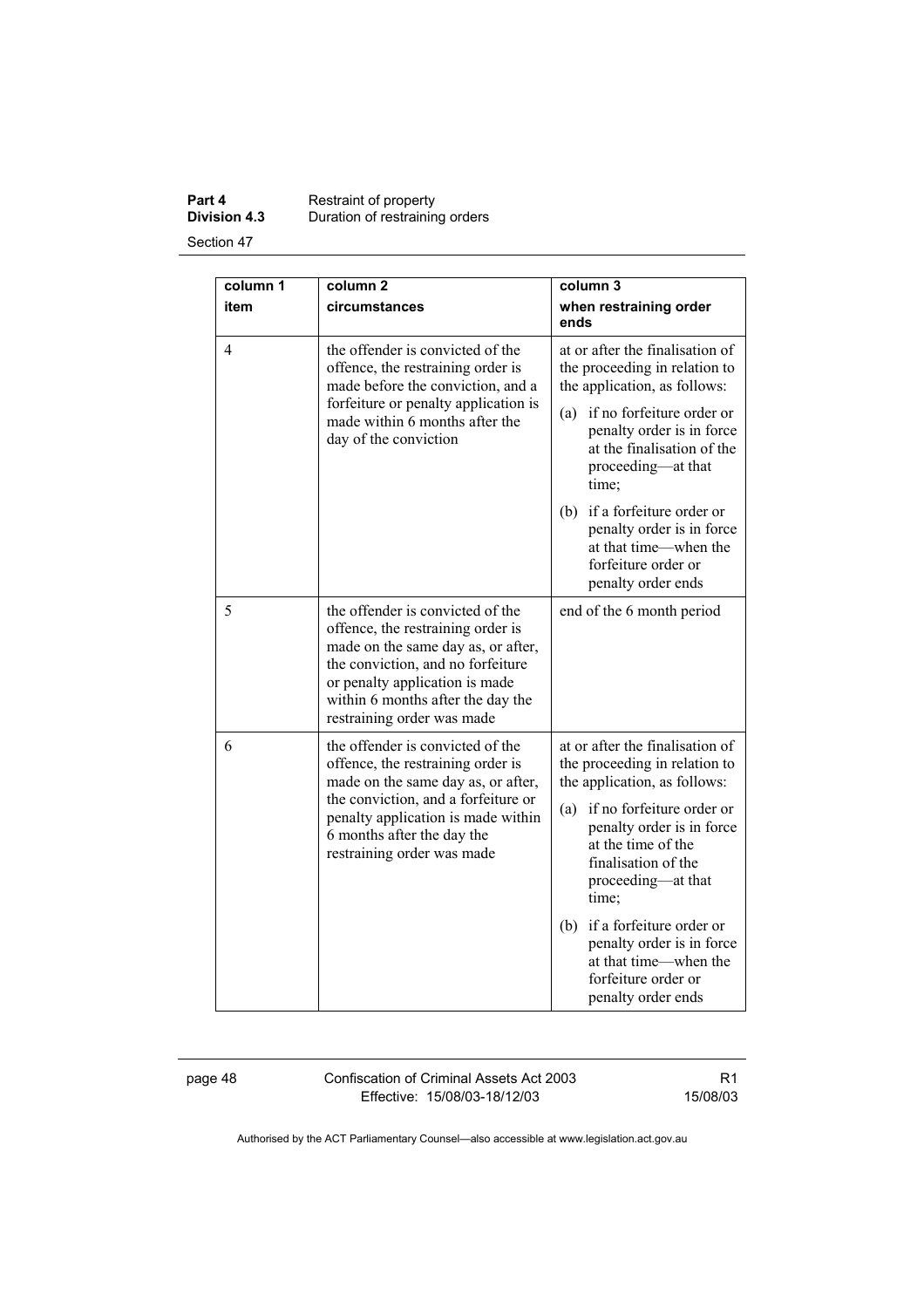#### **48 When restraining order ends—serious offences**

- (1) This section applies to an offender over whose property a restraining order has been made in relation to a serious offence.
- (2) The restraining order ends for the circumstances stated in table 2, column 2 at the time indicated for those circumstances in column 3.
	- *Note 1* The restraining order may continue to operate in relation to related serious offences, see s (5).
	- *Note 2* For the ending of forfeiture and penalty orders for serious offences, see—
		- s 56 (When conviction forfeiture order ends)
		- s 71 (When civil forfeiture order ends)
		- s 98 (When penalty order ends).
	- *Note 3* For the ending of automatic forfeiture for serious offences, see s 61.
- (3) A reference in table 2 to a person being convicted of the offence mentioned in subsection (1) includes a reference to the person being convicted of a related offence instead of the offence mentioned in subsection  $(1)$ .
- (4) For table 2, item 4, if more than 1 forfeiture or penalty application is made before the restraining order ends under item 1, 2 or 3, the restraining order ends at the latest time that it would end if any of those applications were the only forfeiture or penalty application made.
- (5) If, within the period stated in the restraining order under section 33 (2) (d) (Restraining order—contents), an indictment is presented against the offender for another offence or offences related to the offence mentioned in subsection (1) (the *primary offence*), the restraining order ends at the later of the following times:
	- (a) the time that it would end under this section if there were no related offences;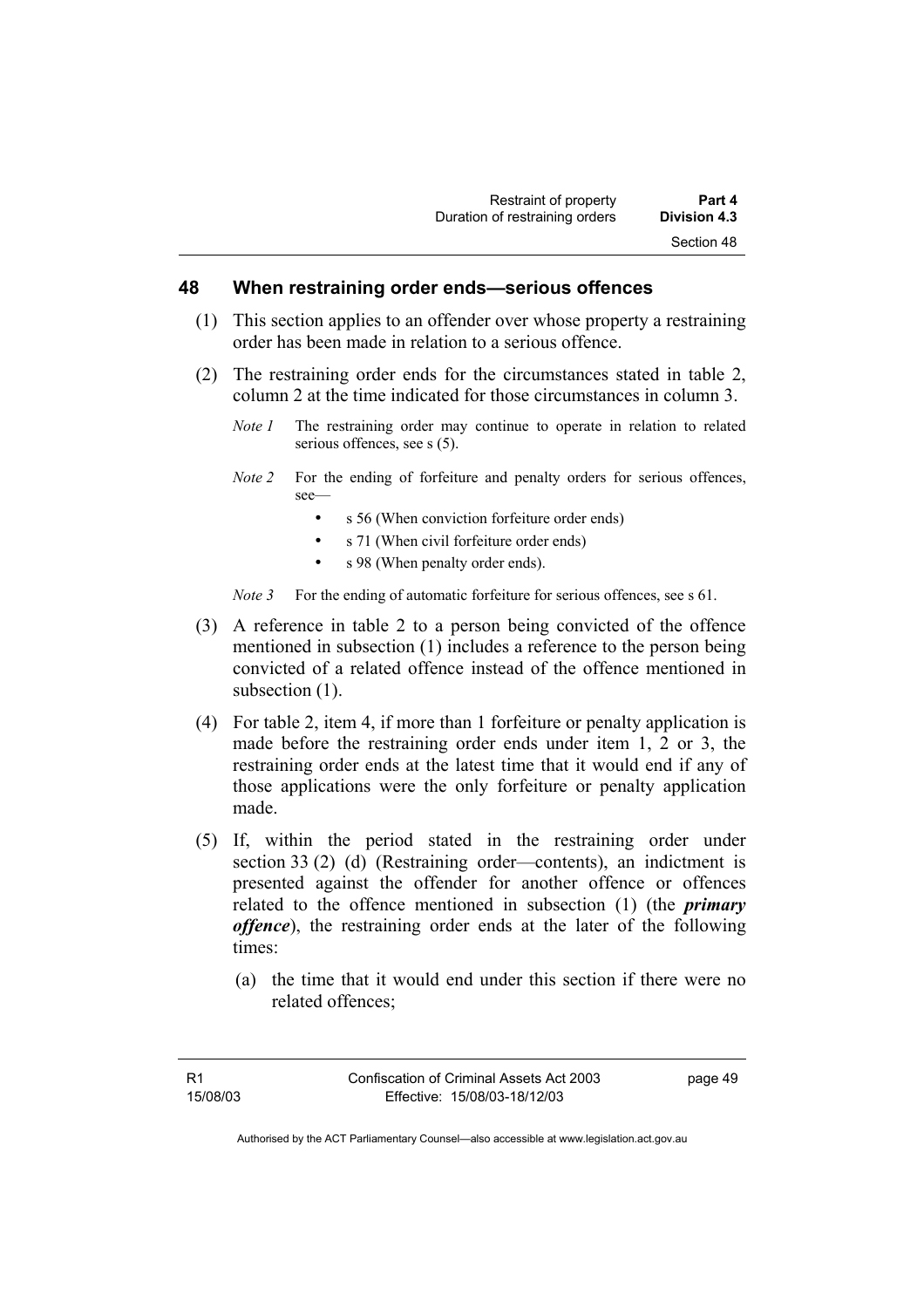| Part 4       | Restraint of property          |
|--------------|--------------------------------|
| Division 4.3 | Duration of restraining orders |
| Section 48   |                                |

- (b) the latest time that it would end under this section or section 47 (When restraining order ends—ordinary indictable offences) if—
	- (i) the related offence or any of the related offences, taken by itself, were the primary offence; and
	- (ii) there were no other offences in relation to which the restraining order had been made.
- (6) The relevant court may, on the application of the DPP while the order is in force, order that a restraining order ends earlier than otherwise provided for by this section.

| column 1<br>item | column <sub>2</sub><br>circumstances                                                                                                                                                                                                                                                       | column 3<br>when restraining order<br>ends                                                                                                         |
|------------------|--------------------------------------------------------------------------------------------------------------------------------------------------------------------------------------------------------------------------------------------------------------------------------------------|----------------------------------------------------------------------------------------------------------------------------------------------------|
| 1                | an indictment is not presented<br>against the offender for the<br>offence, or a forfeiture or<br>penalty application is not<br>made, before the end of the<br>period stated in the restraining<br>order under section 33 $(2)$ $(d)$                                                       | end of the period stated in<br>the restraining order under<br>that paragraph                                                                       |
| $\overline{2}$   | the offender is cleared or<br>convicted of the offence, the<br>restraining order is made<br>before the offender is cleared<br>or convicted of the offence, and<br>no forfeiture or penalty<br>application is made within<br>6 months after the day the<br>offender is cleared or convicted | the later of whichever of<br>the following events<br>applies:<br>(a) end of the 6 month<br>period;<br>(b)<br>when the automatic<br>forfeiture ends |
| 3                | the offender is cleared or<br>convicted of the offence, the<br>restraining order is made on the<br>same day as, or after, the<br>offender is cleared or convicted                                                                                                                          | the later of whichever of<br>the following events<br>applies:<br>end of the 6 month<br>(a)                                                         |

**Table 2 Ending of restraining orders—serious offences** 

page 50 Confiscation of Criminal Assets Act 2003 Effective: 15/08/03-18/12/03

R1 15/08/03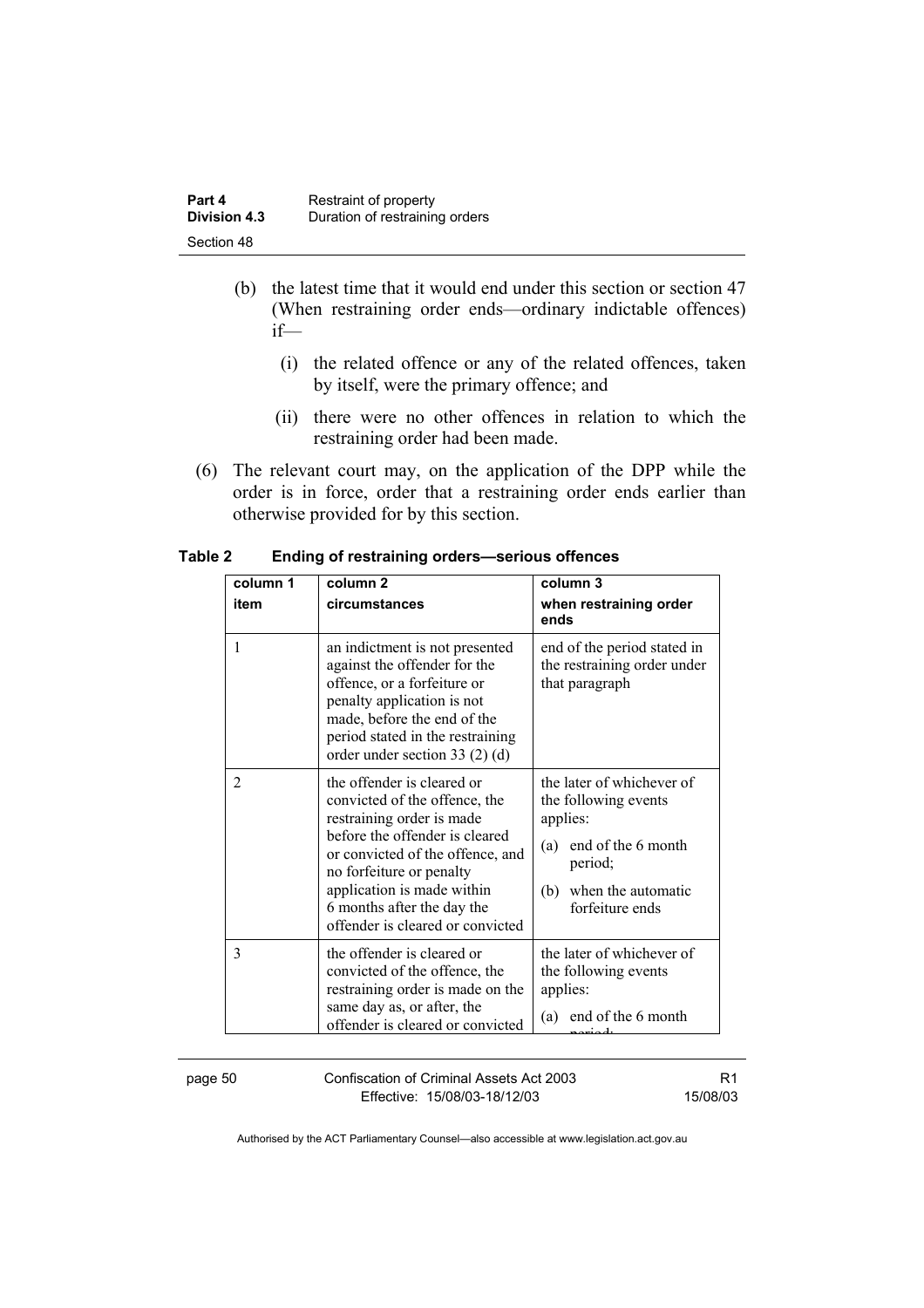Restraint of property **Part 4**  Duration of restraining orders **Division 4.3** 

| column 1 | column <sub>2</sub>                                                                                                                             | column 3                                                                                                                                                      |
|----------|-------------------------------------------------------------------------------------------------------------------------------------------------|---------------------------------------------------------------------------------------------------------------------------------------------------------------|
| item     | circumstances                                                                                                                                   | when restraining order<br>ends                                                                                                                                |
|          | of the offence, and no<br>forfeiture or penalty<br>application is made within<br>6 months after the day the<br>offender is cleared or convicted | period;<br>(b) when the automatic<br>forfeiture ends                                                                                                          |
| 4        | a forfeiture or penalty<br>application is made before the<br>restraining order ends under<br>item $1, 2$ or $3$                                 | the later of whichever of<br>the following events<br>applies on or after the<br>finalisation of the<br>proceeding in relation to<br>the application:          |
|          |                                                                                                                                                 | (a) if no forfeiture order<br>or penalty order is in<br>force at the time of<br>the finalisation of the<br>proceeding—when<br>the proceeding is<br>finalised; |
|          |                                                                                                                                                 | if a forfeiture order or<br>(b)<br>penalty order is in<br>force at that time-<br>when the order ends;                                                         |
|          |                                                                                                                                                 | if the offender has<br>(c)<br>been convicted of the<br>offence—when the<br>automatic forfeiture<br>ends                                                       |

# **49 Extension of time for restraining orders**

 (1) This section applies to an offender over whose property a restraining order is or has been in force in relation to the commission (or the alleged commission) of an indictable offence, despite anything else in this Act.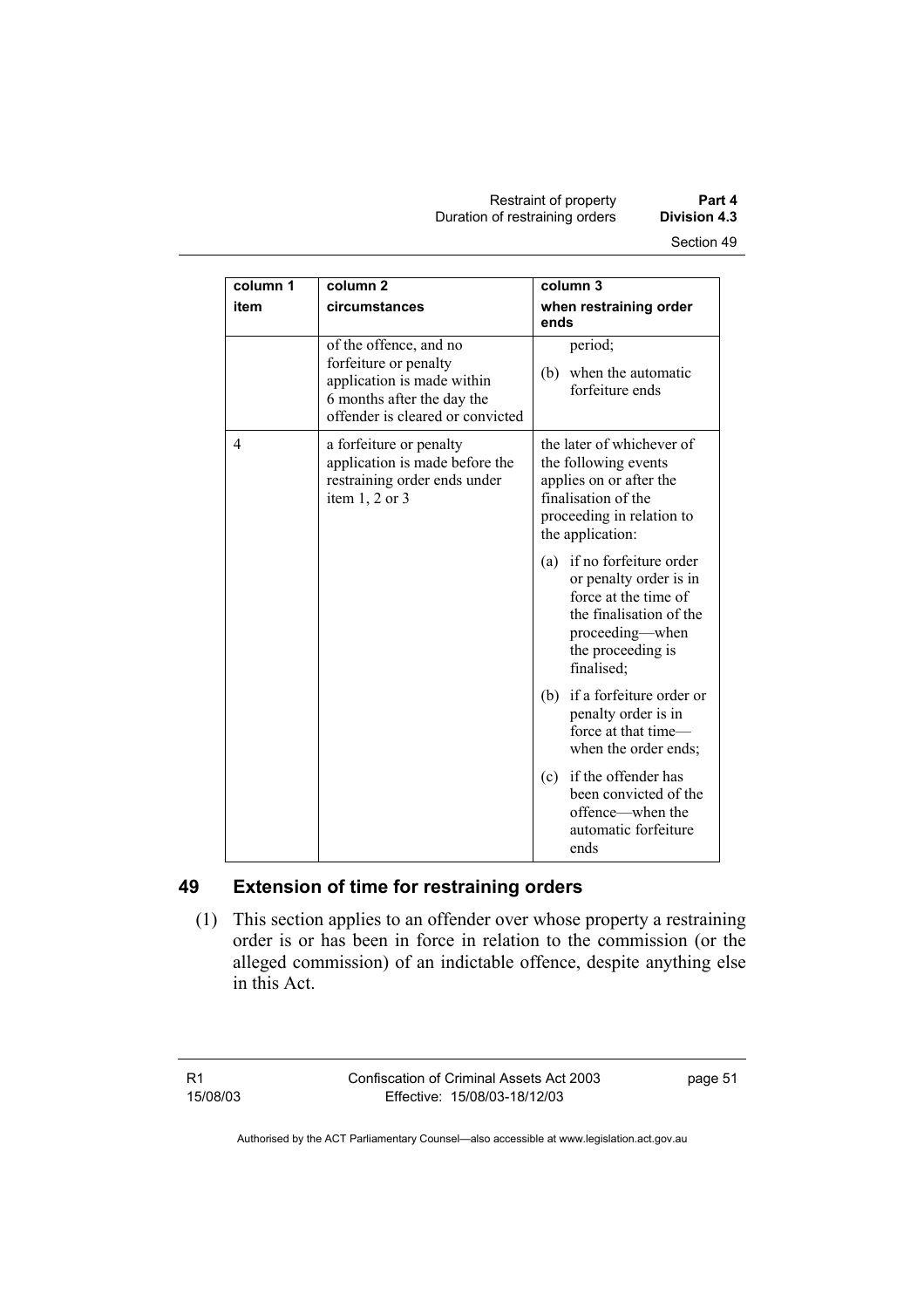| Part 4       | Restraint of property          |
|--------------|--------------------------------|
| Division 4.3 | Duration of restraining orders |
| Section 49   |                                |

- (2) On the application of the DPP, the court that made the restraining order may make either or both of the following orders:
	- (a) an order that the restraining order is to remain in force for a stated period (or as stated in the order);
	- (b) an order that a restraining order that has ended is to be revived for a stated period (or as stated in the order).
- (3) The order may be stated to have effect—
	- (a) immediately; or
	- (b) at a stated time; or
	- (c) if a stated event happens.
- (4) The court may make an order under this section only if satisfied that—
	- (a) any additional property to which the application relates was (or will be) derived from the offence, or identified, only after the restraining order ended (or would otherwise end); or
	- (b) necessary evidence for the making of a forfeiture or penalty application has (or will) become available only after the restraining order ended (or would otherwise end); or
	- (c) if an automatic forfeiture in relation to a serious offence ends because the offender is cleared of the offence—it is desirable in relation to an application for a civil forfeiture order or a penalty order under section 85 (Penalty orders—commission of serious offences); or
	- (d) it is otherwise desirable having regard to the purposes of this Act.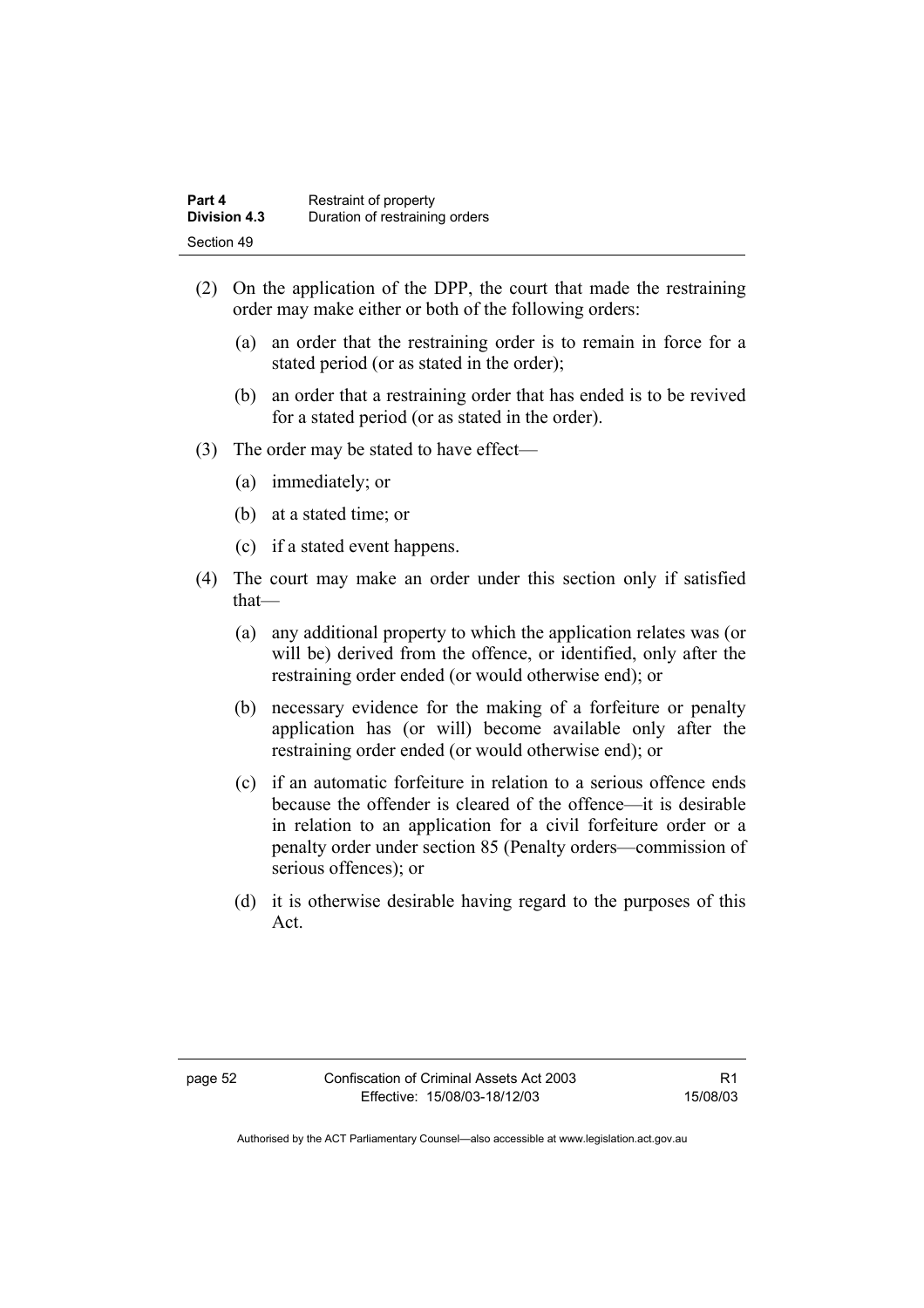# **Division 4.4 Restraining orders—other matters**

#### **50 Restraining orders—registration in statutory property registers**

- (1) This section applies if a restraining order is over property that may be recorded in a statutory property register
	- *Note* A registered interstate restraining order is taken to be a restraining order under this Act (see s 139).
- (2) The restraining order, or details of the restraining order, may be recorded in the register on application by a responsible authority.
- (3) Anyone who acquires an interest in the property after the recording of the restraining order in the register is taken to have notice of the restraining order at the time of acquisition.
- (4) Without limiting subsection (2), if the restraining order is over land registered under the *Land Titles Act 1925*—
	- (a) the responsible authority may lodge a copy of the restraining order with the registrar-general for registration under the *Land Titles Act 1925*, section 104 (Lodging of caveat); and
	- (b) the responsible authority is, on behalf of the Territory, taken to be a person claiming an interest in the land to which the restraining order relates; and
	- (c) to remove any doubt, that Act, section 104 (5) does not apply to the registered restraining order.
	- *Note* The *Land Titles Act 1925*, s 104 (5) allows certain dealings to be registered unless the caveat prohibits them. However, this Act, s 23 prohibits such a dealing.
- (5) If the property ceases to be restrained property, the responsible authority must apply for the cancellation of the restraining order's registration in the statutory property register.
- (6) Without limiting subsection (5), if the restraining order is over land registered under the *Land Titles Act 1925*, the responsible authority

| -R1      | Confiscation of Criminal Assets Act 2003 | page 53 |
|----------|------------------------------------------|---------|
| 15/08/03 | Effective: 15/08/03-18/12/03             |         |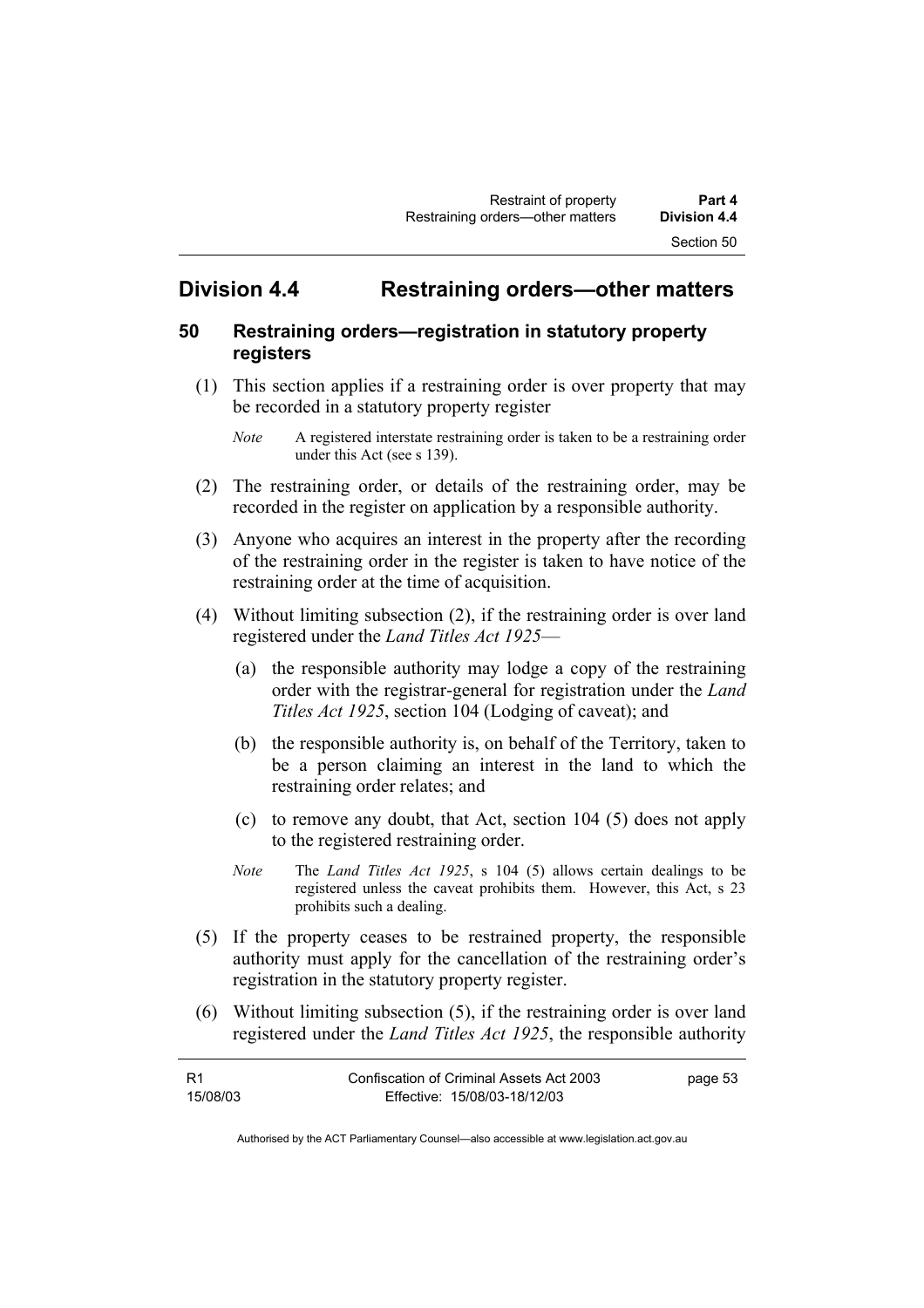| Part 4              | Restraint of property            |
|---------------------|----------------------------------|
| <b>Division 4.4</b> | Restraining orders—other matters |
| Section 51          |                                  |

must lodge a notice of the ending of the restraining order with the registrar-general for registration under that Act.

(7) In this section:

*responsible authority* means—

- (a) the DPP; or
- (b) if the public trustee has taken control of the property under this Act—the public trustee; or
- (c) for a registered interstate restraining order—anyone who is authorised under the corresponding law under which the order was made to register a restraining order, or details of a restraining order, in a statutory property register.

#### **51 Execution against restrained property**

- (1) A restraining order over the property of a person does not prevent the levying of execution against the property, entirely or in part, in satisfaction of a penalty order in force against the person.
- (2) However, the property must not be disposed of, or otherwise dealt with, except in accordance with an order of a relevant court under section 39 (1) (Additional orders about restraining orders and restrained property).

page 54 Confiscation of Criminal Assets Act 2003 Effective: 15/08/03-18/12/03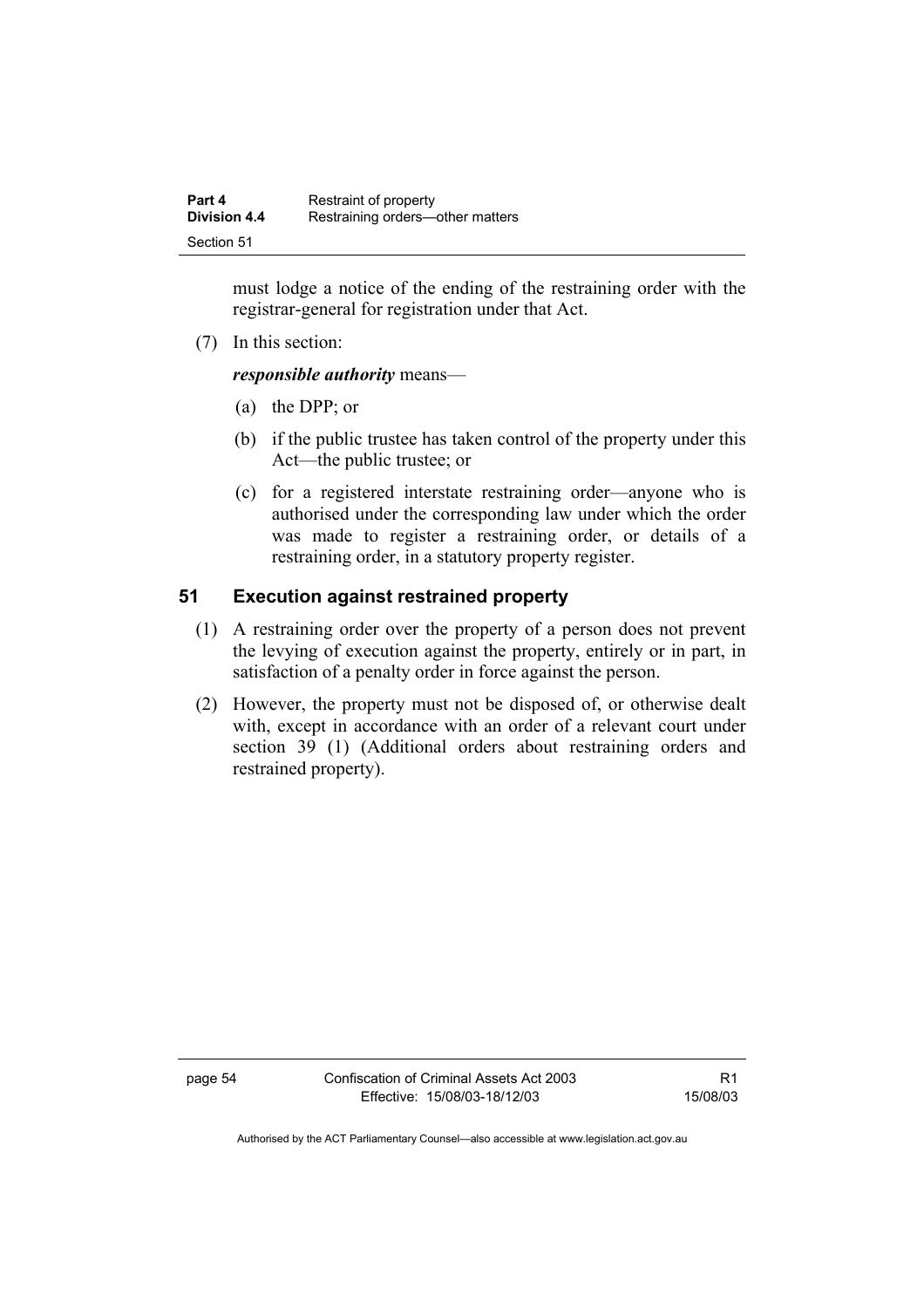# **Part 5 Forfeiture of property**

# **Division 5.1 Conviction forfeiture orders**

*Note* For general provisions about a proceeding for a conviction forfeiture order (which is a confiscation proceeding—see s 236), see pt 14.

#### **52 Meaning of** *conviction forfeiture order*

In this Act:

*conviction forfeiture order* means an order under section 54 (Conviction forfeiture orders—making) for the forfeiture to the Territory of tainted property in relation to an indictable offence.

#### **53 Conviction forfeiture orders—application**

- (1) The DPP may apply to a relevant court for a conviction forfeiture order against a person.
	- *Note* A reference to a *person* generally includes a reference to a corporation as well as an individual, see Legislation Act, s 160. (See also the Legislation Act, dict, pt 1, def *person*.)
- (2) The application may be made before or after, or at the same time as, the person's conviction for an indictable offence.
- (3) However, if the person has been convicted of the offence, the DPP must make the application within 2 years after the day of the conviction.
	- *Note* The court may allow leave for an application to be made after the time fixed by this section in certain circumstances (see s 246).

#### **54 Conviction forfeiture orders—making**

 (1) On application under section 53, the court must make an order for the forfeiture to the Territory of tainted property in relation to the indictable offence if satisfied that—

R1 15/08/03 page 55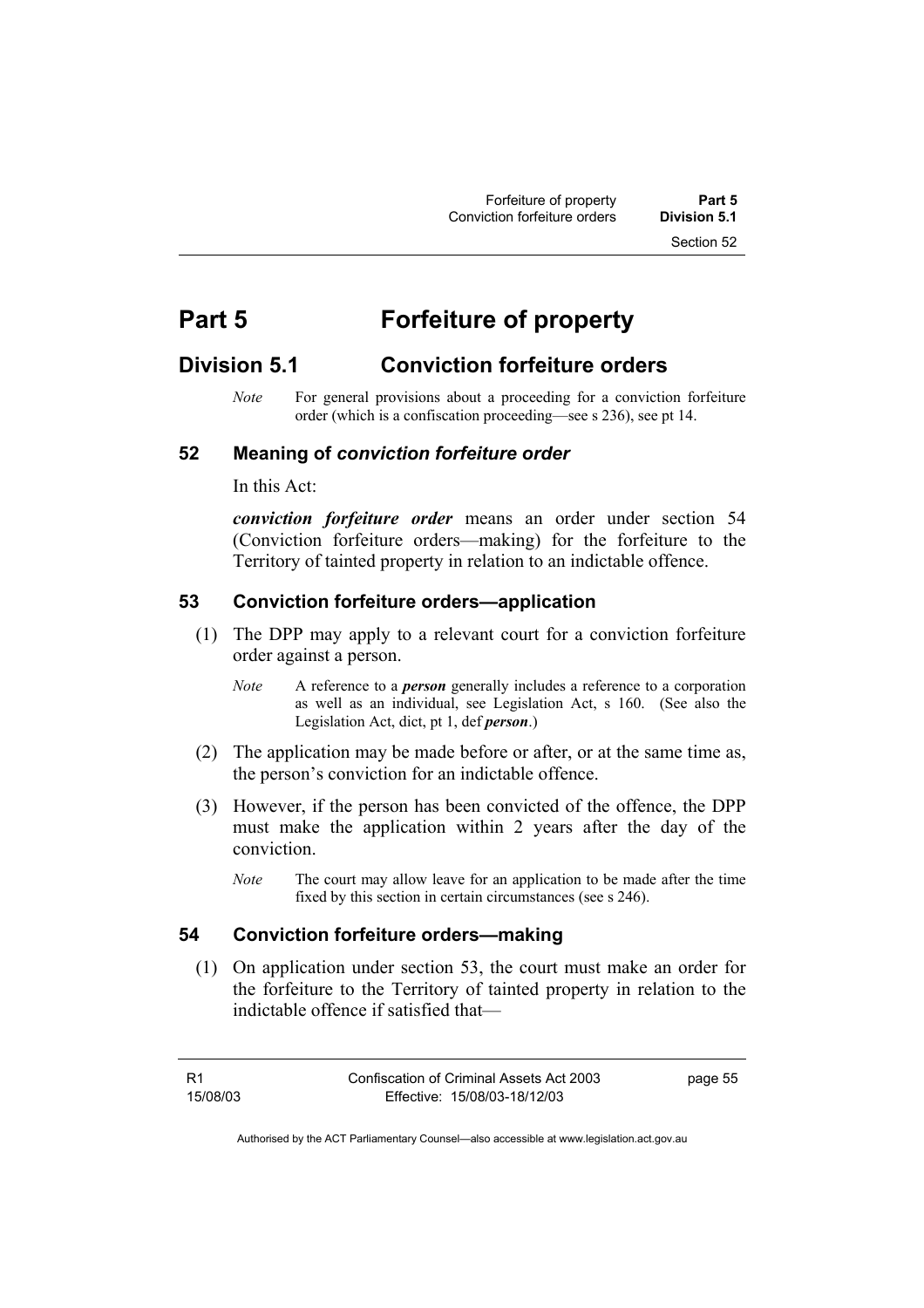| Part 5       | Forfeiture of property       |
|--------------|------------------------------|
| Division 5.1 | Conviction forfeiture orders |
| Section 55   |                              |

- (a) the offender has been convicted of the offence; and
- (b) the offender has not been cleared of the offence; and
- (c) the property, or any of the property, to which the application relates is tainted property in relation to the offence.
- (2) If a court makes the order, it must state in the order—
	- (a) the property to which it applies; and
	- (b) what it considers to be the value of the property (other than money) to be forfeited to the Territory under the order at the time the order is made.

#### **55 Conviction forfeiture orders—forfeiture**

- (1) The property to which the conviction forfeiture order applies is forfeited to the Territory at the end of 14 days after the day the order is made, except so far as the property is excluded from forfeiture under an exclusion order.
	- *Note 1* For the commencement of a restraining order, see Legislation Act, s 73 (4).
	- *Note 2* The effect of an exclusion order for property subject to forfeiture is that the property is excluded from forfeiture, see s 74 (c).
- (2) However, if an application for an exclusion order in relation to the property, or a part of the property, has been made (but not decided) before the end of the 14-day period, the property (or that part) is not forfeited until the proceeding in relation to the exclusion order is finalised.

#### **56 When conviction forfeiture order ends**

- (1) A conviction forfeiture order ends if—
	- (a) the offender is cleared of the offence to which the order relates, and all related offences (if any); or
	- (b) the order is reversed or set aside on appeal; or

| Confiscation of Criminal Assets Act 2003<br>page 56 |                              | R1       |
|-----------------------------------------------------|------------------------------|----------|
|                                                     | Effective: 15/08/03-18/12/03 | 15/08/03 |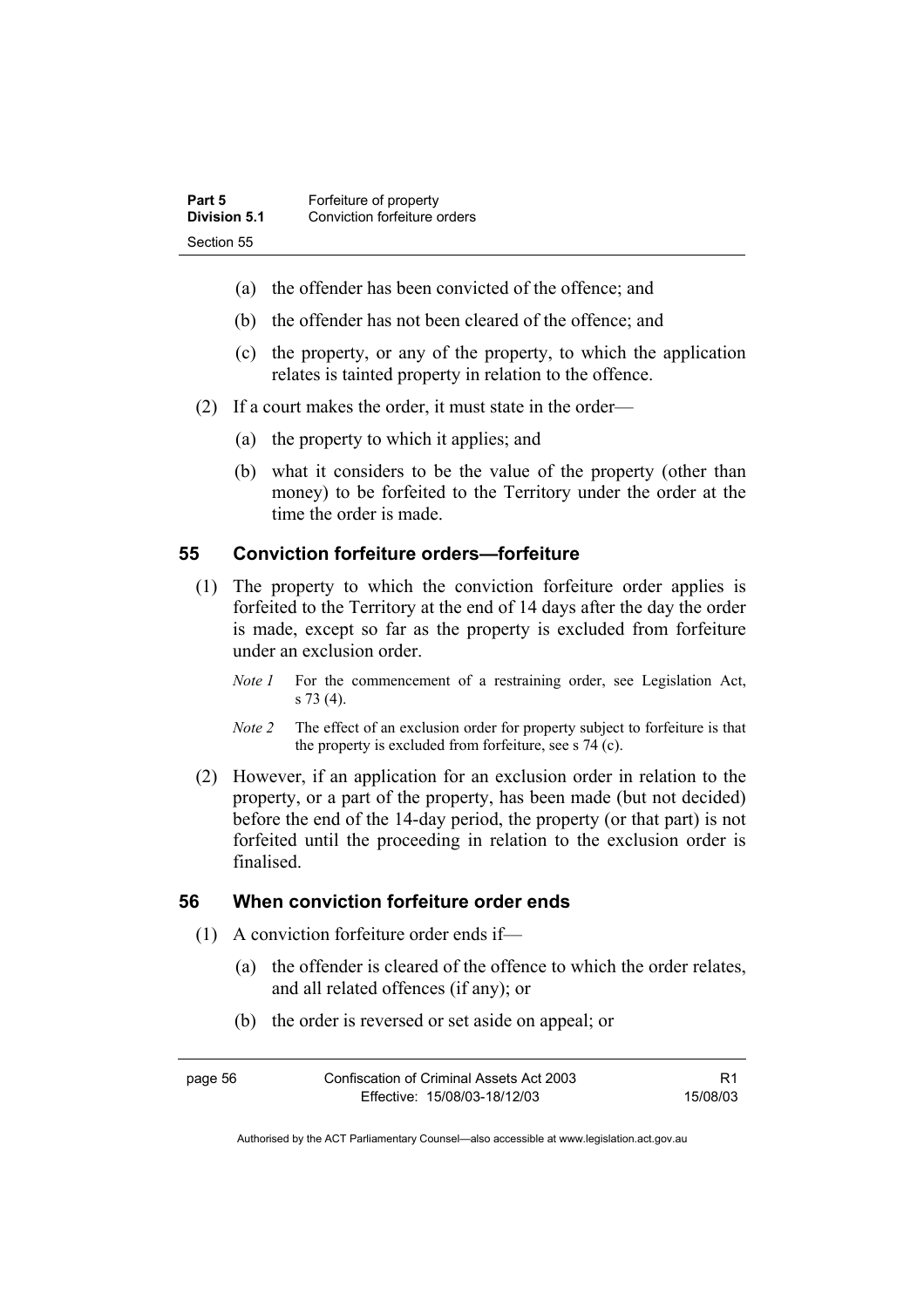(c) the order is fully satisfied.

*Note* For the meaning of *fully satisfied*, see dict.

- (2) The order is satisfied for a particular interest in forfeited property if the interest is bought back under section 127 (Buyback orders buying interest in property).
	- *Note* After the forfeiture of property, the offender may recover the property or its value in certain circumstances (see div 9.5).

# **Division 5.2 Automatic forfeiture—conviction for serious offences**

#### **57 Unclaimed tainted property restraining orders non-application of div 5.2**

This division does not apply to property restrained under an unclaimed tainted property restraining order.

*Note* For the forfeiture of unclaimed tainted property, see div 5.3.

### **58 Automatic forfeiture of restrained property on conviction for serious offences**

- (1) This section applies if—
	- (a) a person is convicted of a serious offence; and
	- (b) a restraining order (other than an artistic profits restraining order) is made, whether before or after the conviction, over property in relation to the offence or a related serious offence committed by the person.
	- *Note* A reference to a *person* generally includes a reference to a corporation as well as an individual, see Legislation Act, s 160. (See also the Legislation Act, dict, pt 1, def *person*.)
- (2) The restrained property is forfeited to the Territory at the end of whichever of the following periods applies (the *relevant*

page 57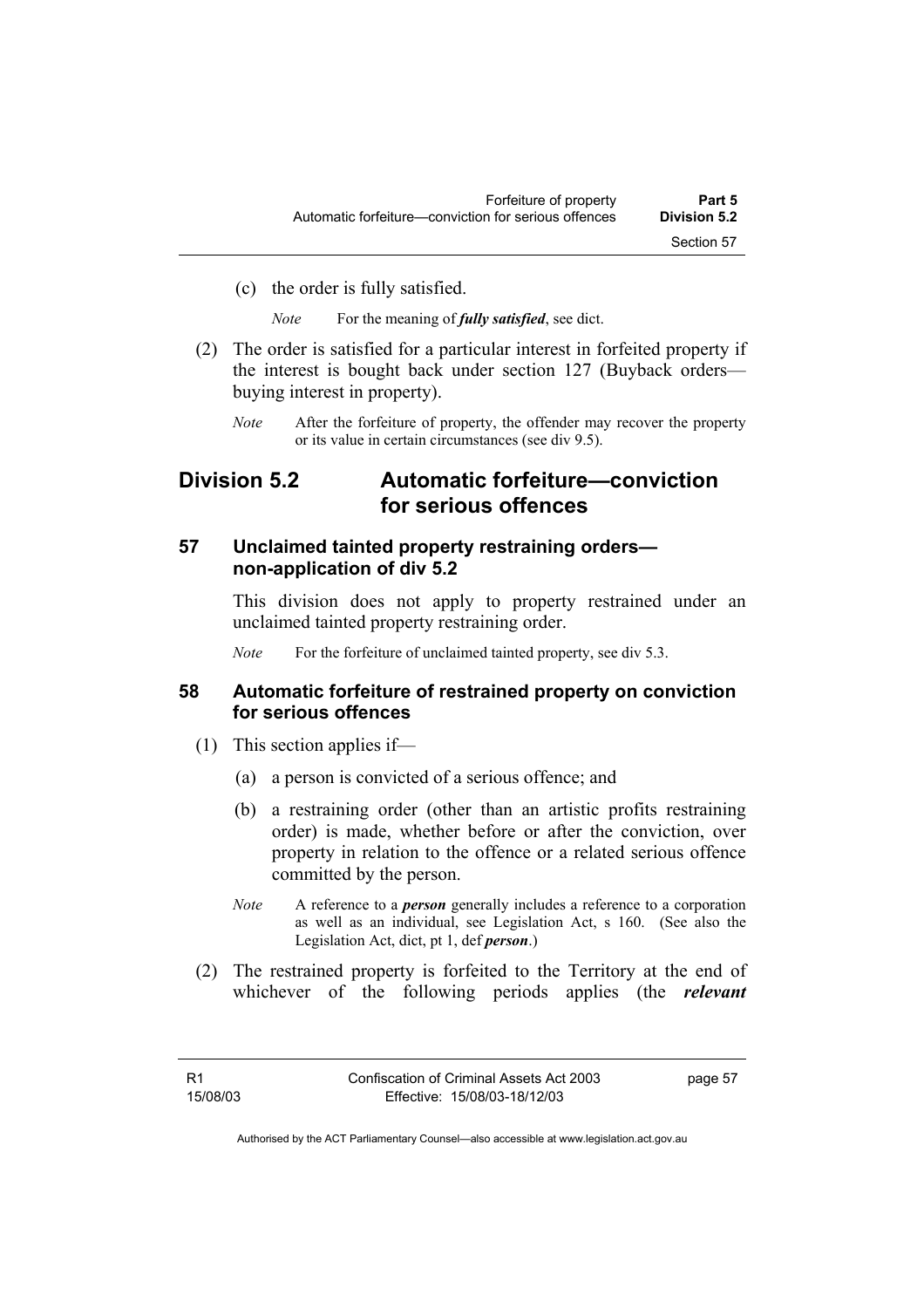*14-day period*), except so far as the property is excluded from forfeiture under an exclusion order:

- (a) if the restraining order was made before the conviction— 14 days after the day of conviction;
- (b) if the restraining order was made at the same time as or after the conviction—14 days after the day the restraining order comes into force.
- *Note 1* For the commencement of a restraining order, see Legislation Act, s 73 (4).
- *Note 2* The effect of an exclusion order for property subject to forfeiture is that the property is excluded from forfeiture, see s 74 (c).
- (3) However, if an application for an exclusion order in relation to the property, or a part of the property, has been made (but not decided) before the end of the relevant 14-day period, the property (or that part) is not forfeited until the proceeding in relation to the exclusion order is finalised.

### **59 Automatic forfeiture—court order declaring property automatically forfeited**

- (1) The DPP may apply to a relevant court for an order declaring that property has been automatically forfeited under this division.
- (2) If the relevant court is satisfied that the property has been automatically forfeited under this division, the court must make the order and state in the order the property to which it applies.
- (3) The registrar of the relevant court may exercise the functions of the court for this section.
	- *Note* For general provisions about a proceeding for an order under this section (which is a confiscation proceeding—see s 236), see pt 14.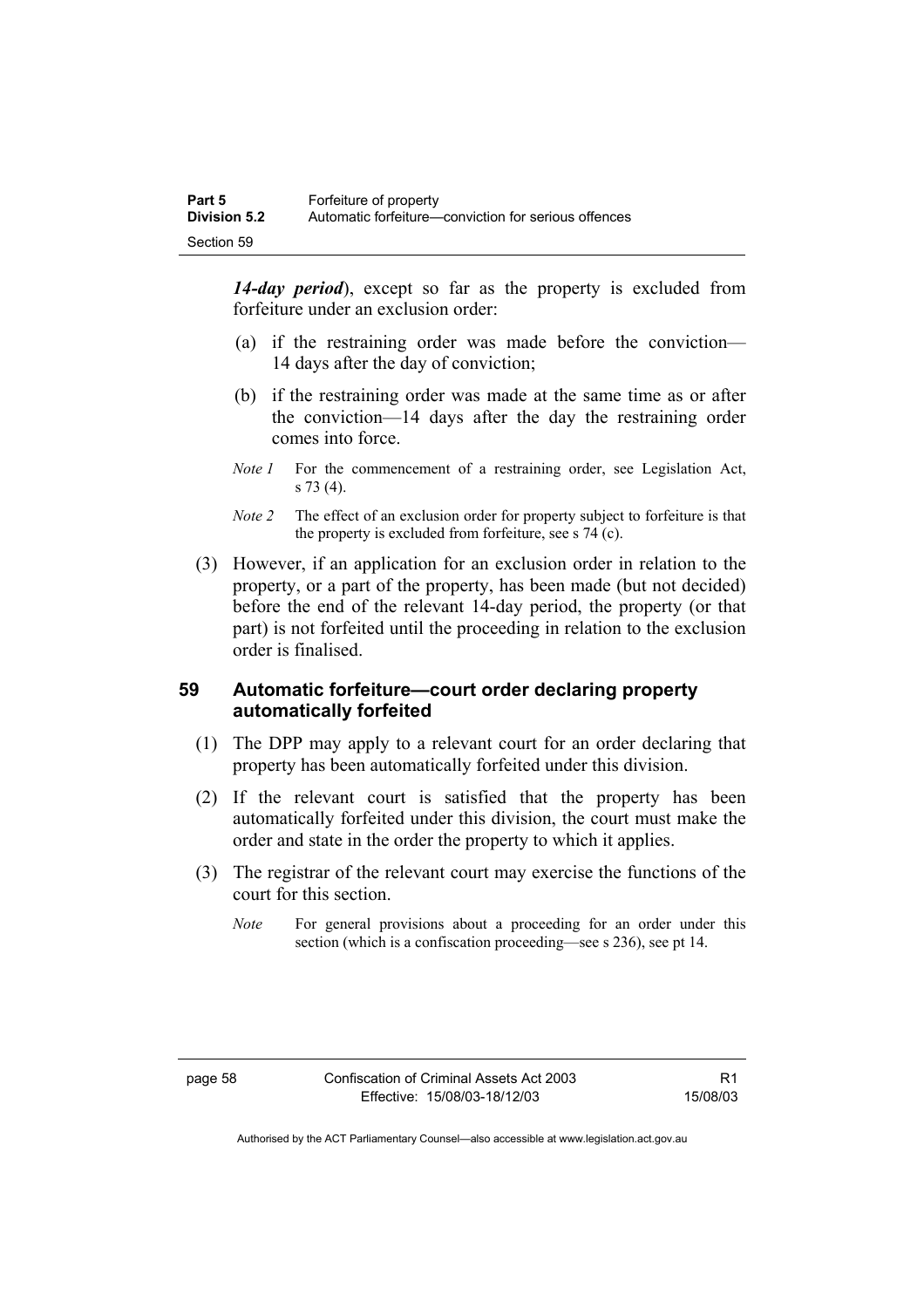#### **60 Automatic forfeiture—court orders**

 (1) A relevant court may, when it convicts a person of a serious offence or at any later time, make any order that it considers appropriate for giving effect to an automatic forfeiture of property.

#### **Examples of orders**

- 1 an order for the examination of anyone before the court, or an officer of the court, about any property that might be forfeited because of the conviction
- 1 an order directing the owner of property that might be forfeited because of the conviction, or anyone else, to give to a stated person, within a stated period, a sworn statement about stated particulars of the property
- 2 an order directing the owner of property that might be forfeited because of the conviction, or anyone else, to do anything necessary or convenient to be done to allow the public trustee to take control of the property, including anything necessary or convenient to be done to bring the property within the jurisdiction
- 3 an order in relation to the registration of title to, or charges over, property under a Territory law
- *Note* An example is part of the Act, is not exhaustive and may extend, but does not limit, the meaning of the provision in which it appears (see Legislation Act, s 126 and s 132).
- (2) The order may be made on the court's initiative, or on the application of any of the following people:
	- (a) the DPP;
	- (b) the offender;
	- (c) the public trustee;
	- (d) anyone with an interest in property to which the order relates;
	- (e) anyone else with the court's leave.
	- *Note* For general provisions about a proceeding for an order under this section (which is a confiscation proceeding—see s 236), see pt 14.
- (3) A person commits an offence if—

page 59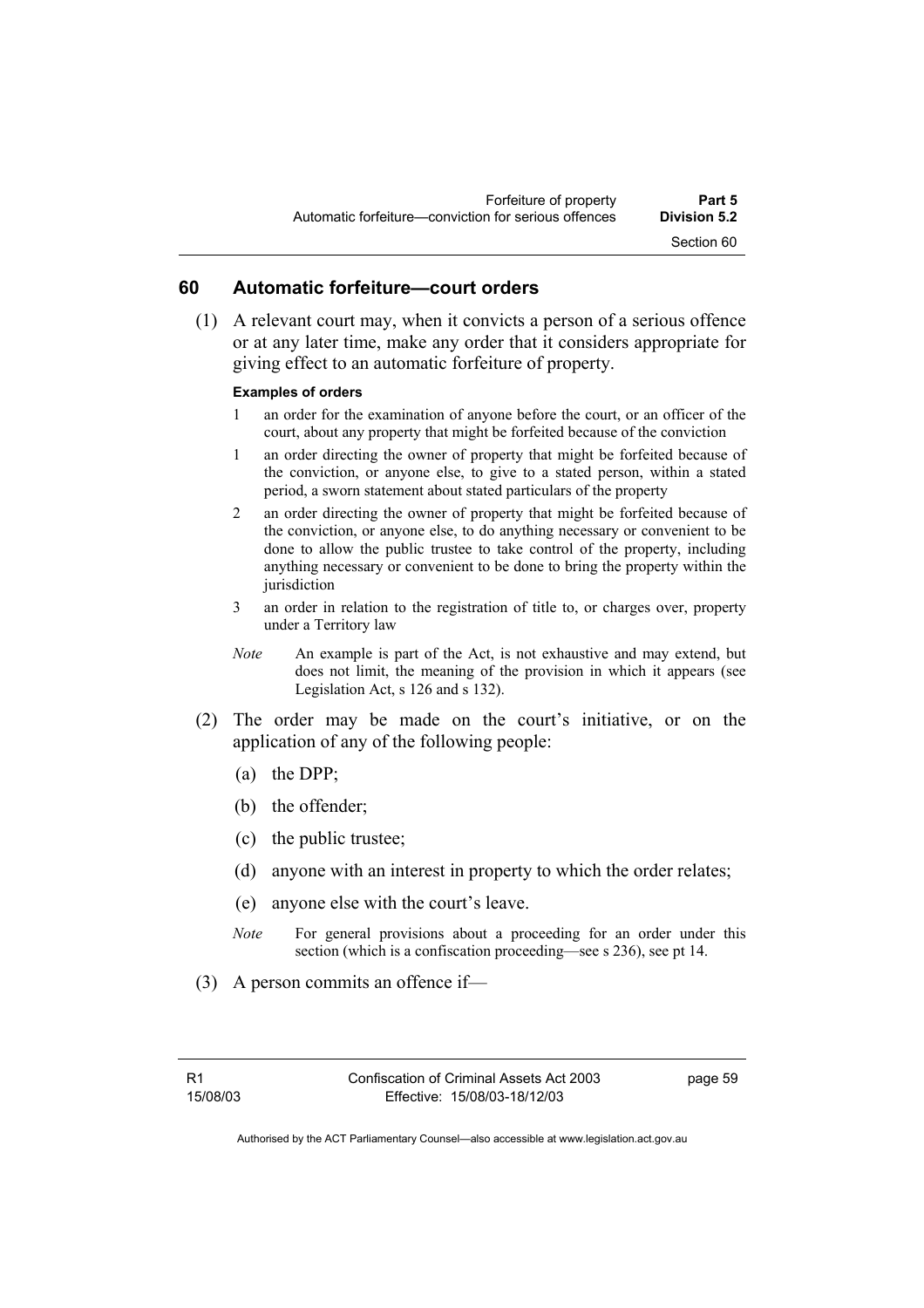| Part 5              | Forfeiture of property                          |
|---------------------|-------------------------------------------------|
| <b>Division 5.3</b> | Automatic forfeiture—unclaimed tainted property |
| Section 61          |                                                 |

- (a) a relevant court makes an order under subsection (1) to give effect to an automatic forfeiture of property; and
- (b) the order requires the person to do, or not do, something stated in the order; and
- (c) the person has notice of the order (whether by being given a copy of the order or otherwise); and
- (d) the person contravenes the order.

Maximum penalty: 200 penalty units, imprisonment for 2 years or both.

# **61 When automatic forfeiture under div 5.2 ends**

- (1) Automatic forfeiture under this division ends if—
	- (a) the offender is cleared of the offence to which the forfeiture relates, and all related serious offences (if any); or
	- (b) the automatic forfeiture is fully satisfied.

*Note* For the meaning of *fully satisfied*, see dict.

- (2) Automatic forfeiture is satisfied for a particular interest in forfeited property if the interest is bought back under section 127 (Buyback orders—buying interest in property).
	- *Note* After the forfeiture of property, the offender may recover the property or its value in certain circumstances (see div 9.5).

# **Division 5.3 Automatic forfeiture—unclaimed tainted property**

*Note* For general provisions about a proceeding for a conviction forfeiture order (which is a confiscation proceeding—see s 236), see pt 14.

### **62 Forfeiture of unclaimed tainted property**

 (1) This section applies if an unclaimed tainted property restraining order is made over property.

| page 60 | Confiscation of Criminal Assets Act 2003 |          |
|---------|------------------------------------------|----------|
|         | Effective: 15/08/03-18/12/03             | 15/08/03 |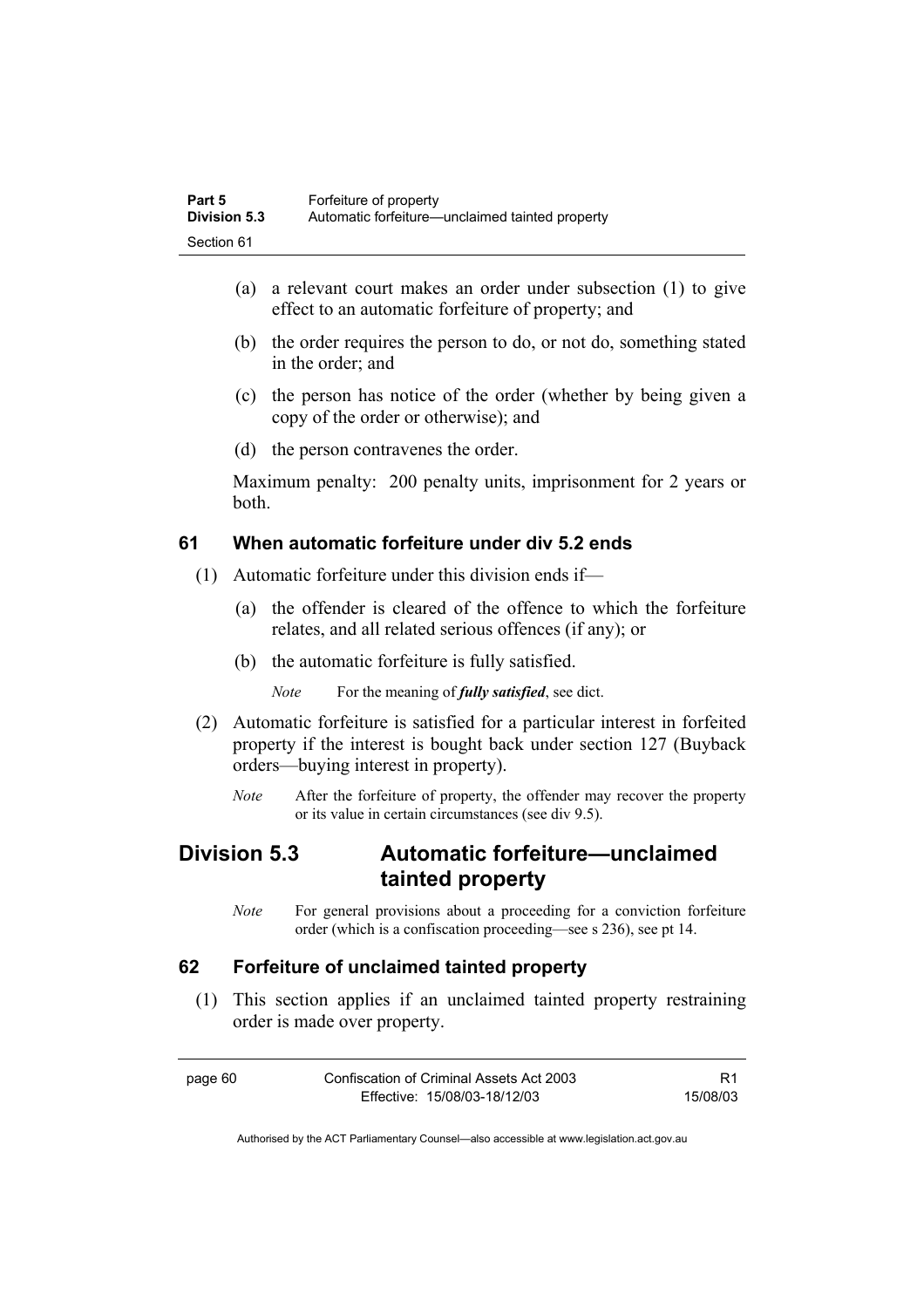| Forfeiture of property  | Part 5       |
|-------------------------|--------------|
| Civil forfeiture orders | Division 5.4 |
|                         | Section 63   |

- (2) The restrained property is forfeited to the Territory at the end of 14 days after the day the restraining order comes into force, except so far as the property is excluded from forfeiture under an exclusion order.
	- *Note 1* For the commencement of a restraining order, see Legislation Act, s 73 (4).
	- *Note 2* The effect of an exclusion order for property subject to forfeiture is that the property is excluded from forfeiture, see s 74 (c).
- (3) However, if an application for an exclusion order in relation to the property, or a part of the property, has been made (but not decided) before the end of the 14-day period, the property (or that part) is not forfeited until the proceeding in relation to the exclusion order is finalised.

#### **63 When automatic forfeiture under div 5.3 ends**

Automatic forfeiture under this division ends if the automatic forfeiture is fully satisfied.

*Note* For the meaning of *fully satisfied*, see dict.

### **Division 5.4 Civil forfeiture orders**

*Note* For general provisions about a proceeding for a conviction forfeiture order (which is a confiscation proceeding—see s 236), see pt 14.

#### **64 Artistic profits and unclaimed tainted property non-application of div 5.4**

This division does not apply to property restrained under—

- (a) an artistic profits restraining order; or
- (b) an unclaimed tainted property restraining order.
- *Note 1* An artistic profits restraining order is made solely to preserve property to satisfy a penalty order for artistic profits in relation to an offence (see s 20).
- *Note 2* Unclaimed tainted property is forfeitable under div 5.3.

| -R1      | Confiscation of Criminal Assets Act 2003 | page 61 |
|----------|------------------------------------------|---------|
| 15/08/03 | Effective: 15/08/03-18/12/03             |         |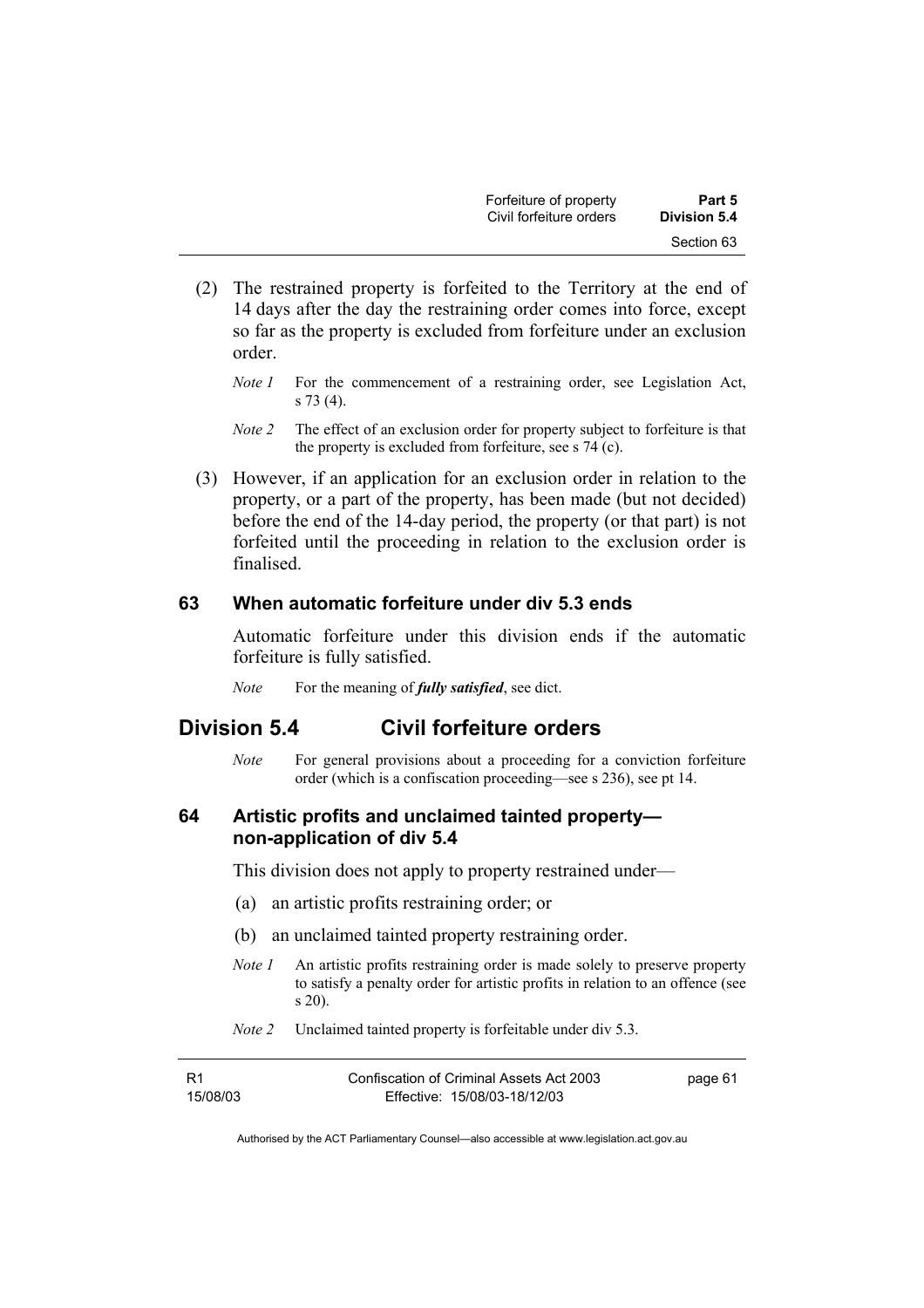| Part 5       | Forfeiture of property  |
|--------------|-------------------------|
| Division 5.4 | Civil forfeiture orders |
| Section 65   |                         |

### **65 Meaning of** *civil forfeiture order*

In this Act:

*civil forfeiture order* means an order under section 67 (Civil forfeiture orders—making) for the forfeiture to the Territory of restrained property in relation to the commission (or the alleged commission) of a serious offence.

#### **66 Civil forfeiture orders—application**

- (1) The DPP may apply to a relevant court for a civil forfeiture order for the forfeiture to the Territory of property restrained in relation to the commission (or the alleged commission) of a serious offence.
- (2) The application may be made—
	- (a) at the same time as, or after, an application for a restraining order in relation to the offence; or
	- (b) if a restraining order is in force in relation to the offence.

### **67 Civil forfeiture orders—making**

- (1) This section applies if, on an application under section 66 for an order for the forfeiture to the Territory of restrained property, the court is satisfied on the balance of probabilities that a person (the *offender*) has committed a serious offence within whichever of the following periods applies (the *relevant period*):
	- (a) 6 years before the day the application to restrain the property was made;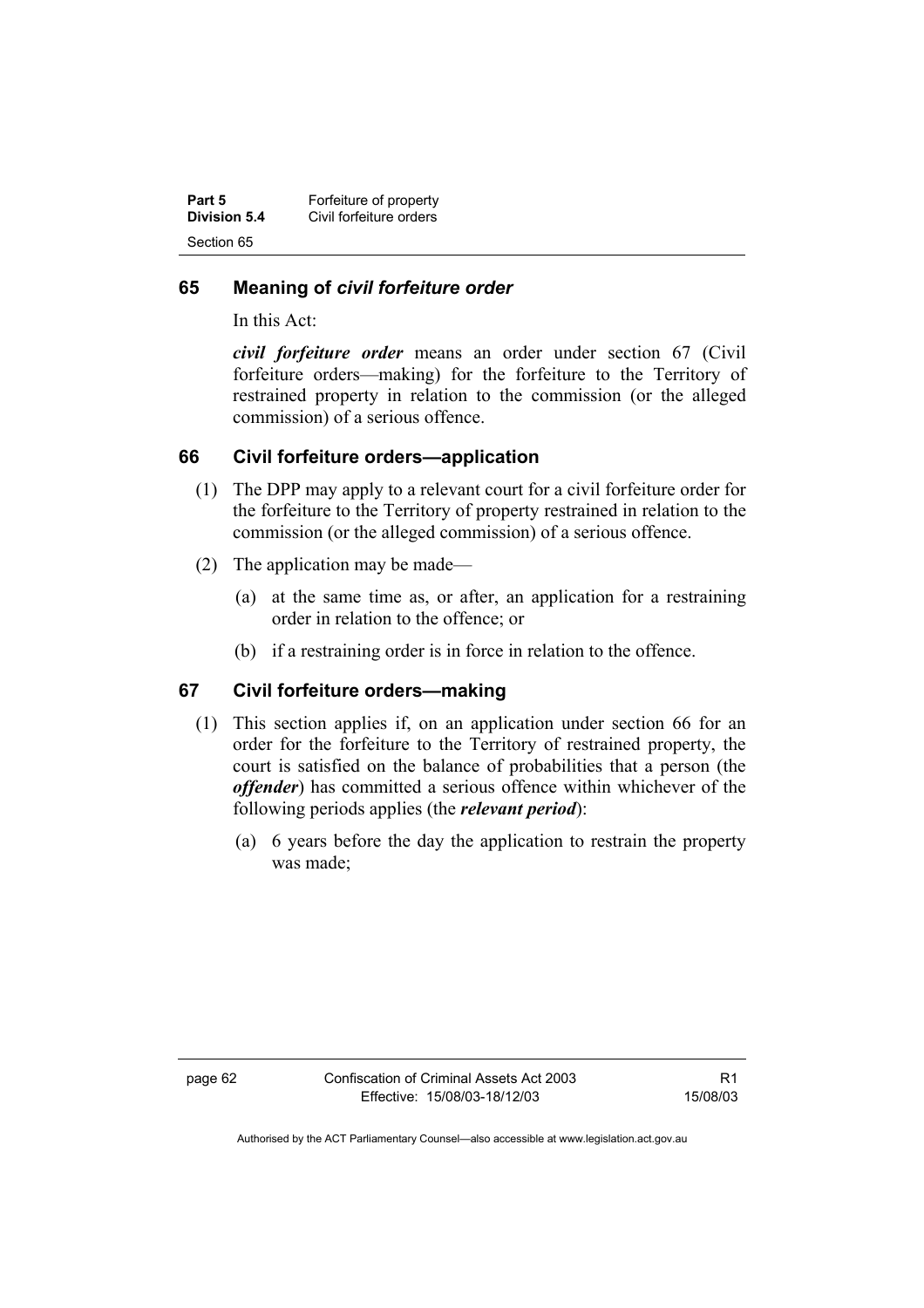| Forfeiture of property  | Part 5       |
|-------------------------|--------------|
| Civil forfeiture orders | Division 5.4 |
|                         | Section 67   |

- (b) if an extended period for making the restraining order application was allowed under section 246 (Confiscation proceedings—time extensions for applications)—the total of the 6-year period and the extended period.
- *Note 1* The court must be satisfied on the balance of probabilities about the commission of the offence because confiscation proceedings are civil, not criminal (see s 237).
- *Note 2* A reference to a *person* generally includes a reference to a corporation as well as an individual, see Legislation Act, s 160. (See also the Legislation Act, dict, pt 1, def *person*.)
- (2) If this section applies, the relevant court must order that the restrained property be forfeited to the Territory.
- (3) The order must state—
	- (a) the property to which it applies; and
	- (b) what the relevant court considers to be the value of the property (other than money) to be forfeited to the Territory under the order at the time the order is made; and
	- (c) if the relevant court making the order has given a direction under section 69 (Civil forfeiture order proceedings restrictions on disclosure)—
		- (i) the direction given by the court; and
		- (ii) the effect of section 70 (Civil forfeiture orders disclosure offences) in relation to the direction.
- (4) To remove any doubt, if the relevant court is satisfied that the offender committed a serious offence within the relevant period, the court must not refuse to make a civil forfeiture order only because it is not satisfied—
	- (a) that a particular serious offence was committed by the offender within the relevant period; or

page 63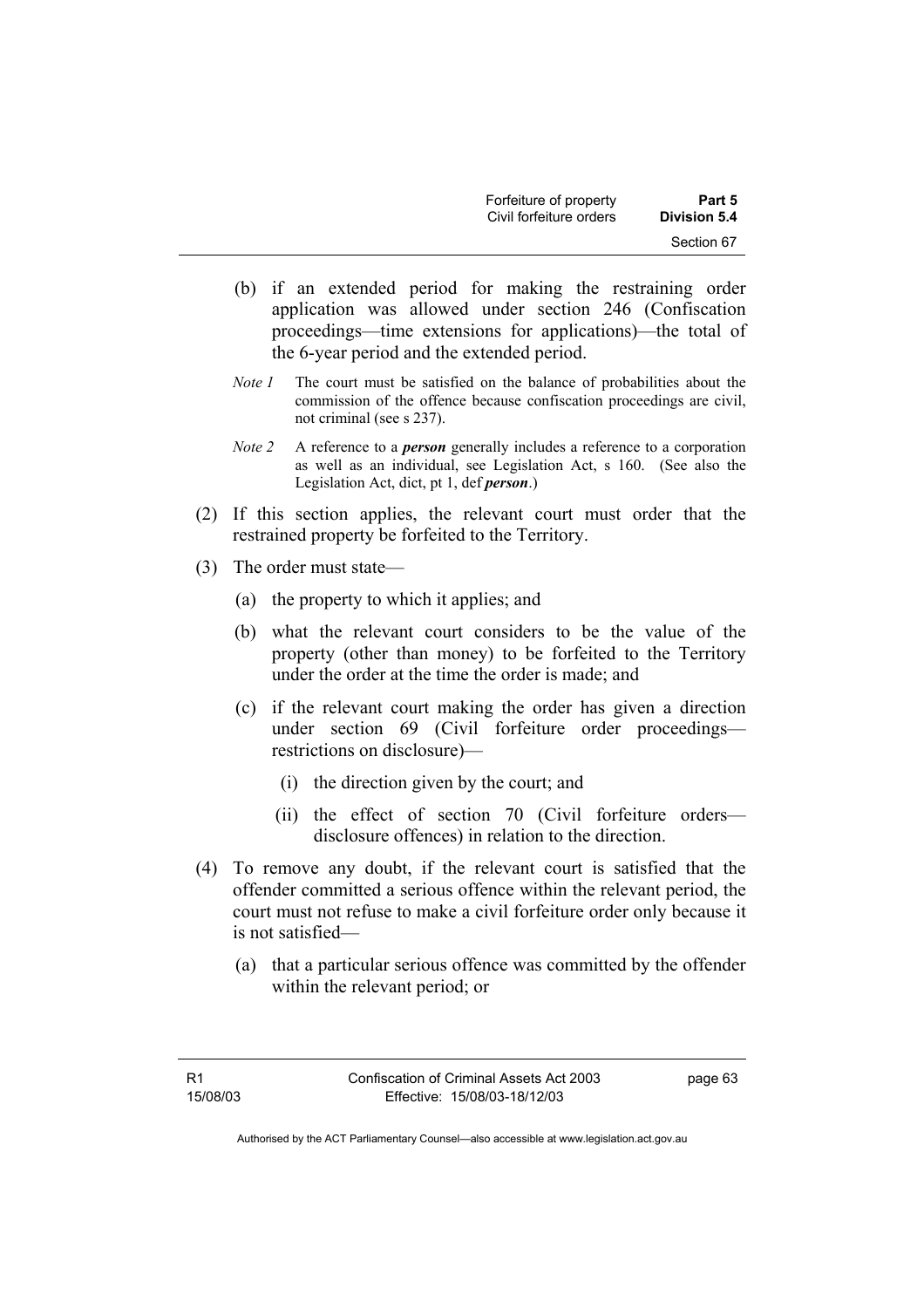| Part 5       | Forfeiture of property  |
|--------------|-------------------------|
| Division 5.4 | Civil forfeiture orders |
| Section 68   |                         |

- (b) that the offence was committed on any particular day or time within the relevant period.
- (5) Also, to remove any doubt, the relevant court must not refuse to make a civil forfeiture order in relation to a serious offence only because—
	- (a) an indictment has not been presented against the offender for the offence; or
	- (b) the offender has not been convicted of the offence; or
	- (c) the offender has been cleared of the offence, including being cleared after having been convicted of the offence; or
	- (d) a doubt is raised about whether the offender committed the offence.

#### **68 Civil forfeiture orders—forfeiture**

- (1) The property to which the civil forfeiture order applies is forfeited to the Territory at the end of 14 days after the day the order is made, except so far as the property is excluded from forfeiture under an exclusion order.
	- *Note 1* For the commencement of a restraining order, see Legislation Act, s 73 (4).
	- *Note 2* The effect of an exclusion order for property subject to forfeiture is that the property is excluded from forfeiture, see s 74 (c).
- (2) However, if an application for an exclusion order in relation to the property, or a part of the property, has been made (but not decided) before the end of the 14-day period, the property (or that part) is not forfeited until the proceeding in relation to the exclusion order is finalised.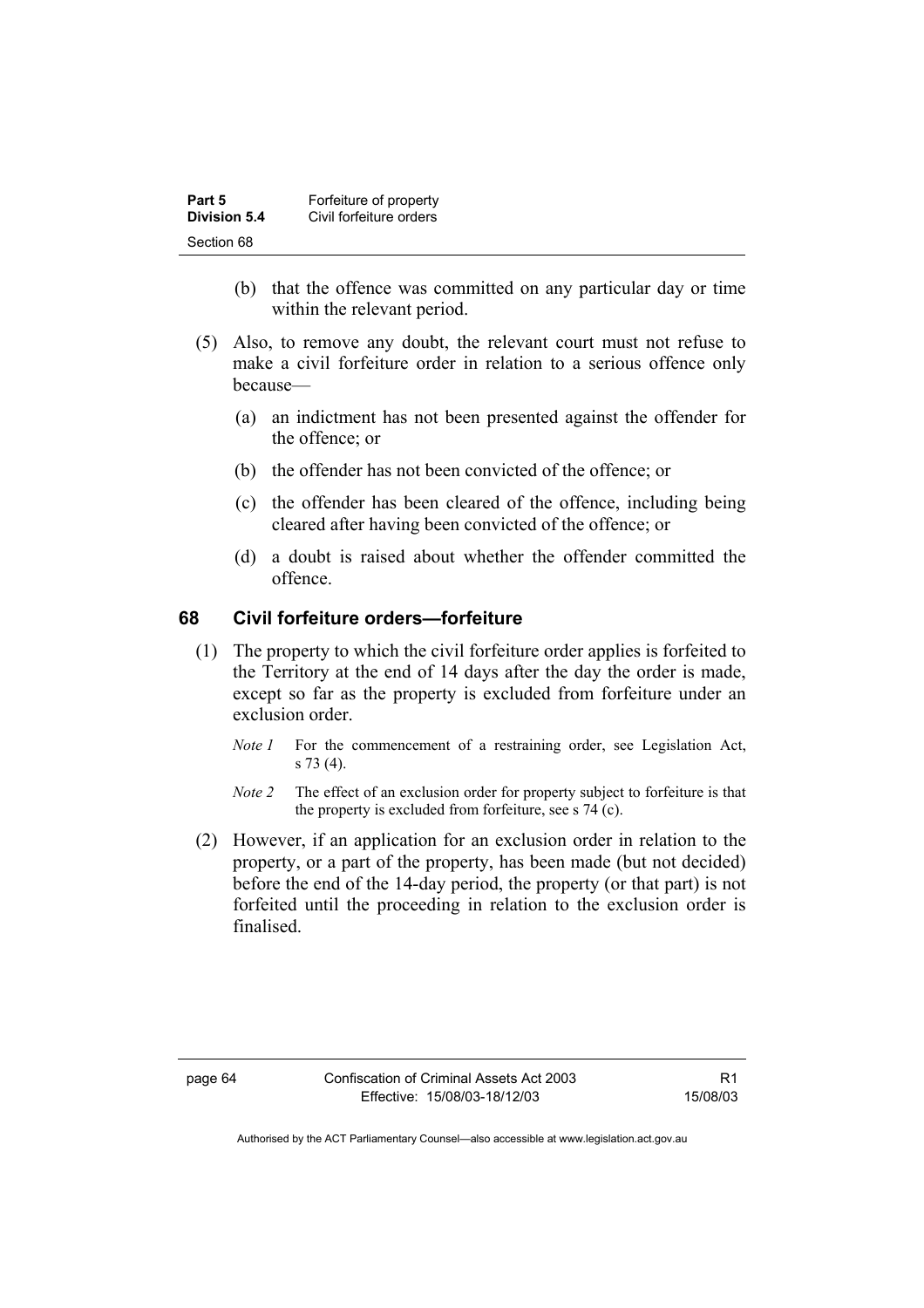#### **69 Civil forfeiture order proceedings—restrictions on disclosure**

- (1) On application by the DPP, a relevant court hearing an application for a civil forfeiture order may—
	- (a) direct that the hearing of the application, or part of it, take place in closed court and give directions about who may be present; and
	- (b) give directions prohibiting or restricting the publication or disclosure of all or any of the following:
		- (i) the fact that an application for the order, or that a civil forfeiture order, has been made;
		- (ii) the application for the order;
		- (iii) any information about the proceeding (whether or not a hearing has been held);
		- (iv) any evidence given, statement made or thing done during the proceeding;
		- (v) any information, document or thing derived from anything mentioned in this subsection.

#### **Examples of directions**

- 1 that the application for the civil forfeiture order not be disclosed to the person against whom the civil forfeiture order is made until the court has decided an application for a restraining order against someone else's property
- 2 that the supporting affidavit must be made available only to the offender's lawyer
- *Note* An example is part of the Act, is not exhaustive and may extend, but does not limit, the meaning of the provision in which it appears (see Legislation Act, s 126 and s 132).
- (2) In deciding whether to give a direction under subsection (1), the court must have regard to whether the direction—
	- (a) would promote the purposes of this Act; or

| - R1     | Confiscation of Criminal Assets Act 2003 | page 65 |
|----------|------------------------------------------|---------|
| 15/08/03 | Effective: 15/08/03-18/12/03             |         |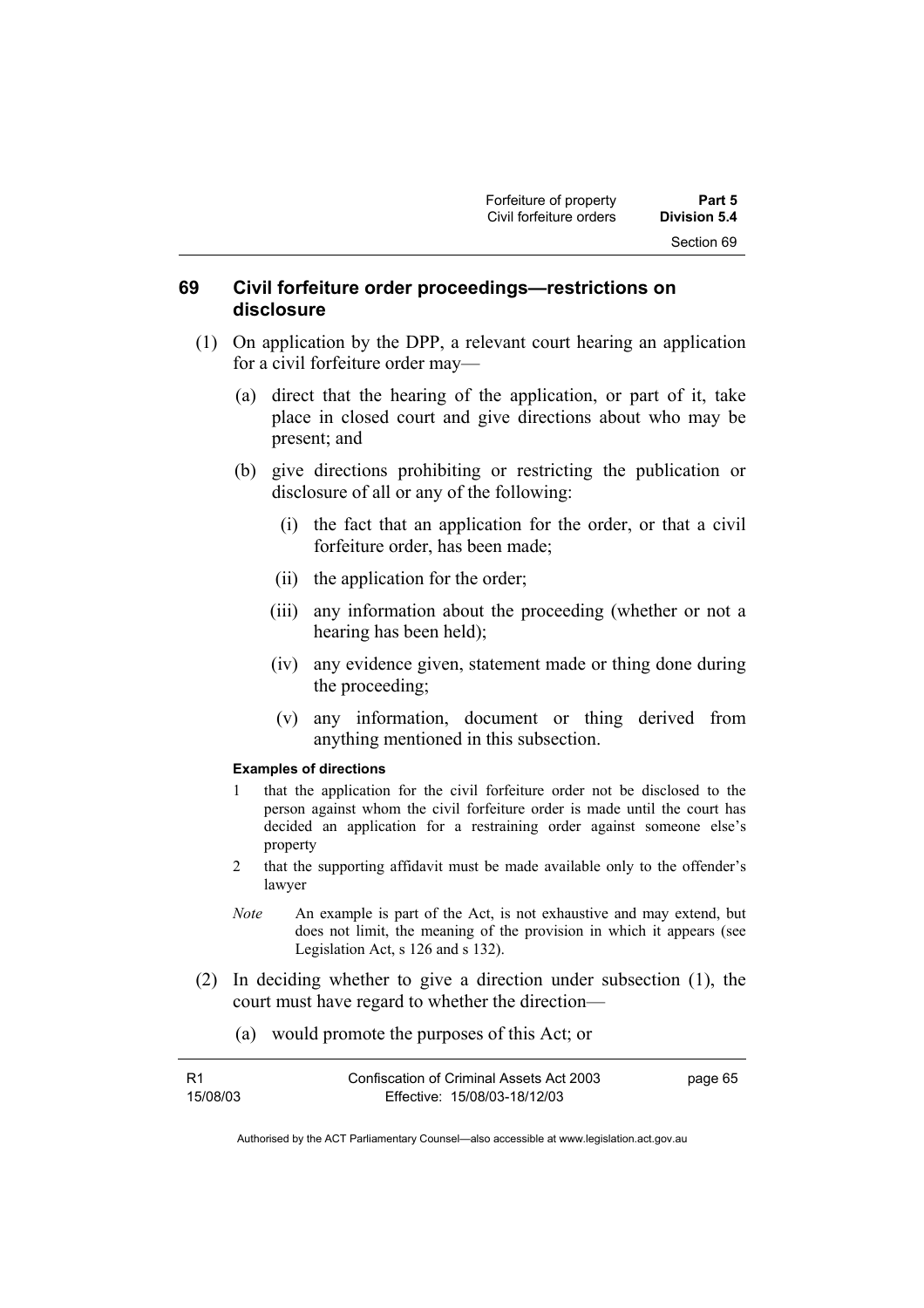| Part 5       | Forfeiture of property  |
|--------------|-------------------------|
| Division 5.4 | Civil forfeiture orders |
| Section 70   |                         |

- (b) is desirable to protect the integrity of an investigation (however described) for any purpose or a prosecution of an offence.
- (3) The court may also have regard to any other relevant matter in deciding whether to give a direction under subsection (1).

#### **70 Civil forfeiture orders—disclosure offences**

*Note* An offence against this section is a strict liability offence, see s (7).

- (1) A person commits an offence if—
	- (a) a relevant court has given a direction under section 69 (1) (b) prohibiting or restricting the publication or disclosure of a matter mentioned in the paragraph; and
	- (b) the person has notice of the direction (whether by being given a copy of the civil forfeiture order to which the direction relates or otherwise); and
	- (c) the person publishes or discloses the matter to someone else.

Maximum penalty: 200 penalty units, imprisonment for 2 years or both.

- (2) A person commits an offence if—
	- (a) a relevant court has given a direction under section 69 (1) (b) prohibiting or restricting the publication or disclosure of a matter mentioned in the paragraph; and
	- (b) the person has notice of the direction (whether by being given a copy of the civil forfeiture order to which the direction relates or otherwise); and
	- (c) the person publishes or discloses information to someone else; and
	- (d) the other person could infer from the information the matter to which the direction relates.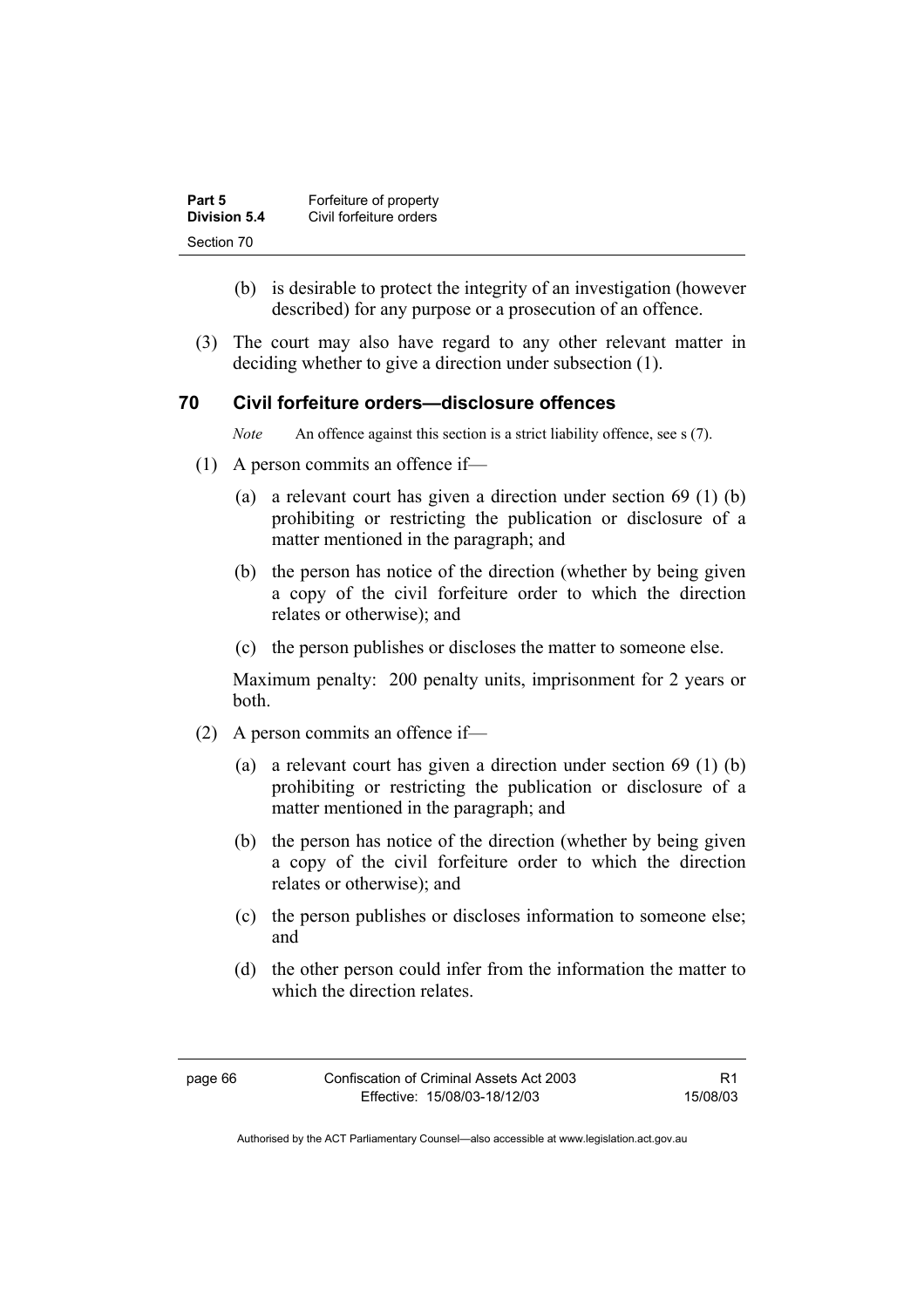| Forfeiture of property  | Part 5       |
|-------------------------|--------------|
| Civil forfeiture orders | Division 5.4 |
|                         | Section 70   |

Maximum penalty: 200 penalty units, imprisonment for 2 years or both.

- (3) Subsections (1) and (2) do not apply if the publication or disclosure is to any of the following entities in the circumstances mentioned for the entity:
	- (a) a police officer—in any circumstances;
	- (b) an officer, employee or agent of the person—to ensure that the order is complied with and the person to whom the publication or disclosure is made is given notice of the direction (whether by being given a copy of the restraining order to which the direction relates or otherwise) by the person making the publication or disclosure;
	- (c) a lawyer—to obtain legal advice or representation in relation to the order;
	- (d) a relevant court—with the court's leave.

*Note* The application for leave, and any proceeding with the court's leave, must be heard in closed court, see s (8).

- (4) Also, subsections (1) and (2) do not apply if the publication or disclosure is made—
	- (a) by a police officer in the exercise of the officer's functions; or
	- (b) for the purpose of giving or obtaining legal advice, or making legal representations, in relation to the order.
- (5) A person commits an offence if—
	- (a) a relevant court has given a direction under section 69 (1) (b) prohibiting or restricting the publication or disclosure of a matter mentioned in the paragraph; and
	- (b) the person receives information in relation to the matter in accordance with subsection (3) or (4); and

page 67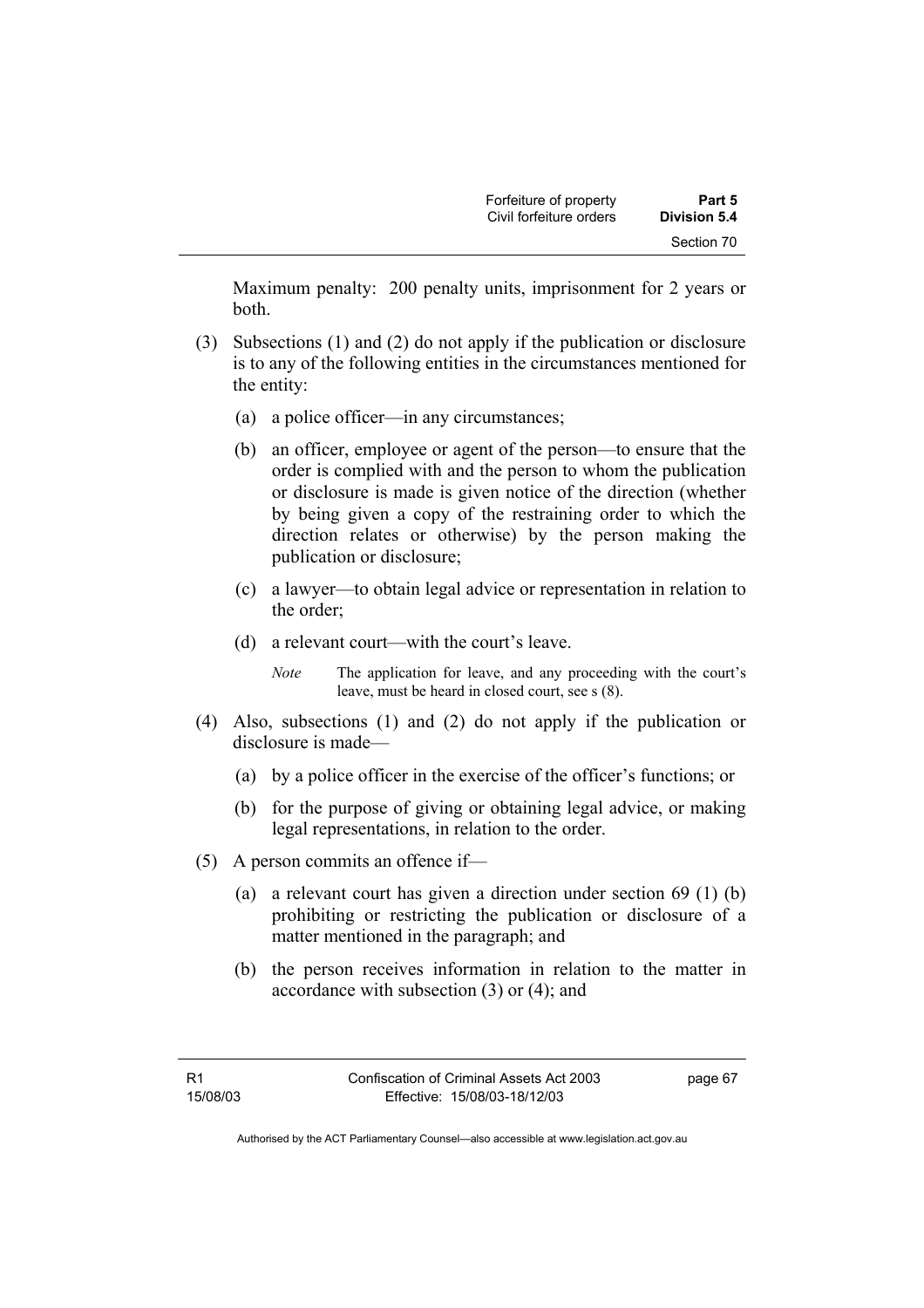| Part 5       | Forfeiture of property  |
|--------------|-------------------------|
| Division 5.4 | Civil forfeiture orders |
| Section 71   |                         |

- (c) the person ceases to be a person mentioned in subsection (3) or (4); and
- (d) the person publishes or discloses the matter to someone else.

Maximum penalty: 200 penalty units, imprisonment for 2 years or both.

- (6) A person commits an offence if—
	- (a) a relevant court has given a direction under section 69 (1) (b) prohibiting or restricting the publication or disclosure of a matter mentioned in the paragraph; and
	- (b) the person receives information in relation to the matter in accordance with subsection (3) or (4); and
	- (c) the person ceases to be a person mentioned in subsection (3) or (4); and
	- (d) the person publishes or discloses information to someone else; and
	- (e) the other person could infer from the information the matter to which the direction relates.

Maximum penalty: 200 penalty units, imprisonment for 2 years or both.

- (7) An offence against this section is a strict liability offence.
- (8) For subsection (3) (d), an application for leave, and any proceeding with the court's leave, must be heard in closed court.

#### **71 When civil forfeiture order ends**

- (1) A civil forfeiture order ends if—
	- (a) the order is set aside or discharged on appeal; or
	- (b) the order is fully satisfied.

*Note* For the meaning of *fully satisfied*, see dict.

| мае<br>r<br>ıΓ |  |
|----------------|--|
|----------------|--|

Confiscation of Criminal Assets Act 2003 Effective: 15/08/03-18/12/03

R1 15/08/03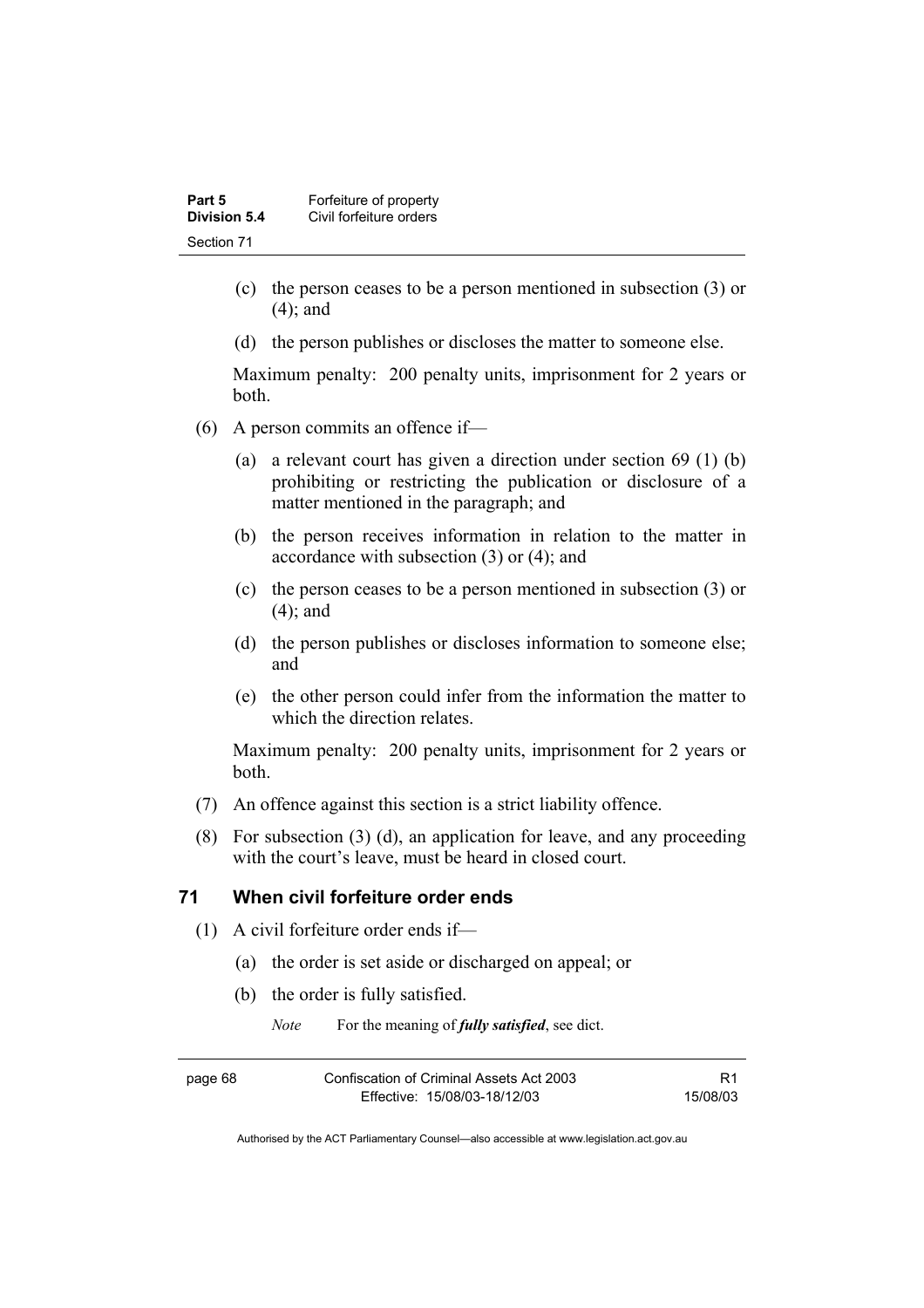| Forfeiture of property  | Part 5       |
|-------------------------|--------------|
| Civil forfeiture orders | Division 5.4 |
|                         | Section 71   |

- (2) The order is satisfied for a particular interest in forfeited property if the interest is bought back under section 127 (Buyback orders buying interest in property).
	- *Note* After the forfeiture of property, the offender may recover the property or its value in certain circumstances (see div 9.5).

R1 15/08/03 Confiscation of Criminal Assets Act 2003 Effective: 15/08/03-18/12/03

page 69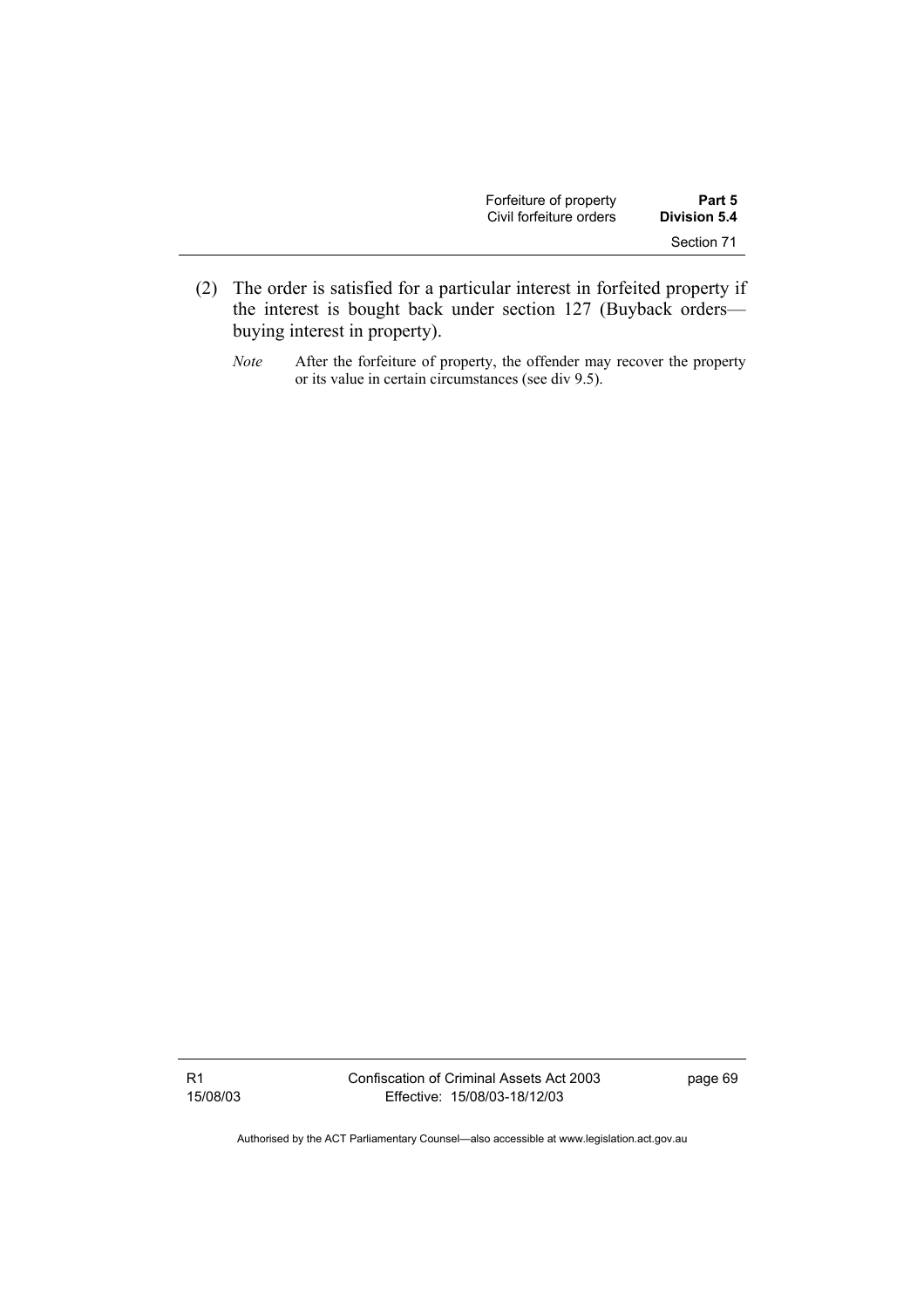**Part 6 Exclusion of property Division 6.1** General Section 72

# **Part 6 Exclusion of property**

*Note* For general provisions about a proceeding for an exclusion order (which is a confiscation proceeding—see s 236), see pt 14.

## **Division 6.1 General**

#### **72 Meaning of** *exclusion order*

In this Act:

*exclusion order* means an order under this part in relation to—

- (a) restrained property (other than restrained property that has been forfeited) or property in relation to which an application for a restraining order has been made; or
- (b) property in relation to which an application for a conviction forfeiture order has been made; or
- (c) property subject to forfeiture under this Act.
- *Note 1 Property* includes an interest in property, see Legislation Act, dict, pt 1.
- *Note 2* This part does not apply to forfeited property (see s 75 (4)). A person with an interest in forfeited property immediately before its forfeiture may apply for the return of the property or compensation for its value under a return or compensation order under div 9.5.
- *Note 3* Property is forfeited 14 days after a forfeiture order or an automatic forfeiture applies to the property unless an application for an exclusion order is made, see pt 5 (Forfeiture of property).

### **73 When property is** *subject to forfeiture*

For this Act, property is *subject to forfeiture* if—

 (a) a forfeiture order made under this Act applies to the property and the property has not been forfeited; or

R1 15/08/03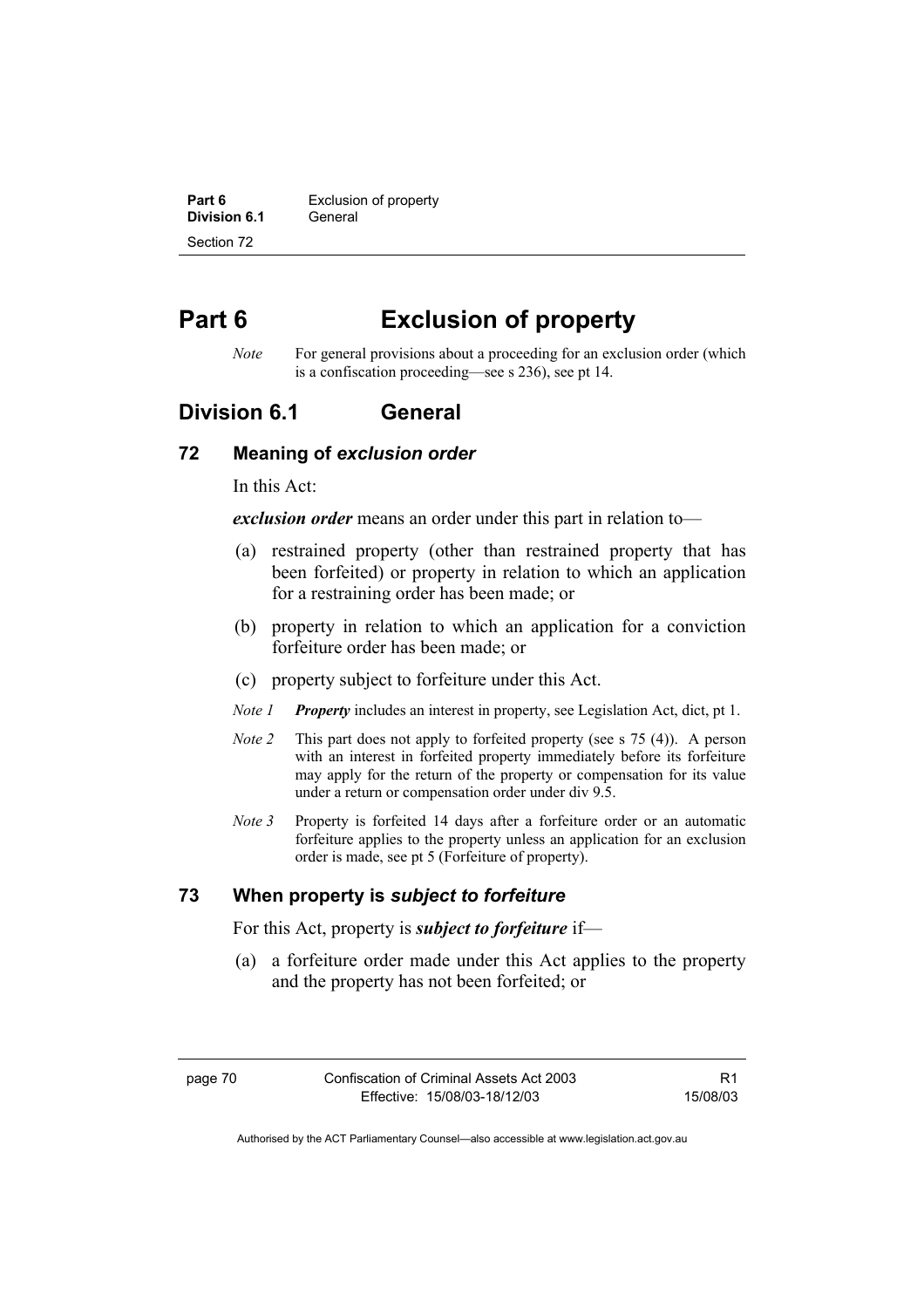(b) an automatic forfeiture under this Act applies to the property and the property has not been forfeited.

### **74 Effect of exclusion order**

An exclusion order for property has effect as follows:

- (a) for property in relation to which an application for a restraining order or conviction forfeiture order has been made—the property is excluded from restraint or forfeiture (as appropriate);
- (b) for restrained property (other than restrained property that has been forfeited)—the restraining order stops applying to the property;
- (c) for property subject to forfeiture—the property is excluded from forfeiture.
- *Note* This part does not apply to forfeited property (see s 75 (4)). A person with an interest in forfeited property immediately before its forfeiture may apply for the return of the property or compensation for its value under a return or compensation order under div 9.5.

# **Division 6.2 Making exclusion orders**

### **75 Exclusion orders—application**

- (1) This section applies to—
	- (a) restrained property (other than restrained property that has been forfeited) or property in relation to which an application for a restraining order has been made; or
	- (b) property in relation to which an application for a conviction forfeiture order has been made; or
	- (c) property subject to forfeiture under this Act.
	- *Note* See the notes to s 72.

R1 15/08/03 page 71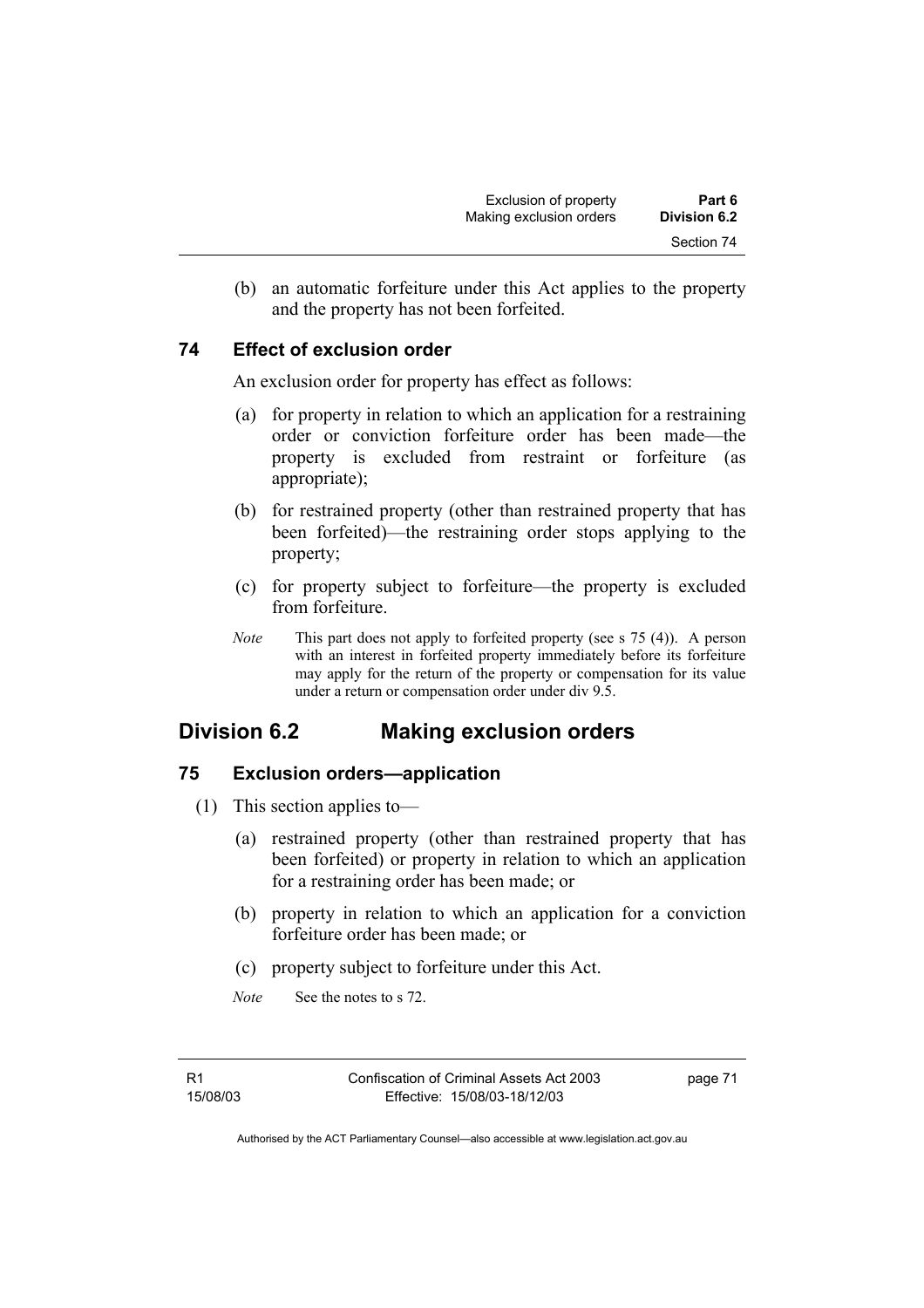| Part 6              | Exclusion of property   |
|---------------------|-------------------------|
| <b>Division 6.2</b> | Making exclusion orders |
| Section 76          |                         |

- (2) A person claiming an interest in the property may apply to a relevant court for an exclusion order.
- (3) The application must be made—
	- (a) if a restraining order or conviction forfeiture order has been applied for (but not made) in relation to the property—at the same time as, or after, the application is made for the order but before the order is made; or
	- (b) if the property is restrained or subject to forfeiture—at any time before the property is forfeited.
- (4) To remove any doubt, an application for a exclusion order cannot be made in relation to property that has been forfeited.

#### **76 Making of exclusion orders—ordinary indictable offences**

- (1) This section applies to an application for an exclusion order for property if—
	- (a) a restraining order in relation to the property has been applied for in relation to an ordinary indictable offence; or
	- (b) the property has been restrained (but not forfeited) in relation to an ordinary indictable offence; or
	- (c) a conviction forfeiture order for an ordinary indictable offence has been applied for in relation to the property; or
	- (d) the property is subject to forfeiture in relation to an ordinary indictable offence.
- (2) If the application is made by an offender, the relevant court must not make an exclusion order for the property unless the court is satisfied that the property—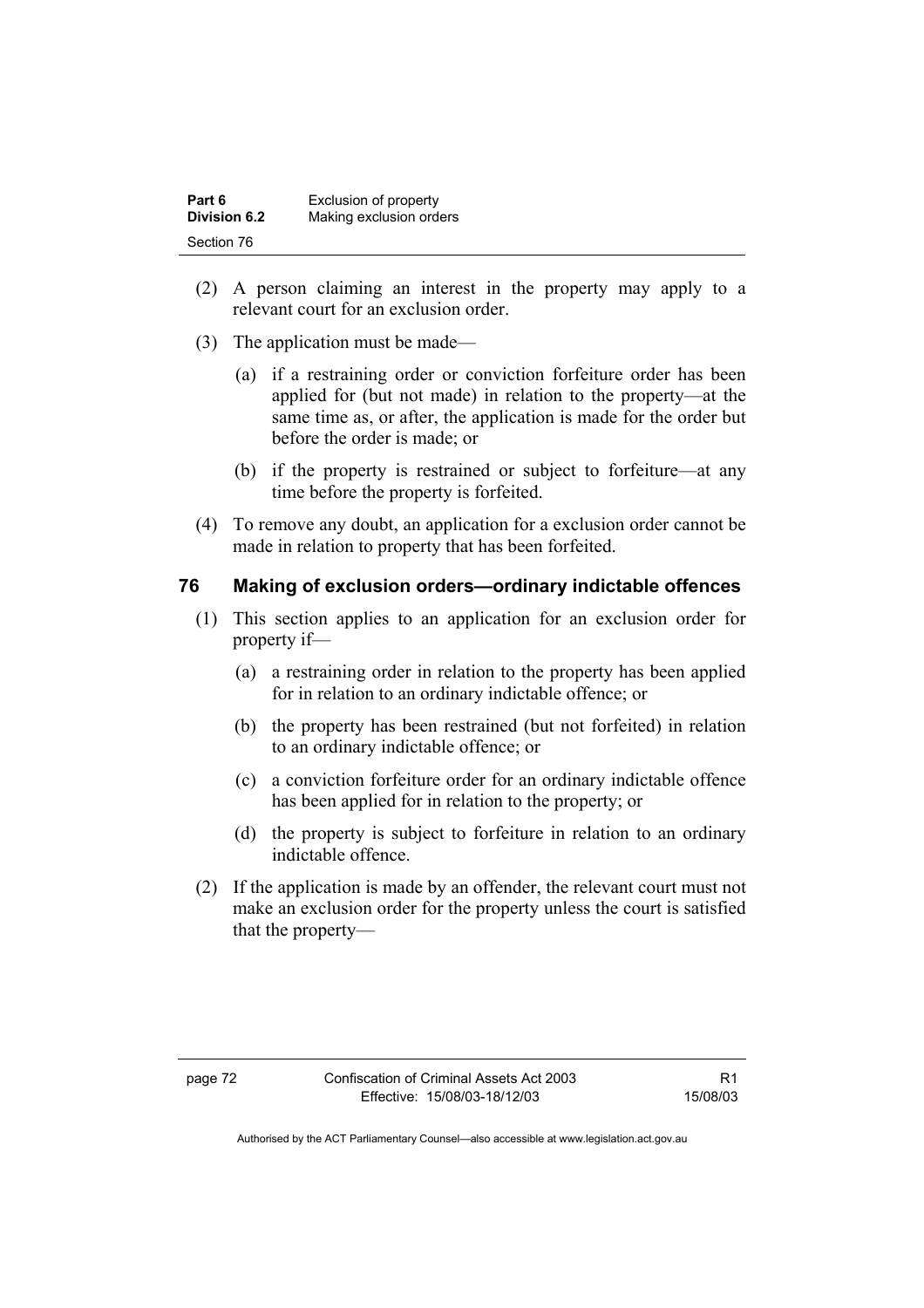(a) is not tainted property in relation to any offence against a Territory law, or a law of the Commonwealth, a State, another Territory or a foreign country; and

*Note* For the meaning of *in relation to*, see dict.

- (b) is not required to be restrained to satisfy a penalty order; and
- (c) does not have evidentiary value in any criminal proceeding.
- (3) However, if the court is satisfied that the property is not tainted property as mentioned in subsection (2) (a), but considers that the property (or any part of the property) may be required to be restrained to satisfy a penalty order, the court must make an exclusion order declaring that the property (or part)—
	- (a) is not subject to forfeiture under a conviction forfeiture order; but
	- (b) is to remain restrained for the purpose of satisfying a penalty order.
- (4) If the application is made by a person other than an offender, the court must not make an exclusion order for the property unless it is satisfied that—
	- (a) the applicant has an interest in the property; and

*Note* For the meaning of *interest*, see Legislation Act, dict, pt 1.

- (b) the applicant was not a party to the relevant indictable offence or any related offence; and
- (c) the interest is not subject to the effective control of an offender; and

*Note* For the meaning of *effective control*, see s 14.

- (d) the interest is not tainted property in relation to the relevant indictable offence or any related offence; and
- (e) if the interest was acquired completely or partly, or directly or indirectly, from the offender—the interest was acquired

| - R1     | Confiscation of Criminal Assets Act 2003 | page 73 |
|----------|------------------------------------------|---------|
| 15/08/03 | Effective: 15/08/03-18/12/03             |         |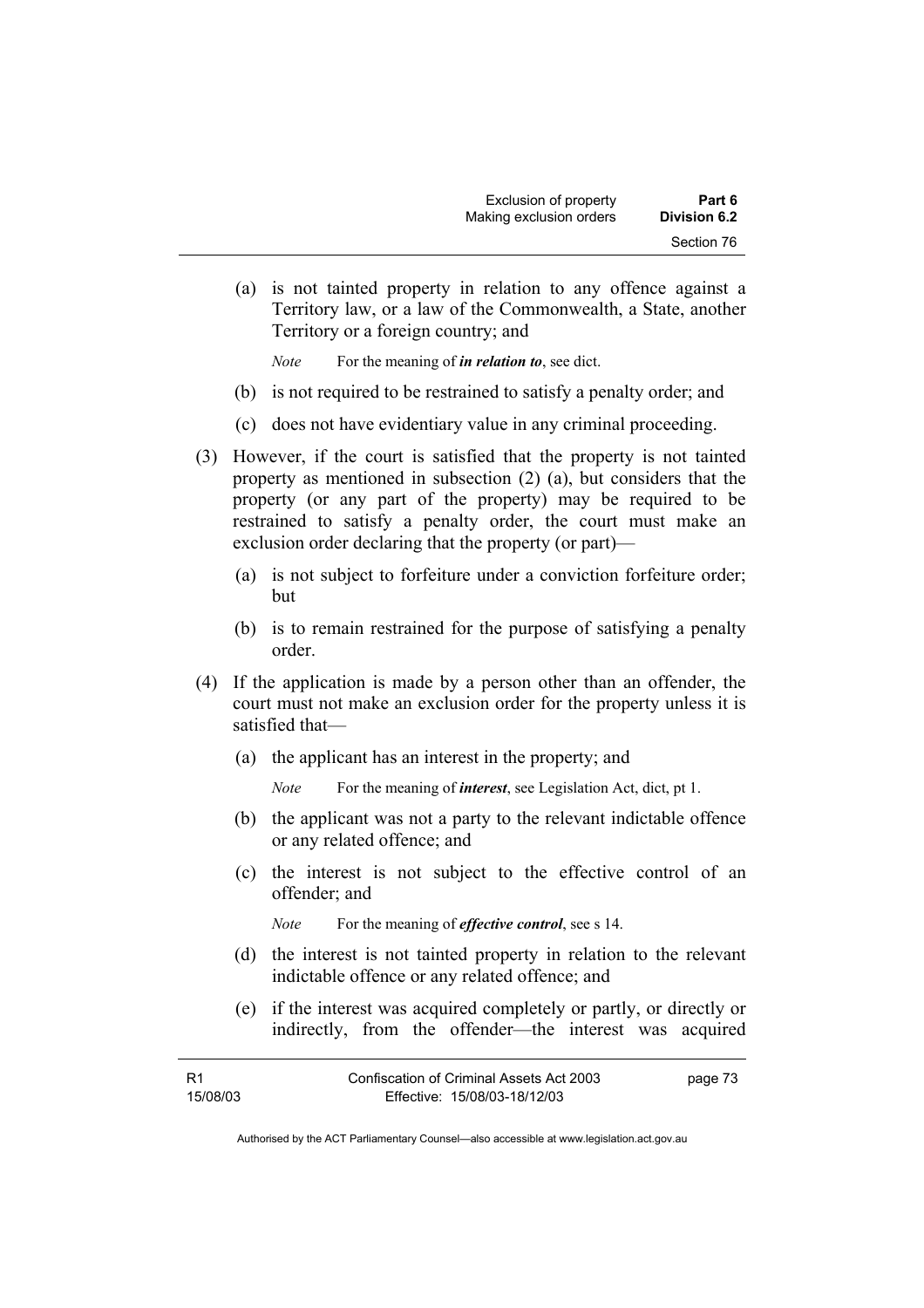| Part 6       | Exclusion of property   |
|--------------|-------------------------|
| Division 6.2 | Making exclusion orders |
| Section 77   |                         |

honestly and for sufficient consideration and the applicant took reasonable care to establish that the interest may be lawfully acquired by the applicant; and

- (f) the property does not have evidentiary value in any criminal proceeding.
- (5) An exclusion order must state the property to which it applies.

#### **77 Making of exclusion orders—serious offences**

- (1) This section applies to an application for an exclusion order for property if—
	- (a) a restraining order in relation to the property has been applied for in relation to serious offence; or
	- (b) the property has been restrained (but not forfeited) in relation to a serious offence; or
	- (c) a conviction forfeiture order for a serious offence has been applied for in relation to the property; or
	- (d) the property is subject to automatic forfeiture under division 5.2 (Automatic forfeiture—conviction for serious offences).
- (2) If the application is made by an offender, the relevant court must not make an exclusion order for the property unless the court is satisfied that the property—
	- (a) was lawfully acquired by the offender; and
	- (b) is not tainted property in relation to any offence against a Territory law, or a law of the Commonwealth, a State, another Territory or a foreign country; and

*Note* For the meaning of *in relation to*, see dict.

- (c) is not required to be restrained to satisfy a penalty order; and
- (d) does not have evidentiary value in any criminal proceeding.

| page 74 | Confiscation of Criminal Assets Act 2003 |          |
|---------|------------------------------------------|----------|
|         | Effective: 15/08/03-18/12/03             | 15/08/03 |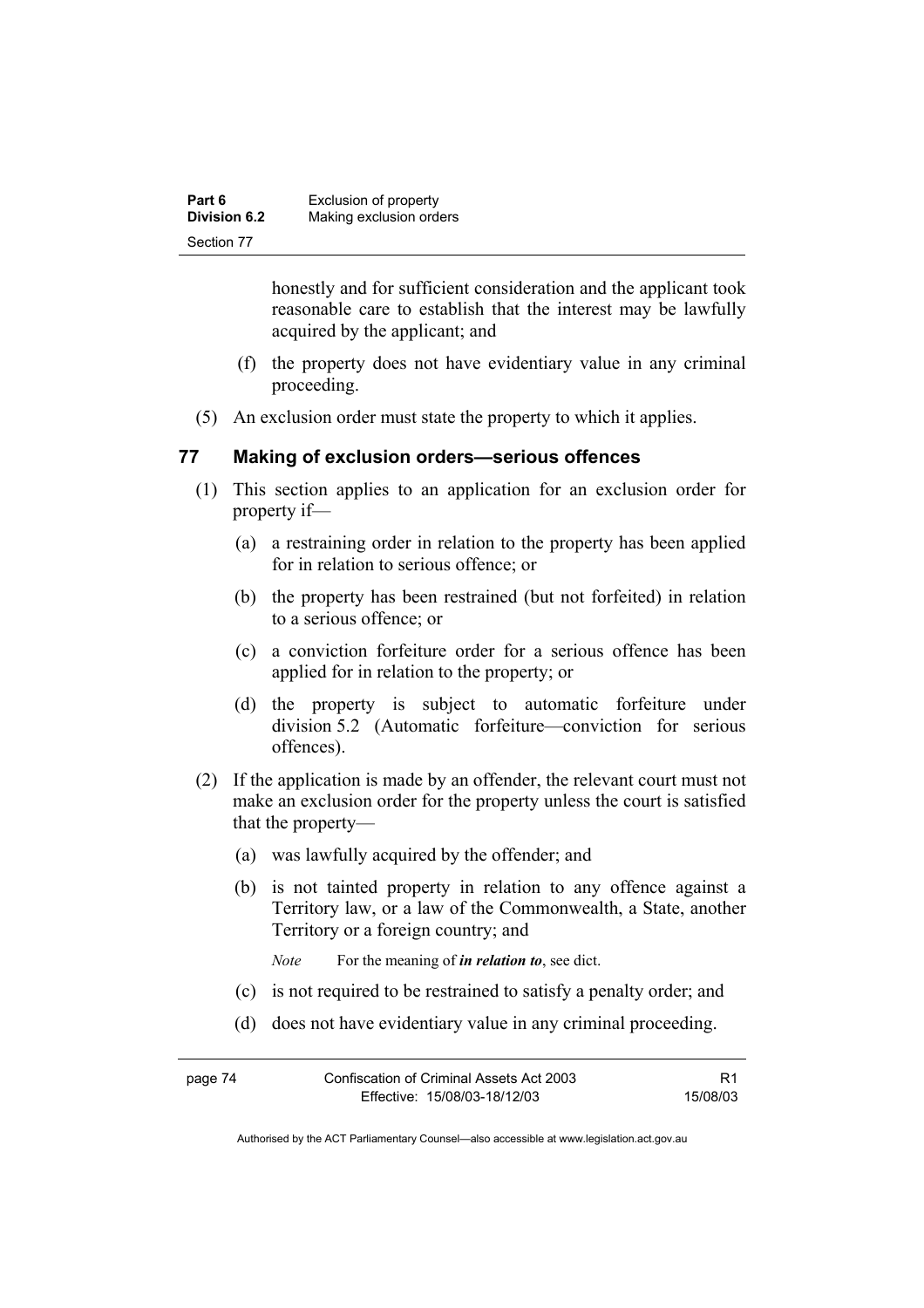| Exclusion of property   | Part 6       |
|-------------------------|--------------|
| Making exclusion orders | Division 6.2 |
|                         | Section 77   |

- (3) However, if the court is satisfied that the property was lawfully acquired, and is not tainted property as mentioned in subsection (2) (b), but considers that the property (or any part of the property) may be required to be restrained to satisfy a penalty order, the court must make an exclusion order declaring that the property (or part)—
	- (a) is not subject to automatic forfeiture or to forfeiture under a forfeiture order; but
	- (b) is to remain restrained for the purpose of satisfying a penalty order.
- (4) If the application is made by a person other than an offender, the court must not make an exclusion order for the property unless it is satisfied that—
	- (a) the applicant has an interest in the property; and

*Note* For the meaning of *interest*, see Legislation Act, dict, pt 1.

- (b) the applicant was not a party to the relevant serious offence or any related offence; and
- (c) the interest is not subject to the effective control of an offender; and

*Note* For the meaning of *effective control*, see s 14.

- (d) the interest is not tainted property in relation to the relevant serious offence or any related offence; and
- (e) if the interest was acquired completely or partly, or directly or indirectly, from the offender—the interest was acquired honestly and for sufficient consideration and the applicant took reasonable care to establish that the interest may be lawfully acquired by the applicant;
- (f) the property does not have evidentiary value in any criminal proceeding.
- (5) An exclusion order must state the property to which it applies.

| R1       | Confiscation of Criminal Assets Act 2003 | page 75 |
|----------|------------------------------------------|---------|
| 15/08/03 | Effective: 15/08/03-18/12/03             |         |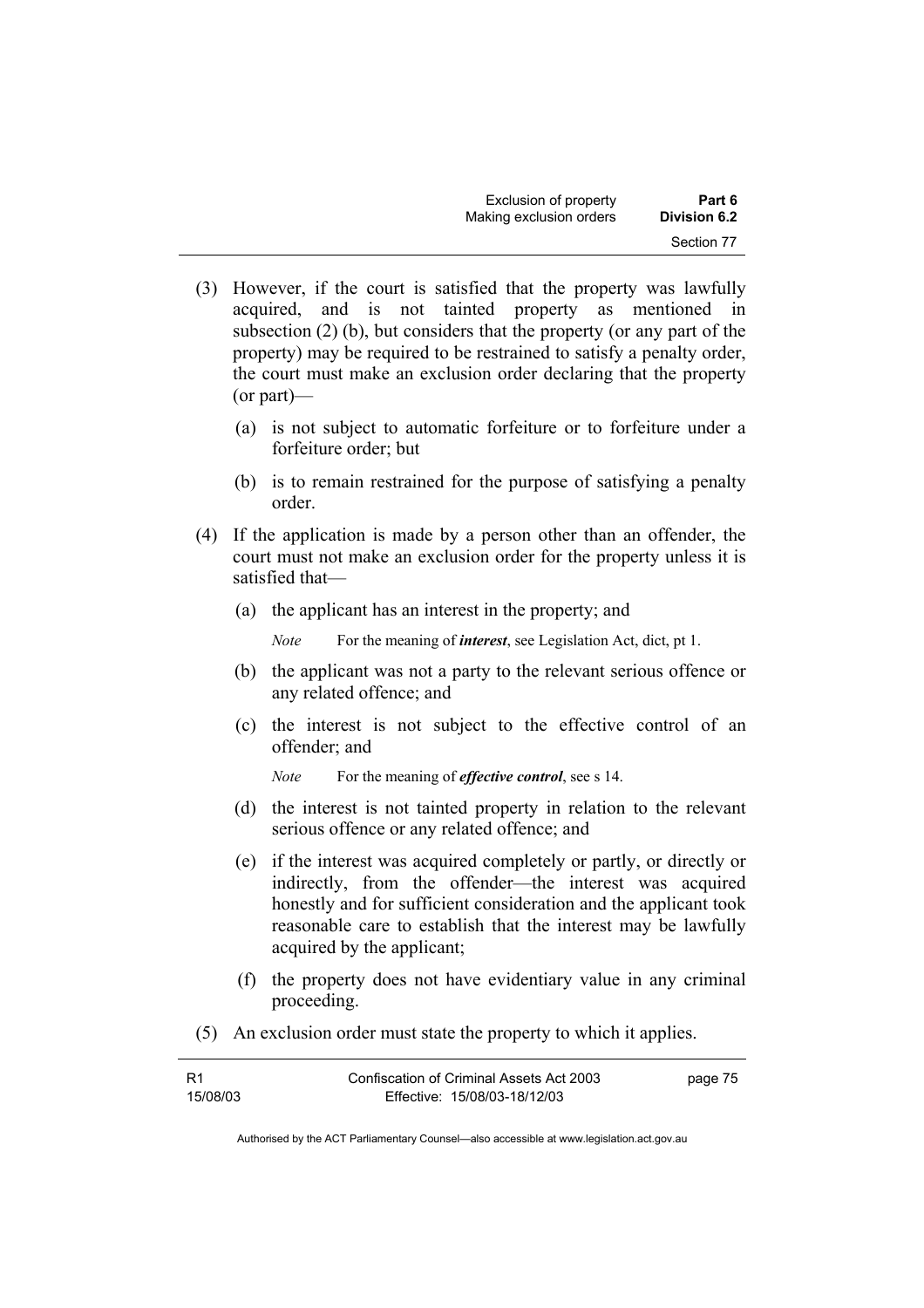| Part 6       | Exclusion of property   |
|--------------|-------------------------|
| Division 6.2 | Making exclusion orders |
| Section 78   |                         |

#### **78 Making of exclusion orders—unclaimed tainted property**

- (1) This section applies to an application for an exclusion order for unclaimed tainted property if—
	- (a) an unclaimed tainted property restraining order has been applied for in relation to the property; or
	- (b) the property has been restrained under an unclaimed tainted property restraining order (but not forfeited); or
	- (c) the property is subject to automatic forfeiture under division 5.3 (Automatic forfeiture—unclaimed tainted property).
- (2) The court must not make an exclusion order unless the court is satisfied that—
	- (a) the applicant for the exclusion order has an interest in the property; and

*Note* For the meaning of *interest*, see Legislation Act, dict, pt 1.

- (b) the interest was lawfully acquired by the applicant; and
- (c) the interest is not tainted property in relation to any offence against a Territory law, or a law of the Commonwealth, a State, another Territory or a foreign country; and

*Note* For the meaning of *in relation to*, see dict.

- (d) the interest is not required to be restrained to satisfy a penalty order; and
- (e) the property does not have evidentiary value in any criminal proceeding.
- (3) An exclusion order must state the property to which it applies.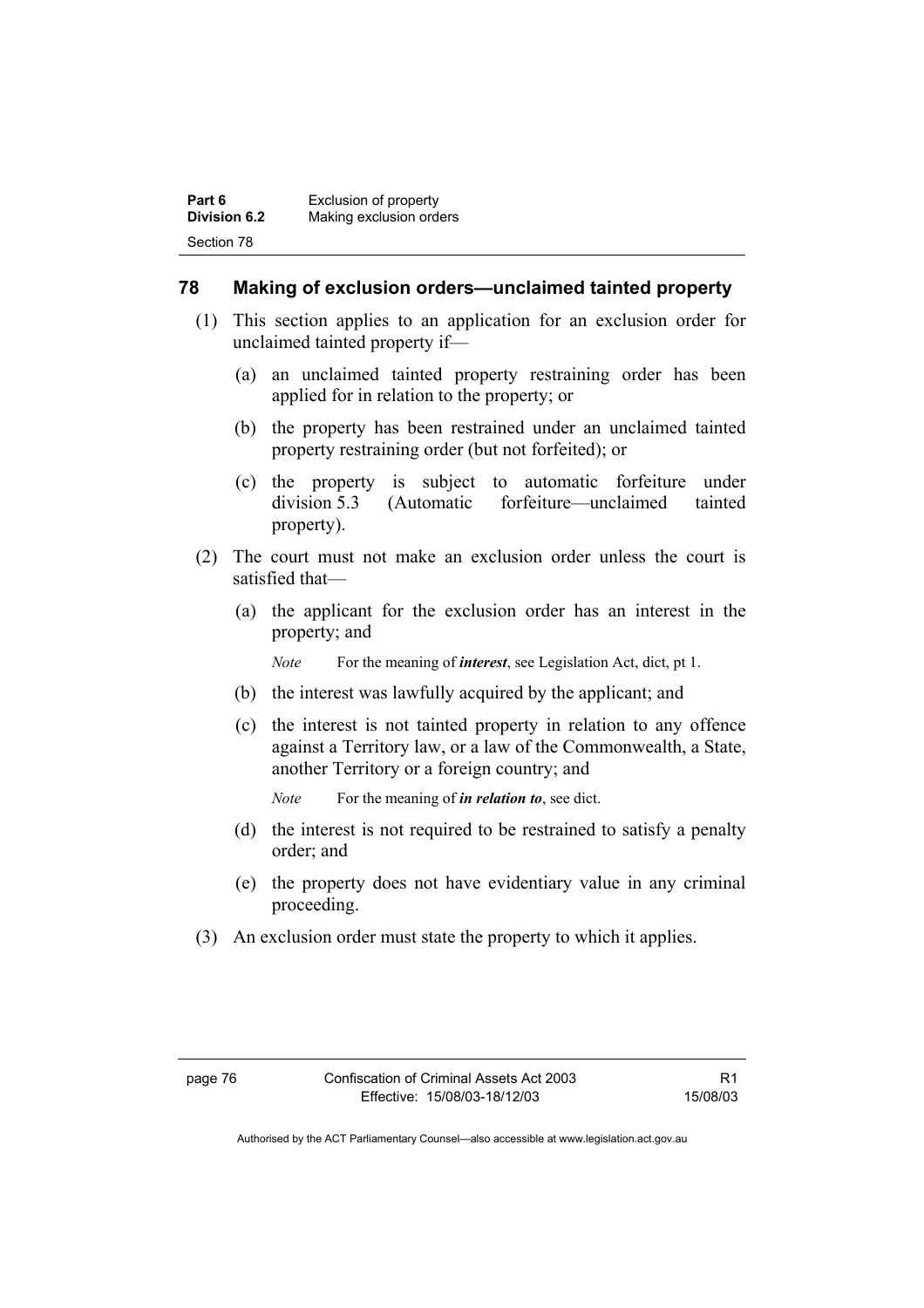# **Part 7** Penalty orders

## **Division 7.1 Benefits**

### **79 Meaning of** *commission* **of serious offence for pt 7**

In this part:

*commission*, of a serious offence, includes the alleged commission of the offence.

#### **80 Meaning of** *benefits* **derived by an offender**

In this Act:

*benefits*, derived by an offender from the commission of an offence, means—

- (a) tainted property, except tainted property that was used, or was intended by the offender to be used, in relation to the commission of an offence, and property derived by anyone from that property; and
- (b) artistic profits allowed under section 81 (3) in relation to the offence; and
- (c) any service or other advantage derived by the offender from the commission of the offence.

#### **Example for par (c)**

Mr Tres Adventuresome ran a small wholesale food business before becoming involved in illegal activity. He started to trade in gourmet foods as a cover for the commission of several offences involving the importation of cannabis into Australia. His move into the gourmet food trade could not have been achieved, and the offences could not have been committed, without key contacts (in the legitimate food trade) made by him. Because of the contacts, his legitimate business expanded considerably.

In the 12 months ending immediately before the commission of the earliest offence, Mr Adventuresome's income from the business was \$50 000. In the

R1 15/08/03 page 77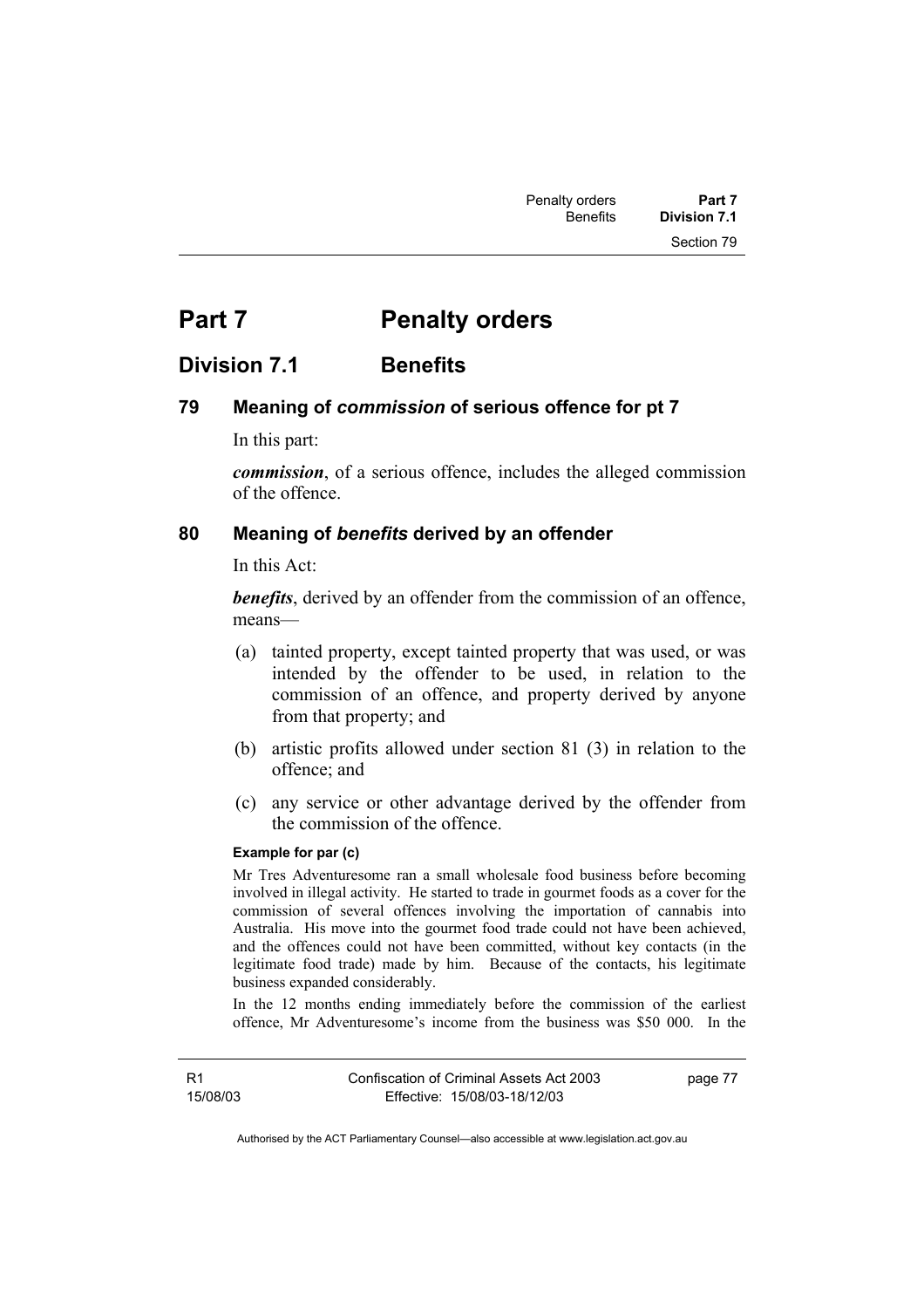| Part 7              | Penalty orders  |
|---------------------|-----------------|
| <b>Division 7.1</b> | <b>Benefits</b> |
| Section 81          |                 |

12 months after then, his income from legitimate business activity (unrelated to the offences) was \$200 000. This increase in activity is entirely because of continuing (legitimate) working relationships with those key contacts.

The difference of \$150 000 is the value of a benefit derived from the commission of the offences by Mr Adventuresome because his relationship with the key contacts is an advantage derived by him from their commission.

- *Note 1 Derived* includes obtained because of an understanding or a particular outcome being made known, see s 12.
- *Note 2* For the assessment of the value of benefits, see div 7.3.
- *Note 3* An example is part of the Act, is not exhaustive and may extend, but does not limit, the meaning of the provision in which it appears (see Legislation Act, s 126 and s 132).

#### **81 Meaning of** *artistic profits*

(1) In this Act:

*artistic profits*, derived by an offender from the commission of an offence, means property, or any service or other advantage, derived from the commercial exploitation of—

- (a) the notoriety of the offender, or someone else involved in the commission of the offence (*another involved person*), that results from the offence; or
- (b) the depiction of the offence or the circumstances surrounding the offence; or
- (c) an expression of the thoughts, opinions or emotions of the offender, or another involved person, about the offence.
- (2) The commercial exploitation may be by any means, including, for example, in—
	- (a) a visual recording (for example, a film, slide, videotape, videodisc or anything else from which a visual image can be produced); or
	- (b) a sound recording (for example, a compact disc, tape, record or anything else from which words or sounds can produced); or

| page 78 | Confiscation of Criminal Assets Act 2003 |          |
|---------|------------------------------------------|----------|
|         | Effective: 15/08/03-18/12/03             | 15/08/03 |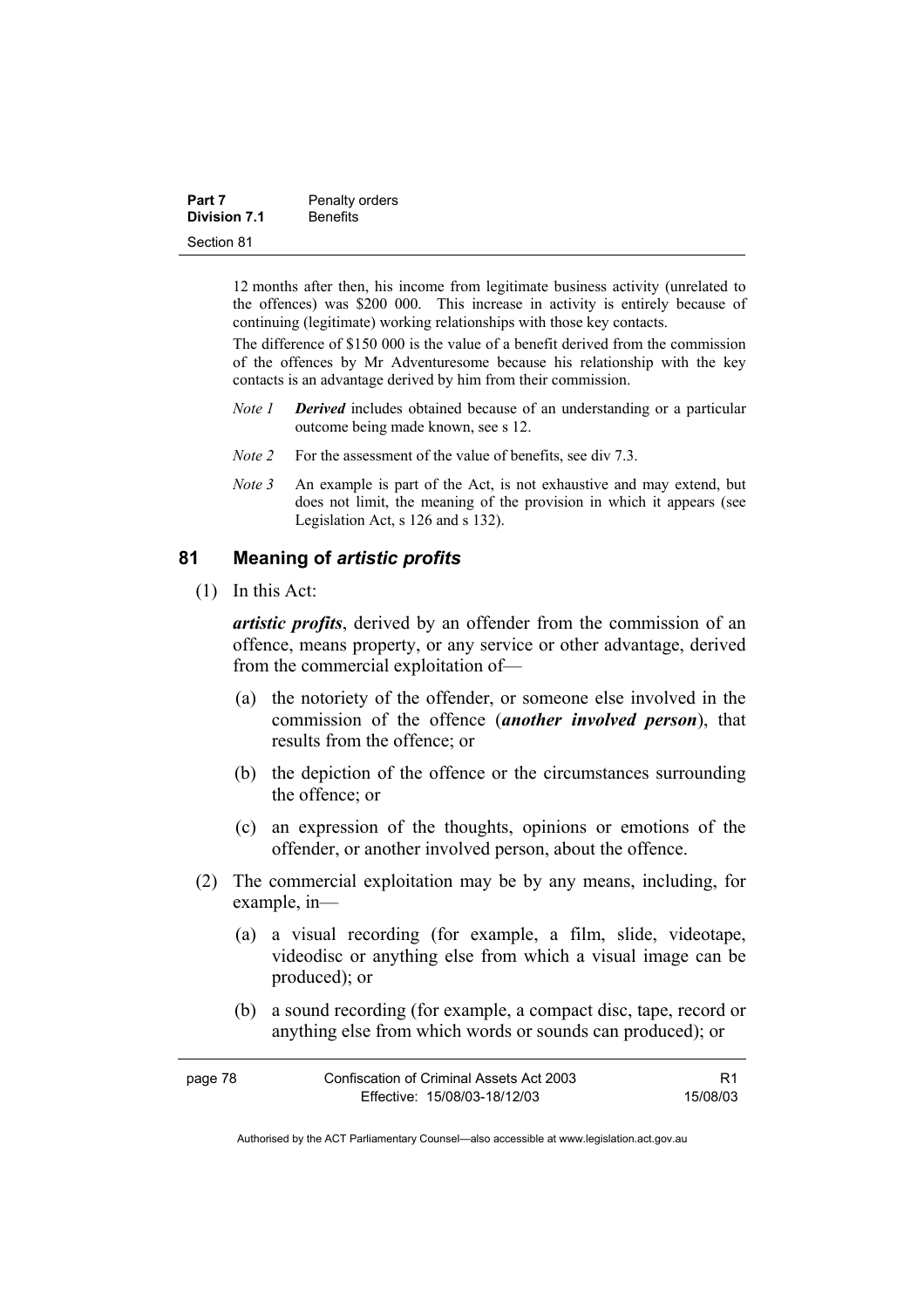- (c) printed material (for example, a book, newspaper, magazine or any other written or pictorial matter); or
- (d) a radio or television production; or
- (e) live entertainment of any kind (for example, a public presentation or speech).
- (3) A relevant court must allow artistic profits as benefits for section 80 (b) (Meaning of *benefits* derived by an offender), unless it is satisfied that it would not be in the public interest to do so.
- (4) In deciding whether it would not be in the public interest to allow artistic profits as benefits, the court must have regard to the following matters:
	- (a) the purposes of this Act;
	- (b) whether the commercial exploitation has any general social or educational value;
	- (c) the nature and purposes of the commercial exploitation, including its use for research, educational or rehabilitation purposes;
	- (d) the seriousness of the offence;
	- (e) how long ago the offence was committed.
- (5) Subsection (4) does not limit the matters to which the court may have regard.

# **Division 7.2 Making penalty orders**

*Note* For general provisions about a proceeding for a penalty order (which is a confiscation proceeding—see s 236), see pt 14.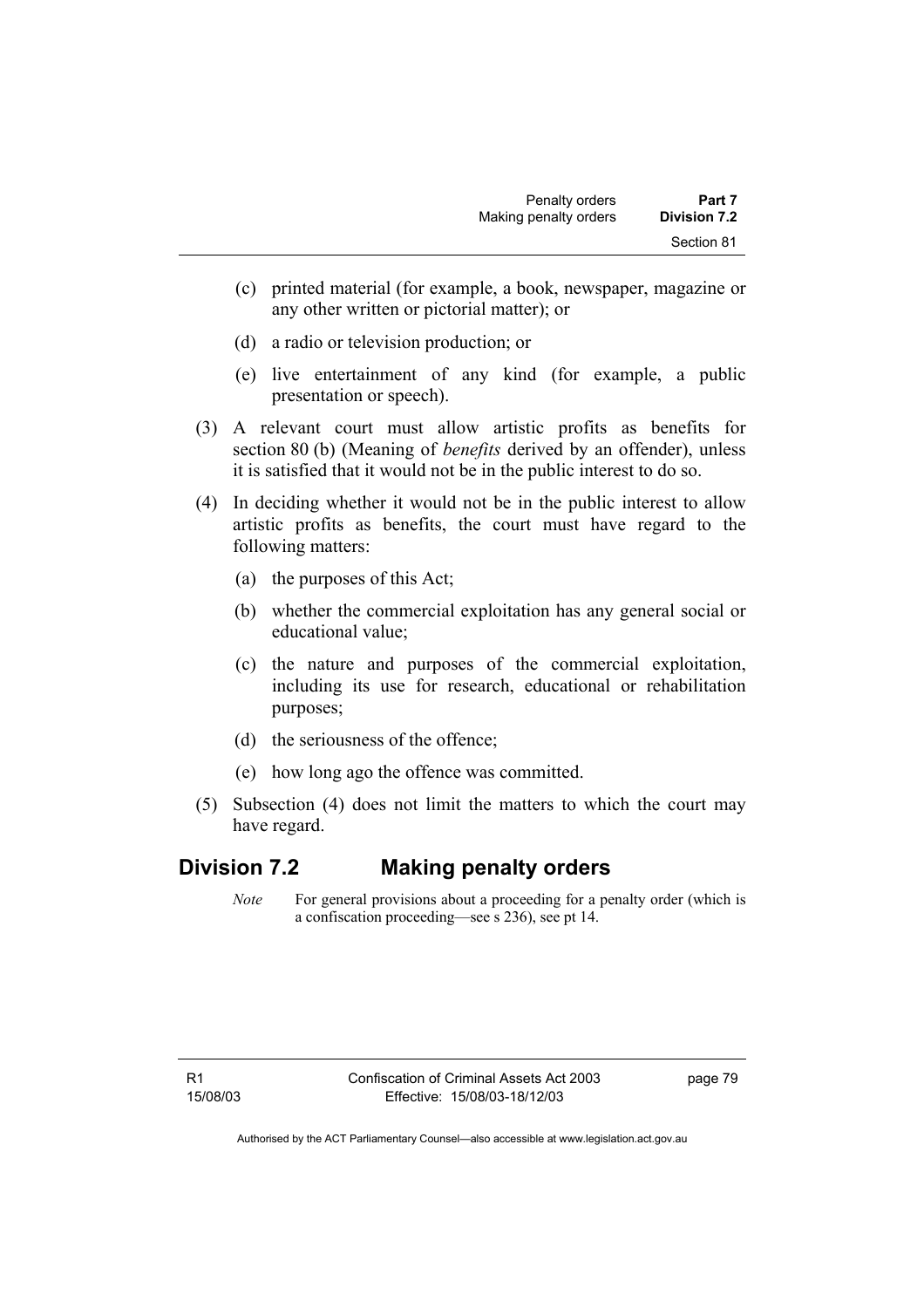| Part 7              | Penalty orders        |
|---------------------|-----------------------|
| <b>Division 7.2</b> | Making penalty orders |
| Section 82          |                       |

#### **82 Meaning of** *penalty order*

In this Act:

*penalty order* means an order under this division for the payment by an offender of the value of benefits derived by an offender from the commission of an offence.

### **83 Penalty orders—application**

- (1) The DPP may apply to a relevant court for a penalty order in relation to the commission of an indictable offence by an offender.
	- *Note 1 Commission*, of a serious offence, includes the alleged commission of the offence, see s 79.
	- *Note 2 Indictable offence* includes an offence against the law of the Commonwealth, a State or another Territory that may be dealt with under a law of the Commonwealth, the State or the other Territory as an indictable offence (see s 13 (2)).
	- *Note 3 Offender* includes a corporation, see dict.
- (2) The application may be made before or after, or at the same time as, any conviction of the offender for the offence.
- (3) However, if the person has been convicted of the offence, the DPP must make the application within 2 years after the day of the conviction.
	- *Note* The court may allow leave for an application to be made after the time fixed by this section in certain circumstances (see s 246).
- (4) Subsection (3) does not apply to an application for an artistic profits restraining order.

#### **84 Penalty orders—offenders convicted of ordinary indictable offences**

 (1) On application under section 83, the relevant court must make an order under this section for the payment by the offender of the value

R1 15/08/03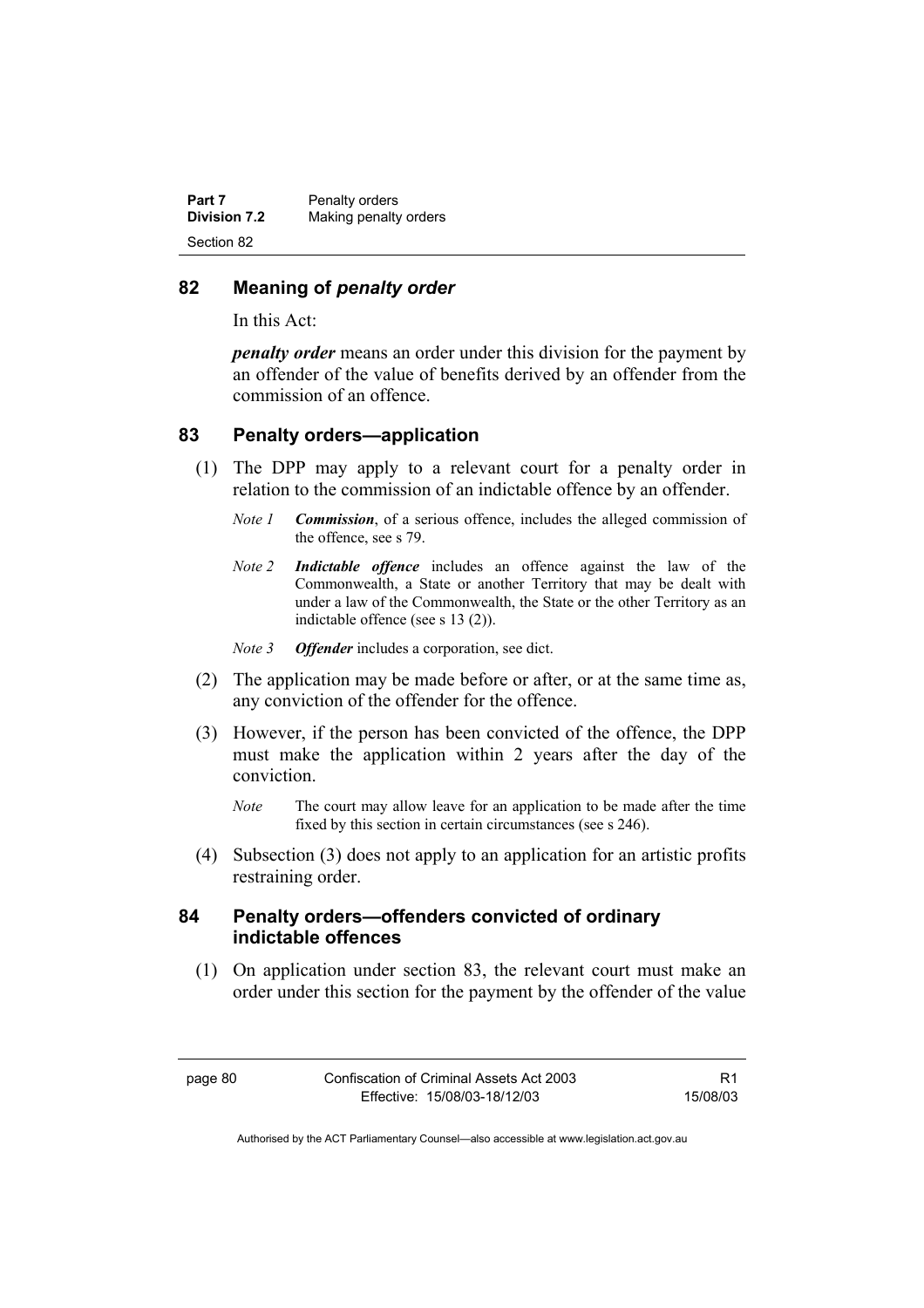of benefits derived by the offender from the commission of an ordinary indictable offence if satisfied that—

- (a) the offender has been convicted of the offence or a related ordinary indictable offence; and
- (b) the offender has not been cleared of the offence of which the offender was convicted.
- (2) To remove any doubt, a relevant court may make an order under this section that relates only to artistic profits.

### **85 Penalty orders—commission of serious offences**

- (1) On application under section 83, the court must make an order under this section for the payment by the offender of the value of benefits derived by the offender from the commission of a serious offence if the court is satisfied on the balance of probabilities—
	- (a) for an application for a penalty order that relates only to artistic profits—that the offender committed a serious offence at any time; and
	- (b) for any other application—that the offender committed a serious offence within the relevant period.
	- *Note 1* For the meaning of *relevant period*, see s (5).
	- *Note 2* The court must be satisfied on the balance of probabilities about the commission of the offence because confiscation proceedings are civil, not criminal (see s 237).
- (2) To remove any doubt, if the relevant court is satisfied that the offender committed a serious offence within the relevant period, the court must not refuse to make a penalty order only because it is not satisfied—
	- (a) that a particular serious offence was committed by the offender within the relevant period; or
	- (b) that the offence was committed on any particular day or time within the relevant period.

| - R1     | Confiscation of Criminal Assets Act 2003 | page 81 |
|----------|------------------------------------------|---------|
| 15/08/03 | Effective: 15/08/03-18/12/03             |         |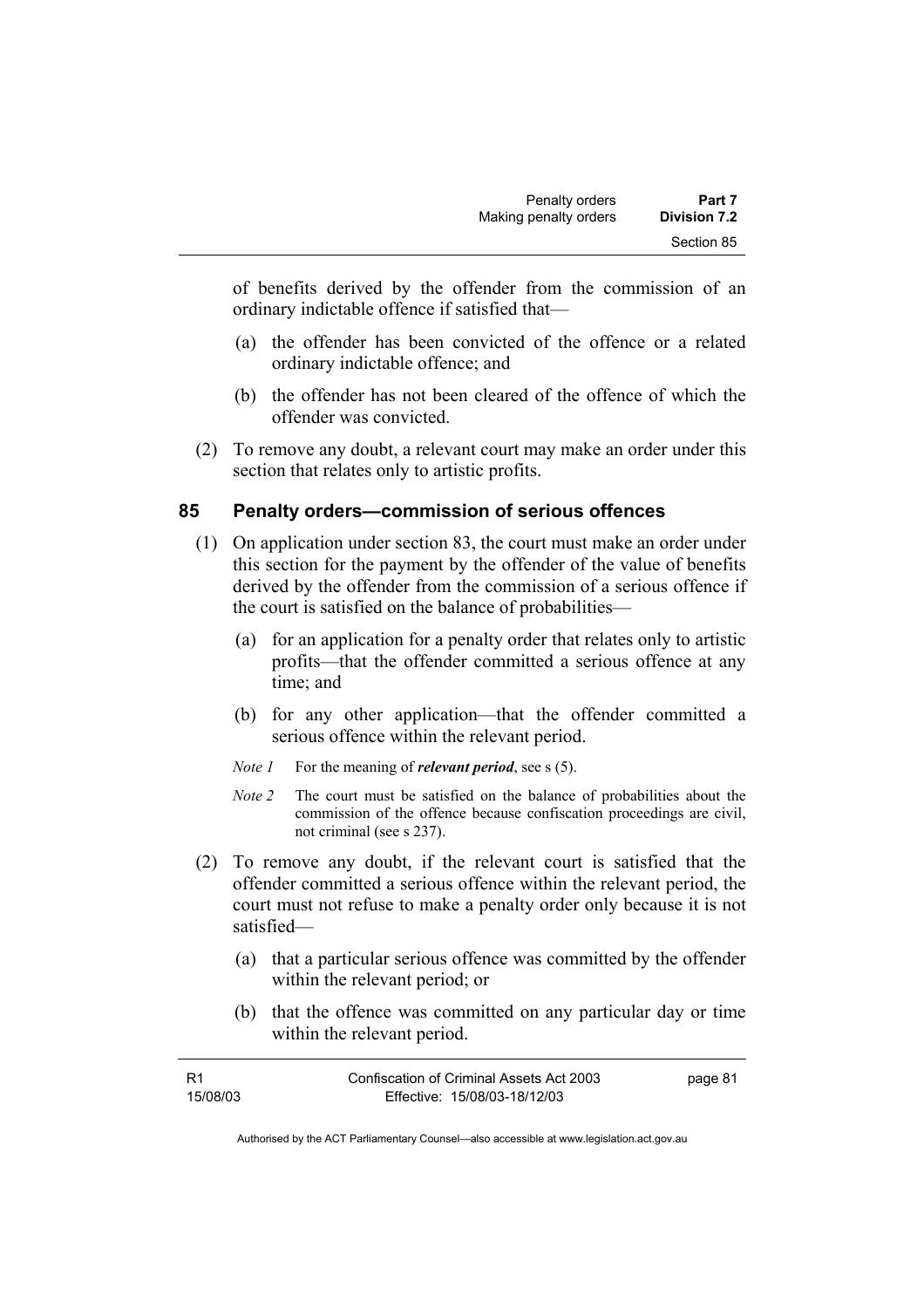| Part 7              | Penalty orders        |
|---------------------|-----------------------|
| <b>Division 7.2</b> | Making penalty orders |
| Section 85          |                       |

- (3) Also, to remove any doubt, the relevant court must not refuse to make a penalty order in relation to the serious offence only because—
	- (a) an indictment has not been presented against the offender for the offence; or
	- (b) the offender has not been convicted of the offence; or
	- (c) the offender has been cleared of the offence, including being cleared after having been convicted of the offence; or
	- (d) a doubt is raised about whether the offender committed the offence.
- (4) Further, to remove any doubt, the relevant court must not refuse to make a penalty order only because—
	- (a) a relevant court had previously made a penalty order under this section in relation to the offender for the same serious offence (or a related offence); and
	- (b) the order had later ended because the offender was cleared of the offence.
	- *Note* The earlier penalty order would have ended when the offender was cleared (see s 98 (a)).
- (5) In this section:

#### *relevant period* means—

- (a) if a restraining order is in force over any property in relation to the serious offence—
	- (i) 6 years before the day the application to restrain the property was made; or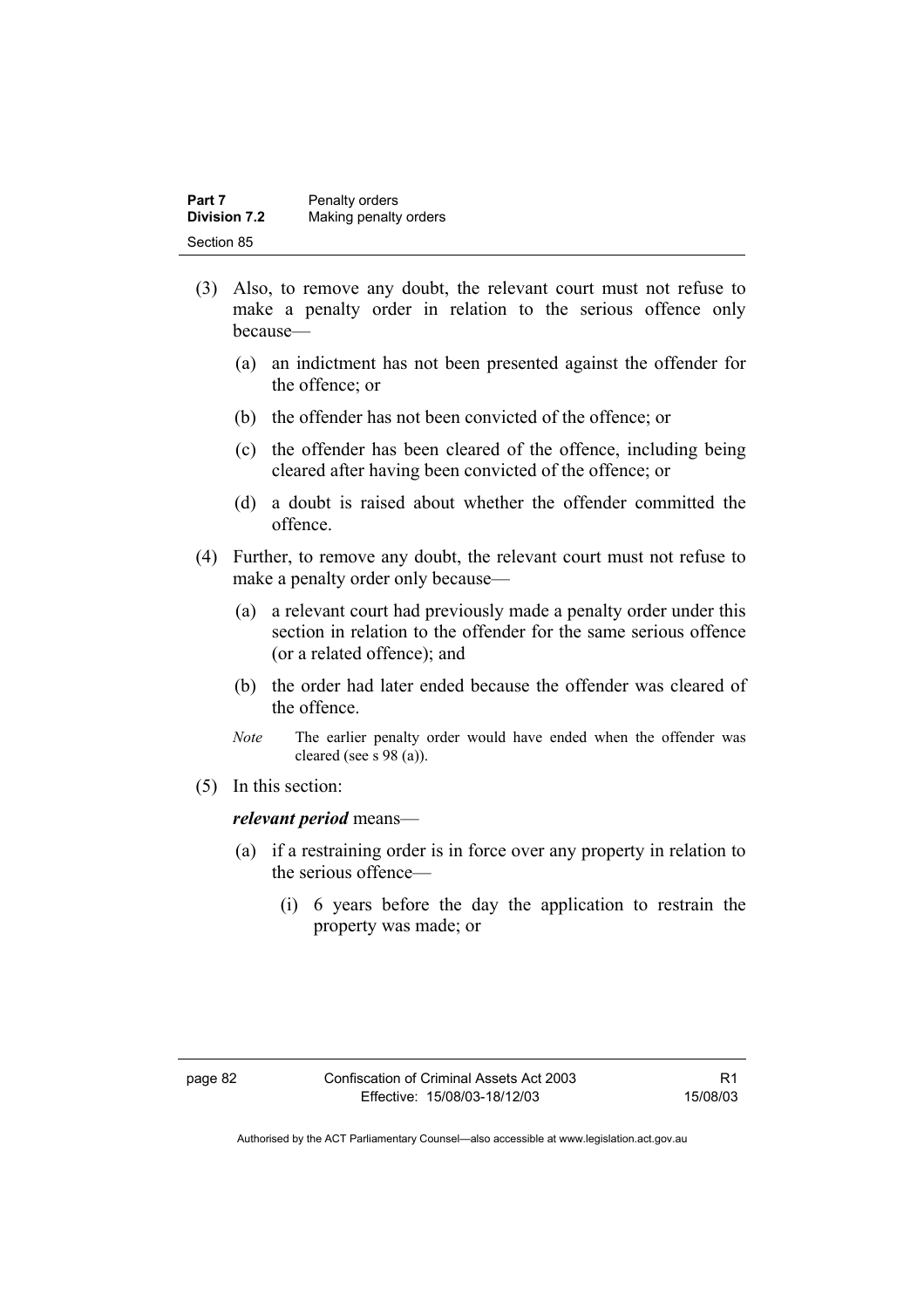- (ii) if an extended period for making the restraining order application was allowed under section 246 (Confiscation proceedings—time extensions for applications)—the total of the 6-year period and the extended period; or
- (b) if a restraining order is not in force over any property in relation to the serious offence—
	- (i) 6 years before the day the application for the penalty order was made; or
	- (ii) if an extended period for making the penalty order application was allowed under section 246—the total of the 6-year period and the extended period.

### **86 Penalty orders—amount of penalty**

- (1) In making a penalty order in relation to an offence, the court must—
	- (a) assess under division 7.3 (Value of benefits) the value of any benefits (the *assessed value*) derived by the offender from the commission of the offence and any related offence; and
	- (b) order the offender to pay the Territory the amount worked out under subsection (2).
- (2) The amount payable under the penalty order is the assessed value less any amount by which the assessed value is reduced under subsection (3).
- (3) The assessed value in relation to the offence or any related offence may be reduced if the court is satisfied that it is just and equitable that the assessed value should be reduced by any of the following amounts:
	- (a) the value of property subject to forfeiture under this Act or a corresponding law;

*Note* For the meaning of *subject to forfeiture*, see s 73.

R1 15/08/03 page 83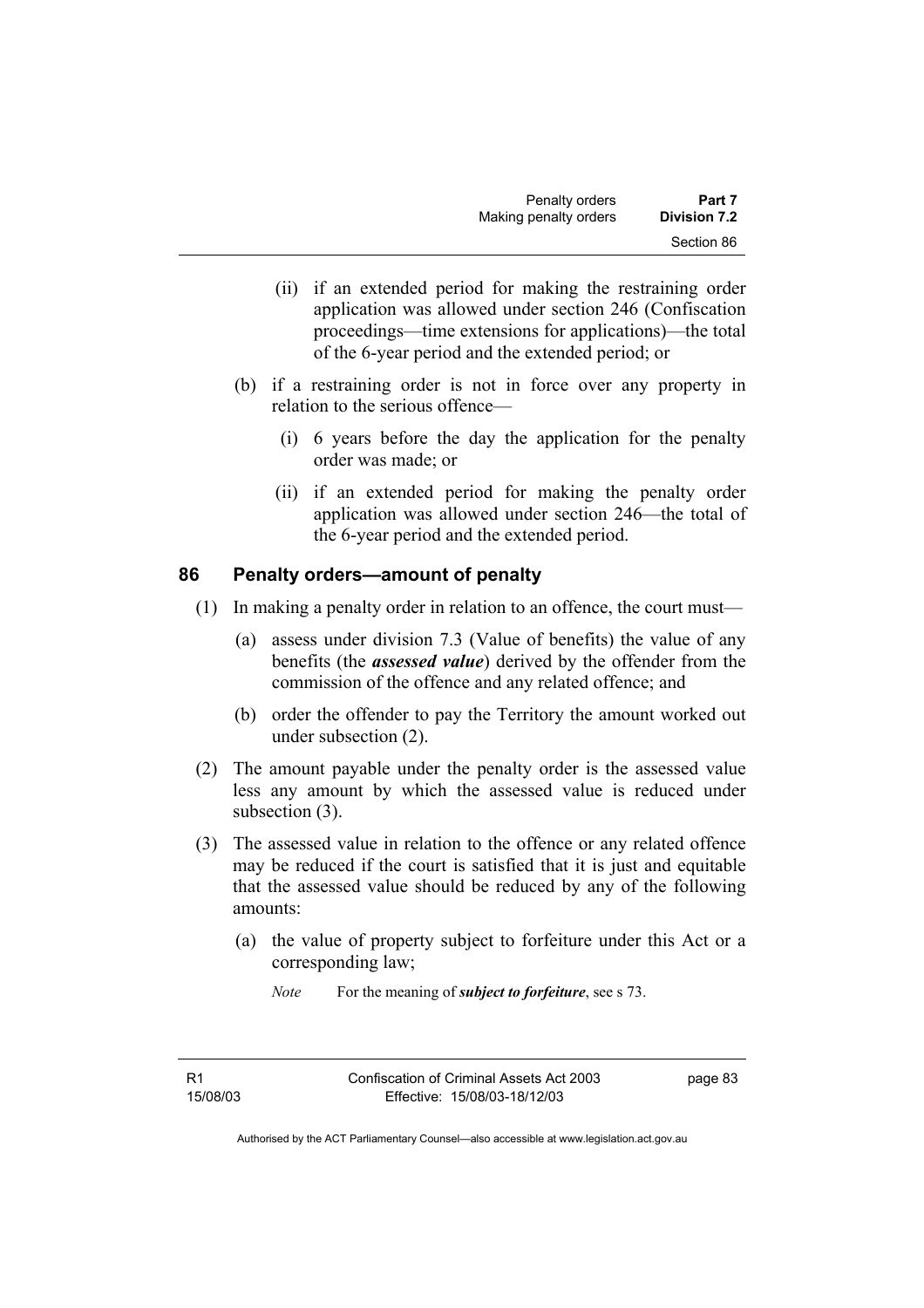| Part 7              | Penalty orders        |
|---------------------|-----------------------|
| <b>Division 7.2</b> | Making penalty orders |
| Section 87          |                       |

- (b) the value of property forfeited under this Act or a corresponding law;
- (c) the amount of any other penalty order, or any other financial penalty (however described) under a corresponding law;
- (d) any amount payable by the offender under a reparation order under the *Crimes Act 1900*, section 350, or any corresponding order made under the law of the Commonwealth, a State or another Territory;
- (e) any amount payable by the offender for restitution, compensation or damages, other than any fine imposed by a court;
- (f) any amount of tax payable under a law of the Territory, the Commonwealth, a State, another Territory or a foreign country in relation to the benefits.

### **87 Penalty orders—contents**

- (1) A penalty order must state—
	- (a) the amount of the penalty payable under the order; and
	- (b) the person by whom the penalty is payable.
- (2) A failure by a relevant court to comply with this section does not invalidate the penalty order or any action by anyone to satisfy the penalty order.

#### **88 Penalty orders—enforceable as judgment debt**

The amount ordered to be paid by a relevant court under a penalty order is a judgment debt owing to the Territory.

*Note* Any restrained property is automatically charged with the amount of the penalty order, and may be sold to satisfy the order (see div 7.4).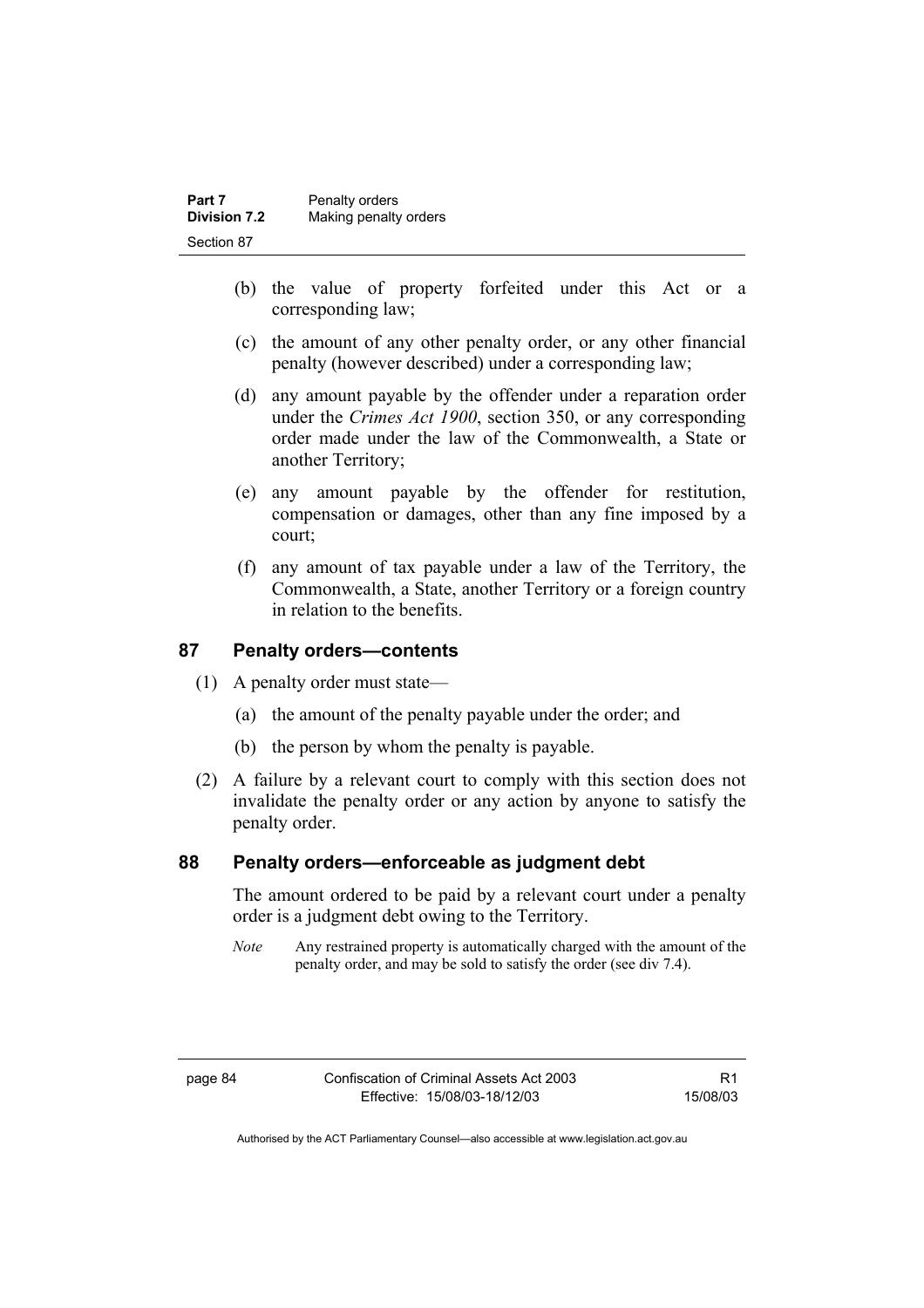### **89 Penalty orders—variation for reassessed value of benefits**

On application by the person by whom the penalty under a penalty order is payable or the DPP, a relevant court may make an order varying the order to reflect the value of the relevant benefits as reassessed at the time the varying order is made.

#### **Examples**

- 1 The amount of the penalty order is reduced by the value of forfeited property (see s 86 (3) (b)). The order for the forfeiture is overturned by a court in a later proceeding. The relevant court may vary the penalty order to increase the amount of the penalty order by the value of the forfeited property.
- 2 The amount of the penalty order is reduced by an amount of tax payable by the offender in relation to a benefit (see s  $86$  (3) (f)). The amount of tax is reduced on a review by the commissioner of taxation. The relevant court may vary the penalty order to increase the amount of the penalty order by the reduced amount of tax.
- 3 If, in example 2, the amount of the tax payable had been increased on review, the court may vary the penalty order to reduce the amount of the penalty order by the amount of the increased tax.
- *Note* An example is part of the Act, is not exhaustive and may extend, but does not limit, the meaning of the provision in which it appears (see Legislation Act, s 126 and s 132).

# **Division 7.3 Value of benefits**

### **90 Meaning of** *narcotic substance* **and** *property* **for div 7.3**

In this division:

*narcotic substance*—see the *Customs Act 1901* (Cwlth), section 4, and includes anything prescribed under the regulations for this definition.

*property*, of an offender, includes—

(a) property subject to the effective control of the offender; and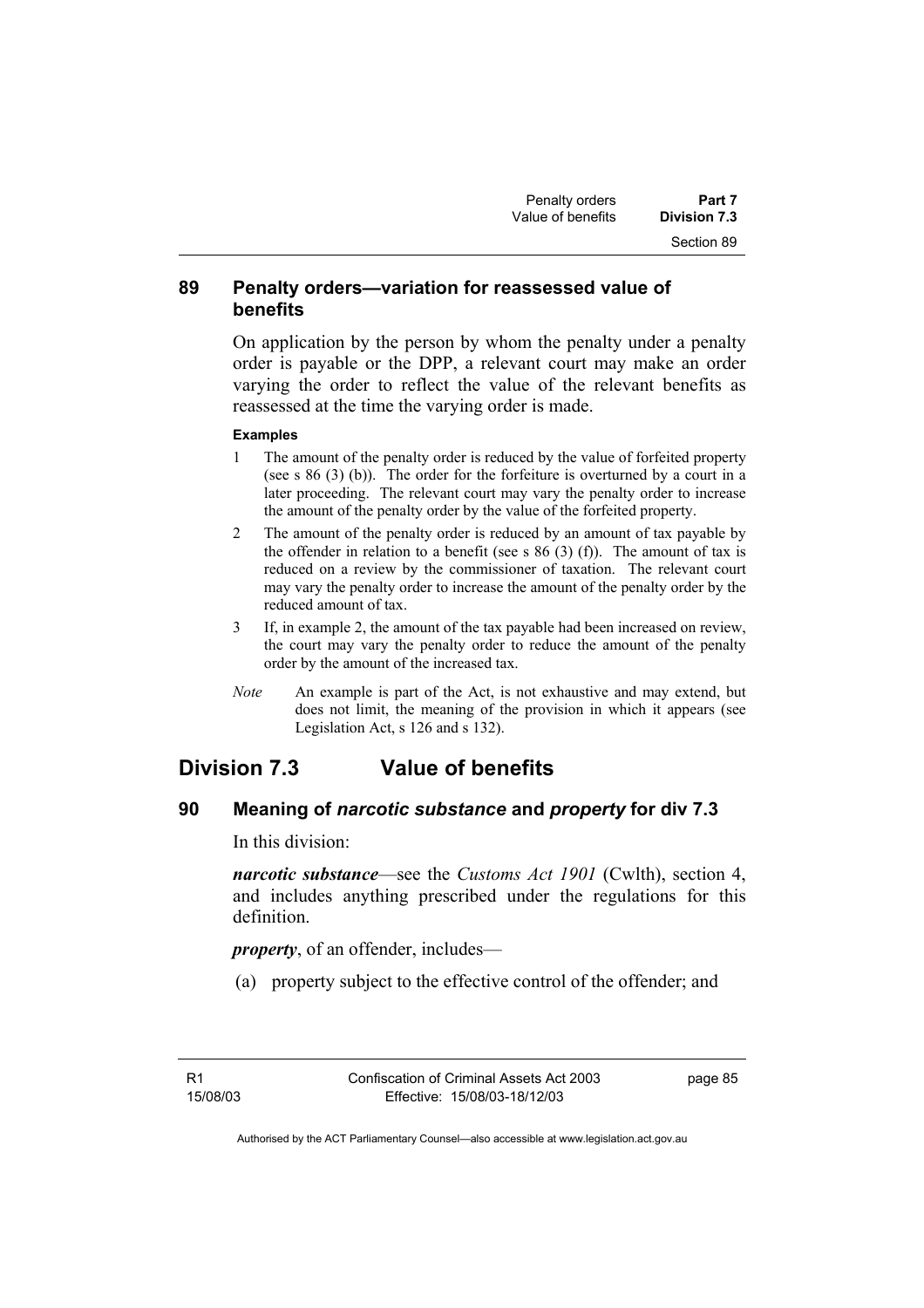| Part 7       | Penalty orders    |
|--------------|-------------------|
| Division 7.3 | Value of benefits |
| Section 91   |                   |

- (b) property that, immediately before it vested in the trustee for the property under the *Bankruptcy Act 1966* (Cwlth), was the offender's property.
- *Note* For the meaning of *effective control*, see s 14.

#### **91 Presumed value of benefits—ordinary indictable offence**

- (1) This section applies to the assessment of the value of benefits derived by an offender from the commission of an ordinary indictable offence (or ordinary indictable offences).
- (2) The value of the benefits derived by the offender from the commission of the offence (or offences) is—
	- (a) if evidence is given about any increase in value of the offender's property since immediately before the offence (or the earliest offence) was committed—taken to be not less than the amount of the greatest increase in value of which evidence is given; and
	- (b) in any case—taken to include the value of any narcotic substance to which the offence (or offences) relates.

#### **Example for par (a)**

An offender has committed an ordinary indictable offence. Just before beginning to commit the offence, the value of the offender's property was \$50 000. Two months after the offence began to be committed, the value of the offender's property was \$150 000. At the time of the application for the penalty order, however, the offender's property was only worth \$75 000.

The 'greatest increase' in the total value of the offender's property since immediately before the offence was committed is \$100 000 (\$150 000 minus \$50 000).

- *Note 1* An example is part of the Act, is not exhaustive and may extend, but does not limit, the meaning of the provision in which it appears (see Legislation Act, s 126 and s 132).
- *Note 2* For the valuation of narcotic substances, see s 93 (3) and (4).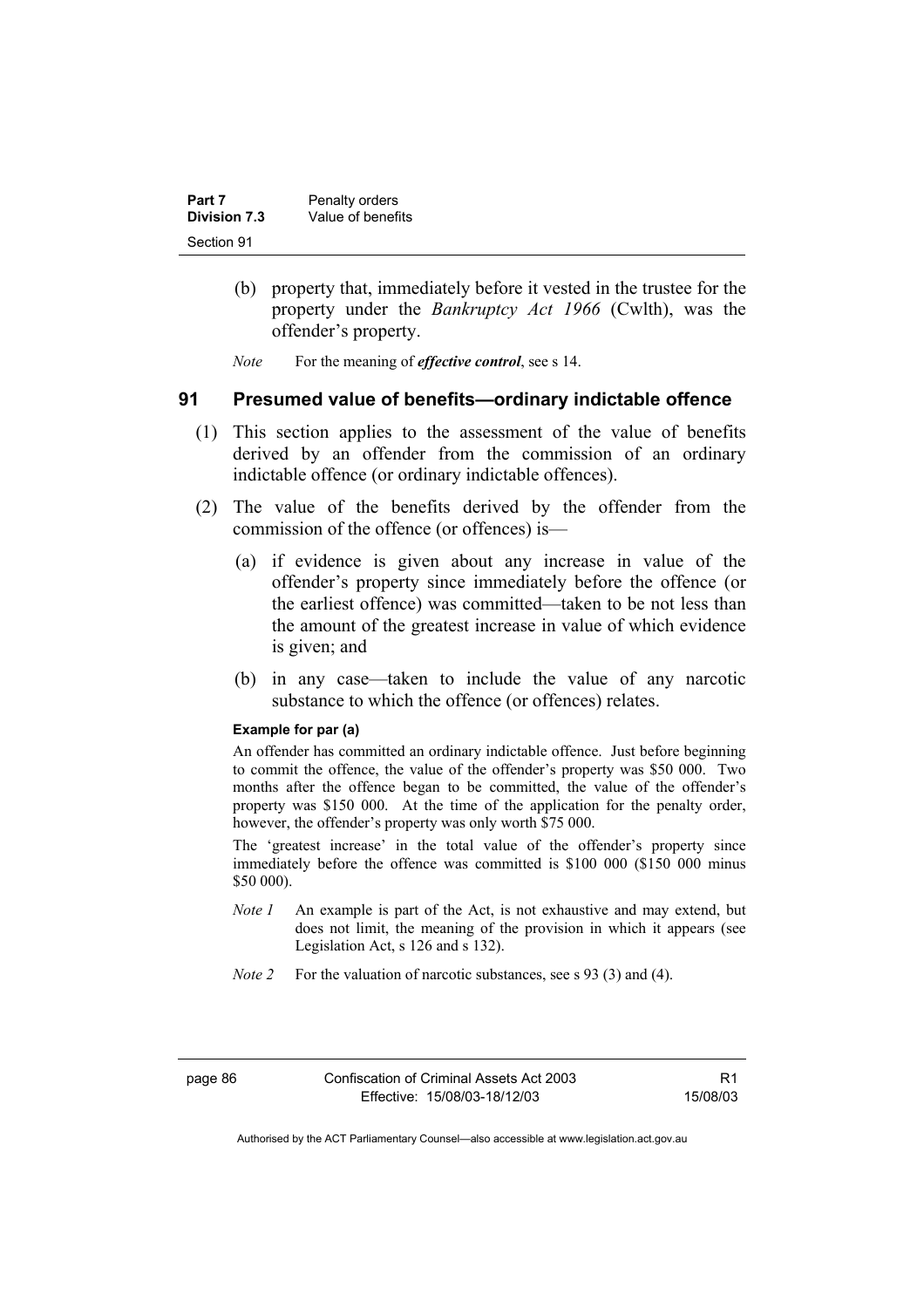- (3) However, the value of the benefits is taken not to include any part (or all) of the increase in value if the offender satisfies the court that the part (or all) of the increase was from either—
	- (a) property that—
		- (i) was lawfully acquired by the offender; and
		- (ii) is not tainted property in relation to any offence against a Territory law, or a law of the Commonwealth, a State, another Territory or a foreign country; or
	- (b) benefits that were lawfully acquired by the offender.
	- *Note* For the meaning of *in relation to*, see dict.
- (4) This section does not apply in relation to a penalty order relating only to artistic profits.

#### **92 Presumed value of benefits—serious offence**

- (1) This section applies to the assessment of the value of benefits derived by an offender from the commission of a serious offence (or serious offences).
	- *Note Commission*, of a serious offence, includes the alleged commission of the offence, see s 79.
- (2) The value of the benefits derived from the offence (or offences) is taken to include the following:
	- (a) the value of all of the offender's property on the day the application was made;
	- (b) the value of any other property held by the offender within the shorter of the following periods:
		- (i) between the day the offence (or the earliest offence) was committed and the day the application was made;
		- (ii) 6 years immediately before the day the application was made;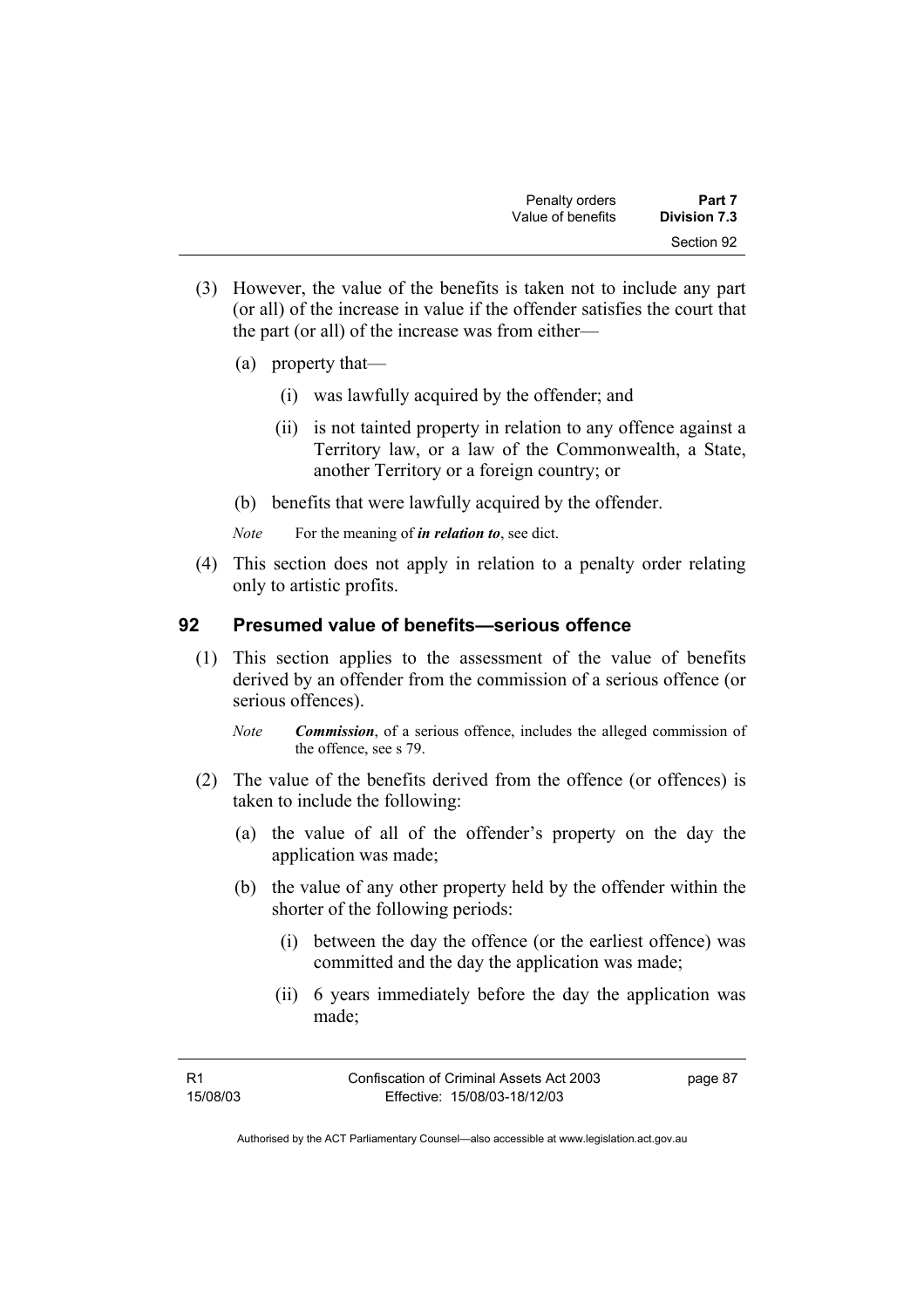| Part 7       | Penalty orders    |
|--------------|-------------------|
| Division 7.3 | Value of benefits |
| Section 92   |                   |

 (c) the value of any narcotic substance to which the offence (or offences) relate;

*Note* For the valuation of narcotic substances, see s 93 (3) and (4).

- (d) all of the person's expenditure during the relevant period under paragraph (b) (other than expenditure to the extent that it resulted in the acquisition of property mentioned in paragraph (a) or (b)).
- (3) However, subsection (2) does not apply to particular property if the offender satisfies the court that the property—
	- (a) was lawfully acquired by the offender; and
	- (b) is not tainted property in relation to any offence against a Territory law, or a law of the Commonwealth, a State, another Territory or a foreign country.
	- *Note* For the meaning of *in relation to*, see dict.
- (4) Also, subsection (2) does not apply to particular expenditure if the offender satisfies the court that the expenditure—
	- (a) was derived from property or benefits lawfully acquired by the offender; and
	- (b) the property from which the expenditure was derived is not tainted property in relation to any offence against a Territory law, or a law of the Commonwealth, a State, another Territory or a foreign country.
- (5) For subsection (2) (b) (i), if a serious offence was committed over more than 1 day, the reference in the subparagraph to the day the 0offence was committed is a reference to the day the offence was begun to be committed.
- (6) This section does not apply in relation to a penalty order relating only to artistic profits.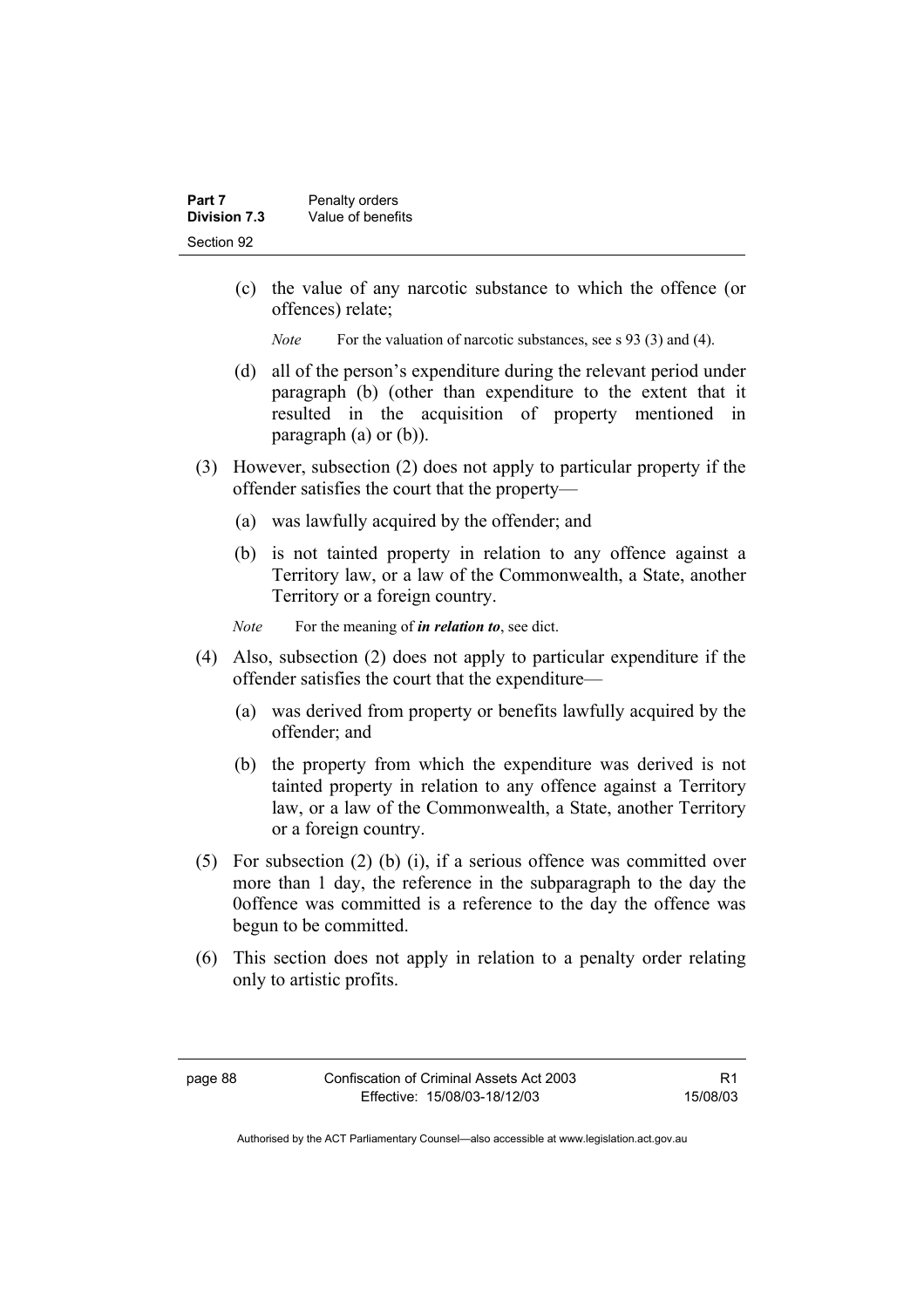#### **93 Value of benefits—relevant matters**

 (1) In assessing the value of a benefit derived from the commission of an offence and any related offences, the relevant court may have regard to any relevant matters.

#### **Examples of relevant matters**

- 1 an increase in the income or profits of the offender in comparable periods before and after the offence was committed (see s 80, example for par (c))
- 2 an increase in the value of property held by the offender because of the benefit, taking into account any relevant variation in the purchasing power of money
- 3 the value of the offender's property before, during and after the commission of the offence
- 4 the income and expenditure of the offender before, during and after the commission of the offence
- 5 the part of the benefit derived from the commission of the offence and the part derived from other sources
- *Note* An example is part of the Act, is not exhaustive and may extend, but does not limit, the meaning of the provision in which it appears (see Legislation Act, s 126 and s 132).
- (2) The court must assess the value of a benefit by reference to the highest value the benefit has had since the commission of the offence or a related offence, unless the court is satisfied that the benefit should be valued differently having regard to the purposes of this Act.

#### **Examples**

- 1 An offender derives a benefit worth \$10 000 from the commission of an offence. If the benefit had been derived at the time of valuation for a penalty order proceeding 2 years later, the benefit would have been worth \$11 000 (because of inflation). The court may assess the value of the benefit as \$11 000 rather than \$10 000.
- 2 The offence to which benefits relate is an ordinary indictable offence. However, the offender later committed a related offence that was a serious offence. The court may have regard to the highest value of the benefits since the commission of the ordinary indictable offence.

R1 15/08/03 page 89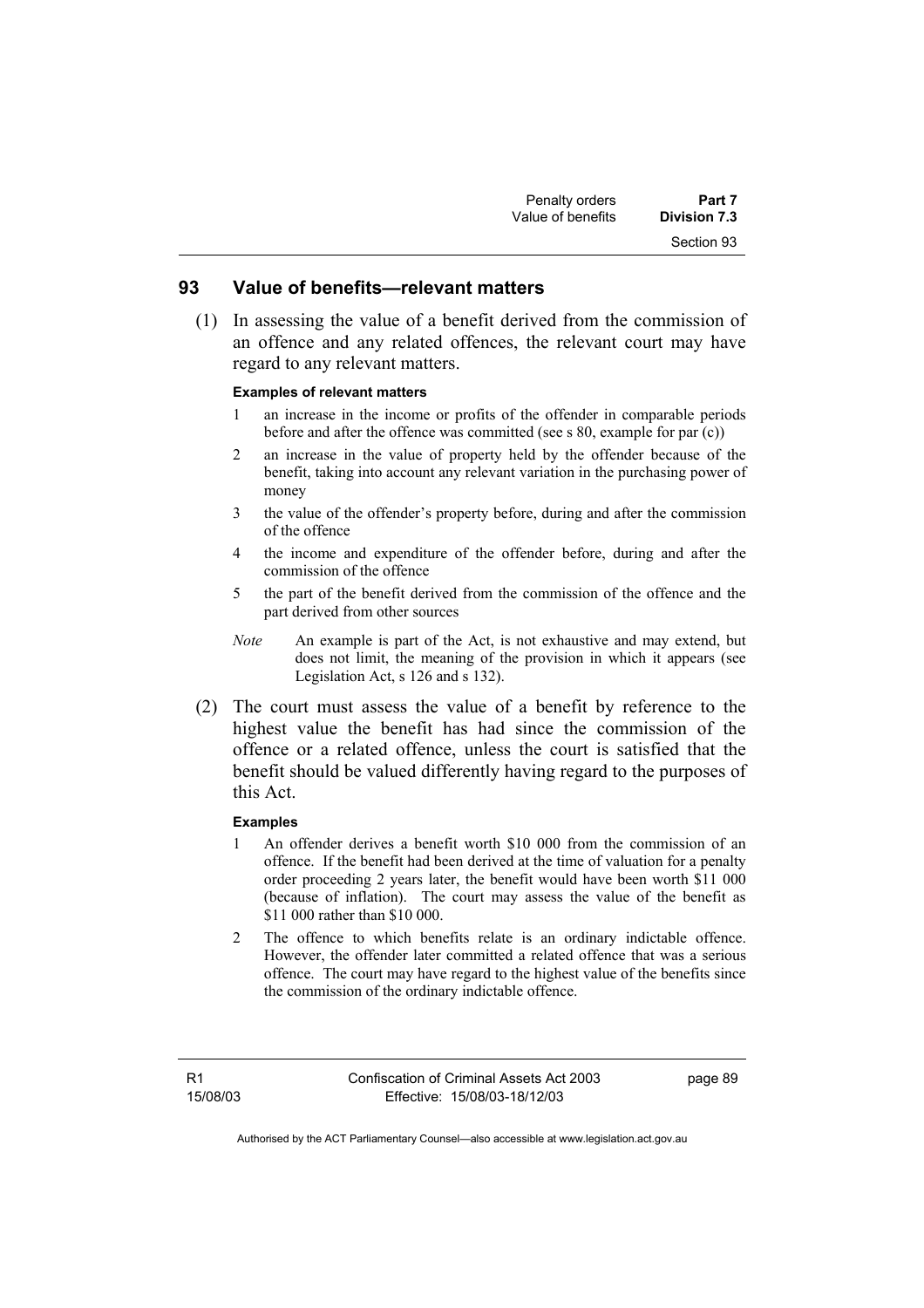| Part 7       | Penalty orders                |
|--------------|-------------------------------|
| Division 7.4 | Satisfaction of penalty order |
| Section 94   |                               |

- (3) At the hearing of an application for a penalty order, a law enforcement officer who is experienced in the investigation of narcotic offences may testify, to the best of the officer's information, knowledge and belief—
	- (a) in relation to the amount that was the market value of a narcotic substance at a particular time or during a particular period; or
	- (b) in relation to the amount, or the range of amounts, ordinarily paid at a particular time or during a particular period, for the doing of anything in relation to a narcotic substance.
- (4) The law enforcement officer's testimony under subsection (3)—
	- (a) is admissible at the hearing despite any rule of law or practice about hearsay evidence; and
	- (b) is prima facie evidence of the matters testified.
- (5) In this section:

#### *law enforcement officer* means—

- (a) a police officer; or
- (b) an officer of Customs under the *Customs Act 1901* (Cwlth).

# **Division 7.4 Satisfaction of penalty order**

#### **94 Creation of penalty charge over restrained property**

- (1) This section applies if, in relation to an offence—
	- (a) a restraining order is made; and
	- (b) a penalty order is made.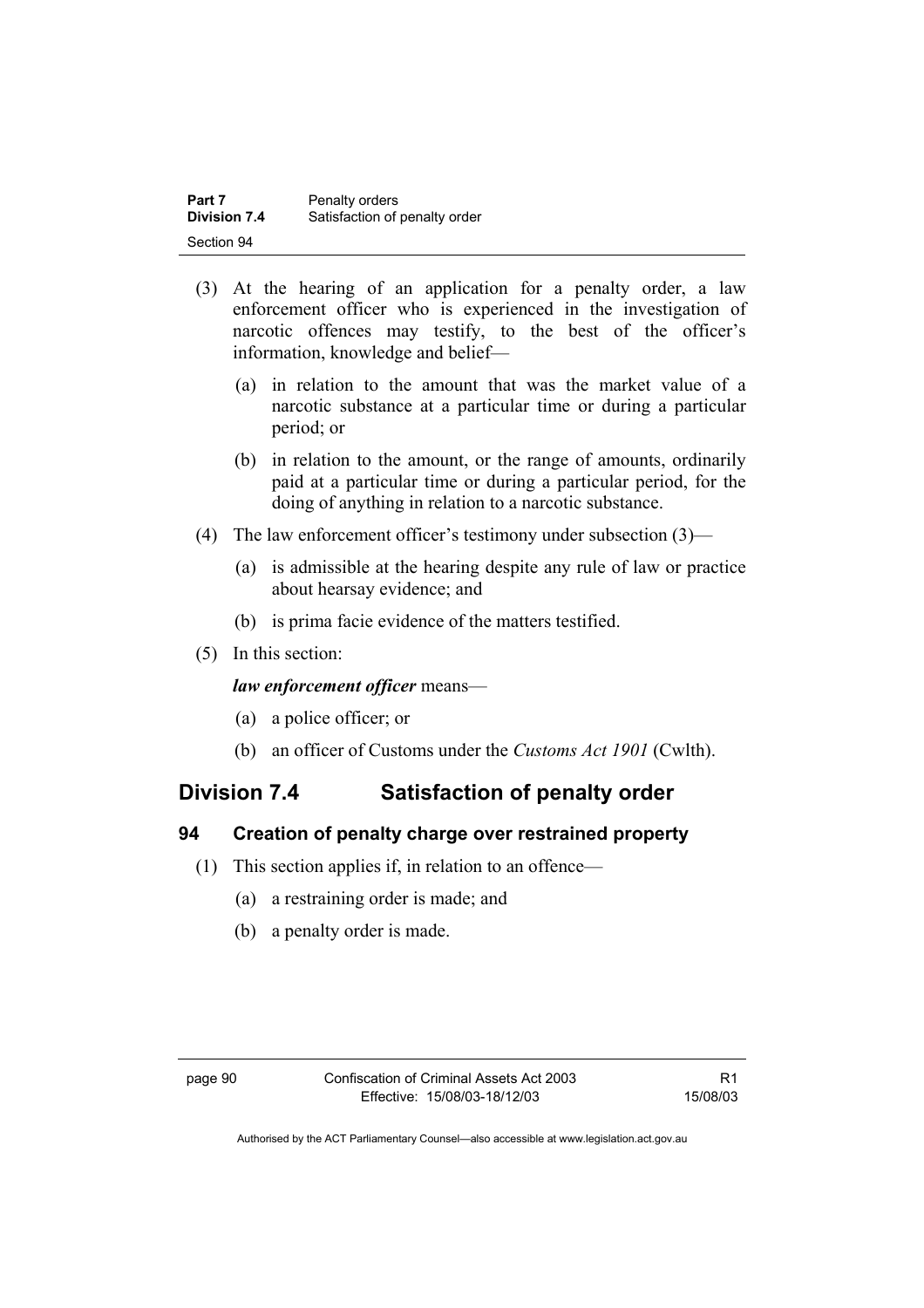- (2) On the making of the later of the orders, all of the restrained property is automatically charged to secure the payment to the Territory of the amount of the penalty order.
	- *Note 1* An interstate penalty charge is taken to be a penalty charge under this Act (see s 139).
	- *Note* If the penalty charge is over restrained property that may be recorded in a statutory property register, details of the restraining order may be recorded in the register under s 50.
- (3) If the restraining order is varied after the penalty order is made to add more property, the additional property is also automatically charged to secure payment to the Territory of the amount of the penalty order.
- (4) A charge on property created by this section (a *penalty charge*)—
	- (a) is subject to every encumbrance on the property that came into existence before the charge and that would have priority over the charge if this subsection had not been enacted; and
	- (b) has priority over all other encumbrances; and
	- (c) is not affected by any change in the ownership of the property unless the change in ownership ends the penalty charge under section 95 (c) or  $(d)$ .

#### **95 When penalty charge over property ends**

A penalty charge over property ends when the earliest of the following events happens:

- (a) the penalty order for which the charge was created ends;
	- *Note* For when a penalty order ends, see s 98. See also the example to this section.
- (b) the restraining order over the property ends;
	- *Note* For when restraining orders end, see div 4.3. See also the example to this section.

R1 15/08/03 page 91

Authorised by the ACT Parliamentary Counsel—also accessible at www.legislation.act.gov.au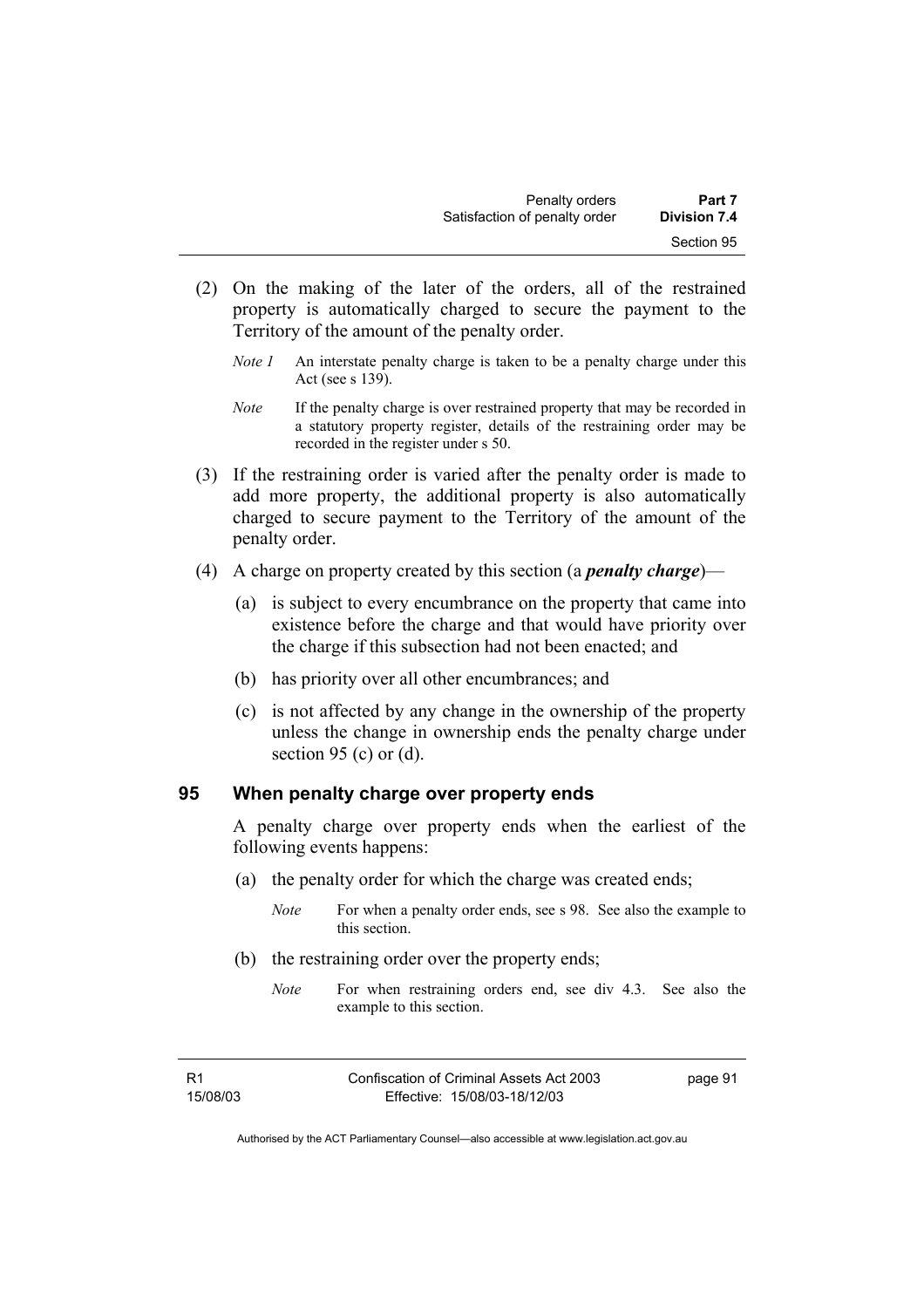- (c) the property is sold, or otherwise disposed of, with the consent of—
	- (i) the relevant court that made the penalty order; or
	- (ii) if a trustee (including the public trustee) controls the property—the trustee;
- (d) the property is sold to a purchaser who—
	- (i) buys the property honestly and for sufficient consideration; and
	- (ii) at the time of the purchase, has no notice of the charge.

#### **Example of end of restraining order and penalty order**

If a penalty order is made in relation to an ordinary indictable offence of which the offender was convicted, both the restraining order and the penalty order end if the conviction is later quashed (see s 47 and s 98).

- *Note 1* If the restraining order over the charged property is registered in a statutory property register, anyone who buys the property is taken to have notice of the charge (see s 50 (3)).
- *Note* 2 An example is part of the Act, is not exhaustive and may extend, but does not limit, the meaning of the provision in which it appears (see Legislation Act, s 126 and s 132).

#### **96 Power to satisfy penalty order**

- (1) A penalty order in relation to an offence authorises the public trustee to satisfy the order out of any property restrained for the offence (including any property that becomes restrained after the order is made).
	- *Note 1* The penalty order may also be enforced as a judgment debt (see s 88).
	- *Note 2* An amount received by the public trustee to satisfy the penalty order must be paid into the confiscated assets trust fund, see s 131.
	- *Note 3* An interstate penalty charge is taken to be a penalty charge under this Act (see s 139).

R1 15/08/03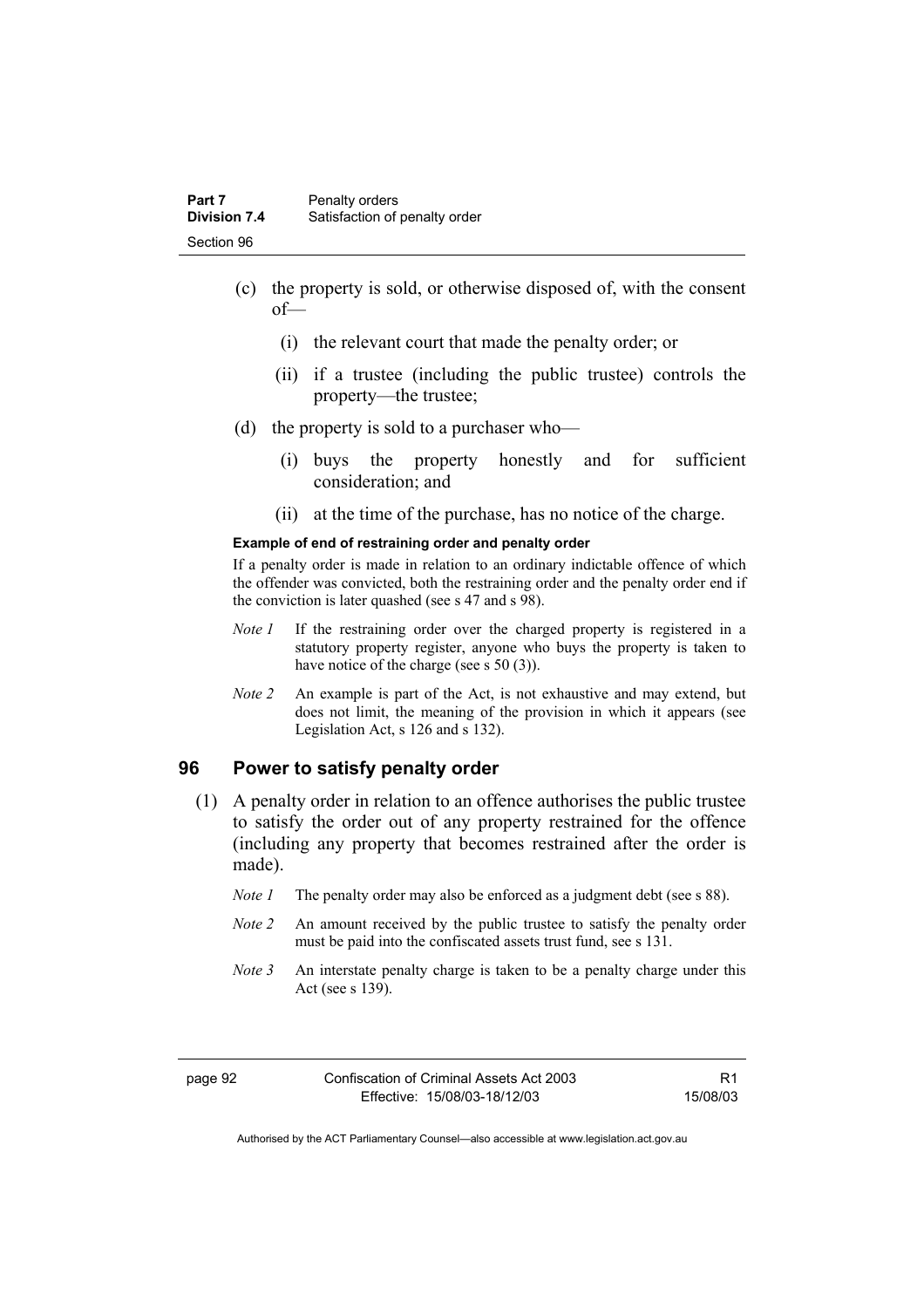- (2) To satisfy the penalty order, the public trustee may sell or otherwise dispose of restrained property that is not money in any way the public trustee considers appropriate.
	- *Note* The money realised by the public trustee from the disposal of property must be paid into the be paid into the confiscated assets trust fund, see s 131 and dict, def *fully satisfied*, par (b).
- (3) However, the public trustee must not sell or otherwise dispose of restrained property to satisfy the order until—
	- (a) all confiscation proceedings (including forfeiture proceedings) in relation to the property have been finalised; and
	- (b) all proceedings in relation to the offender's conviction for the offence are finalised.
	- *Note 1* For the meaning of *confiscation proceedings*, see s 236.
	- *Note 2* For when confiscation and criminal proceedings are finalised, see s 18.
	- *Note 3* If the offender is acquitted on appeal, the restraining order will end, and the penalty charge ends under s 95.
- (4) The penalty order also authorises the public trustee or anyone else named in the order (an *authorised agent*) to sign any instrument necessary or convenient for the disposal of restrained property.
- (5) An instrument signed by an authorised agent has the same effect as if it were signed by the person who owned the property before it was disposed of.

## **97 Public trustee to repay any amount surplus to satisfying penalty order**

If the amounts paid into the trust fund to satisfy a penalty order are more than is required to fully satisfy the order, the public trustee must pay the surplus amount to the person against whom the order was made.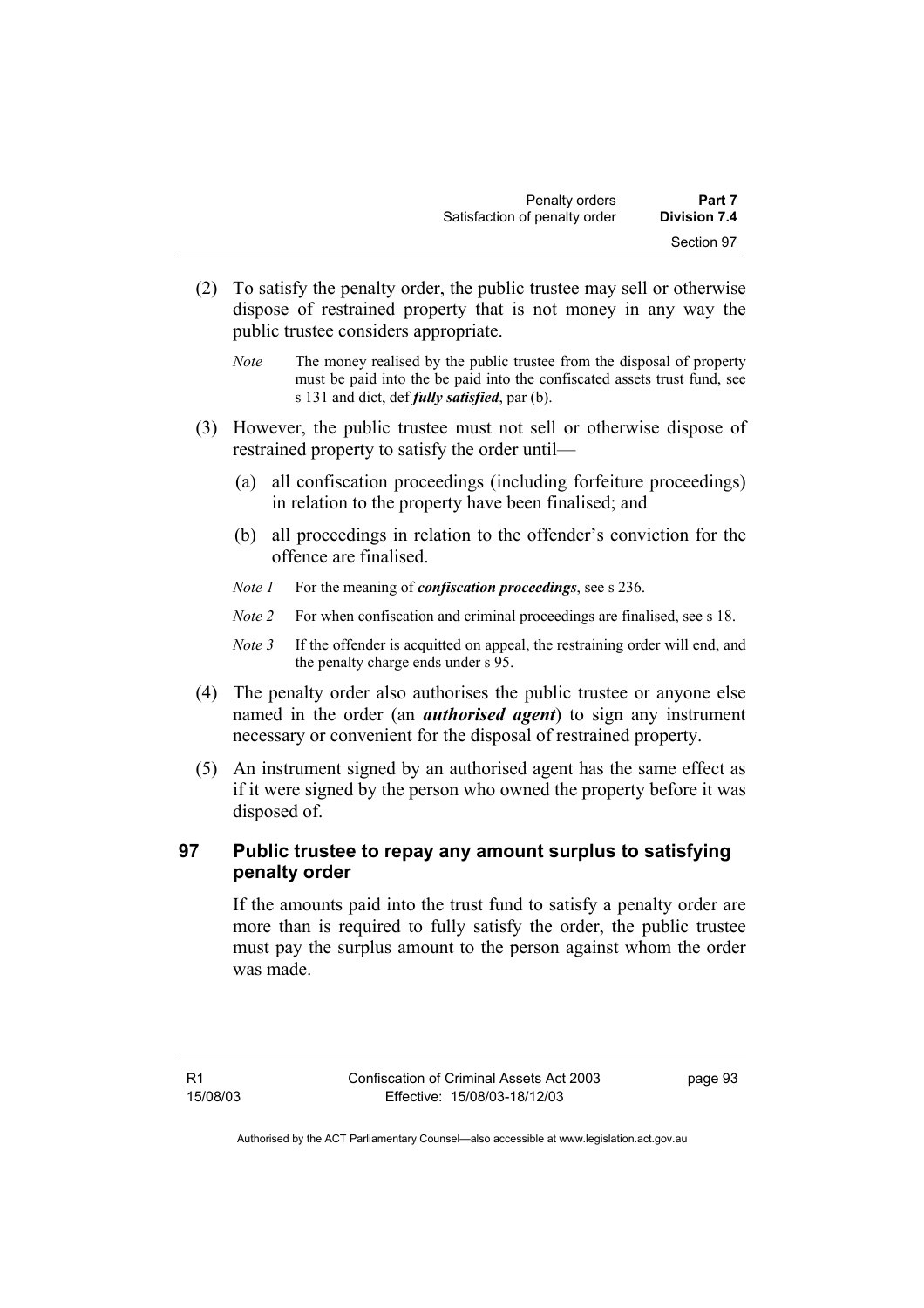| Part 7       | Penalty orders        |
|--------------|-----------------------|
| Division 7.5 | End of penalty orders |
| Section 98   |                       |

## **Division 7.5 End of penalty orders**

#### **98 When penalty order ends**

A penalty order ends if—

- (a) for a penalty order made under section 84 (Penalty orders offenders convicted of ordinary indictable offences)—the offender is cleared of the offence (or offences) to which the penalty order relates, and all related offences (if any); or
- (b) the order is reversed or set aside on appeal; or
- (c) the order is fully satisfied.
- *Note 1* For the meaning of *fully satisfied*, see dict.
- *Note 2* If the order ends because it was made because of the conviction of the offender for a serious offence, and the offender is cleared, a further penalty order may be made against the offender (see s 85 (4)).

page 94 Confiscation of Criminal Assets Act 2003 Effective: 15/08/03-18/12/03

R1 15/08/03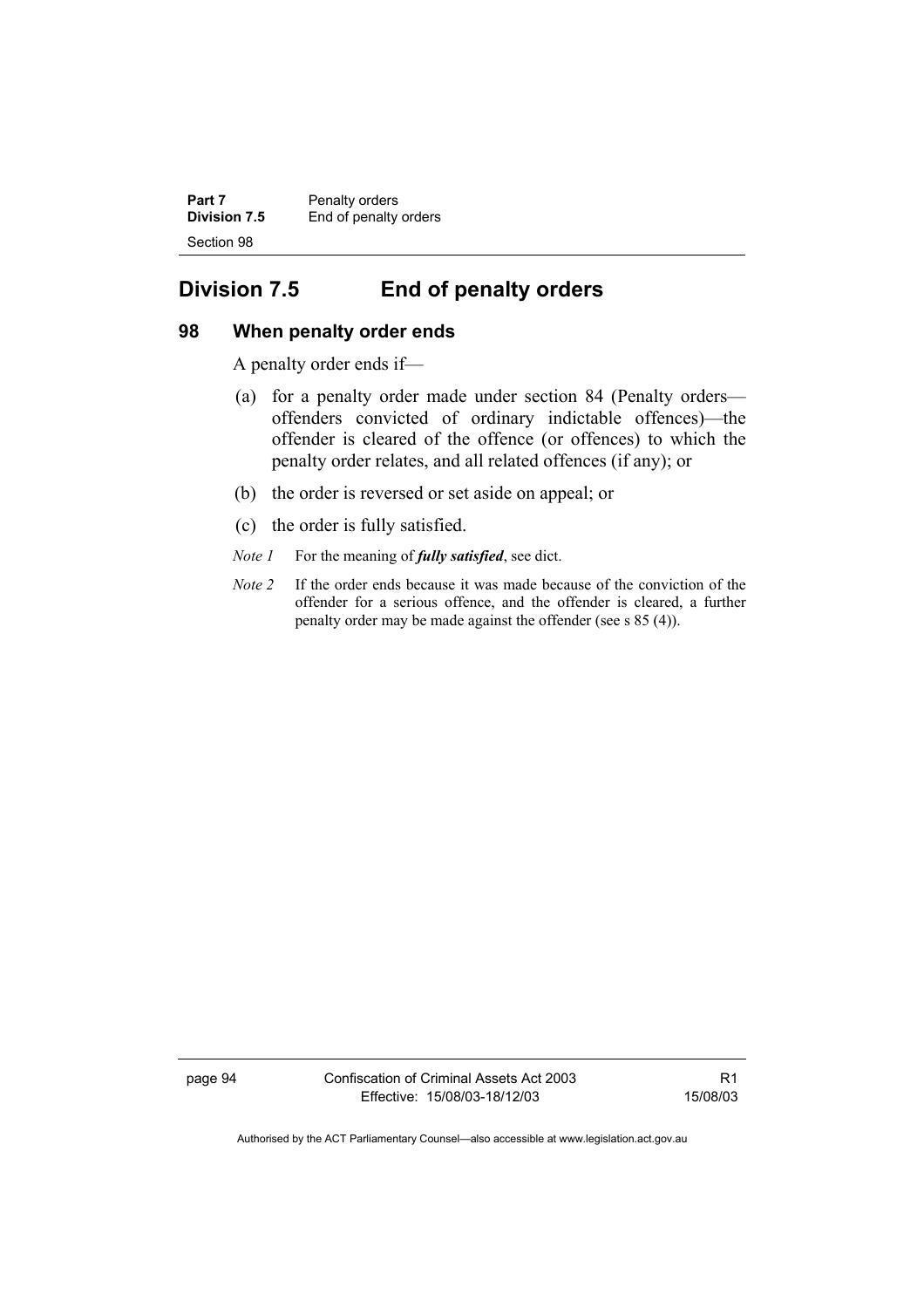# **Part 8 Restrained property**

## **Division 8.1 Management of restrained property by public trustee**

### **99 Application of div 8.1**

This division applies if the public trustee takes control of restrained property under an order under this Act.

- *Note 1* A registered interstate restraining order is taken to be a restraining order under this Act (see s 139).
- *Note 2* A provision of a law that gives an entity (including a person) a function also gives the entity powers necessary and convenient to exercise the function (see Legislation Act, s 196 and dict, pt 1, def *entity*).

### **100 Powers of public trustee to preserve restrained property etc**

 (1) The public trustee may do anything necessary or desirable to preserve the value of the restrained property.

#### **Examples**

- 1 bring or defend any civil proceeding affecting the property
- 2 insure the property
- 3 if the property consists (completely or partly) of securities or investments, realise or otherwise deal with the securities or investments
- 4 if the property is related to a business—
	- (a) employ, or end the employment of, people in the business; and
	- (b) do anything else that is necessary or convenient for carrying on the business on a sound commercial basis
- 5 if the property consists, completely or partly, of shares in a corporation, exercise (to the exclusion of the registered proprietor) the rights attaching to the shares as if the public trustee were the registered holder
- *Note 1* Related powers of the public trustee include making an application to a relevant court for an order about the restrained property (see s 39) and

R1 15/08/03 page 95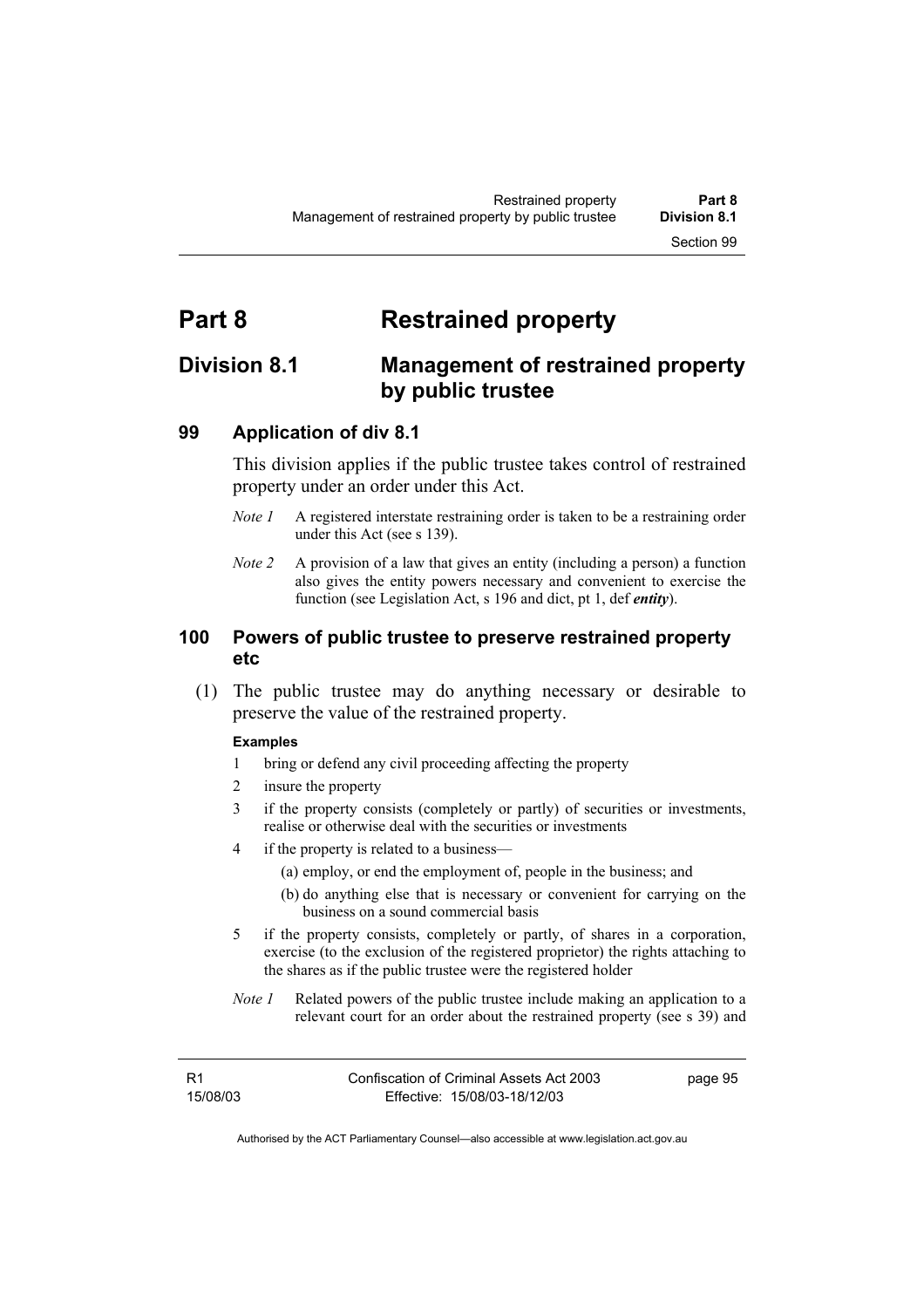the registration of title to, or charges over, registrable property (see s 50).

- *Note* 2 An example is part of the Act, is not exhaustive and may extend, but does not limit, the meaning of the provision in which it appears (see Legislation Act, s 126 and s 132).
- (2) The owner of restrained property commits an offence if—
	- (a) the public trustee asks the owner for the person's tax file number within a stated reasonable time; and
	- (b) the owner fails to give the pubic trustee the person's tax file number within that time.

Maximum penalty: 50 penalty units, imprisonment for 6 months or both.

(3) An offence against this section is a strict liability offence.

#### **101 Sale, modification or destruction of property by public trustee**

- (1) The public trustee may sell restrained property if—
	- (a) the property is deteriorating or substantially losing value or the public trustee considers that the property is likely to deteriorate or substantially lose value; or
	- (b) the public trustee considers that the cost of maintaining the property would be more than the value of the property if the property were forfeited.
- (2) The restraining order that applied to restrained property sold under this section applies to the proceeds of the sale of the property.
- (3) The public trustee may modify or destroy restrained property if the public trustee considers it is necessary to do so in the public interest.

#### **Examples of destruction of property in the public interest**

1 the restrained property cannot be used legally or the only practical use of the property is for an illegal purpose

R1 15/08/03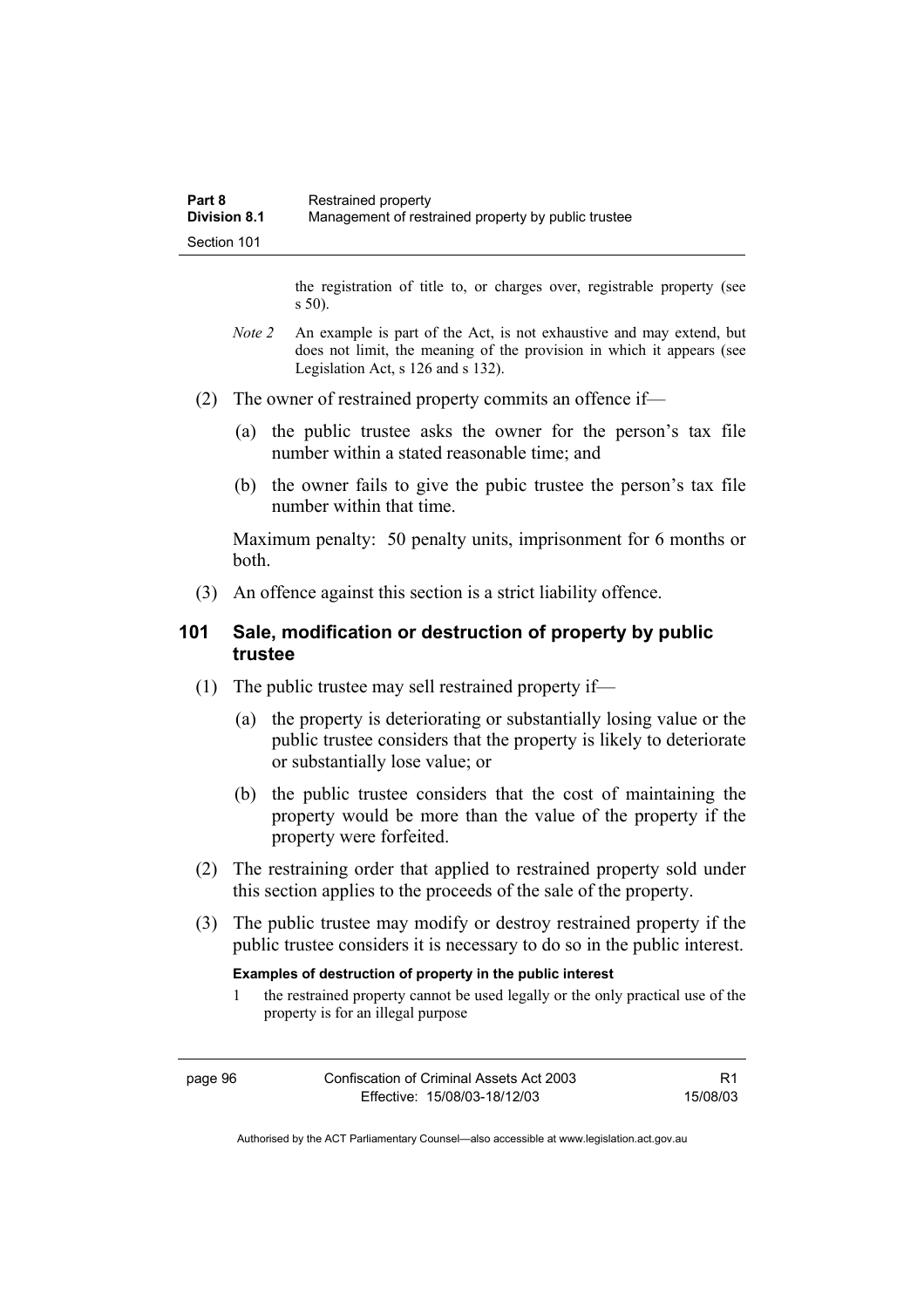- 2 the restrained property is a threat to public health or safety
- *Note* An example is part of the Act, is not exhaustive and may extend, but does not limit, the meaning of the provision in which it appears (see Legislation Act, s 126 and s 132).

### **102 Notice of sale, modification or destruction of restrained property by public trustee**

- (1) The public trustee must give written notice of a proposed sale, modification or destruction of restrained property under section 101 (the *proposed action*) to—
	- (a) the owner of the property (if known); and
	- (b) anyone else the public trustee believes may have an interest in the property.
	- *Note 1* For how documents may be given, see Legislation Act, pt 19.5.
	- *Note 2* For the emergency modification or destruction of restrained property, see s 103.
- (2) The notice must state—
	- (a) the proposed action and the property to which it applies; and
	- (b) the date when the proposed action is to be taken (the *date of effect*); and
	- (c) that the proposed action may be taken on or after the date of effect unless a relevant court orders the public trustee not to take the proposed action.
- (3) The notice may, but need not, provide an opportunity for the person to make representations why the proposed action should not be taken.
- (4) The date of effect must not be earlier than 21 days after the day the notice is given to the person.
	- *Note* For the power to give a reduced period of notice, see s 103.

page 97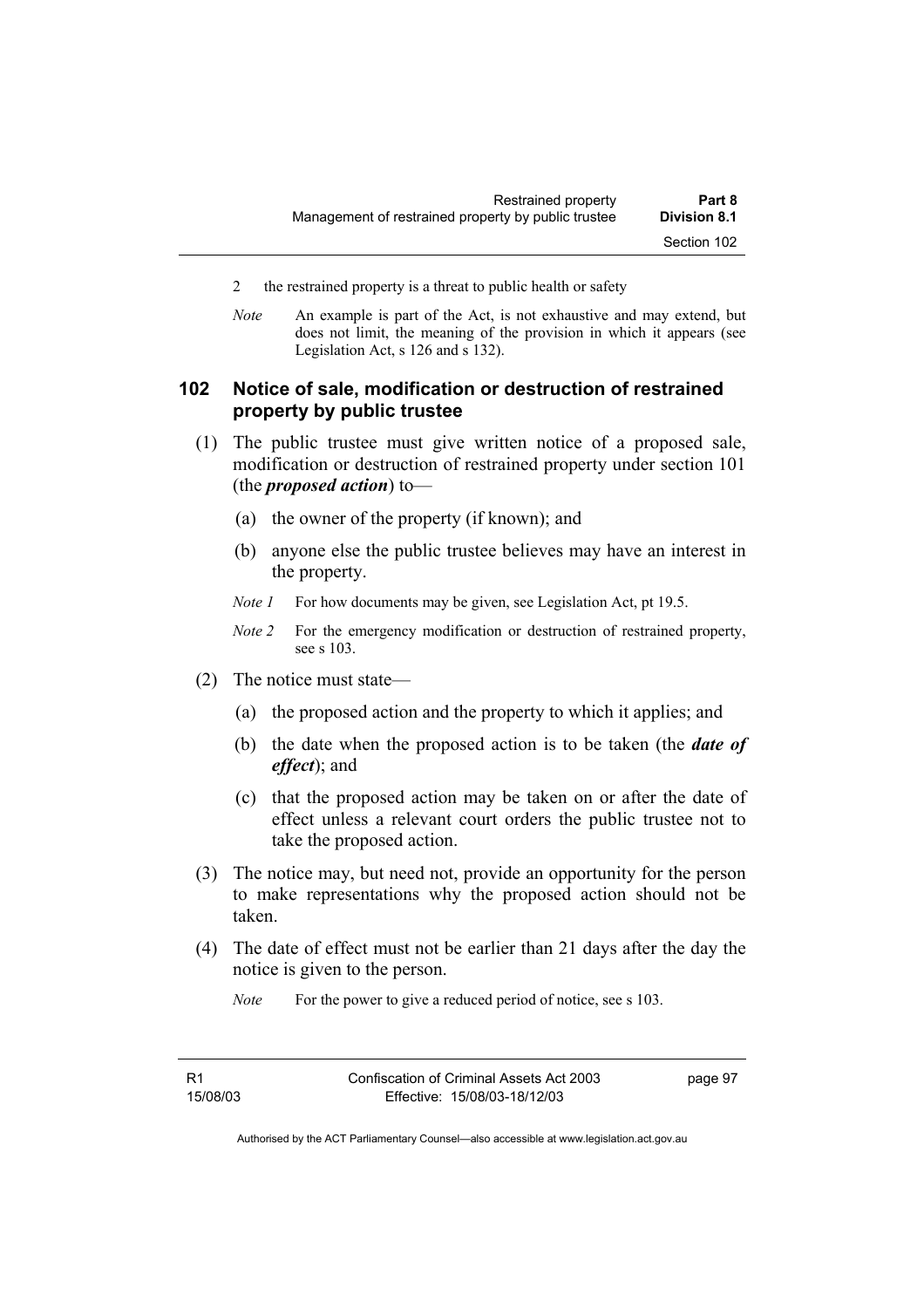| Part 8              | Restrained property                                 |
|---------------------|-----------------------------------------------------|
| <b>Division 8.1</b> | Management of restrained property by public trustee |
| Section 103         |                                                     |

- (5) The public trustee must not take the proposed action before the date of effect.
	- *Note* For the power not to give notice of the modification or destruction of property, see s 103.

### **103 Emergency modification or destruction of restrained property**

- (1) This section applies if the public trustee considers that restrained property is a serious threat to public health or safety.
- (2) Despite section 102, the public trustee may—
	- (a) give notice to a person under that section with a date of effect less than 21 days after the day the notice is given to the person; or
	- (b) modify or destroy the property without giving notice under that section.
- (3) If the public trustee modifies or destroys the property under subsection (2) (b), the public trustee must, as soon as practicable, give notice of the action taken, and the grounds for the action, to—
	- (a) the owner of the property (if known); and
	- (b) anyone else the public trustee believes may have an interest in the property.

#### **104 Notice details to be included in public trustee's report**

- (1) The public trustee must include details of a notice given under section 102 or 103 in the public trustee's report under the *Annual Reports (Government Agencies) Act 1995* for—
	- (a) the period during which the notice was given; or
	- (b) if the chief police officer has, under this section, declared the publication of details of the notice to be prejudicial—the next period after the chief police officer revokes the declaration.

R1 15/08/03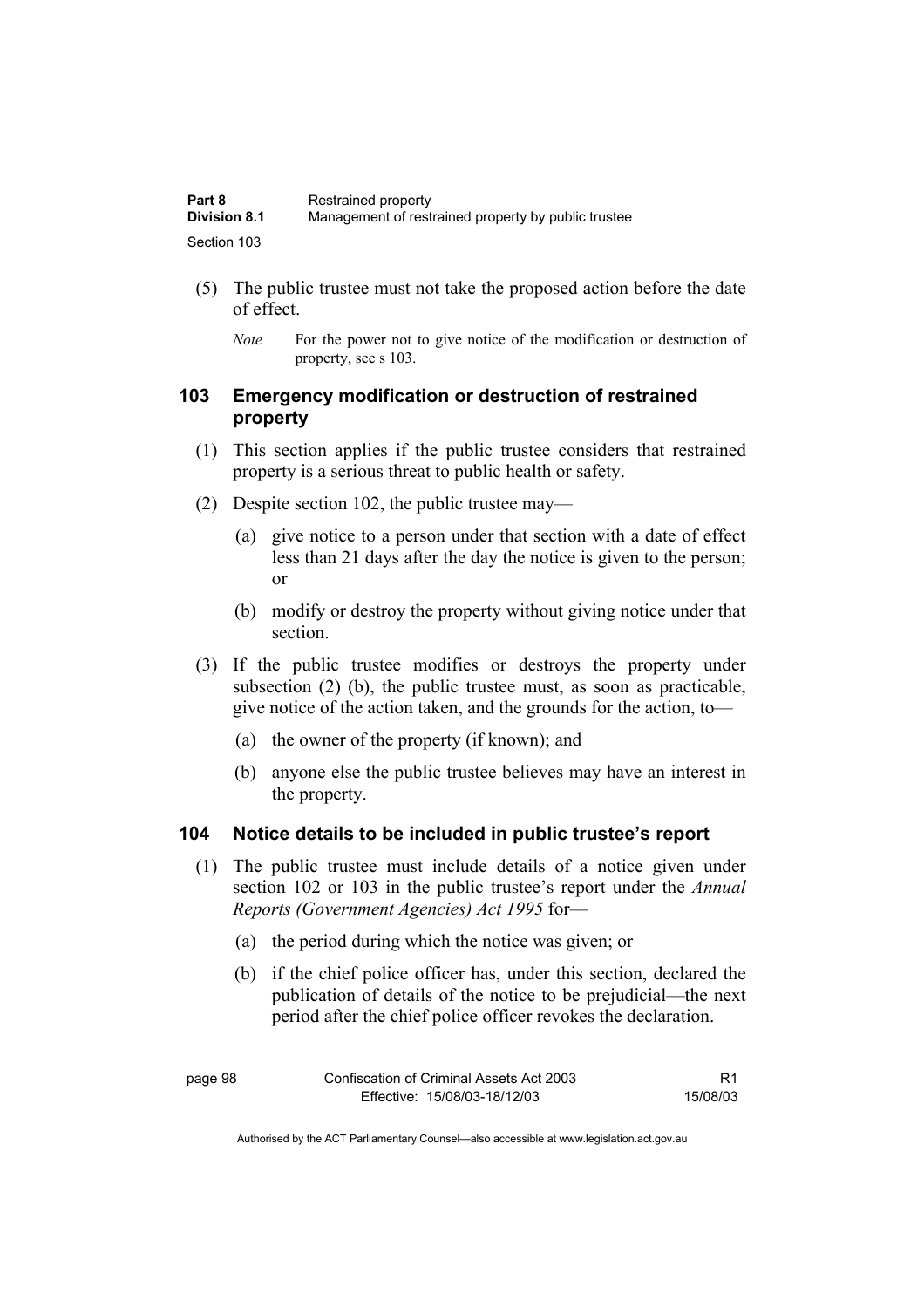- (2) Before including details of the notice in a report under subsection (1) (a), the public trustee must consult the chief police officer about whether publication of the details of the notice in the report would be likely to prejudice any police investigation.
- (3) If, in the chief police officer's opinion, the publication of the details of the notice in the report would be likely to prejudice a police investigation, the chief police officer must—
	- (a) declare the publication of the details to be prejudicial; and
	- (b) tell the public trustee, in writing, that the declaration is made.
- (4) If, in the chief police officer's opinion after making a declaration, the publication of details of the notice would no longer be likely to prejudice any police investigation, the chief police officer must—
	- (a) revoke the declaration; and
	- (b) tell the public trustee, in writing, that the declaration is revoked.
- (5) In this section:

*police investigation* includes a contemplated police investigation.

## **105 Order to stop sale, modification or destruction of restrained property**

- (1) A person may apply to a relevant court for an order stopping the public trustee from selling, modifying or disposing of restrained property under this division.
- (2) If the person was not given notice of the proposed action by the public trustee, the person may make the application only with the leave of the relevant court and if the person satisfies the court that the person has an interest in the property.
	- *Note* For general provisions about a proceeding for an order under this section (which is a confiscation proceeding—see s 236), see pt 14.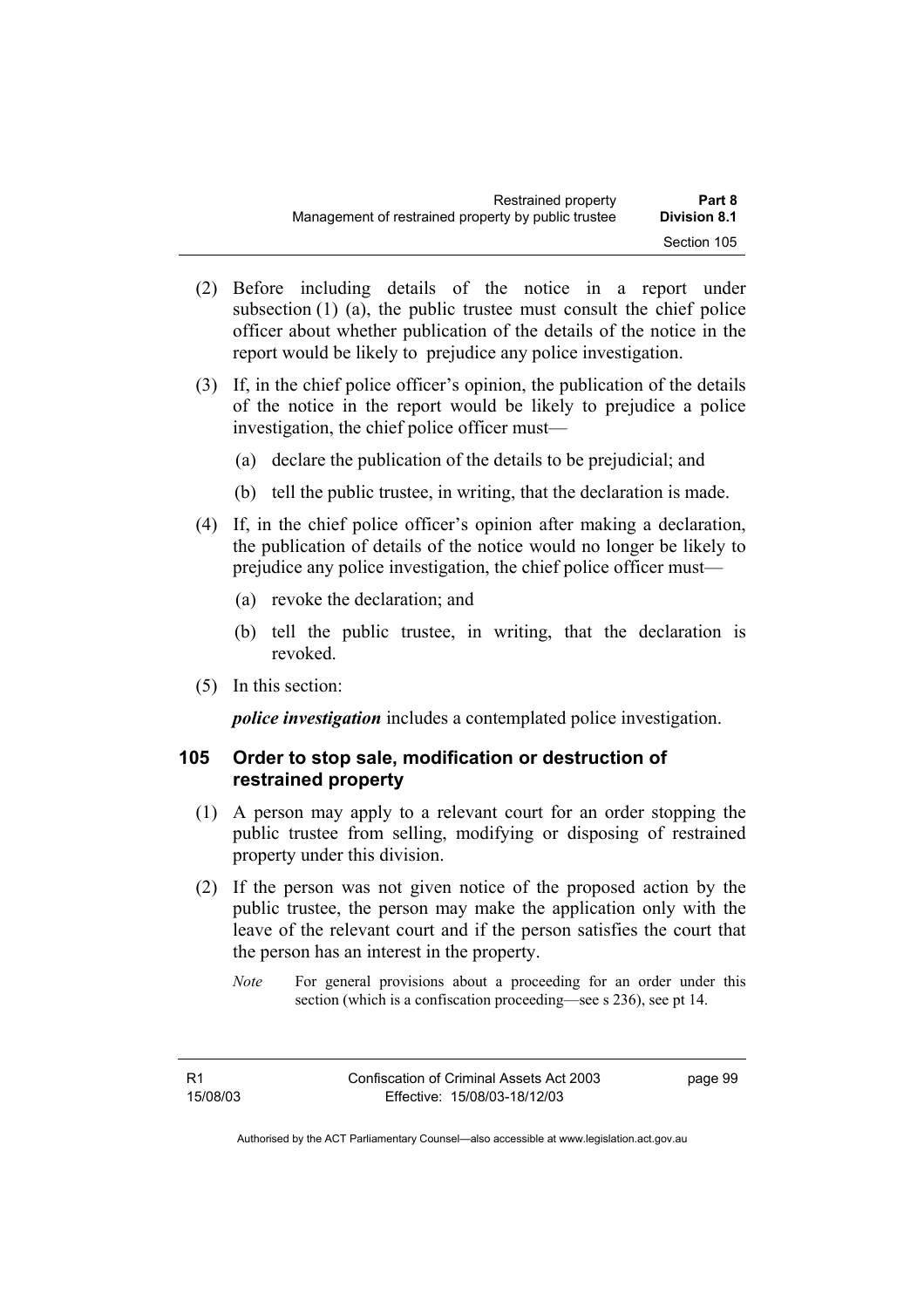| Part 8              | Restrained property                    |
|---------------------|----------------------------------------|
| <b>Division 8.2</b> | Joint ownership of restrained property |
| Section 106         |                                        |

 (3) On an application under this section, the court may make any order about the sale, modification or destruction of the property it considers appropriate.

## **Division 8.2 Joint ownership of restrained property**

#### **106 Effect of death on joint ownership**

 (1) This section applies to property that is jointly owned if any of the owners die while the property (including any interest in the property) is subject to a restraining order.

- (2) If the property was held by the dead person as a joint tenant, the person's death does not vest the person's interest in the property in the surviving joint owner.
- (3) If the property was held by the dead person as a tenant in common, the dead person's interest must not be transferred to anyone else because of the person's death.

#### **Examples of prohibited transfers**

The dead person's interest must not be transferred to an executor or administrator, or to a beneficiary under the dead person's will or under intestacy.

- *Note* An example is part of the Act, is not exhaustive and may extend, but does not limit, the meaning of the provision in which it appears (see Legislation Act, s 126 and s 132).
- (4) The restraining order continues to apply to the property as if the person had not died.

*Note* A registered interstate restraining order is taken to be a restraining order under this Act (see s 139).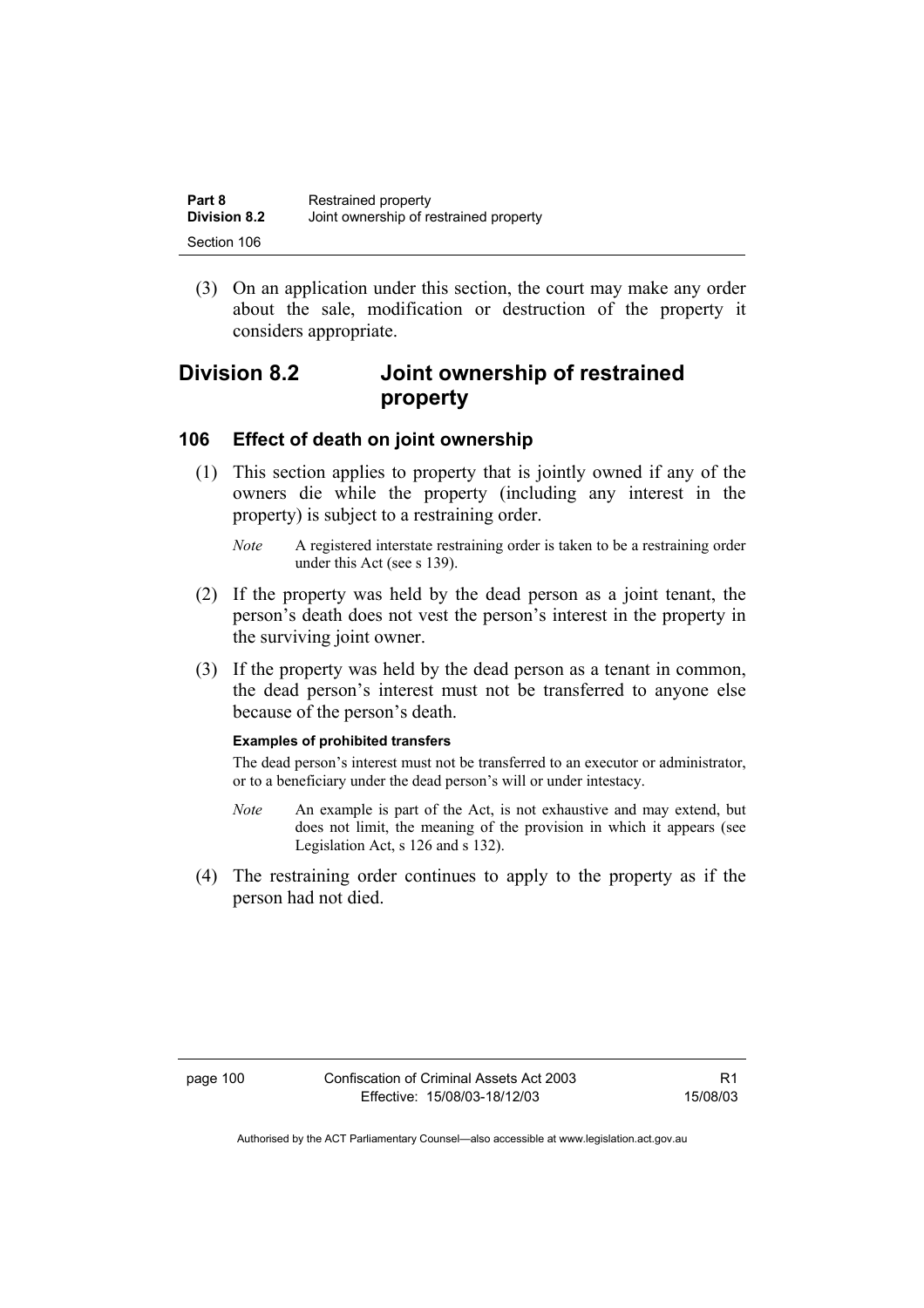| Restrained property                    | Part 8              |
|----------------------------------------|---------------------|
| Joint ownership of restrained property | <b>Division 8.2</b> |
|                                        | Section 106         |

- (5) An automatic forfeiture of any interest of the dead person in the property, or a forfeiture order made in relation to the interest, applies as if the interest were forfeited immediately before the person died.
	- *Note 1* A registered interstate automatic forfeiture decision is taken to be an automatic forfeiture under this Act (see s 139).
	- *Note 2* A registered interstate forfeiture order is taken to be a forfeiture order under this Act (see s 139).
- (6) If the restraining order stops applying to the property without it being forfeited under this Act, this section is taken not to have applied to the property.

R1 15/08/03 Confiscation of Criminal Assets Act 2003 Effective: 15/08/03-18/12/03

page 101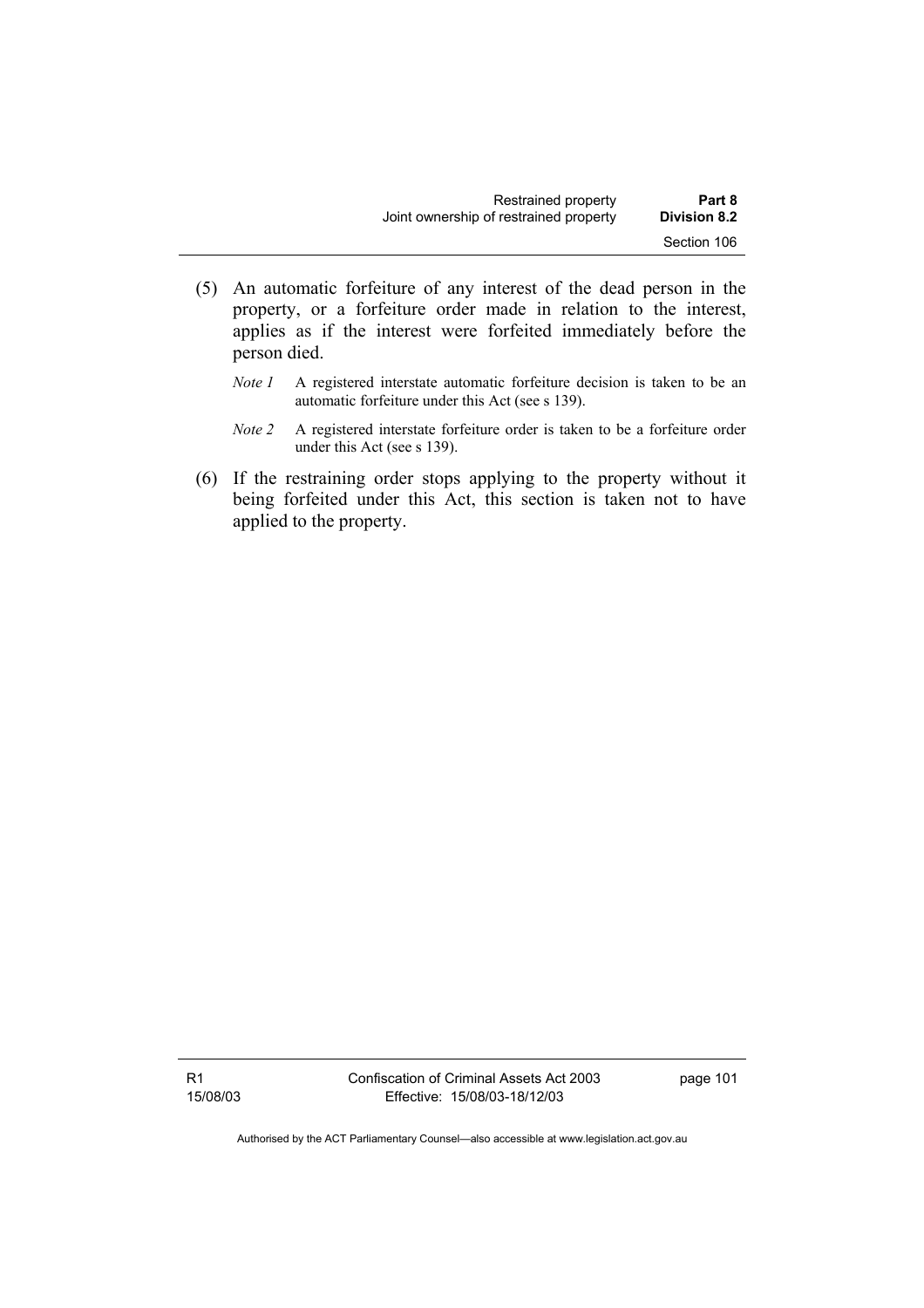**Part 9 Forfeited property**<br>**Division 9.1 Preliminary Division 9.1** Preliminary Section 107

# **Part 9 Forfeited property**

## **Division 9.1 Preliminary**

#### **107 Meaning of** *interested person* **in pt 9**

In this part:

*interested person*, in relation to property, means—

- (a) a person who has an interest in the property; or
- (b) the DPP; or
- (c) if a trustee (including the public trustee) controls the property—the trustee; or
- (d) if the property has been forfeited—a person who had an interest in the property immediately before it was forfeited.

#### **108 Forfeited property—powers of public trustee**

 (1) The public trustee may take any steps that are necessary or desirable to vest forfeited property in the Territory and to bring it under the public trustee's control.

#### **Examples**

- 1 the giving notice of, or otherwise taking action to protect, the Territory's equitable interest in forfeited property
- 2 registering a caveat over forfeited property
- 3 obtaining registration of an interest in forfeited property on behalf of the Territory (including signing an instrument of transfer)
- *Note* An example is part of the Act, is not exhaustive and may extend, but does not limit, the meaning of the provision in which it appears (see Legislation Act, s 126 and s 132).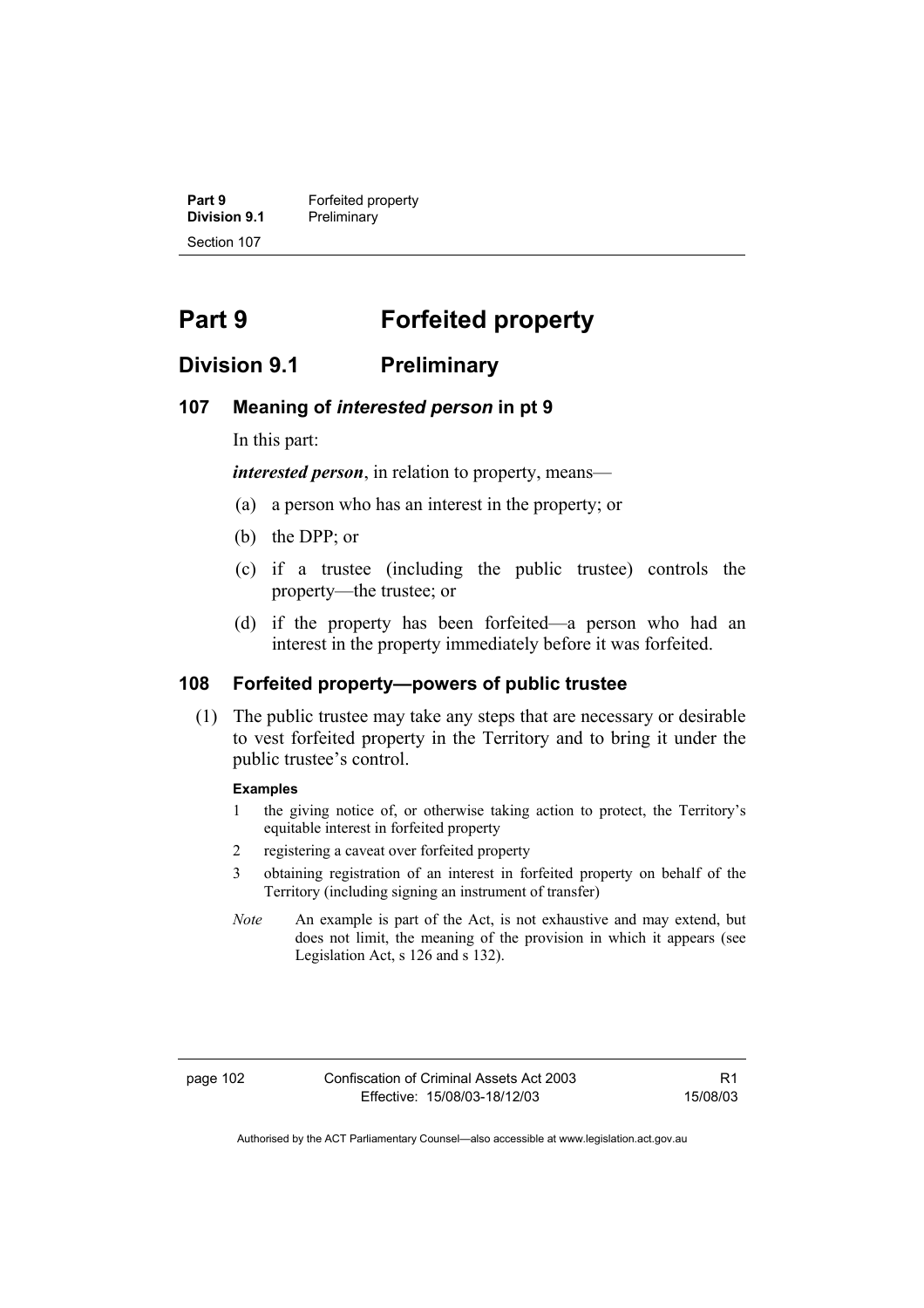(2) This section does not limit the powers of the public trustee under this Act in relation to the forfeited property.

#### **Example**

the public trustee may transfer an interest in property on behalf of the Territory

*Note* A registered interstate forfeiture order is taken to be a forfeiture order under this Act (see s 139).

## **Division 9.2 Vesting and disposal of forfeited property**

#### **109 Vesting of forfeited property—general rule**

On forfeiture, the forfeited property vests absolutely in the Territory.

- *Note 1 Property* includes an interest in property, see Legislation Act, dict, pt 1.
- *Note 2* If a joint owner of restrained property dies, and the property is later forfeited, the forfeiture takes effect as if the property had been forfeited immediately before death (see s 106).

#### **110 Vesting of registrable property on forfeiture**

 (1) This section applies despite section 109, if the forfeited property is, or is an interest in, registrable property.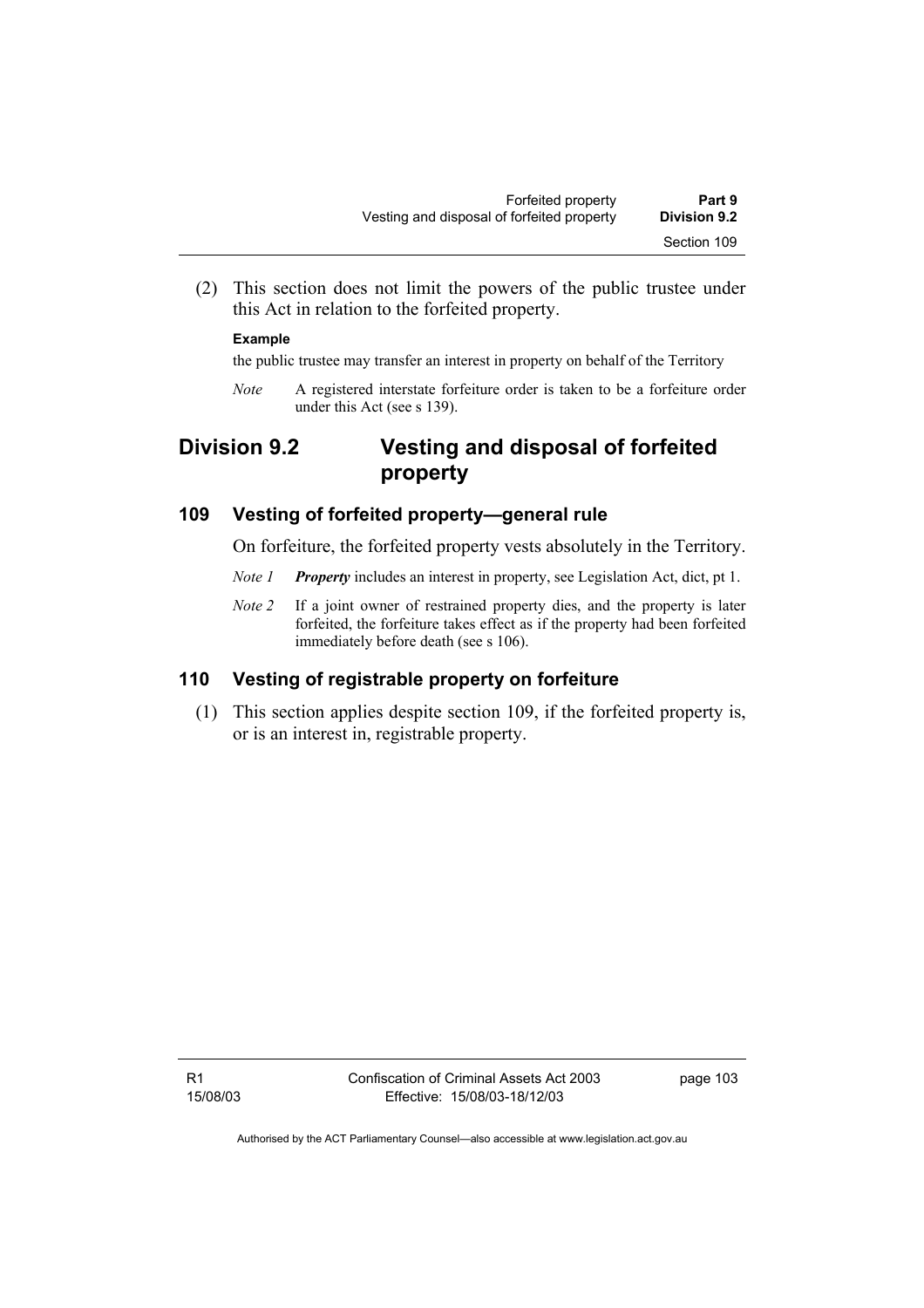| Part 9              | Forfeited property                         |
|---------------------|--------------------------------------------|
| <b>Division 9.2</b> | Vesting and disposal of forfeited property |
| Section 110         |                                            |

 (2) On forfeiture, the property or the interest vests in equity in the Territory, but does not vest at law in the Territory until the applicable registration requirements for the property or the interest have been complied with.

#### **Example**

All of a person's property, except a mortgage over the person's house, is restrained before the person's conviction for a serious offence. All the restrained property is forfeited 14 days after the person's conviction. The mortgagee's interest is not forfeited because it was not restrained. However, all other registrable interests in the house are forfeited and vest in the Territory in equity. On registration of the interests under the *Land Titles Act 1925*, the interests vest in law in the Territory.

- *Note 1* For the power of a relevant court to order the sale of property owned by more than 1 person, see div 9.4.
- *Note 2* Non-registrable property vests 'at law' in the Territory on forfeiture, because it vests 'absolutely' under s 109. Registrable property vests 'at law' in the Territory when it is registered in the name of the Territory under this section.
- *Note 3* An example is part of the Act, is not exhaustive and may extend, but does not limit, the meaning of the provision in which it appears (see Legislation Act, s 126 and s 132).
- (3) The Territory is entitled to be registered as the owner of the property or the interest.
- (4) The registration of the Territory as the owner of the property is taken not to be a contravention of a direction under section 111 (3) in relation to the property.
	- *Note* If a joint owner of restrained property dies, and the property is later forfeited, the forfeiture takes effect as if the property had been forfeited immediately before death (see s 106).
- (5) To remove any doubt, if property is divisible into 2 or more interests and not all the interests in the property are forfeited, the other interest or interests are not ended only because of the forfeiture of another interest in the property.

R1 15/08/03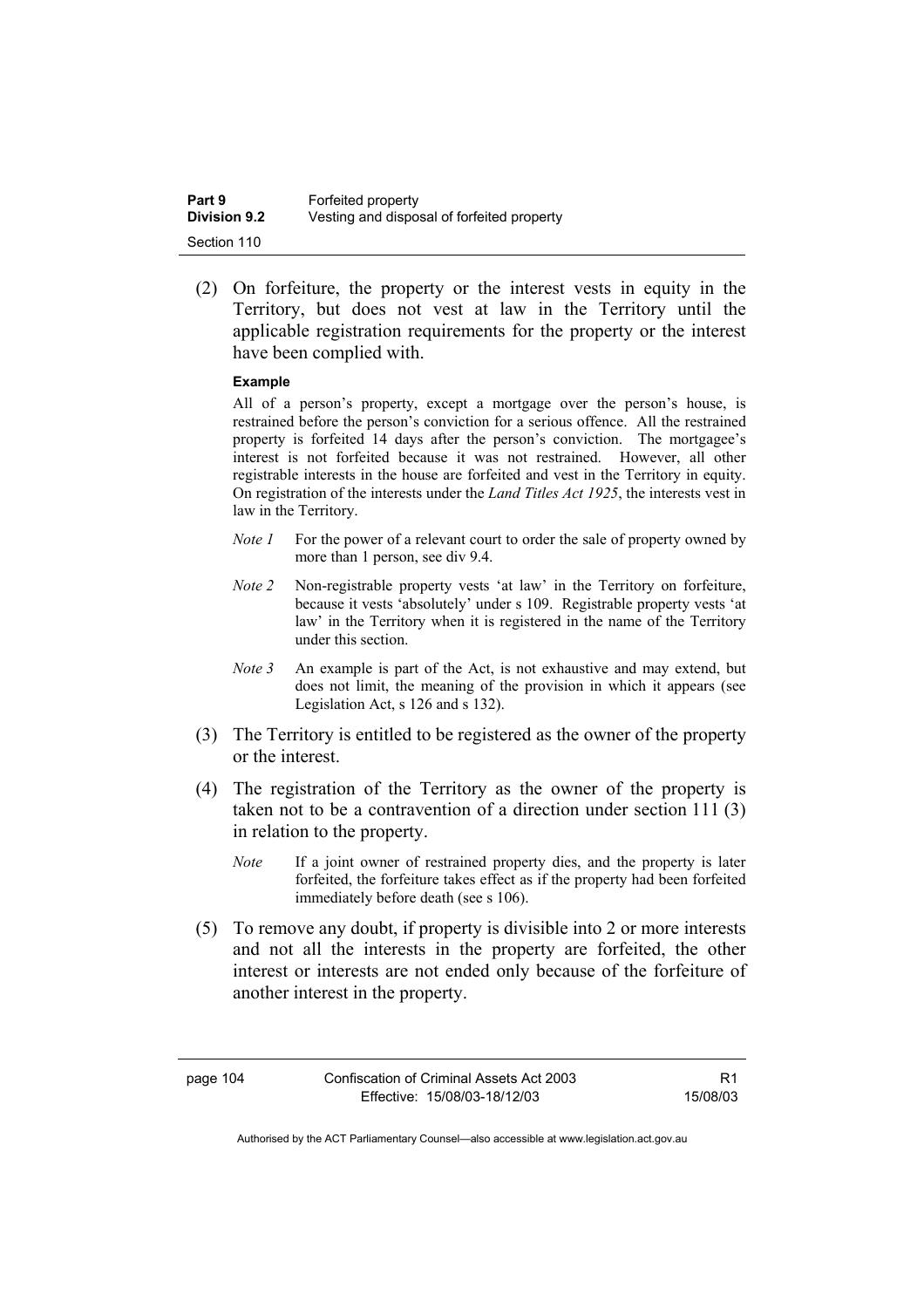#### **111 Disposal of forfeited property**

- (1) If forfeited property is money, the public trustee must pay the money into the trust fund.
- (2) The public trustee must sell or otherwise dispose of forfeited property (other than money) as soon as practicable after—
	- (a) the end of 14 days after the day the property was forfeited; and
	- (b) the property has vested at law in the Territory; and
	- (c) the public trustee has control of the property; and
	- (d) if applicable—the end of 14 days after all confiscation proceedings in relation to the property have been finalised.
	- *Note 1* A restraining order stops applying to property when the property vests in law in the Territory and the public trustee takes control of the property (see s  $45$  (1) (b)).
	- *Note 2* The 14-day periods reflect the application periods for return or compensation orders under div 9.5 and buy-back orders under div 9.6.
	- *Note 3* For the sale of jointly owned property, see s 116.
- (3) However, the Minister may, after all confiscation proceedings in relation to forfeited property are finalised and before the public trustee deals with the property under subsection (1) or (2), direct that the property be dealt with in accordance with the direction (including in accordance with a law stated in the direction).
- (4) The public trustee must comply with the Minister's direction.
- (5) Also, if the DPP tells the public trustee that forfeited property has evidentiary value in a criminal proceeding, the property must not be sold or otherwise disposed of before the criminal proceeding is finalised, other than—
	- (a) for the purpose of vesting the property at law in the Territory or allowing the public trustee to take control of the property; or
	- (b) in accordance with a written direction of the DPP.

R1 15/08/03 page 105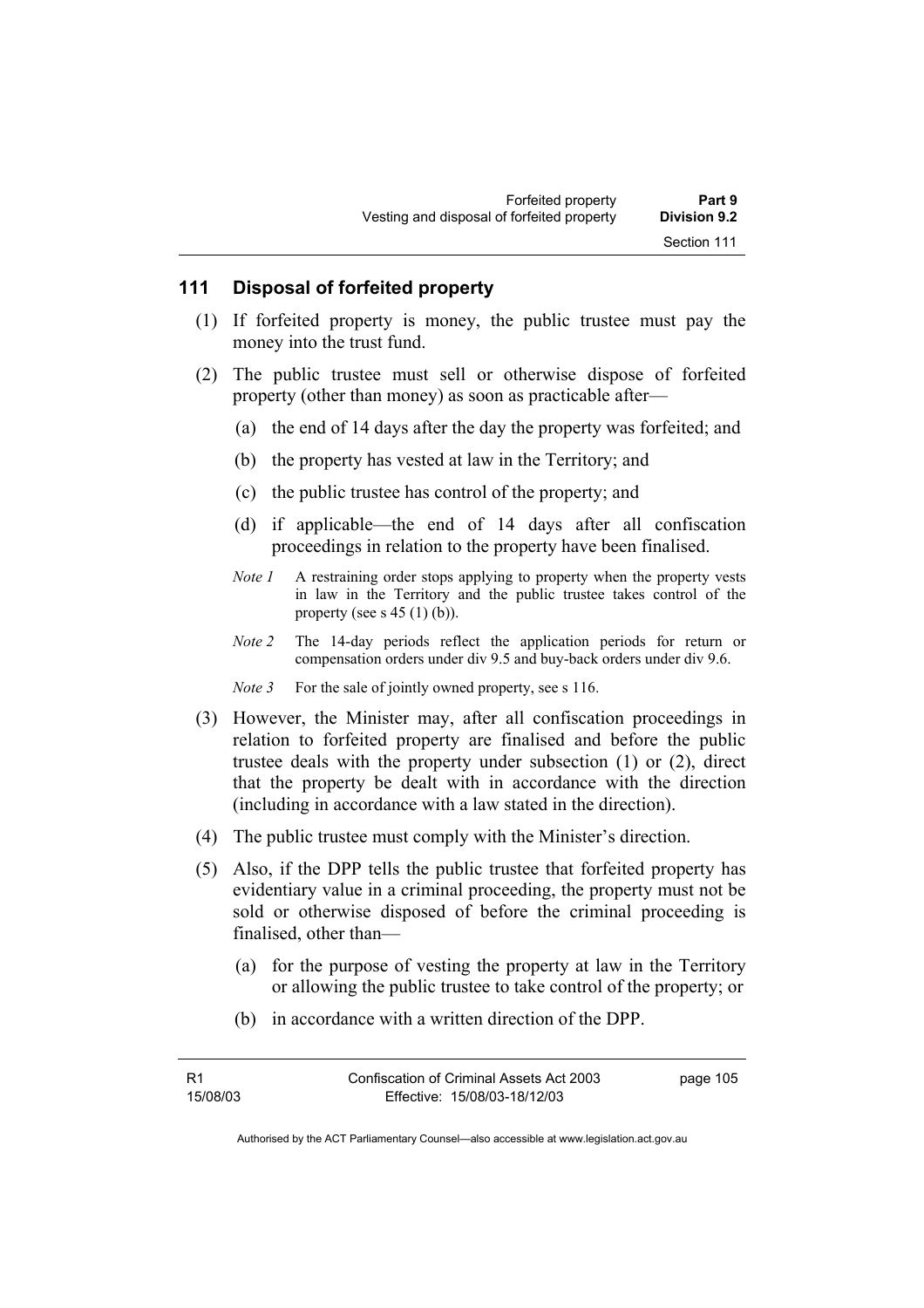# **Division 9.3 Improperly obtained registered property interests**

*Note* For general provisions about a proceeding for an order under this section (which is a confiscation proceeding—see s 236), see pt 14.

### **112 Application of div 9.3 to registered property interests**

This division applies to forfeited property if—

- (a) the property has vested in law in the Territory after a registered property interest in the property was created; or
- (b) if the property was jointly owned immediately before forfeiture—the property has vested in trustees for sale under section 117 after the interest was created.
- *Note* If a joint owner of restrained property dies, and the property is later forfeited, the forfeiture takes effect as if the property had been forfeited immediately before death (see s 106).

#### **113 Discharge of prior registered property interests given for improper purposes**

- (1) An interested person may apply to a relevant court for an order discharging a registered property interest to which forfeited property is subject.
- (2) The court must order the discharge of the registered property interest unless satisfied that—
	- (a) the interest was acquired honestly and for sufficient consideration and the person took reasonable care to establish that the interest could be lawfully acquired by the person; and
	- (b) for a registered property interest that was acquired otherwise than in the ordinary course of business—
		- (i) the owner of the registered property interest was not a party to the offence (or a related offence) in relation to which the forfeiture was made; and

| page 106 | Confiscation of Criminal Assets Act 2003 |          |
|----------|------------------------------------------|----------|
|          | Effective: 15/08/03-18/12/03             | 15/08/03 |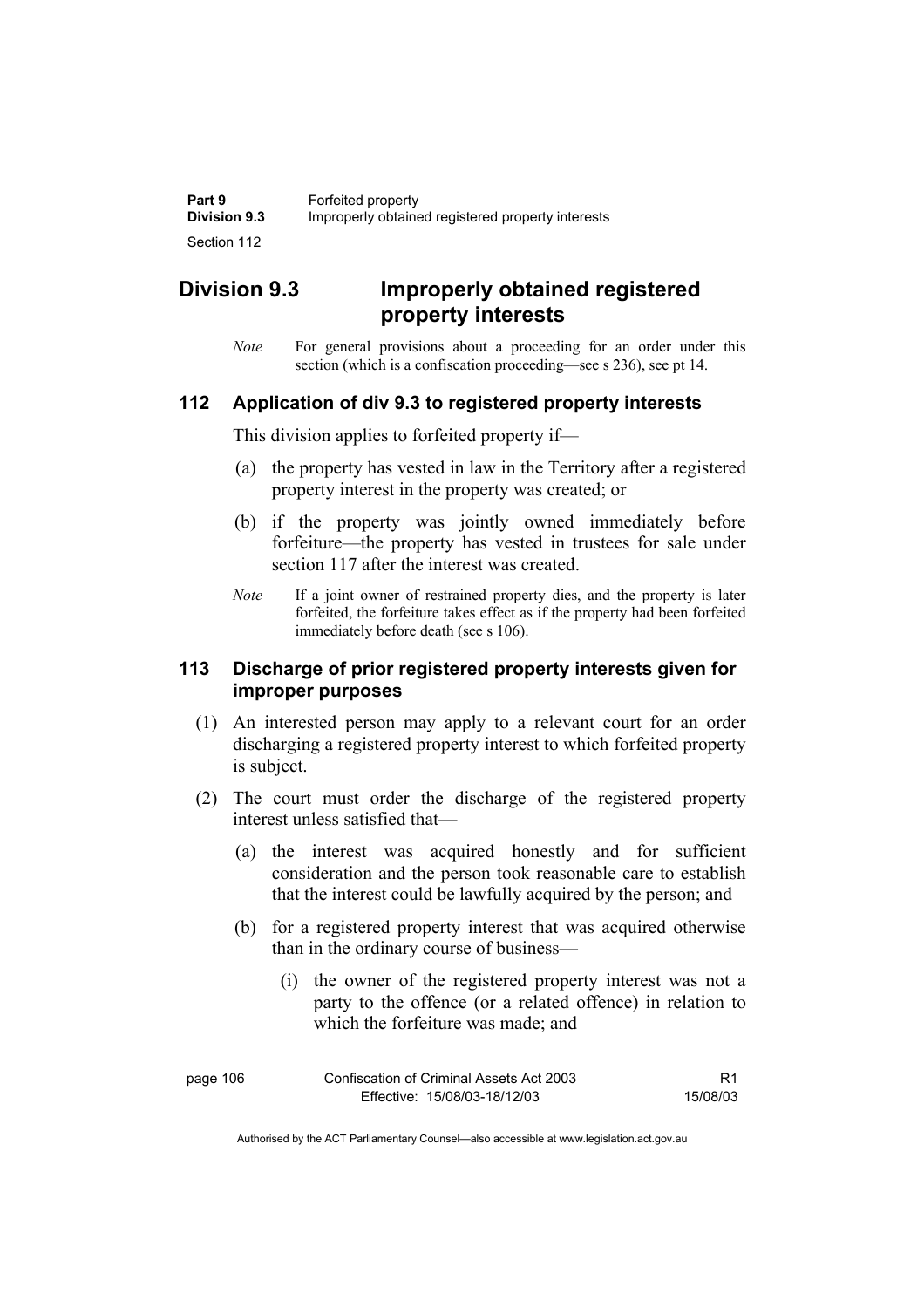- (ii) the property is not subject to the effective control of the person who committed the offence (or a related offence) in relation to which the forfeiture was made.
- *Note* For the meaning of *effective control*, see s 14.
- (3) On application by an interested person, a person responsible for a statutory property register must make the entries in the register that are necessary or desirable to give effect to the court order.

## **Division 9.4 Sale of jointly owned forfeited property**

*Note* For general provisions about proceedings for orders under this division (which are confiscation proceedings—see s 236), see pt 14.

## **114 Application of div 9.4 to jointly owned property**

- (1) This division applies to jointly owned property if the property, or an interest in the property, is forfeited under this Act.
	- *Note 1* A registered interstate automatic forfeiture decision is taken to be an automatic forfeiture under this Act (see s 139).
	- *Note 2* A registered interstate forfeiture order is taken to be a forfeiture order under this Act (see s 139).
- (2) However, this division does not affect any right of a person to sell an interest in the property that has not been forfeited if the property is not subject to an order under this division.

## **115 Inconsistency with Trustee Act or Conveyancing Act**

- (1) This section applies if there is an inconsistency between—
	- (a) this division or a court order under this division; and
	- (b) the *Trustee Act 1925* or the *Conveyancing Act 1919*, division 4.5 (Dispositions on trust for sale or with power of sale).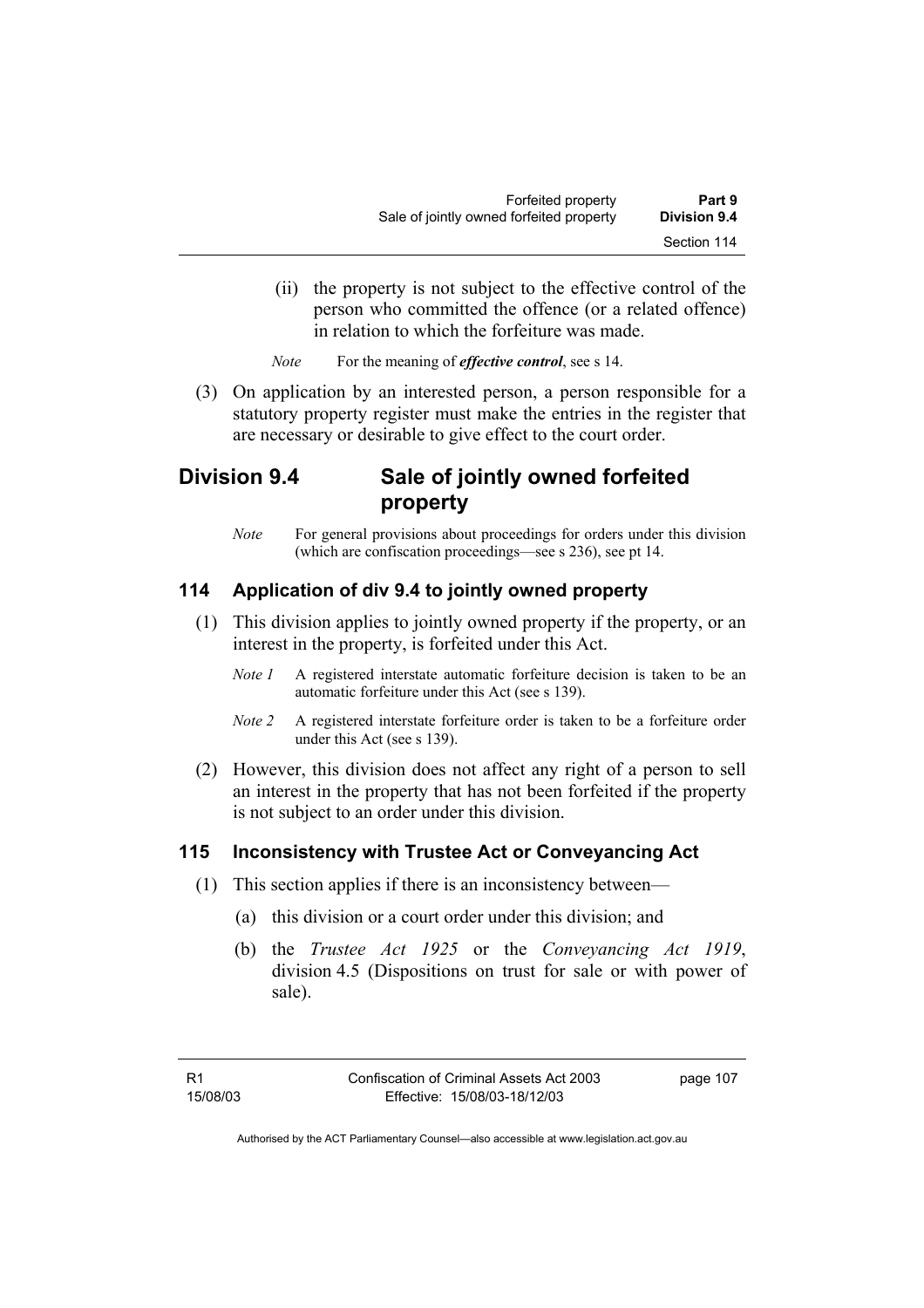| Part 9              | Forfeited property                       |
|---------------------|------------------------------------------|
| <b>Division 9.4</b> | Sale of jointly owned forfeited property |
| Section 116         |                                          |

 (2) If this section applies, this division or the court order overrides the legislation mentioned in subsection (1) (b), to the extent of the inconsistency.

#### **116 Order for sale of jointly owned property**

- (1) An interested person may apply to a relevant court for an order for the sale under a trust for sale of jointly owned property to which this division applies.
	- *Note* A trust for sale allows property to be sold over the objections of a person.
- (2) The court may order the sale of the property under a trust for sale if satisfied that the sale of the property—
	- (a) is the most practical way of ensuring a reasonable price for the property or a joint owner's interest in the property; or
	- (b) is just and equitable in all the circumstances.
- (3) The court may give the trustees any directions about the property, its sale and the proceeds of the sale that the court considers appropriate.

#### **Examples of directions**

- 1 a direction that the trustees obtain a valuation of the property from a qualified valuer before the sale
- 2 a direction that the property must only be sold by auction
- 3 a direction fixing the reserve price for the sale of the property at auction
- 4 if a joint owner is allowed to buy the property, a direction that the joint owner may set off against the purchase price any share of that person in the proceeds of the sale
- *Note* An example is part of the Act, is not exhaustive and may extend, but does not limit, the meaning of the provision in which it appears (see Legislation Act, s 126 and s 132).
- (4) A joint owner of the property may buy the property only if a direction of the court allows the person to buy the property.
- (5) On application by the purchaser of the property, a person responsible for a statutory property register must make the entries in

| page 108 | Confiscation of Criminal Assets Act 2003 |          |
|----------|------------------------------------------|----------|
|          | Effective: 15/08/03-18/12/03             | 15/08/03 |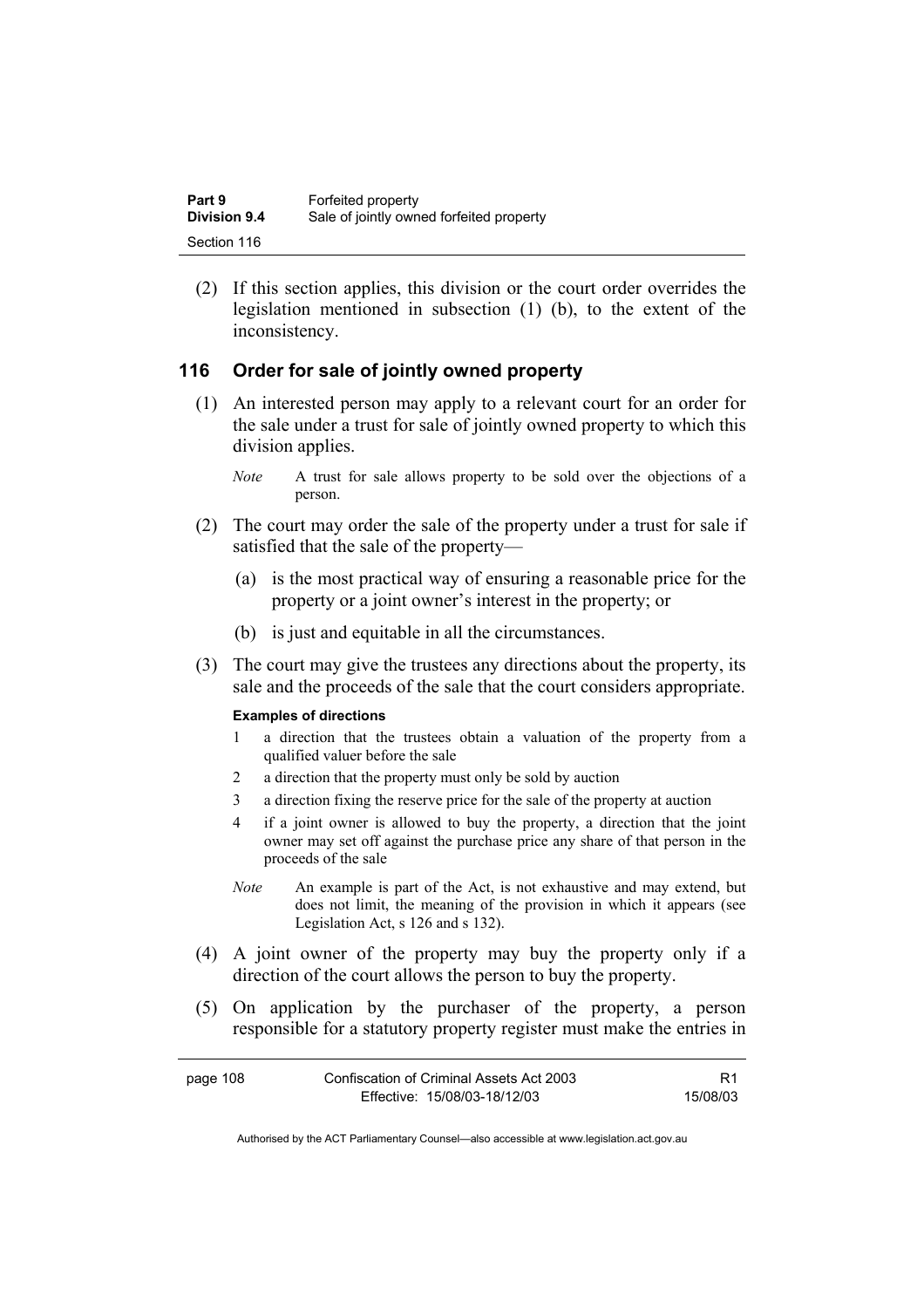the register that are necessary or desirable to give effect to the sale of the property in accordance with the court order (and any directions of the court).

## **117 Trust for sale of property**

- (1) If a relevant court makes an order for the sale of property under a trust for sale, the court must appoint trustees for the sale.
- (2) The trustees hold the property under a trust for sale to sell the property and, after payment of the costs and expenses of the sale and of any outgoings in relation to the property, to pay the proceeds of the sale and any income from the property to the court.
- (3) The property vests in the trustees on their appointment.
- (4) The property vests in the trustees subject to any registered property interests that apply to all of the property, other than an undivided share of the property.

## **118 Effect of trust for sale on joint ownership**

The joint ownership of the property ends on the vesting of the property in the trustees.

## **119 Distribution of proceeds of sale of property**

- (1) The amount paid to a relevant court under section 117 (2) is payable to the Territory.
- (2) However, the court may order the payment of part or all of the amount to a person (an *innocent joint owner*) who was a joint owner of the property immediately before it was sold under this division if—
	- (a) the innocent joint owner was not a party to the offence (or a related offence) in relation to which the forfeiture was made; and

page 109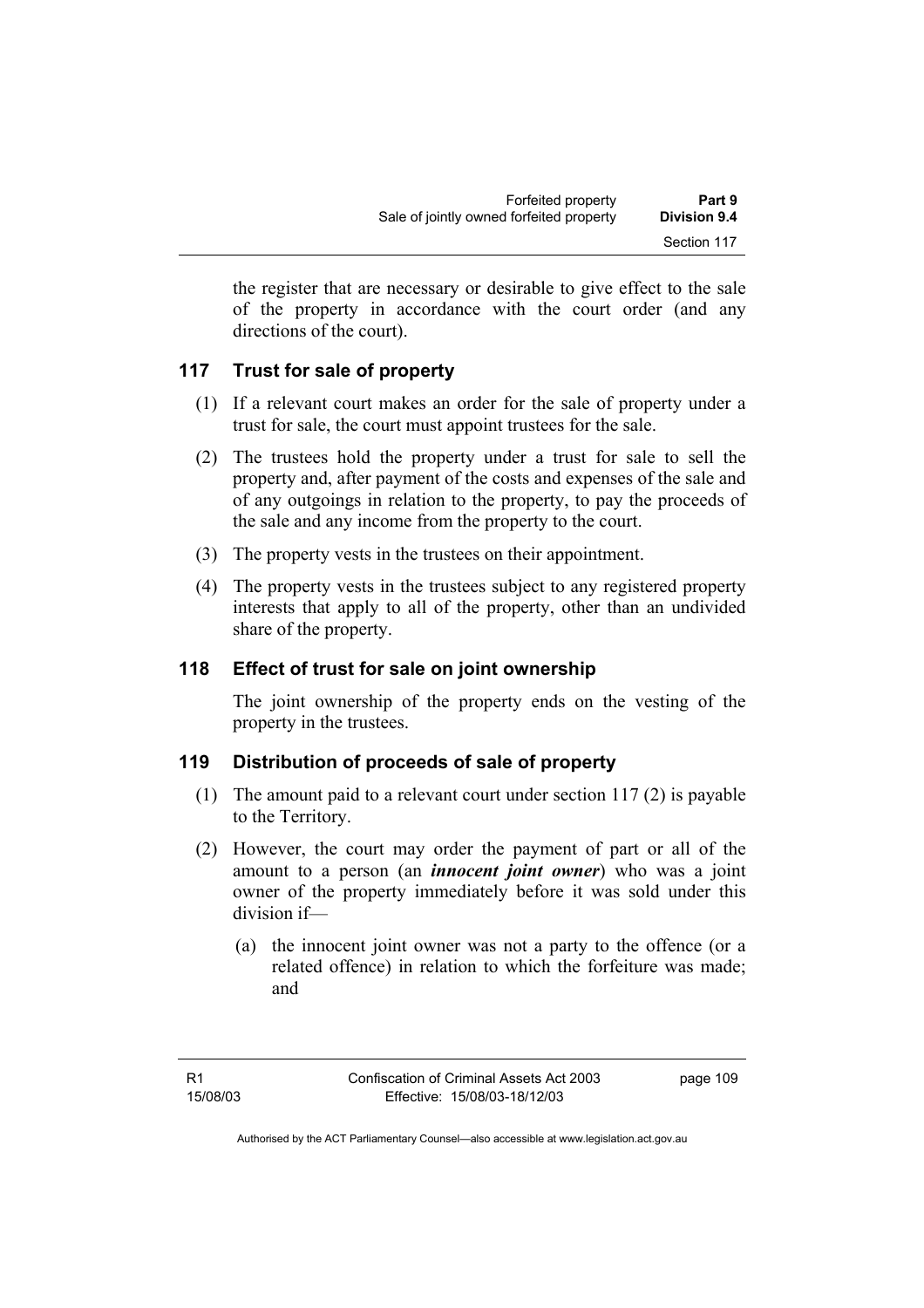| Part 9              | Forfeited property                        |
|---------------------|-------------------------------------------|
| <b>Division 9.5</b> | Forfeited property—return or compensation |
| Section 120         |                                           |

 (b) the innocent joint owner's interest is not subject to the effective control of a person who committed the offence (or a related offence) (an *offender*) in relation to which the forfeiture was made; and

*Note* For the meaning of *effective control*, see s 14.

- (c) for property acquired completely or partly, or directly or indirectly, from an offender—the property was acquired honestly and for sufficient consideration and the innocent joint owner took reasonable care to establish that the property could be lawfully acquired by the innocent joint owner.
- (3) For subsection (2), the court may have regard to any matter it considers appropriate, including the relationship between the offender and the innocent joint owner.

### **120 Variation of court order for sale**

On application by the trustees for sale or an interested person, a relevant court may vary an order it has made for the sale of property under a trust for sale (or make or vary any directions about the property, its sale or the proceeds of sale).

## **Division 9.5 Forfeited property—return or compensation**

*Note* For general provisions about a proceeding for a return or compensation order (which is a confiscation proceeding—see s 236), see pt 14.

### **121 Meaning of** *return or compensation order*

In this Act:

*return or compensation order* means an order under section 123 (Return or compensation orders—making) that an interest in forfeited property be returned to the person who held the interest immediately before its forfeiture, or that the Territory pay to the person the value of the interest.

| page 110 | Confiscation of Criminal Assets Act 2003 | R1       |
|----------|------------------------------------------|----------|
|          | Effective: 15/08/03-18/12/03             | 15/08/03 |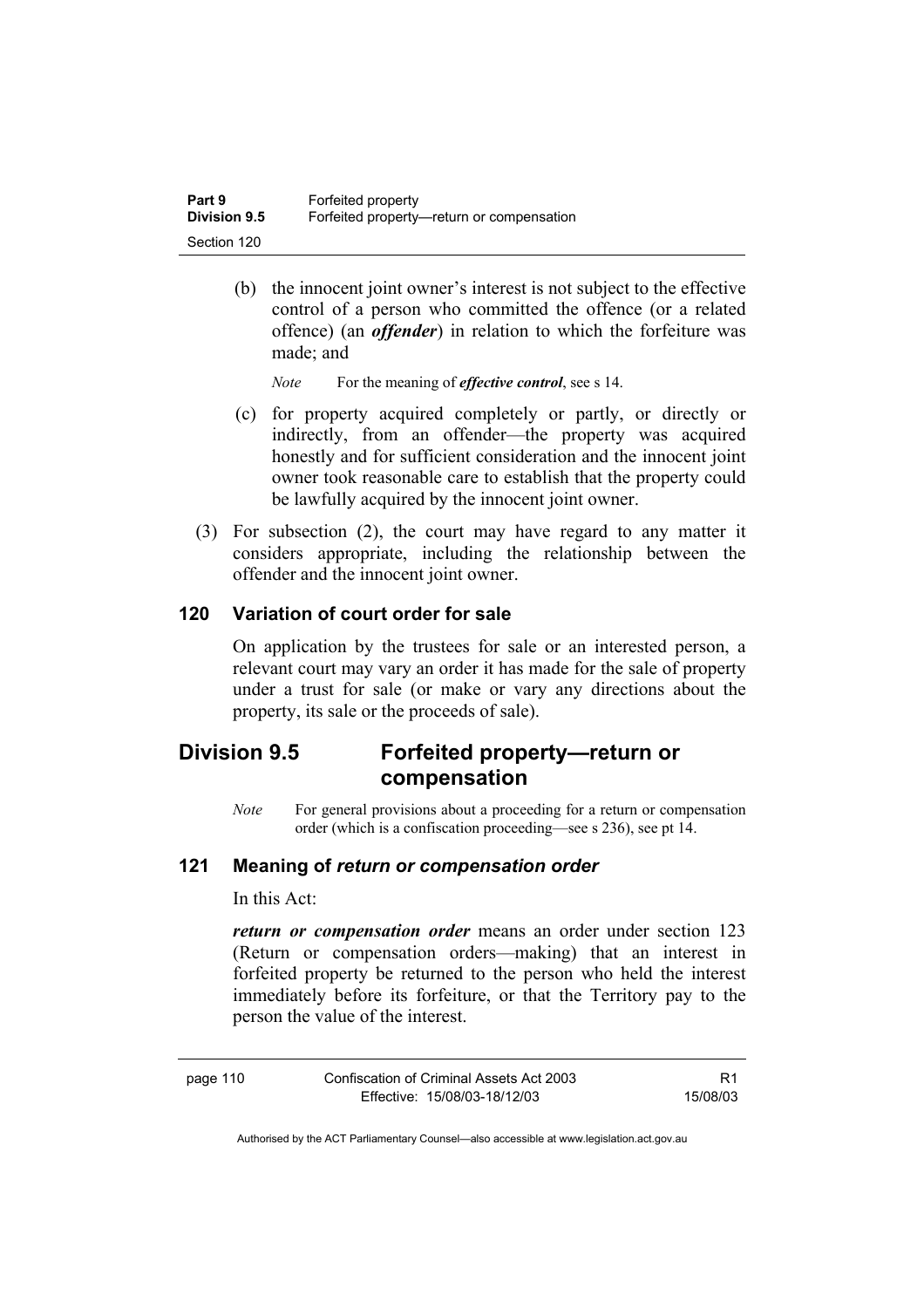#### **122 Return or compensation orders—application**

- (1) A person who held an interest in forfeited property immediately before its forfeiture may apply to a relevant court for a return or compensation order in relation to the interest.
- (2) The application may be made only if 1 of the following events happens (a *qualifying event*):
	- (a) if the interest was forfeited under a forfeiture order or automatic forfeiture—the person is cleared of the offence (and any related offences) to which the forfeiture related;

*Note* For the meaning of *cleared*, see s 17.

- (b) if the interest was forfeited under a forfeiture order—the proceeding in relation to the order is finalised and the order is overturned on appeal.
	- *Note* For the meaning of *finalised*, see s 18.
- (3) The application must be made within 14 days after—
	- (a) the day the qualifying event happens; or
	- (b) if the person only became aware of the qualifying event at a later time, and the delay in becoming aware of the event was not because of the person's neglect—the day the person became aware of the qualifying event.
	- *Note* The court may allow leave for an application to be made after a time fixed by this section in certain circumstances (see s 246).

#### **123 Return or compensation orders—making**

- (1) On application under section 122, if satisfied that a qualifying event mentioned in section 122 (2) has happened in relation to a forfeited interest, the court may order—
	- (a) that the forfeited interest be returned to the person who held the interest immediately before its forfeiture; or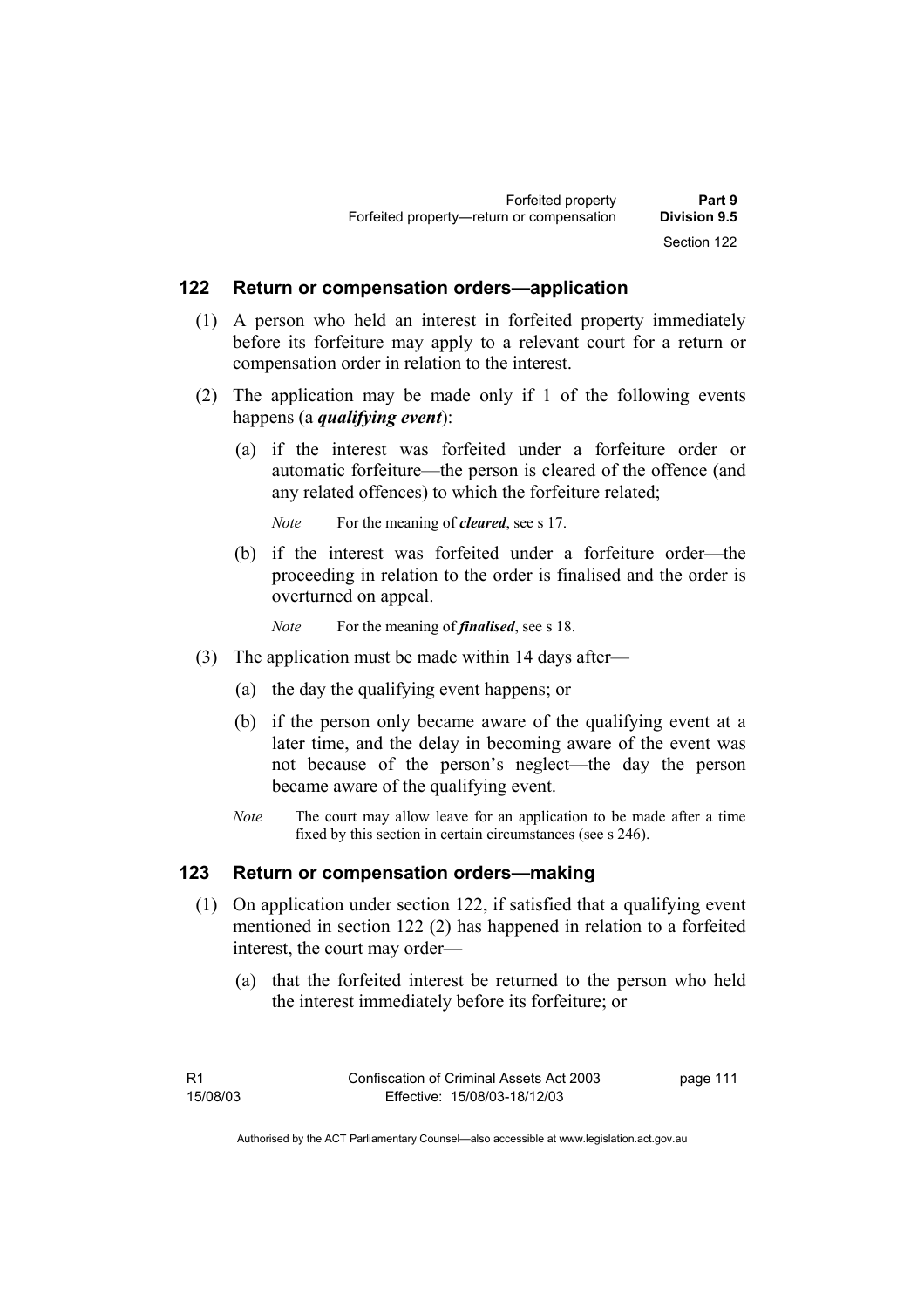- (b) that the Territory pay the person the value of the interest.
- (2) In making the order, the court must—
	- (a) declare the extent, nature and value of the person's interest in the forfeited property; and
	- (b) order that—
		- (i) if the interest is still vested in the Territory—the Territory transfer the interest to the person; or
		- (ii) in any other case—the public trustee pay the person the value declared under paragraph (a).

## **Division 9.6 Forfeited property—buyback of interest**

*Note* For general provisions about a proceeding for a buyback order (which is a confiscation proceeding—see s 236), see pt 14.

#### **124 Meaning of** *buyback order*

In this Act:

*buyback order* means an order under section 126 (Buyback orders making) declaring that a person may buy an interest in forfeited property from the Territory.

#### **125 Buyback orders—application**

- (1) A person who held an interest in forfeited property immediately before its forfeiture may apply to a relevant court for a buyback order in relation to—
	- (a) that interest; or
	- (b) any other interest in the forfeited property; or
	- (c) all interests in the forfeited property.
- (2) The application must be made within 14 days after—

| page 112 | Confiscation of Criminal Assets Act 2003 |          |
|----------|------------------------------------------|----------|
|          | Effective: 15/08/03-18/12/03             | 15/08/03 |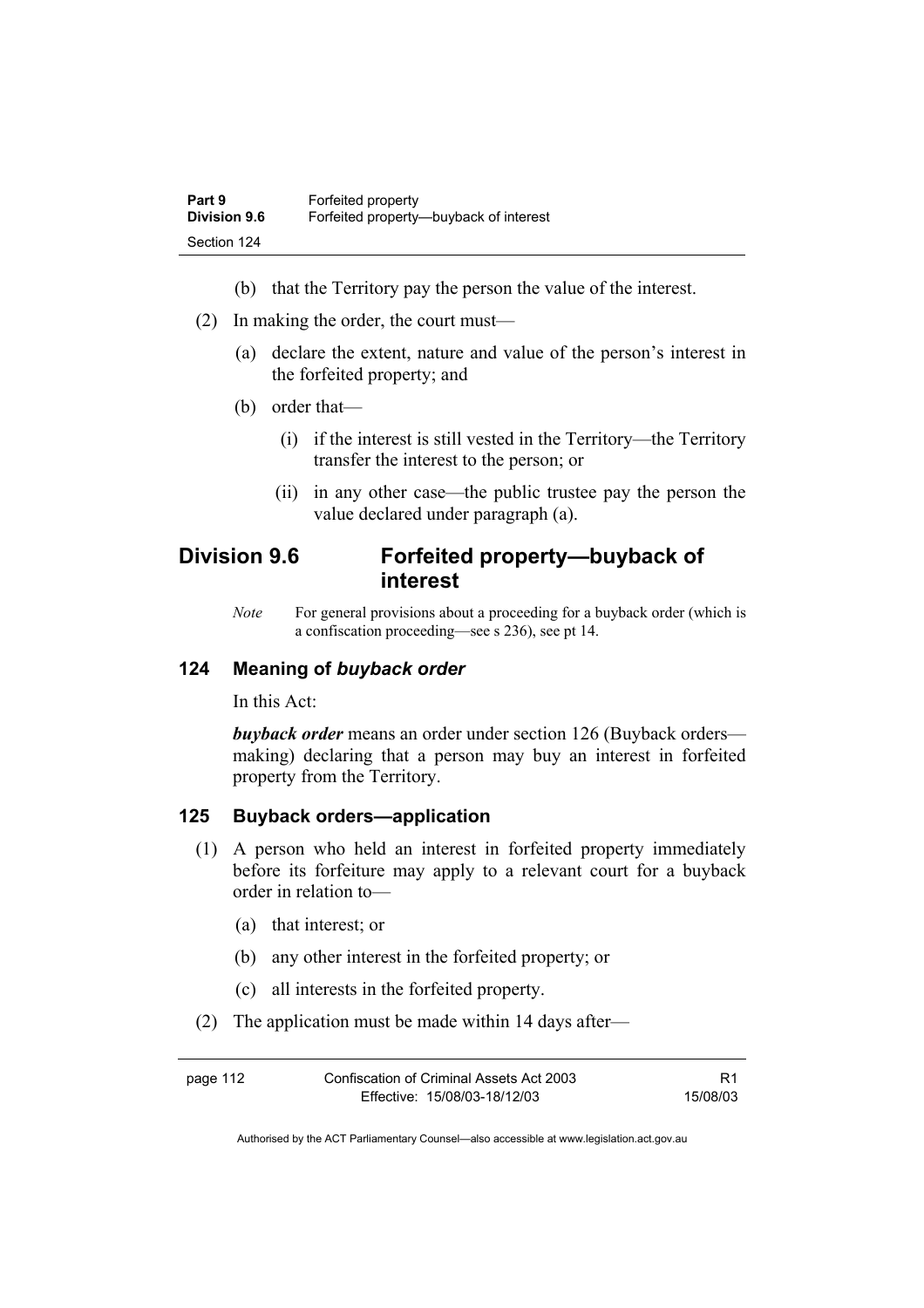- (a) the day the interest formerly held by the person was forfeited; or
- (b) if the person only became aware of the forfeiture at a later time, and the delay in becoming aware of the forfeiture was not because of the person's neglect—the day the person became aware of the forfeiture.
- *Note* The court may allow leave for an application to be made after a time fixed by this section in certain circumstances (see s 246).

#### **126 Buyback orders—making**

- (1) On application under section 125, the court may, by order, declare that a person may buy an interest in forfeited property from the Territory if it is satisfied that—
	- (a) the interest is still vested in the Territory; and
	- (b) it would not be contrary to the public interest (including for the purposes of this Act) to do so; and
	- (c) if the order applied for is in relation to an interest other than the interest formerly held by the person—no-one else who held an interest in the forfeited property immediately before forfeiture objects to the making of the order.
		- *Note* The applicant must give notice of the application to anyone else the applicant knows to have had an interest in the property immediately before forfeiture (see s 244).
- (2) In making the order, the court must declare—
	- (a) the extent, nature and value of the interest in the forfeited property that is to be bought from the Territory; and
	- (b) that the interest may be bought from the Territory for the value declared under paragraph (a) within 1 month after the day the order is made.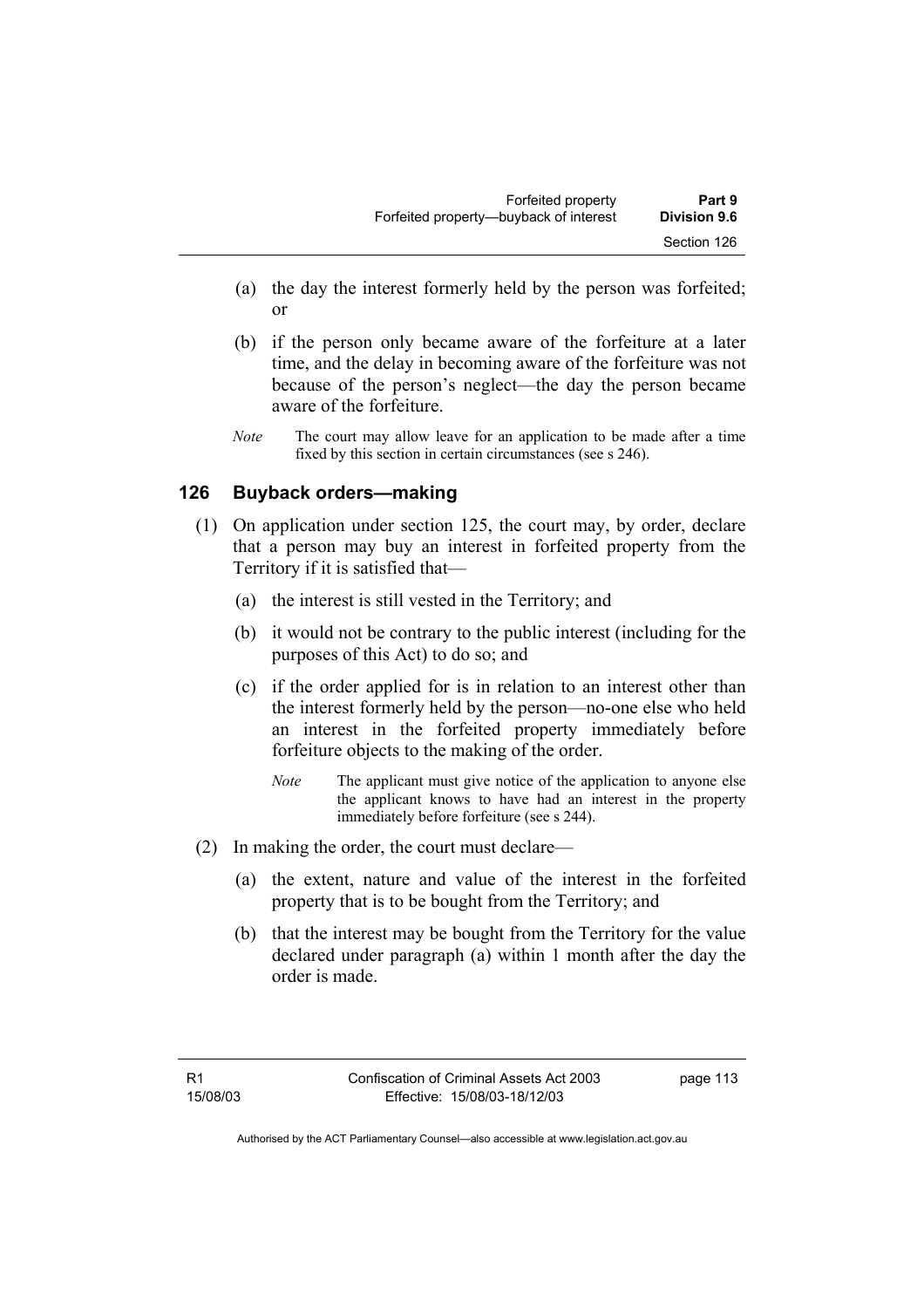| Part 9              | Forfeited property                     |
|---------------------|----------------------------------------|
| <b>Division 9.6</b> | Forfeited property—buyback of interest |
| Section 127         |                                        |

## **127 Buyback orders—buying interest in property**

If a buyback order is made, and the applicant for the order pays to the public trustee the value declared under section 126 (2) (a) within 1 month after the day the order is made, the Territory must transfer the interest to the applicant.

page 114 Confiscation of Criminal Assets Act 2003 Effective: 15/08/03-18/12/03

R1 15/08/03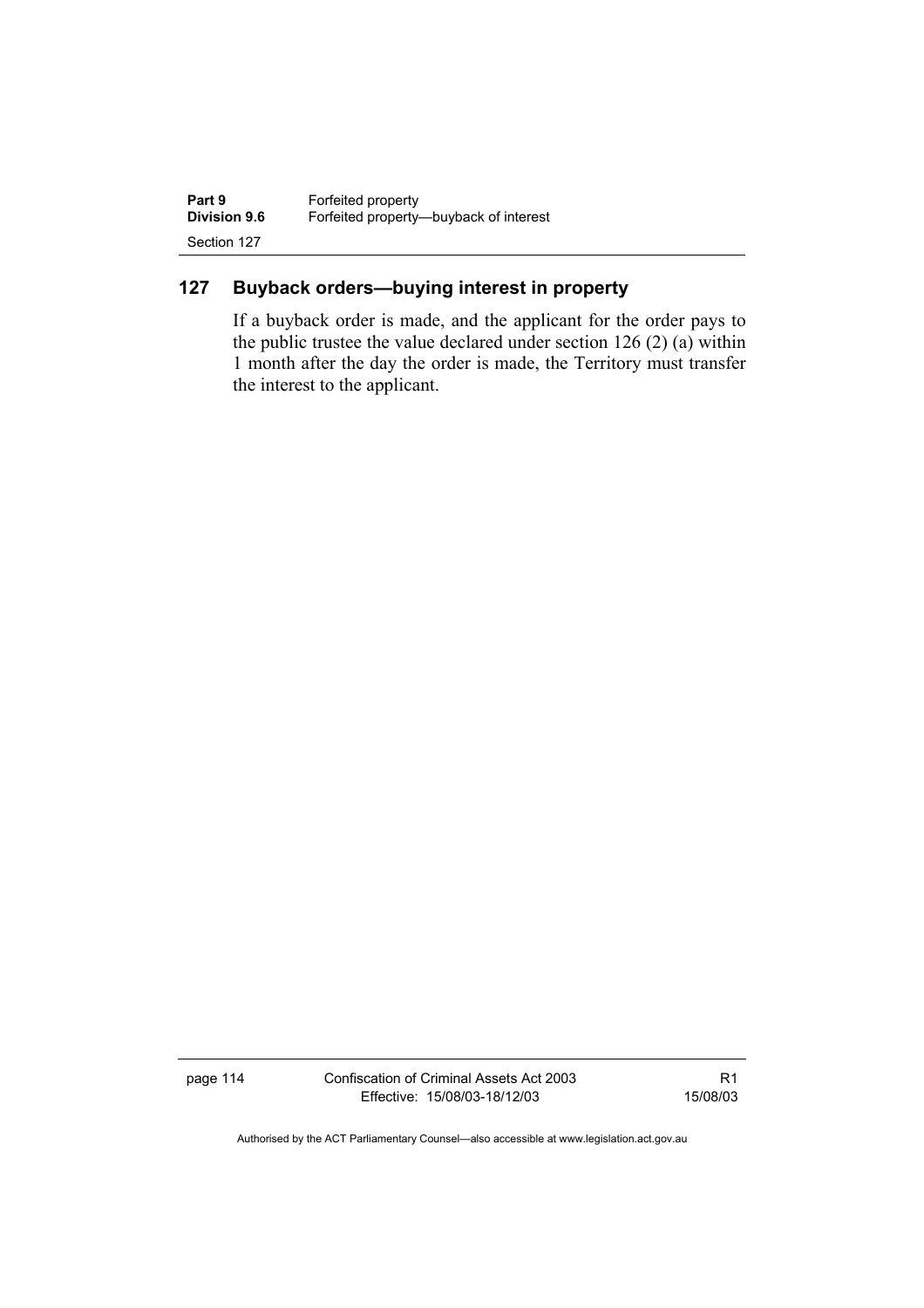# **Part 10 Confiscated assets trust fund**

#### **128 Definitions for pt 10**

In this part:

*distributable funds* means money in the trust fund that is—

- (a) designated as distributable funds under the regulations; or
- (b) declared under section 135 (4) (Review of reserved and distributable funds by public trustee) to be distributable funds.

*equitable sharing program*—see section 129.

*reserved funds* means money in the trust fund that is—

- (a) designated as reserved funds under the regulations; or
- (b) declared under section 135 (2) to be reserved funds.

## **129 Meaning of** *equitable sharing program*

(1) In this part:

*equitable sharing program* means an arrangement under which all or any of the following happen:

- (a) the Territory shares with the Commonwealth or a State a proportion of any proceeds of an unlawful activity recovered under a Territory law (including this Act), if, in the Minister's opinion, the Commonwealth or that State has made a significant contribution to the recovery of the proceeds or to the investigation or prosecution of the unlawful activity;
- (b) the Commonwealth or a State shares with the Territory a proportion of any proceeds of an unlawful activity recovered under a law of the Commonwealth or that State, if, in the opinion of the appropriate Minister of the Commonwealth or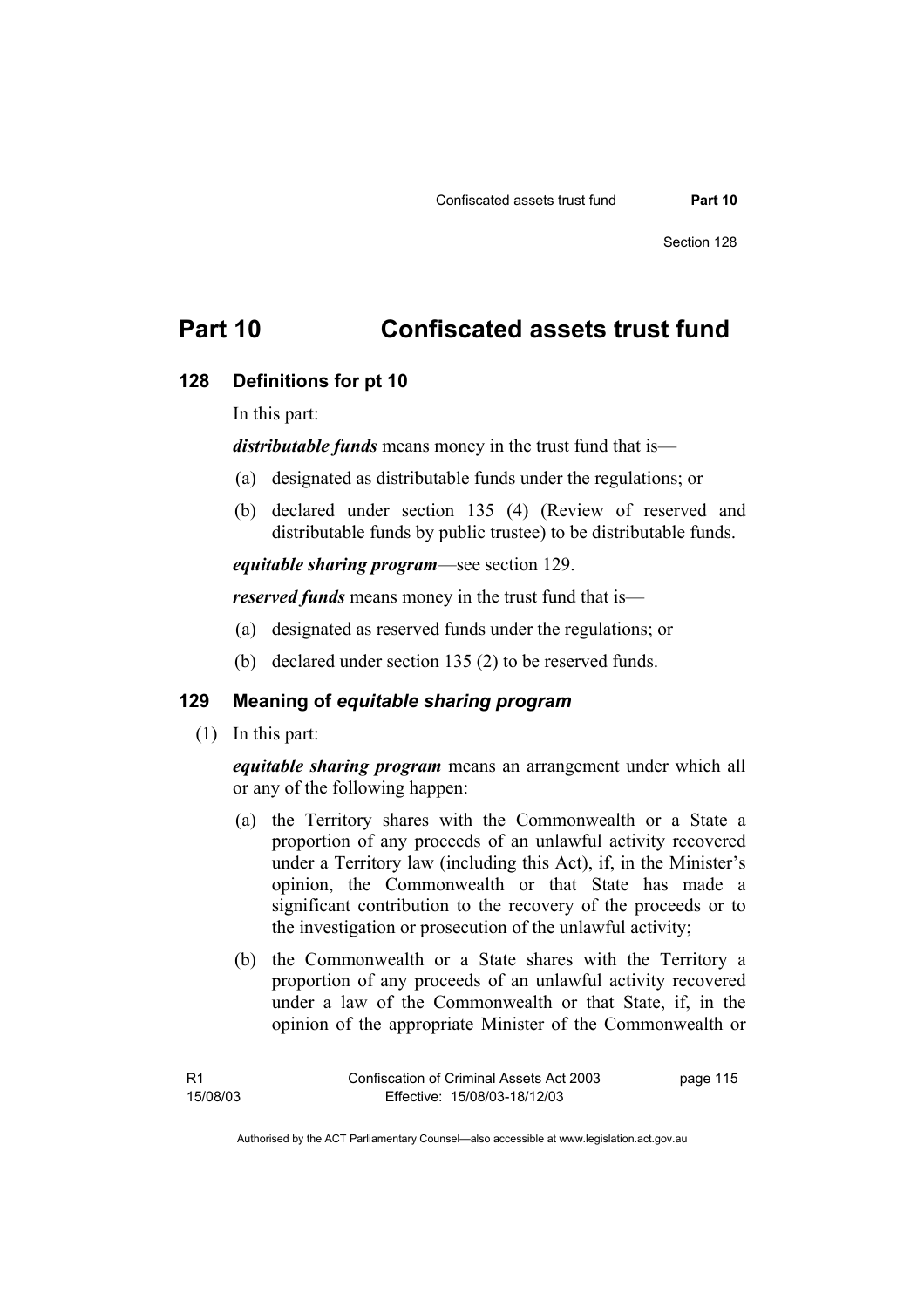#### **Part 10 Confiscated assets trust fund**

Section 130

that State, the Territory has made a significant contribution to the recovery of the proceeds;

- (c) the Territory shares with a foreign country a proportion of the proceeds of any unlawful activity recovered under a Territory law, if, in the Minister's opinion, the foreign country has made a significant contribution to the recovery of the proceeds or to the investigation or prosecution of the unlawful activity.
- (2) In subsection (1):

*unlawful activity* means an act or omission that is—

- (a) an indictable offence; or
- (b) an offence against a law of a foreign country.
- *Note Indictable offence* includes an offence against the law of the Commonwealth, a State or another Territory that may be dealt with under a law of the Commonwealth, the State or the other Territory as an indictable offence (see s 13 (2)).

#### **130 Establishment of trust fund**

There is to be a trust fund called the confiscated assets trust fund.

#### **131 Payments into trust fund**

- (1) The following amounts must be paid into the trust fund:
	- (a) the income from the administration of restrained property;
	- (b) the forfeited money mentioned in section 111 (1) (Disposal of forfeited property) and the *Crimes Act 1900*, section 386B (1) (Disposal of forfeited money or goods by the public trustee);
	- (c) income earned from forfeited property (including income from the administration of the property);
	- (d) amounts raised from the sale of property to satisfy penalty orders, including any income earned from those amounts;

R1 15/08/03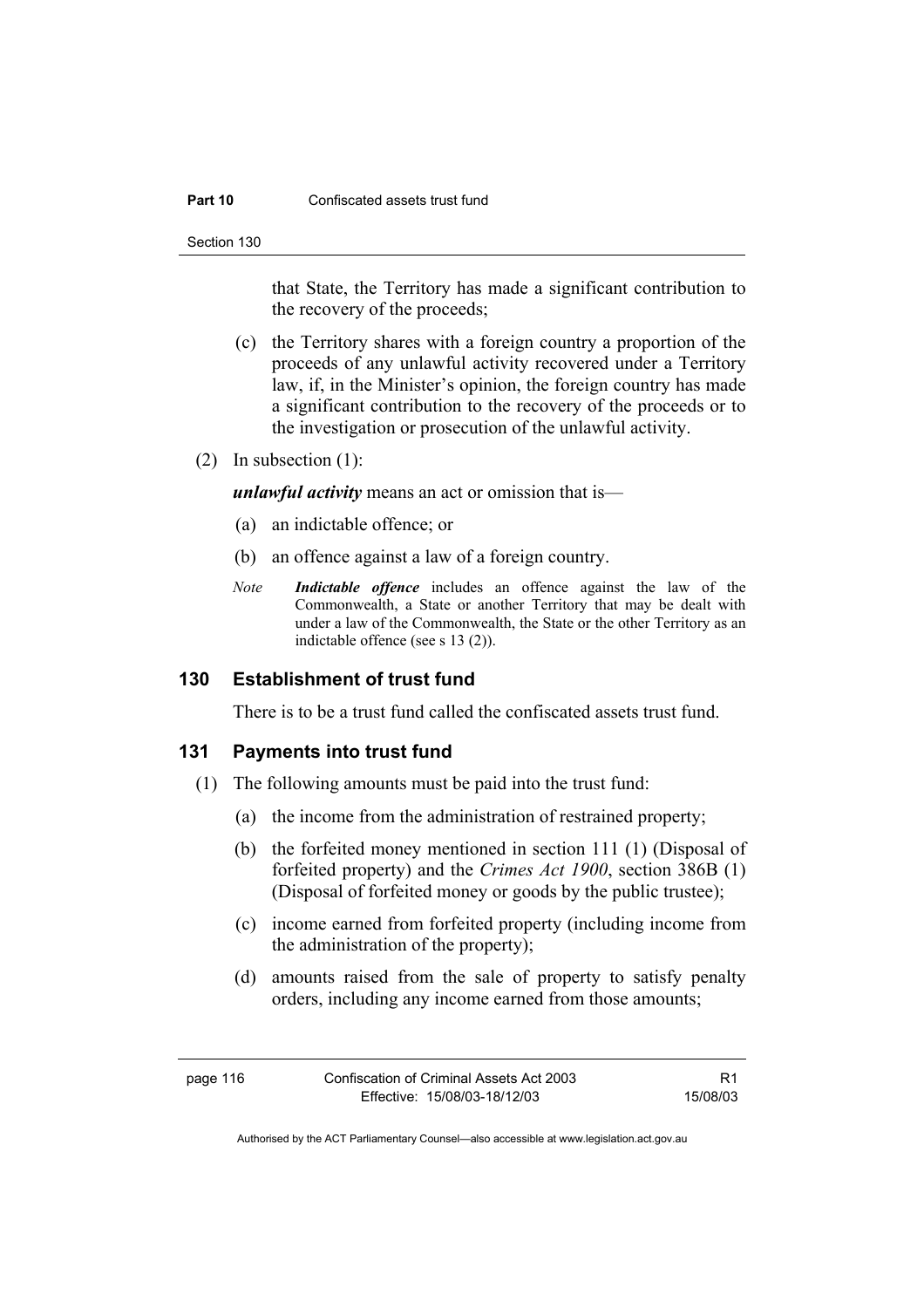- (e) payments for forfeited property that is bought back under a buyback order;
- (f) the remainder of the proceeds mentioned in the *Crimes Act 1900*, section 250 (2) (b) (Disposal of forfeited articles by public trustee) and section 386B (3) (b);
- (g) the proceeds of the enforcement of registered interstate automatic forfeiture decisions and registered interstate forfeiture orders;
- (h) payments and the proceeds of property sold to satisfy an interstate penalty orders;
- (i) payments received under the equitable sharing program.
- (2) However, this section does not apply in relation to forfeited property to which a direction under section 111 (3) (Disposal of forfeited property) applies.
- (3) Amounts paid into the trust fund must be designated as reserved funds or distributable funds in accordance with the regulations (if any).
- (4) All amounts payable into the trust fund must be paid into a trust banking account maintained under the *Financial Management Act 1996*, section 51 (Departmental trust banking accounts).

#### **132 Purposes of trust fund**

- (1) The trust fund may be used to make payments from reserved funds for the following purposes:
	- (a) payments under return or compensation orders;
	- (b) payments of compensation under the *Crimes Act 1900*, section 386C (Return or compensation for forfeited money or goods);
	- (c) if property in the possession or control of the public trustee is returned, or compensation paid for property that has been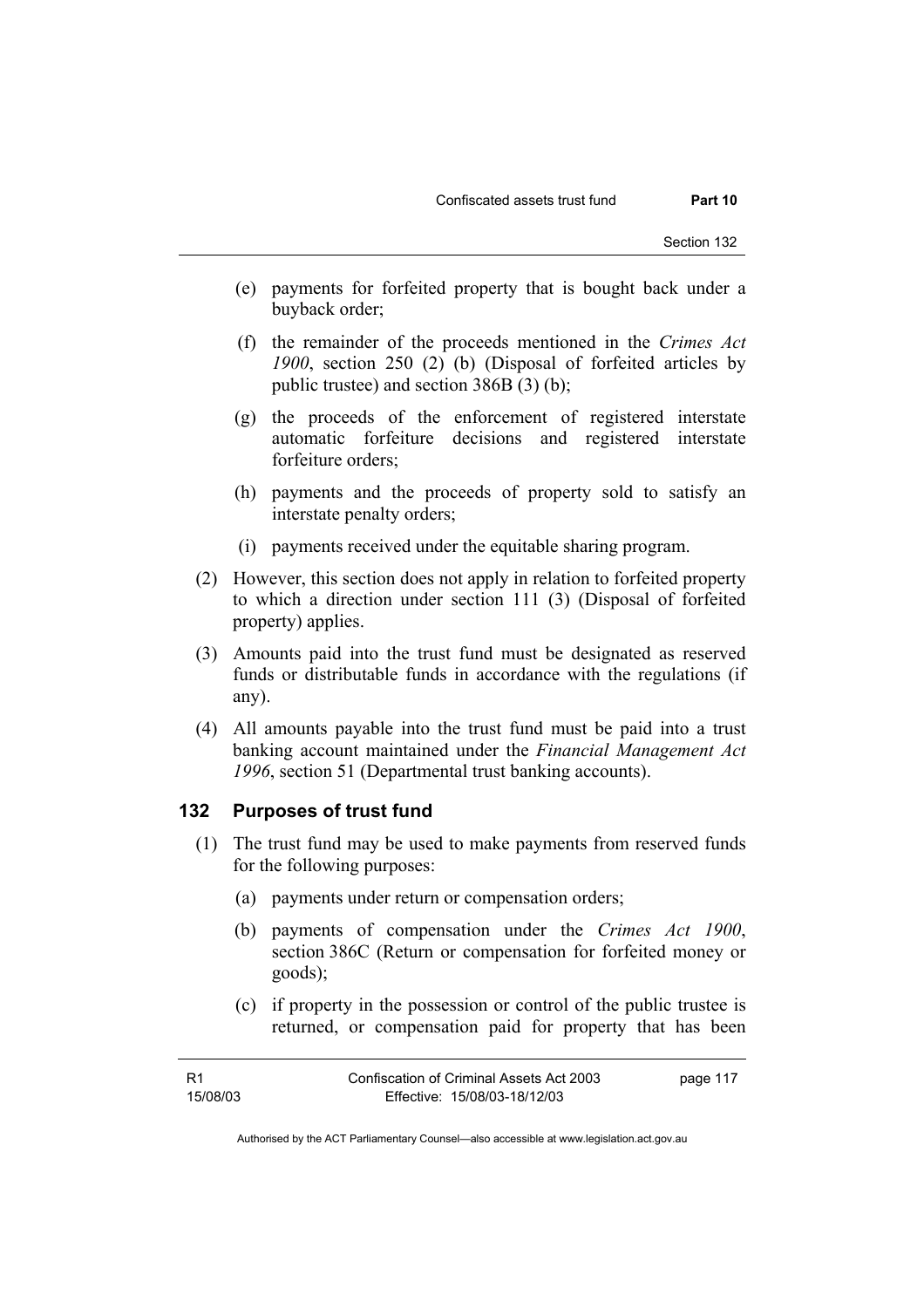#### **Part 10 Confiscated assets trust fund**

Section 133

under the control of the public trustee, under a return or compensation order—any costs, charges or expenses deducted by the public trustee in relation to the property;

- (d) the annual management fee prescribed under the regulations for the public trustee;
- (e) other costs, charges or expenses of the public trustee in relation to the exercise of functions under this Act;
- (f) payments under the equitable sharing program.
- (2) The trust fund may be used to make payments from distributable funds in accordance with section 134 (2) (Distribution of surplus funds).

#### **133 Payments from trust fund**

- (1) Payments must be made in accordance with the principle that payments for a purpose for which reserved funds may be used have priority over payments for purposes for which distributable funds may be used.
- (2) The public trustee may make payments for the purposes of the trust fund.
- (3) However, a payment under the equitable sharing program or from distributable funds may be made only in accordance with a written direction of the Minister.

#### **134 Distribution of surplus funds**

- (1) For section 132 (2) (Purposes of trust fund), the Minister must, at least once in each financial year, decide the amount of distributable funds available for payment from the trust fund.
- (2) The Minister may approve the use of part or all of the decided amount for any of the following purposes:
	- (a) the enforcement of Territory laws;

R1 15/08/03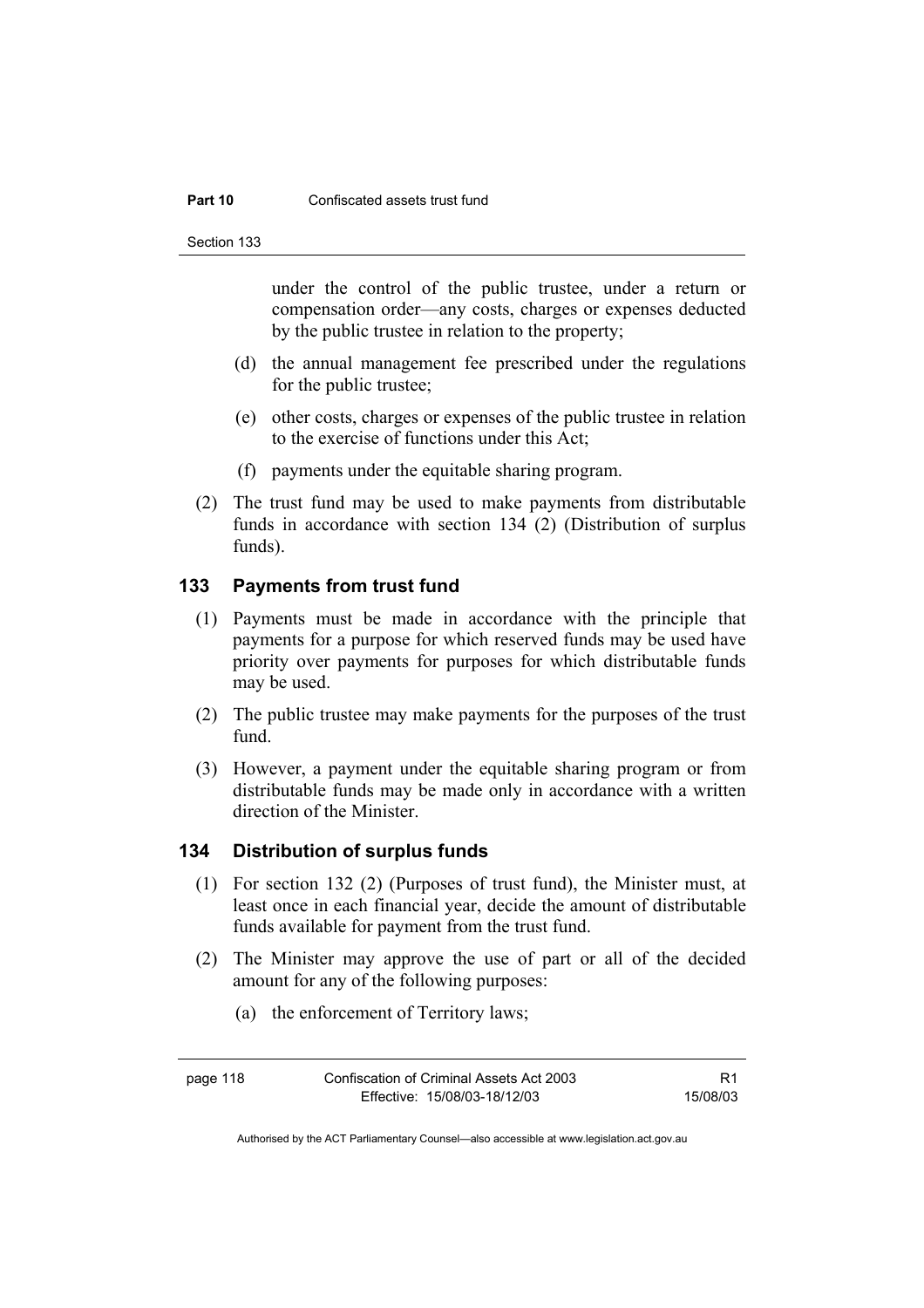- (b) criminal justice activities;
- (c) crime prevention;
- (d) assistance to victims of crime;
- (e) the prevention of drug abuse;
- (f) the rehabilitation of drug users;
- (g) a purpose prescribed under the regulations relating to law enforcement or drug rehabilitation and education.
- (3) An approval is a notifiable instrument.

*Note* A notifiable instrument must be notified under the Legislation Act.

#### **135 Review of reserved and distributable funds by public trustee**

- (1) The public trustee must review the trust fund at least twice each year to decide whether the amount of reserved funds is likely to be sufficient to meet the payments from reserved funds that may be made within the 6 month period after the review.
- (2) If the public trustee considers that the amount of reserved funds is likely to be insufficient, the public trustee must declare, in writing, an amount of distributable funds to be reserved funds.
- (3) The amount declared must not be more than is necessary to increase the amount of reserved funds to what is required to meet payments from reserved funds within the 6 months after the declaration is made.
- (4) If the public trustee considers that the amount of reserved funds is likely to be more than is necessary, the public trustee must declare, in writing, the amount of the surplus funds to be distributable funds.

page 119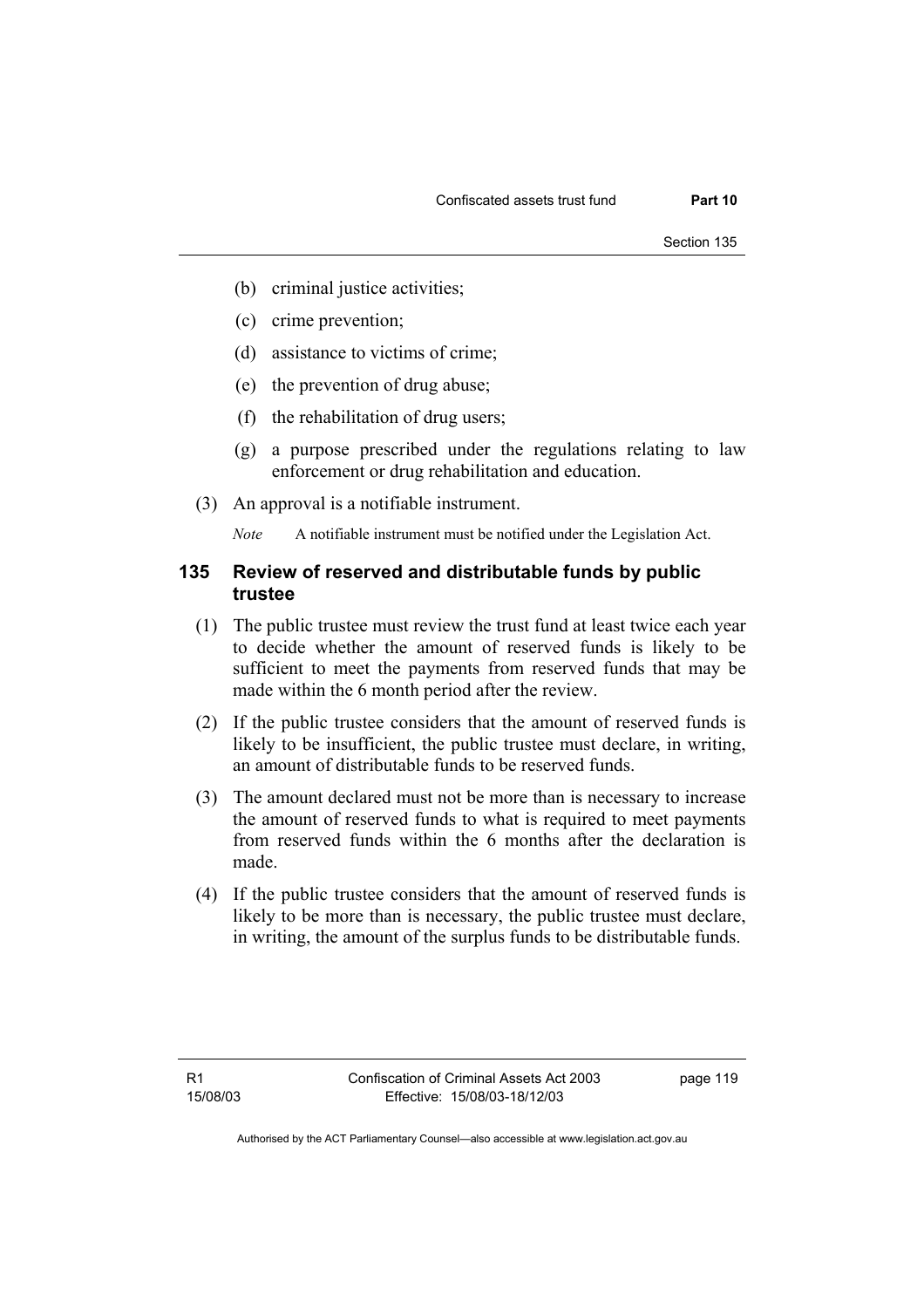#### **Part 11 Interstate orders**

Section 136

# **Part 11** Interstate orders

*Note* Proceedings under this part are civil, not criminal (see s 237 (1) (b)).

#### **136 Meaning of** *authenticated* **for pt 11**

In this part:

*authenticated*, in relation to a corresponding law order, means authenticated by the entity that made the order in accordance with the corresponding law under which the order was made or the practice of the entity.

#### **Example**

if the entity is a court, the order may be authenticated by the court's seal or stamp

*Note* An example is part of the Act, is not exhaustive and may extend, but does not limit, the meaning of the provision in which it appears (see Legislation Act, s 126 and s 132).

### **137 Interstate restraining and forfeiture orders etc registration**

- (1) This section applies if—
	- (a) an interstate restraining order expressly applies to—
		- (i) stated property in the ACT; or
		- (ii) all the property in the ACT of a person; or
		- (iii) all the property (other than stated property) in the ACT of a person; or
	- (b) an interstate automatic forfeiture decision expressly applies to property in the ACT; or
	- (c) an interstate forfeiture order expressly applies to property in the ACT.

R1 15/08/03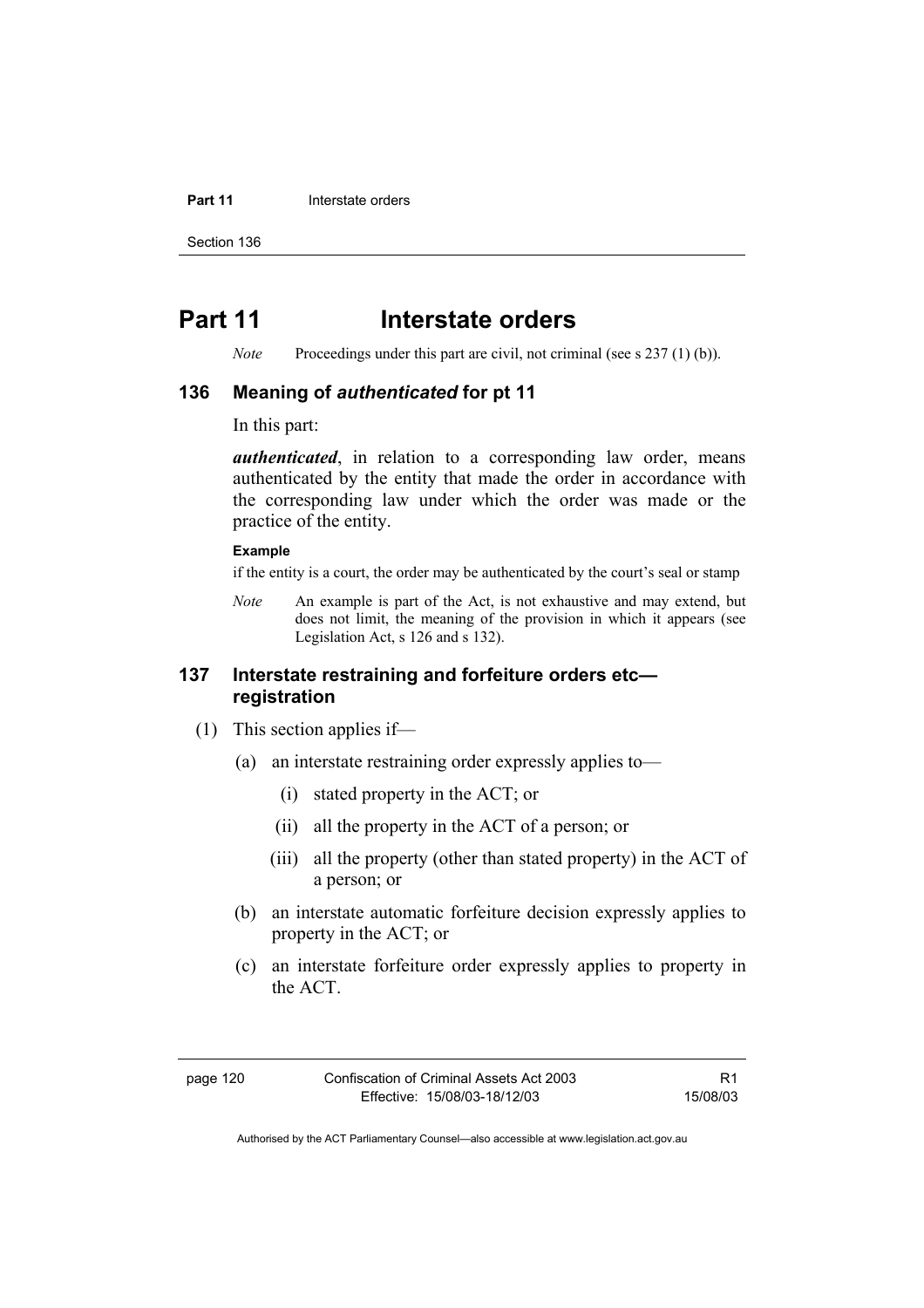- (2) An authenticated copy of the order or decision may be registered in a relevant court by the applicant for the order or decision, the DPP or a person prescribed under the regulations.
- (3) An authenticated copy of any amendment of the order or decision (made before or after the registration of the order or decision) may be registered in a relevant court by a person mentioned in subsection (2).
- (4) Registration of the order or decision, and any amendment of the order or decision, may be refused to the extent that the order or decision, or the order or decision as amended, could not, on registration, be enforced in the ACT.
- (5) The order or decision, and any amendment of the order or decision, must be registered in accordance with the procedure of the relevant court.

### **138 Interstate restraining and forfeiture orders etc—interim registration**

- (1) This section applies to an electronic copy of an authenticated interstate restraining order, interstate automatic forfeiture decision or interstate forfeiture order or of an authenticated copy of any amendment of such an order or decision.
- (2) If the electronic copy is certified in accordance with the procedure of a relevant court, it is taken, for this Act, to be an authenticated copy of the order, decision or amendment.
- (3) However, if the order, decision or amendment is registered in the relevant court using the electronic copy, the registration ceases to have effect at the end of 5 days after the day of registration, or when an authenticated copy of the order, decision or amendment is registered, whichever happens first.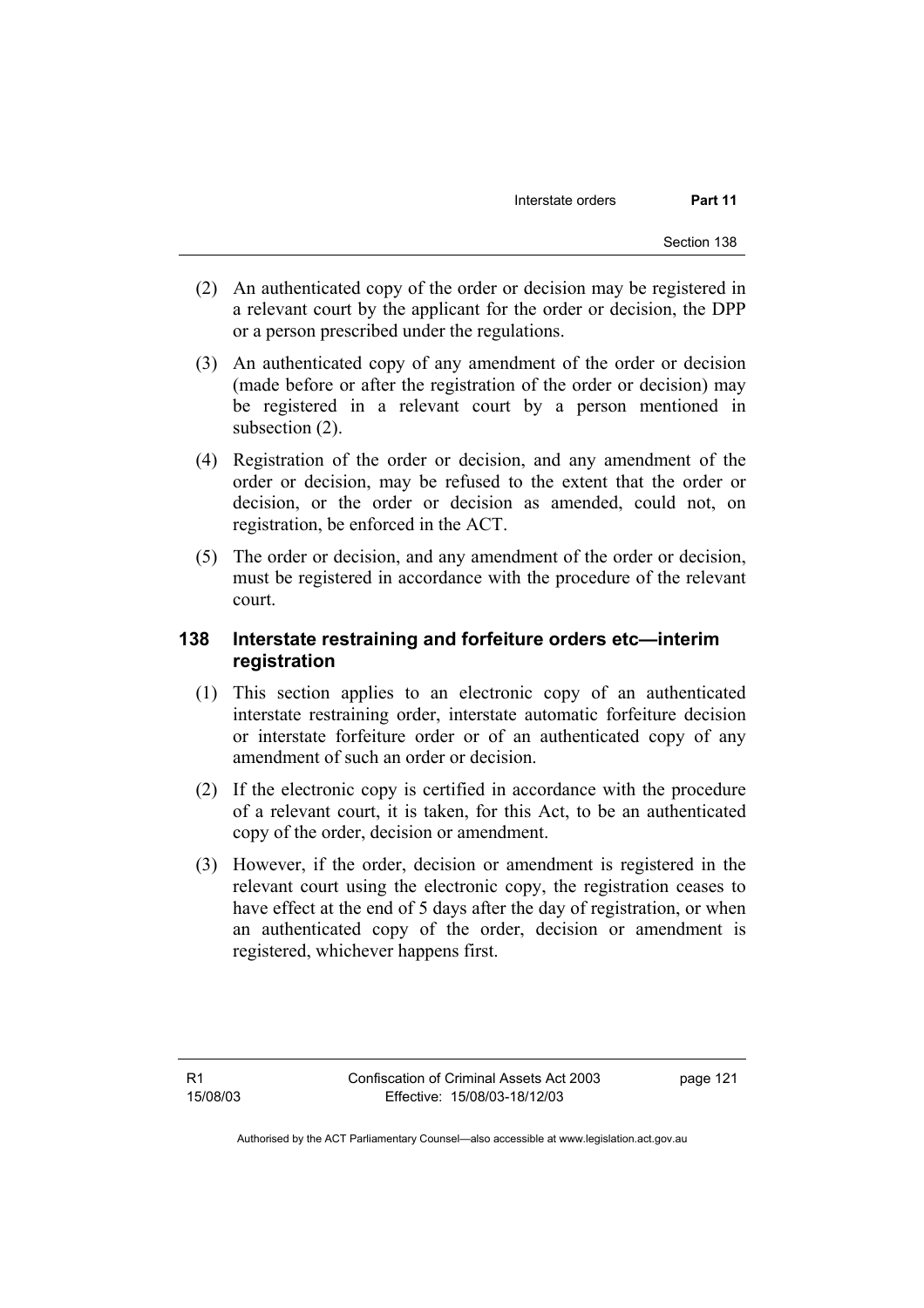#### **Part 11 Interstate orders**

Section 139

(4) In this section:

*electronic copy*, of a document, includes the following copies of the document:

- (a) a fax copy;
- (b) an emailed copy;
- (c) a scanned copy.

### **139 Interstate restraining and forfeiture orders etc—effect of registration**

- (1) For this Act, a registered interstate restraining order is taken to be a restraining order under this Act.
- (2) For this Act, a registered interstate automatic forfeiture decision is taken to be an automatic forfeiture under division 5.2 (Automatic forfeiture—conviction for serious offences).
- (3) For this Act, a registered interstate civil forfeiture order is taken to be a civil forfeiture order under this Act.
- (4) For this Act, a registered interstate conviction forfeiture order is taken to be a conviction forfeiture order under this Act.
- (5) An amendment of a registered interstate order or decision mentioned in this section has effect for this Act only if it is registered under this part.

#### **140 Interstate restraining and forfeiture orders etc—ending of registration**

A registered interstate restraining order, automatic forfeiture decision or forfeiture order ceases to be registered under this Act if—

 (a) it ceases to be in force under the corresponding law under which it was made; or

R1 15/08/03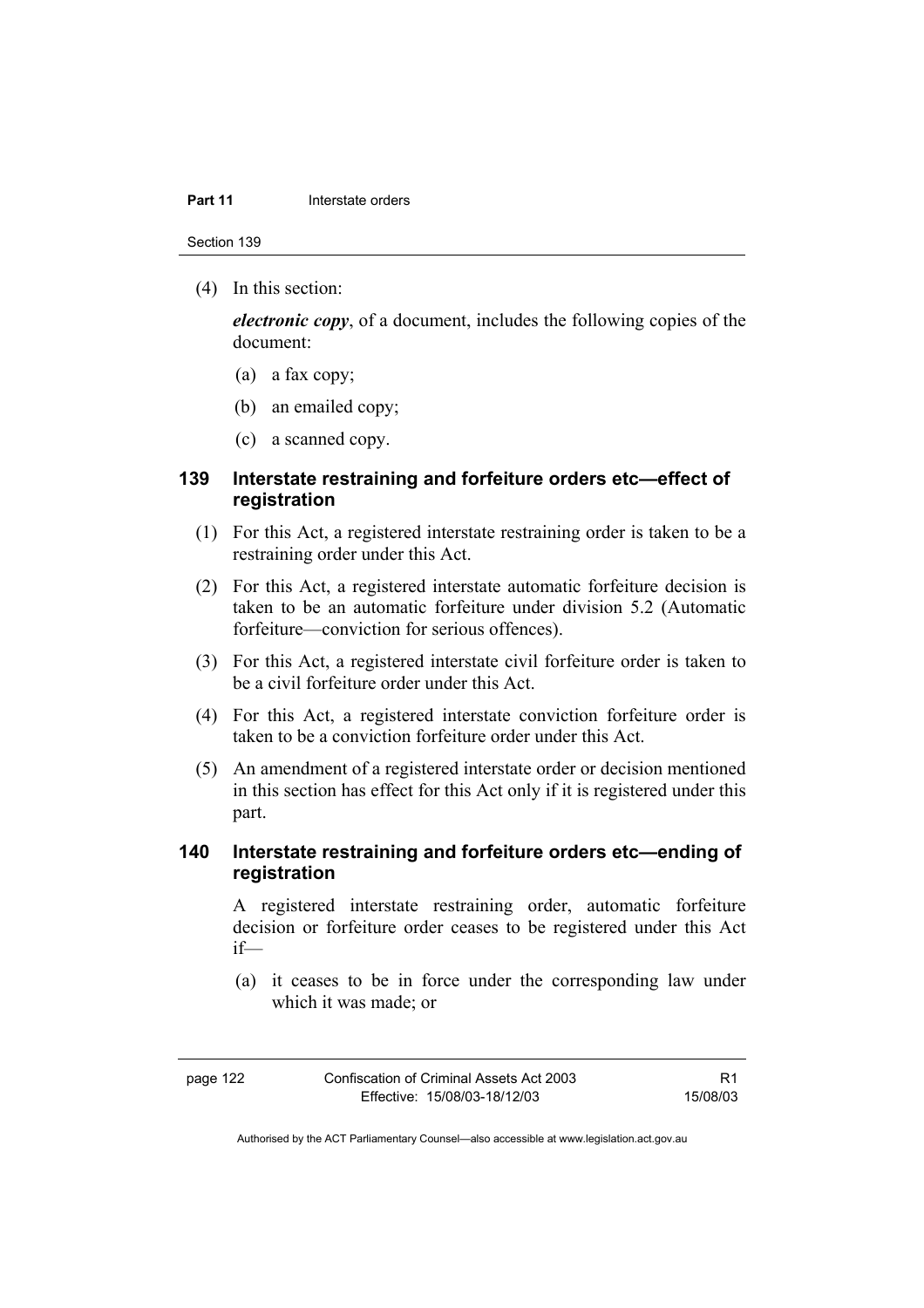(b) its registration is cancelled under section 141.

#### **141 Interstate restraining and forfeiture orders etc cancellation of registration**

- (1) The registration of an interstate restraining order, interstate automatic forfeiture decision or interstate forfeiture order may be cancelled by a relevant court, or an officer of a relevant court prescribed under the regulations, if—
	- (a) the registration was improperly obtained; or
	- (b) details of any amendment of the order or decision, or any direction of the entity that made the order or decision, was not given to the relevant court in accordance with the procedure of the court.
- (2) The registration of an interstate restraining order, interstate automatic forfeiture decision or interstate forfeiture order, or an amendment of such an order or decision, may be cancelled by a relevant court, to the extent that the order or decision, or the order or decision as amended, cannot be enforced in the ACT.

#### **142 Creation of interstate penalty charges**

- (1) This section applies if—
	- (a) an interstate restraining order is made because of the commission, or the alleged commission, of an indictable offence by a person; and
	- (b) an interstate penalty order is made against the person in relation to the offence; and
	- (c) the interstate restraining order is registered under this Act; and
	- (d) the interstate penalty order is registered in the ACT under the *Service and Execution of Process Act 1992* (Cwlth).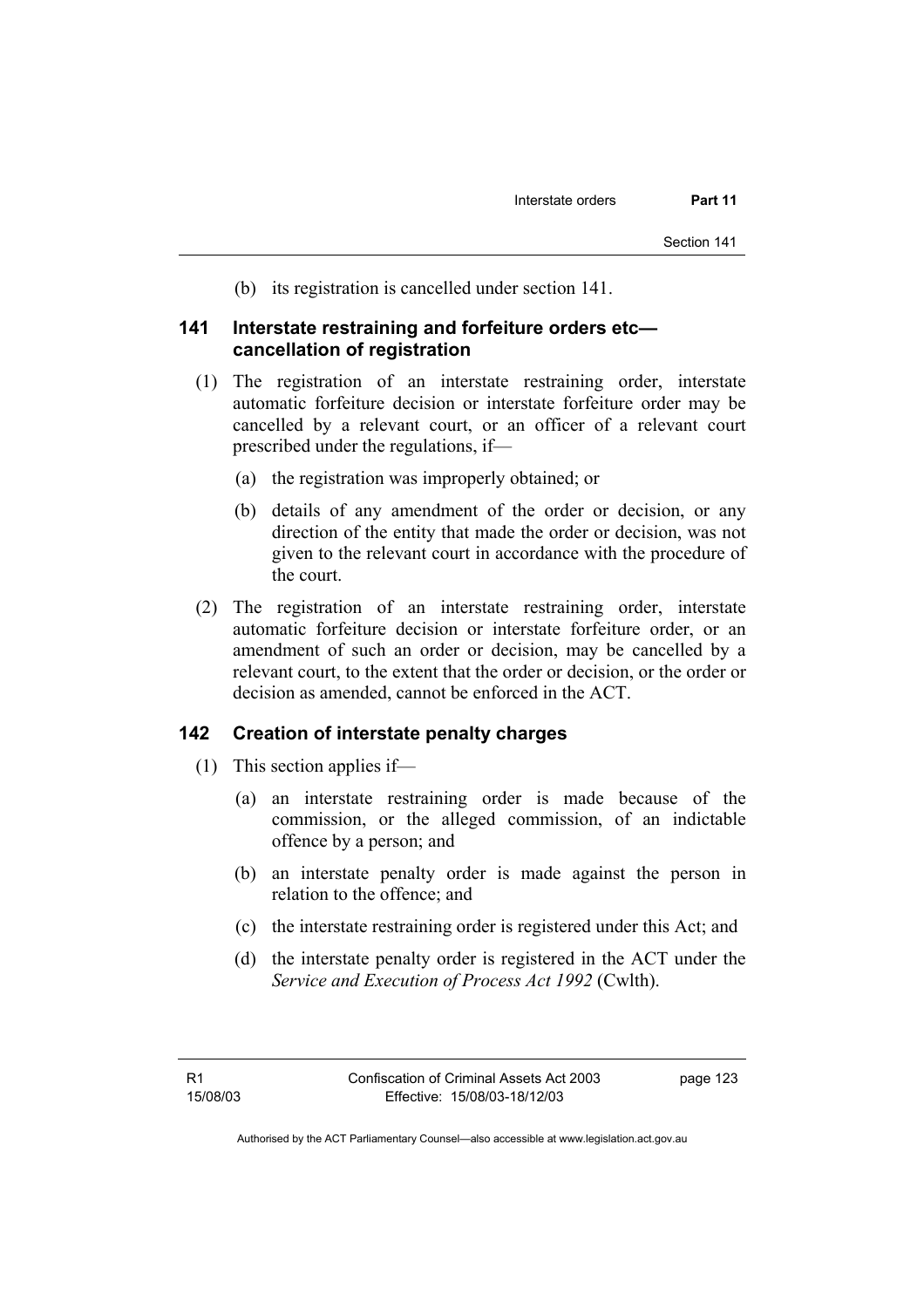#### **Part 11 Interstate orders**

Section 143

- (2) On the registration of both of the orders mentioned in subsection (1) (c) and (d), a charge (an *interstate penalty charge*) to secure the amount payable under the interstate penalty order is created over the property in the ACT restrained under the interstate restraining order.
- (3) If the interstate restraining order is amended, after the interstate penalty order is made, to add more property, and the interstate restraining order is registered under this part, the additional property is also subject to the penalty charge on registration of the amendment.

#### **143 Interstate penalty charges—effect of creation**

For this Act, an interstate penalty charge is taken to be a penalty charge under this Act.

page 124 Confiscation of Criminal Assets Act 2003 Effective: 15/08/03-18/12/03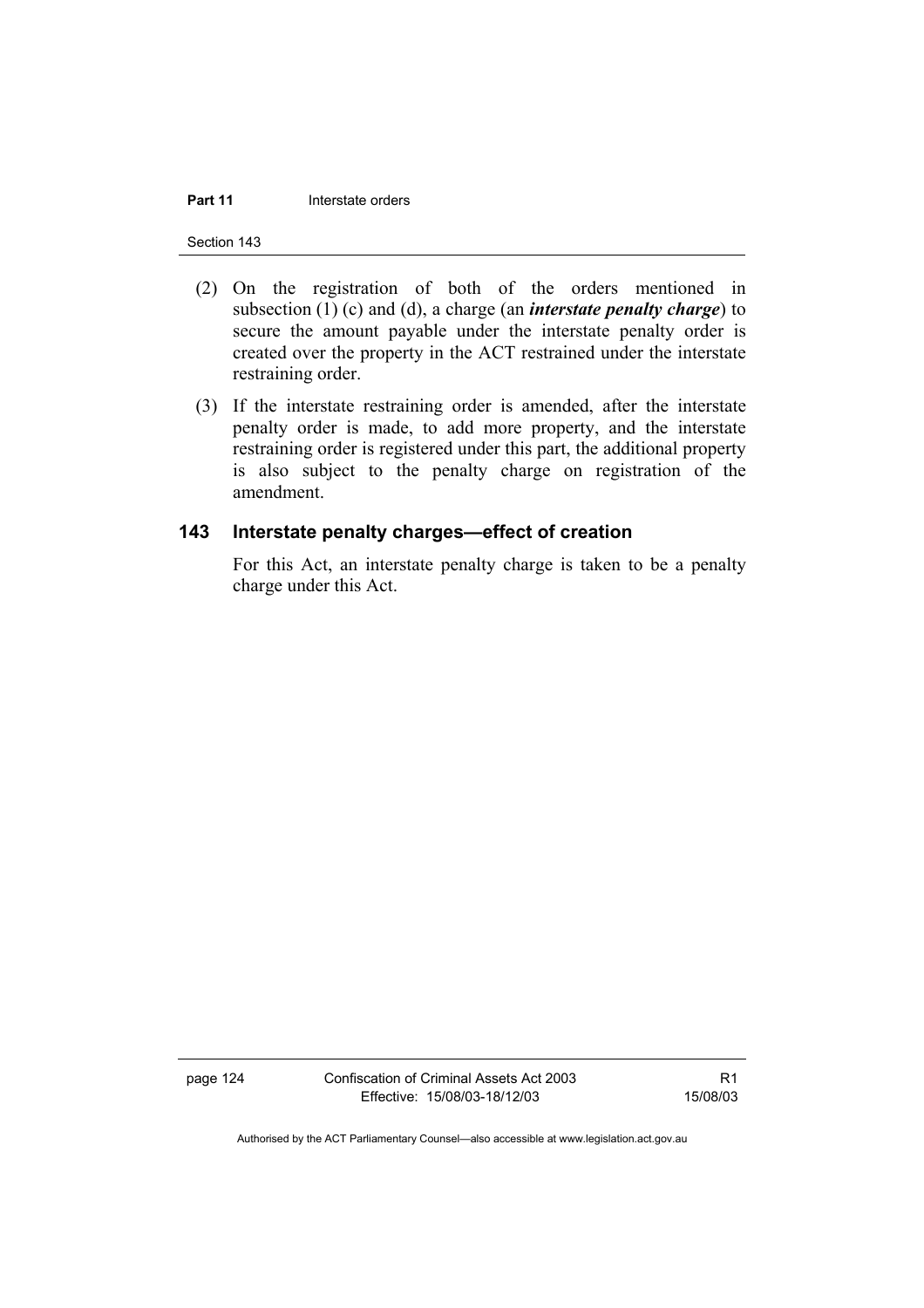# **Part 12 Information gathering**

## **Division 12.1 Inquiry notices**

#### **144 Meaning of** *inquiry notice*

In this Act:

*inquiry notice* means a notice by a police officer requiring a financial institution to give the officer stated information in relation to—

- (a) an account with the institution (including whether an account has existed or does exist); or
- (b) a transaction (other than in relation to an account) conducted, or proposed to be conducted, by or with the institution (including whether a transaction has been conducted).
- *Note 1 Account* includes a safe-deposit box (see dict, def *account*).
- *Note 2* It is an offence to contravene an inquiry notice, to give false or misleading information in purported compliance with an inquiry notice, or to disclose the existence or operation of the notice (see div 12.6).

#### **145 Inquiry notices—giving**

- (1) A police officer of the rank of commander (or higher) may give an inquiry notice to a financial institution.
- (2) The inquiry notice may be given only if the police officer is satisfied that the information to which the notice relates is relevant to deciding whether—
	- (a) an application could be made for an order under this Act (including for another order under this part), a corresponding law order, or a search warrant under part 13 (Search warrants), in relation to anyone; or

page 125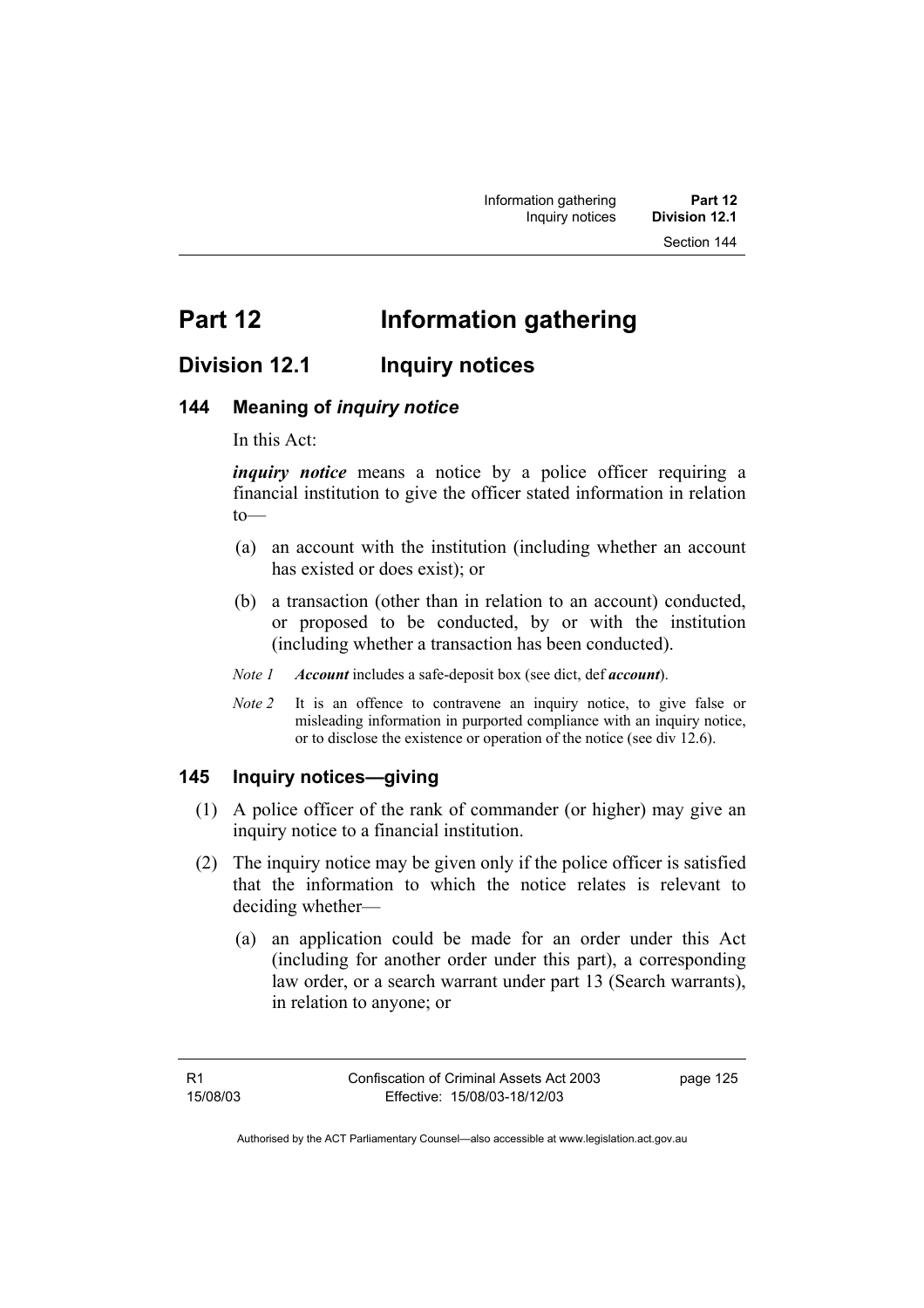| Part 12              | Information gathering |
|----------------------|-----------------------|
| <b>Division 12.1</b> | Inquiry notices       |
| Section 146          |                       |

- (b) a proceeding could be begun against anyone for an offence against this Act or a corresponding law or for a money laundering offence.
- *Note* A *money laundering offence* includes a prescribed offence against a law of the Commonwealth, a State or another Territory, see dict.
- (3) The police officer must give a copy of the notice to the financial institution to which the notice applies.
	- *Note* For how documents may be served, see Legislation Act, pt 19.5.

#### **146 Inquiry notices—form**

- (1) An inquiry notice must be signed by the police officer giving it.
- (2) The notice must state—
	- (a) that it is an inquiry notice under this Act; and
	- (b) the financial institution to which the notice applies; and
	- (c) the information that the financial institution is required to give; and
	- (d) how the information is to be given; and
	- (e) that the inquiry notice is a non-disclosable information order.
	- *Note* The disclosure of the existence or operation of a non-disclosable information order is prohibited, see s 192.
- (3) The notice must also include a statement setting out the effect of division 12.6 (Information order offences) in relation to inquiry notices.

### **147 Inquiry notices—immunity for complying financial institutions and staff**

A civil proceeding does not lie against a financial institution, or an officer, employee or agent of a financial institution, in relation to loss, damage or injury of any kind to someone else because of the

R1 15/08/03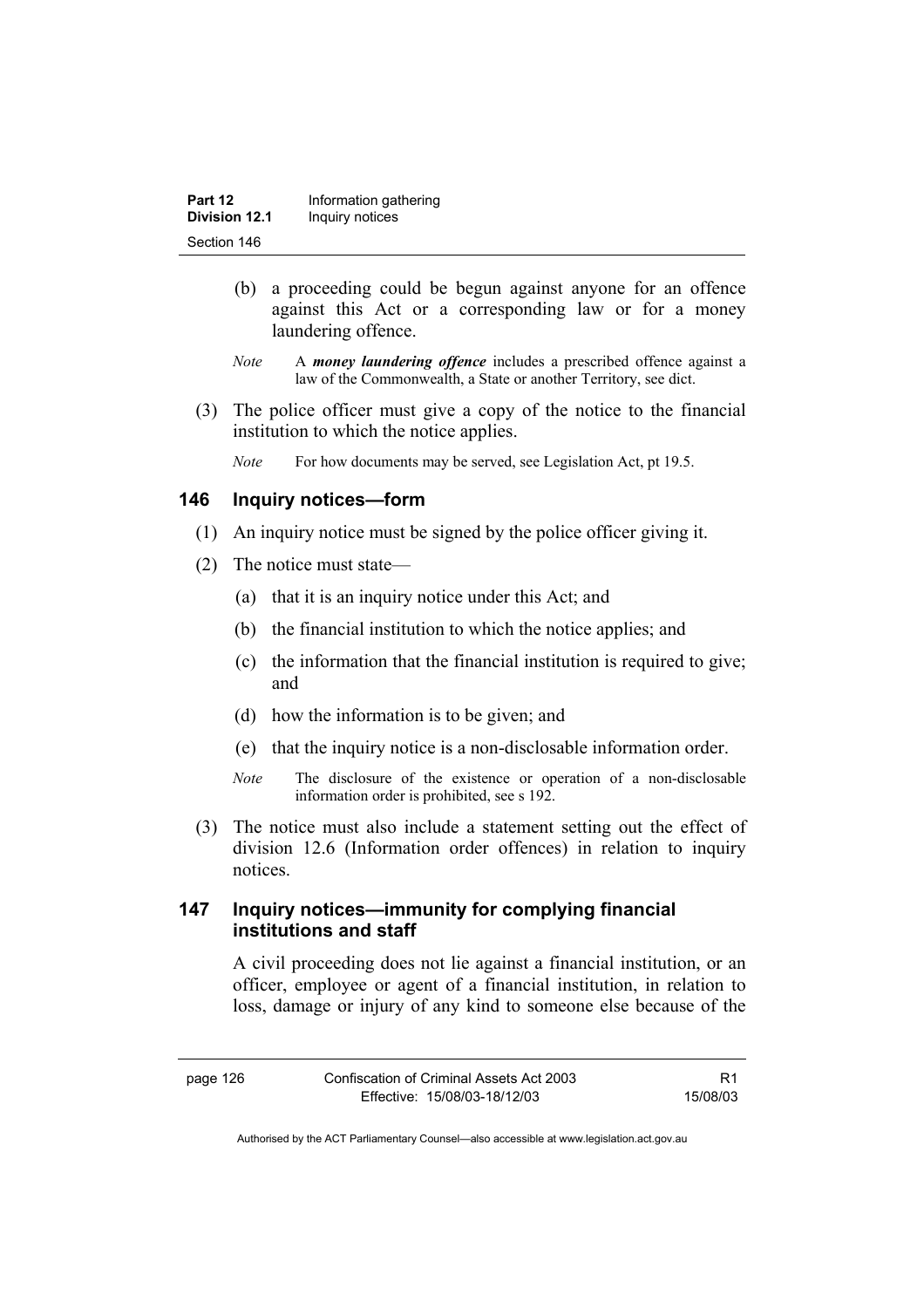giving of information honestly to a police officer in compliance with (or purported compliance with) an inquiry notice

## **Division 12.2 Monitoring orders**

- *Note 1* For general provisions about a proceeding for a monitoring order (which is a confiscation proceeding—see s 236), see pt 14.
- *Note 2* In particular, no advance notice to anyone is required of the application for the order, and the application may be heard in closed court, without the offender or the public being present, see s 243.

## **148 Meaning of** *monitoring order*

In this Act:

*monitoring order* means an order under section 151 (Monitoring orders—making) requiring a financial institution give a police officer information obtained or held by the institution about transactions conducted, or proposed to be conducted, by a person with the institution

## **149 Monitoring orders—application**

- (1) A police officer may apply to a relevant court for a monitoring order.
- (2) The application may be made only if the police officer has reasonable grounds for suspecting that the person in relation to whom the order is sought—
	- (a) has committed, or is about to commit, a serious offence; or
	- (b) was involved in the commission, or is about to be involved in the commission, of a serious offence; or
	- (c) has derived, or is about to derive, property or a benefit from the commission of a serious offence.
	- *Note Serious offence* means an offence against a Territory law or the law of the Commonwealth, a State or another Territory that is punishable by imprisonment for 5 years or longer (see s 13 (2)).

| - R1     | Confiscation of Criminal Assets Act 2003 | page 127 |
|----------|------------------------------------------|----------|
| 15/08/03 | Effective: 15/08/03-18/12/03             |          |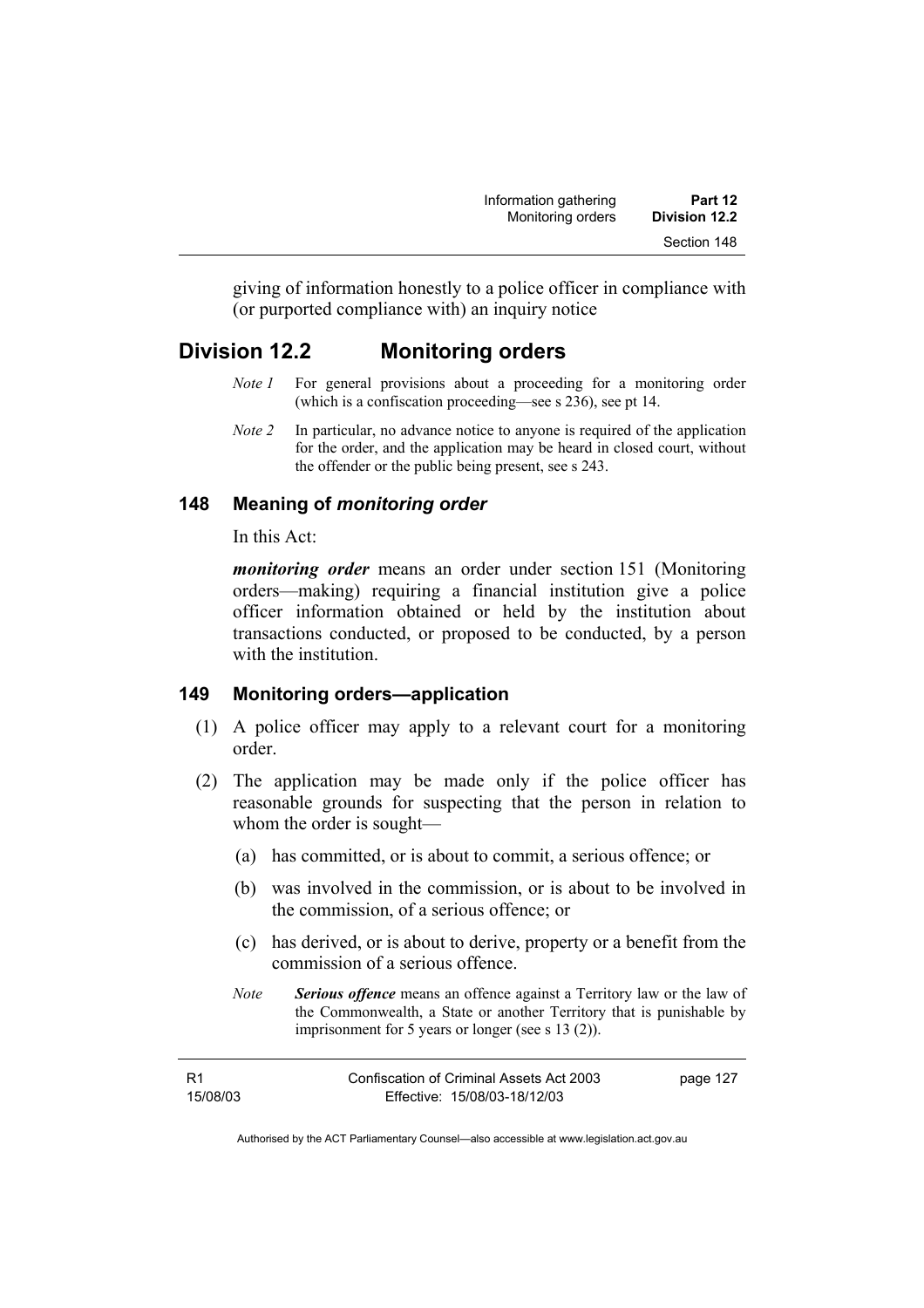| Part 12              | Information gathering |
|----------------------|-----------------------|
| <b>Division 12.2</b> | Monitoring orders     |
| Section 150          |                       |

#### **150 Monitoring orders—affidavit supporting application**

- (1) An application for a monitoring order must be supported by an affidavit of the applicant police officer stating the grounds for the officer's suspicions.
- (2) The court may require the police officer to give additional information about the grounds on which the order is sought.

### **151 Monitoring orders—making**

- (1) This section applies if an application is made under section 149 (Monitoring orders—application) to a relevant court for a monitoring order requiring a financial institution to give a police officer information obtained or held by the institution about transactions conducted, or proposed to be conducted with the institution, by the person in relation to whom the order is sought.
- (2) The relevant court must make the monitoring order sought if, having regard to the police officer's affidavit supporting the application and any other evidence before the court, the court is satisfied that there are reasonable grounds for the officer's suspicions stated in the affidavit.
- (3) The order must state—
	- (a) that it is a monitoring order under this Act; and
	- (b) the financial institution to which the order applies; and
	- (c) the person in relation to whom the order is made; and
	- (d) the nature of the transactions to be monitored; and
	- (e) the information that the financial institution is required to give; and
	- (f) how the information is to be given; and
	- (g) the period for which the order has effect; and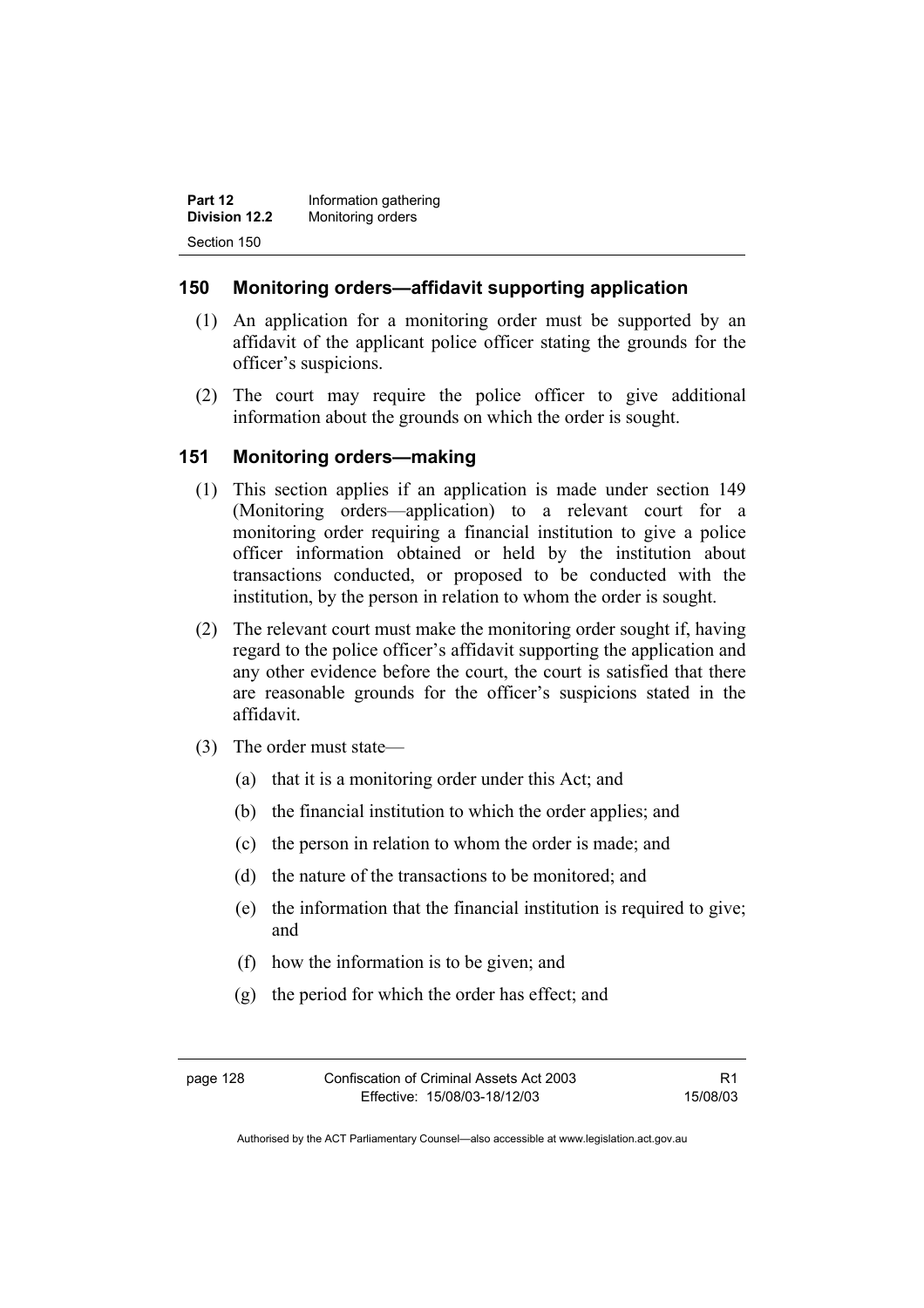- (h) that the monitoring order is a non-disclosable information order.
- *Note* The disclosure of the existence or operation of a non-disclosable information order is prohibited, see s 192.
- (4) The order must also include a statement setting out the effect of division 12.6 (Information order offences) in relation to monitoring orders.
- (5) The period mentioned in subsection (3) (g) must not begin earlier than the day when notice of the order is given to the financial institution and must end not later than 3 months after the day when the order is made.
- (6) To remove any doubt, a relevant court may make 2 or more monitoring orders (including for successive periods) in relation to the same person.
- (7) The chief police officer must give a copy of a monitoring order to the financial institution to which the order applies.
	- *Note* For how documents may be served, see Legislation Act, pt 19.5.

# **Division 12.3 Transaction suspension orders**

- *Note 1* For general provisions about a proceeding for a transaction suspension order (which is a confiscation proceeding—see s 236), see pt 14.
- *Note 2* In particular, no advance notice to anyone is required of the application for the order, and the application may be heard in closed court, without the offender or the public being present, see s 243.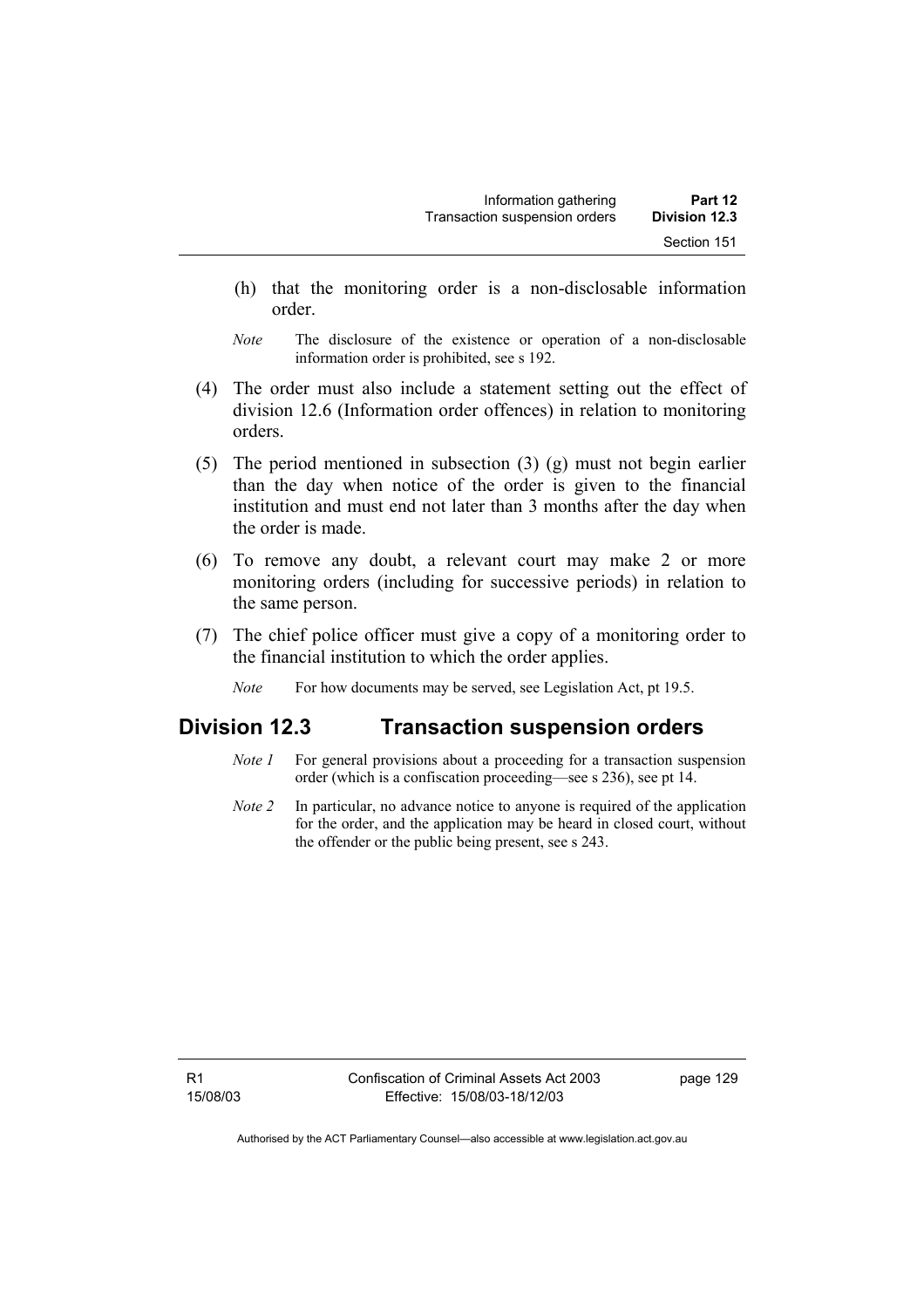### **152 Meaning of** *transaction suspension order*

(1) In this Act:

*transaction suspension order* means an order under section 155 (Transaction suspension orders—making) requiring a financial institution, on becoming aware of a transaction (including a proposed transaction) to be conducted through a stated account, to—

- (a) immediately tell a police officer about the transaction; and
- (b) delay the processing of the transaction for 48 hours after the institution becomes aware of the transaction.
- (2) In this section:

*account* does not include a safe-deposit box.

#### **153 Transaction suspension orders—application**

- (1) A police officer may apply to a relevant court for a transaction suspension order.
- (2) The application may be made only if the police officer has reasonable grounds for suspecting that—
	- (a) the person in relation to whom the order is sought—
		- (i) has committed, or is about to commit, a money laundering offence; or
		- (ii) was involved in the commission, or is about to be involved in the commission, of a money laundering offence; or
		- (iii) has derived, or is about to derive, property or a benefit from the commission of a money laundering offence; and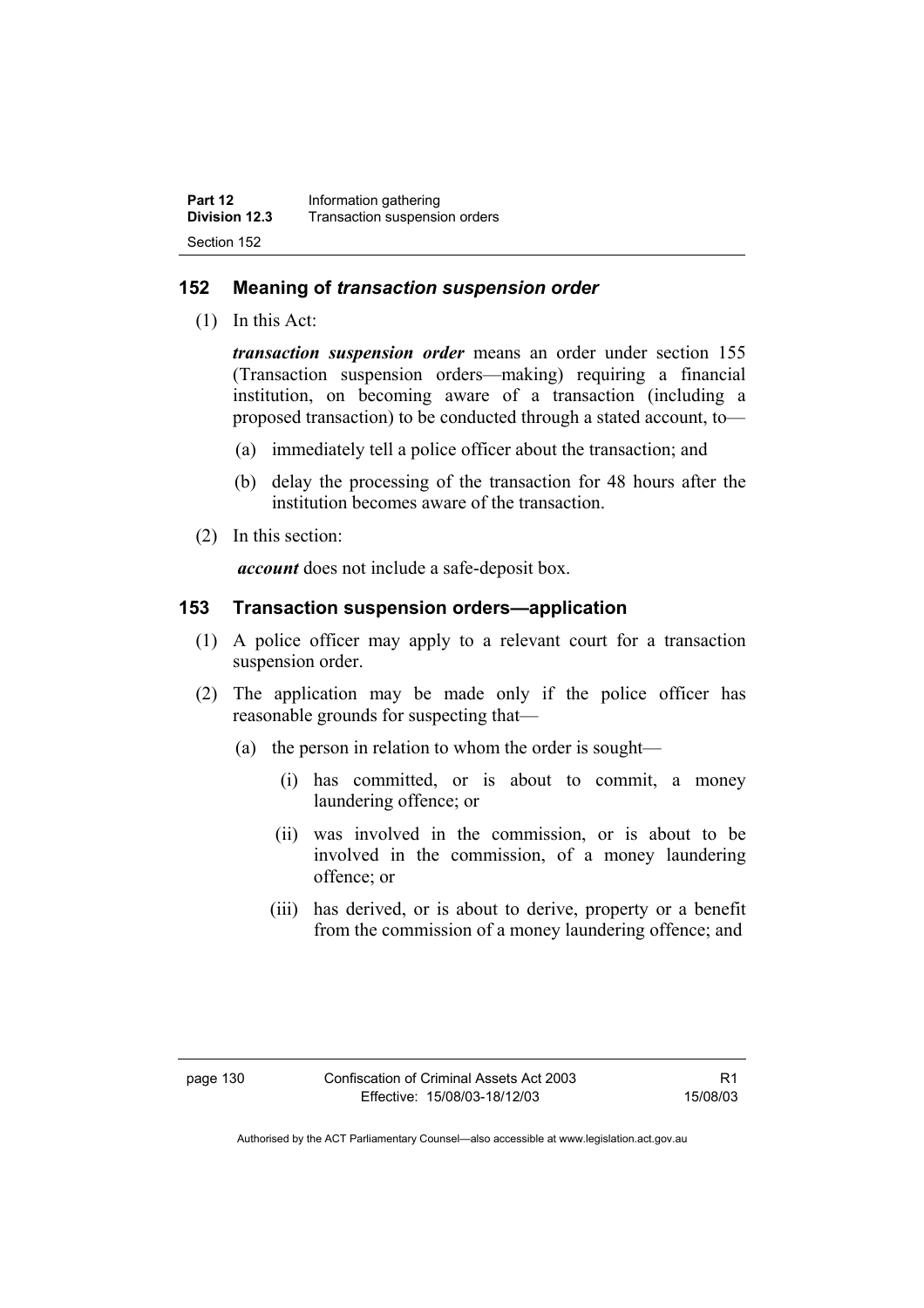- (b) the account in relation to which the order is sought is operated by, or under the effective control of, the person.
	- *Note 1* For the meaning of *effective control*, see s 14.
	- *Note 2* A *money laundering offence* includes a prescribed offence against a law of the Commonwealth, a State or another Territory, see dict.
	- *Note* 3 For the meaning of *in relation to*, see dict.
- (3) To remove any doubt, the application may be made in relation to 2 or more accounts.

## **154 Transaction suspension orders—affidavit supporting application**

- (1) An application for a transaction suspension order must be supported by an affidavit of the applicant police officer stating—
	- (a) the grounds for the officer's suspicions; and
	- (b) the account in relation to which the order is sought.
- (2) The court may require the police officer to give additional information about the grounds on which the order is sought.

#### **155 Transaction suspension orders—making**

- (1) This section applies if an application is made under section 153 (Transaction suspension orders—application) to a relevant court for a transaction suspension order requiring a financial institution, on becoming aware of a transaction (including a proposed transaction) to be conducted through the account to which the application relates, to—
	- (a) immediately tell a police officer about the transaction; and
	- (b) delay the processing of the transaction for 48 hours after the institution becomes aware of the transaction.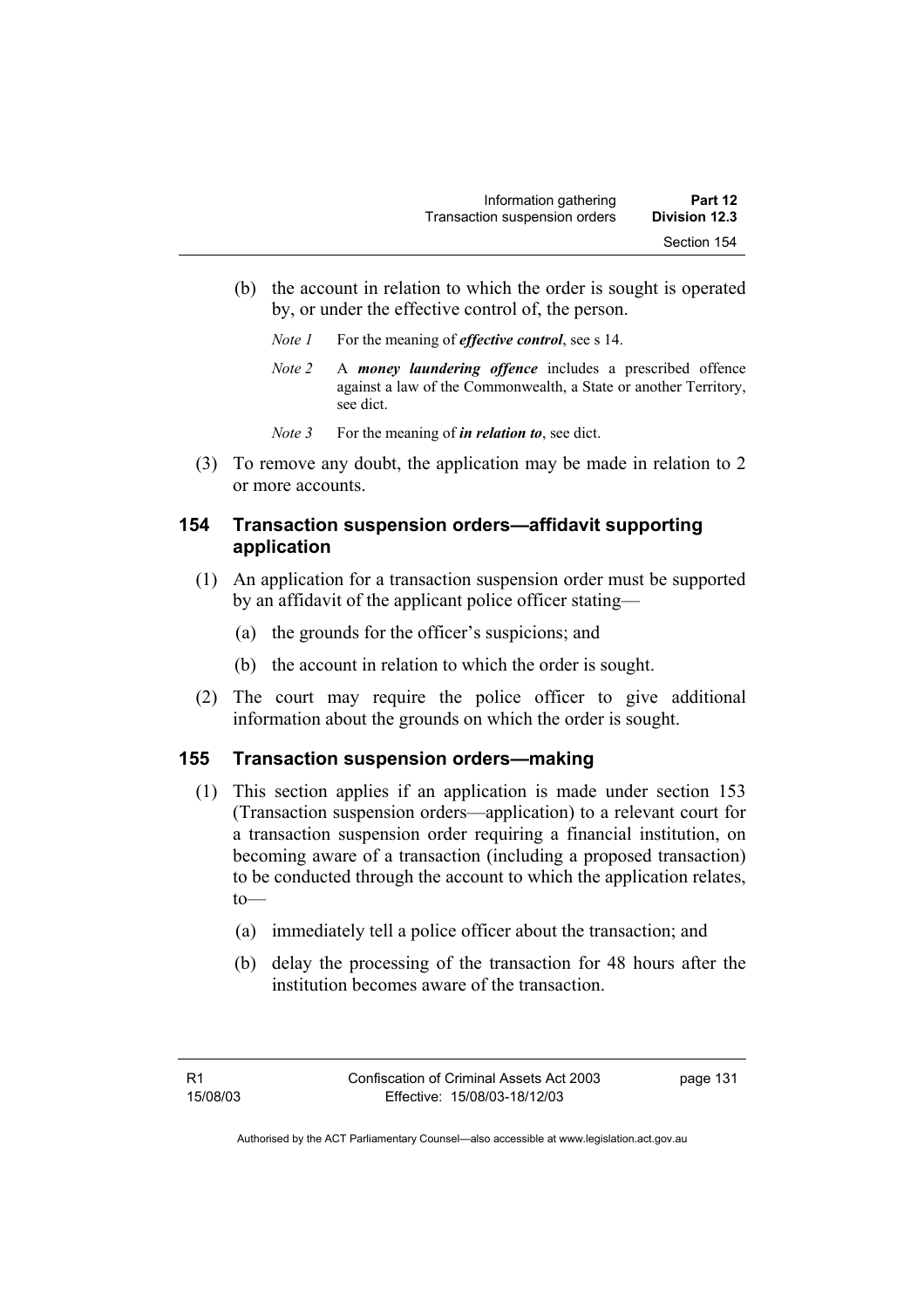| Part 12              | Information gathering         |
|----------------------|-------------------------------|
| <b>Division 12.3</b> | Transaction suspension orders |
| Section 155          |                               |

- (2) The relevant court must make the transaction suspension order sought if, having regard to the police officer's affidavit supporting the application and any other evidence before the court, the court is satisfied that there are reasonable grounds for the officer's suspicions stated in the affidavit.
- (3) The order must state—
	- (a) that it is a transaction suspension order under this Act; and
	- (b) the terms of the order; and
	- (c) the financial institution to which the order applies; and
	- (d) the account in relation to which the order is made; and
	- (e) how notice of transactions (including proposed transactions) is to be given; and
	- (f) the period for which the order has effect; and
	- (g) that the transaction suspension order is a non-disclosable information order.
	- *Note 1* The disclosure of the existence or operation of a non-disclosable information order is prohibited, see s 192.
	- *Note 2* An order cannot be made in relation to a safe-deposit box (see s 152 (2)).
- (4) The order must also include a statement setting out the effect of division 12.6 (Information order offences) in relation to transaction suspension orders.
- (5) The period mentioned in subsection (3) (f) must not begin earlier than the day when notice of the order is given to the financial institution and must end not later than 3 months after the day when the order is made.
- (6) To remove any doubt, a relevant court may make 2 or more transaction suspension orders (including for successive periods) in relation to the same account.

| page 132 | Confiscation of Criminal Assets Act 2003 | R1       |
|----------|------------------------------------------|----------|
|          | Effective: 15/08/03-18/12/03             | 15/08/03 |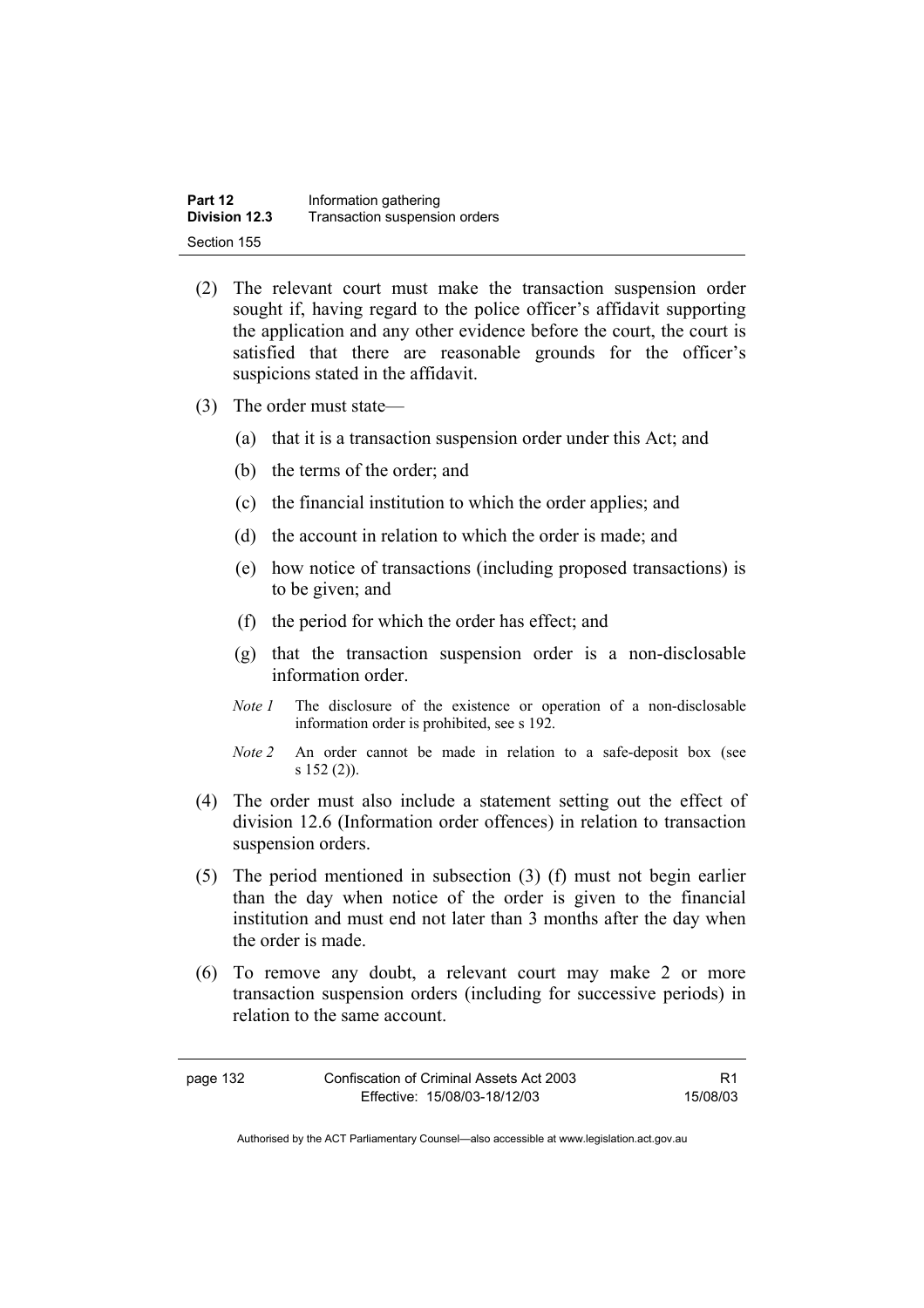- (7) The chief police officer must give a copy of a transaction suspension order to the financial institution to which the order applies.
	- *Note* For how documents may be served, see Legislation Act, pt 19.5.

# **Division 12.4 Production orders for propertytracking documents**

- *Note 1* For general provisions about a proceeding for a production order (which is a confiscation proceeding—see s 236), see pt 14.
- *Note 2* In particular, no advance notice to anyone is required of the application for the order, and the application may be heard in closed court, without the offender or the public being present, see s 243.

## **156 Meaning of** *production order*

In this Act:

*production order* means an order under section 160 (Production orders—making) requiring a person to give a police officer any property-tracking documents in the person's possession or control that relate to the person or property (or both) stated in the order.

## **157 Meaning of** *property-tracking document*

In this Act:

#### *property-tracking document* means—

- (a) a document relevant to identifying, locating or quantifying—
	- (i) property (including tainted property and property under the effective control of a person) in relation to which action has been or could be taken under this Act or a corresponding law; or
	- (ii) benefits derived by a person from the commission (or the alleged commission) of an indictable offence; or
	- (iii) evidence in relation to property or benefits mentioned in subparagraph (i) or (ii); or

| - R1     | Confiscation of Criminal Assets Act 2003 | page 133 |
|----------|------------------------------------------|----------|
| 15/08/03 | Effective: 15/08/03-18/12/03             |          |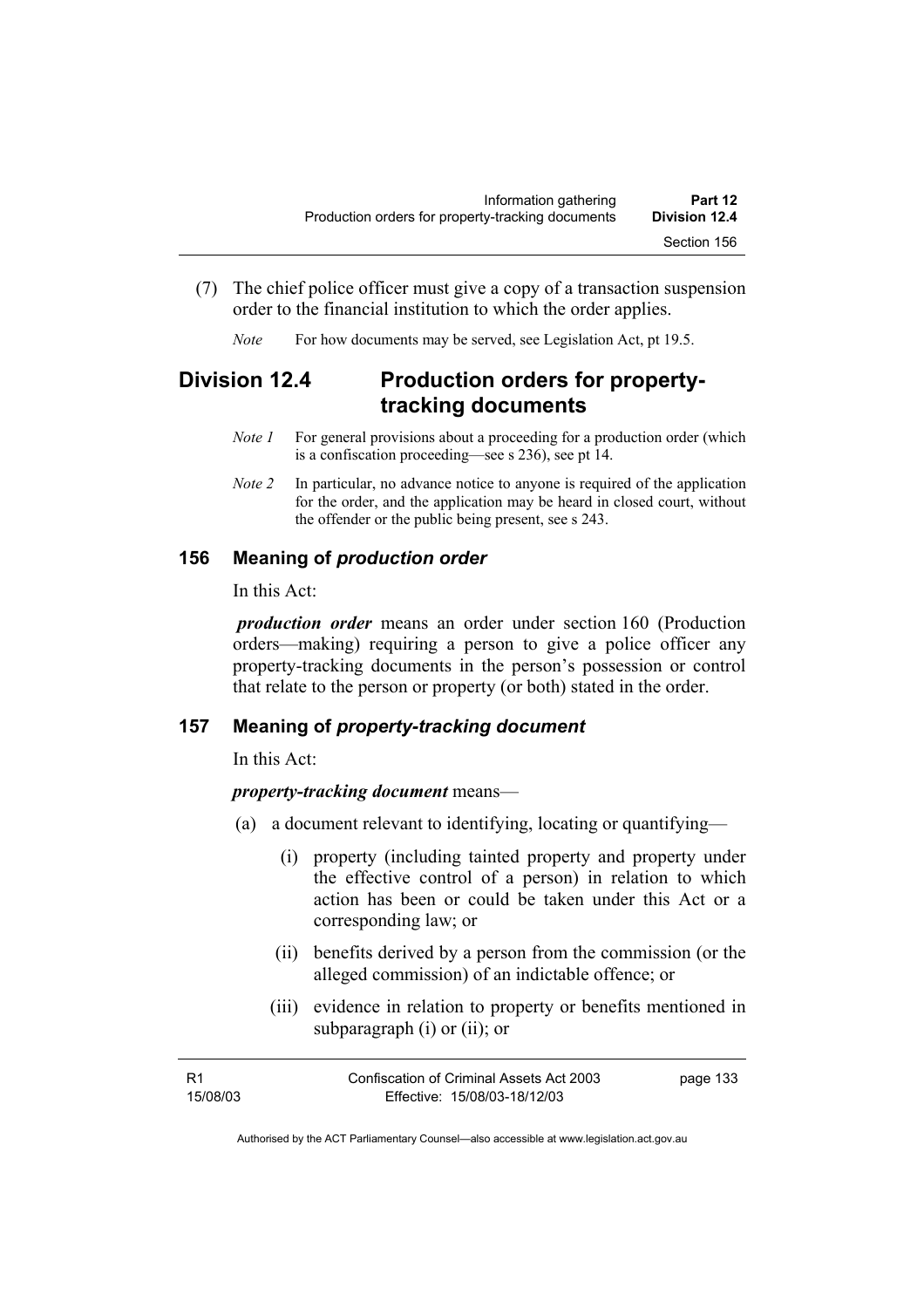- (b) a document relevant to identifying or locating a document necessary for the transfer of property mentioned in paragraph (a) (i); or
- (c) a document relevant to understanding a document mentioned in paragraph (a) or (b).
- *Note 1* For the meaning of *effective control*, see s 14.
- *Note 2* For the meaning of *in relation to*, see dict.
- *Note 3 Indictable offence* includes an offence against the law of the Commonwealth, a State or another Territory that may be dealt with under a law of the Commonwealth, the State or the other Territory as an indictable offence (see s 13 (2)).

#### **158 Production orders—application**

- (1) A police officer may apply to a relevant court for a production order.
- (2) The application may be made only if the police officer has reasonable grounds for suspecting that—
	- (a) someone has committed an indictable offence; and
	- (b) the person against whom the order is sought has possession or control of a property-tracking document in relation to the offence.
	- *Note Indictable offence* includes an offence against the law of the Commonwealth, a State or another Territory that may be dealt with under a law of the Commonwealth, the State or the other Territory as an indictable offence (see s 13 (2)).

#### **159 Production orders—affidavit supporting application**

- (1) An application for a production order must be supported by an affidavit of the applicant police officer stating the grounds for the officer's suspicions.
- (2) The court may require the police officer to give additional information about the grounds on which the order is sought.

| page 134 | Confiscation of Criminal Assets Act 2003 |          |
|----------|------------------------------------------|----------|
|          | Effective: 15/08/03-18/12/03             | 15/08/03 |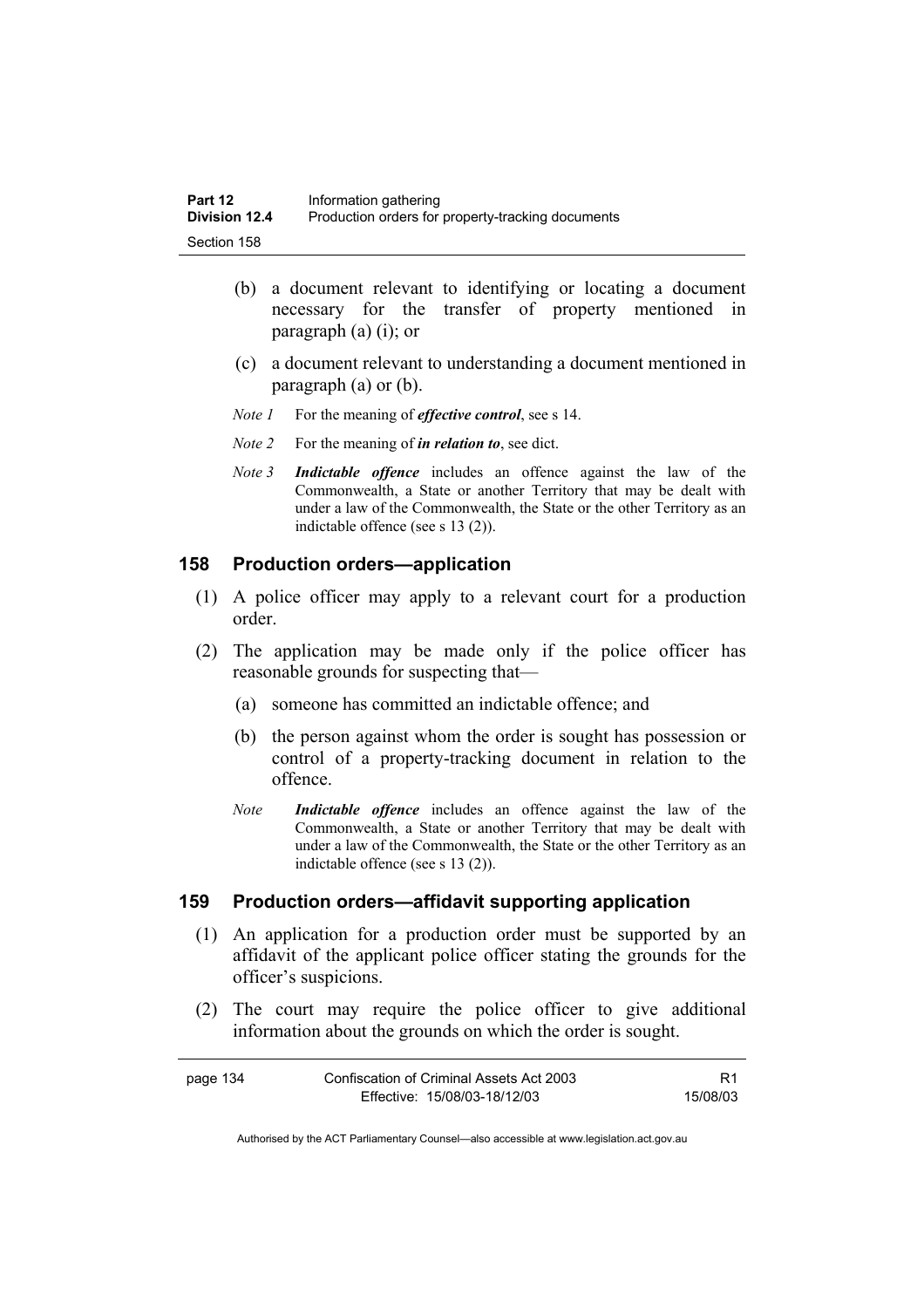## **160 Production orders—making**

- (1) This section applies if an application is made under section 158 (Production orders—application) to a relevant court for a production order requiring a person to give a police officer any propertytracking documents in the person's possession or control that relate to the person or property (or both) to which the application relates.
- (2) The relevant court must make the production order sought if, having regard to the police officer's affidavit supporting the application and any other evidence before the court, the court is satisfied that there are reasonable grounds for the officer's suspicions stated in the affidavit.
- (3) A production order must state—
	- (a) that it is a production order under this Act; and
	- (b) the person to whom the order applies; and
	- (c) that the person must give to a police officer any propertytracking documents in the person's possession or control that relate to the person or property (or both) stated in the order; and
	- (d) the place where and the time when, or the period within which, the documents must to be given to a police officer; and
	- (e) whether the relevant court making the order has declared that the order is a non-disclosable production order.
	- *Note* The disclosure of the existence or operation of a non-disclosable information order is prohibited, see s 192.
- (4) The order must also include a statement setting out the effect of division 12.6 (Information order offences) in relation to the order.
- (5) The chief police officer must give a copy of a production order to the person to whom the order applies.
	- *Note* For how documents may be served, see Legislation Act, pt 19.5.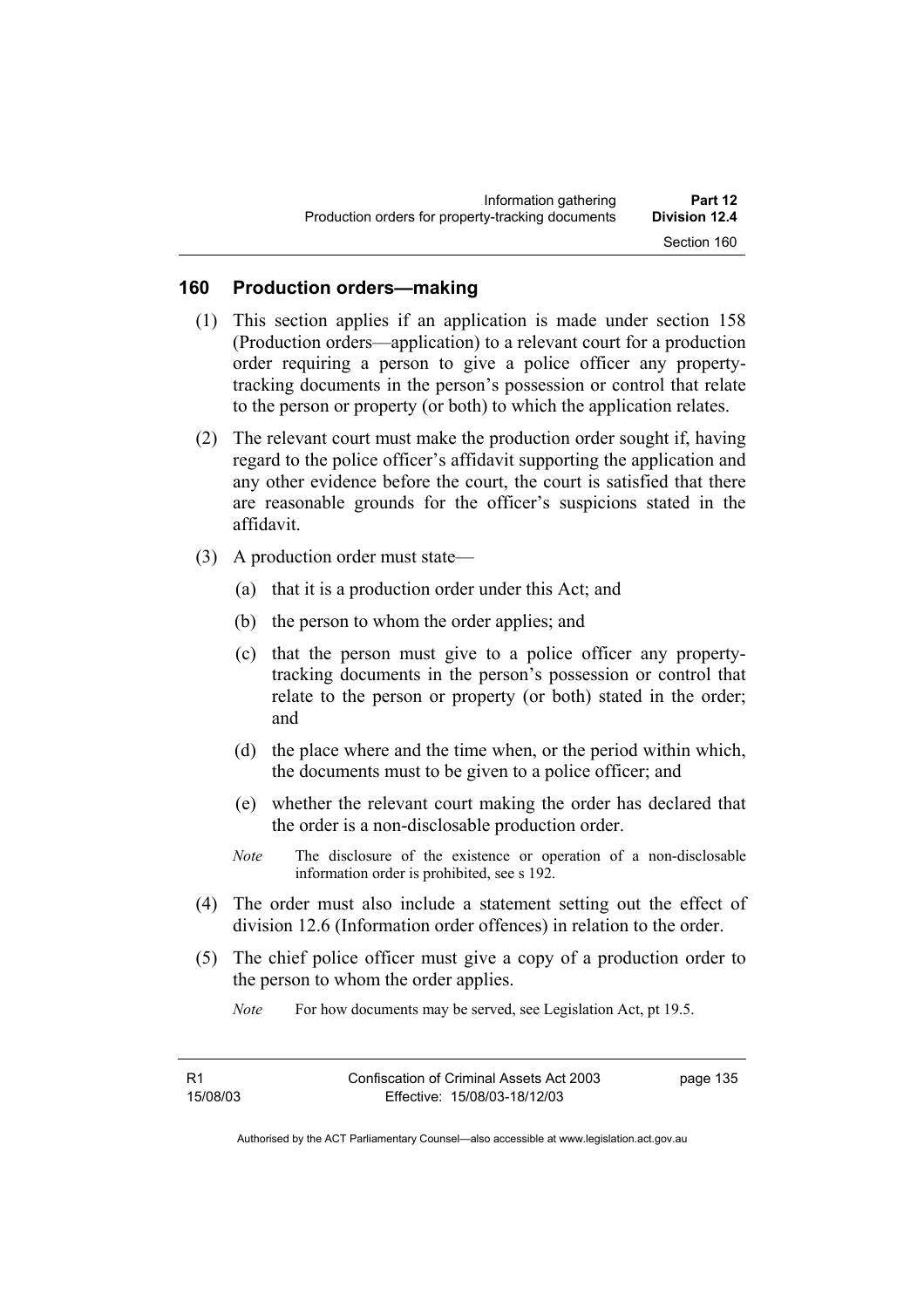### **161 Production order proceedings—restrictions on disclosure**

- (1) On application by the applicant police officer, a relevant court hearing an application for a production order may declare that the order is a non-disclosable production order.
	- *Note* The disclosure of the existence or operation of a non-disclosable information order is prohibited, see s 192.
- (2) In deciding whether to make a declaration under subsection (1), the court must have regard to whether the declaration—
	- (a) would promote the purposes of this Act; or
	- (b) is desirable to protect the integrity of an investigation (however described) for any purpose or a prosecution of an offence.
- (3) The court may also have regard to any other relevant matter in deciding whether to make a declaration under subsection (1).

#### **162 Production orders—variation**

- (1) This section applies if a court makes a production order requiring a person to give a document to a police officer.
- (2) The person may apply to the court for an order varying the production order.
- (3) If the court is satisfied that a document to which the production order relates is essential to the person's lawful business activities, the court may, by order, vary the production order to require the person to make the document available to a police officer for inspection.

## **163 Production orders—consequential powers about documents**

 (1) If a document is given to a police officer under a production order, the officer may—

page 136 Confiscation of Criminal Assets Act 2003 Effective: 15/08/03-18/12/03

R1 15/08/03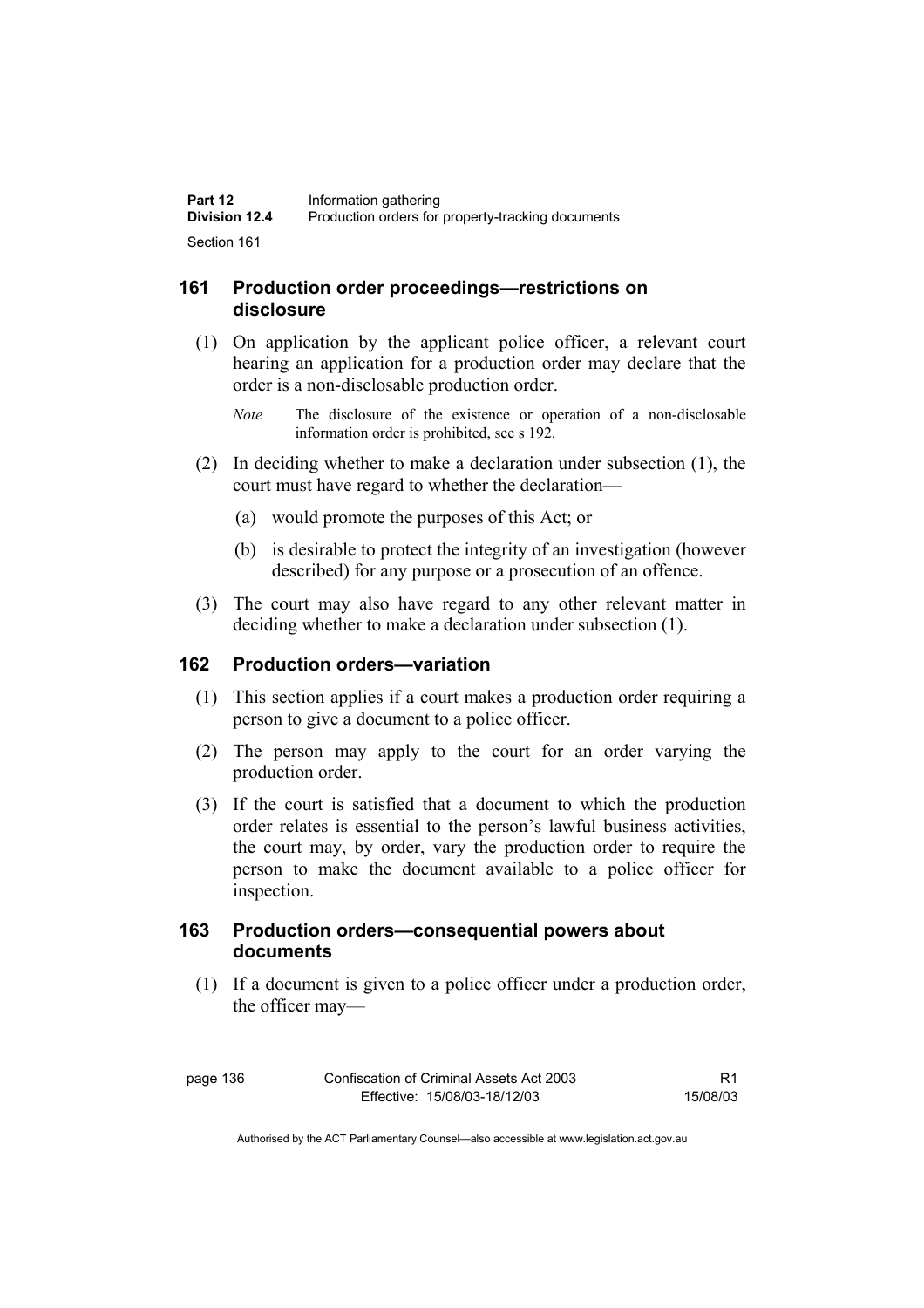- (a) take possession of, and make copies of, or take extracts from, the document; and
- (b) keep the document for the period necessary for this Act.
- (2) If a police officer keeps a document given to the officer under a production order, the officer must, if asked by a person who would be entitled to inspect the document if it was not in the officer's possession—
	- (a) give the person a copy of the document certified by the officer in writing to be a true copy of the document; or
	- (b) at any reasonable time, allow the person to inspect the document, make copies of it or take extracts from it.
- (3) If a document is made available to a police officer for inspection under a production order as varied under section 162, the officer may make copies of, or take extracts from, the document.

# **Division 12.5 Examination orders and notices**

- *Note 1* For general provisions about a proceeding for an examination order (which is a confiscation proceeding—see s 236), see pt 14.
- *Note 2* In particular, no advance notice to anyone is required of the application for the order, and the application may be heard in closed court, without the person to whom the notice applies or the public being present, see s 243.

# **Subdivision 12.5.1 Preliminary**

## **164 Definitions for div 12.5**

In this division:

*associate*, of a person, includes an individual or corporation that has a family, personal, business or other relationship with the person.

*authorised investigator*—see section 165 (1).

R1 15/08/03 Confiscation of Criminal Assets Act 2003 Effective: 15/08/03-18/12/03

page 137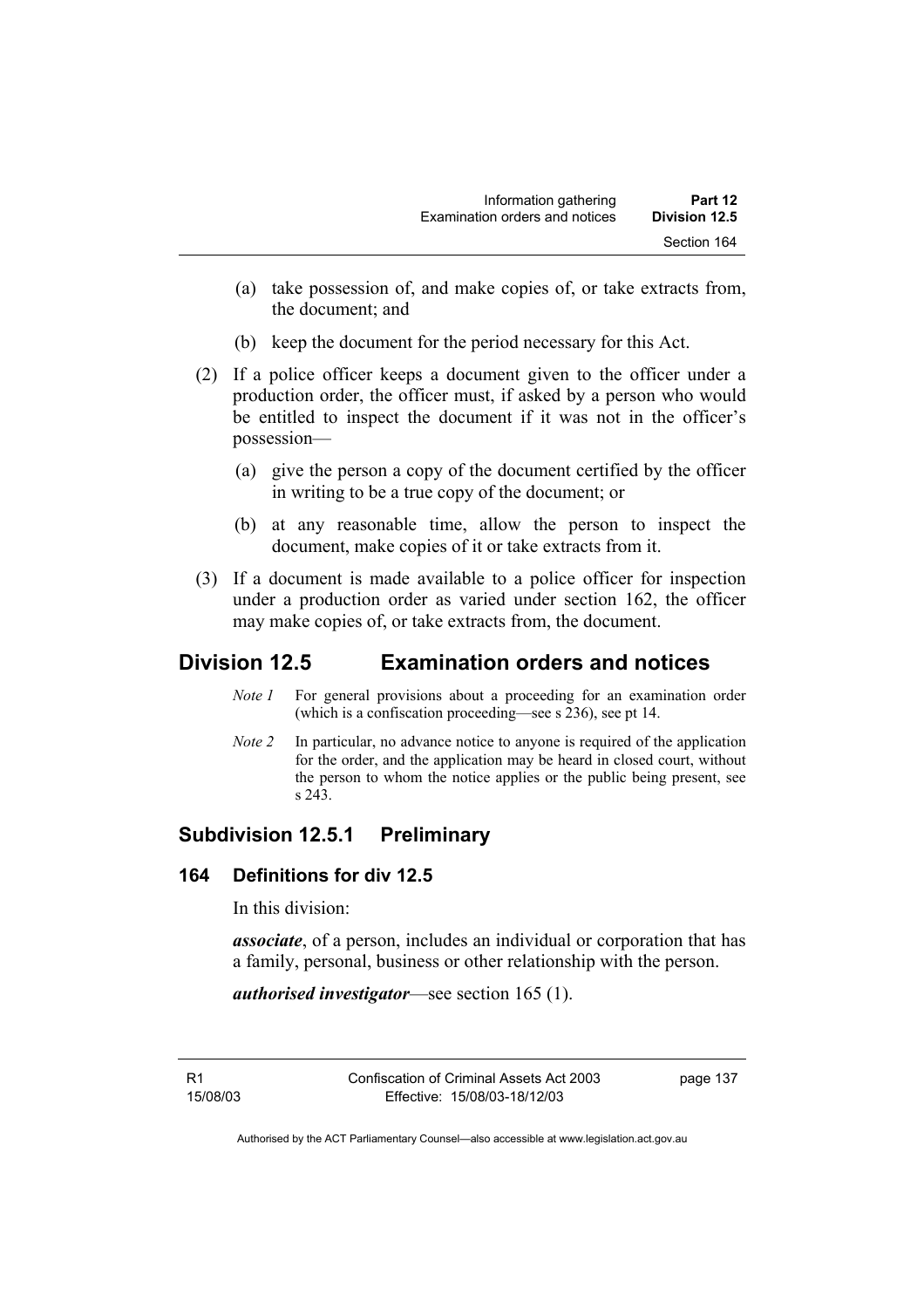*investigation*, in relation to a person, means—

- (a) an investigation of any of the following:
	- (i) any property of or under the effective control of, and any dealings with property by, the person or an associate of the person in relation to which action has been or could be taken under this Act or a corresponding law;
	- (ii) benefits derived by the person, or an associate of the person, from the commission (or the alleged commission) of an indictable offence;
	- (iii) the financial affairs of the person or an associate of the person; or
- (b) an investigation to decide whether an application could be made for an order under this Act (including another order under this part), a corresponding law order or a search warrant under part 13 (Search warrants), in relation to anyone; or
- (c) an investigation to decide whether a proceeding could be begun against anyone for an offence against this Act or a corresponding law or for a money laundering offence.
- *Note 1* For the meaning of *effective control*, see s 14.
- *Note 2* For the meaning of *in relation to*, see dict.
- *Note 3* A *money laundering offence* includes a prescribed offence against a law of the Commonwealth, a State or another Territory, see dict.

### **165 Authorised investigators**

- (1) The chief police officer may, in writing, authorise a police officer (an *authorised investigator*) of the rank of superintendent (or higher) to exercise powers under this division in relation to the investigation stated in the authorisation.
- (2) The chief police officer may give an authorisation under subsection (1) only if the chief police officer is satisfied that the

page 138 Confiscation of Criminal Assets Act 2003 Effective: 15/08/03-18/12/03 R1 15/08/03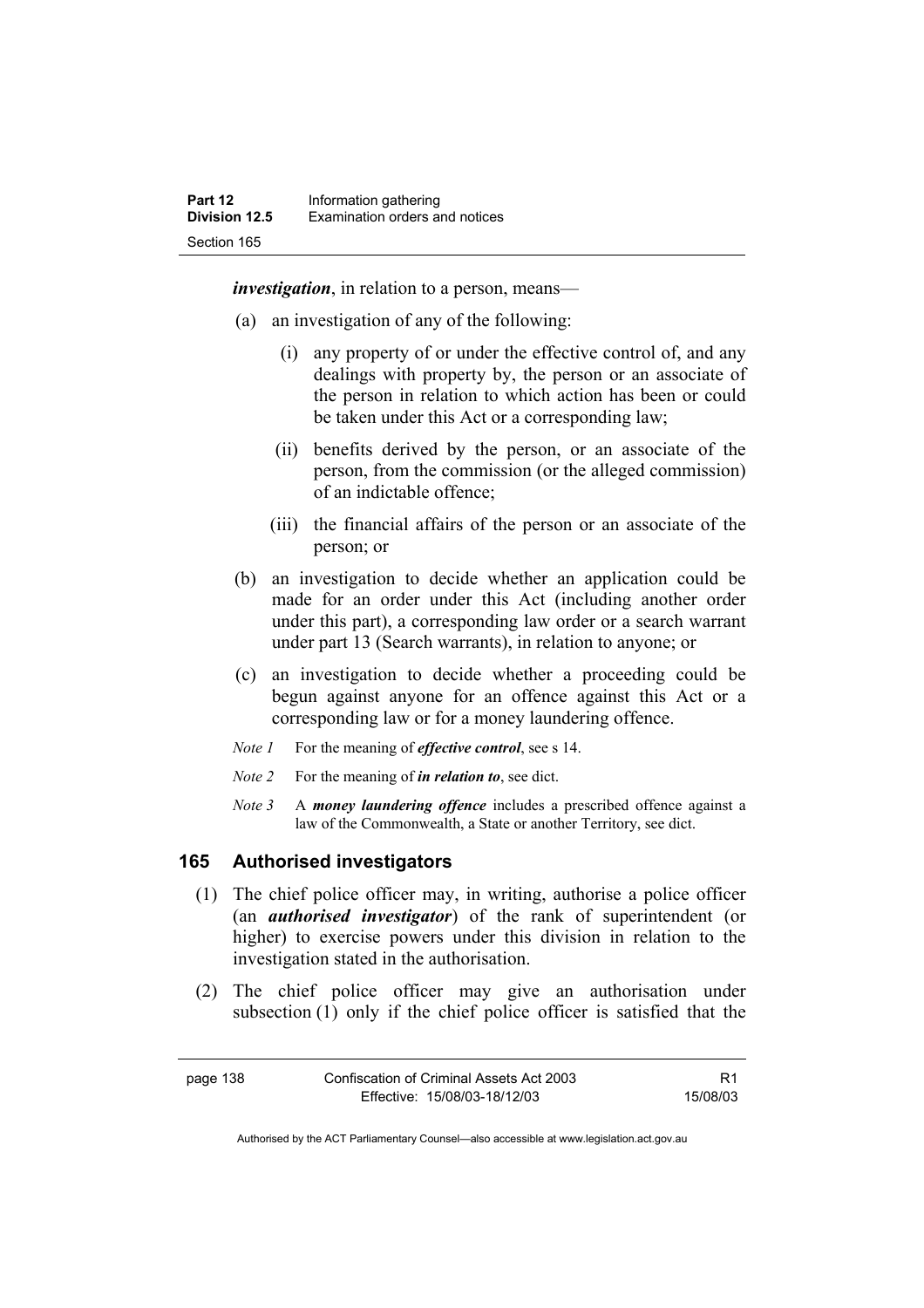police officer has the necessary qualifications, expertise and experience to examine people in relation to the investigation.

- (3) An authorised investigator must exercise the investigator's functions under the supervision of, and in accordance with any directions of, the DPP.
- (4) For subsection (3), the authorised investigator must consult with the DPP about the conduct of an examination.

# **Subdivision 12.5.2 Examination orders**

### **166 Meaning of** *examination order*

In this Act:

*examination order* means an order under section 169 (Examination orders—making) authorising an authorised investigator to give the person (or people) to whom the order applies an examination notice in relation to the investigation stated in the order.

## **167 Examination orders—application**

- (1) An authorised investigator may apply to a relevant court for an examination order for the investigation for which the investigator is an authorised investigator.
- (2) The application must state the investigation to which the application relates and the person (or people) the investigator proposes to examine in relation to the investigation.
- (3) The application may be made only if the authorised investigator has reasonable grounds for suspecting that the person (or people) can give the investigator information or documents, including propertytracking documents, (or both) in relation to the investigation for which the investigator is an authorised investigator.

*Note* For the meaning of *in relation to*, see dict.

R1 15/08/03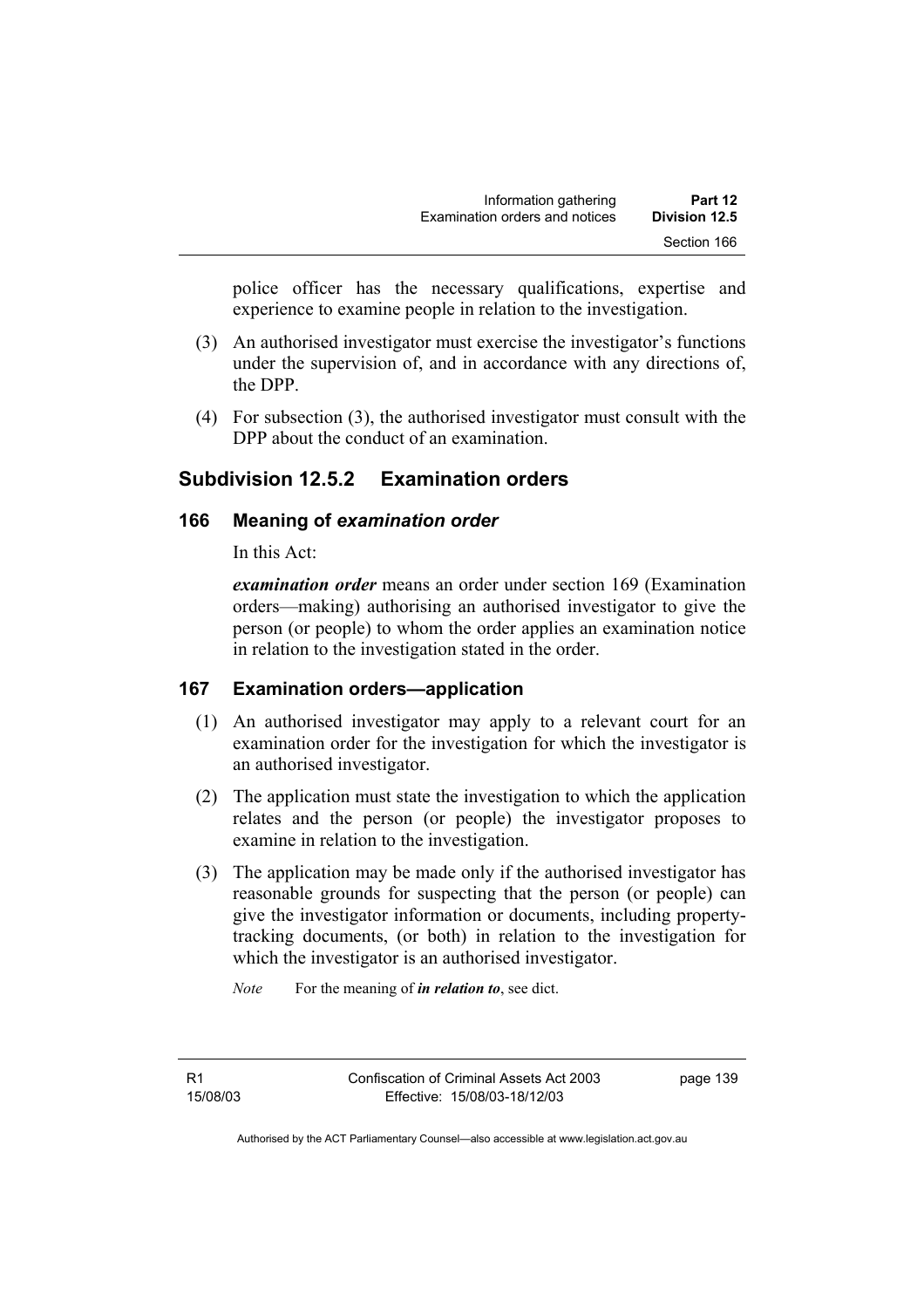### **168 Examination orders—affidavit supporting application**

- (1) An application for an examination order must be supported by an affidavit of the applicant authorised investigator stating the grounds for the investigator's suspicions.
- (2) The court may require the authorised investigator to give additional information about the grounds on which the order is sought.

### **169 Examination orders—making**

- (1) This section applies if an application is made under section 167 (Examination orders—application) to a relevant court for an examination order authorising an authorised investigator to give the person (or people) to whom the application relates an examination notice in relation to the investigation stated in the application.
- (2) The relevant court must make the examination order if, having regard to the authorised investigator's affidavit supporting the application and any other evidence before the court, the court is satisfied that—
	- (a) the investigator is authorised under section 165 (Authorised investigators) in relation to the investigation stated in the application; and
	- (b) there are reasonable grounds for the investigator's suspicions stated in the affidavit.
- (3) An examination order must state—
	- (a) that it is an examination order under this Act; and
	- (b) the person (or people) to whom the order applies; and
	- (c) the investigation to which the order relates; and
	- (d) whether the order applies to documents; and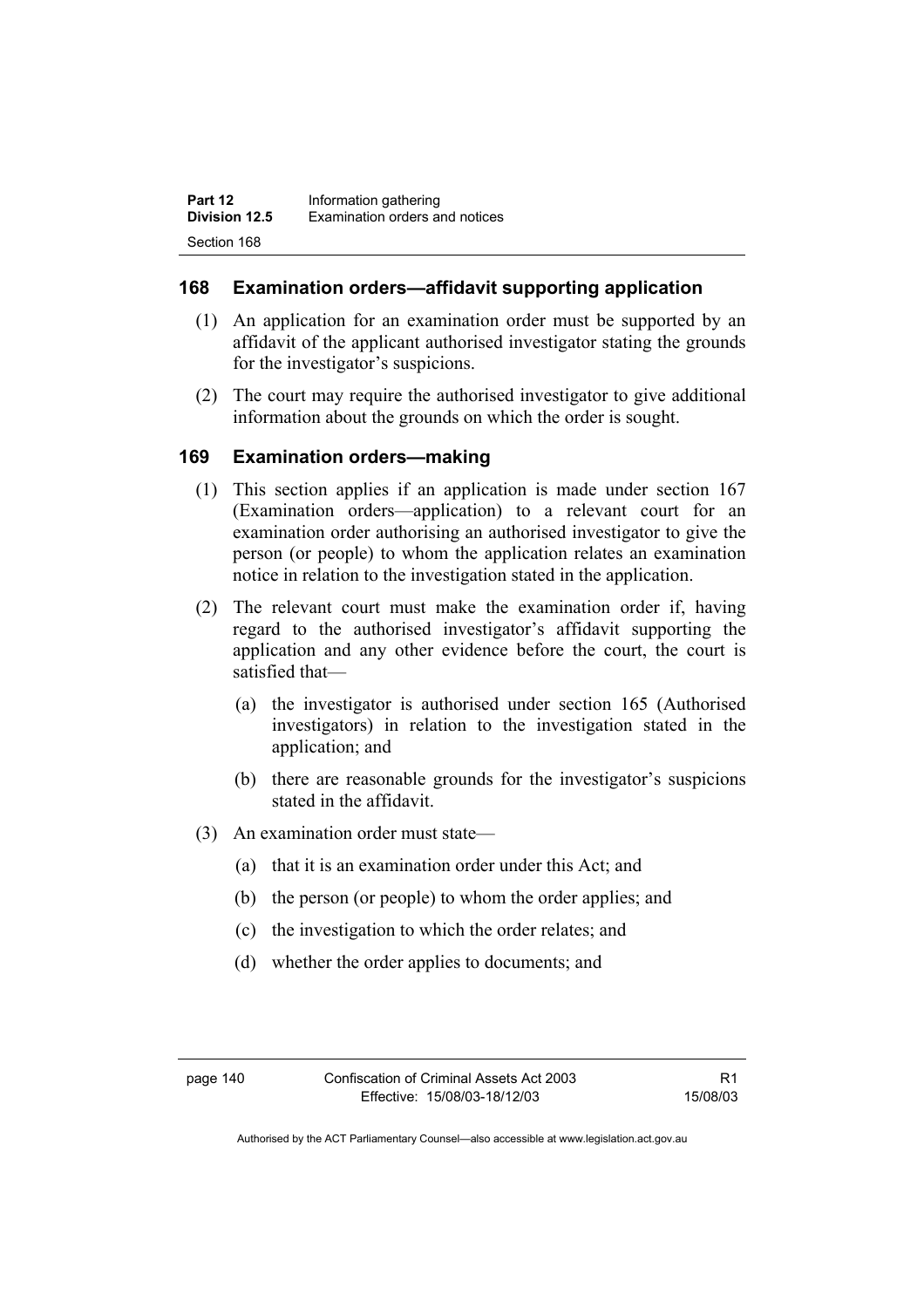- (e) if the order applies to documents—the kinds of documents that a person to whom the order applies may be required to produce under an examination notice; and
- (f) whether the relevant court making the order has declared that the order is a non-disclosable examination order.
- *Note* The disclosure of the existence or operation of a non-disclosable information order is prohibited, see s 192.

### **170 Examination order proceedings—restrictions on disclosure**

- (1) On application by the applicant authorised investigator, a relevant court hearing an application for an examination order may declare that the order is a non-disclosable examination order.
	- *Note* The disclosure of the existence or operation of a non-disclosable information order is prohibited, see s 192.
- (2) In deciding whether to make a declaration under subsection (1), the court must have regard to whether the declaration—
	- (a) would promote the purposes of this Act; or
	- (b) is desirable to protect the integrity of an investigation (however described) for any purpose or a prosecution of an offence.
- (3) The court may also have regard to any other relevant matter in deciding whether to make a declaration under subsection (1).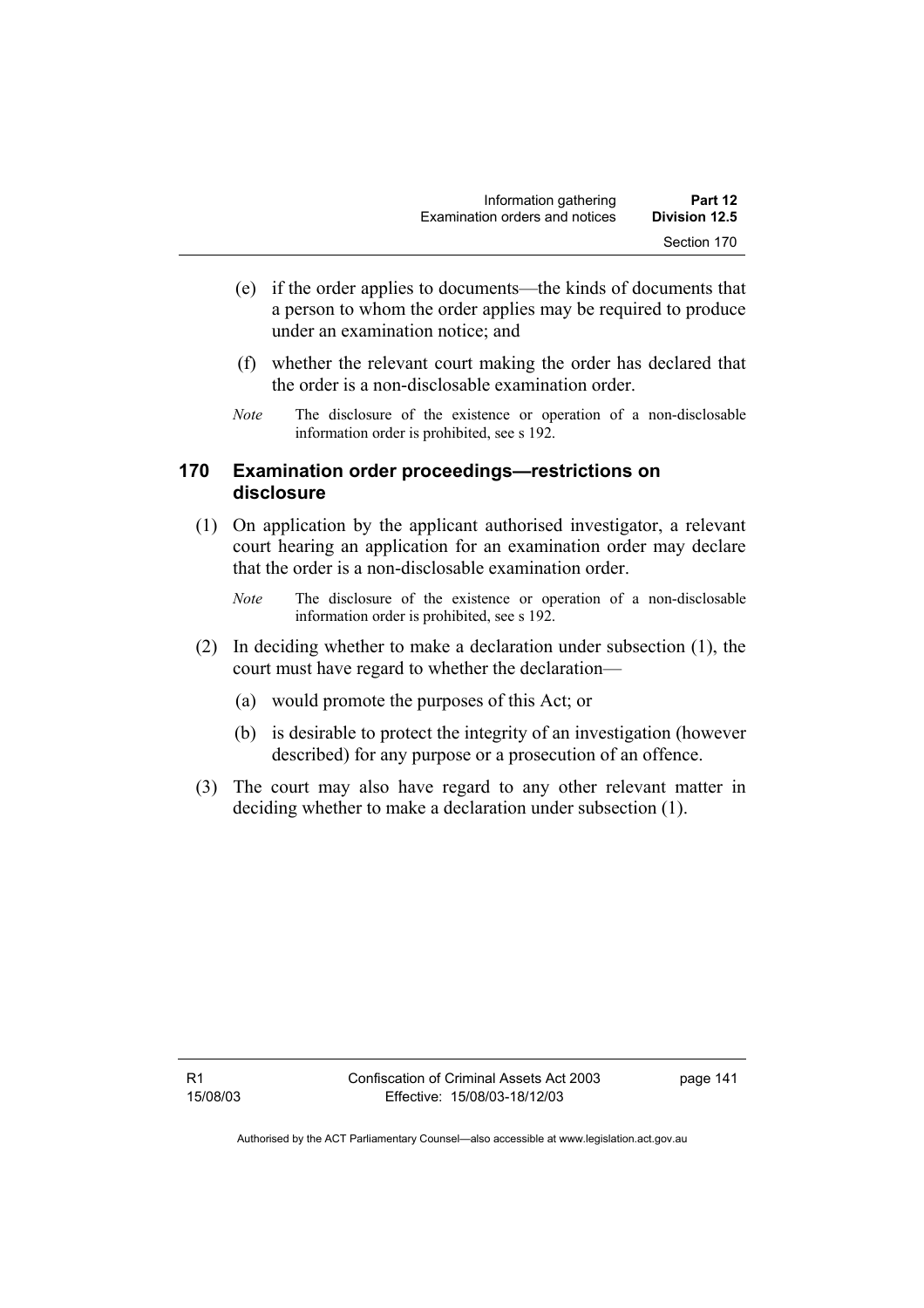## **Subdivision 12.5.3 Examination notices**

### **171 Meaning of** *examination notice*

In this Act:

*examination notice* means a notice by an authorised investigator requiring a person to give the investigator any information or documents (or both) the person has in relation to the investigation stated in the notice.

- *Note 1* For the meaning of *in relation to*, see dict.
- *Note 2* It is an offence to contravene an examination notice, to give false or misleading information in purported compliance with an examination notice, or to disclose the existence or operation of the notice (see sdiv 12.5.5 and div 12.6).

## **172 Examination notices—giving**

 (1) An authorised investigator may give an examination notice to a person who is subject to an examination order for the investigation authorised by the order.

*Note* For how documents may be served, see Legislation Act, pt 19.5.

- (2) The examination notice is a non-disclosable examination notice if the relevant court that made the examination order to which the notice relates declared that the examination order is a nondisclosable examination order.
	- *Note* The disclosure of the existence or operation of a non-disclosable information order is prohibited, see s 192.
- (3) To remove any doubt, an authorised investigator may give 2 or more examination notices in relation to the same investigation to the same person.

#### **173 Examination notices—form**

 (1) An examination notice must be signed by the authorised investigator giving it.

| page 142 | Confiscation of Criminal Assets Act 2003 |          |
|----------|------------------------------------------|----------|
|          | Effective: 15/08/03-18/12/03             | 15/08/03 |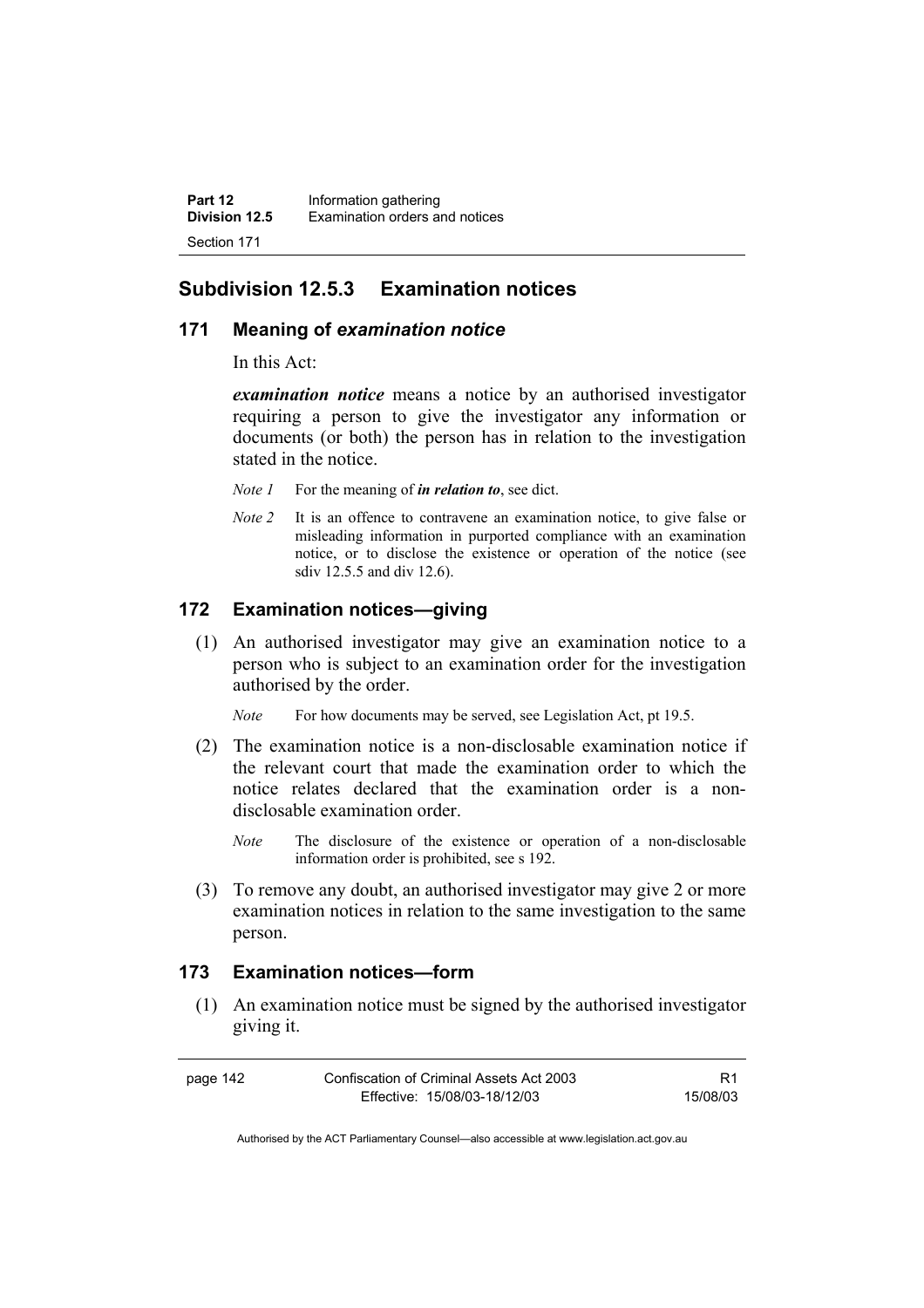- (2) The notice must state—
	- (a) that it is an examination notice under this Act; and
	- (b) the person to whom the notice applies; and
	- (c) the investigation about which the person is to be examined; and
	- (d) the time when and the place where the person is required to attend for examination; and
	- (e) whether the examination notice is a non-disclosable examination notice.
	- *Note 1* For when an examination notice is non-disclosable, see s 172 (2).
	- *Note 2* The disclosure of the existence or operation of a non-disclosable information order is prohibited, see s 192.
- (3) If the examination order to which the notice relates applies to documents, the notice may require the person to give the authorised investigator, at the examination, any documents (including propertytracking documents) of the kind stated in the order that the person has in relation to the investigation stated in the notice.
- (4) The notice must also include a statement setting out the effect of subdivision 12.5.5 (Offences—examination notices) and division 12.6 (Information order offences) in relation to examination notices.

## **Subdivision 12.5.4 Conducting examinations**

## **174 Time and place of examination**

- (1) The examination of a person must be conducted at the time and place stated in the examination notice given to the person.
- (2) However, the time and place of the examination may be changed by agreement between the authorised investigator and the person to whom the examination notice was given or the person's lawyer.

R1 15/08/03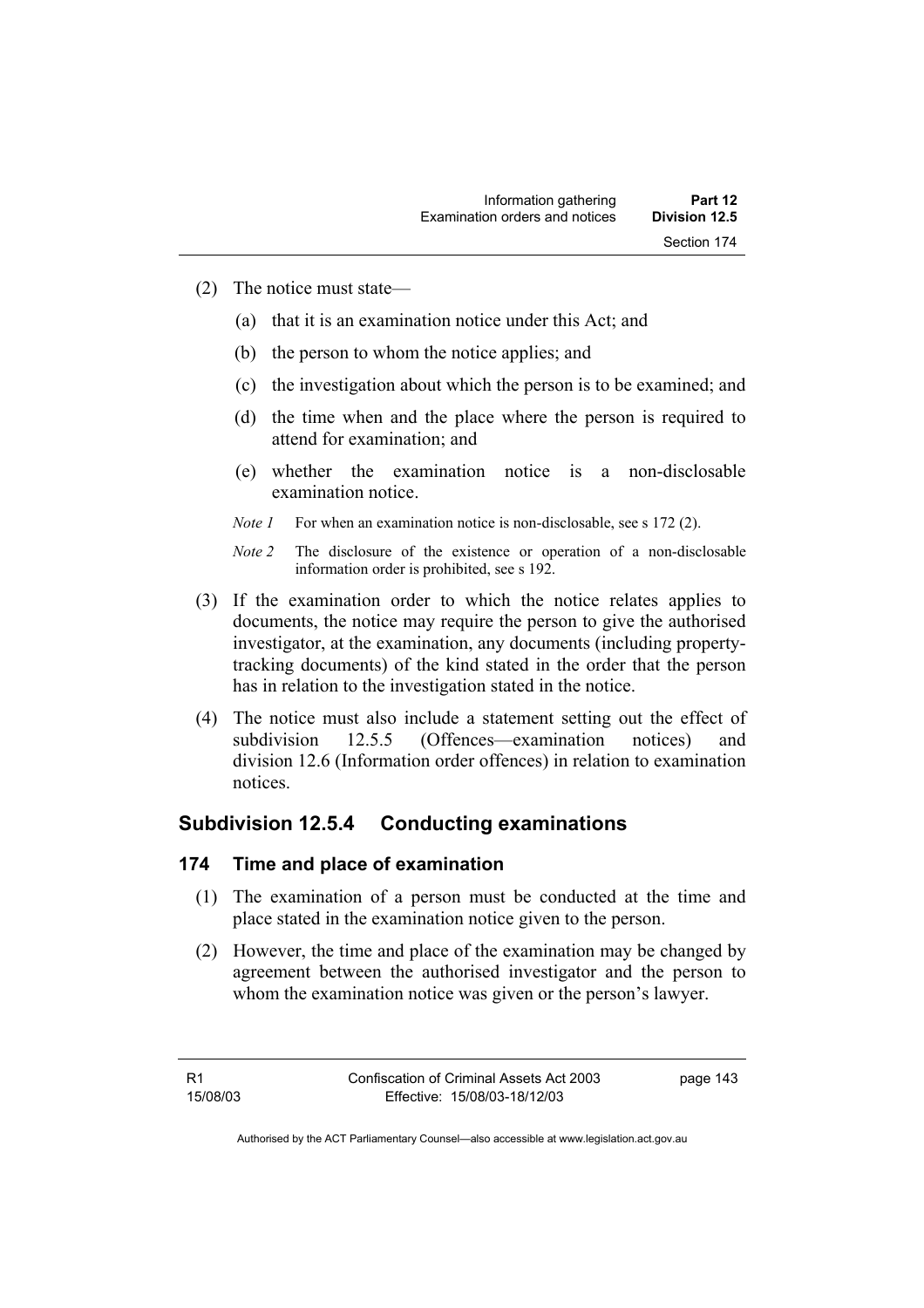## **175 Requirements made of person examined**

- (1) A person to whom an examination notice applies may be examined on oath or affirmation by the authorised investigator.
	- *Note* For the taking of an oath or the making of an affirmation, see the *Oaths and Affirmations Act 1984.*
- (2) For subsection (1), the authorised investigator may—
	- (a) require the person either to take an oath or make an affirmation; and
	- (b) administer an oath or affirmation to the person.
- (3) The authorised investigator may require the person to answer a question that is put to the person at the examination

#### **176 Conduct of examination**

- (1) The examination of the person must take place in private.
- (2) The authorised investigator may give directions about who may be present during the examination, or during a part of it.
- (3) The following people are entitled to be present at the examination:
	- (a) the authorised investigator;
	- (b) the person being examined, and the person's lawyer;
	- (c) anyone else who is entitled to be present because of a direction under subsection (2).
- (4) The authorised investigator may arrange for a record of the examination to be made.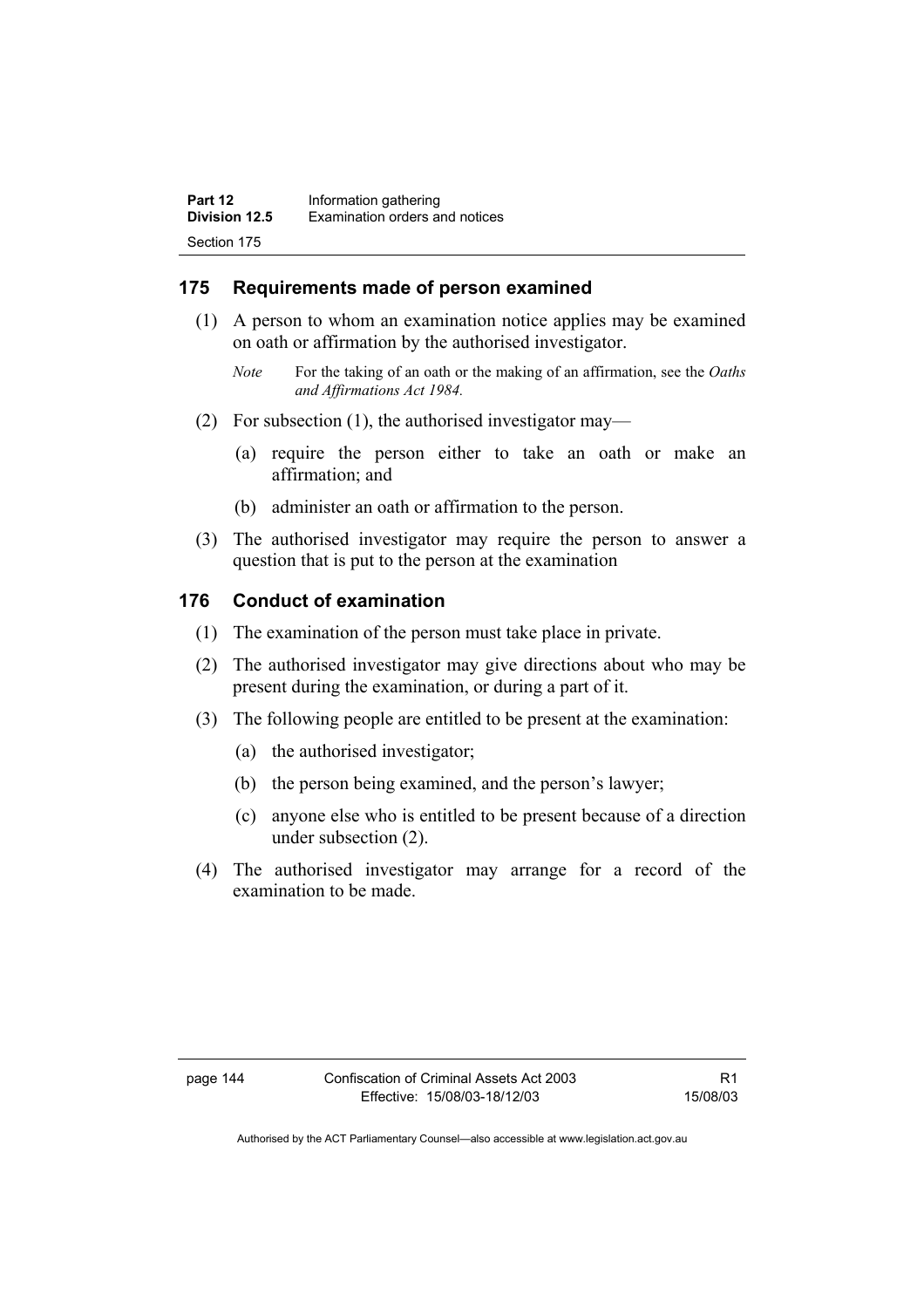| Information gathering          | Part 12       |
|--------------------------------|---------------|
| Examination orders and notices | Division 12.5 |
|                                | Section 177   |

- (5) The *Evidence (Miscellaneous Provisions) Act 1991*, part 3 (Use of audiovisual links and audio links) applies to an examination under this division as if a reference to evidence were a reference to an examination under this division and any other necessary changes were made.
	- *Note* An authorised investigator is a Territory court for the *Evidence (Miscellaneous Provisions) Act 1991*, pt 3 (see s 14, defs *State*, *Territory court* and *tribunal*).

### **177 Role of the examinee's lawyer**

The lawyer of the person being examined may, at the times during the examination that the authorised investigator decides, address the investigator and examine the person about matters about which the investigator has examined (or proposes to examine) the person.

### **178 Examinations—consequential powers about documents**

- (1) If a document is given to an authorised investigator under an examination notice, the investigator may—
	- (a) take possession of, and make copies of, or take extracts from, the document; and
	- (b) keep the document for the period necessary for this Act.
- (2) If an authorised investigator keeps a document given to the investigator under an examination notice, the investigator must, if asked by a person who would be entitled to inspect the document if it was not in the investigator's possession—
	- (a) give the person a copy of the document certified by the investigator in writing to be a true copy of the document; or
	- (b) at any reasonable time, allow the person to inspect the document, make copies of it or take extracts from it.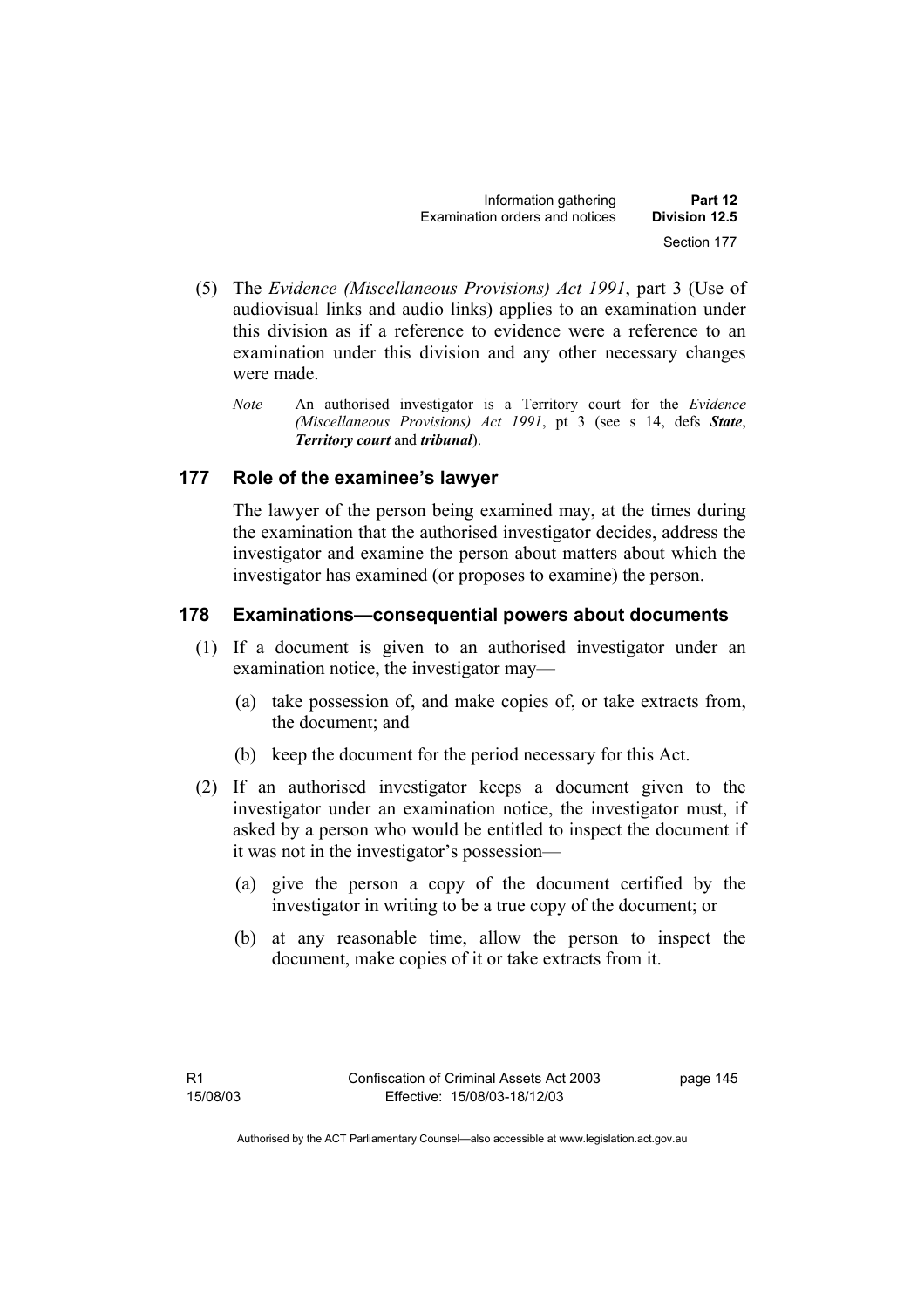### **179 Examinations—additional restrictions on disclosure**

- (1) This section applies in relation to the examination of a person under an examination notice (other than a notice that is a non-disclosable examination notice under section 172 (2) (Examination notices giving)).
	- *Note 1* For non-disclosable examination notices, see s 172 (2). The disclosure of the existence or operation of a non-disclosable examination notice is prohibited, see s 192.
	- *Note 2* The disclosure of matter relating to a direction under this section is prohibited, see s 185.
- (2) An authorised investigator may, on the investigator's own initiative or at the request of the person being examined or the DPP, give directions prohibiting or restricting the publication or disclosure of all or any of the following:
	- (a) the fact that an examination notice has been given to a person;
	- (b) any information about the examination (whether or not an examination has been held);
	- (c) any information given, statement made, document produced or thing done during the examination;
	- (d) any information, document or thing derived from anything mentioned in this subsection.
- (3) In deciding whether to give a direction under subsection (2), the authorised investigator must have regard to whether the direction—
	- (a) would promote the purposes of this Act; or
	- (b) is desirable to protect the integrity of an investigation (however described) for any purpose or a prosecution of an offence.
- (4) The authorised investigator may also have regard to any other relevant matter in deciding whether to give a direction under subsection (2).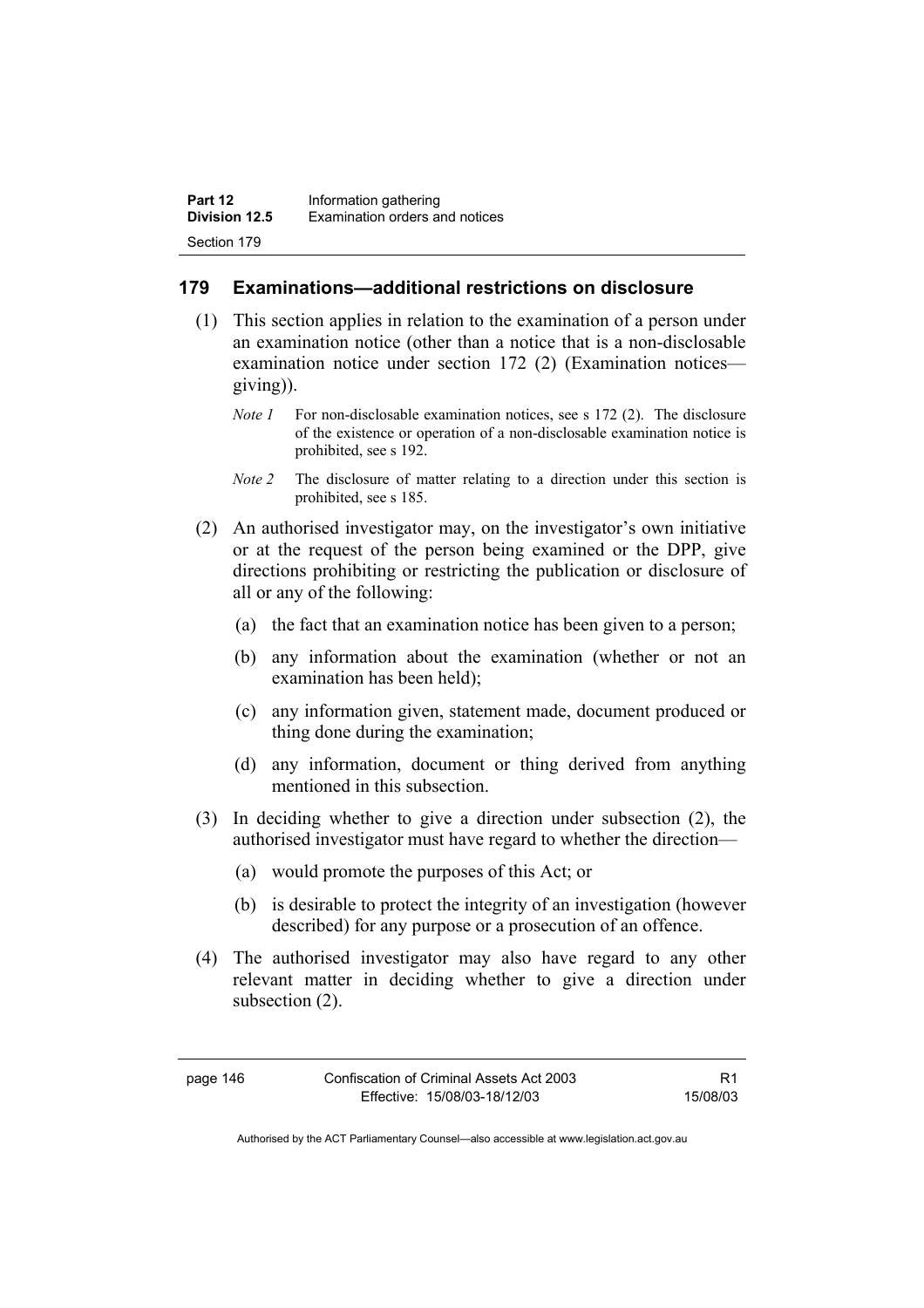#### **180 Protection of authorised investigator etc**

- (1) An authorised investigator has, in the exercise of his or her functions as an authorised investigator, the same protection and immunity as a judge.
- (2) A lawyer appearing at the examination on behalf of the person being examined has the same protection and immunity as a barrister has in appearing for a party in a proceeding in the Supreme Court.
- (3) A person being examined under this division—
	- (a) has the same protection as a witness in a proceeding in the Supreme Court; and
	- (b) in addition to the penalties provided by this Act, is subject to the same liabilities as a witness in a proceeding in the Supreme Court.

## **Subdivision 12.5.5 Offences—examination notices**

*Note* For other applicable offences, see div 12.6 (Information order offences).

#### **181 Obstruction etc of authorised investigator**

- (1) A person commits an offence if—
	- (a) the person knows that, or is reckless about the fact that, a person is an authorised investigator; and
	- (b) the person obstructs, hinders, intimidates or resists the investigator in the exercise of the investigator's functions.

Maximum penalty: 200 penalty units, imprisonment for 2 years or both.

(2) Strict liability applies to subsection (1) (b).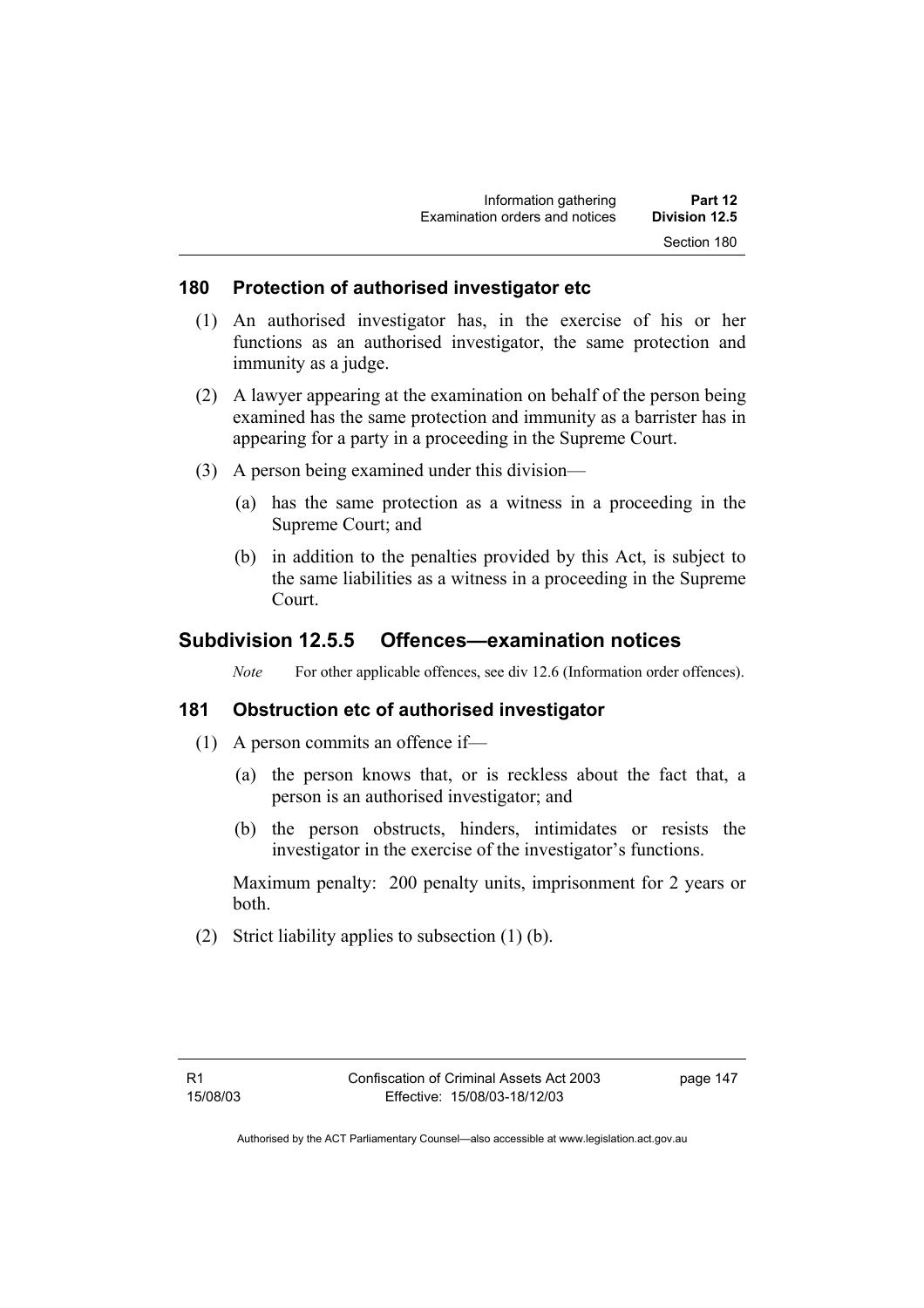#### **182 Failing to attend examination**

- (1) A person commits an offence if the person is required by an examination notice to attend an examination and the person fails to attend the examination at—
	- (a) the time and place stated in the notice; or
	- (b) the time and place as changed under section 174 (2) (Time and place of examination).

Maximum penalty: 200 penalty units, imprisonment for 2 years or both.

(2) An offence against this section is a strict liability offence.

#### **183 Offences relating to appearance at examination**

- (1) A person who is required by an examination notice to attend an examination commits an offence if, during the examination, the person—
	- (a) fails to be sworn or to make an affirmation that the authorised investigator requires the person to swear or make; or
	- (b) fails to answer a question that the authorised investigator requires the person to answer; or
	- (c) fails to produce a document that the person is required under the examination notice to produce at the examination; or
	- (d) leaves the examination before being excused by the authorised investigator.

Maximum penalty: 200 penalty units, imprisonment for 2 years or both.

- (2) However, subsection (1) (c) does not apply if the person complied with the notice in relation to production of a document (if any) to the extent that it was practicable to do so.
- (3) An offence against this section is a strict liability offence.

| page 148 | Confiscation of Criminal Assets Act 2003 |          |
|----------|------------------------------------------|----------|
|          | Effective: 15/08/03-18/12/03             | 15/08/03 |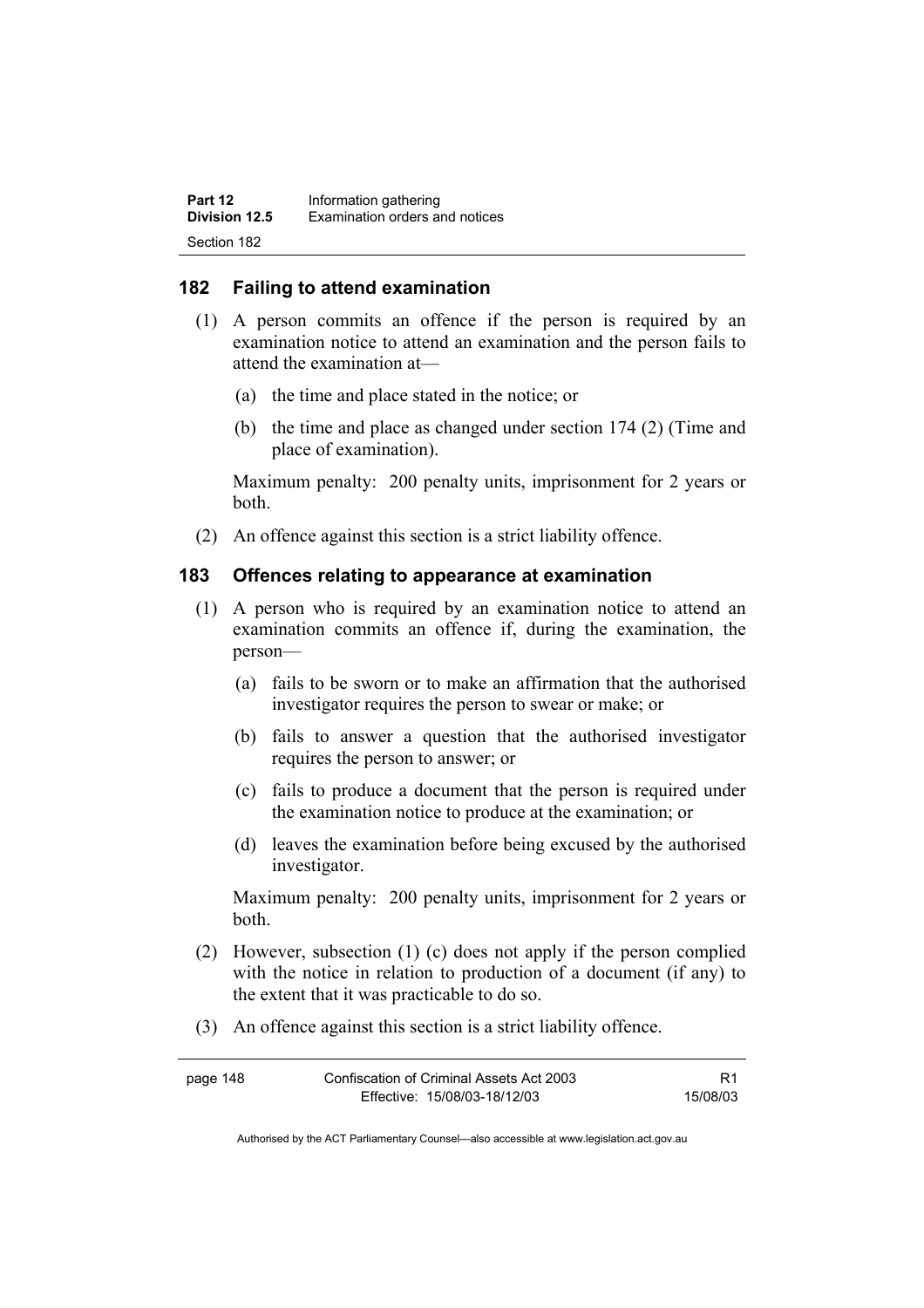#### **184 Unauthorised presence at an examination**

- (1) A person commits an offence if the person—
	- (a) is present at an examination; and
	- (b) is not entitled under section 176 (3) (Conduct of examination) to be present.

Maximum penalty: 50 penalty units, imprisonment for 6 months or both.

(2) An offence against this section is a strict liability offence.

#### **185 Examinations—additional disclosure offences**

*Note* An offence against this section is a strict liability offence, see s (7).

- (1) A person commits an offence if—
	- (a) an authorised investigator has given a direction under section 179 (2) (Examinations—additional restrictions on disclosure) prohibiting or restricting the publication or disclosure of a matter mentioned in the subsection; and
	- (b) the person has notice of the direction (whether by being given a copy of the direction or otherwise); and
	- (c) the person publishes or discloses the matter to someone else.

Maximum penalty: 200 penalty units, imprisonment for 2 years or both.

- (2) A person commits an offence if—
	- (a) an authorised investigator has given a direction under section 179 (2) prohibiting or restricting the publication or disclosure of a matter mentioned in the subsection; and
	- (b) the person has notice of the direction (whether by being given a copy of the direction or otherwise); and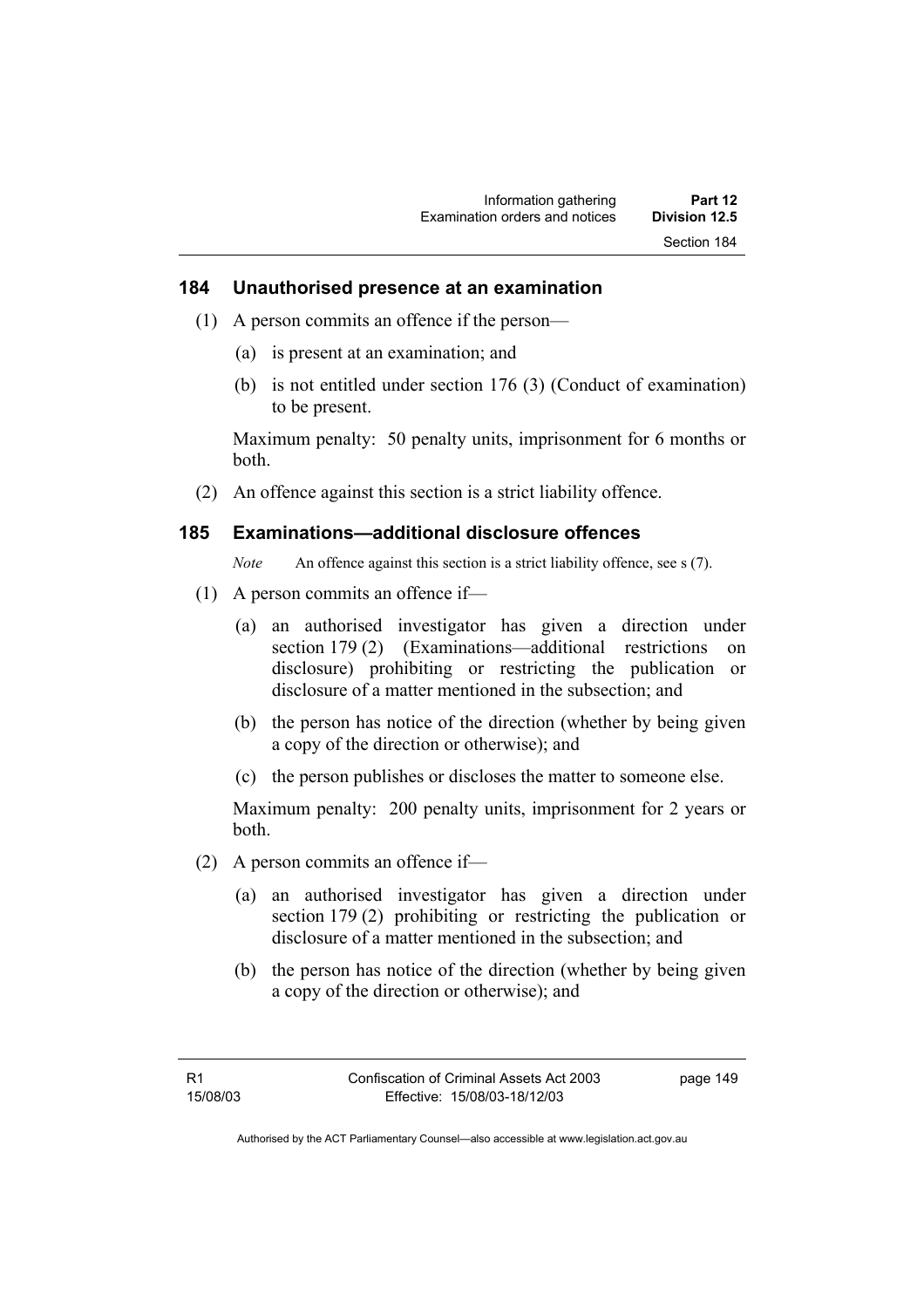- (c) the person publishes or discloses information to someone else; and
- (d) the other person could infer from the information the matter to which the direction relates.

Maximum penalty: 200 penalty units, imprisonment for 2 years or both.

- (3) Subsections (1) and (2) do not apply if the publication or disclosure is made to any of the following entities in the circumstances mentioned for the entity:
	- (a) a police officer—in any circumstances;
	- (b) an officer, employee or agent of the person—to ensure that the order is complied with and the person to whom the publication or disclosure is made is given notice of the direction (whether by being given a copy of the restraining order to which the direction relates or otherwise) by the person making the publication or disclosure;
	- (c) a lawyer—to obtain legal advice or representation in relation to the order;
	- (d) a relevant court—with the court's leave.
		- *Note* The application for leave, and any proceeding with the court's leave, must be heard in closed court, see s (8).
- (4) Also, subsections (1) and (2) do not apply if the publication or disclosure is made—
	- (a) by a police officer in the exercise of the officer's functions; or
	- (b) for the purpose of giving or obtaining legal advice, or making legal representations, in relation to the order.
- (5) A person commits an offence if—
	- (a) an authorised investigator has given a direction under section 179 (2) (Examinations—additional restrictions on

| page 150 | Confiscation of Criminal Assets Act 2003 |          |
|----------|------------------------------------------|----------|
|          | Effective: 15/08/03-18/12/03             | 15/08/03 |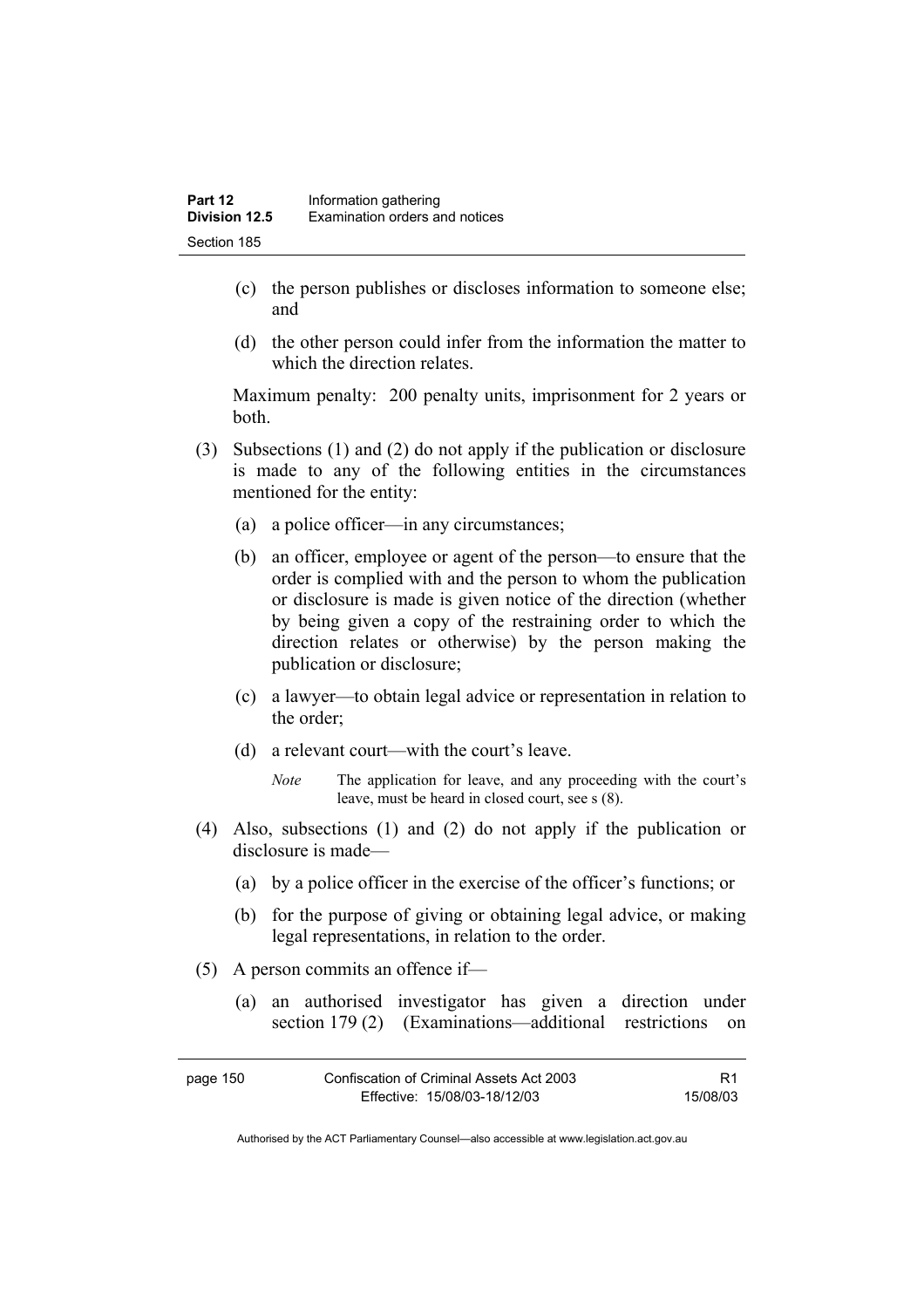disclosure) prohibiting or restricting the publication or disclosure of a matter mentioned in the subsection; and

- (b) the person receives information in relation to the matter in accordance with subsection (3) or (4); and
- (c) the person ceases to be a person mentioned in subsection (3) or (4); and
- (d) the person publishes or discloses the matter to someone else.

Maximum penalty: 200 penalty units, imprisonment for 2 years or both.

- (6) A person commits an offence if—
	- (a) an authorised investigator has given a direction under section 179 (2) prohibiting or restricting the publication or disclosure of a matter mentioned in the subsection; and
	- (b) the person receives information in relation to the matter in accordance with subsection (3) or (4); and
	- (c) the person ceases to be a person mentioned in subsection (3) or (4); and
	- (d) the person publishes or discloses information to someone else; and
	- (e) the other person could infer from the information the matter to which the direction relates.

Maximum penalty: 200 penalty units, imprisonment for 2 years or both.

- (7) An offence against this section is a strict liability offence.
- (8) For subsection (3) (d), an application for leave, and any proceeding with the court's leave, must be heard in closed court.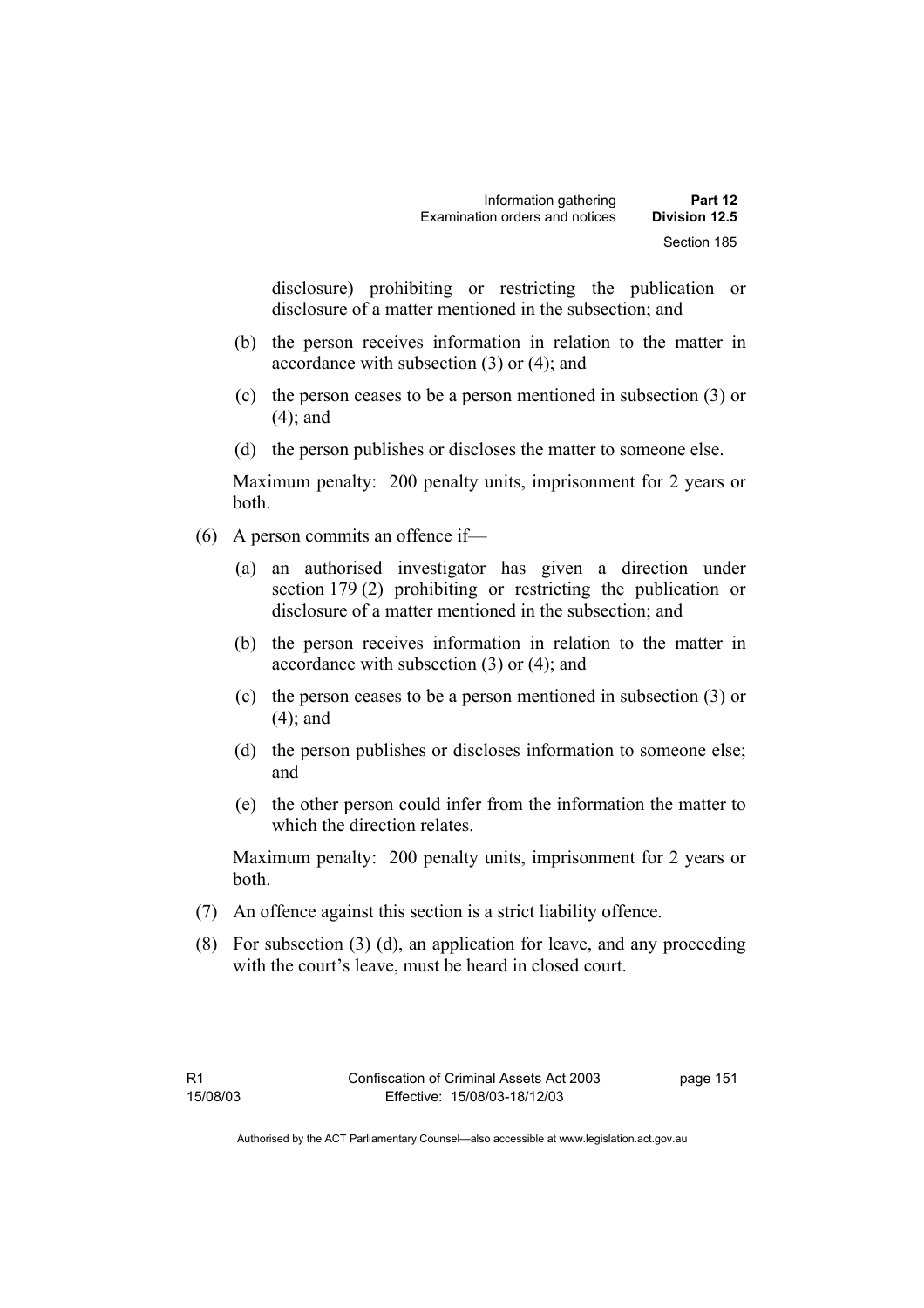**Part 12** Information gathering<br>**Division 12.6** Information order offer **Division 12.6** Information order offences Section 186

# **Division 12.6 Information order offences**

#### **186 Meaning of** *information order*

In this Act:

*information order* means—

- (a) an inquiry notice; or
- (b) a monitoring order; or
- (c) a transaction suspension order; or
- (d) a production order; or
- (e) an examination order; or
- (f) an examination notice.

#### **187 Information orders—failure to comply**

A person commits an offence if—

- (a) the person is given an information order (other than an examination notice); and
- (b) the person fails to comply with the order.

Maximum penalty: 200 penalty units, imprisonment for 2 years or both.

*Note* For contravention of an examination notice, see s 182.

#### **188 Information orders—false or misleading information**

- (1) A person commits an offence if—
	- (a) the person gives information to a police officer; and
	- (b) the person does so knowing that the information—
		- (i) is false or misleading in a material particular; or

| page 152 | Confiscation of Criminal Assets Act 2003 | R1       |
|----------|------------------------------------------|----------|
|          | Effective: 15/08/03-18/12/03             | 15/08/03 |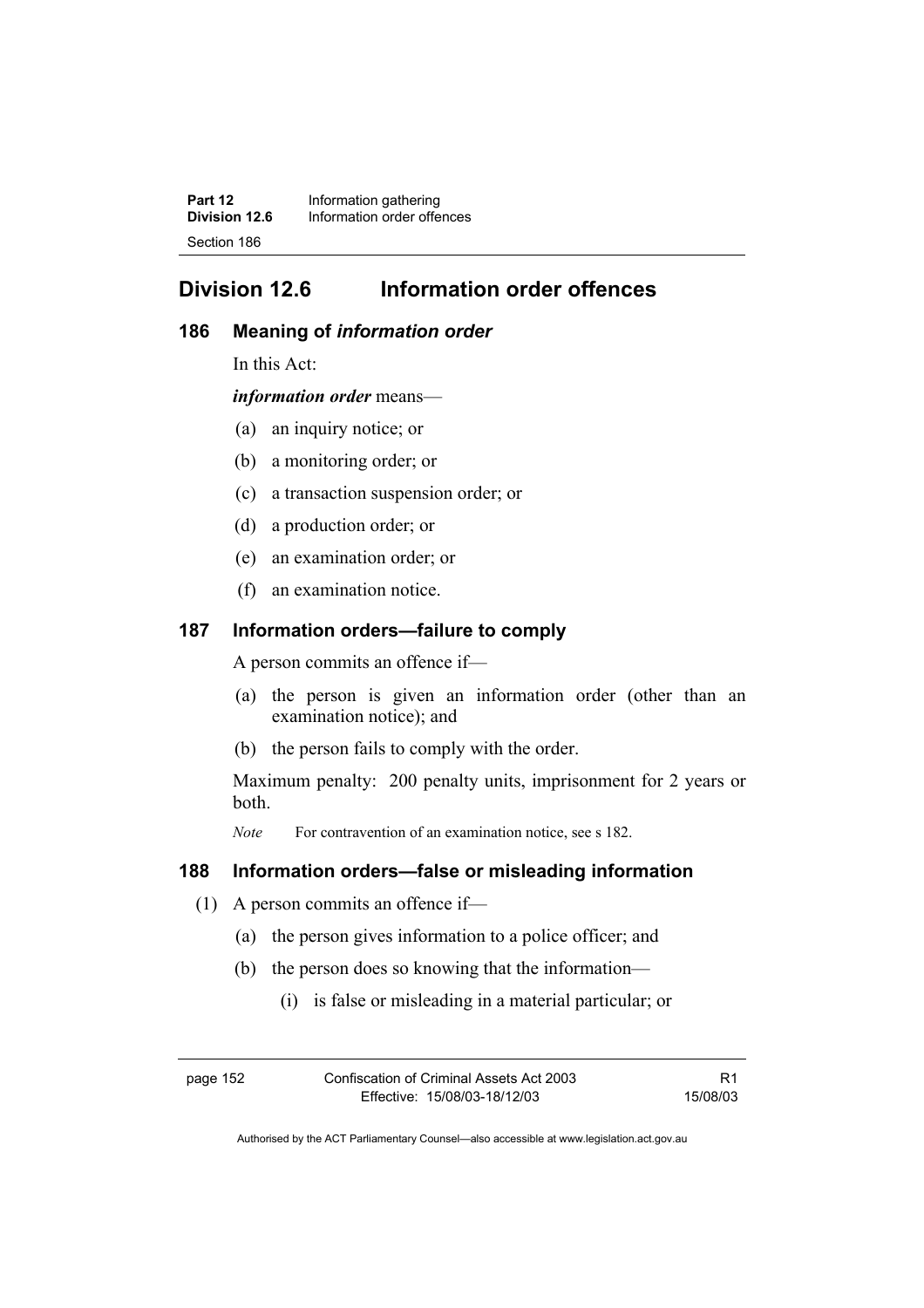- (ii) omits something that makes the information false or misleading in a material particular; and
- (c) the information is given in compliance (or purported compliance) with an information order.

Maximum penalty: 200 penalty units, imprisonment for 2 years or both.

- (2) Subsection (1) (c) does not apply if, before the information was given by the person to the police officer, a police officer did not take reasonable steps to tell the person of the existence of the offence against subsection (1).
- (3) For subsection (2), it is sufficient if the following form of words is used:

'Giving false or misleading information is an offence with serious consequences'.

## **189 Information orders—false or misleading documents**

- (1) A person commits an offence if—
	- (a) the person produces a document to a police officer (including an authorised investigator); and
	- (b) the person does so knowing that the document is false or misleading in a material particular; and
	- (c) the document is produced in compliance (or purported compliance) with an information order.

Maximum penalty: 200 penalty units, imprisonment for 2 years or both.

 (2) Subsection (1) does not apply to a person who produces a document to a police officer if the document is accompanied by a written statement signed by the person (or, for a corporation, by an officer of the corporation)—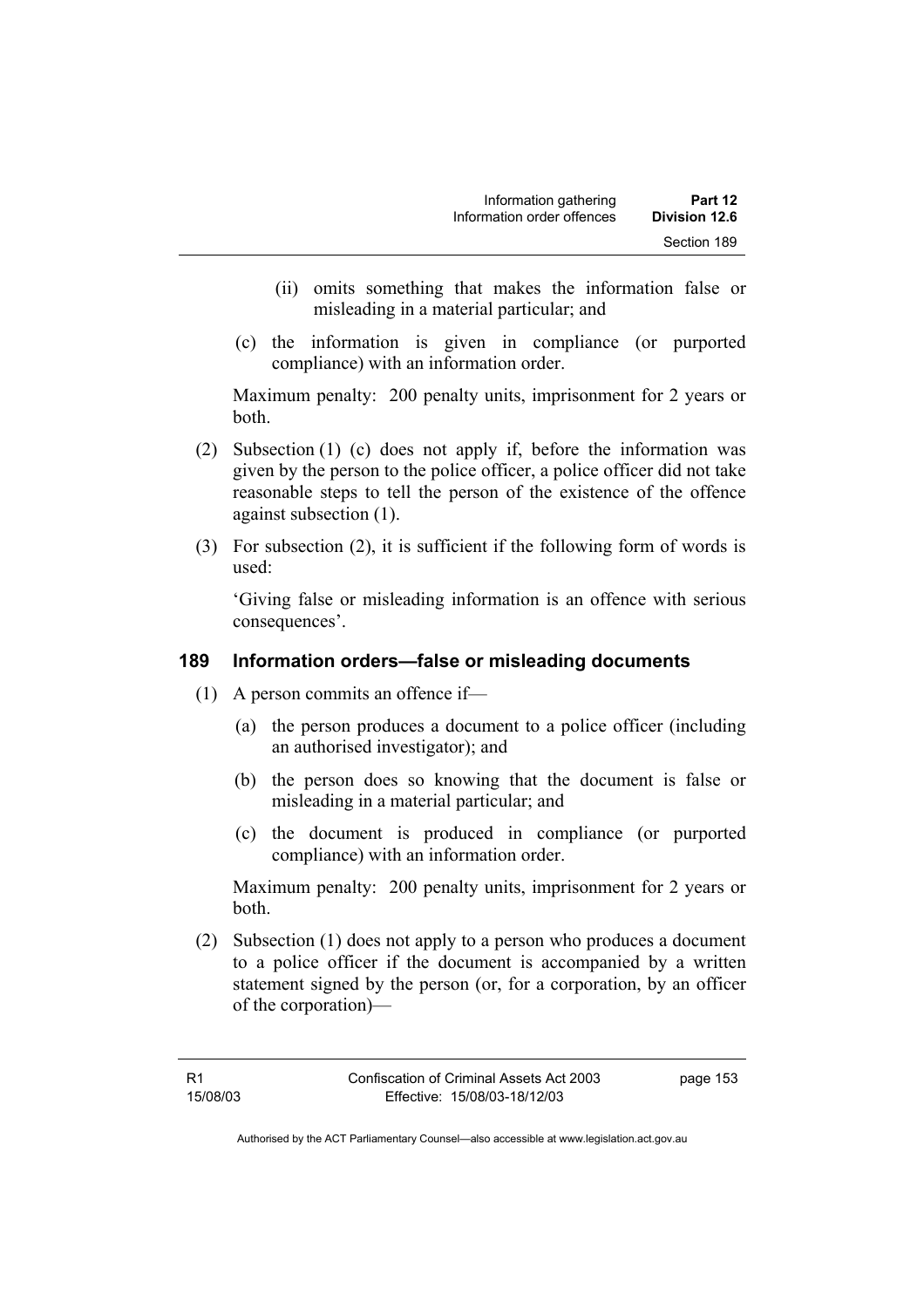- (a) stating that the document is, to the person's knowledge, false or misleading in a material particular; and
- (b) setting out, or referring to, the material particular in which the document is, to the person's knowledge, false or misleading.

## **190 Destruction etc of documents**

- (1) A person commits an offence if—
	- (a) the person is given—
		- (i) a production order for a property-tracking document; or
		- (ii) an examination notice that requires the person to produce a document at an examination; and
	- (b) the person intentionally destroys, damages, changes or otherwise interferes with the document.

Maximum penalty: 500 penalty units, imprisonment for 5 years or both.

- (2) A person commits an offence if—
	- (a) the person is given—
		- (i) a production order for a property-tracking document; or
		- (ii) an examination notice that requires the person to produce a document at an examination; and
	- (b) the person destroys, damages, changes or otherwise interferes with the document.

Maximum penalty: 50 penalty units, imprisonment for 6 months or both.

(3) An offence against subsection (2) a strict liability offence.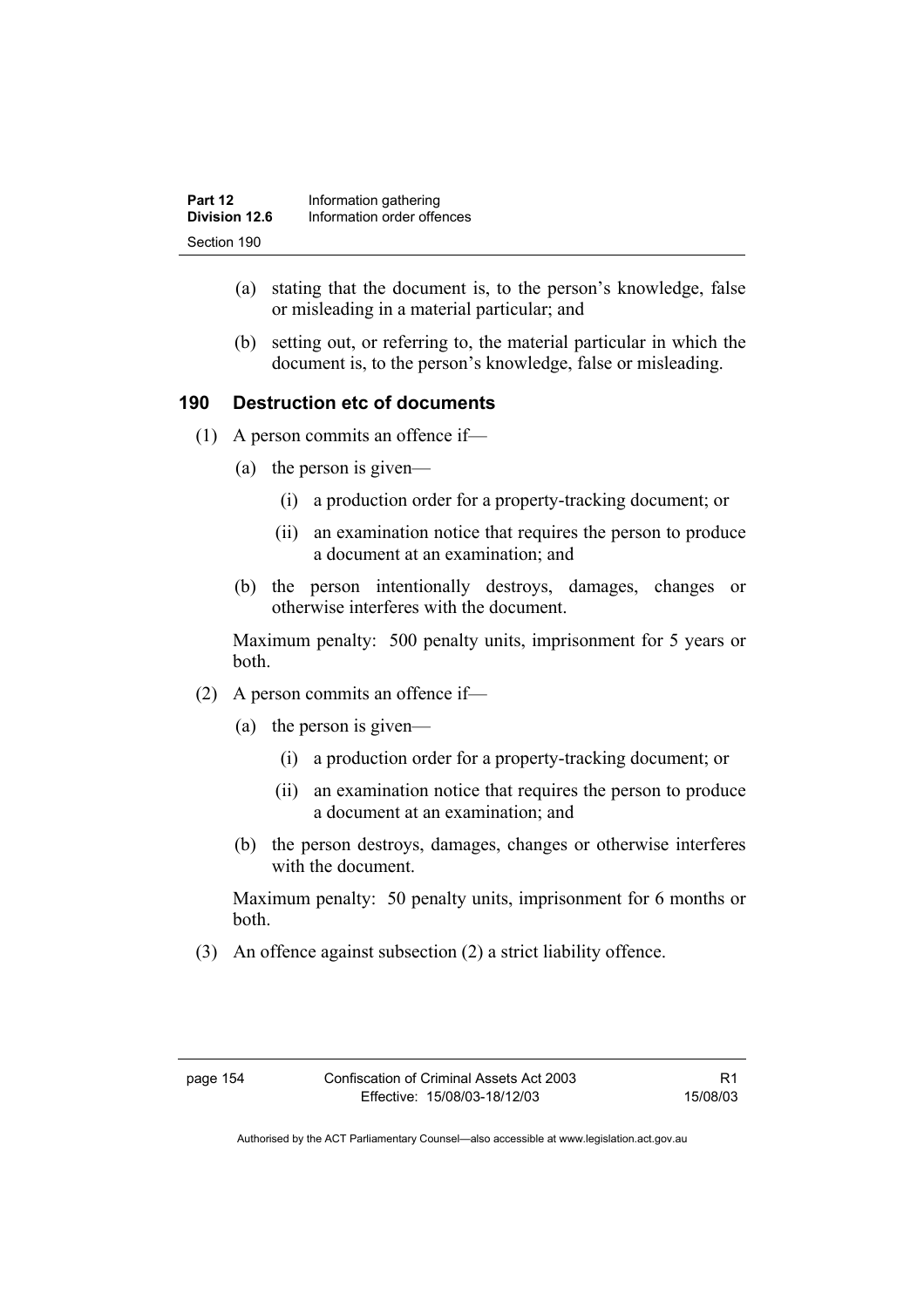| Information gathering      | Part 12       |  |
|----------------------------|---------------|--|
| Information order offences | Division 12.6 |  |
|                            | Section 191   |  |

- (4) An offence against subsection (2) is declared to be an indictable offence.
	- *Note* An offence against a Territory law is an *indictable offence* if it is punishable by imprisonment for longer than 1 year, or is declared by law to be an indictable offence (see Legislation Act, s 190 (1)).

#### **191 Meaning of** *non-disclosable information order*

In this Act:

*non-disclosable information order* means any of the following information orders:

- (a) an inquiry notice;
- (b) a monitoring order;
- (c) a transaction suspension order;
- (d) a production order that is declared under section 161 (1) (Production order proceedings—restrictions on disclosure) to be a non-disclosable production order;
- (e) an examination order that is declared under section 170 (1) (Examination order proceedings—restrictions on disclosure) to be a non-disclosable examination order;
- (f) an examination notice that is a non-disclosable examination notice under section 172 (2) (Examination notices—giving).

#### **192 Information orders—disclosure offences**

*Note* An offence against this section is a strict liability offence, see s (7).

 (1) A person commits an offence if the person publishes or discloses the existence or operation of a non-disclosable information order to someone else.

Maximum penalty: 200 penalty units, imprisonment for 2 years or both.

(2) A person commits an offence if—

| <b>R1</b> | Confiscation of Criminal Assets Act 2003 | page 155 |
|-----------|------------------------------------------|----------|
| 15/08/03  | Effective: 15/08/03-18/12/03             |          |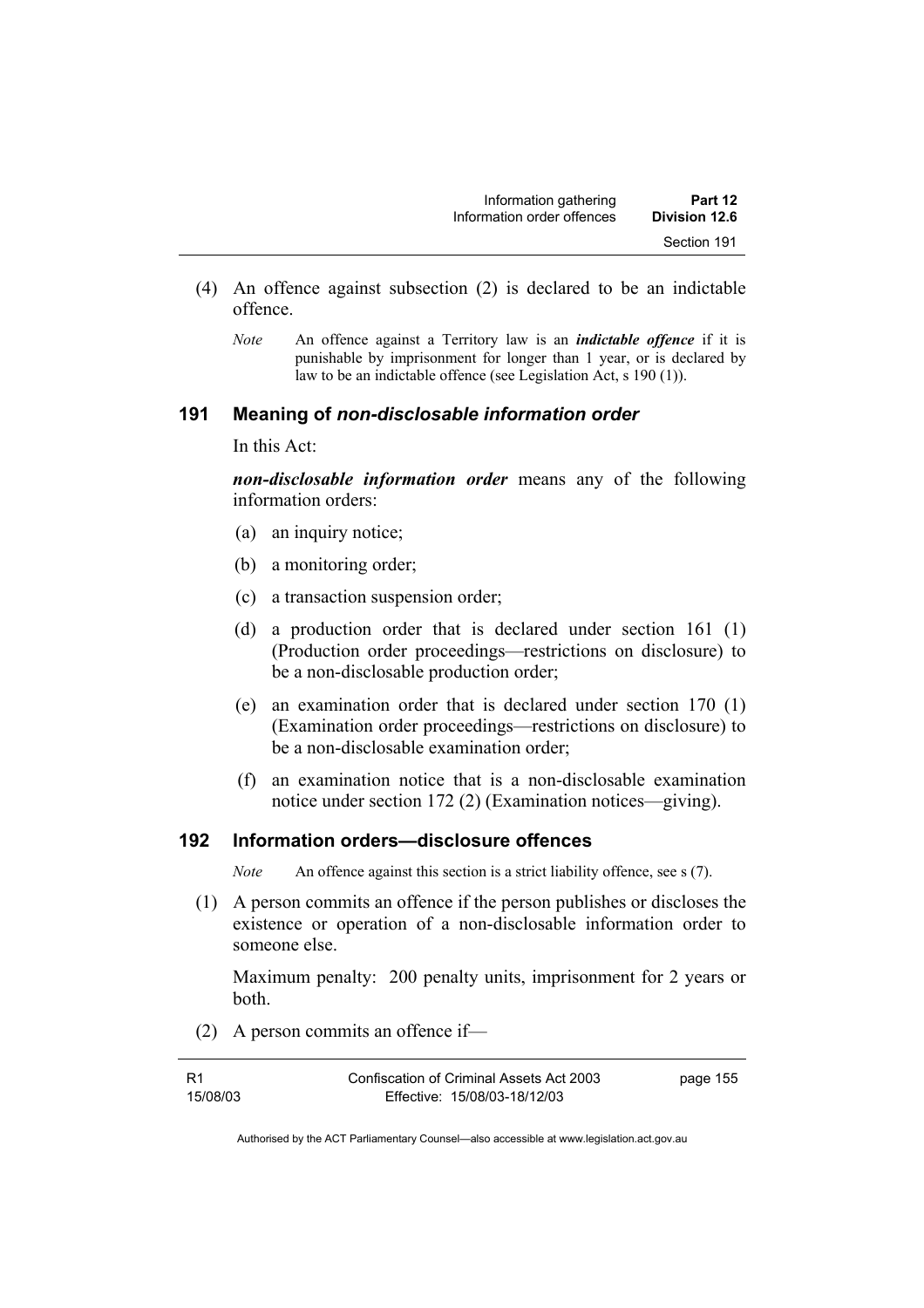- (a) the person publishes or discloses information to someone else; and
- (b) the other person could infer from the information the existence or operation of a non-disclosable information order.

Maximum penalty: 200 penalty units, imprisonment for 2 years or both.

- (3) Subsections (1) and (2) do not apply if the publication or disclosure is made to any of the following entities in the circumstances mentioned for the entity:
	- (a) a police officer—in any circumstances;
	- (b) an officer, employee or agent of the person—to ensure that the order is complied with and the person to whom the publication or disclosure is made is given notice of the offences against this section by the person making the publication or disclosure;
	- (c) a lawyer—to obtain legal advice or representation in relation to the order;
	- (d) a relevant court—with the court's leave.
		- *Note* The application for leave, and any proceeding with the court's leave, must be heard in closed court, see s (8).
- (4) Also, subsections (1) and (2) do not apply if the publication or disclosure is made—
	- (a) by a police officer in the exercise of the officer's functions; or
	- (b) for the purpose of giving or obtaining legal advice, or making legal representations, in relation to the order.
- (5) A person commits an offence if—
	- (a) the person receives information in relation to a non-disclosable information order in accordance with subsection (3) or (4); and
	- (b) the person ceases to be a person mentioned in subsection (3) or (4); and

| page 156 | Confiscation of Criminal Assets Act 2003 |          |
|----------|------------------------------------------|----------|
|          | Effective: 15/08/03-18/12/03             | 15/08/03 |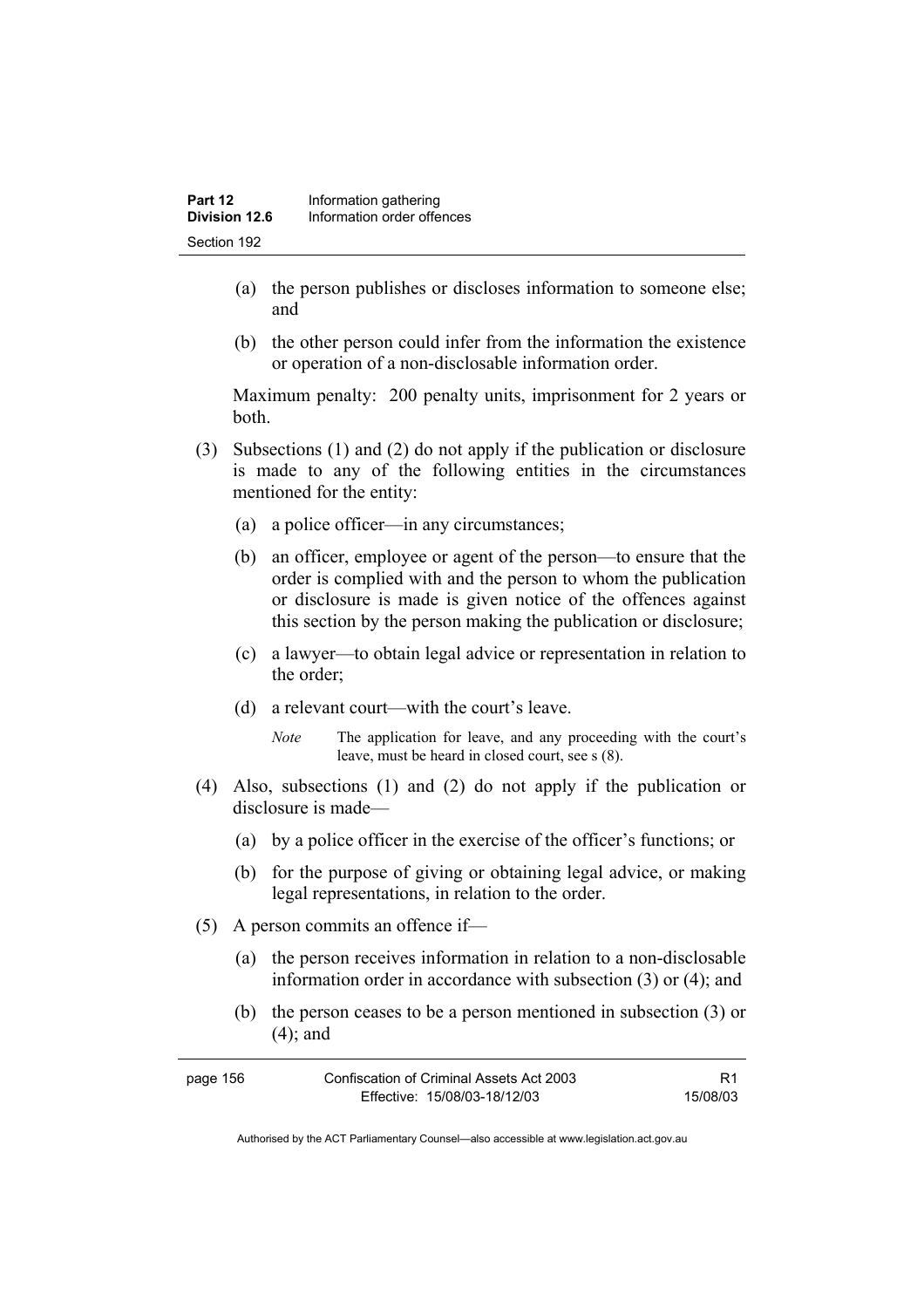(c) the person publishes or discloses the existence or operation of the order to someone else.

Maximum penalty: 200 penalty units, imprisonment for 2 years or both.

- (6) A person commits an offence if—
	- (a) the person receives information in relation to a non-disclosable information order in accordance with subsection (3) or (4); and
	- (b) the person ceases to be a person mentioned in subsection (3) or (4); and
	- (c) the person publishes or discloses information to someone else; and
	- (d) the other person could infer from the information the existence or operation of the order.

Maximum penalty: 200 penalty units, imprisonment for 2 years or both.

- (7) An offence against this section is a strict liability offence.
- (8) For subsection (3) (d), an application for leave, and any proceeding with the court's leave, must be heard in closed court.

#### **193 Information orders—disclosure by police officers**

- (1) This section applies to a non-disclosable information order.
- (2) A police officer may disclose the existence or operation of the order for the purposes of, or in the course of, a legal proceeding.
	- *Note* A police officer may also disclose the existence or operation of the order in the exercise of the officer's functions, see s 192 (4) (b).
- (3) However, a police officer is not required to disclose to a court the existence or operation of the order.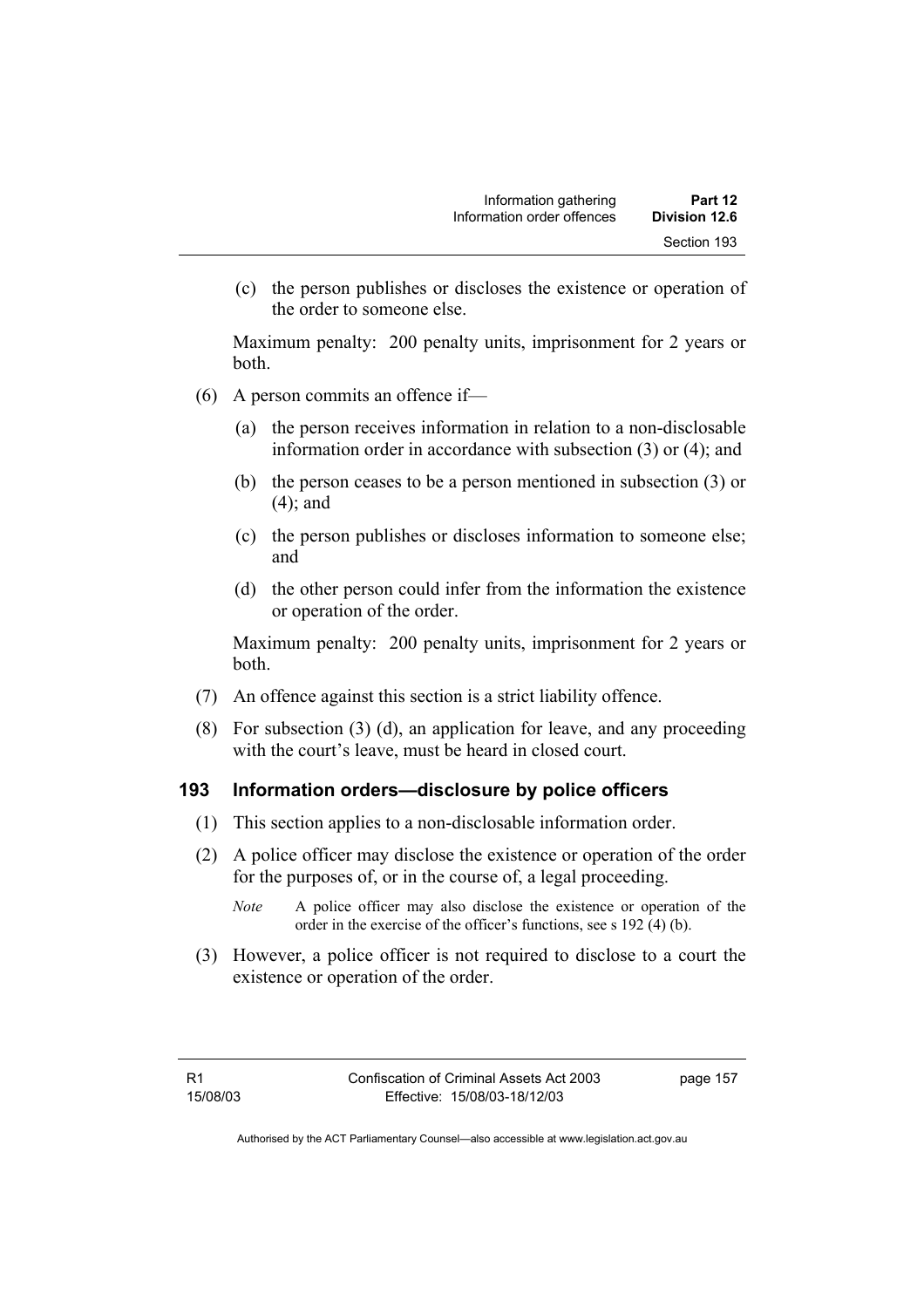| Part 12       | Information gathering      |
|---------------|----------------------------|
| Division 12.6 | Information order offences |
| Section 194   |                            |

(4) In this section:

*disclosure*, of the existence or operation of the order, includes the disclosure of information to a person from which the person could reasonably infer the existence or operation of the order.

## **194 Information orders—protection of complying financial institutions**

- (1) This section applies to a financial institution, and to an officer, employee or agent of the institution, if—
	- (a) the institution complies with an information order; and
	- (b) information given under the order relates to a money laundering offence.
- (2) The institution or person is taken not to have been at any time in possession of the information given under the order.

page 158 Confiscation of Criminal Assets Act 2003 Effective: 15/08/03-18/12/03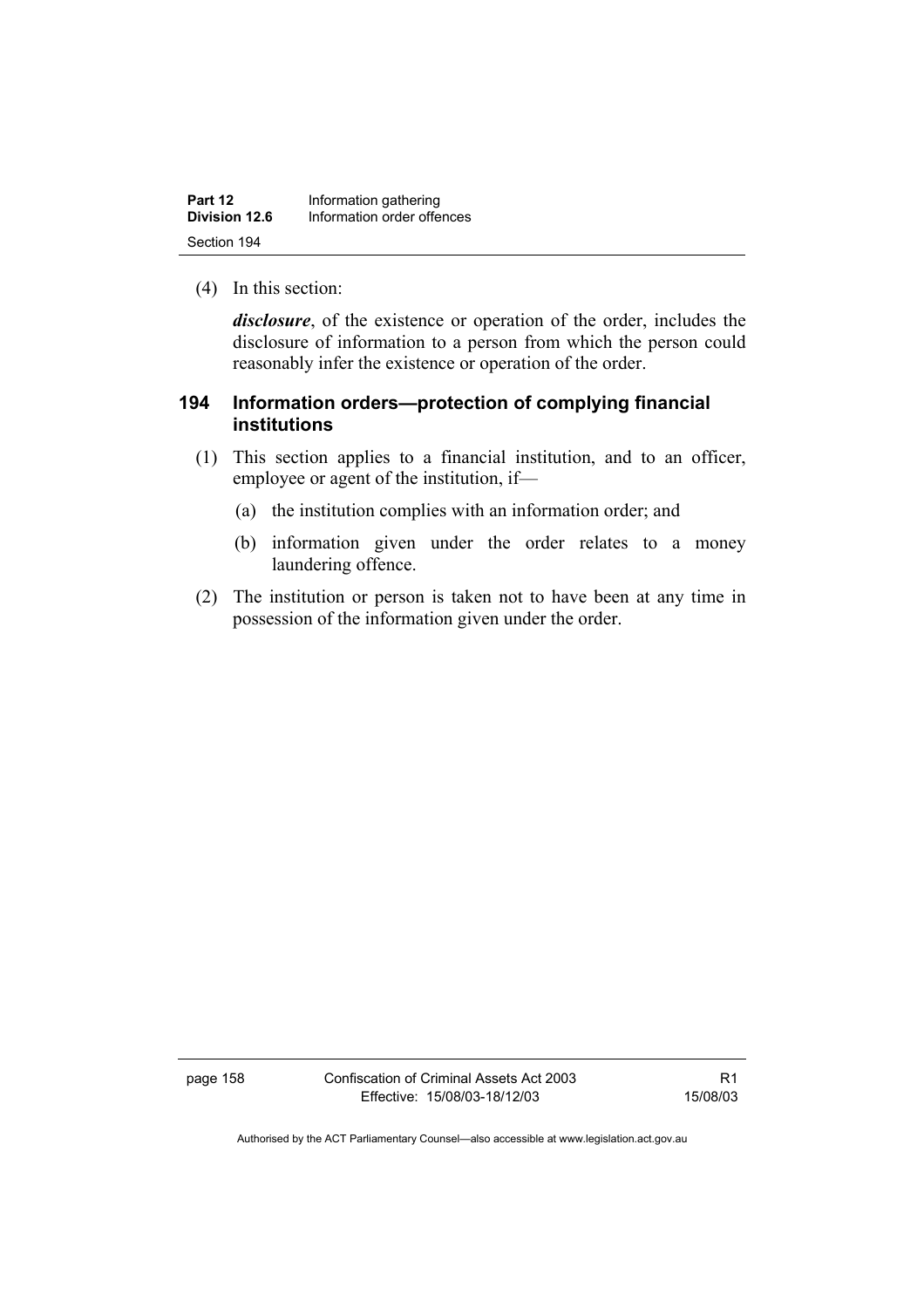# **Part 13 Search warrants**

# **Division 13.1 Preliminary**

### **195 Definitions for pt 13**

In this part:

*at* includes in or on.

*data* includes—

- (a) information in any form; and
- (b) any program (or part of a program).

*data storage device* means a thing containing, or designed to contain, data for use by a computer.

*executing police officer*, of a search warrant, means—

- (a) the police officer (the *first police officer*) named in the warrant as the police officer responsible for executing the warrant; or
- (b) if the first police officer does not intend to be present at the execution of the warrant—another police officer whose name has been written in the warrant by the first police officer; or
- (c) another police officer whose name has been written in the warrant by the police officer last named in the warrant.

*frisk search* means—

- (a) a search of a person conducted by quickly running the hands over the person's outer garments; and
- (b) an examination of anything worn or carried by the person that is conveniently and voluntarily removed by the person.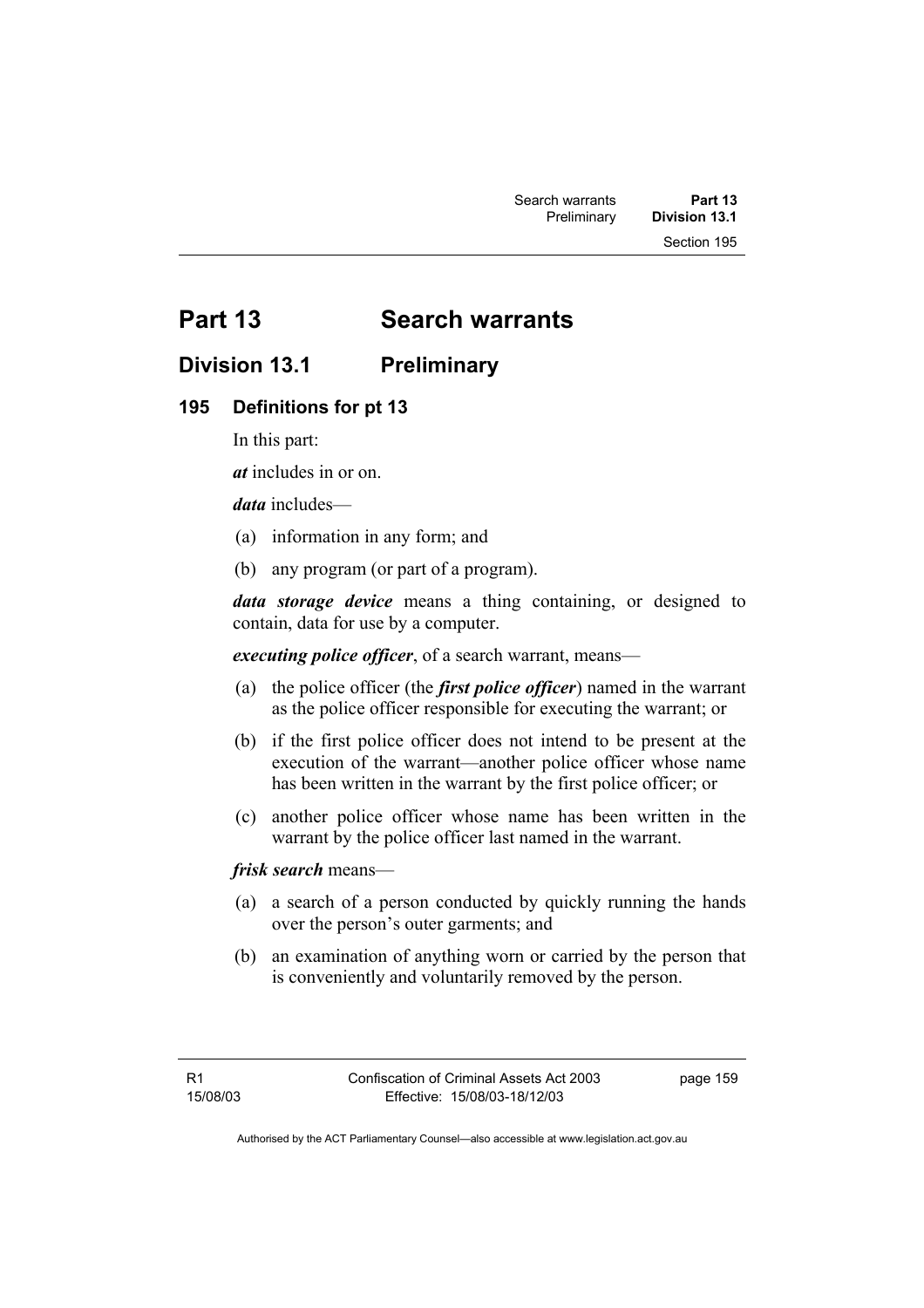*issuing officer*, for a search warrant, means—

- (a) a judge, the registrar or a deputy registrar of the Supreme Court; or
- (b) a magistrate; or
- (c) the registrar or a deputy registrar of the Magistrates Court if authorised by the Chief Magistrate to issue search warrants under this part.

*occupier*, of premises, includes—

- (a) a person believed on reasonable grounds to be an occupier of the premises; and
- (b) a person apparently in charge of the premises.

*ordinary search* means a search of a person or of articles in a person's possession, which may include—

- (a) requiring the person to remove the person's overcoat, coat or jacket and any gloves, shoes or hat; and
- (b) an examination of those items.

*person assisting*, in relation to a search warrant, means a person who has been authorised by an executing police officer to assist in executing the warrant.

*premises* includes the following:

- (a) land (whether vacant or occupied);
- (b) any structure, building, vehicle or place (whether built or not);
- (c) any part of a structure, building, vehicle or place.

*search warrant* means a warrant issued under section 199 (Issuing search warrants) that is in force.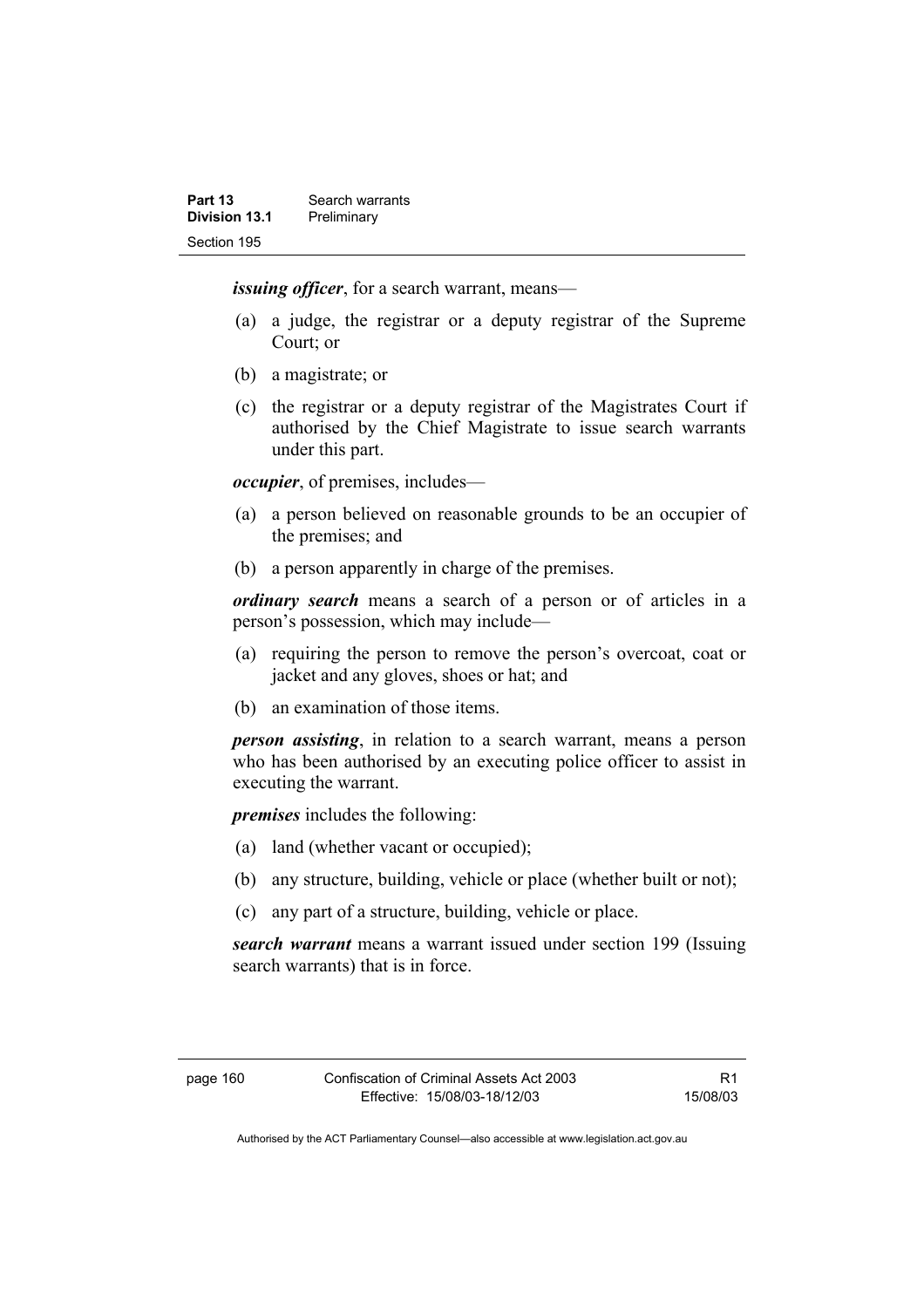#### *target material* means—

 (a) property (including tainted property and property under the effective control of a person) in relation to which action has been or could be taken under this Act; or

*Note 1* For the meaning of *effective control*, see s 14.

*Note 2* For the meaning of *in relation to*, see dict.

- (b) benefits derived by a person from the commission of an indictable offence; or
- (c) evidence in relation to property or benefits mentioned in paragraph (a) or (b); or
- (d) evidence in relation to an indictable offence.

*vehicle* includes an aircraft or vessel.

## **Division 13.2 Search warrants—general**

#### **196 Applications for search warrants—general**

- (1) A police officer may apply to an issuing officer for a search warrant to enter premises.
- (2) The application must be sworn and state the grounds on which the warrant is sought.
- (3) The issuing officer may refuse to consider the application until the applicant police officer gives the issuing officer all the information the issuing officer requires about the application in the way the issuing officer requires.

#### **197 Offence for making false etc statements in search warrant applications**

A police officer commits an offence if—

 (a) the police officer makes a statement (whether orally, in a document or in any other way); and

| - R1     | Confiscation of Criminal Assets Act 2003 | page 161 |
|----------|------------------------------------------|----------|
| 15/08/03 | Effective: 15/08/03-18/12/03             |          |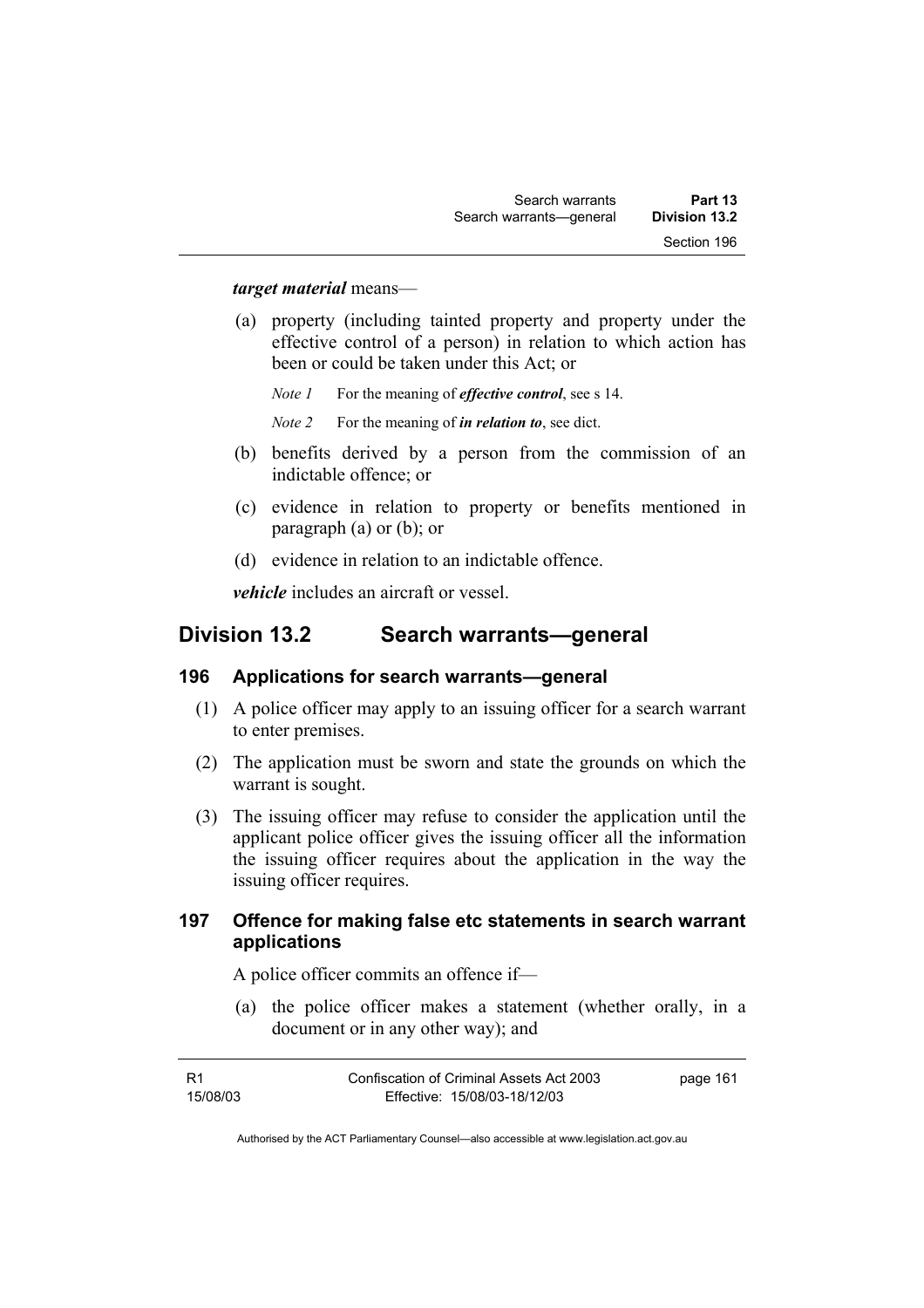- (b) the police officer does so knowing that the statement—
	- (i) is false or misleading in a material particular; or
	- (ii) omits something that makes the statement false or misleading in a material particular; and
- (c) the statement is made to an issuing officer in relation to an application for a search warrant.

Maximum penalty: 200 penalty units, imprisonment for 2 years or both.

#### **198 Additional contents of search warrant applications**

- (1) If the person applying for a search warrant suspects that it will be necessary to use firearms in executing the warrant, the person must state the suspicion, and the grounds for the suspicion, in the application.
- (2) If a person applying for a warrant to search premises has previously applied for a warrant for the same premises, the person must, in the application, include particulars of the earlier application and its outcome.

#### **199 Issuing search warrants**

 (1) An issuing officer may issue a warrant to search premises if satisfied that there are reasonable grounds for suspecting that there is at the premises, or will be within the next 72 hours, target material.

*Note At* includes in or on (see s 195).

 (2) If an application for a search warrant is made under section 203 (Applying for search warrants by telephone or other electronic means), this section applies as if the reference in subsection (1) to 72 hours were a reference to 48 hours.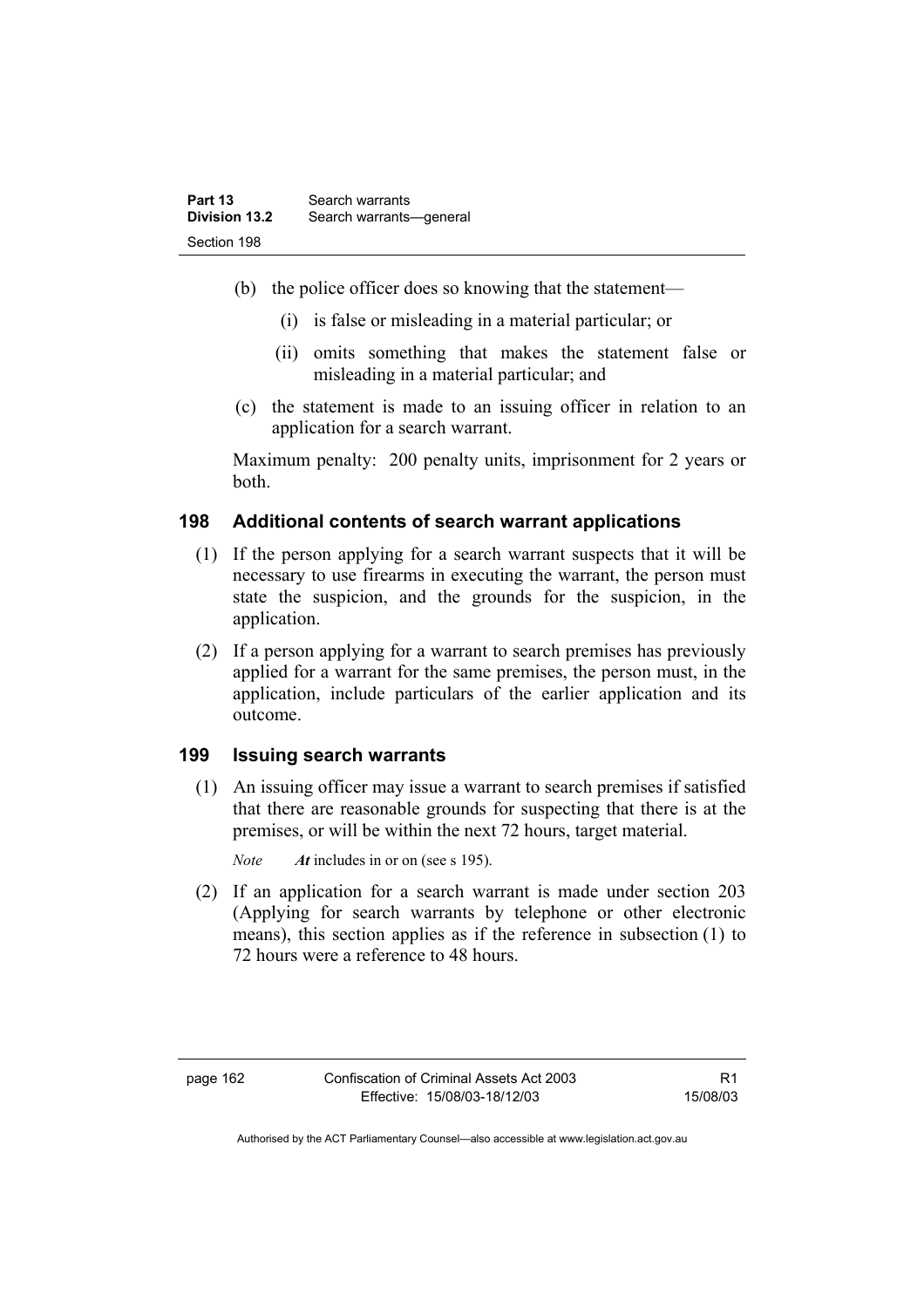### **200 When search warrant for property-tracking document may be issued**

If the target material in relation to which a search warrant is being issued is a property-tracking document, the issuing officer may issue a search warrant in relation to the document only if the issuing officer is satisfied that—

- (a) the document cannot be identified or described with sufficient particularity for the purpose of obtaining a production order; or
- (b) a production order requiring the document has been given but not complied with; or
- (c) there are reasonable grounds to suspect that a production order would not be complied with; or
- (d) the investigation to which the warrant is being sought might be prejudiced by seeking a production order.

## **201 Contents of search warrants**

- (1) A search warrant must state—
	- (a) the kind of target material that is to be searched for under the warrant; and
	- (b) a description of the premises to which the warrant relates; and
	- (c) the name of the executing police officer; and
	- (d) when the warrant expires (see subsection (2)); and
	- (e) whether the warrant may be executed at any time or only during particular hours (see 210); and
	- (f) whether the warrant authorises an ordinary search or frisk search of a person who is at or near the premises when the warrant is executed if the executing police officer or a person assisting suspects on reasonable grounds that the person has target material in the person's possession.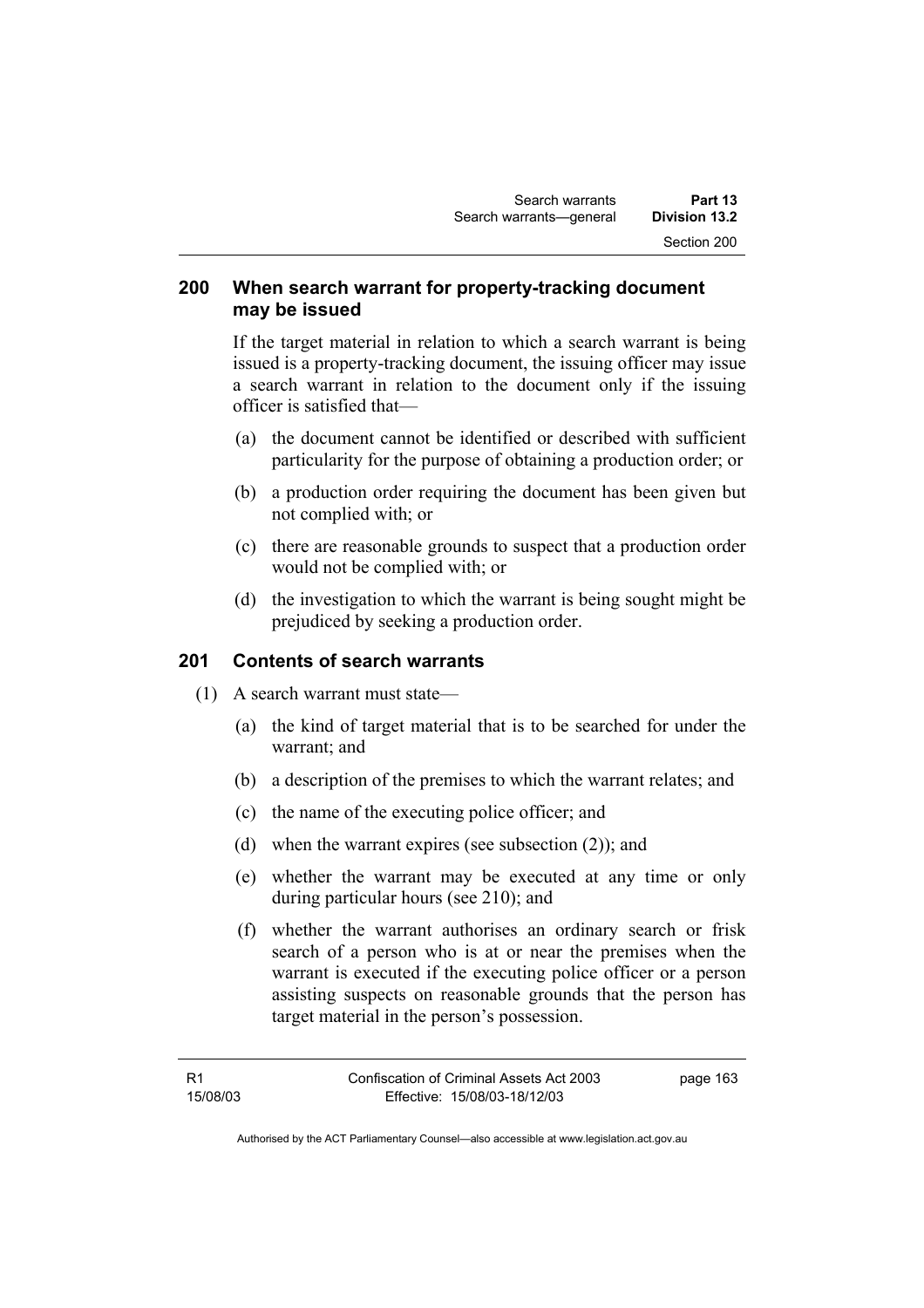| Part 13              | Search warrants         |
|----------------------|-------------------------|
| <b>Division 13.2</b> | Search warrants-general |
| Section 202          |                         |

- (2) The time stated in the search warrant under subsection (1) (d) as the time when the warrant expires must be not later than—
	- (a) if the application for the warrant is made under section 204 (Issuing search warrants by telephone or other electronic means)—48 hours after the warrant is issued; or
	- (b) in any other case—the end of the 7th day after the day the warrant is issued.

#### **Example**

If a warrant is issued at 3 pm on a Monday, the expiry time stated must not be later than midnight on Monday in the following week.

 (3) Subsection (1) (d) does not prevent the issue of successive search warrants in relation to the same premises.

#### **202 Authorisation given by search warrants**

- (1) A search warrant authorises an executing police officer, or a person assisting—
	- (a) to enter the premises and, if the premises are a vehicle, to enter the vehicle, wherever it is; and
	- (b) to search the premises for the kind of target material stated in the warrant, and to seize things of that kind found at the premises; and
	- (c) to seize any other thing found at the premises in the course of the search that the executing police officer or a person assisting believes on reasonable grounds to be target material in relation to which the warrant relates (including evidence of an indictable offence) or evidence of a summary offence if the police officer believes on reasonable grounds that seizure of the thing is necessary to prevent its concealment, loss or destruction or its use in committing an offence; and
	- (d) if the warrant allows—to conduct an ordinary search or frisk search of a person at or near the premises if the executing

| page 164 | Confiscation of Criminal Assets Act 2003 |          |
|----------|------------------------------------------|----------|
|          | Effective: 15/08/03-18/12/03             | 15/08/03 |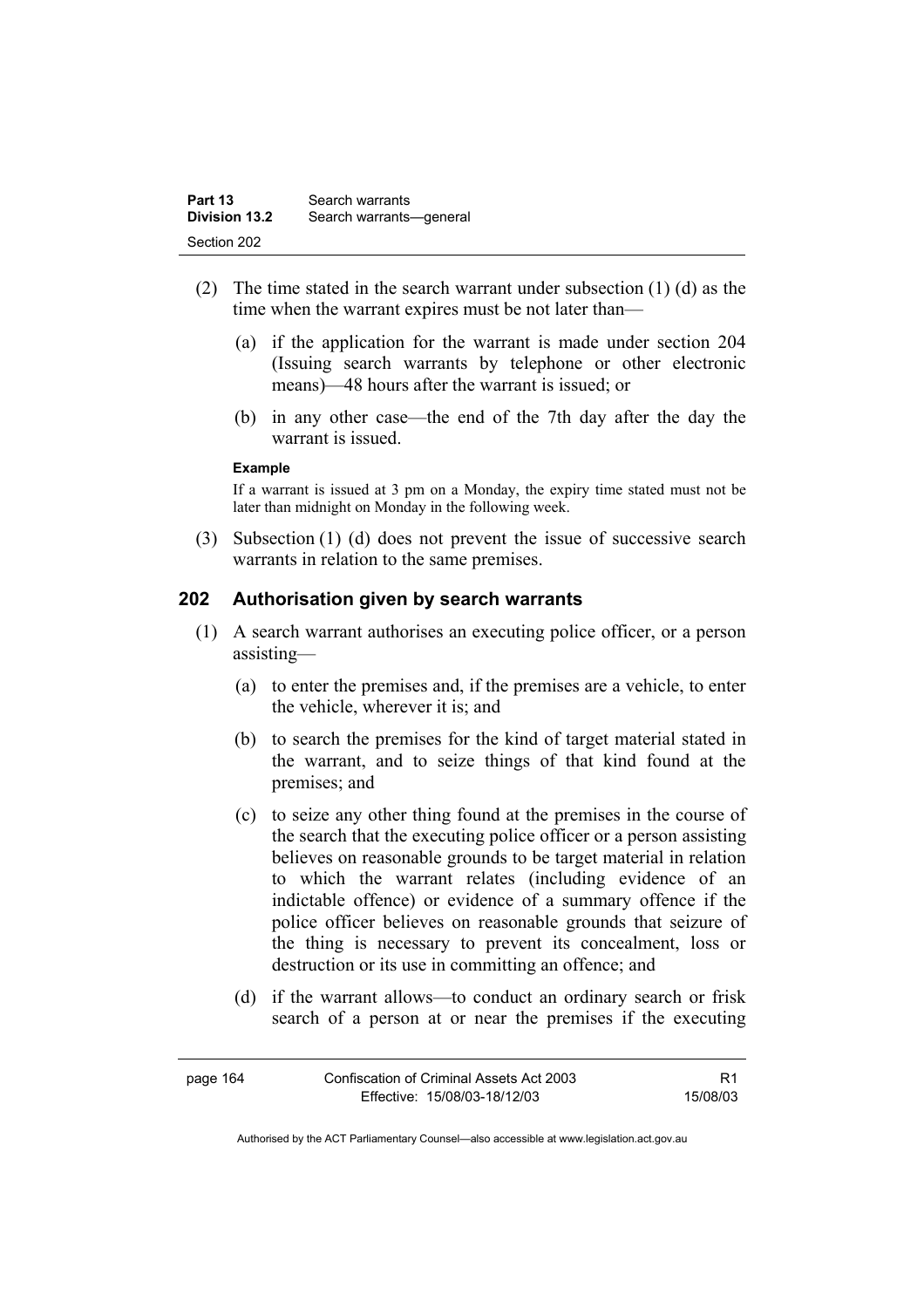police officer or a person assisting suspects on reasonable grounds that the person has target material in the person's possession.

 (2) A search warrant authorises an executing police officer to make things seized under the warrant available to another police officer, any public servant or anyone who holds a position under a Territory law, or a law of the Commonwealth, a State or another Territory, if it is necessary to do so for investigating or prosecuting an offence to which the things relate.

# **Division 13.3 Telephone and electronic warrants**

### **203 Applying for search warrants by telephone or other electronic means**

- (1) A police officer may apply to an issuing officer for a search warrant by telephone, fax or other electronic means—
	- (a) in an urgent case; or
	- (b) if the delay that would happen if an application were made in person would frustrate the effective execution of the warrant.
- (2) The application—
	- (a) must include all information that would be required in an application under division 13.2 (Search warrants—general) for a search warrant; and
	- (b) may, if necessary, be made before the information is sworn.
- (3) The issuing officer may require—
	- (a) communication by voice to the extent that it is practicable in the circumstances; and
	- (b) any further information.

page 165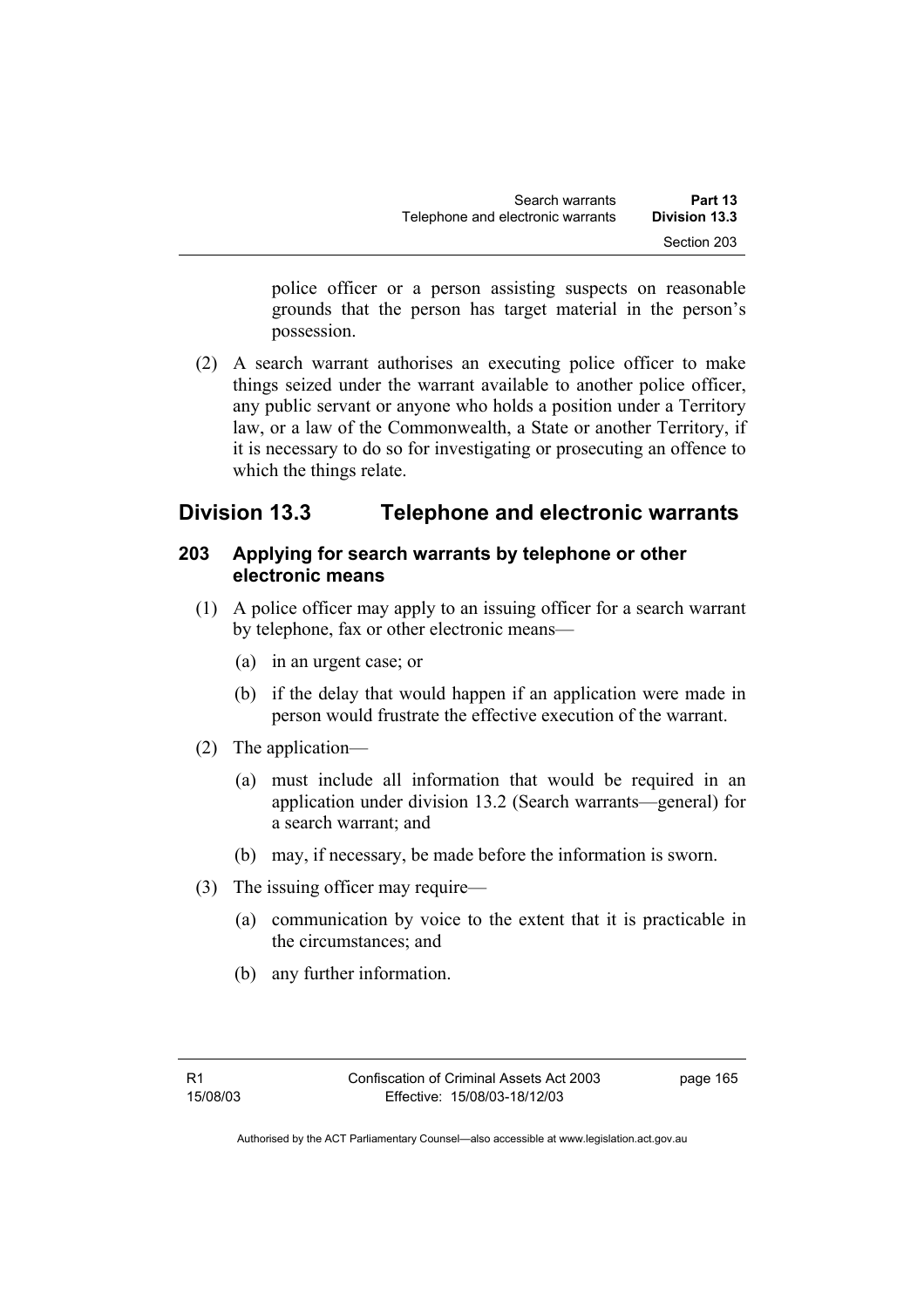### **204 Issuing search warrants by telephone or other electronic means**

- (1) The issuing officer may complete and sign the same form of search warrant that would be issued under section 199 (Issuing search warrants) if satisfied that—
	- (a) a search warrant in the terms of the application should be issued urgently; or
	- (b) the delay that would happen if an application were made in person would frustrate the effective execution of the warrant.
- (2) If the issuing officer issues the search warrant, the officer must tell the applicant, by telephone, fax or other electronic means, of the terms of the warrant and the date and time when it was signed.
- (3) The applicant must then—
	- (a) complete a form of search warrant in terms substantially corresponding to those given by the issuing officer; and
	- (b) state on the form—
		- (i) the name of the issuing officer; and
		- (ii) the date and time the warrant was signed by the issuing officer.
- (4) The applicant must, by the end of the day after the 1st of the relevant events happens, give the issuing officer—
	- (a) the form of search warrant completed by the applicant; and
	- (b) if the information was unsworn under section 203 (2) (b) (Applying for search warrants by telephone or other electronic means)—the sworn information.

R1

- (5) The issuing officer must attach the form of search warrant completed by the issuing officer to the documents given under subsection  $(4)$ .
- page 166 Confiscation of Criminal Assets Act 2003 Effective: 15/08/03-18/12/03 15/08/03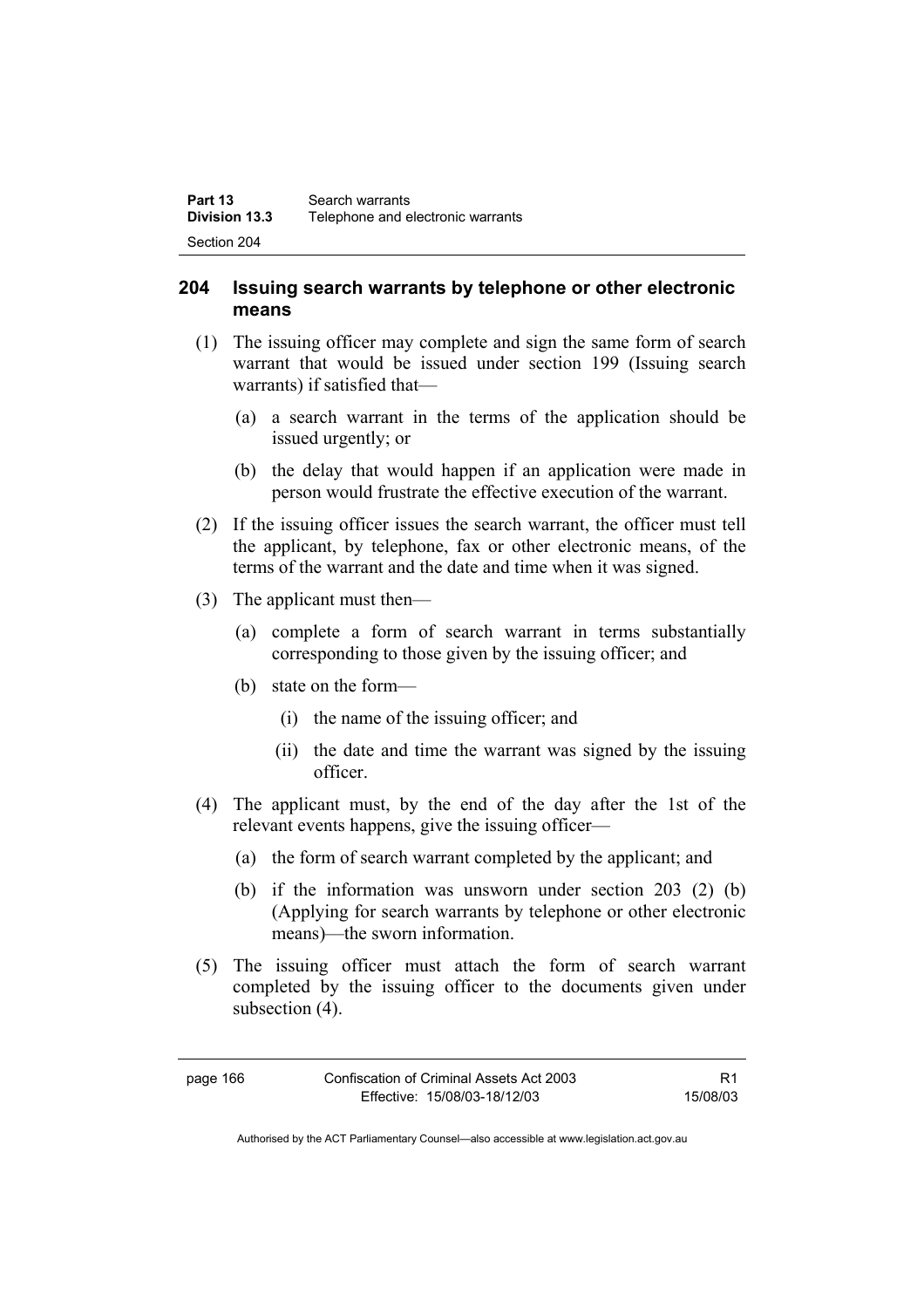(6) In subsection (4):

*relevant event* means the day when—

- (a) the warrant is executed; or
- (b) the warrant expires.

### **205 Unsigned warrants by telephone or other electronic means in court proceedings**

- (1) This section applies if—
	- (a) it is material, in any proceeding, for a court to be satisfied that the exercise of a power under a search warrant issued under this division was properly authorised; and
	- (b) the form of search warrant signed by the issuing officer is not produced in evidence.
- (2) The court must assume that the exercise of the power was not properly authorised unless the contrary is proved.

### **206 Offence for stating incorrect names in warrants by telephone or other electronic means**

A person commits an offence if—

- (a) the person executes a document or presents a document to a person; and
- (b) the document purports to be a form of search warrant under section 204 (Issuing search warrants by telephone or other electronic means); and
- (c) the person states a name of an issuing officer in the document; and
- (d) the name is not the name of the issuing officer that authorised the warrant.

page 167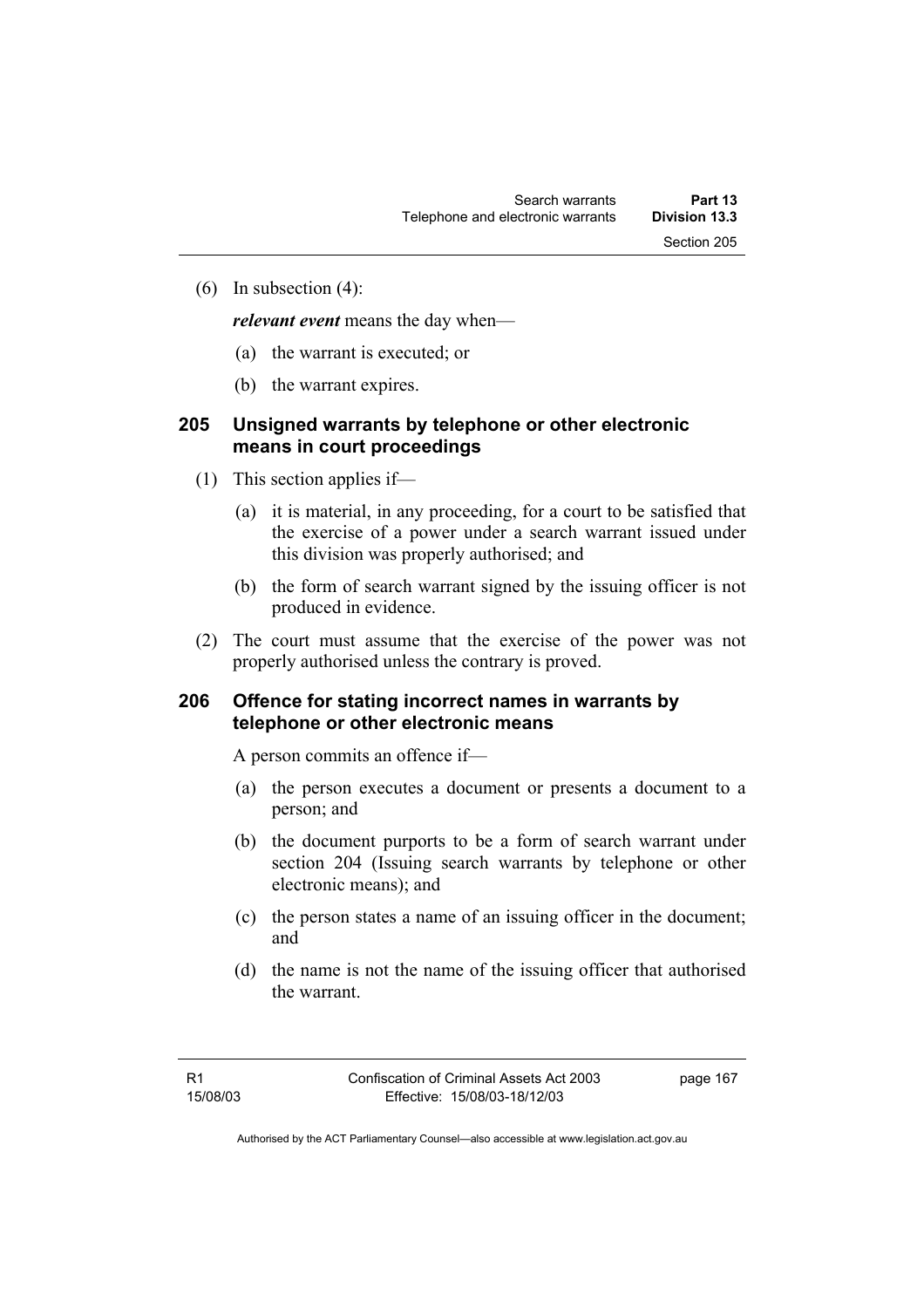Maximum penalty: 200 penalty units, imprisonment for 2 years or both.

### **207 Offence for execution etc of search warrant departing in material form**

A person commits an offence if—

- (a) the person executes a document or presents a document to a person; and
- (b) the document purports to be a form of search warrant under section 204 (Issuing search warrants by telephone or other electronic means); and
- (c) the document departs in a material particular from the form authorised by the issuing officer.

Maximum penalty: 200 penalty units, imprisonment for 2 years or both.

### **208 Offence for execution etc of unauthorised form of search warrant**

A person commits an offence if—

- (a) the person executes a document or presents a document to a person; and
- (b) the document purports to be a form of search warrant under section 204 (Issuing search warrants by telephone or other electronic means); and
- (c) the document—
	- (i) has not been authorised by an issuing officer under that section; or
	- (ii) departs in a material particular from the terms authorised by the issuing officer under that section.

| page | 168 |
|------|-----|
|------|-----|

R1 15/08/03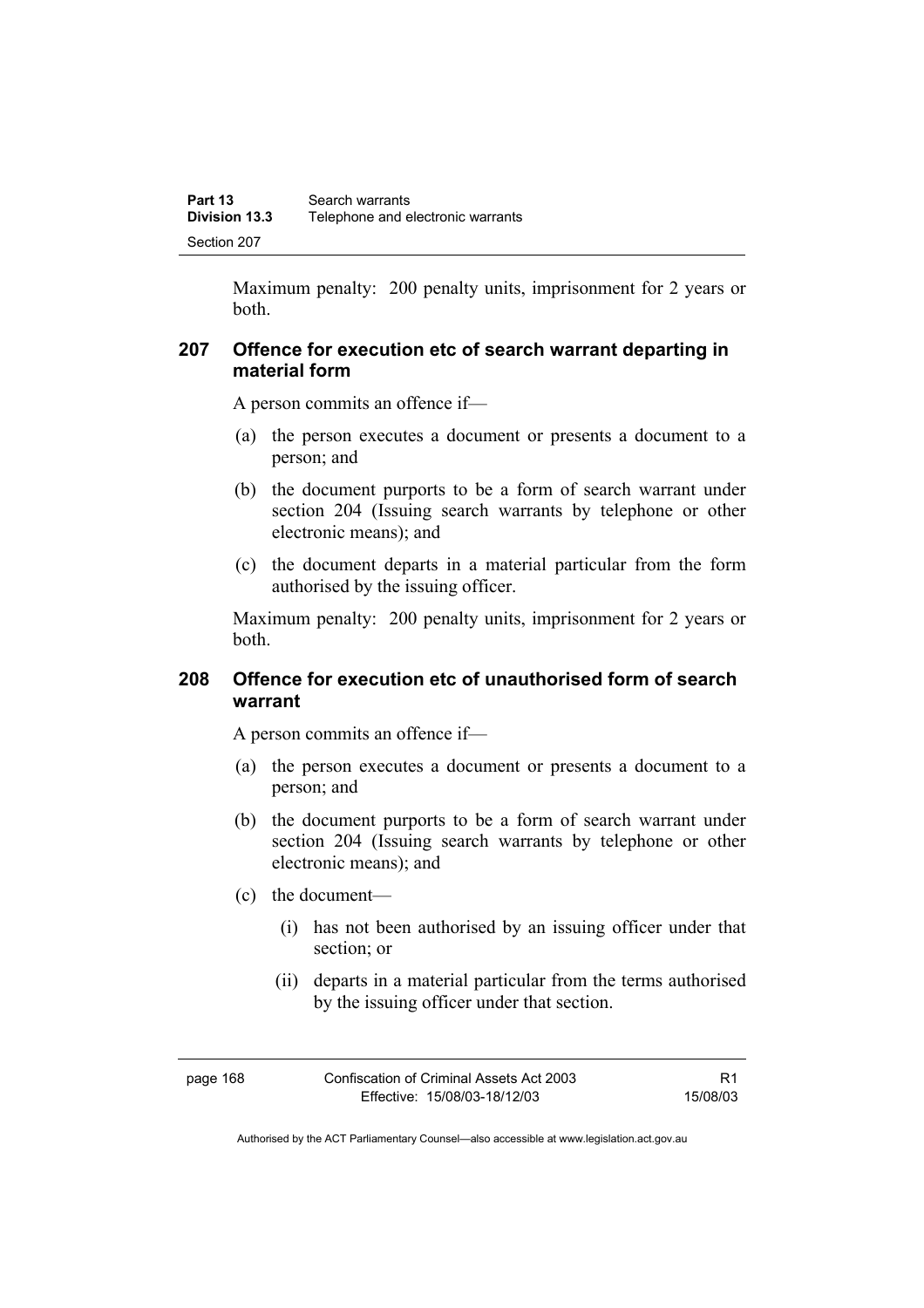Maximum penalty: 200 penalty units, imprisonment for 2 years or both.

### **209 Offence for giving unauthorised form of search warrant**

A person commits an offence if—

- (a) the person purports to give a form of search warrant to an issuing officer under section 204 (4) (b) (Issuing search warrants by telephone or other electronic means); and
- (b) the document is not the form of search warrant that the person executed.

Maximum penalty: 200 penalty units, imprisonment for 2 years or both.

# **Division 13.4 Executing search warrants**

*Note* A court has a discretion to admit improperly obtained evidence (see *Evidence Act 1995* (Cwlth), s 138).

# **210 Search warrants—whether must be executed only during particular hours**

A search warrant must not authorise a search during the period beginning at 9 pm on a day and ending at 6 am on the next day unless the issuing officer is satisfied that—

- (a) it would not be practicable to conduct the search at another time; or
- (b) it is necessary to prevent the concealment, loss or destruction of target material.

# **211 Search warrants—restrictions on personal searches**

 (1) A search warrant cannot authorise a strip search or a search of a person's body cavities.

page 169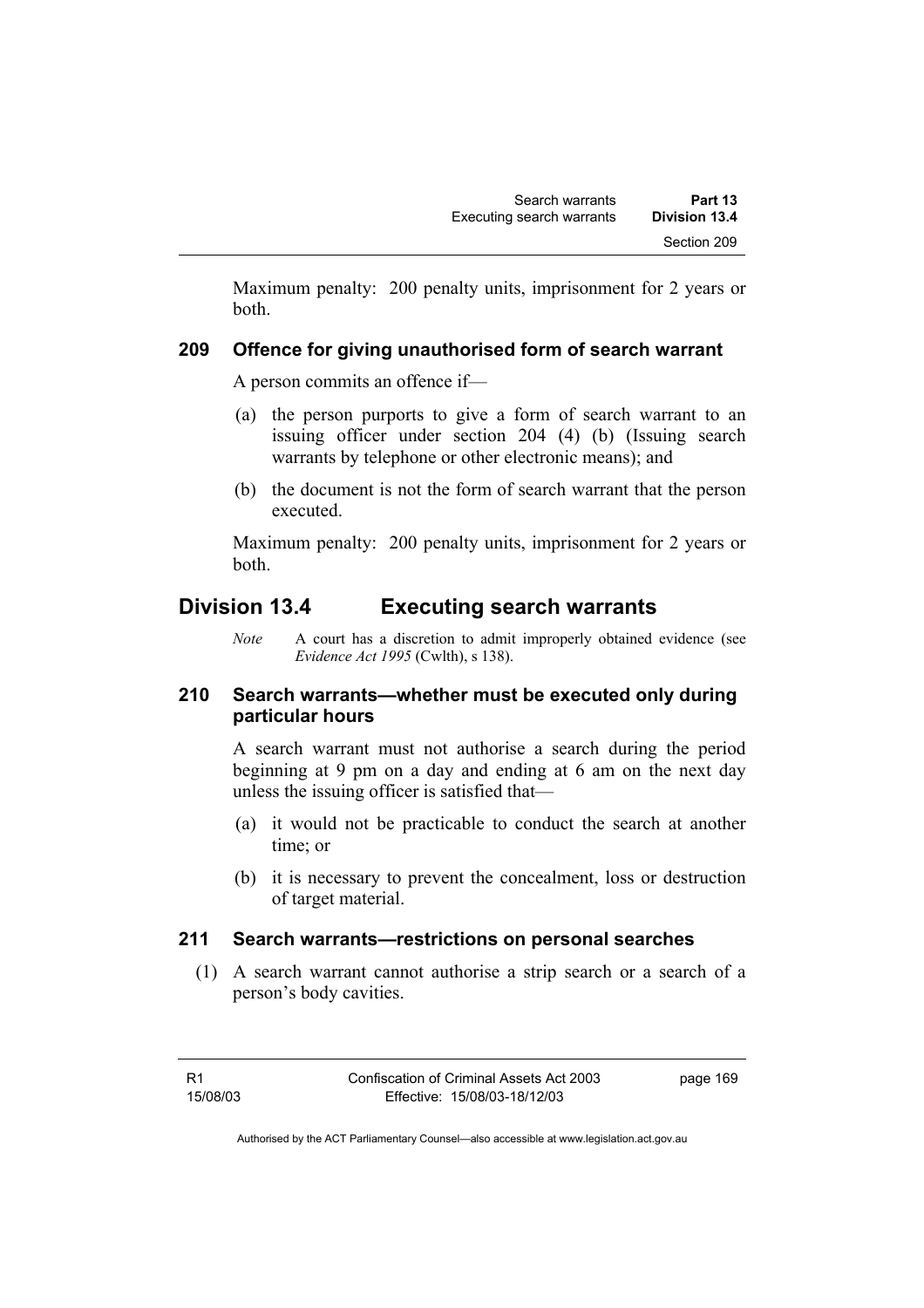| Part 13              | Search warrants           |  |
|----------------------|---------------------------|--|
| <b>Division 13.4</b> | Executing search warrants |  |
| Section 211          |                           |  |

- (2) If a search warrant authorises an ordinary search or frisk search of a person—
	- (a) a different search from the search authorised must not be done under the warrant; and
	- (b) the search must be conducted by a person of the same sex as the person being searched.
- (3) However, if a transgender or intersex person is searched, the person may require that the search be conducted by either a male or a female.
- (4) If the transgender or intersex person requires that the search be conducted by a male, the person is taken, for this section, to be male.
- (5) If the transgender or intersex person requires that the search be conducted by a female, the person is taken, for this section, to be female.
- (6) A person assisting who is not a police officer must not take part in searching a person.
- (7) In this section:

*strip search* means a search of a person or of articles in the possession of a person, which may include all or any of the following:

- (a) requiring the person to remove all of his or her clothing;
- (b) an examination of the person's body (but not of the person's body cavities) and of those clothes.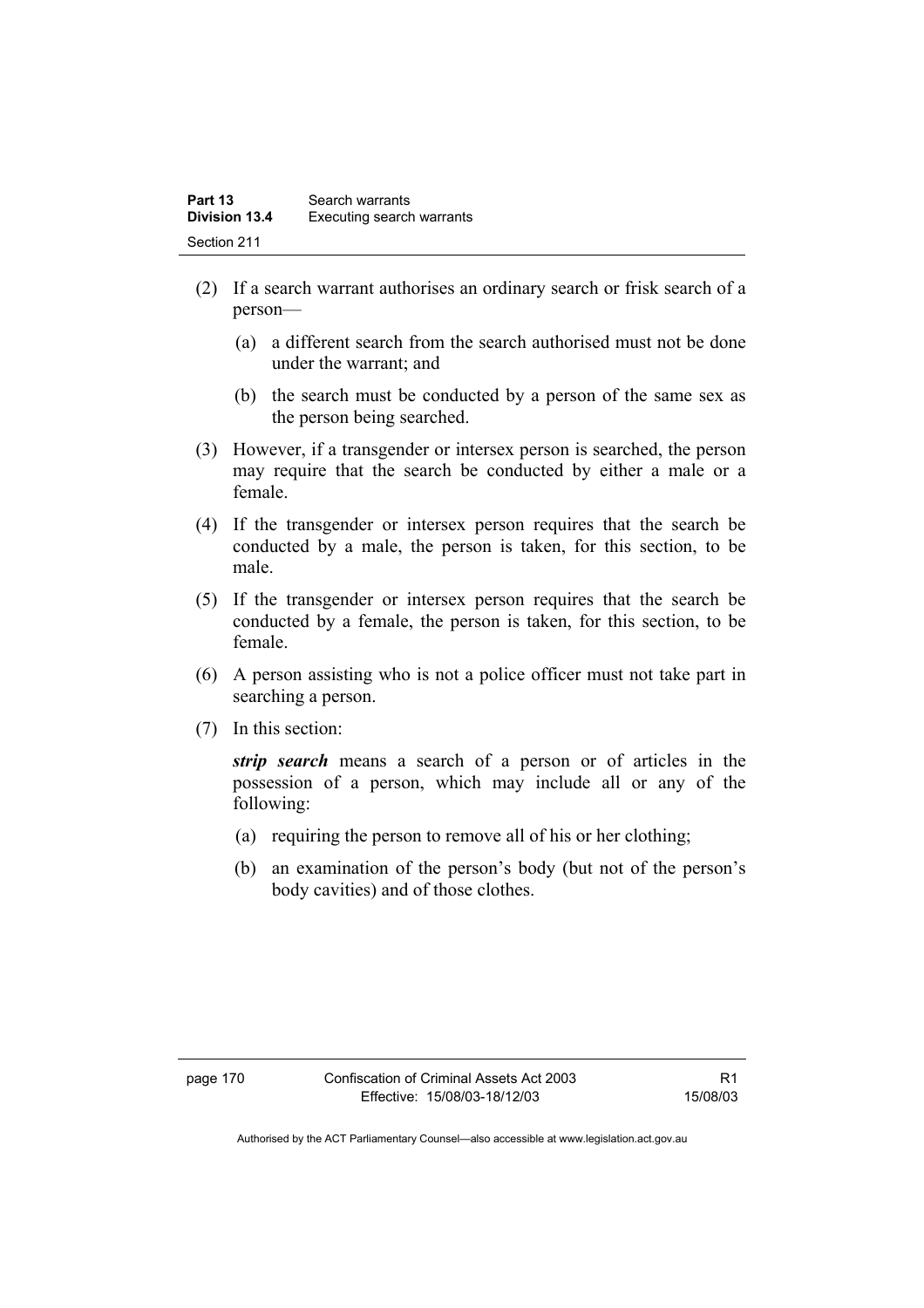### **212 Use of force and availability of assistance in executing search warrant**

- (1) Force may be used in executing a search warrant as follows:
	- (a) by an executing police officer—force against people and things may be used that is necessary and reasonable in the circumstances;
	- (b) by a person assisting who is a police officer—force against people and things may be used that is necessary and reasonable in the circumstances;
	- (c) by a person assisting who is not a police officer—force against things may be used that is necessary and reasonable in the circumstances.
- (2) An executing police officer may obtain the assistance in executing the warrant that is necessary and reasonable in the circumstances.

# **213 Search warrants—announcement before entry**

- (1) An executing police officer must, before anyone enters premises under a search warrant—
	- (a) announce that the person is authorised to enter the premises; and
	- (b) give anyone at the premises an opportunity to allow entry to the premises; and
	- (c) if the occupier of the premises, or someone else who apparently represents the occupier, is present at the premises identify himself or herself to that person.
- (2) The executing police officer is not required to comply with subsection (1) if the police officer believes on reasonable grounds that immediate entry to the premises is required to ensure—
	- (a) the safety of anyone (including any police officer or person assisting); or

| - R1     | Confiscation of Criminal Assets Act 2003 | page 171 |
|----------|------------------------------------------|----------|
| 15/08/03 | Effective: 15/08/03-18/12/03             |          |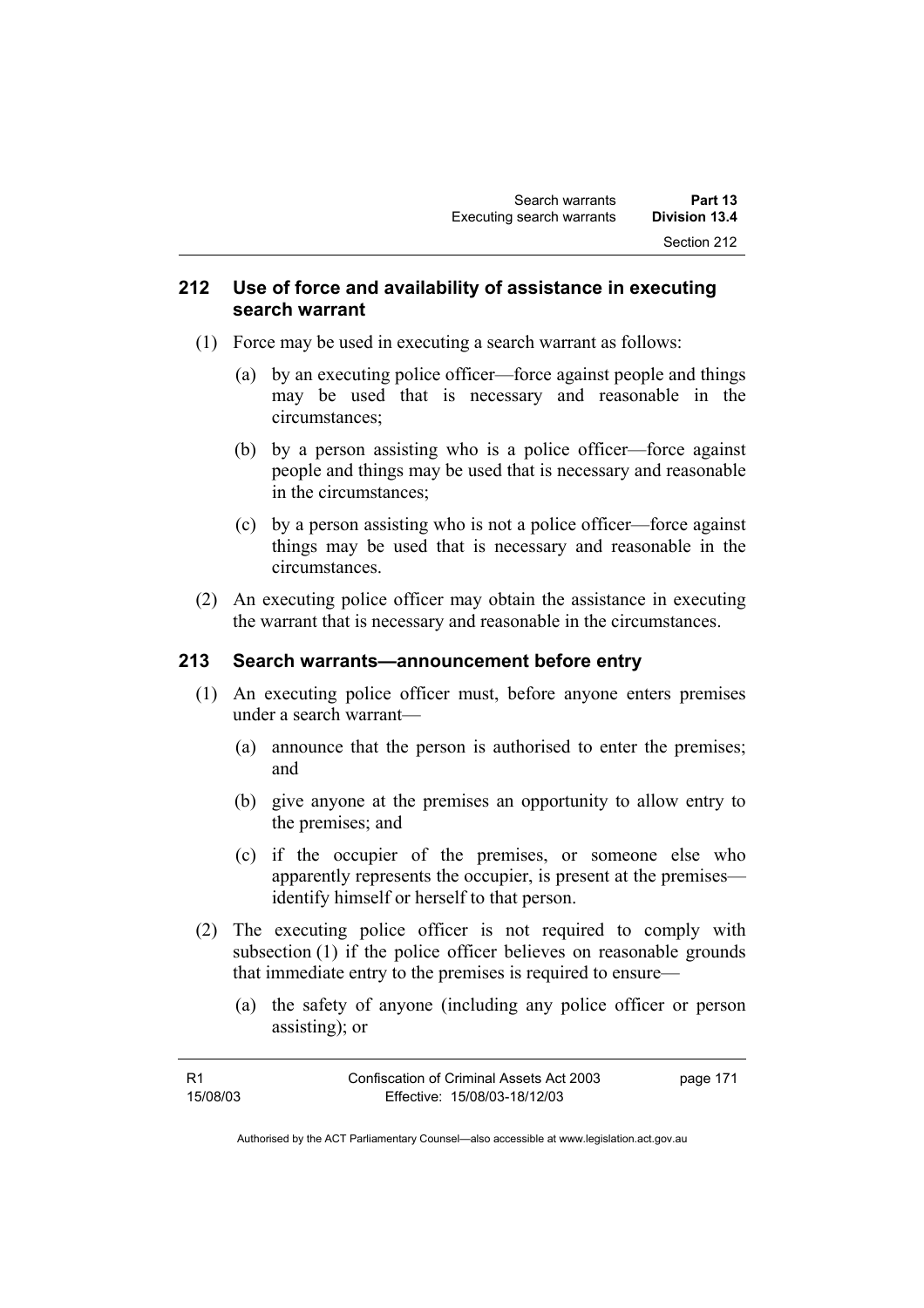(b) that the effective execution of the warrant is not frustrated.

### **214 Details of search warrant to be given to occupier etc**

- (1) If the occupier of the premises, or someone else who apparently represents the occupier, is present at the premises while a search warrant is being executed, the executing police officer or a person assisting must make available to the person—
	- (a) a copy of the warrant; and
	- (b) a document setting out the rights and obligations of the person.
- (2) Before a person is searched under a search warrant, the executing police officer or a person assisting must show the person a copy of the warrant.
- (3) The copy of the warrant need not include the issuing officer's signature or the seal or stamp of the court in which the issuing officer holds office or is employed.

# **215 Occupier entitled to be present during search etc**

- (1) If an occupier of premises, or someone else who apparently represents the occupier, is present at the premises while a search warrant is being executed, the occupier or person is entitled to observe the search being conducted.
- (2) However, the person is not entitled to observe the search if—
	- (a) to do so would impede the search; or
	- (b) the person is under arrest, and allowing the person to observe the search being conducted would interfere with the objectives of the search.
- (3) This section does not prevent 2 or more areas of the premises being searched at the same time.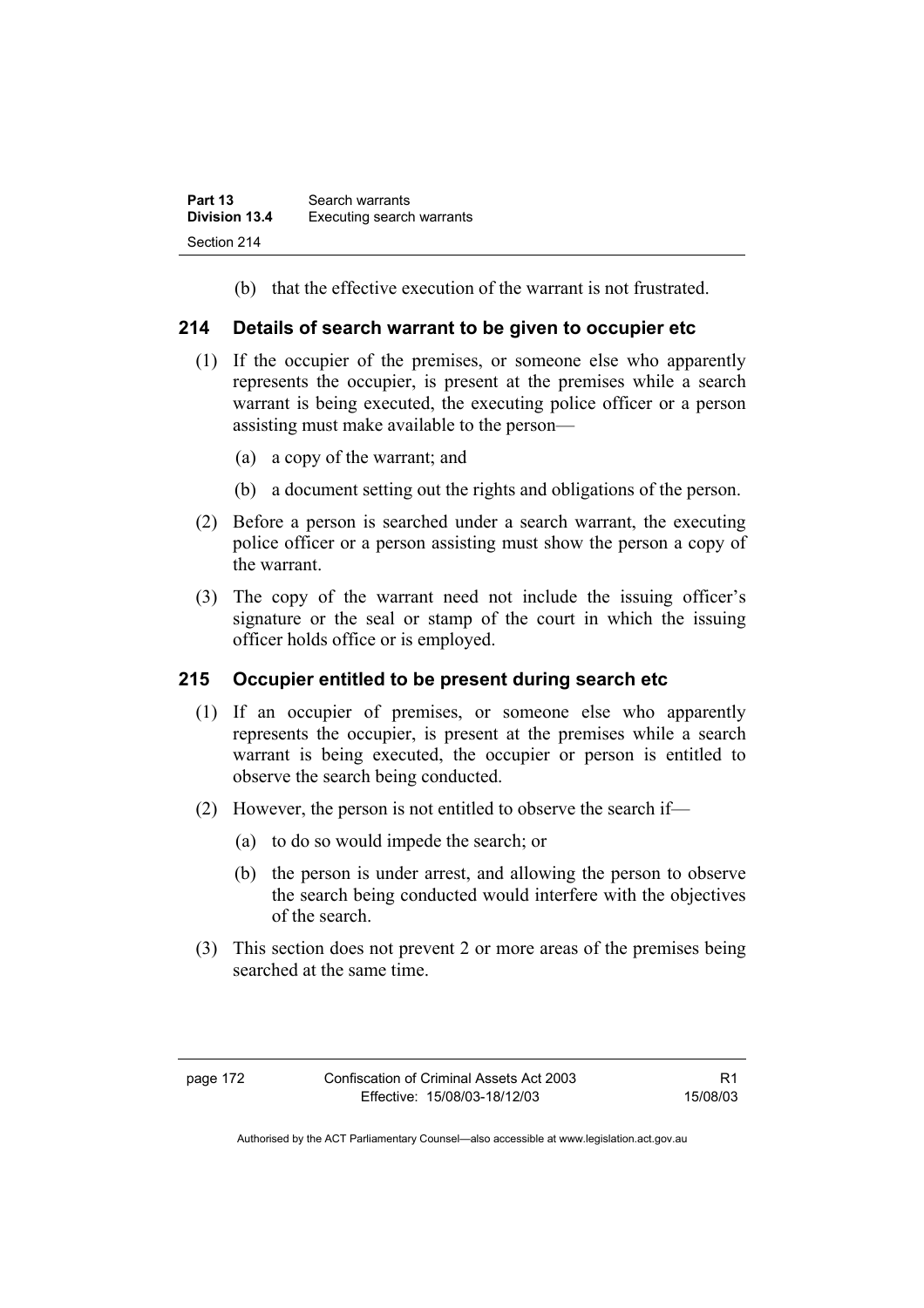### **216 Particular powers available to officers executing search warrant**

- (1) In executing a search warrant, the executing police officer or a person assisting may take photographs (including video recordings) of the premises or of people or things at the premises—
	- (a) for a purpose incidental to the execution of the warrant; or
	- (b) if the occupier of the premises consents in writing.
- (2) The executing police officer and a person assisting may complete the execution of a search warrant only if the warrant is in force, after all of them temporarily leave the premises—
	- (a) for not more than 1 hour; or
	- (b) for a longer period if the occupier of the premises consents in writing.
- (3) The execution of a search warrant may be completed if—
	- (a) the execution is stopped by an order of a court; and
	- (b) the order is later reversed or set aside on appeal; and
	- (c) the warrant is still in force.

### **217 Use of equipment to examine or process things**

- (1) The executing police officer, or a person assisting, for a search warrant may bring into or onto the premises any equipment reasonably necessary to examine or process a thing found at the premises to decide whether it may be seized under the warrant.
- (2) The executing police officer or a person assisting may operate equipment already at the premises to carry out an examination or processing if the officer believes on reasonable grounds that—
	- (a) the equipment is suitable; and

page 173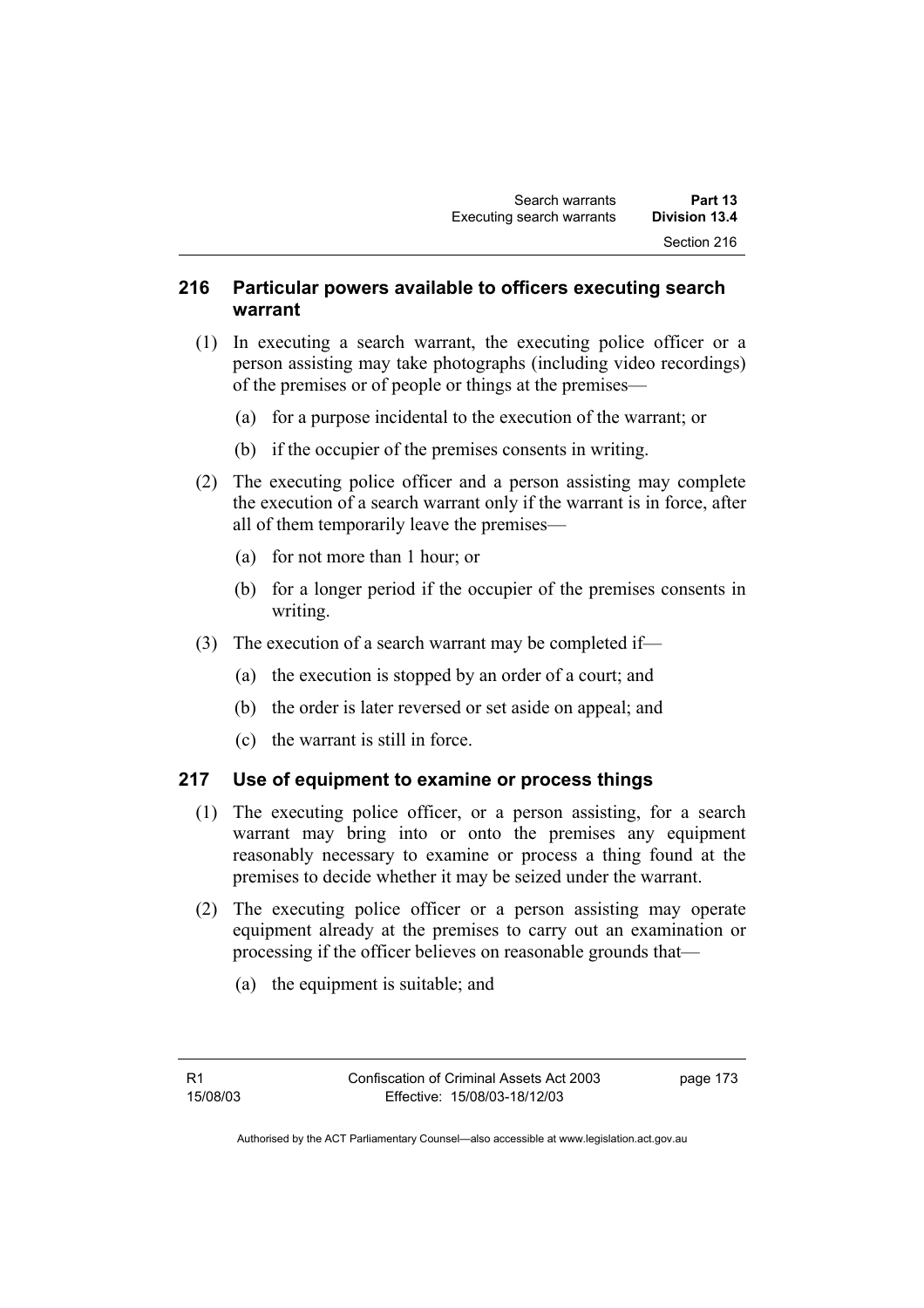| Part 13       | Search warrants           |  |
|---------------|---------------------------|--|
| Division 13.4 | Executing search warrants |  |
| Section 218   |                           |  |

 (b) the examination or processing may be carried out without damaging the equipment or thing.

### **218 Moving things to another place for examination or processing**

- (1) A thing found at the premises may be moved to another place for examination or processing to decide whether it may be seized under a search warrant if—
	- (a) both of the following subparagraphs apply:
		- (i) there are reasonable grounds for believing that the thing is or contains target material;
		- (ii) it is significantly more practicable to do so having regard to the timeliness and cost of examining or processing the thing at another place and the availability of expert assistance; or
	- (b) the occupier of the premises consents in writing.
- (2) The thing may be moved to another place for examination or processing for no longer than 72 hours.
- (3) An executing police officer may apply to an issuing officer for an extension of that time if the executing police officer believes on reasonable grounds that the thing cannot be examined or processed within 72 hours.
- (4) The executing police officer must give notice of the application to the occupier of premises, and the occupier is entitled to be heard on the application.
- (5) If a thing is moved to another place under this section, the executing police officer must, if practicable—
	- (a) tell the occupier of the address of the place, and when, the examination or processing will be carried out; and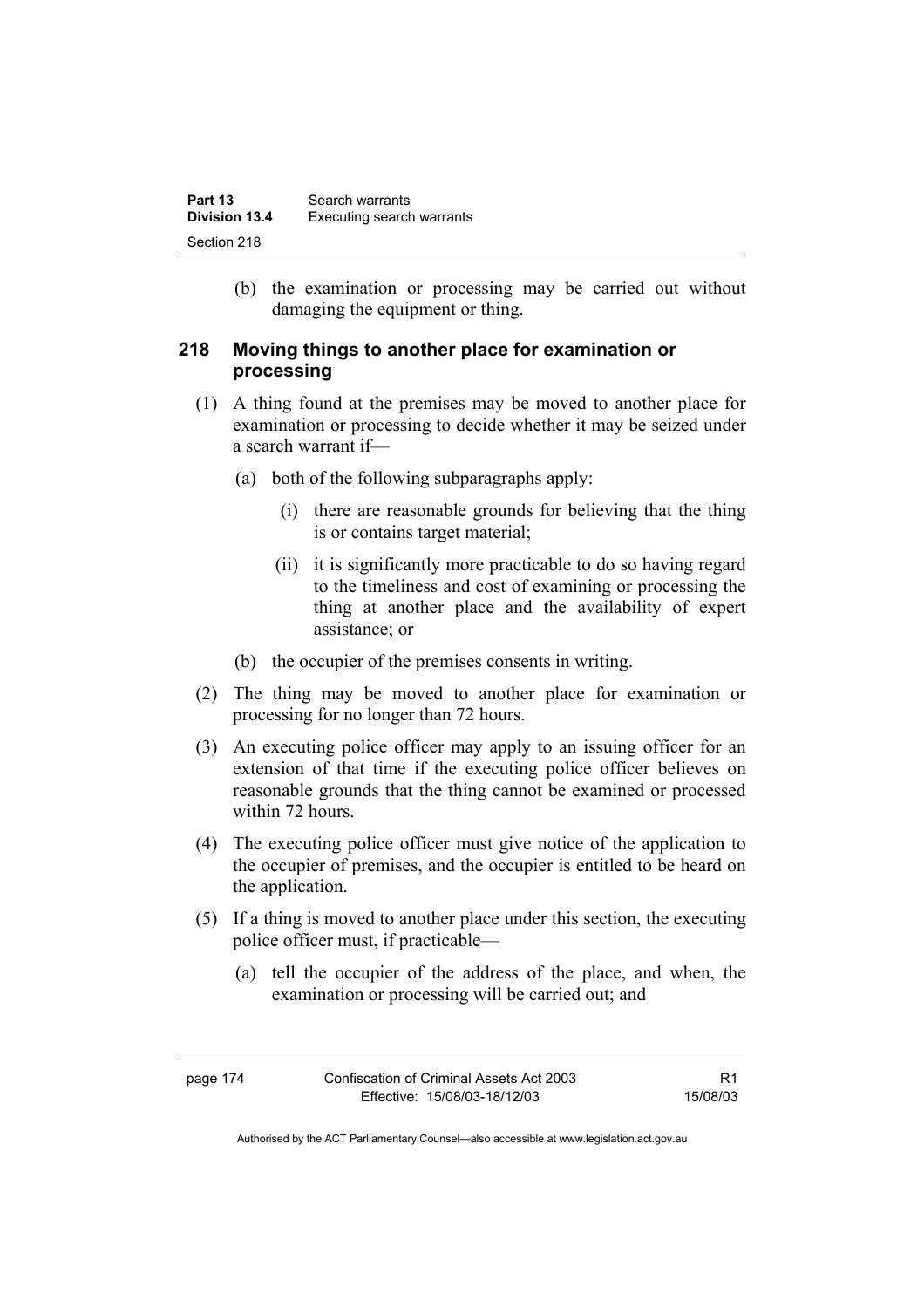- (b) allow the occupier or the occupier's representative to be present during the examination or processing.
- (6) The provisions of this part relating to the issue of search warrants apply, with any necessary changes, to the giving of an extension under this section.

### **219 Use of electronic equipment at premises**

- (1) An executing police officer or a person assisting may operate electronic equipment at the premises to access data (including data not held at the premises) if the officer or person believes on reasonable grounds that—
	- (a) the data might be target material; and
	- (b) the equipment can be operated without damaging it.
	- *Note* An executing police officer may obtain an order requiring a person with knowledge of a computer or computer system to provide assistance (see s 220).
- (2) If the executing police officer or person assisting believes that any data accessed by operating the electronic equipment might be target material, the officer or person may—
	- (a) copy the data to a data storage device brought to the premises; or
	- (b) if the occupier of the premises agrees in writing—copy the data to a data storage device at the premises.
- (3) The executing police officer or person assisting may take the device from the premises.
- (4) The executing police officer, or a person assisting who is a police officer, may do the following things if the officer or person finds that any target material is accessible using the equipment:
	- (a) seize the equipment and any data storage device;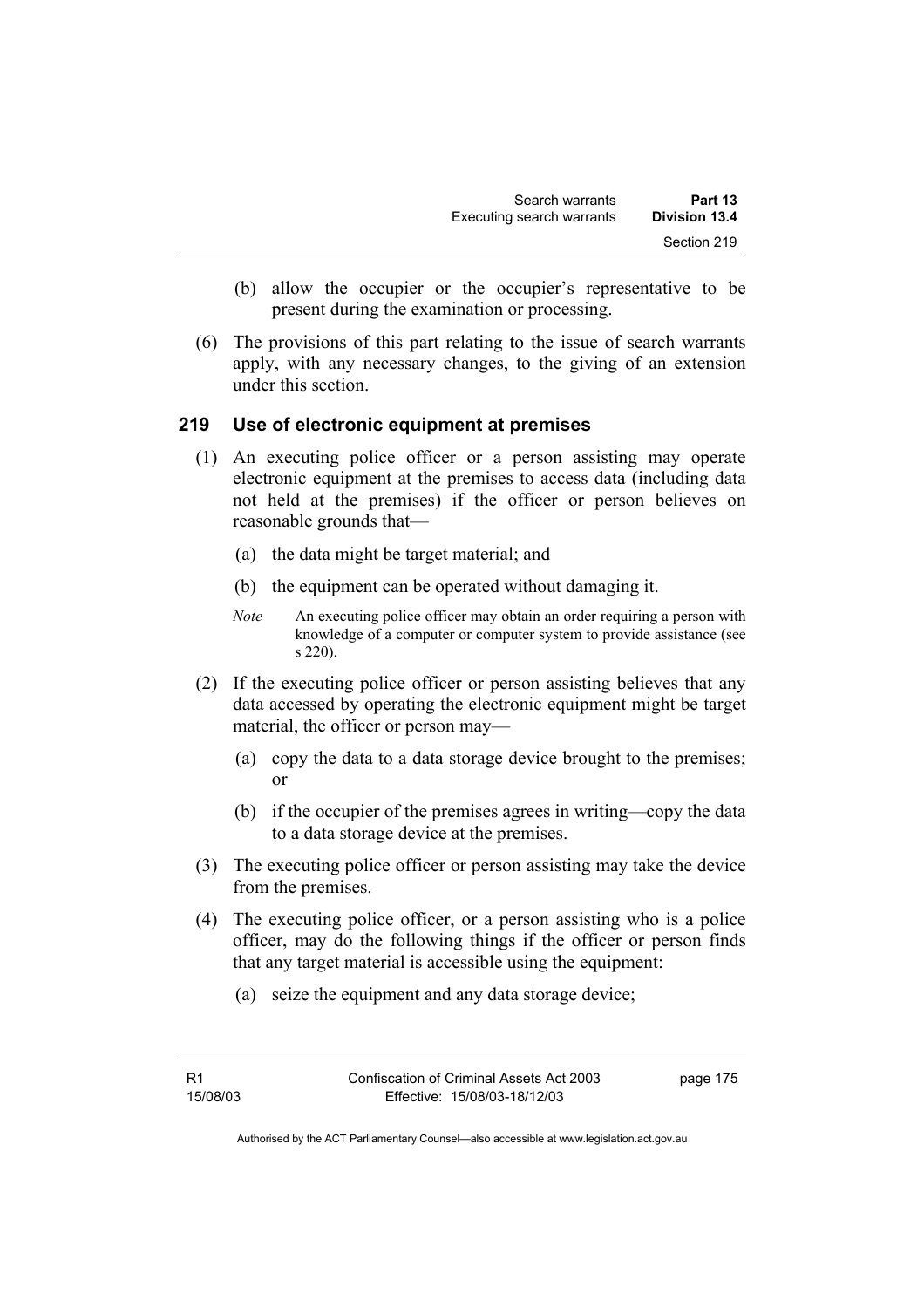| Part 13       | Search warrants           |  |
|---------------|---------------------------|--|
| Division 13.4 | Executing search warrants |  |
| Section 220   |                           |  |

- (b) if the material can, by using facilities at the premises, be put in documentary form—operate the facilities to put the material in that form and seize the documents so produced.
- (5) A police officer may seize equipment under subsection (4) (a) only if—
	- (a) it is not practicable to copy the data as mentioned in subsection (2) or to put the material in documentary form as mentioned in subsection (4) (b); or
	- (b) possession of the equipment by the occupier could be an offence.

### **220 Person with knowledge of computer or computer system to assist access etc**

- (1) An executing police officer may apply to an issuing officer for an order requiring a stated person to provide any information or assistance that is reasonably necessary to allow the executing police officer or a person assisting to do all or any of the following:
	- (a) access data held in or accessible from a computer that is on the premises;
	- (b) copy the data to a data storage device;
	- (c) convert the data into documentary form.
- (2) The issuing officer may make an order if satisfied that—
	- (a) there are reasonable grounds for suspecting that target material is accessible from the computer; and
	- (b) the stated person is—
		- (i) reasonably suspected of possessing, or having under the person's control, target material of the kind stated in the search warrant; or
		- (ii) the owner or lessee of the computer; or

| page 176 | Confiscation of Criminal Assets Act 2003 | R1       |
|----------|------------------------------------------|----------|
|          | Effective: 15/08/03-18/12/03             | 15/08/03 |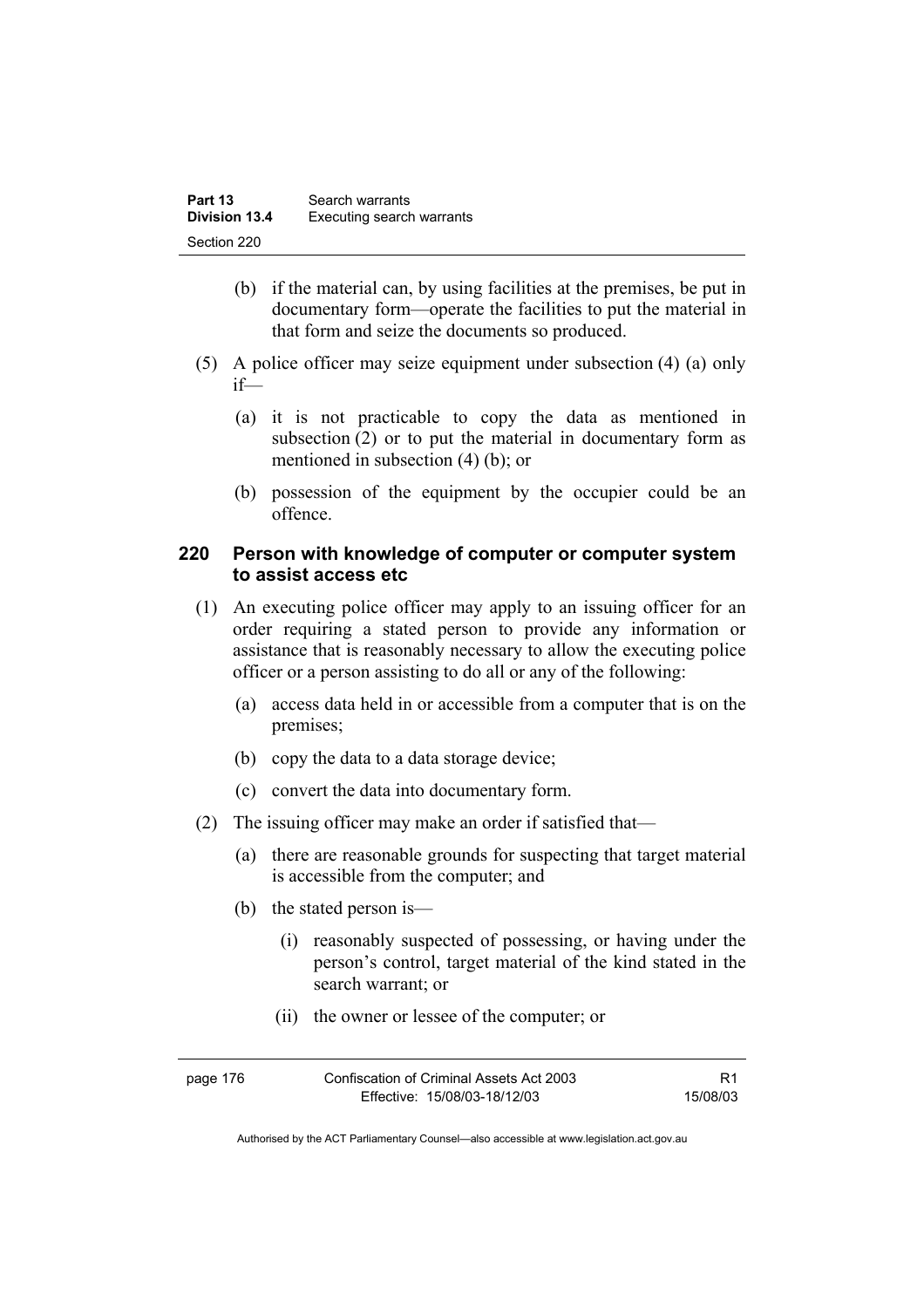- (iii) an employee of the owner or lessee of the computer; and
- (c) the stated person has knowledge of—
	- (i) the computer or a computer network of which the computer forms a part; or
	- (ii) measures applied to protect data held in or accessible from the computer.
- (3) A person commits an offence if a person contravenes an order under this section.

Maximum penalty: 50 penalty units, imprisonment for 6 months or both.

 (4) The provisions of this part relating to the issue of search warrants apply, with any necessary changes, to the giving of an order under this section.

### **221 Securing electronic equipment**

- (1) If the executing police officer or a person assisting believes on reasonable grounds that—
	- (a) target material may be accessible by operating electronic equipment at the premises; and
	- (b) expert assistance is required to operate the equipment; and
	- (c) if the officer or person does not take action, the material may be destroyed, altered or otherwise interfered with;

the officer or person may do whatever is necessary to secure the equipment, whether by locking it up, placing a guard or otherwise.

- (2) The executing police officer or a person assisting must give written notice to the occupier of the premises of—
	- (a) the officer's or person's intention to secure the equipment; and
	- (b) the fact that the equipment may be secured for up to 24 hours.

R1 15/08/03 page 177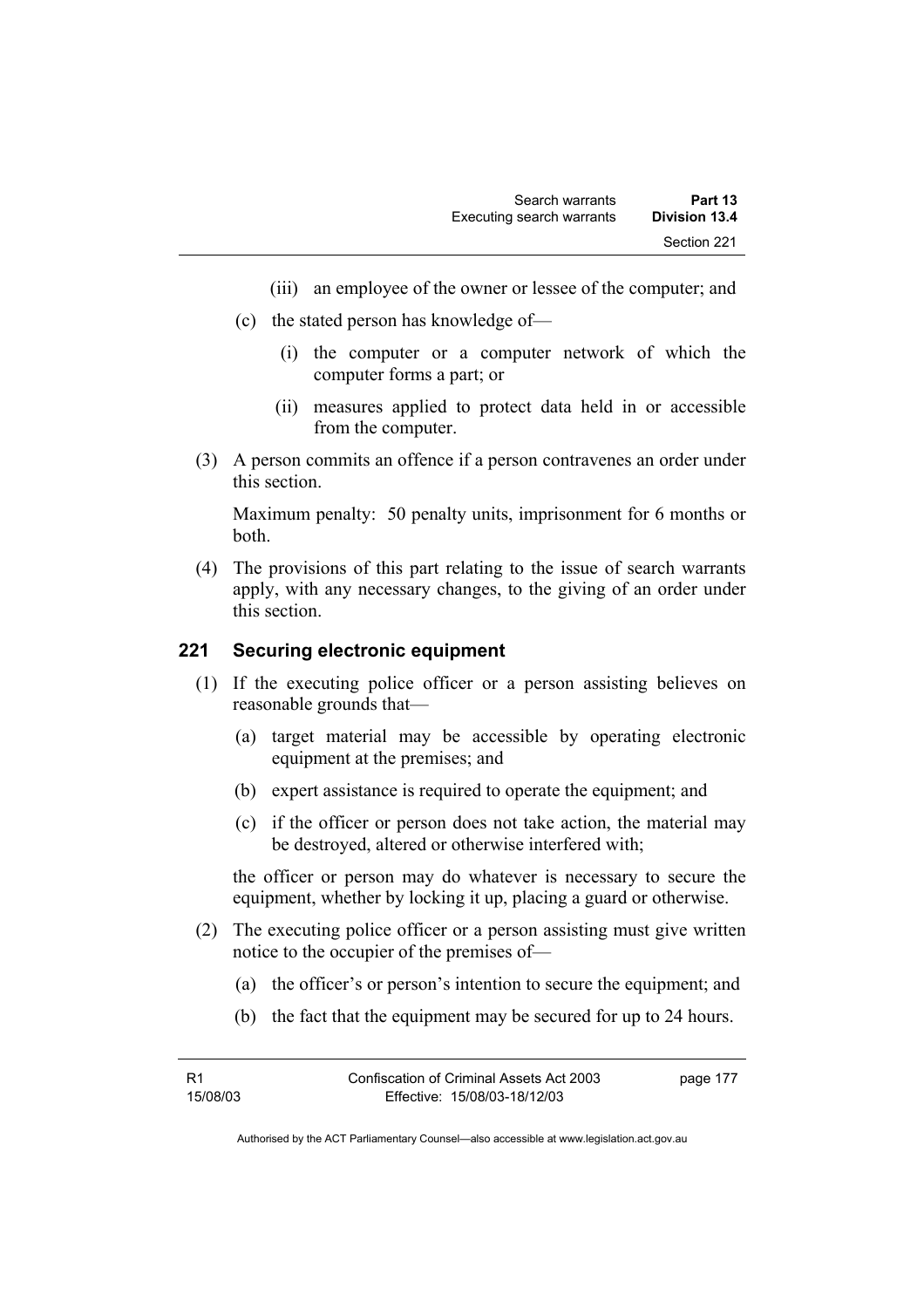| Part 13              | Search warrants           |  |
|----------------------|---------------------------|--|
| <b>Division 13.4</b> | Executing search warrants |  |
| Section 222          |                           |  |

- (3) The equipment may be secured until the earliest of the following events happens:
	- (a) the end of 24 hours;
	- (b) the equipment is operated by the expert.
- (4) If the executing police officer or a person assisting believes on reasonable grounds that the expert assistance will not be available within 24 hours, the officer or person may apply to the issuing officer to extend the period.
- (5) The executing police officer or a person assisting must tell the occupier of the premises of the officer's or person's intention to apply for an extension, and the occupier is entitled to be heard on the application.
- (6) The provisions of this part relating to the issue of search warrants apply, with any necessary changes, to the giving of an extension under this section.

### **222 Copies of seized things to be provided**

- (1) The occupier of the premises, or someone else who apparently represents the occupier, is present at the premises while a search warrant is executed, may ask a police officer who seizes—
	- (a) a document, film, computer file or other thing that can be readily copied; or
	- (b) a data storage device in which the information can be readily copied;

to give the occupier or other person a copy of the thing or the information.

- (2) The police officer must do so as soon as practicable after the seizure.
- (3) However, the police officer is not required to do so if—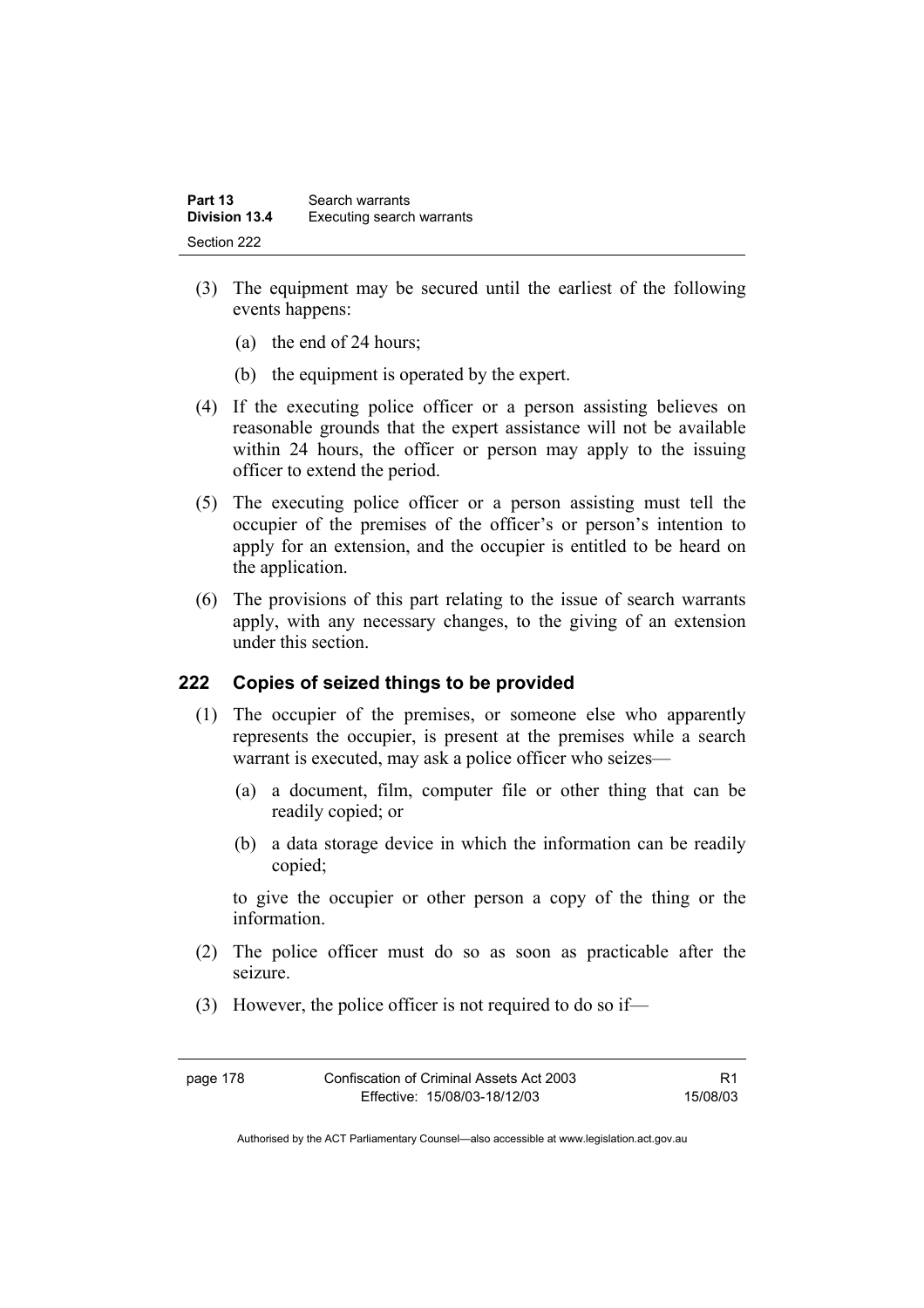- (a) the thing was seized under section 219 (Use of electronic equipment at premises); or
- (b) possession by the occupier of the thing or information could be an offence.

### **223 Providing documents after execution of search warrant**

Documents are taken to have been seized under a search warrant if—

- (a) the documents were at, or accessible from, the premises of a financial institution when a search warrant in relation to the premises was executed; and
- (b) the documents could not be found at that time; and
- (c) the financial institution provides them to the executing police officer as soon as practicable after the execution of the warrant.

# **Division 13.5 Stopping and searching vehicles**

# **224 Searches of vehicles without search warrant in emergency situations**

- (1) This section applies if a police officer believes, on reasonable grounds, that—
	- (a) a thing that is target material is in or on a vehicle; and
	- (b) it is necessary to exercise a power under subsection (2) to prevent the thing from being concealed, lost or destroyed; and
	- (c) it is necessary to exercise the power without the authority of a search warrant because the circumstances are serious and urgent.
- (2) If this section applies, the police officer may—
	- (a) stop and detain the vehicle; and

page 179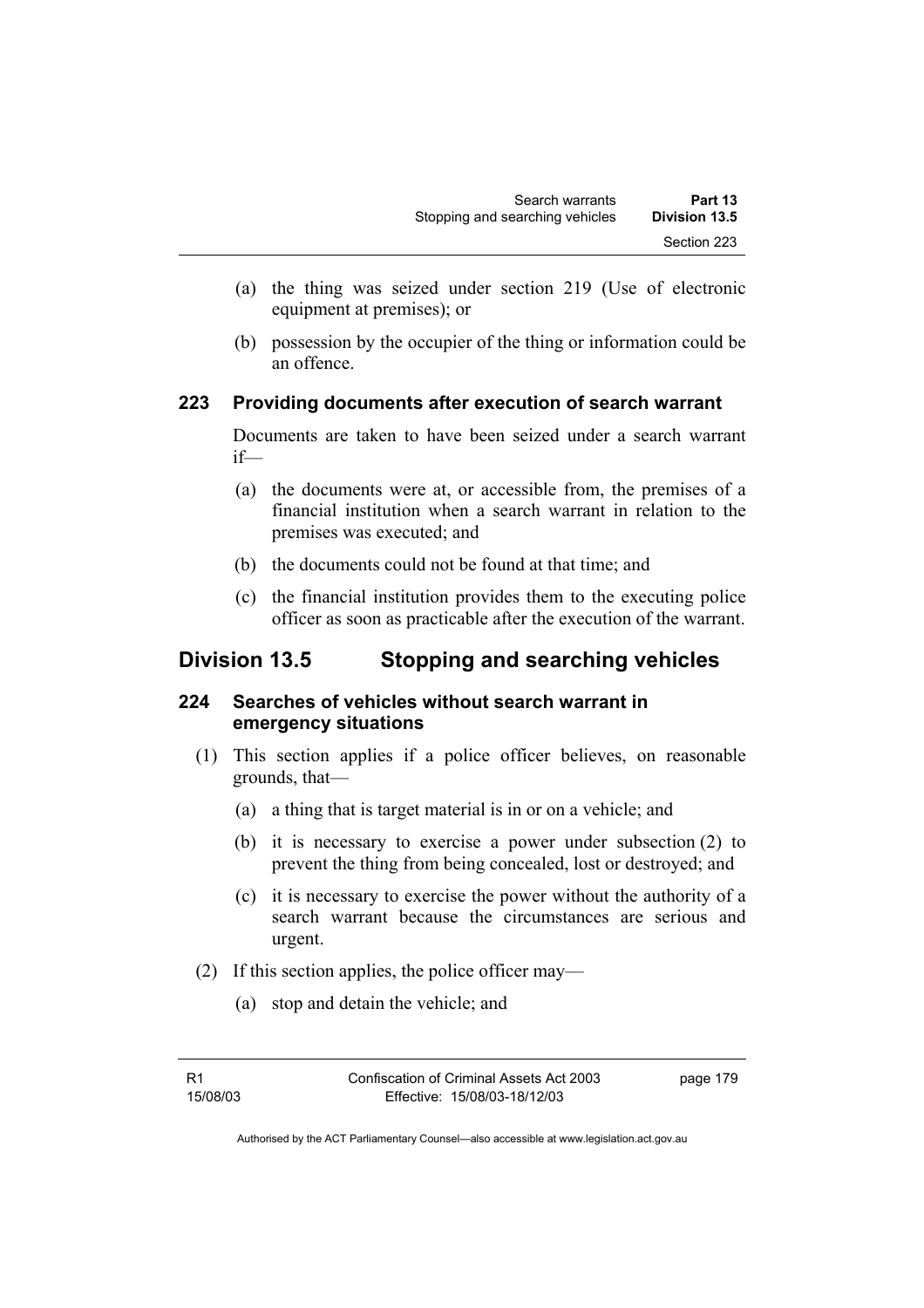- (b) search the vehicle, and any container in or on the vehicle, for the thing; and
- (c) seize the thing if the officer finds it.
- (3) If, in the course of searching for the thing, the police officer finds something else that is target material, the police officer may seize that thing if the officer suspects, on reasonable grounds, that—
	- (a) it is necessary to seize it to prevent its concealment, loss or destruction; and
	- (b) it is necessary to seize it without the authority of a search warrant because the circumstances are serious and urgent.
- (4) The police officer must exercise the police officer's powers subject to section 225.

### **225 How police officer exercises powers under s 224**

When a police officer exercises a power under section 224 (Searches of vehicles without search warrant in emergency situations) in relation to a vehicle, the police officer—

- (a) may use the assistance that is necessary and reasonable; and
- (b) must search the vehicle in a public place or in some other place to which members of the public have ready access; and
- (c) must not detain the vehicle for longer than is necessary and reasonable to search it and any container in or on the vehicle; and
- (d) may use the force that is necessary and reasonable in the circumstances, but must not damage the vehicle, or any container in or on the vehicle, by forcing open a part of the vehicle or container unless—
	- (i) the person (if any) apparently in charge of the vehicle has been given a reasonable opportunity to open that part or container; or

| page 180 | Confiscation of Criminal Assets Act 2003 |          |
|----------|------------------------------------------|----------|
|          | Effective: 15/08/03-18/12/03             | 15/08/03 |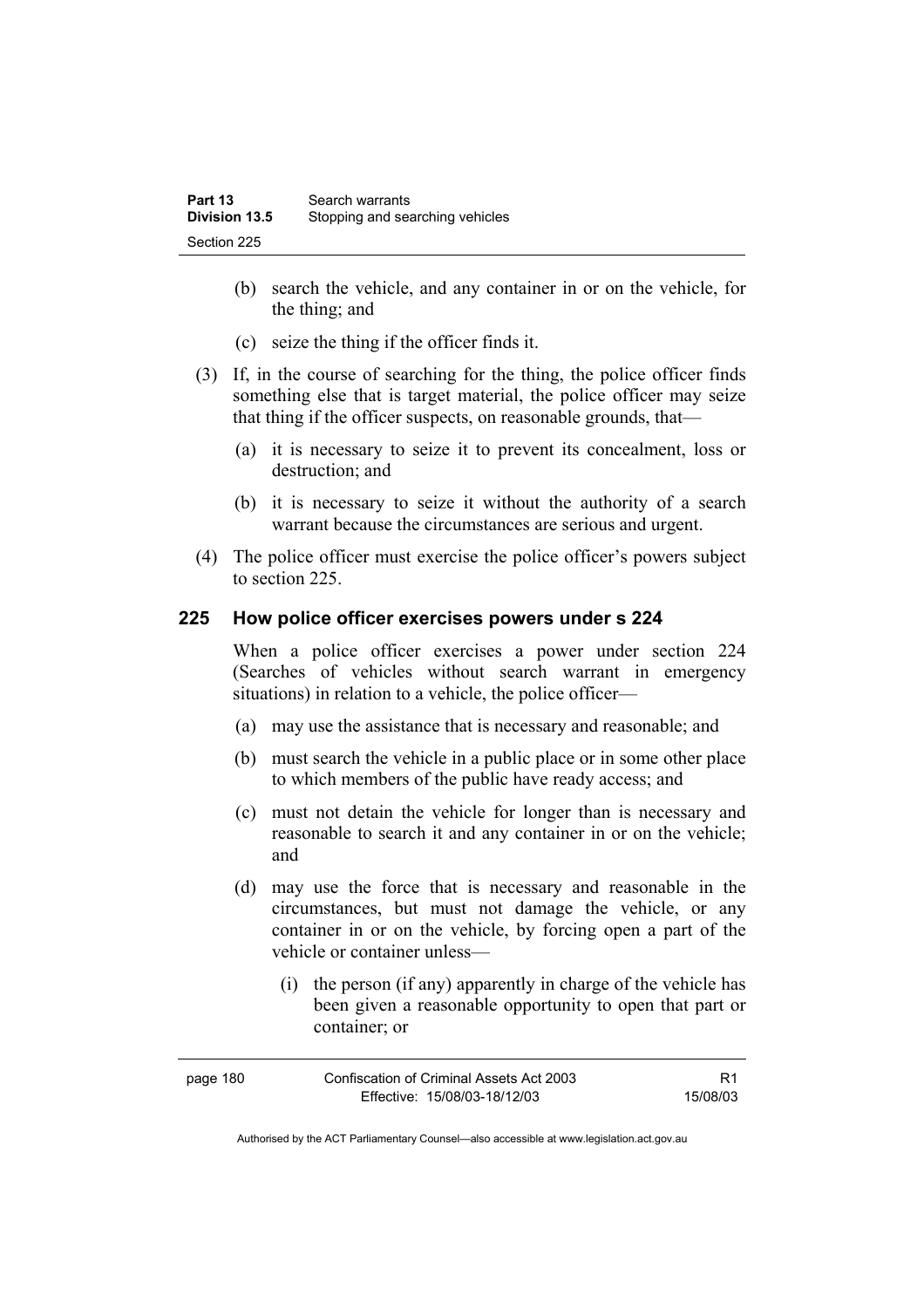(ii) it is not possible to give that person such an opportunity.

# **Division 13.6 Search warrants—things seized**

# **226 Receipts for things seized under search warrants**

- (1) This section applies to—
	- (a) a thing seized under a search warrant; or
	- (b) a thing moved under section 218 (1) (Moving things to another place for examination or processing); or
	- (c) a thing seized under section 224 (Searches of vehicles without search warrant in emergency situations).
- (2) As soon as practicable after a thing is seized under this part by the executing police officer or a person assisting, the officer or person must give a receipt for it to the person from whom it was seized.
- (3) If, for any reason, it is not practicable to comply with subsection (2), the executing police officer or person assisting must leave the receipt, secured conspicuously, at the place of seizure.
- (4) A receipt under this section must include—
	- (a) a description of the thing seized; and
	- (b) if the thing is moved under section 218 (1)—where the thing is to be taken to.
- (5) A single receipt may be given for 2 or more things.

# **227 Keeping seized things under search warrants**

- (1) This section applies to a police officer in relation to a thing seized under this part if—
	- (a) the reason for the thing's seizure no longer exists or it is decided that the thing is not to be used in evidence; or

page 181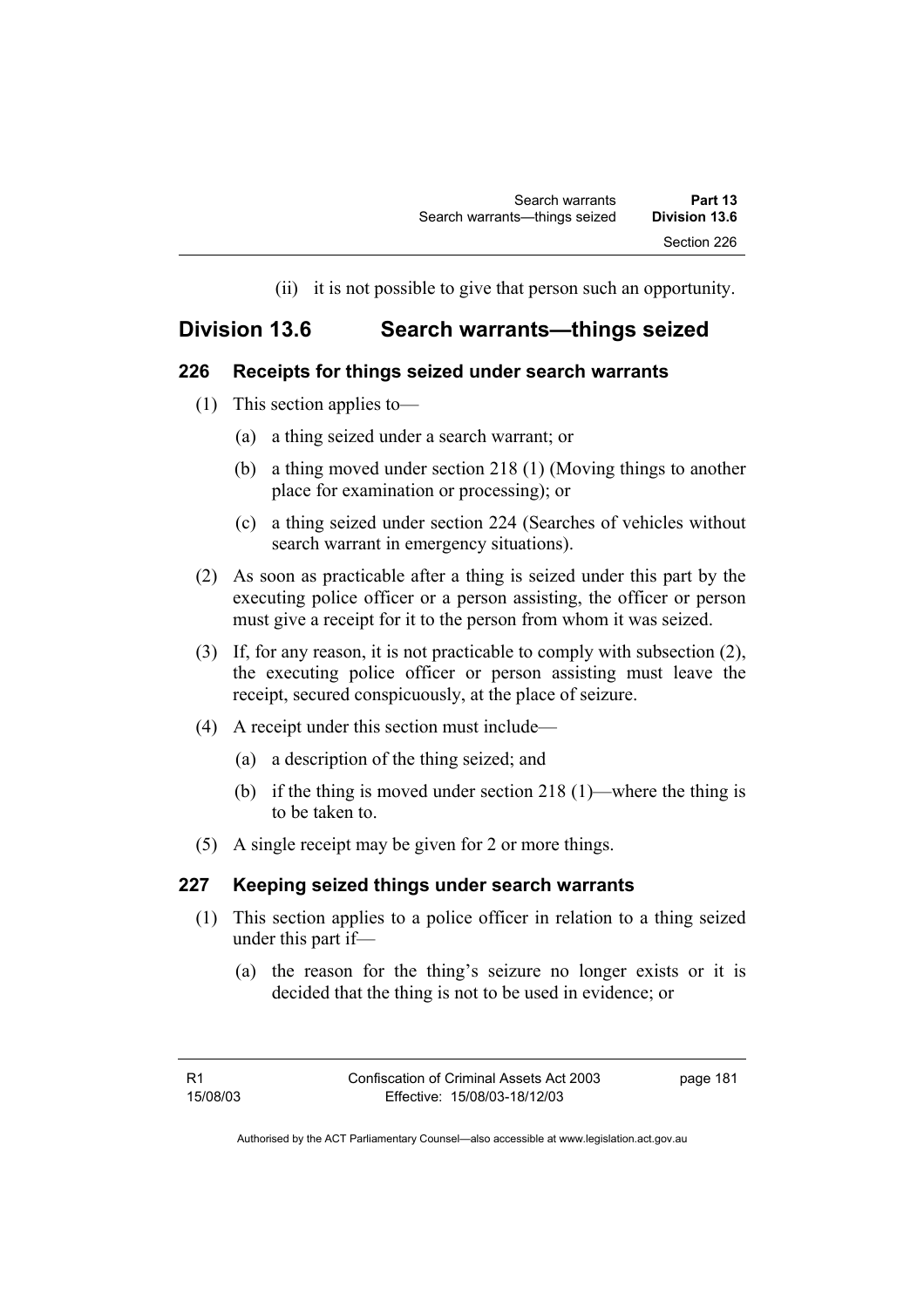| Part 13       | Search warrants               |
|---------------|-------------------------------|
| Division 13.6 | Search warrants—things seized |
| Section 228   |                               |

- (b) if the thing was seized under section 224 (Searches of vehicles without search warrant in emergency situations)—the period of 60 days after the day of the thing's seizure ends.
- (2) The police officer must take reasonable steps to return the thing to the person from whom it was seized or to the owner if that person is not entitled to possess it.
- (3) However, the police officer does not have to take those steps if—
	- (a) if subsection  $(1)$  (b) applies—
		- (i) a proceeding in relation to which the thing might provide evidence has been begun before the end of the 60-day period and has not been finalised (including an appeal to a court in relation to the proceeding); or
		- (ii) an order is in force under section 228 (Keeping things for further period); or
	- (b) if subsection (1) (a) or (b) applies—the police officer is otherwise authorised (by a law, or an order of a court, of the Territory, the Commonwealth, a State or another Territory) to keep, destroy or dispose of the thing; or
	- (c) the thing is forfeited or forfeitable to the Territory, the Commonwealth or a State or is the subject of a dispute about ownership.

### **228 Keeping things for further period**

- (1) This section applies if a thing has been seized by a police officer under this part and a proceeding in relation to which the thing might provide evidence has not begun before the end of—
	- (a) 60 days after the day of the seizure; or
	- (b) a period previously stated in an order of an issuing officer under this section.

R1 15/08/03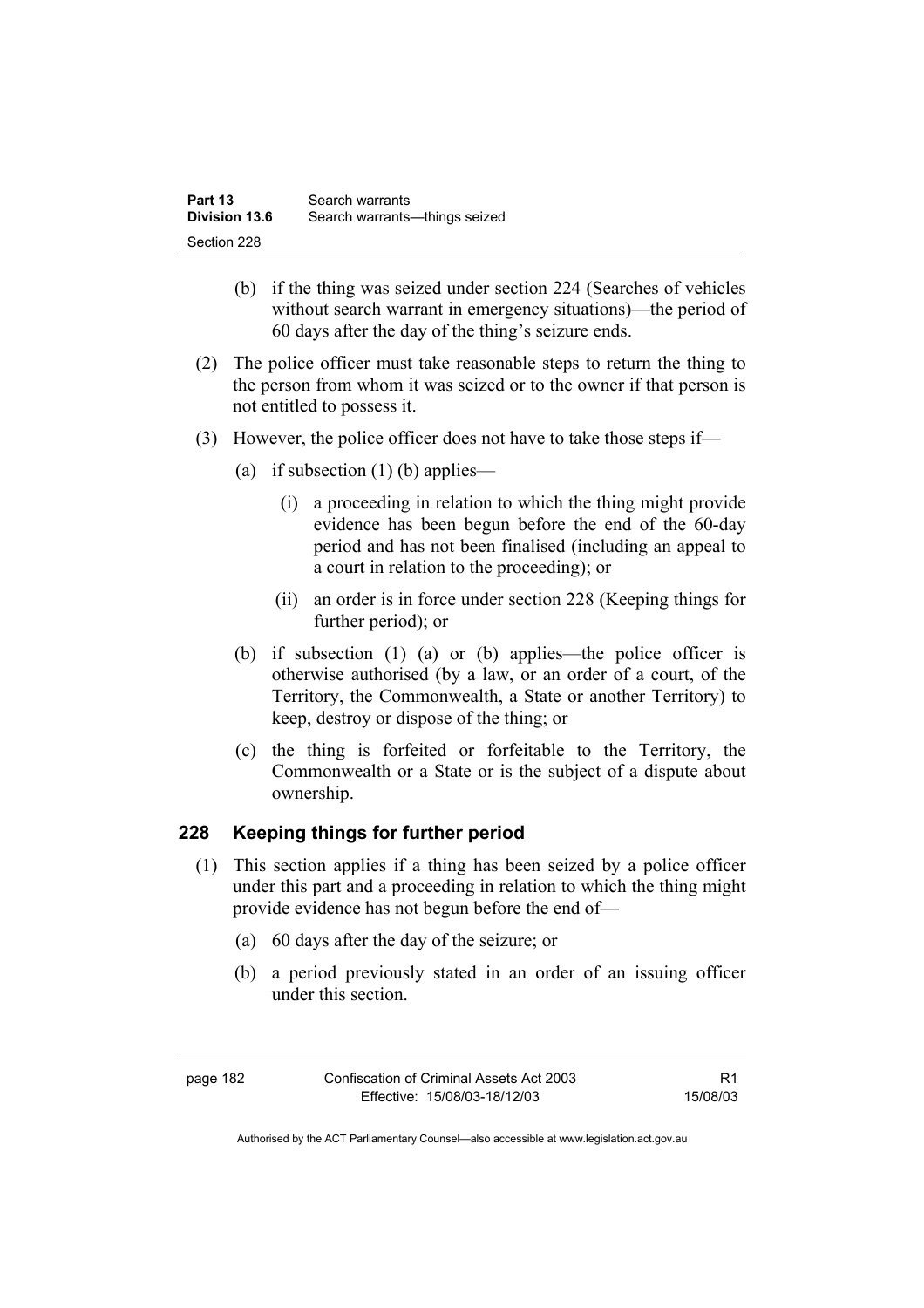- (2) A police officer may apply to an issuing officer for an order that the officer may keep the thing for a further period.
- (3) Before making the application, the police officer must—
	- (a) take reasonable steps to discover whose interests would be affected by the keeping of the thing; and
	- (b) if it is practicable to do so, tell each person the officer believes to be such a person of the proposed application.
- (4) The provisions of this part relating to the issue of search warrants apply, with any necessary changes, to the making of an order under this section.

# **229 Issuing officer may order keeping of thing**

- (1) The issuing officer may order that the police officer who made an application under section 228 (Keeping things for further period) may keep the thing if the issuing officer is satisfied that it is necessary for the police officer to do so for the purpose of beginning or conducting a proceeding under this Act, another Territory law or the law of the Commonwealth, a State or another Territory.
- (2) The order must state the period for which the officer may keep the thing.
- (3) The provisions of this part relating to the issue of search warrants apply, with any necessary changes, to the making of an order under this section.

# **230 Transfer of things seized to public trustee**

At the direction of the DPP, a police officer must transfer custody of a thing seized under this part to the public trustee.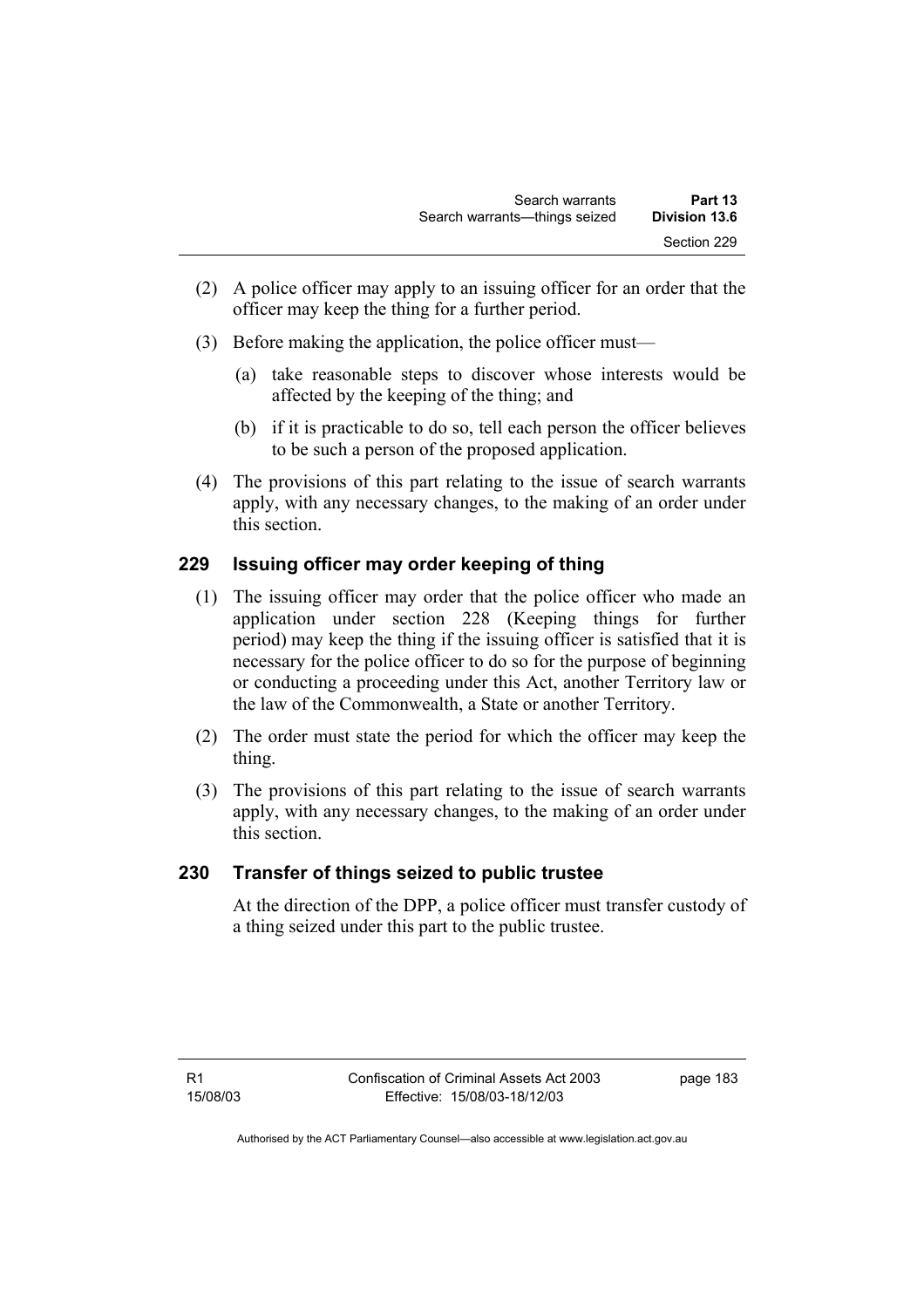# **Division 13.7 Search warrants—miscellaneous**

### **231 Search warrants—false or misleading information**

- (1) A person commits an offence if—
	- (a) the person gives information to a police officer or person assisting a police officer; and
	- (b) the person does so knowing that the information—
		- (i) is false or misleading in a material particular; or
		- (ii) omits something that makes the information false or misleading in a material particular; and
	- (c) the information is given in compliance (or purported compliance) with a requirement under this part.

Maximum penalty: 200 penalty units, imprisonment for 2 years or both.

- (2) Subsection (1) (c) does not apply if, before the information was given by the person to the police officer or person assisting, a police officer or person assisting did not take reasonable steps to tell the person of the existence of the offence against subsection (1).
- (3) For subsection (2), it is sufficient if the following form of words is used:

'Giving false or misleading information is an offence with serious consequences'.

### **232 Search warrants—false or misleading documents**

- (1) A person commits an offence if—
	- (a) the person produces a document to a police officer or a person assisting a police officer; and
	- (b) the person does so knowing that the document is false or misleading in a material particular; and

| page 184 | Confiscation of Criminal Assets Act 2003 |          |
|----------|------------------------------------------|----------|
|          | Effective: 15/08/03-18/12/03             | 15/08/03 |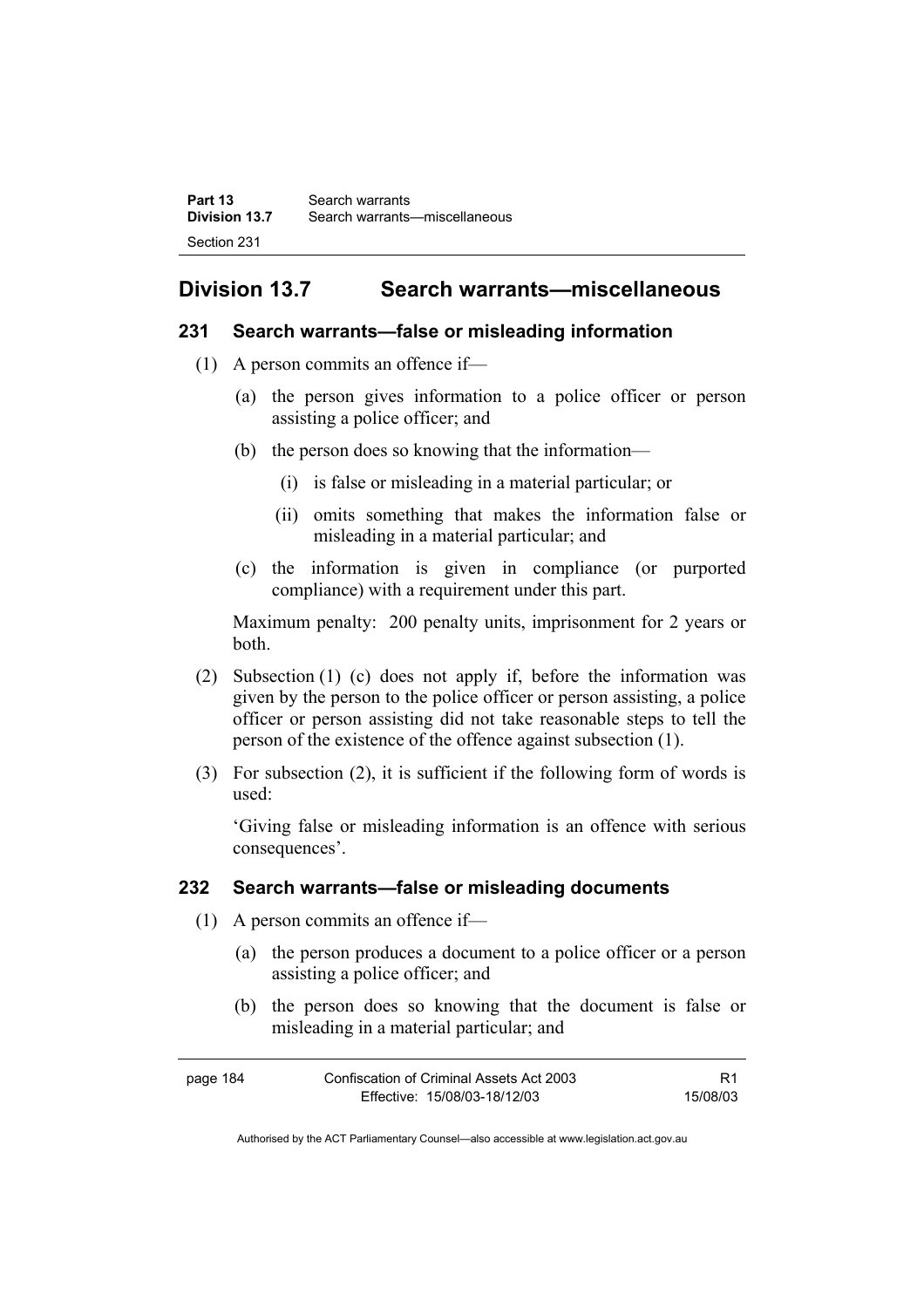(c) the document is produced in compliance (or purported compliance) with a requirement under this part.

Maximum penalty: 200 penalty units, imprisonment for 2 years or both.

- (2) Subsection (1) does not apply to a person who produces a document to a police officer or person assisting if the document is accompanied by a written statement signed by the person (or, for a corporation, by an officer of the corporation)—
	- (a) stating that the document is, to the person's knowledge, false or misleading in a material particular; and
	- (b) setting out, or referring to, the material particular in which the document is, to the person's knowledge, false or misleading.

# **233 Obstruction etc of police officers and people assisting**

- (1) A person commits an offence if—
	- (a) the person knows that, or is reckless about the fact that, a person is a police officer; and
	- (b) the person obstructs, hinders, intimidates or resists the officer in the exercise of the officer's functions under this part.

Maximum penalty: 200 penalty units, imprisonment for 2 years or both.

- (2) For this section, it is immaterial whether the defendant was aware that the police officer was exercising the officer's functions.
- (3) Strict liability applies to subsection (1) (b).

# **234 Damage etc to be minimised**

 (1) In the exercise, or purported exercise, of a function under this part, a police officer must take all reasonable steps to ensure that the police officer, and any person assisting who is not a police officer, causes as little inconvenience, detriment and damage as practicable.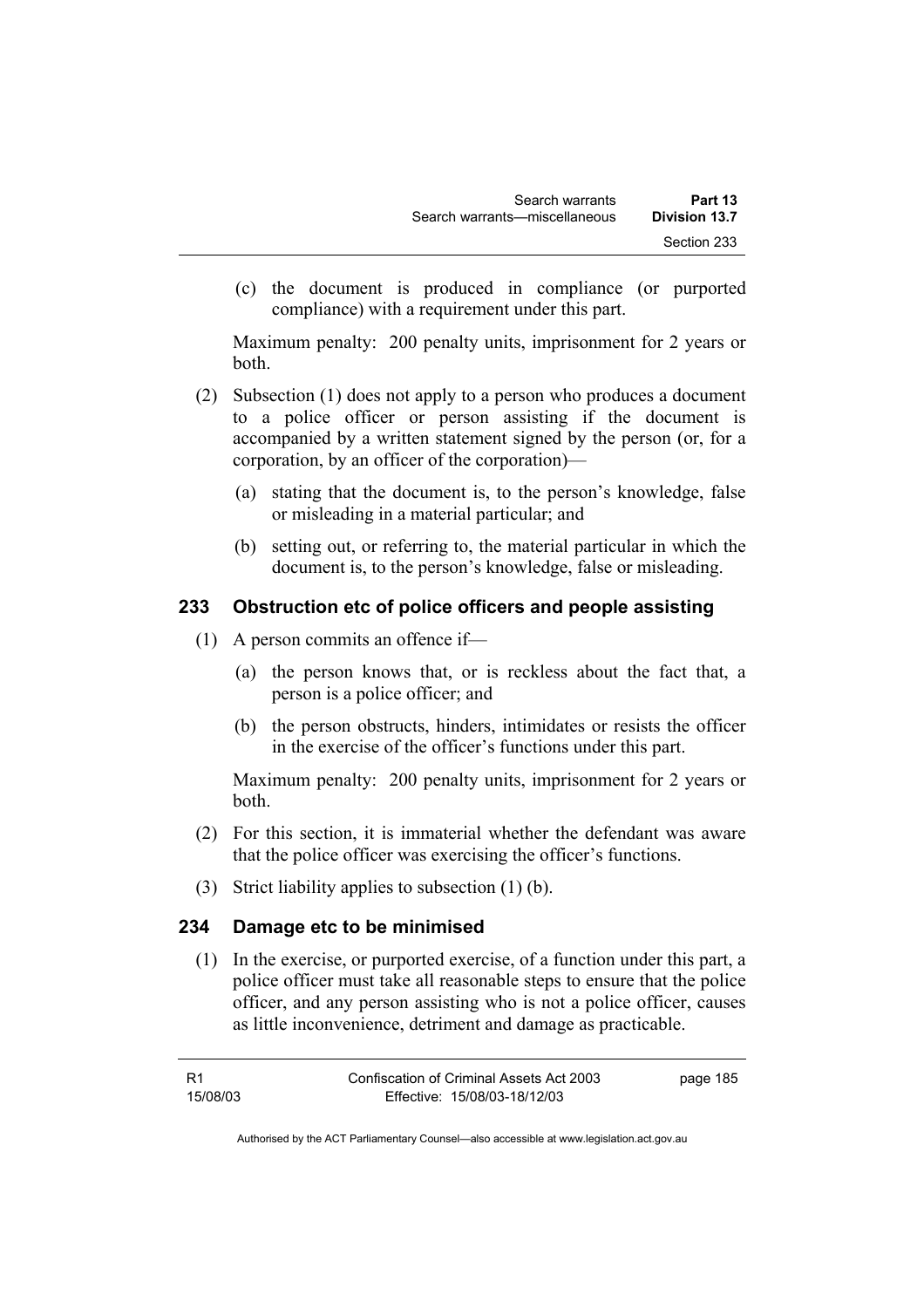| Part 13       | Search warrants               |
|---------------|-------------------------------|
| Division 13.7 | Search warrants—miscellaneous |
| Section 235   |                               |

- (2) If a police officer, or a person assisting who is not a police officer, damages anything in the exercise or purported exercise of a function under this part, the police officer or person assisting must give written notice of the particulars of the damage to the person whom the police officer or person assisting believes on reasonable grounds is the owner of the thing.
- (3) If the damage happens on premises entered under this part in the absence of the occupier, the notice may be given by securing it in a conspicuous place on the premises.

### **235 Compensation**

- (1) A person may claim reasonable compensation from the Territory if the person suffers loss or expense because of the exercise, or purported exercise, of a function under this part by a police officer or a person assisting who is not a police officer.
- (2) Compensation may be claimed and ordered in a proceeding for—
	- (a) compensation brought in a court of competent jurisdiction; or
	- (b) an offence against this Act or another Territory law brought against the person making the claim for compensation.
- (3) A court must not order the payment of reasonable compensation for the loss or expense unless it is satisfied it is just to make the order in the circumstances of the particular case.

### **Example for claim for damage or corruption of computer data**

The court may have regard to whether the occupier of the premises and any employees, agents or officers of the occupier, if they were available at the time, gave any appropriate warning or guidance on the operation of the computer equipment.

*Note* An example is part of the Act, is not exhaustive and may extend, but does not limit, the meaning of the provision in which it appears (see Legislation Act, s 126 and s 132).

R1 15/08/03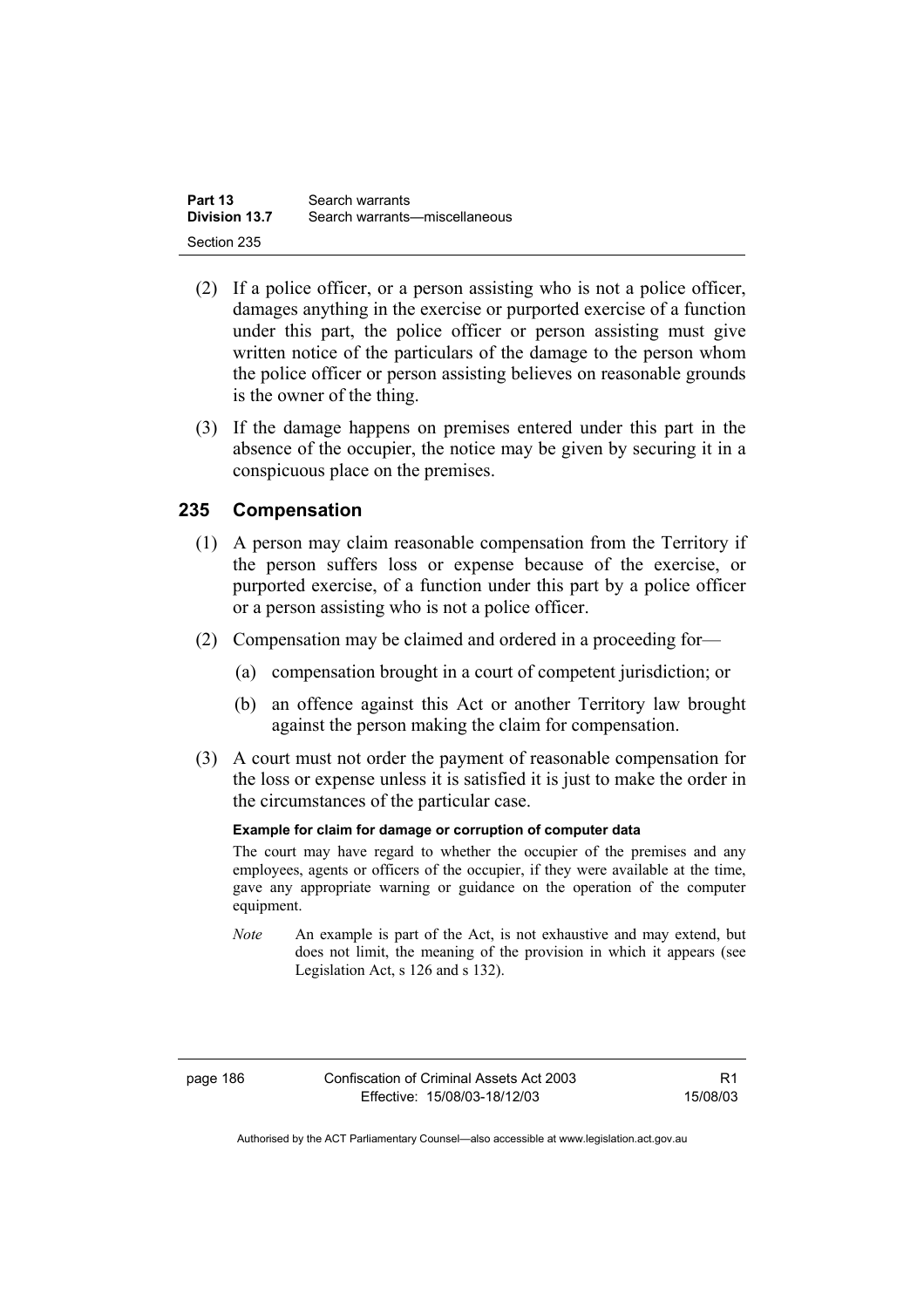| Search warrants               | Part 13              |
|-------------------------------|----------------------|
| Search warrants—miscellaneous | <b>Division 13.7</b> |
|                               | Section 235          |

 (4) The regulations may prescribe matters that may, must or must not be taken into account by the court in considering whether it is just to make the order.

R1 15/08/03 Confiscation of Criminal Assets Act 2003 Effective: 15/08/03-18/12/03

page 187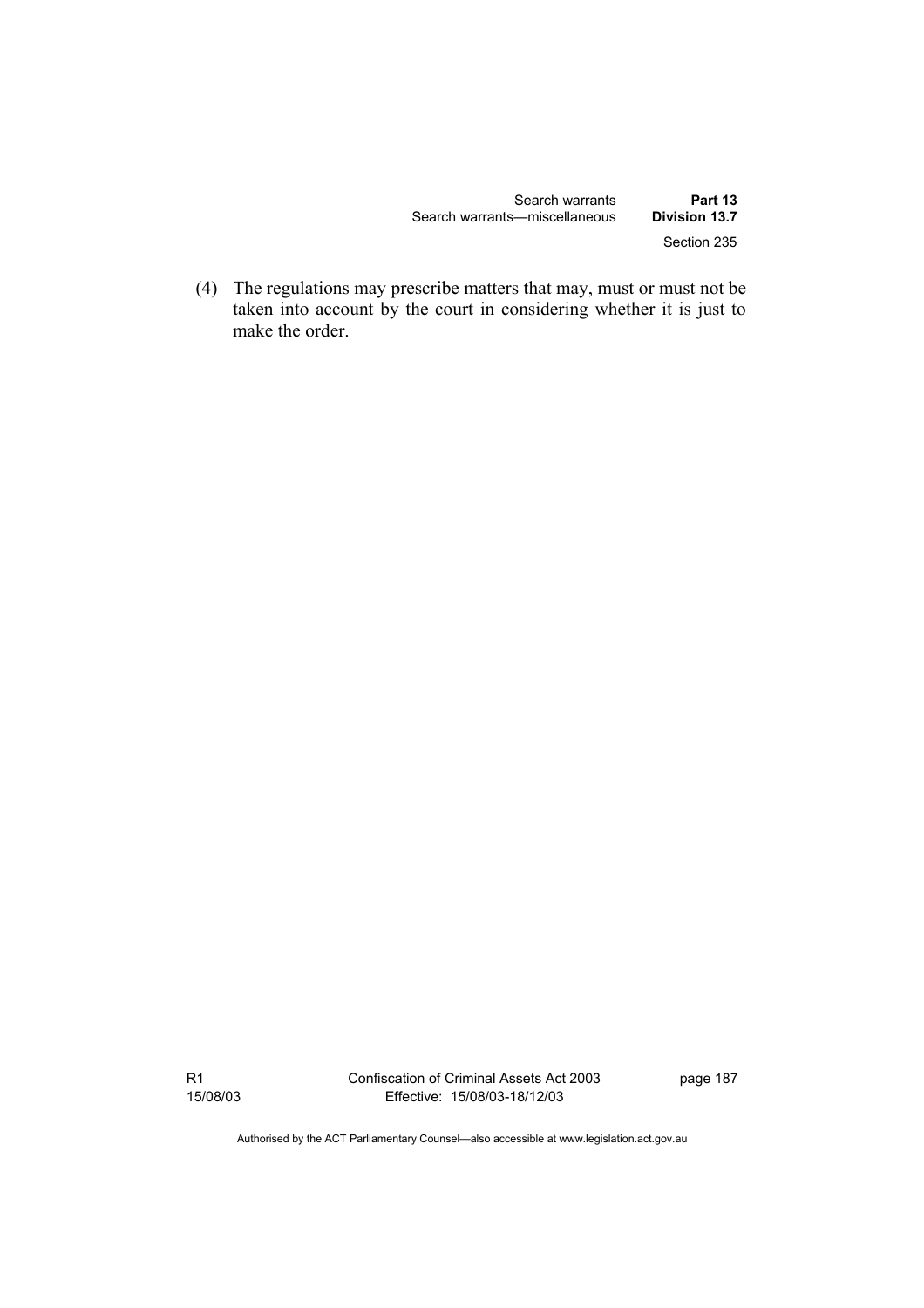### Part 14 **Court procedure**

Section 236

# **Part 14 Court procedure**

### **236 Meaning of** *confiscation proceeding*

(1) In this Act:

*confiscation proceeding* means a proceeding in a relevant court in relation to any of the following orders under this Act:

- (a) a restraining order;
- (b) an additional order under section 39 in relation to a restraining order or restrained property;
- (c) a conviction forfeiture order;
- (d) an order under section 59 (Automatic forfeiture—court order declaring property automatically forfeited);
- (e) an order under section 60 (Automatic forfeiture—court orders);
- (f) a civil forfeiture order;
- (g) an exclusion order;
- (h) a penalty order;
- (i) an order under section 105 (Order to stop sale, modification or destruction of restrained property);
- (j) an order under section 113 for the discharge of a registered property interest in forfeited property;
- (k) an order under division 9.4 (Sale of jointly owned forfeited property);
- (l) a return or compensation order;
- (m) a monitoring order;
- (n) a transaction suspension order;

page 188 Confiscation of Criminal Assets Act 2003 Effective: 15/08/03-18/12/03 R1 15/08/03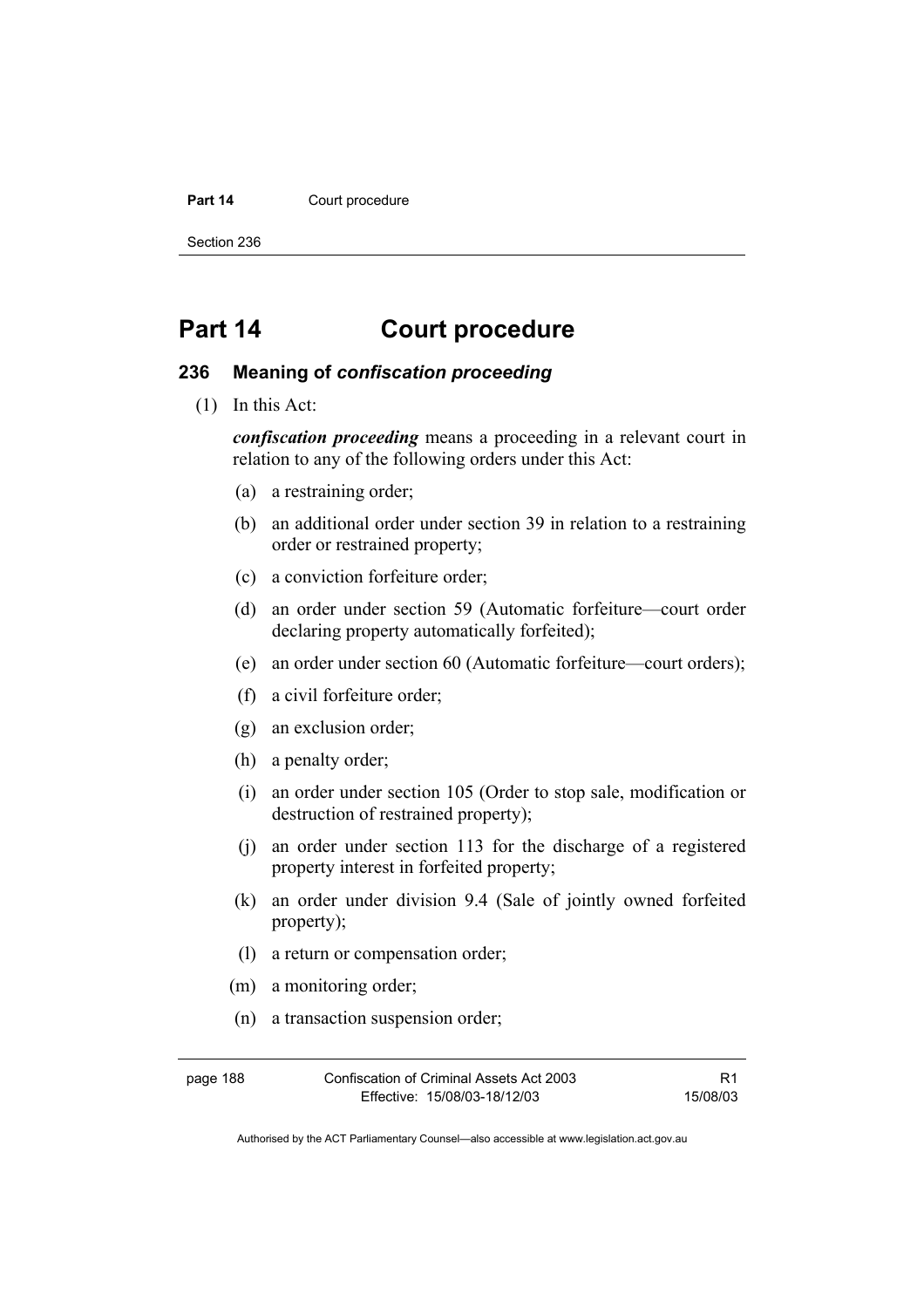- (o) a production order;
- (p) an examination order
- (q) a buyback order;
- $(r)$  an order under section 239 (2) (c) or 240 (2) to transfer a proceeding to another court;
- (s) an additional order under section 250 (Confiscation proceedings—additional orders);
- (t) an order under this Act in relation to an order mentioned in paragraphs (a) to (s), whether made before, at the same time, or after the making of that order.

#### **Examples for par (t)—general**

- 1 an order under section 24 to set aside a dealing with restrained property
- 2 an order under section 35 restricting the disclosure of the making of a restraining order
- 3 an order under section 49 extending the operation of a restraining order
- 4 an interlocutory order in relation to an order mentioned in paragraphs (a) to (s)

#### **Examples for par (t)—additional orders under s 39 and s 250**

- 1 See the examples to s 39 (1) for examples of additional orders in relation to restraining orders and restrained property.
- 2 See the examples to s 250 (1) for examples of additional orders in relation to other confiscation proceedings.
- *Note* An example is part of the Act, is not exhaustive and may extend, but does not limit, the meaning of the provision in which it appears (see Legislation Act, s 126 and s 132).
- (2) However, a *confiscation proceeding* does not include—
	- (a) a registered corresponding law order that is taken to be a kind of order mentioned in subsection (1); or
	- (b) a proceeding under part 11 (Interstate orders).

page 189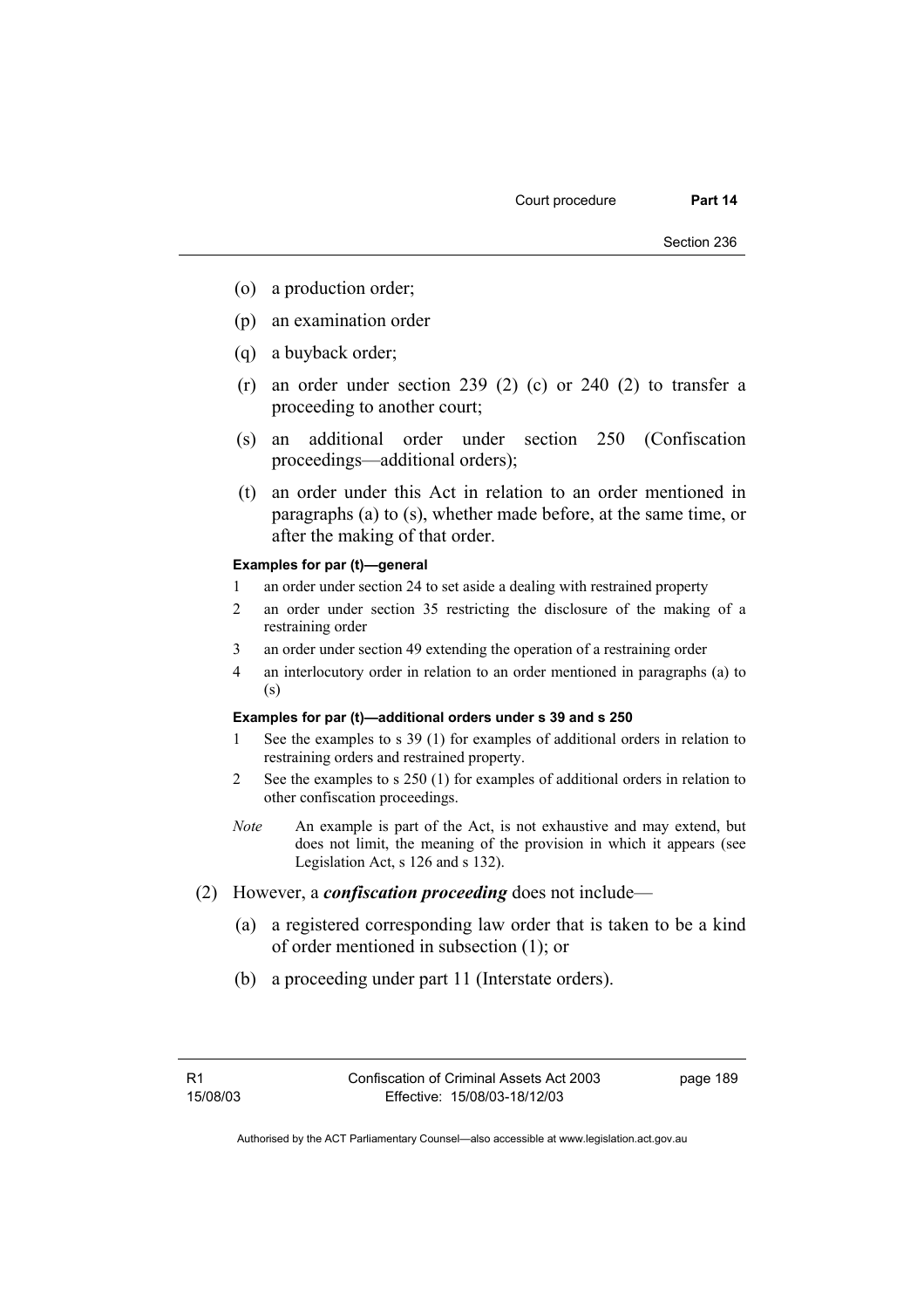#### Part 14 **Court procedure**

Section 237

### **237 Confiscation and corresponding law order proceedings are civil, not criminal**

- (1) This section applies to—
	- (a) a confiscation proceeding; and
	- (b) a proceeding under part 11 (Interstate orders) in relation to a corresponding law order.
- (2) The proceeding is a civil proceeding, not a criminal proceeding.
- (3) Without limiting subsection (2)—
	- (a) any rules of interpretation applying only to the criminal law do not apply to the interpretation of the provisions of this Act or any other Territory law in relation to the proceeding; and
	- (b) the rules of evidence applying to a civil proceeding apply to the proceeding, and the rules of evidence applying to a criminal proceeding do not apply.

### **Example for par (b)**

In hearing an application for a civil forfeiture order, whether the offender committed a serious offence is to be decided by the court on the balance of probabilities.

*Note* An example is part of the Act, is not exhaustive and may extend, but does not limit, the meaning of the provision in which it appears (see Legislation Act, s 126 and s 132).

### **238 Meaning of** *relevant court*

In this Act:

*relevant court*, for a confiscation proceeding or a proceeding under part 11 (Interstate orders) in relation to a corresponding law order, means the court, or any court, that has jurisdiction under this part to hear and decide the proceeding.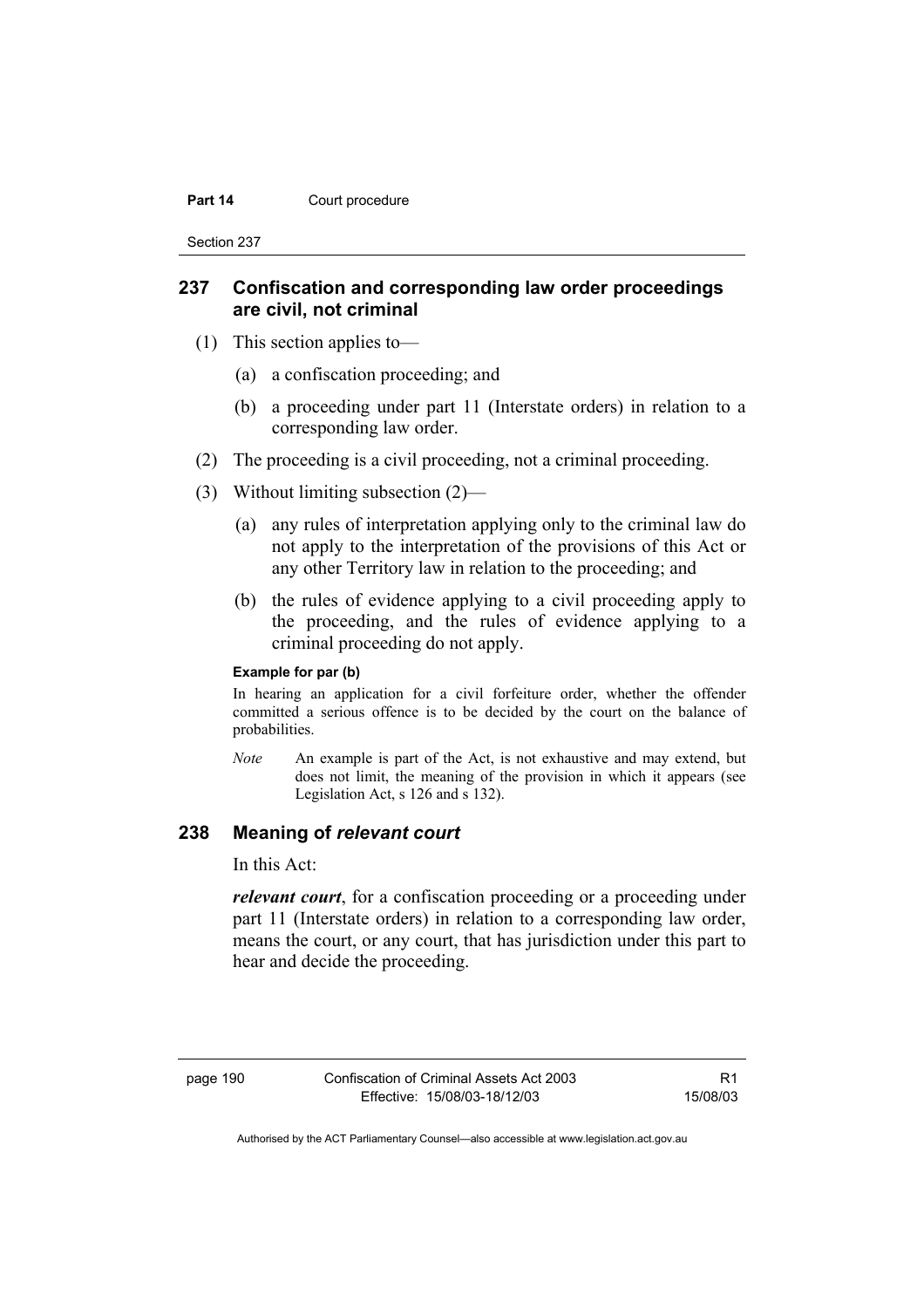### **239 Jurisdiction of Magistrates Court—confiscation proceedings**

- (1) The Magistrates Court has jurisdiction to hear and decide a confiscation proceeding if—
	- (a) the value of the property and benefits to which the proceeding relates (as decided by the Magistrates Court) is not more than the amount the Magistrates Court may award for a personal action at law (the *Magistrates Court limit*); and
	- (b) title to land is not genuinely in question in the proceeding.
	- *Note* For the amount the Magistrates Court may award for a personal action at law, see the *Magistrates Court (Civil Jurisdiction) Act 1982*, s 5.
- (2) However, if the value of the property and benefits to which the proceeding relates (as decided by the Magistrates Court) is more than the Magistrates Court limit, the Magistrates Court has jurisdiction to hear and decide the matter to—
	- (a) dismiss the proceeding on its merits (but not for want of jurisdiction); or
	- (b) make an order or orders in relation to property or benefits to the value of the limit; or
	- (c) on the application of the DPP, or on the court's own initiative, by order, transfer the proceeding to the Supreme Court.
- (3) Despite the Magistrates Court limit, the Magistrates Court has jurisdiction to hear and decide the following confiscation proceedings:
	- (a) any application for a monitoring order, transaction suspension order, production order or examination order;
	- (b) any proceeding in relation to an indictable offence that has been disposed of summarily by the court;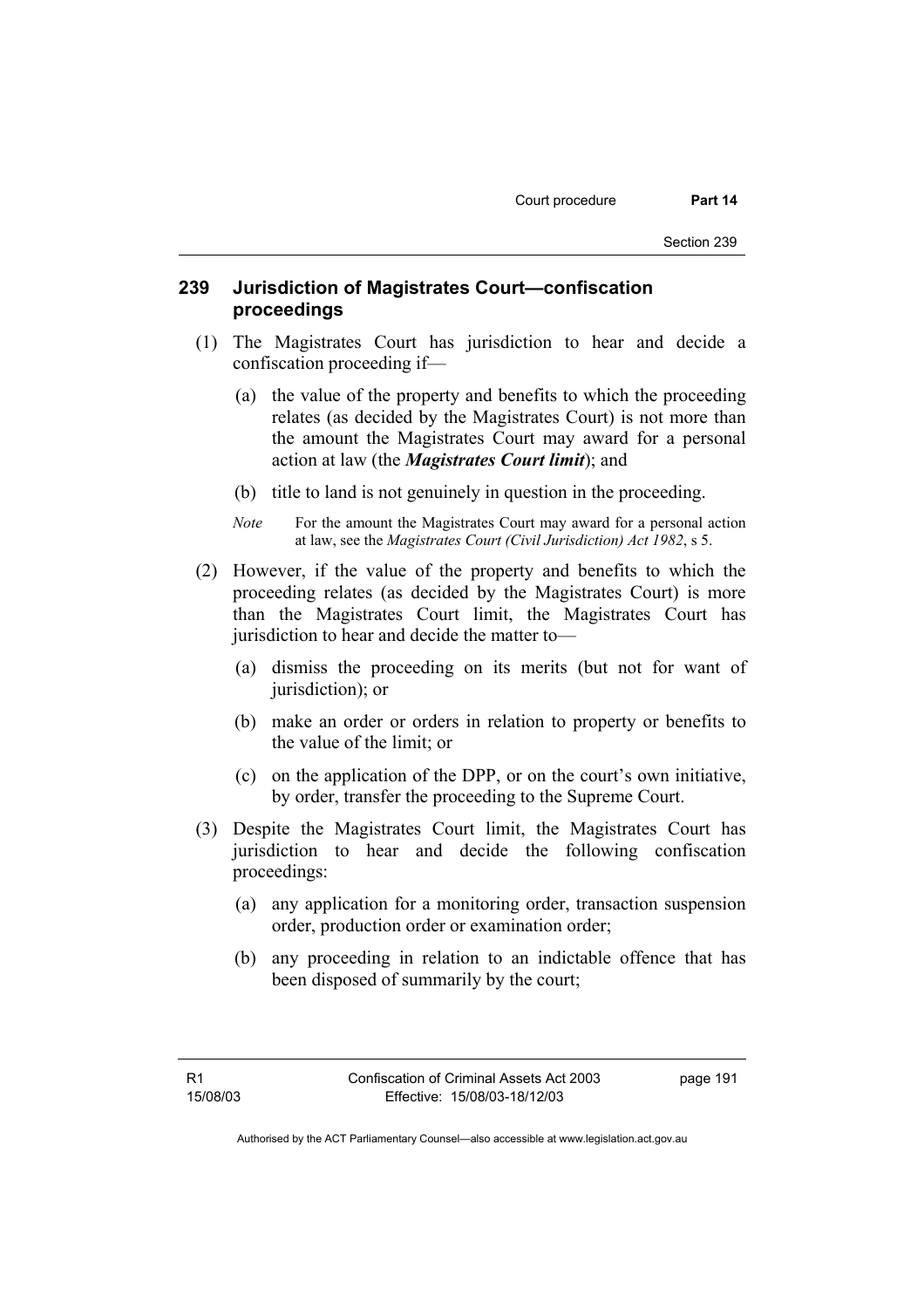#### **Part 14 Court procedure**

Section 240

 (c) a proceeding transferred to the court by the Supreme Court under section 241 (2).

#### **Example for par (b)**

Mr Somewhat Wayward is summarily convicted of an indictable offence by the Magistrates Court. The value of the benefits received by Mr Wayward from the commission of the offence was \$10 000 more than the Magistrates Court limit. The Magistrates Court may make a penalty order against Mr Wayward for the full amount of the benefits despite their value being more than the amount the Magistrates Court may award for a personal action at law.

- *Note* An example is part of the Act, is not exhaustive and may extend, but does not limit, the meaning of the provision in which it appears (see Legislation Act, s 126 and s 132).
- (4) For this section—
	- (a) the Magistrates Court has jurisdiction to decide—
		- (i) what is the property and benefits to which the proceeding relates; and
		- (ii) the value of any property and benefits to which the proceeding relates; and
		- (iii) whether title to land is genuinely in question; and
	- (b) title to land is genuinely in question in the proceeding if the Magistrates Court would not have jurisdiction to hear the proceeding under the *Magistrates Court (Civil Jurisdiction) Act 1982*, section 11 (Proceedings affecting title to land).

### **240 Jurisdiction of Magistrates Court—interstate orders**

- (1) The Magistrates Court has jurisdiction to hear and decide any proceeding under part 11 (Interstate orders) in relation to a corresponding law order.
- (2) To remove any doubt, the Magistrates Court is a relevant court even if—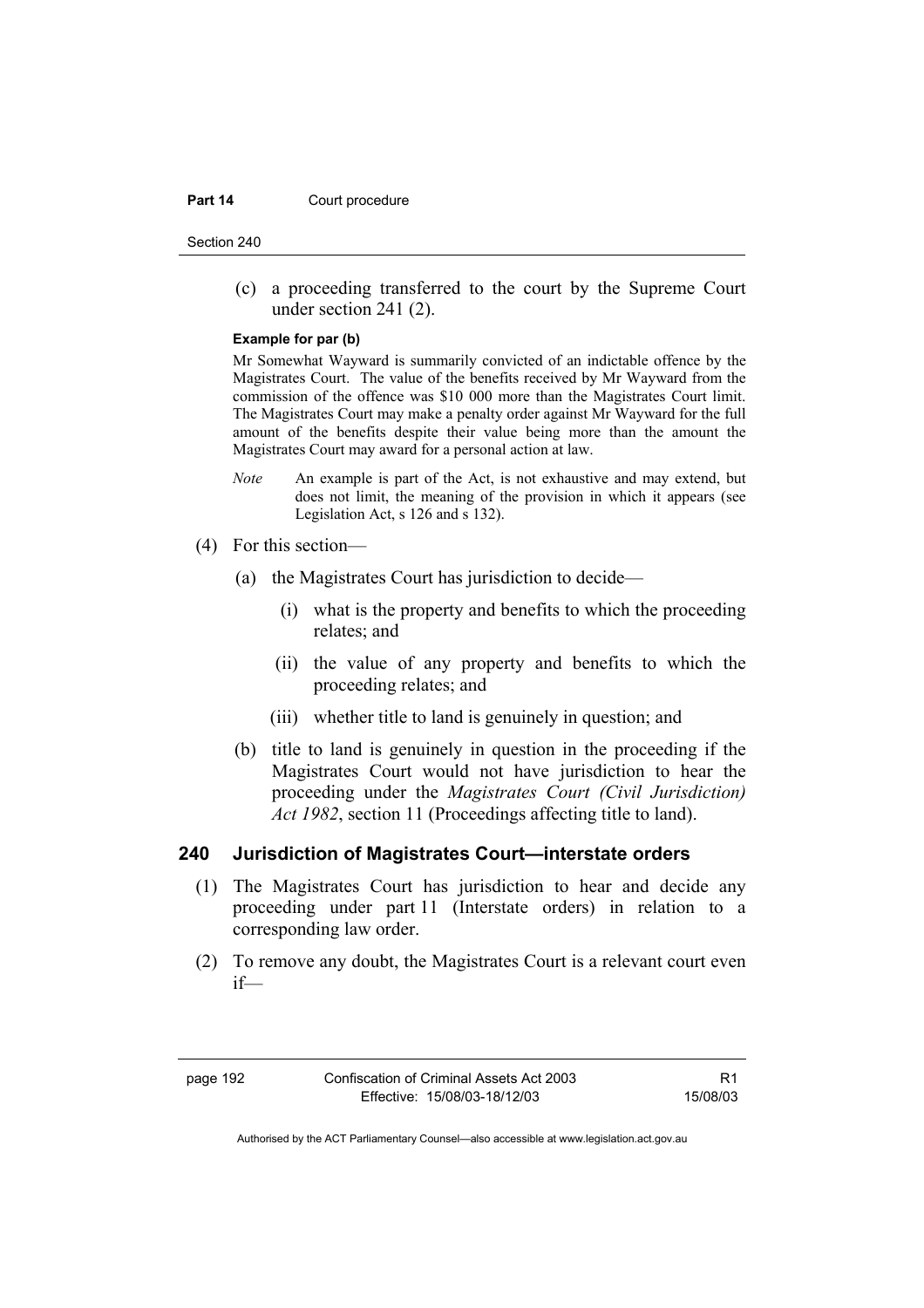- (a) the value of the property and benefits to which the corresponding order relates is more than the amount the Magistrates Court may award for a personal action at law; or
- (b) title to land was genuinely in question in the proceeding for the making of the corresponding law order.

### **241 Jurisdiction of Supreme Court**

- (1) The Supreme Court has jurisdiction to hear and decide any confiscation proceeding or any proceeding under part 11 (Interstate orders) in relation to a corresponding law order.
- (2) The Supreme Court may, by order, transfer a confiscation proceeding to the Magistrates Court if the value of the property and benefits to which the proceeding relates (as decided by the Supreme Court)—
	- (a) is less than or equal to the amount the Magistrates Court may award for a personal action at law; and
	- (b) does not include land the title to which is genuinely in question.
- (3) An order under subsection (2) may be made on the application of the DPP or of a person with an interest in the property or on the Supreme Court's own initiative.

### **242 Confiscation proceedings—transferred proceedings**

If a proceeding is transferred from a court (the *first court*) to another court under section 239 (2) (c) or 241 (2)—

 (a) the proceeding is taken to have been begun in the other court; and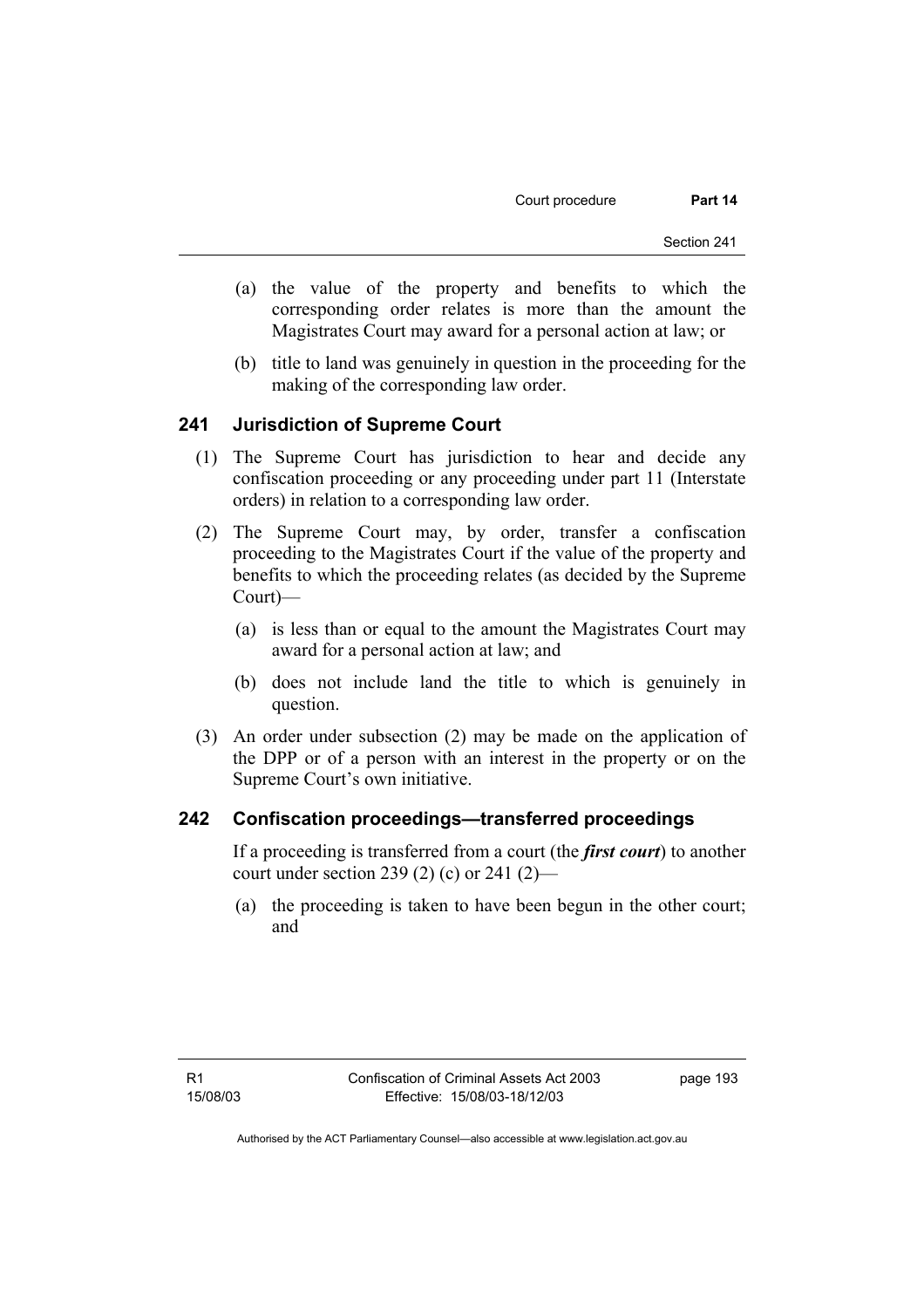#### Part 14 **Court procedure**

Section 243

 (b) evidence given before, and documents filed with, the first court are taken to have been given before, or filed with, the other court.

#### **Example for par (b)**

If a proceeding is transferred from the Magistrates Court to the Supreme Court, the Supreme Court may make findings of fact based on the transcript of evidence given before the Magistrates Court without rehearing the evidence.

*Note* An example is part of the Act, is not exhaustive and may extend, but does not limit, the meaning of the provision in which it appears (see Legislation Act, s 126 and s 132).

### **243 Restricted access proceedings—notice of applications etc**

- (1) This section applies to a confiscation proceeding for any of the following orders (a *restricted access proceeding*):
	- (a) a restraining order;
	- (b) an application by the DPP or public trustee for an additional order under section 39 in relation to a restraining order or restrained property;
	- (c) an order under section 49 (Extension of time for restraining orders) that a restraining order—
		- (i) is to remain in force for a stated period (or as stated in the order); or
		- (ii) that has ended is to be revived for a stated period (or as stated in the order);
	- (d) a monitoring order;
	- (e) a transaction suspension order;
	- (f) a production order (other than an application to vary a production order under section 162);
	- (g) an examination order.

page 194 Confiscation of Criminal Assets Act 2003 Effective: 15/08/03-18/12/03

R1 15/08/03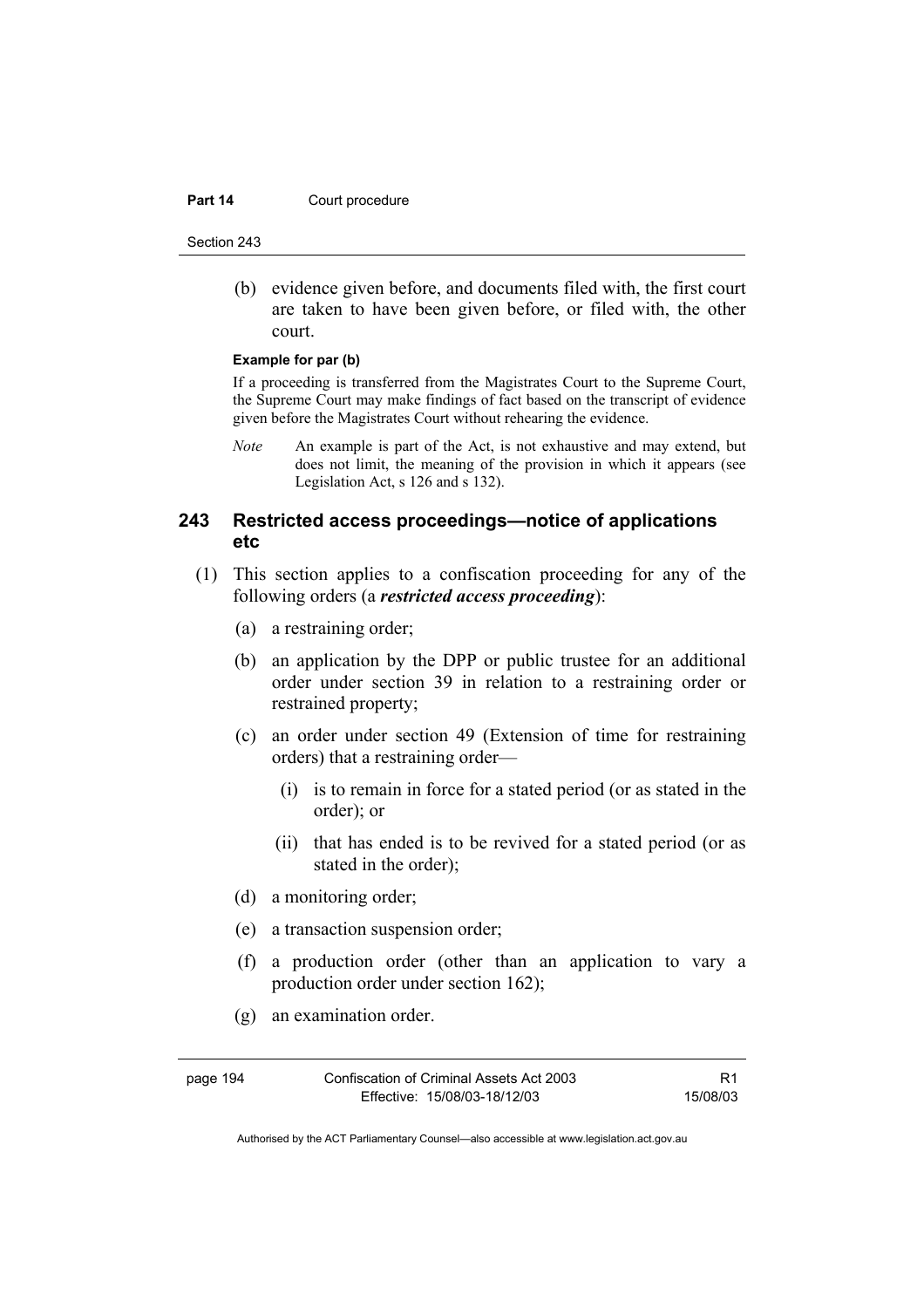- (2) An application to begin a restricted access proceeding may be made to a relevant court without notice to the person against whom the relevant order is sought.
- (3) If an application is made to begin a restricted access proceeding without notice to the person against whom the relevant order is sought, the applicant is the only party to the application.
- (4) If notice is given to the person against whom the order is sought, the person is entitled to appear and to present evidence at the hearing of the application, but the person's absence does not prevent the court from making the order.
- (5) The relevant court must hold a restricted access proceeding in closed court if the applicant asks and may give directions about who may be present.

### **244 Other confiscation proceedings—notice of applications etc**

- (1) This section applies to an application to a relevant court to begin a confiscation proceeding (other than a restricted access proceeding mentioned in section 243) or to amend such an application.
	- *Note 1* No notice of the application is required for a restricted access proceeding (see s 243 (2)).
	- *Note 2* In particular, no advance notice to anyone is required of the application for the order, and the application may be heard in closed court, without the offender or the public being present, see s 243.
	- *Note 3* Related confiscation proceedings are begun by motion on notice or motion, see s 245.
- (2) The applicant must give written notice of the application to each of the following people, if applicable (a *notifiable person*):
	- (a) if the application is made by the DPP—the person in relation to whom the order is sought;
	- (b) if the application is made by someone else—the DPP;

page 195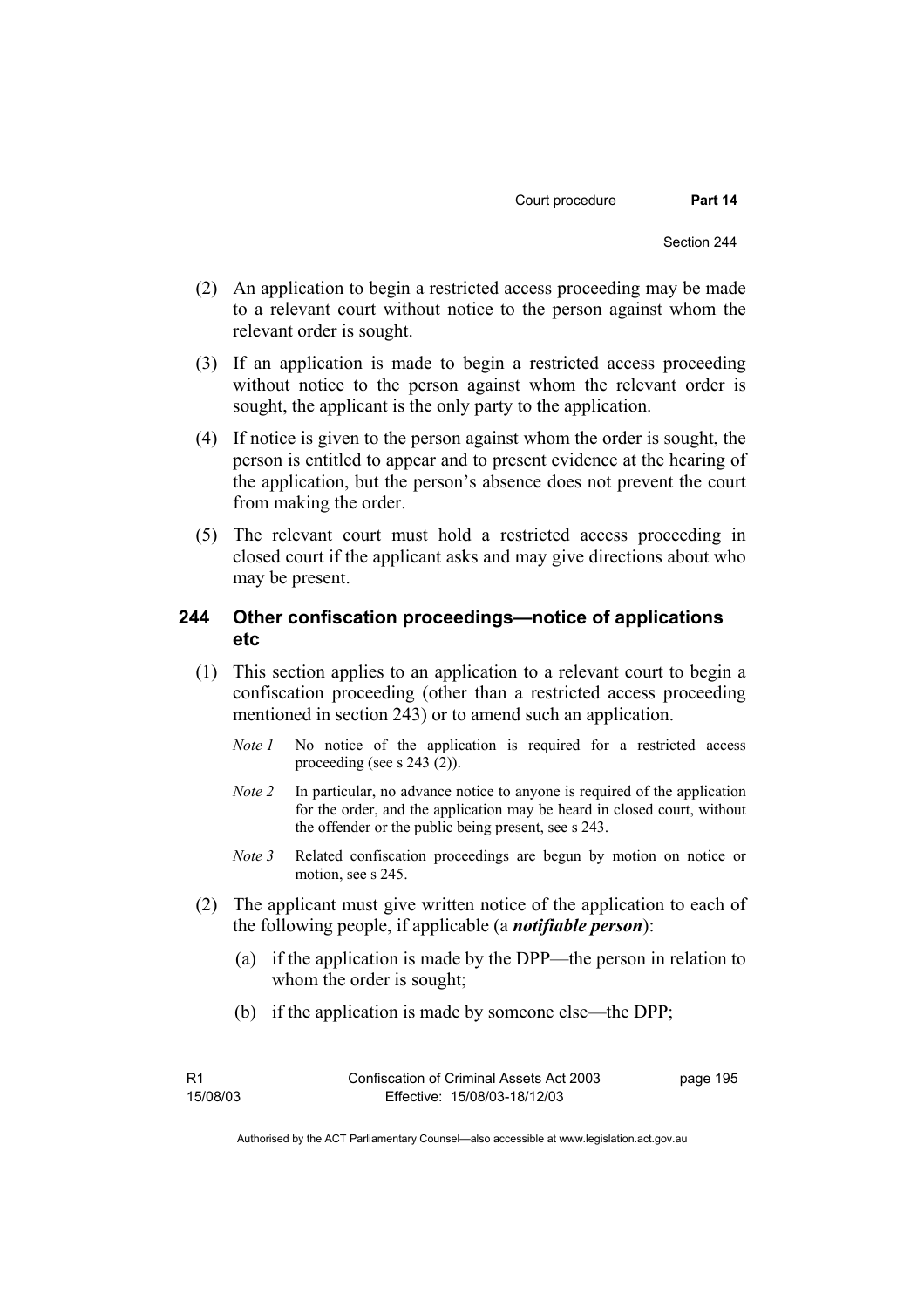### **Part 14 Court procedure**

Section 245

- (c) if the public trustee has been directed to take control of the property—the public trustee;
- (d) anyone else the applicant believes may have an interest in the property or benefits that are the subject of the proceeding (or, for forfeited property, may have had an interest in the property or benefits immediately before the property was forfeited).
- (3) Notice of the application must include a statement of the grounds for the application.
- (4) If a notifiable person proposes to oppose the application, the notifiable person must give the applicant written notice of the grounds on which the application will be opposed.
- (5) However, the court may waive the requirement to give written notice of the application to a notifiable person if the person is present in the court when the application is made.
- (6) The court may direct the applicant give notice of the application to anyone and may give directions about how the notice is to be given.
- (7) A notifiable person, and anyone else who claims an interest in the property or benefits, is entitled to appear and to present evidence at the hearing of the application, but the person's absence does not prevent the court from making an order.

# **245 Applications for another confiscation proceeding in relation to same offence**

After the beginning of a confiscation proceeding in relation to a particular offence, any other confiscation proceeding in relation to the same or a related offence—

- (a) is taken to be an interlocutory application in relation to the first proceeding; and
- (b) may be begun by motion on notice or motion (supported, if appropriate, by affidavit) in accordance with the procedure of the relevant court.

| page 196 | Confiscation of Criminal Assets Act 2003 |          |
|----------|------------------------------------------|----------|
|          | Effective: 15/08/03-18/12/03             | 15/08/03 |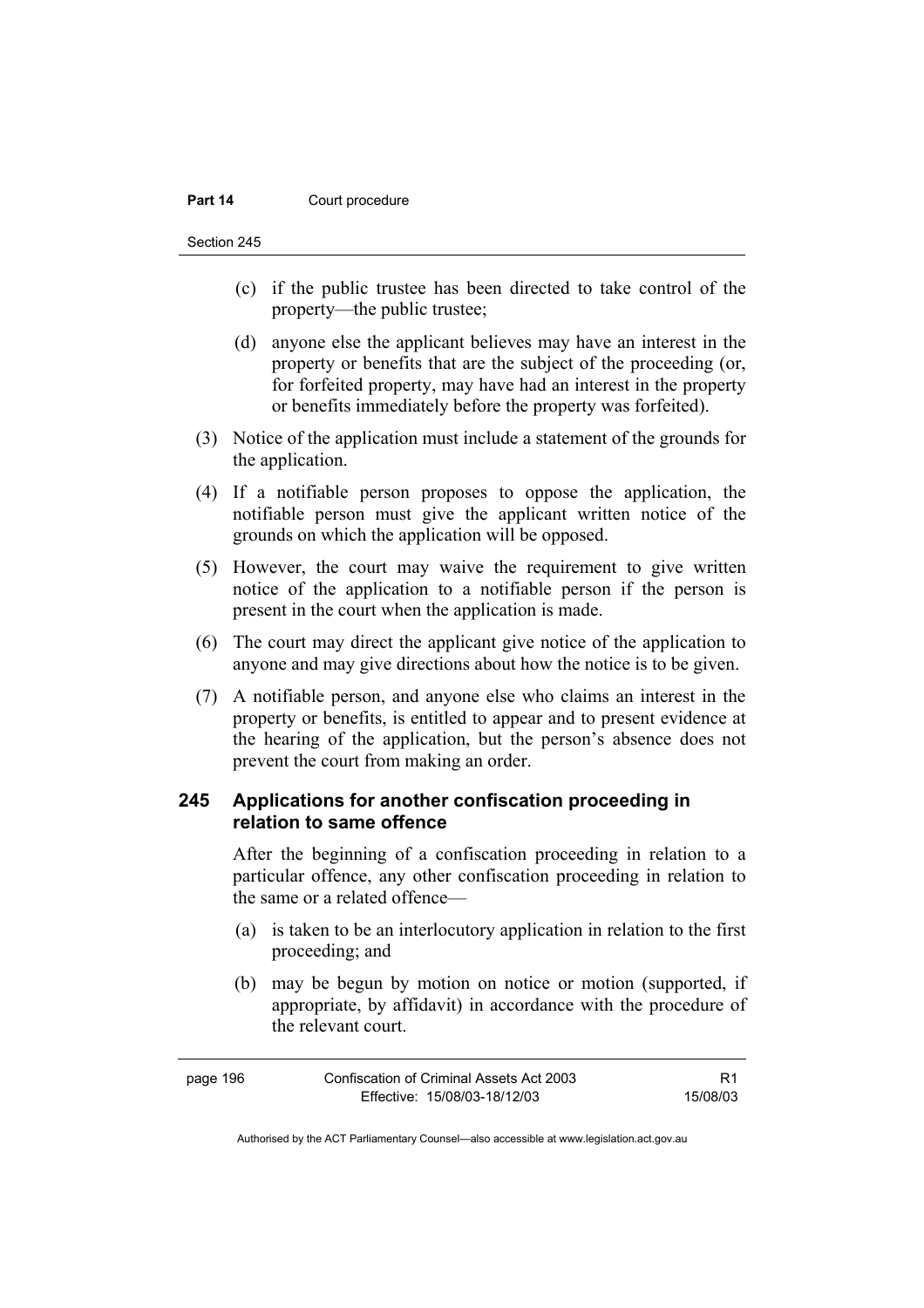### **246 Confiscation proceedings—time extensions for applications**

- (1) A relevant court may give leave for—
	- (a) an application in relation to any confiscation proceeding to be made after the end of a period otherwise provided by this Act (the *standard period*); or
	- (b) if an application for a particular order in relation to an offence has already been made in relation to the offence (or a related offence)—another application for an order of that kind to be made in relation to the same offence (or a related offence), whether before or after the end of the standard period; or
	- (c) the amendment of an application for an order under this Act to vary the property or benefits to which the application relates.
- (2) The court may give leave only if satisfied that—
	- (a) property or benefits to which the application relates were (or will be) derived from the offence, or identified, after the end of the standard period; or
	- (b) necessary evidence has (or will) become available only after the end of the standard period; or
	- (c) it is otherwise desirable having regard to the purposes of this Act.
- (3) To remove any doubt, this section does not authorise a relevant court to give leave for an application for an exclusion order in relation to property that has been forfeited.

### **247 Confiscation proceedings—amendment of applications**

- (1) A relevant court may amend an application in any confiscation proceeding on the application, or with the consent, of the applicant.
- (2) The application may be amended at any time before the proceeding for the application is finalised.

| - R1     | Confiscation of Criminal Assets Act 2003 | page 197 |
|----------|------------------------------------------|----------|
| 15/08/03 | Effective: 15/08/03-18/12/03             |          |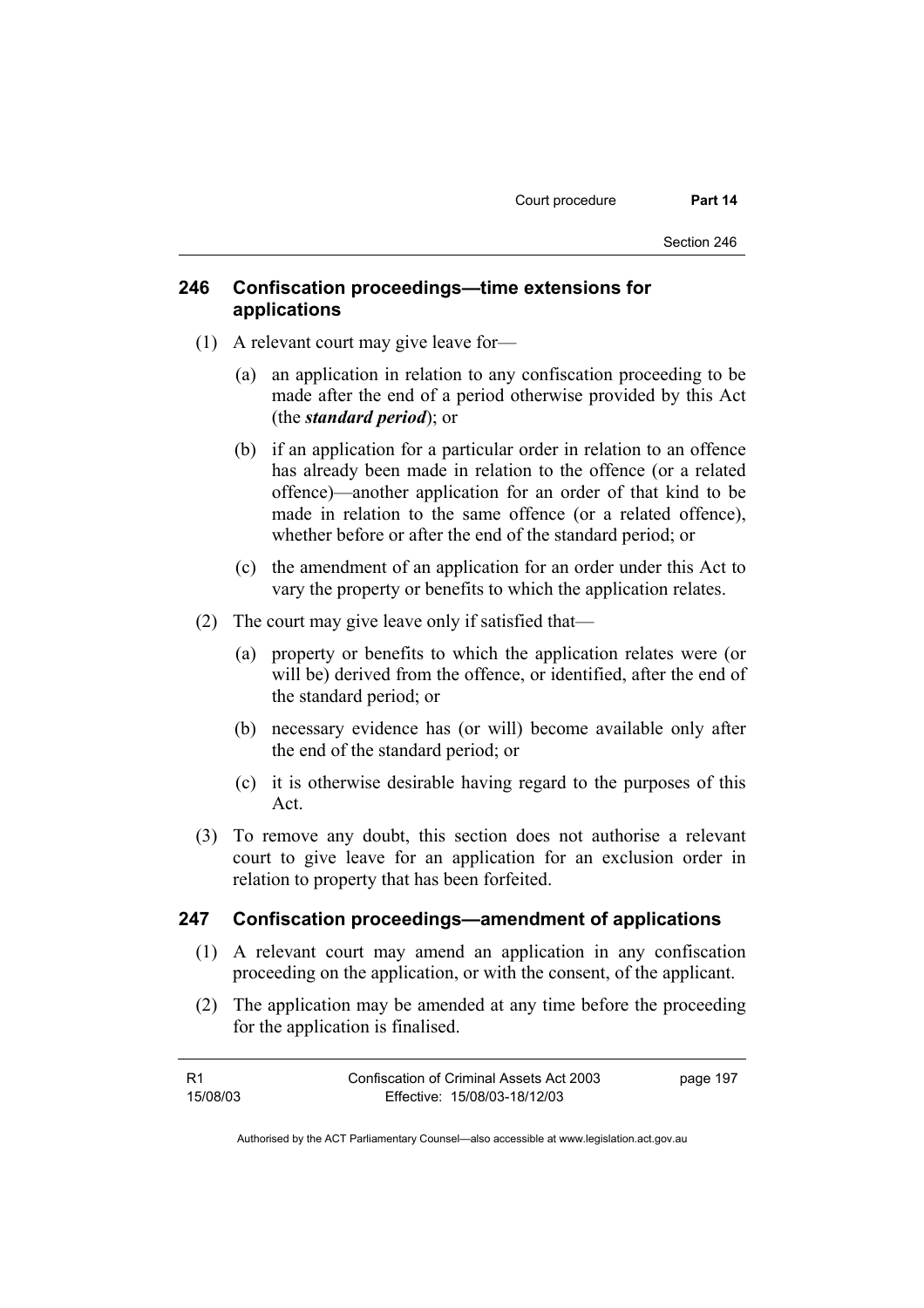#### **Part 14 Court procedure**

Section 248

### **248 Confiscation proceedings—relevant material**

For a confiscation proceeding, the relevant court may take into account any material it considers appropriate.

### **Example of material that may be considered appropriate**

evidence given in, and the transcript of, any proceedings for or about the offence to which the order sought relates

- *Note 1* Evidence may be given in the confiscation proceeding of a conviction, acquittal, sentencing, order or about proceedings in a court by a certificate signed by a judge, magistrate, registrar or proper officer of the court (see *Evidence Act 1995* (Cwlth), s 178).
- *Note* 2 An example is part of the Act, is not exhaustive and may extend, but does not limit, the meaning of the provision in which it appears (see Legislation Act, s 126 and s 132).

### **249 Confiscation proceedings—witness not required to answer questions prejudicing investigation**

A witness in the hearing of a confiscation proceeding is not required to answer a question or produce a document if the relevant court is satisfied that answering the question or producing the document may prejudice an investigation or prosecution in relation to an indictable offence.

### **250 Confiscation proceedings—additional orders**

 (1) A relevant court may, when it makes an order in a confiscation proceeding (a *primary order*) or at any later time, make any other order (an *additional order*) that it considers appropriate for varying or giving effect to the primary order.

#### **Examples of additional orders**

- 1 an order for the examination of anyone before the court, or an officer of the court, about any property that may be forfeited property
- 2 an order directing the owner of forfeited property or anyone else to give to a stated person, within a stated period, a sworn statement about stated particulars of the forfeited property

page 198 Confiscation of Criminal Assets Act 2003 Effective: 15/08/03-18/12/03

R1 15/08/03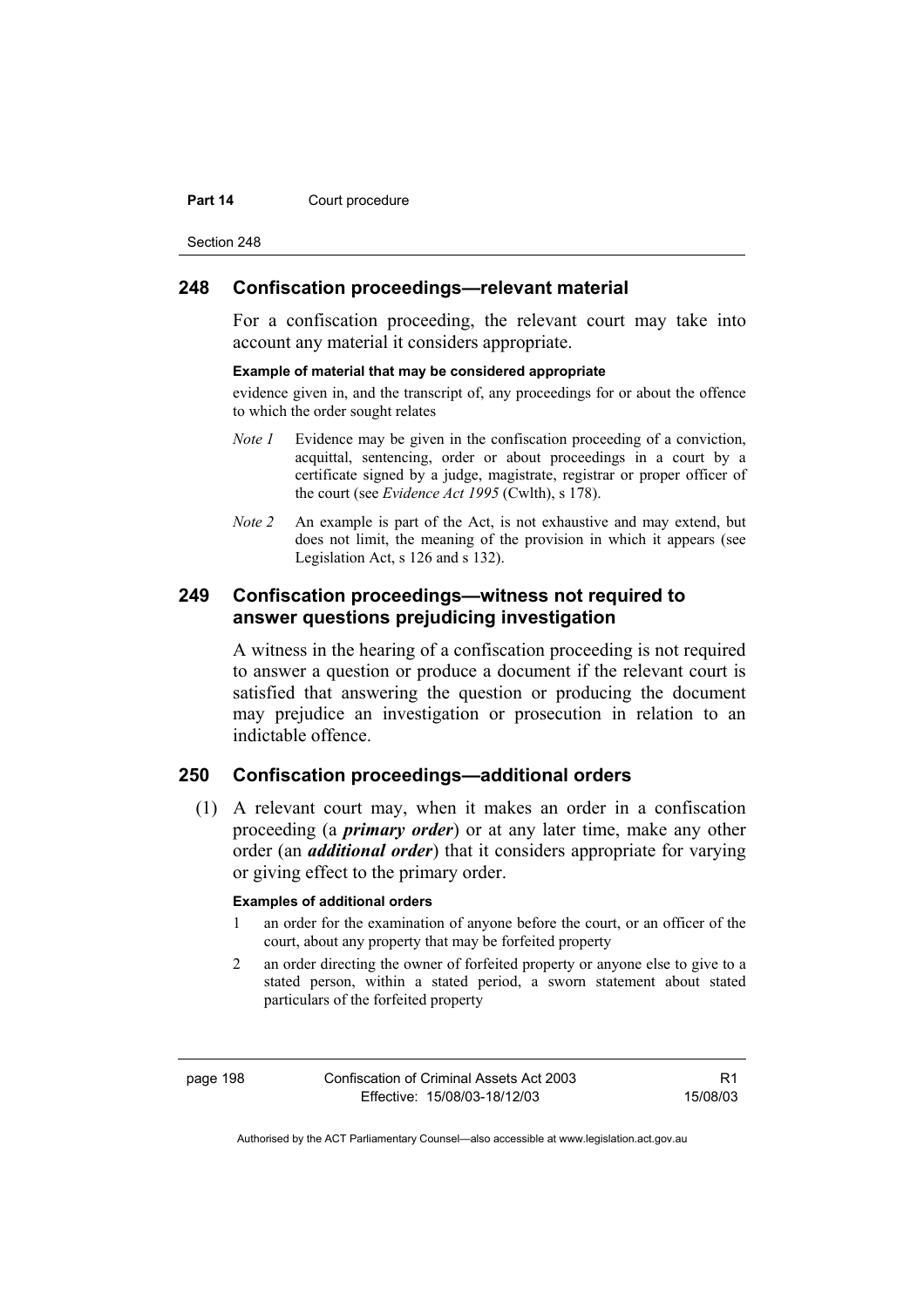Court procedure **Part 14** 

- 3 an order directing the owner of forfeited property or anyone else to do anything necessary or convenient to be done to allow the public trustee to take control of the property in accordance with a forfeiture order, including anything necessary or convenient to be done to bring the property within the iurisdiction
- 4 an order in relation to the registration of title to, or charges over, property under a Territory law
- 5 an order for the substituted service of a restraining order
- *Note* An example is part of the Act, is not exhaustive and may extend, but does not limit, the meaning of the provision in which it appears (see Legislation Act, s 126 and s 132).
- (2) However, this section does not authorise a relevant court to make an additional order in relation to a restraining order or restrained property (including an order for the exclusion of property from a restraining order).
	- *Note 1* For additional orders about restraining orders and restrained property, see s 39 and the notes to that section.
	- *Note 2* For the power to give orders to give effect to an automatic forfeiture for conviction for a serious offence (which operates over restrained property), see s 60.
- (3) An additional order may be made on the relevant court's own initiative, or on the application of any of the following people:
	- (a) the applicant for the primary order;
	- (b) the DPP;
	- (c) the public trustee;
	- (d) anyone with an interest in the property or benefits to which the application relates;
	- (e) anyone else with the court's leave.
- (4) To remove any doubt, an additional order under this section does not end only because the order to which the additional order relates ends.

page 199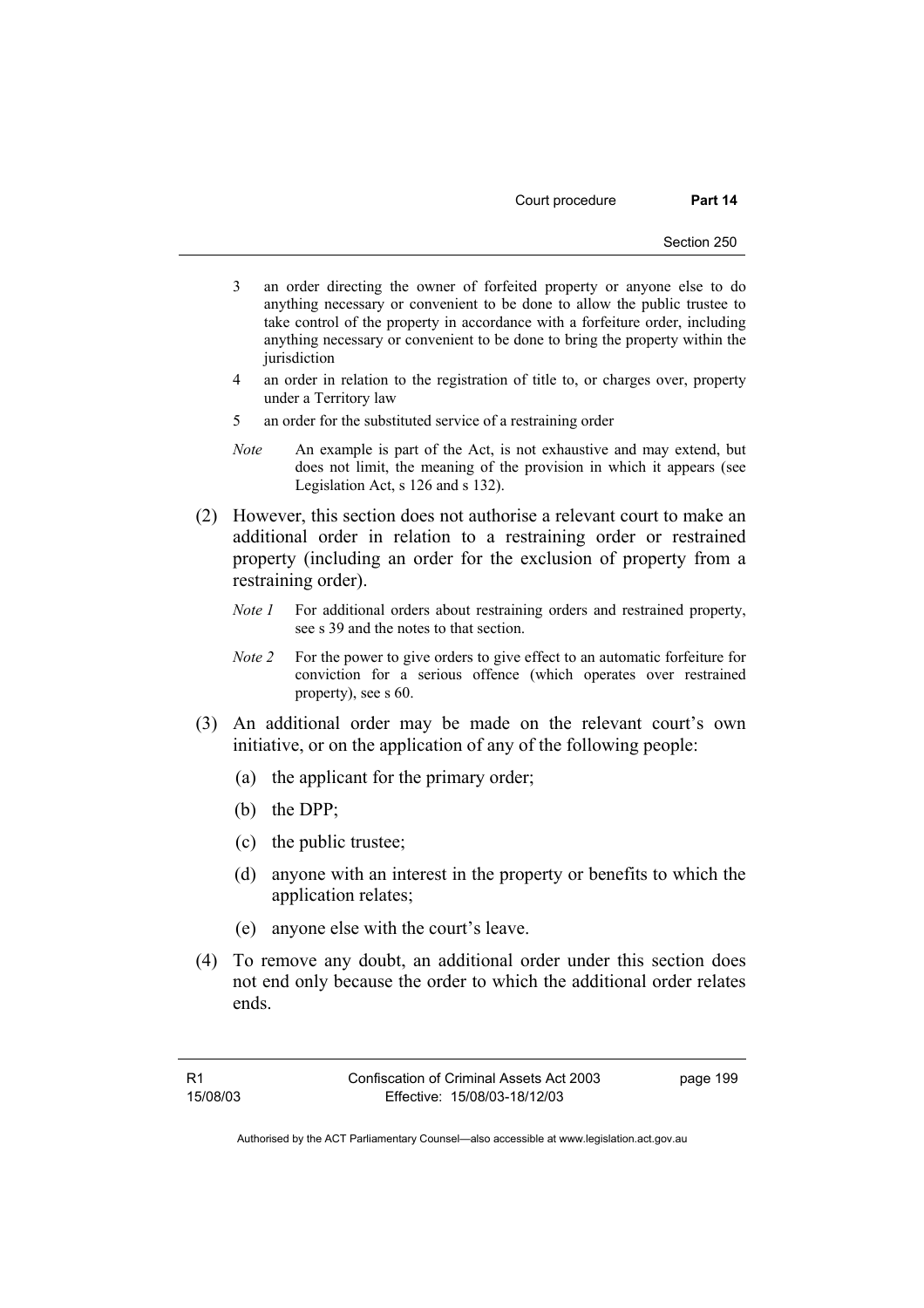### **Part 14 Court procedure**

Section 251

### **251 Contravention of additional orders under s 250**

A person commits an offence if—

- (a) a relevant court makes an additional order under section 250; and
- (b) the person has notice of the order (whether by being given a copy of the order or otherwise); and
- (c) the person contravenes the order.

Maximum penalty: 200 penalty units, imprisonment for 2 years or both.

### **252 Confiscation proceedings—consent orders**

- (1) A relevant court may make an order in a confiscation proceeding with the consent of the applicant in the proceeding and everyone whom it has reason to believe has an interest in the property, benefits, transaction, document or information that is the subject of the proceeding.
- (2) An order may be made with consent under subsection (1) without consideration of the matters which the court would otherwise consider in the proceeding.

### **253 Confiscation proceedings—notice of making orders**

- (1) If a relevant court makes an order in a confiscation proceeding, the applicant for the order must give a copy of the order to—
	- (a) if the application is made by the DPP—the person in relation to whom the order is sought; and
	- (b) if the application is made by someone else—the DPP; and
	- (c) if the public trustee has been directed to take control of the property—the public trustee; and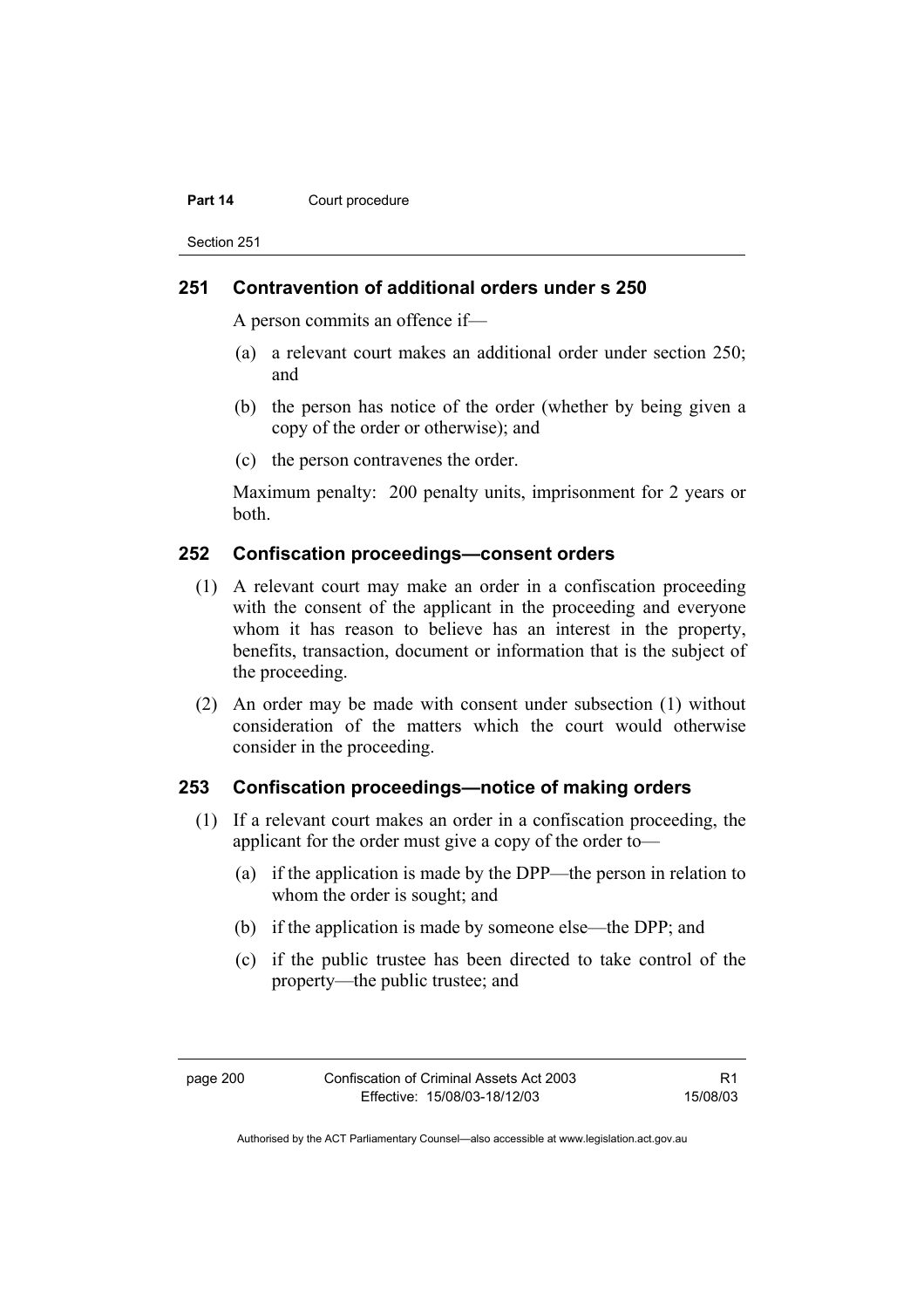Court procedure **Part 14** 

- (d) anyone else the applicant believes may have an interest in the property or benefits that are the subject of the proceeding (or, for forfeited property, may have had an interest in the property or benefits immediately before the property was forfeited).
- *Note* For how documents may be served, see Legislation Act, pt 19.5.
- (2) The court may order the applicant to give notice of the order to anyone else and may give directions about how the notice is to be given.
- (3) The court must not make an order under subsection (2) if compliance with the order would be inconsistent with a direction under section 69 (1) (b) (Civil forfeiture order proceedings restrictions on disclosure).
- (4) This section does not apply to the making of restraining orders or non-disclosable information orders.
	- *Note* See div 4.2 about notice of the making of restraining orders and pt 12 about making information orders.

# **254 Concurrent proceedings**

This Act does not prevent a relevant court from conducting a confiscation proceeding at the same time as another confiscation proceeding or another civil or criminal proceeding, if the court considers it desirable for the purposes of this Act.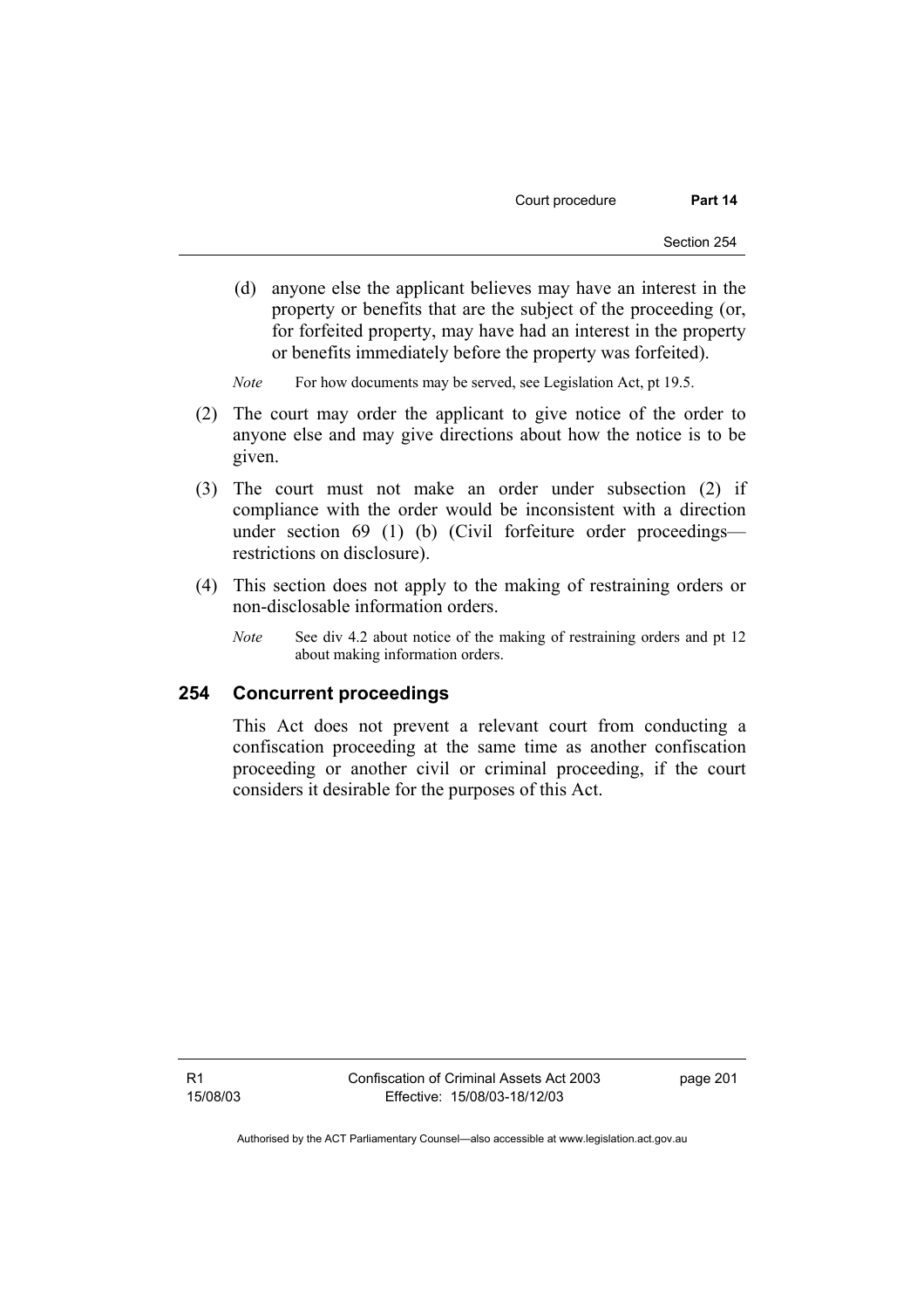#### **Part 15** Miscellaneous

Section 255

# **Part 15 Miscellaneous**

### **255 Selfincrimination and other privileges overridden**

- (1) This section applies despite the Legislation Act, part 15.4 (Preservation of certain common law privileges) if a person is required to disclose anything in a confiscation proceeding, by an order under this Act, or otherwise under this Act.
- (2) The person is not excused from the disclosure because—
	- (a) the disclosure might tend to incriminate the person or make the person liable to a penalty, or the person's property liable to forfeiture, under this Act or another Territory law; or
	- (b) the disclosure would be in breach of an obligation (whether imposed by law or otherwise) of the person not to make the disclosure.

### **Example—legal professional privilege**

A person is not excused from disclosing a document because to do so would be in breach of an obligation by a lawyer to a client not to disclose the existence or contents of the document.

- *Note* An example is part of the Act, is not exhaustive and may extend, but does not limit, the meaning of the provision in which it appears (see Legislation Act, s 126 and s 132).
- (3) However, the disclosure is inadmissible against the person making the disclosure in a civil or criminal proceeding except—
	- (a) in a criminal proceeding in relation to giving false or misleading documents, information or testimony; or
	- (b) in a proceeding on an application under this Act; or
	- (c) in a proceeding for an additional order under section 39 or 250 in relation to another confiscation proceeding under this Act; or

R1 15/08/03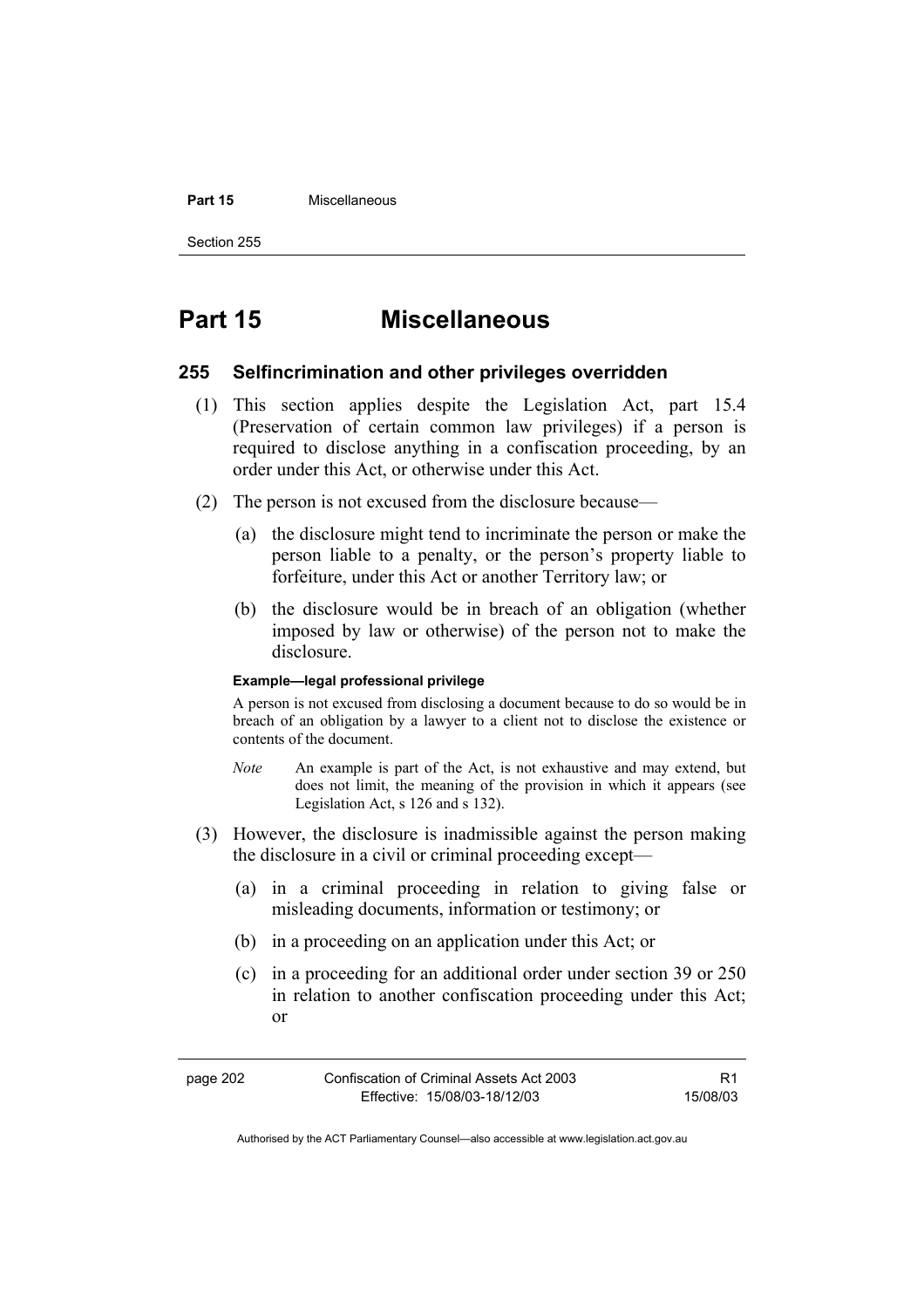- (d) in a proceeding for enforcement of a confiscation forfeiture order, an automatic forfeiture or a penalty order; or
- (e) for a document—in a civil proceeding in relation to a right or liability it gives or imposes.
- (4) An action does not lie against a person because of the disclosure if it is in breach of an obligation the person would otherwise have (whether imposed by law or applying otherwise).
- (5) In this section:

*disclosure*, by a person, includes—

- (a) the person answering a question or giving testimony or information to someone else; and
- (b) the person giving or producing a statement, document or anything else to someone else.

#### **Example of** *disclosure*

giving information about the nature or location of property held by anyone

## **256 Powers under Act not limited by criminal proceedings**

To remove any doubt, the fact that a criminal proceeding has begun, or is about to begin, (whether or not under this Act) against a person to whom an order under this Act or an examination notice applies does not prevent the person or anyone else from complying, or permit a person to refuse to comply, with the order or notice.

# **257 Powers under Act do not limit each other or powers under other laws**

A power under this Act does not limit or exclude—

(a) the operation of another power under this Act; or

page 203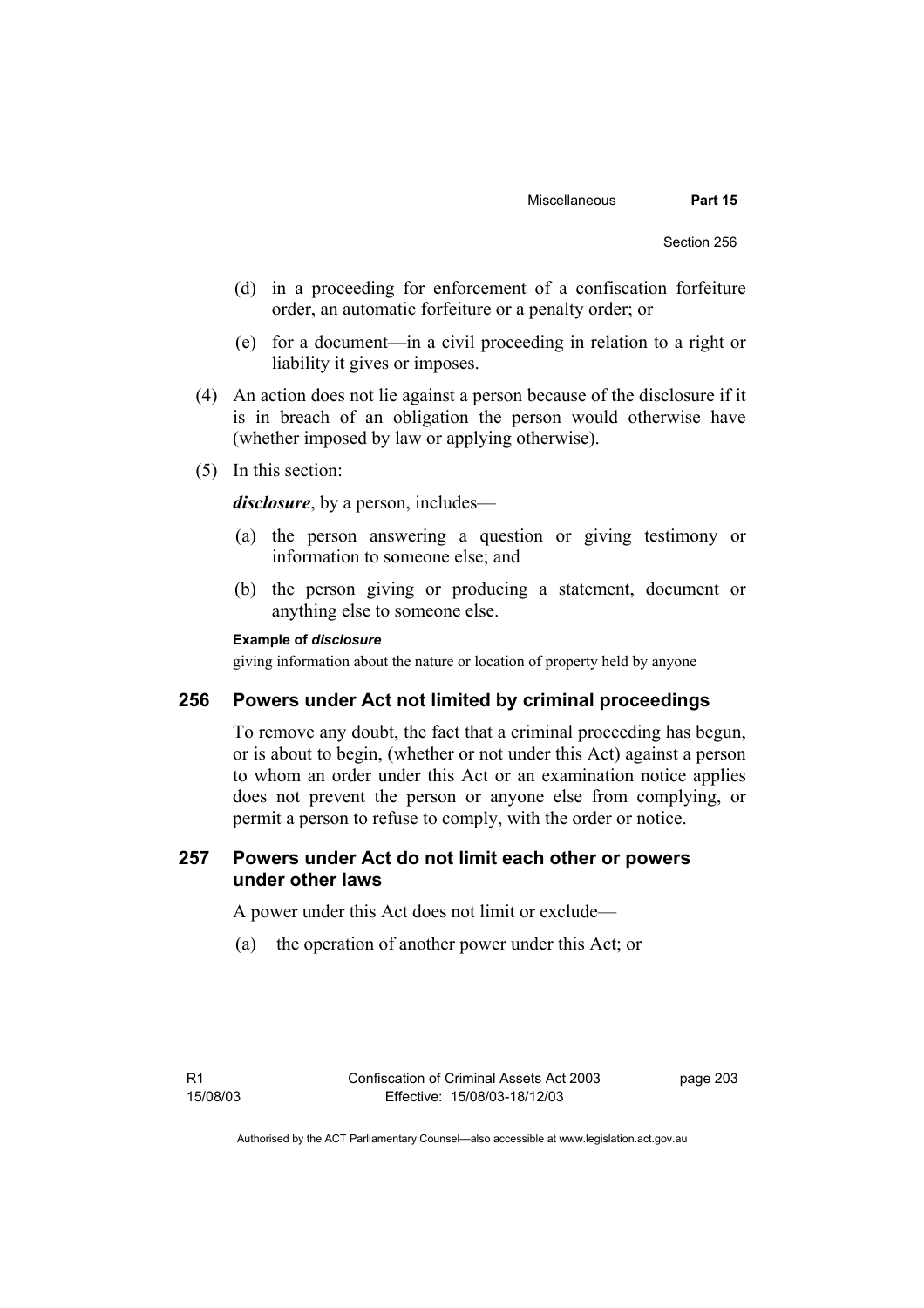#### **Part 15 Miscellaneous**

Section 258

 (b) the operation of another Territory law, or a law of the Commonwealth, a State or another Territory.

#### **Example for par (a)**

a search warrant under part 13 and an examination notice, production order and monitoring order may be used independently, or in conjunction with each other, in relation to identifying and locating tainted property and benefits derived from an offence.

#### **Example for par (b)**

a search warrant under the *Crimes Act 1900* may be applied for to locate target material rather than a search warrant under this Act, part 13.

*Note* An example is part of the Act, is not exhaustive and may extend, but does not limit, the meaning of the provision in which it appears (see Legislation Act, s 126 and s 132).

## **258 Examination orders—reporting requirements**

- (1) As soon as practicable after the end of each financial year, the chief police officer must give the Minister a report about the operation of division 12.5 (Examination orders and notices) during the financial year.
- (2) The report must include the following information for the financial year:
	- (a) the number of applications for examination orders made during the year;
	- (b) the number of people given examination notices during the year;
	- (c) the number of investigations to which the notices related;
	- (d) the number of examinations conducted during the year.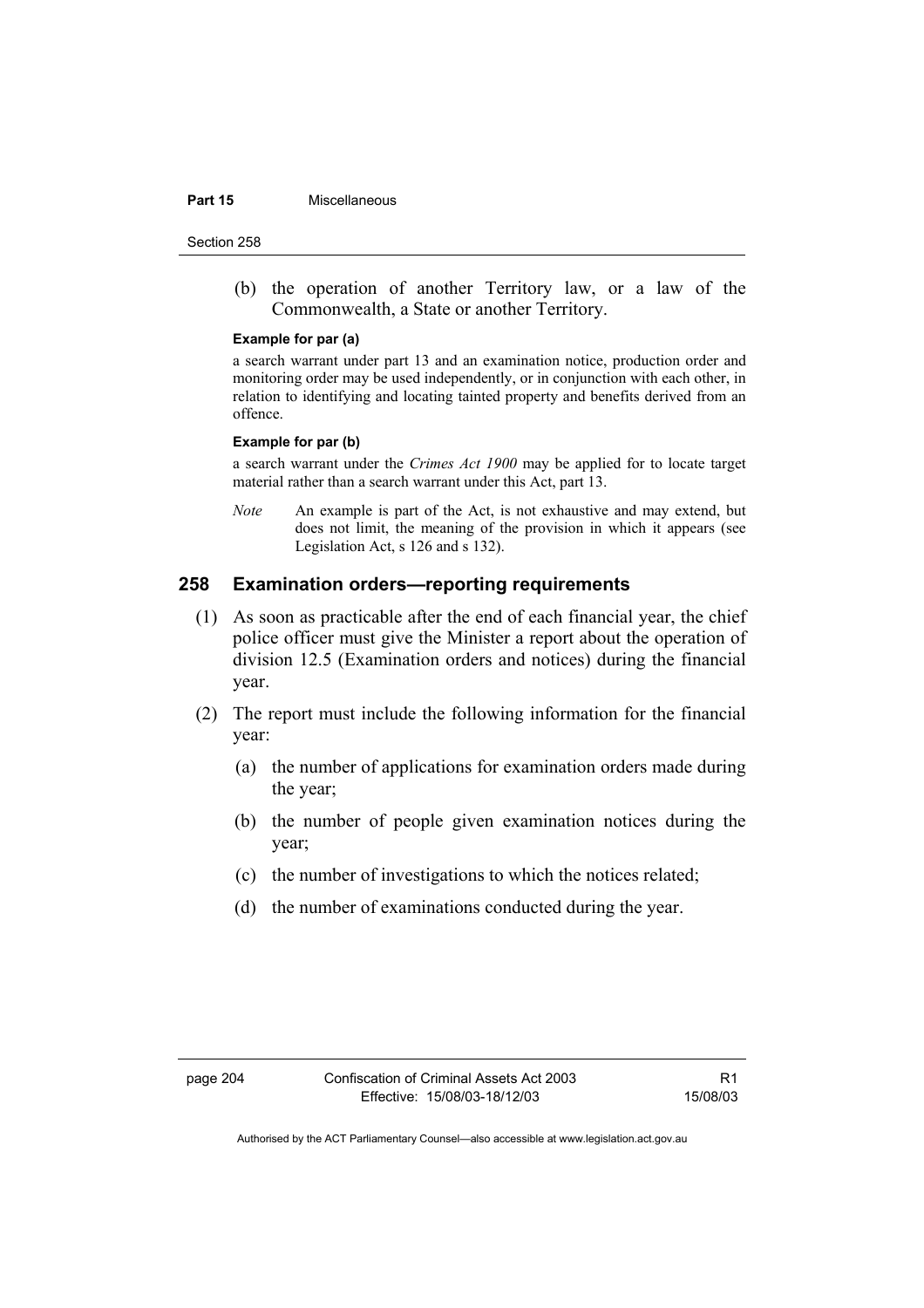- (3) The report must also include the following information for the financial year (whether or not the examination notice to which it relates was given during the year):
	- (a) the number and kind of confiscation proceedings begun during the year in relation to matters for which an examination notice has been given to a person;
	- (b) the estimated value of property either restrained or confiscated during the year in relation to matters for which an examination notice had been given to a person;
	- (c) the number of charges laid relating to examination notice offences during the year;
	- (d) the number of arrests made during the year in relation to matters for which an examination notice has been given to a person;
	- (e) the number and kind of complaints made during the year to the Australian Federal Police or the Commonwealth Ombudsman in relation to examination notices;
	- (f) the number of complaints of the kind mentioned in paragraph (e) resolved during the year and their outcome;
	- (g) the number and kind of legal proceedings begun during the year in relation to examination notices (other than charges mentioned in paragraph (c) or proceedings begun by the DPP or a police officer);
	- (h) the number of legal proceedings of the kind mentioned in paragraph (g) finalised during the year and their outcome.
- (4) The Minister must present a copy of each report given to the Minister under subsection (1) to the Legislative Assembly within 6 sitting days after the day the Minister receives it.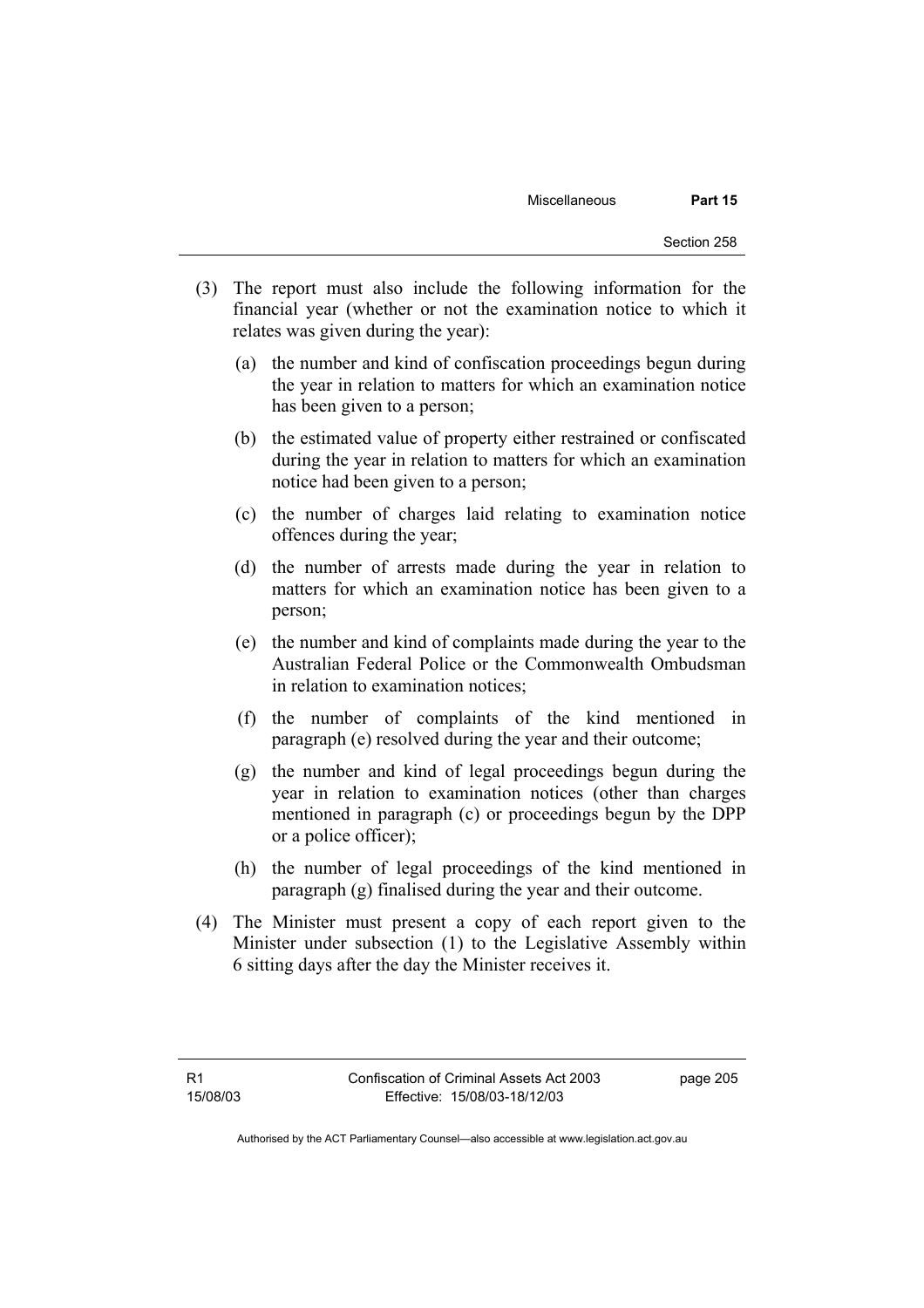#### **Part 15** Miscellaneous

Section 259

## **259 Approved forms**

- (1) The Minister may, in writing, approve forms for this Act.
- (2) If the Minister approves a form for a particular purpose, the approved form must be used for that purpose.

*Note* For other provisions about forms, see Legislation Act, s 255.

(3) An approved form is a notifiable instrument.

*Note* A notifiable instrument must be notified under the Legislation Act.

# **260 Regulation-making power**

- (1) The Executive may make regulations for this Act.
	- *Note* Regulations must be notified, and presented to the Legislative Assembly, under the Legislation Act.
- (2) The regulations may prescribe offences for contraventions of the regulations and prescribe maximum penalties of not more than 10 penalty units for offences against the regulations.

page 206 Confiscation of Criminal Assets Act 2003 Effective: 15/08/03-18/12/03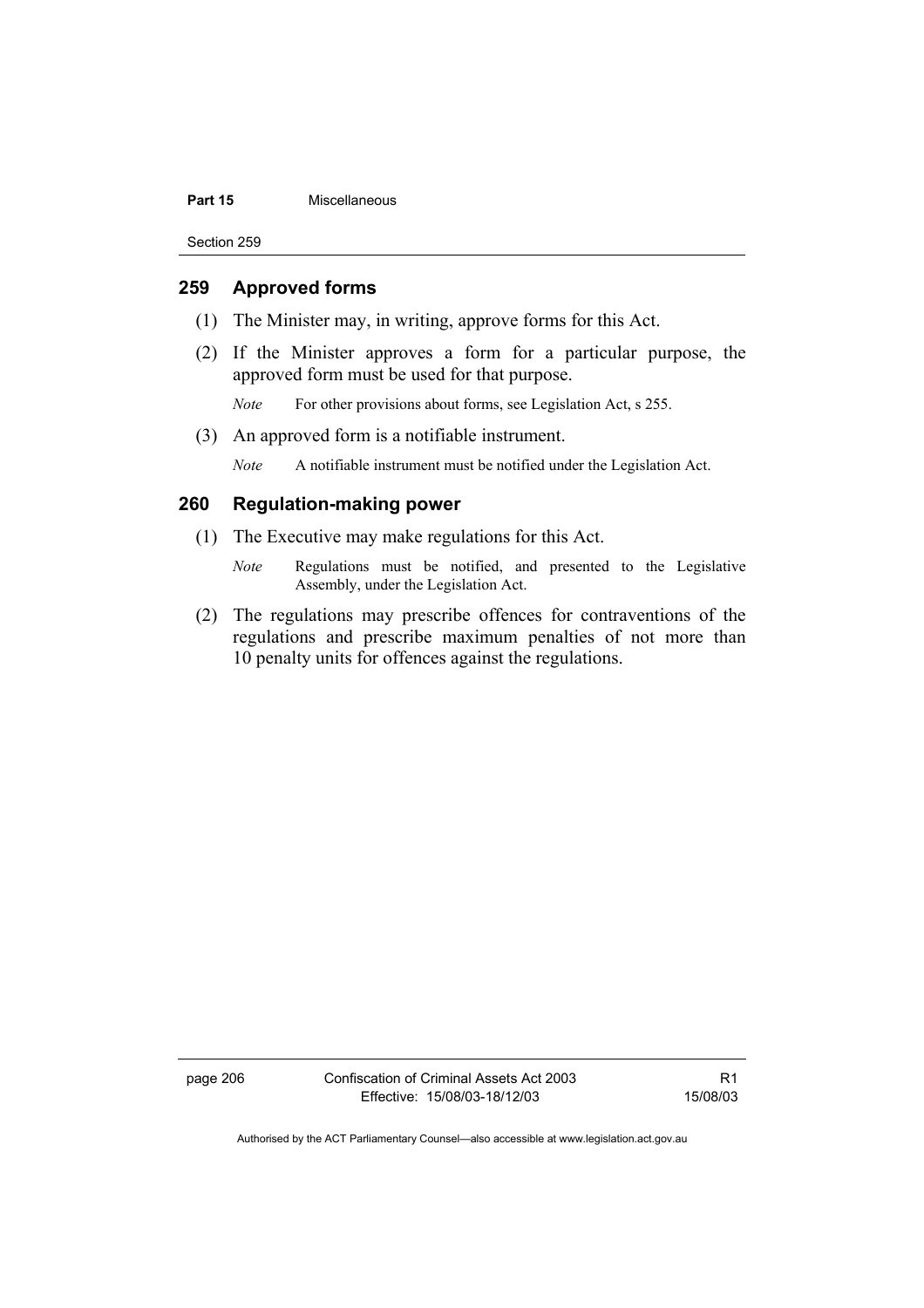Section 262

# **Part 16 Consequential and transitional matters**

# **262 Orders under repealed Act**

- (1) The *Proceeds of Crime Act 1991* (repealed) continues to apply to property or benefits subject to—
	- (a) a restraining order made under that Act if the property or benefits are subject to a forfeiture order or pecuniary penalty order made under that Act; or
	- (b) a forfeiture order or pecuniary penalty order made under that Act; or
	- (c) an interstate forfeiture order, interstate pecuniary penalty order or interstate restraining order registered under that Act.
- (2) If, on the commencement of this Act, an application for an order, or for the registration of an order, mentioned in subsection (1) has been made, but not finalised, the *Proceeds of Crime Act 1991* (repealed) continues to apply to the application and the property or benefits the subject of the application.
- (3) If property or benefits are subject to a restraining order under the *Proceeds of Crime Act 1991* (repealed) but not to a forfeiture order or pecuniary penalty order under that Act, the restraining order is taken to be a restraining order under this Act.

# **263 Proceedings for offences committed before the commencement of this Act**

 (1) To remove any doubt, a civil forfeiture order may be applied for and made in relation to a serious offence even though—

page 207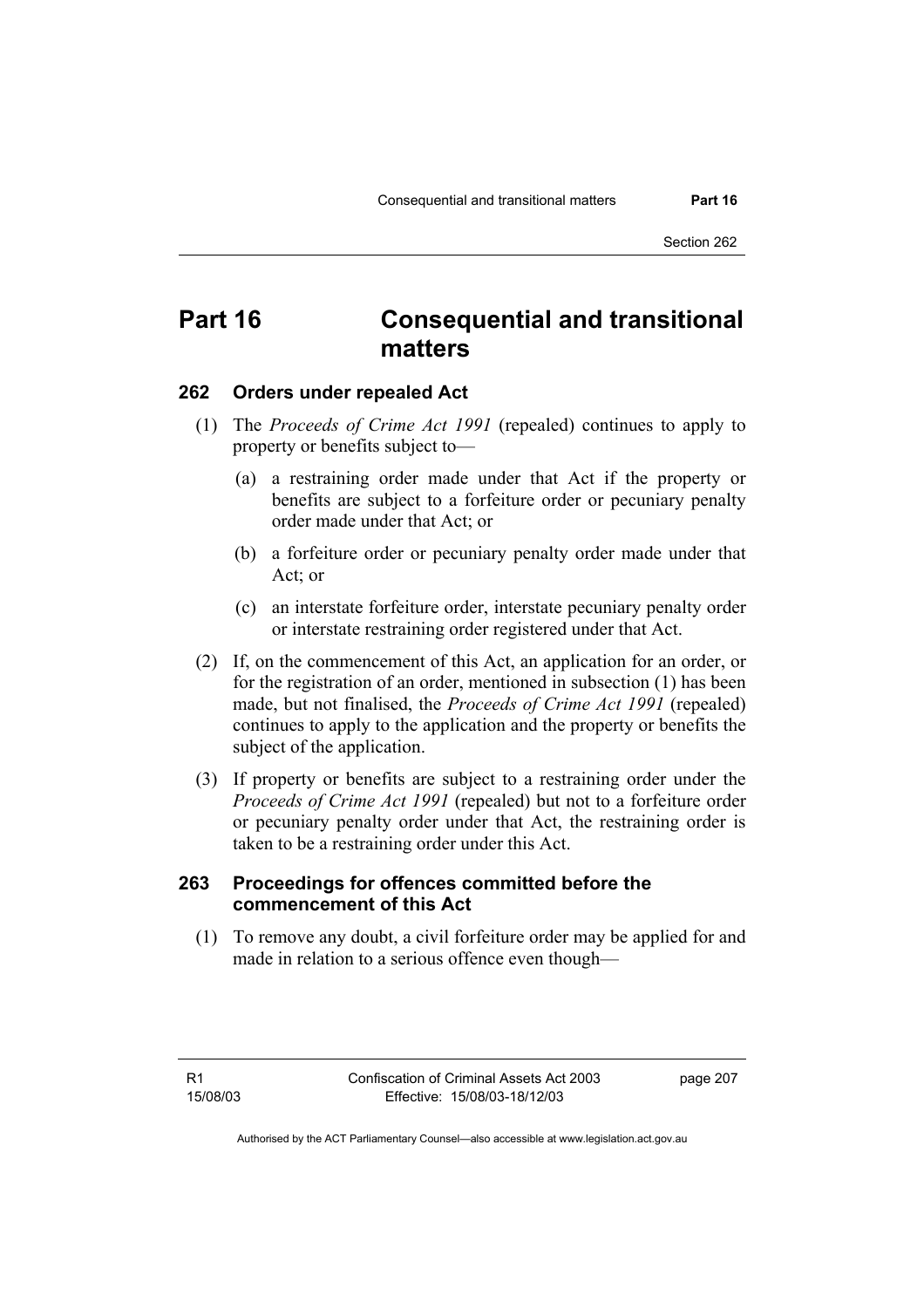Section 264

- (a) an application for a forfeiture order under the *Proceeds of Crime Act 1991* in relation to the offence or a related offence failed; or
- (b) a person was cleared of the offence before the commencement of this Act.
- *Note* This Act applies in relation to offences, whether committed, or alleged to have been committed, before or after the commencement of this Act (see s 5).
- (2) To remove any doubt, a penalty order may be applied for and made under this Act in relation to an offence mentioned in subsection (1).

# **264 Use of information etc obtained under repealed Act**

- (1) This section applies to property, documents or information that has been—
	- (a) seized or otherwise obtained under the *Proceeds of Crime Act 1991* (repealed); or
	- (b) obtained as a direct or indirect result of action taken under that Act.
- (2) To remove any doubt, the property, documents or information may be used for the purposes of this Act.

## **265 Confiscated assets trust fund**

- (1) The amount of the confiscated assets trust fund (the *old trust fund*) under the *Proceeds of Crime Act 1991* (repealed) is transferred to the confiscated assets trust fund under this Act.
- (2) The amount of distributable funds in the old trust fund, immediately before the repeal of the *Proceeds of Crime Act 1991*¸ is taken to be distributable funds under this Act.
- (3) The amount of suspended funds in the old trust fund, immediately before the repeal of the *Proceeds of Crime Act 1991*¸ is taken to be reserved funds under this Act.

| page 208 | Confiscation of Criminal Assets Act 2003 |          |
|----------|------------------------------------------|----------|
|          | Effective: 15/08/03-18/12/03             | 15/08/03 |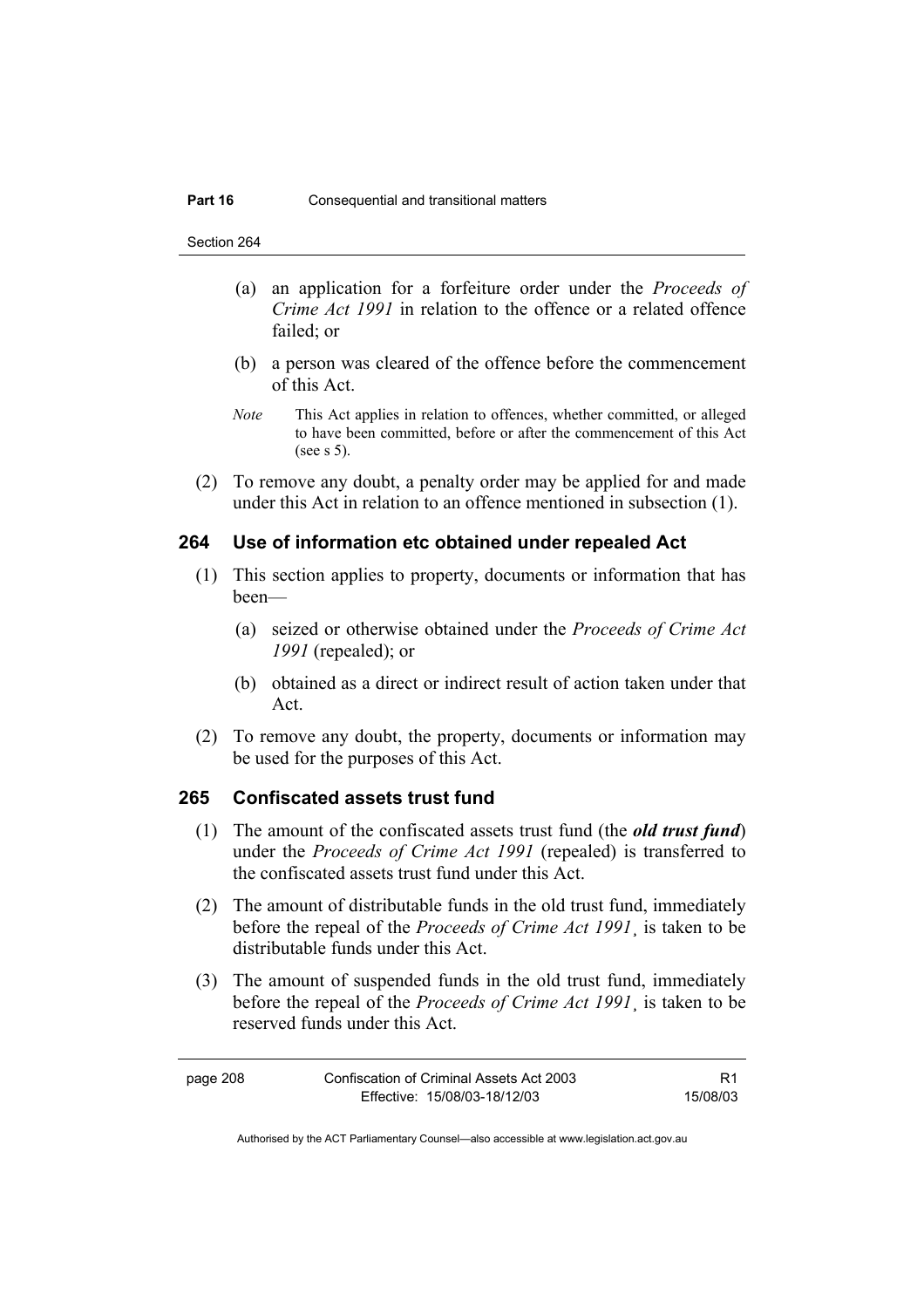Section 266

 (4) An amount payable under the *Proceeds of Crime Act 1991* (repealed) but not paid before the commencement of this Act is payable from the confiscated assets trust fund under this Act.

## **266 Transitional regulations**

- (1) The regulations may prescribe savings or transitional matters necessary or convenient to be prescribed because of the enactment of this Act.
- (2) Without limiting the scope of subsection (1), the regulations may prescribe matters necessary or convenient to be prescribed for carrying out or giving effect to the provisions of this Act instead of the provisions of the *Proceeds of Crime Act 1991* or *Proceeds of Crime Regulations 1993*.
- (3) Regulations made for this section must not be taken to be inconsistent with this Act as far as they can operate concurrently with this Act.
- (4) This section is additional to, and does not limit, section 267.

## **267 Modification of pt 16's operation**

The regulations may modify the operation of this part to make provision in relation to any matter that, in the Executive's opinion, is not, or is not adequately, dealt with in this part.

## **268 Amendments of other legislation—sch 1**

Schedule 1 amends the Acts mentioned in it.

# **269 Expiry of pt 16**

This part expires 2 years after the day it commences.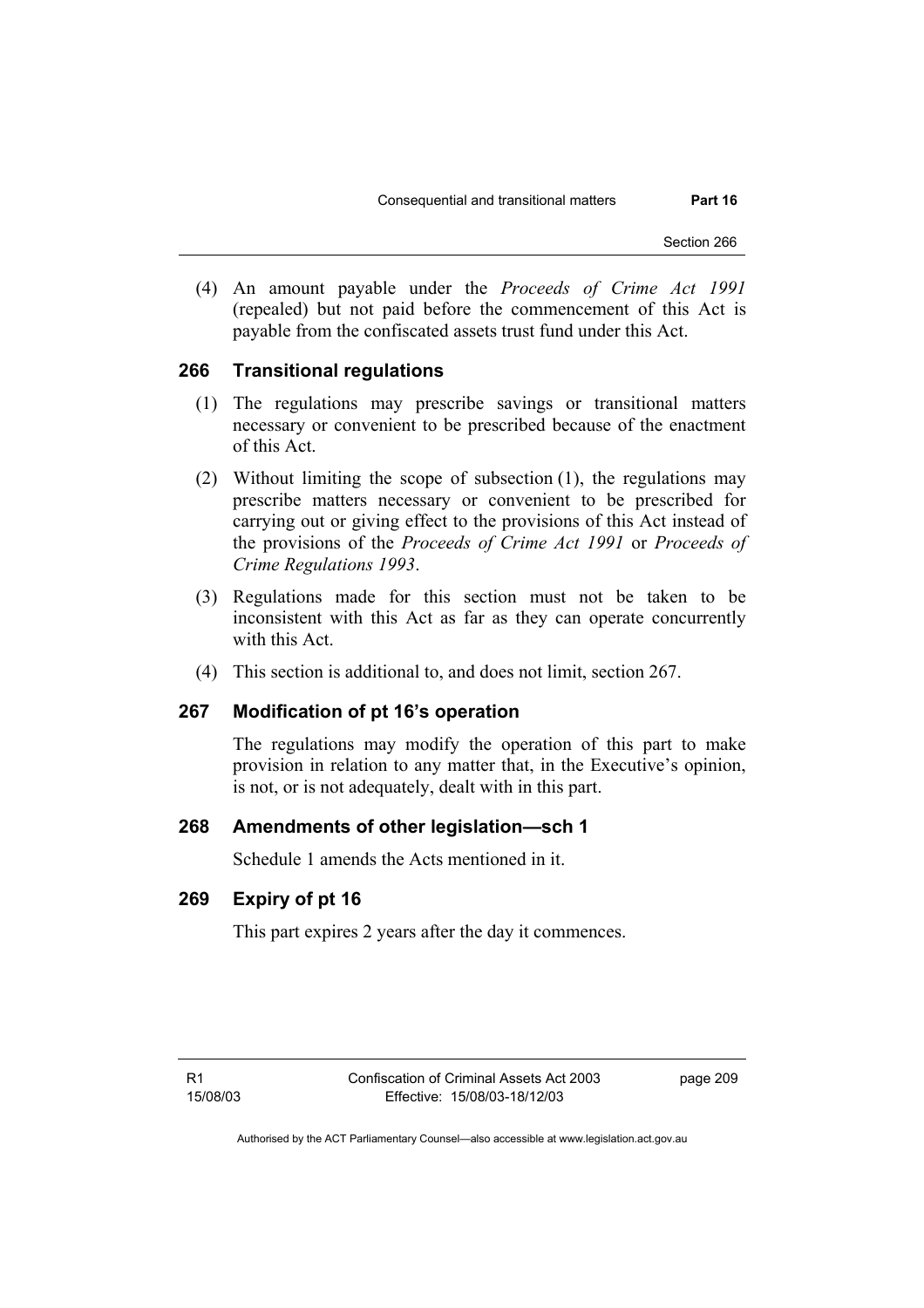# **Dictionary**

(see s 6)

- *Note 1* The Legislation Act contains definitions and other provisions relevant to this Act.
- *Note 2* In particular, the Legislation Act, dict, pt 1, defines the following terms:
	- authorised deposit-taking institution
	- child
	- domestic partner (see s 169)
	- DPP
	- entity
	- fail
	- foreign country
	- found guilty
	- function
	- indictment
	- indictable offence
	- interest (in relation to land or other property)
	- intersex person (see s 169B)
	- lawyer
	- may (see also s  $146$ )
	- must (see also s  $146$ )
	- police officer
	- property
	- public trustee
	- registrar-general
	- transgender person (see s169A).

page 210 Confiscation of Criminal Assets Act 2003 Effective: 15/08/03-18/12/03

R1 15/08/03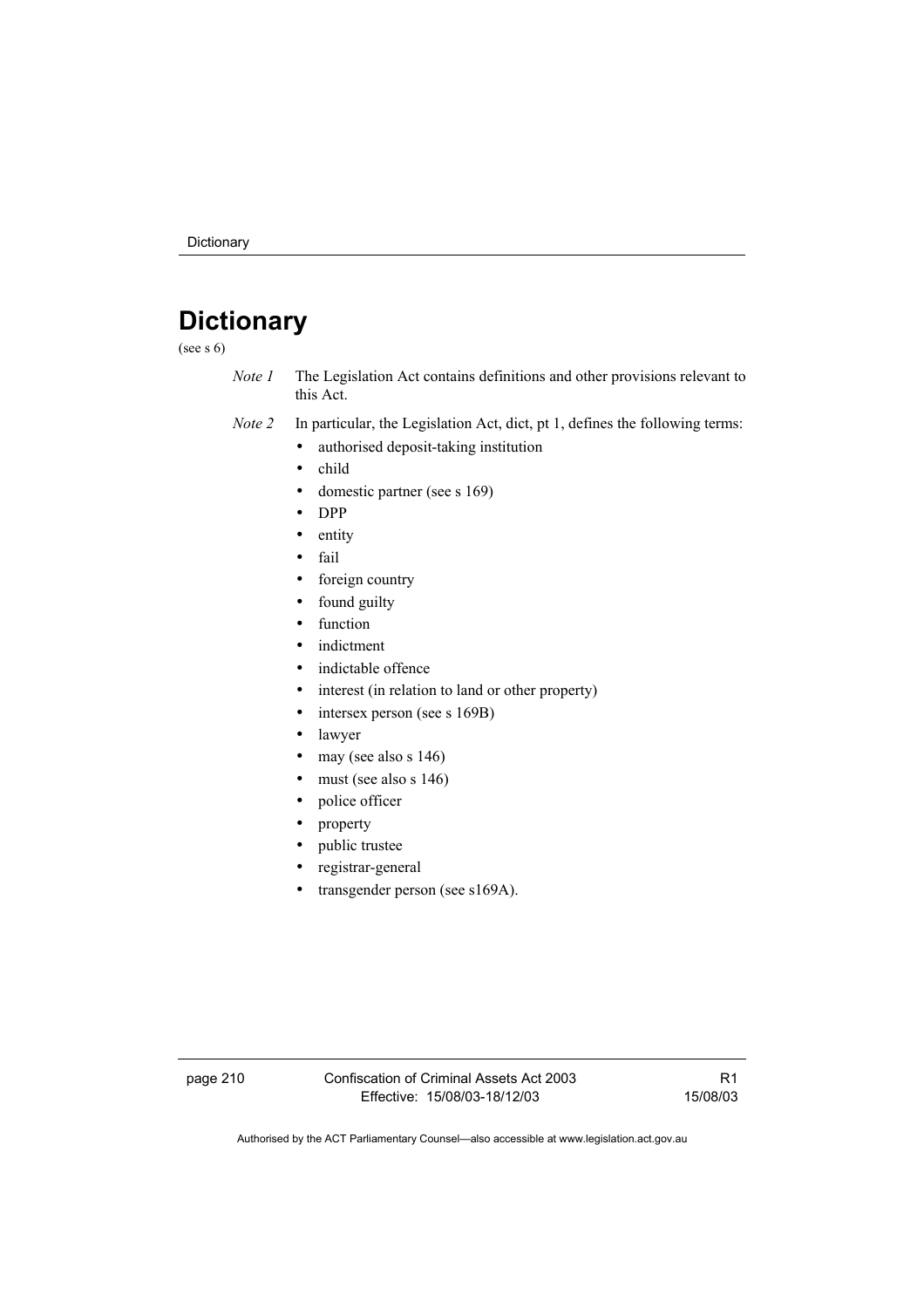### *abscond*—see section 16.

*account* means any facility or arrangement through which a financial institution accepts deposits or allows withdrawals, and includes—

- (a) a facility or arrangement for a fixed term deposit or a safedeposit box; and
- (b) a facility or arrangement prescribed under the regulations for this definition.

*agent*, for an agent that is a corporation, includes an officer, employee or agent of the corporation.

*artistic profits*—see section 81.

*artistic profits restraining order*—see section 20.

*associate*, for division 12.5 (Examination orders and notices)—see section 164.

*at*, for part 13 (Search warrants)—see section 195.

*authenticated*, in relation to a corresponding law order, for part 11 (Interstate orders)—see section 136.

*authorised investigator*, for division 12.5 (Examination orders and notices)—see section 165 (1).

*automatic forfeiture*, of property, means the forfeiture of the property—

- (a) under division 5.2 (Automatic forfeiture—conviction for serious offences); or
- (b) under division 5.3 (Automatic forfeiture—unclaimed tainted property).
- *Note* A registered interstate automatic forfeiture decision is taken to be an automatic forfeiture under this Act (see s 139).

*benefit* includes service or advantage.

| R1       | Confiscation of Criminal Assets Act 2003 | page 211 |
|----------|------------------------------------------|----------|
| 15/08/03 | Effective: 15/08/03-18/12/03             |          |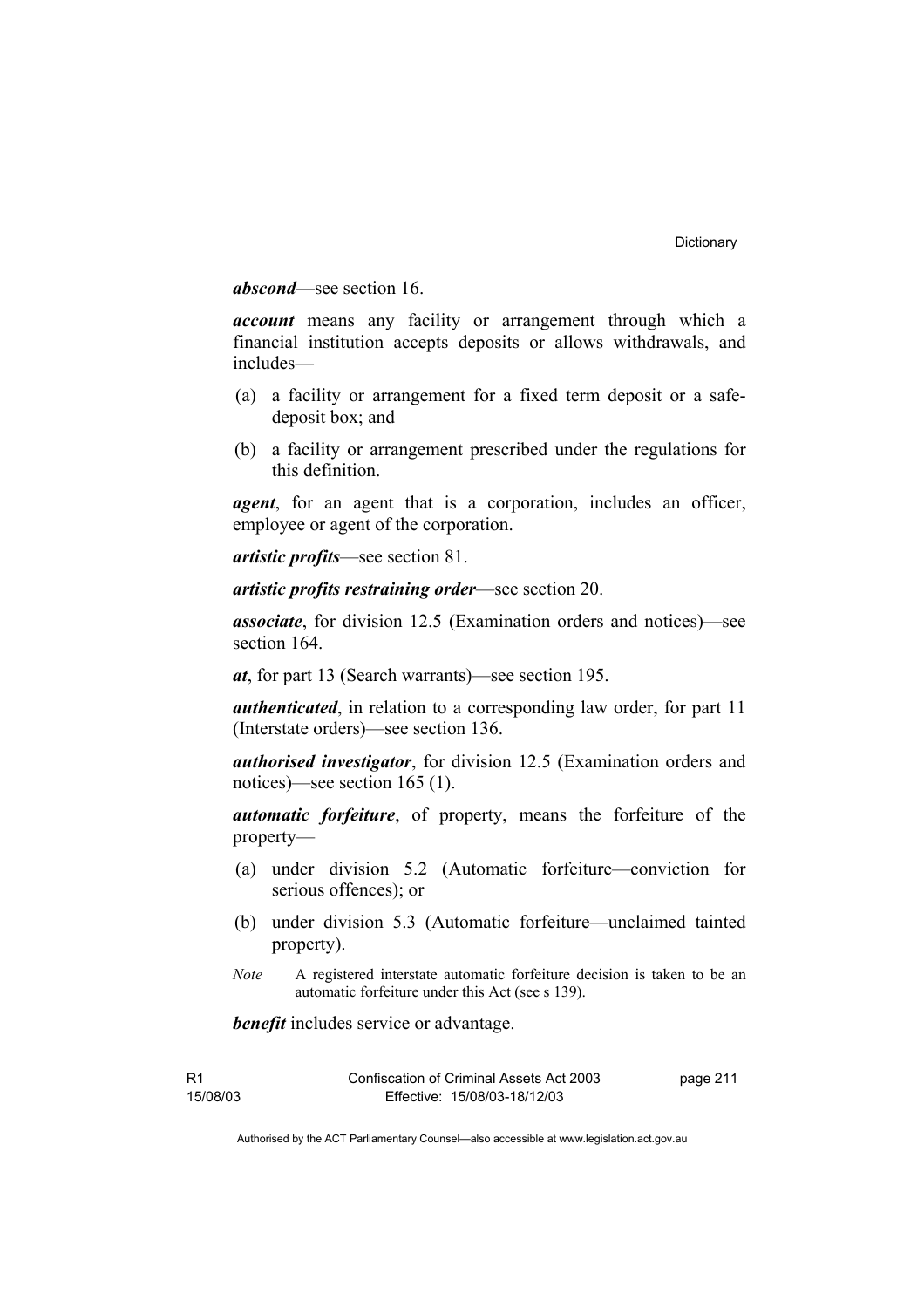*benefits*, derived by an offender—see section 80.

*buyback order*—see section 124.

*civil forfeiture order*—see section 65.

*cleared*, of an offence—see section 17.

### *commission*—

- (a) of a serious offence, for part 7 (Penalty orders)—see section 79; and
- (b) of an offence by a person who has absconded—includes the alleged commission of the offence by the person.

*confiscation proceeding*—see section 236.

*convicted*—see section 15 (1).

*conviction forfeiture order*—see section 52.

*corresponding law* means a law of the Commonwealth, a State or another Territory that is declared under the regulations to be a corresponding law, whether or not the law corresponds, or substantially corresponds, to this Act.

*corresponding law order* means an order, notice or decision (however described) made under a corresponding law, whether or not the order, notice or decision—

- (a) is made by a court; or
- (b) corresponds, or substantially corresponds, to an order, notice or decision under this Act.

*data*, for part 13 (Search warrants)—see section 195.

*data storage device*, for part 13 (Search warrants)—see section 195.

*dealing*, with property of a person, includes, for example—

 (a) if a debt is owed to the person—making a payment to anyone in reduction of the debt; and

| page 212 | Confiscation of Criminal Assets Act 2003 |          |
|----------|------------------------------------------|----------|
|          | Effective: 15/08/03-18/12/03             | 15/08/03 |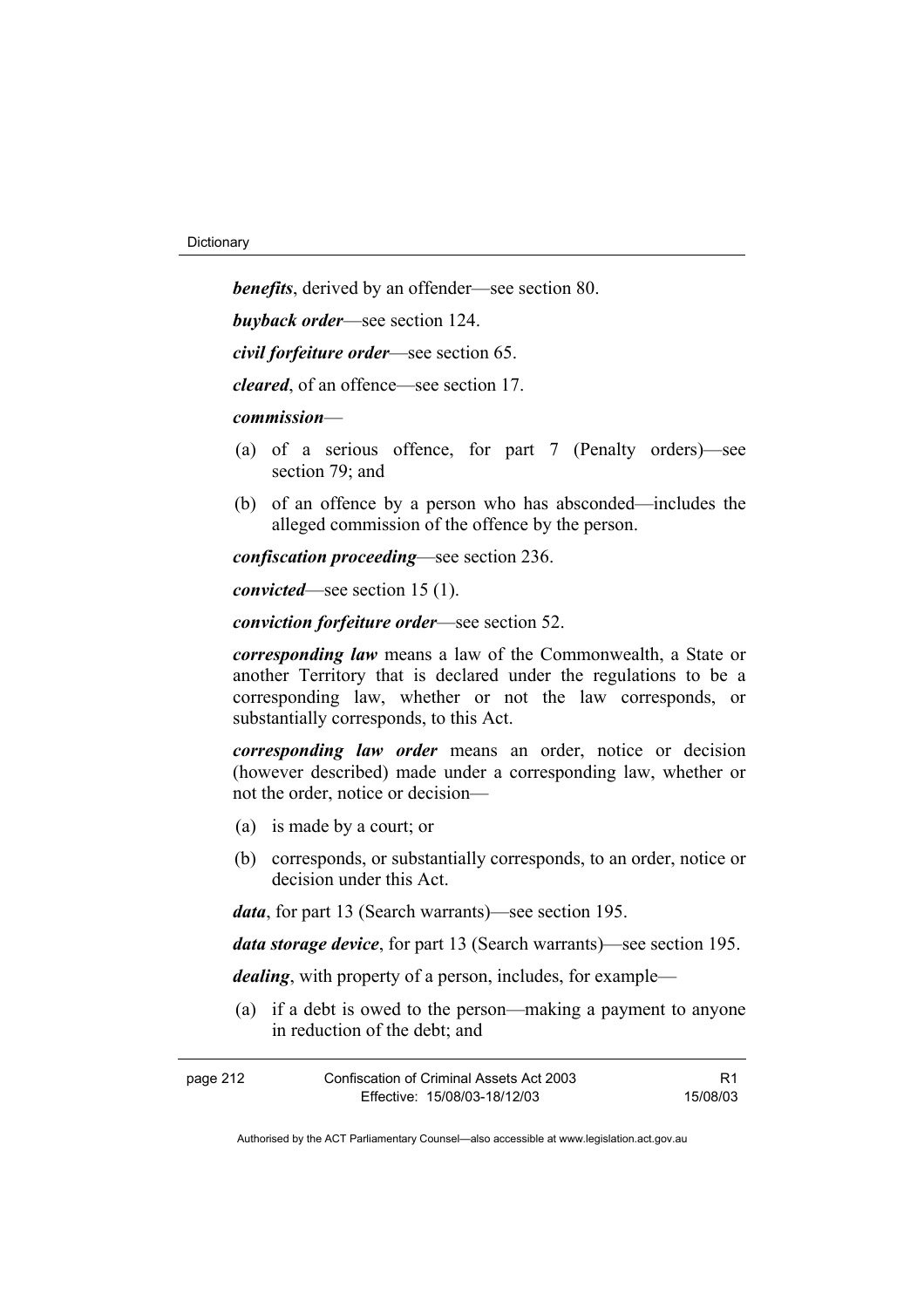- (b) disposing of the property (including, for example, making a gift of the property or removing the property from the ACT or Australia); and
- (c) receiving the property, whether as a gift or otherwise; and
- (d) creating or assigning an interest in the property; and
- (e) using the property to obtain or extend credit; and
- (f) using credit secured against the property.
- *Note* An example is part of the Act, is not exhaustive and may extend, but does not limit, the meaning of the provision in which it appears (see Legislation Act, s 126 and s 132).

*derived*—see section 12.

*distributable funds*, for part 10 (Confiscated assets trust fund)—see section 128.

*effective control*, of property—see section 14.

*encumbrance*, in relation to property, includes any interest, mortgage, charge, right, claim or demand in relation to the property.

*equitable sharing program*, for part 10 (Confiscated assets trust fund)—see section 129.

*examination notice*—see section 171.

*examination order*—see section 166.

*exclusion order*—see section 72.

*executing police officer*, of a search warrant, for part 13 (Search warrants)—see section 195.

*finalised*, for a confiscation or criminal proceeding—see section 18.

*financial institution* means—

- (a) an authorised deposit-taking institution; or
- (b) the Reserve Bank of Australia; or

page 213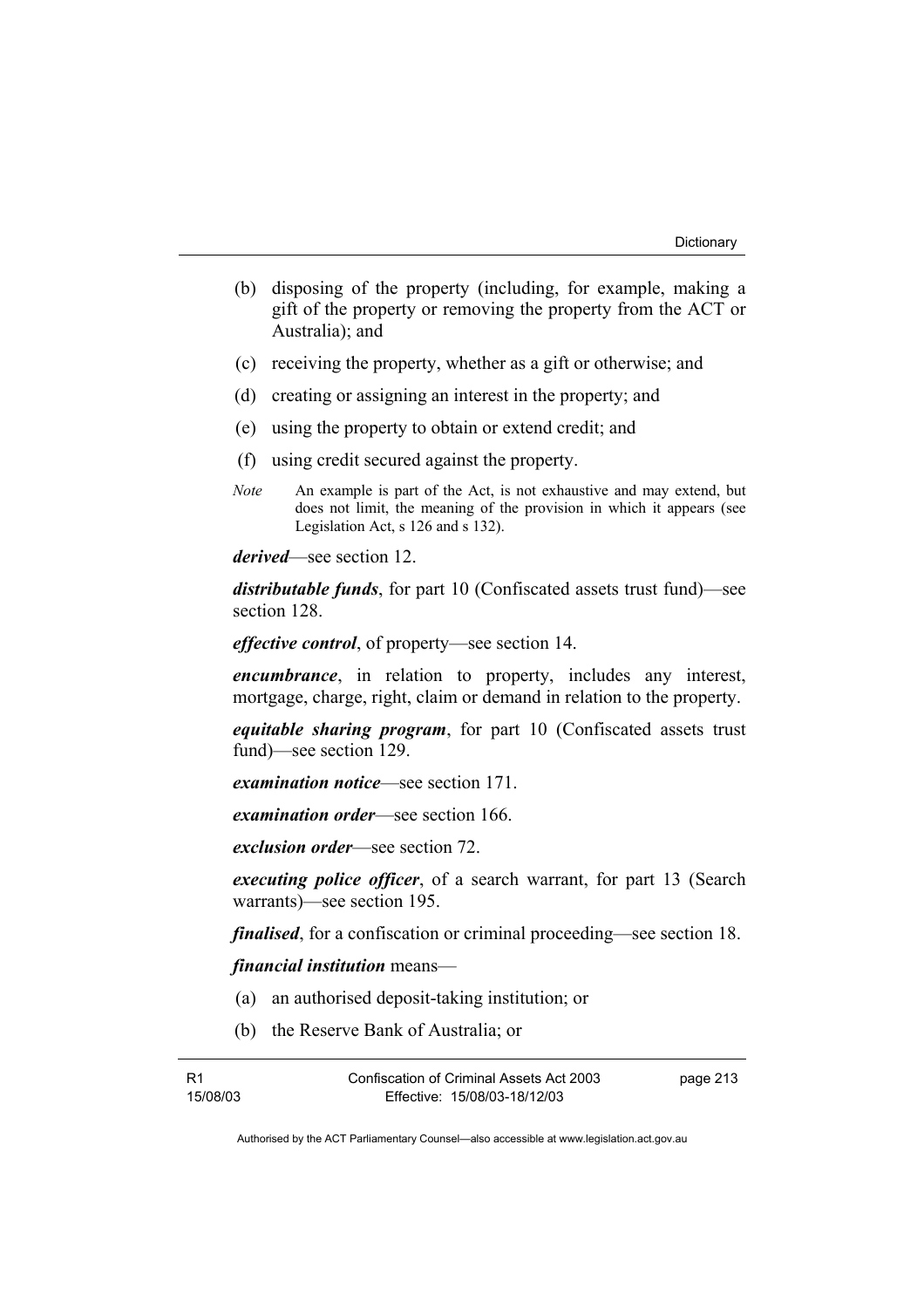- (c) an entity registered or incorporated as a cooperative housing society or similar society under the law of the Territory, a State or another Territory; or
- (d) a person who carries on State banking within the meaning of the Commonwealth Constitution, section 51 (13); or
- (e) a corporation that is, or that, if it had been incorporated in Australia, would be, a financial corporation within the meaning of the Commonwealth Constitution, section 51 (20); or
- (f) a person who permits someone else to deposit money with the person for use by the other person in relation to gaming or betting; or
- (g) an entity prescribed under the regulations for this definition.

*forfeited* property, means property forfeited under part 5 (Forfeiture of property).

*forfeiture order* means a civil forfeiture order or a conviction forfeiture order.

*Note* A registered interstate forfeiture order is taken to be a forfeiture order under this Act (see s 139).

*forfeiture or penalty application*, for division 4.3 (Duration of restraining orders)—see section 41.

*frisk search*, for part 13 (Search warrants)—see section 195.

*fully satisfied*—a forfeiture order or penalty order, or an automatic forfeiture of property, is *fully satisfied* when—

- (a) for an automatic forfeiture of property or a forfeiture order the property that is the subject of the automatic forfeiture or order has vested in law in the Territory and the public trustee has taken control of the property; and
- (b) for a penalty order—the amount of the order has been paid to, or recovered by, the Territory or realised by the public trustee from the disposal of property.

| page 214 | Confiscation of Criminal Assets Act 2003 |          |
|----------|------------------------------------------|----------|
|          | Effective: 15/08/03-18/12/03             | 15/08/03 |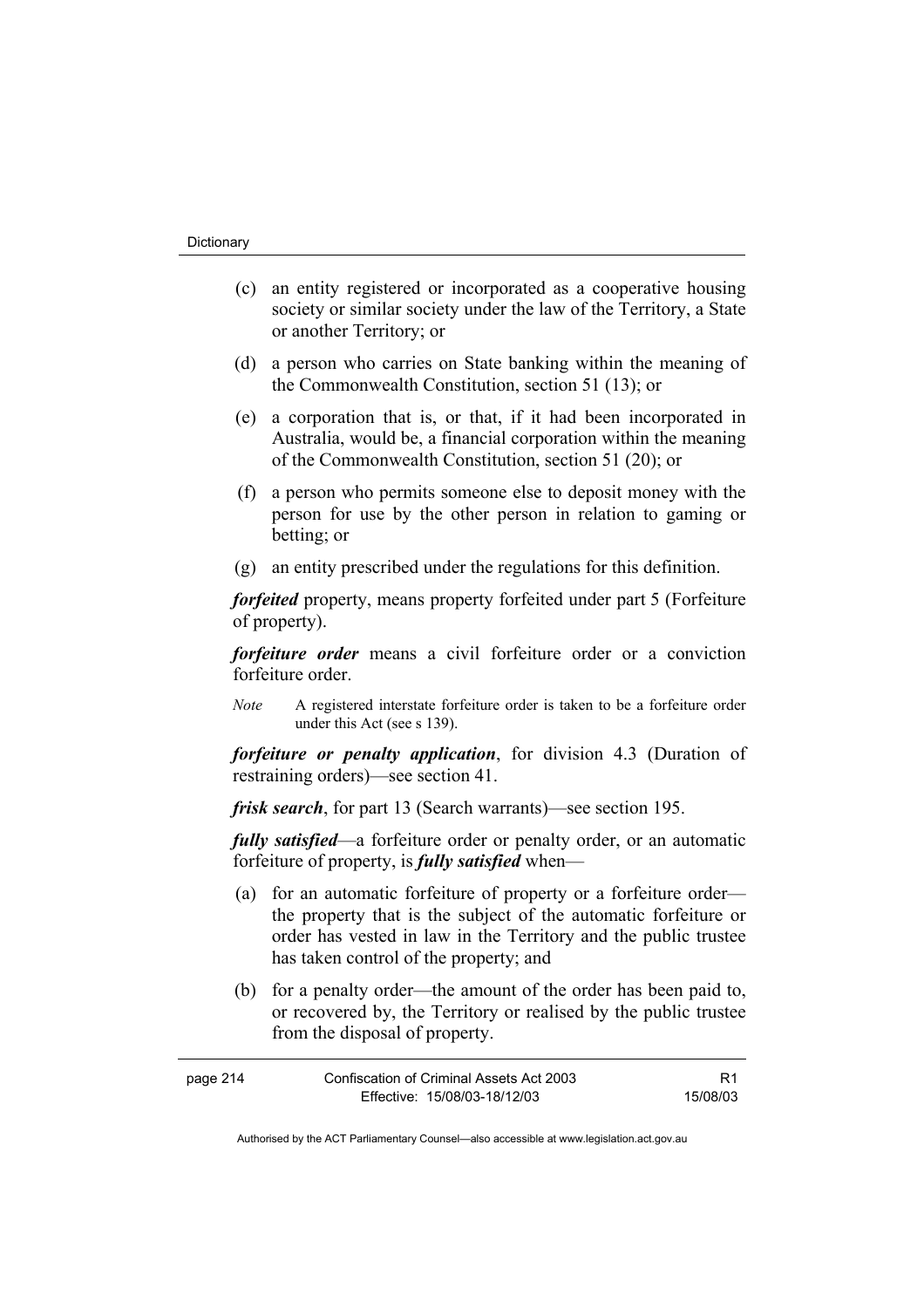*indictable offence*—see section 13 (2).

*information order*—see section 186.

*inquiry notice*—see section 144.

*in relation to*—to remove any doubt, *in relation to* includes—

- (a) in; and
- (b) for or for the purposes of; and
- (c) in connection with; and
- (d) in respect of; and
- (e) with respect to.

### **Example**

The phrase 'property used, or intended to be used by an offender, in relation to the commission of an offence' (in s 3 (d) and elsewhere) refers to all or any of the following:

(a) property used *in* or *in relation to* the commission of the offence;

- (b) property used *for* or *for the purposes of* the commission of the offence;
- (c) property used *in connection with* the commission of the offence;
- (d) property used *in respect of* the commission of the offence;
- (e) property used *with respect to* the commission of the offence.
- *Note* An example is part of the Act, is not exhaustive and may extend, but does not limit, the meaning of the provision in which it appears (see Legislation Act, s 126 and s 132).

*interested person*, for part 8 (Forfeited property)—see section 107.

*interstate automatic forfeiture decision* means a corresponding law order prescribed under the regulations for this definition.

*interstate civil forfeiture order* means a corresponding law order prescribed under the regulations for this definition.

*interstate conviction forfeiture order* means a corresponding law order prescribed under the regulations for this definition.

R1 15/08/03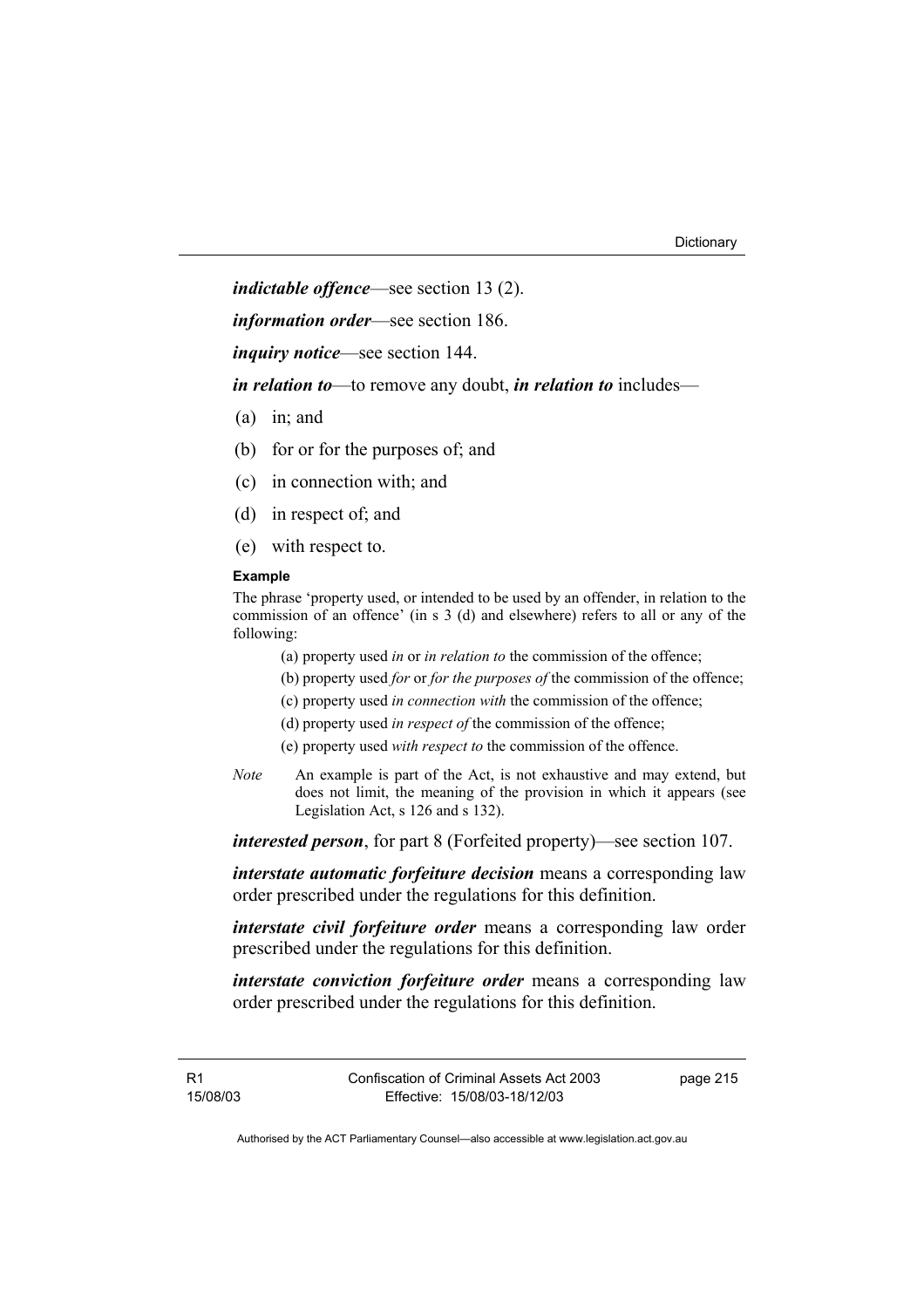*interstate forfeiture order* means an interstate civil forfeiture order or interstate conviction forfeiture order.

*interstate penalty charge*—see section 142 (2) (Interstate penalty charges).

*interstate penalty order* means a corresponding law order prescribed under the regulations for this definition.

*interstate restraining order* means a corresponding law order prescribed under the regulations for this definition.

*investigation*, for division 12.5 (Examination orders and notices) see section 164

*issuing officer*, for a search warrant, for part 13 (Search warrants) see section 195.

*joint ownership*—property is *jointly owned* if the owners own the property as joint tenants or tenants in common.

*money laundering offence* means—

- (a) an offence against the *Crimes Act 1900*, division 6.2A (Money laundering and organised fraud); or
- (b) an offence against a law of the Commonwealth, a State or another Territory that is declared under the regulations to be a corresponding offence, whether or not the offence corresponds, or substantially corresponds, to an offence mentioned in paragraph (a).

*monitoring order*—see section 148.

*narcotic substance*, for division 7.3 (Value of benefits)—see section 90.

*non-disclosable information order*—see section 191.

*occupier*, of premises, for part 13 (Search warrants)—see section 195.

| Confiscation of Criminal Assets Act 2003<br>page 216 |                              |          |
|------------------------------------------------------|------------------------------|----------|
|                                                      | Effective: 15/08/03-18/12/03 | 15/08/03 |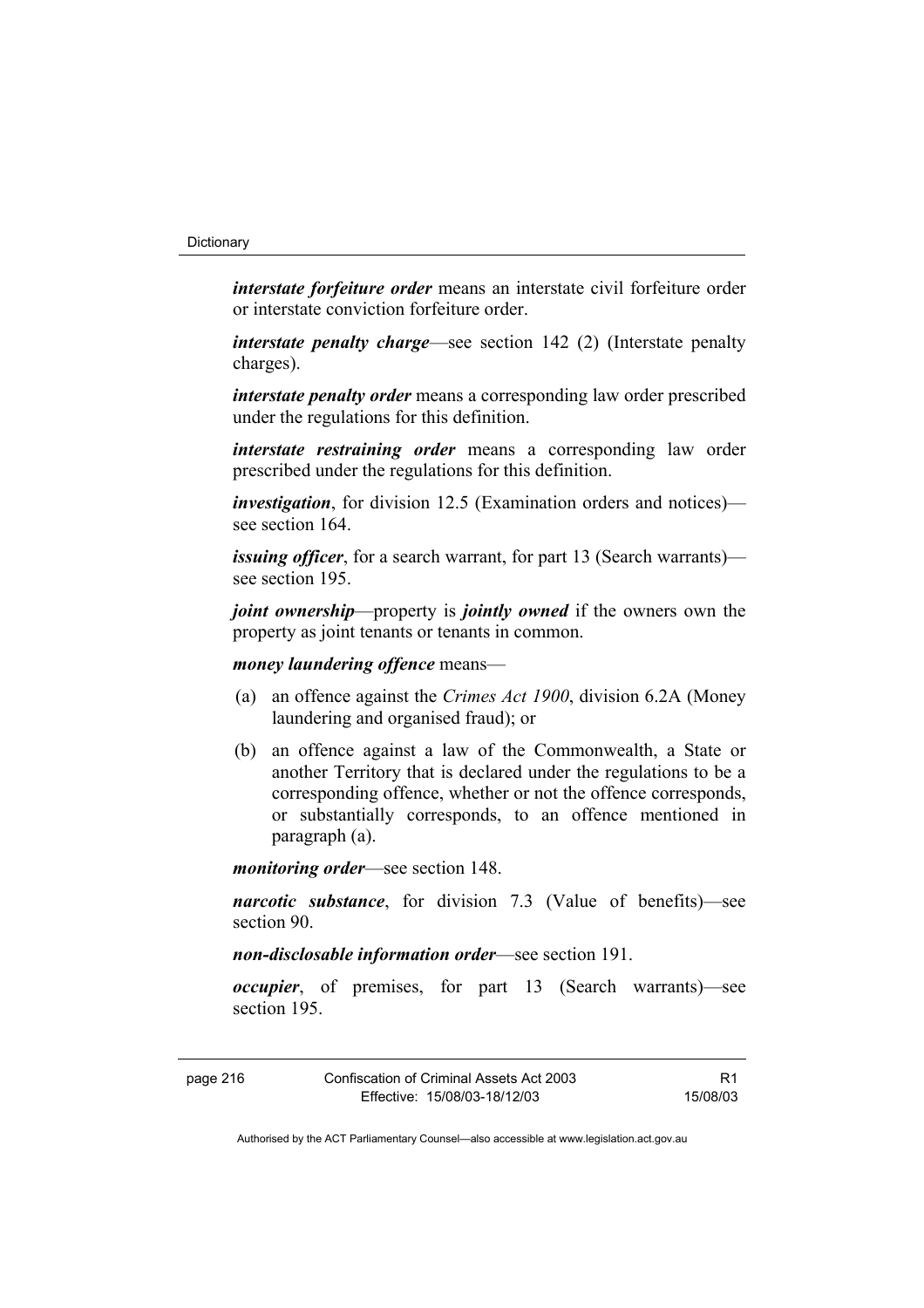*offence*—see section 13 (1).

*offender*, in relation to an offence, means a person (including a corporation) who committed, or is alleged to have committed, the offence.

*Note* A reference to a *person* generally includes a reference to a corporation as well as an individual, see Legislation Act, s 160. (See also the Legislation Act, dict, pt 1, def *person*.)

*ordinary indictable offence*—see section 13 (2).

*ordinary search*, for part 13 (Search warrants)—see section 195.

*party*, to an offence, means a person who—

- (a) commits or participates in the offence; or
- (b) is an accessory before or after the fact to the offence.

*penalty charge*—see section 94 (4) (Creation of penalty charge over restrained property).

*Note* An interstate penalty charge is taken to be a penalty charge under this Act (see s 142).

*penalty order*—see section 82.

*person assisting*, in relation to a search warrant, for part 13 (Search warrants)—see section 195.

*premises*, for part 13 (Search warrants)—see section 195.

*present* an indictment includes laying an information.

*production order*—see section 156.

#### *property*—

- (a) of an offender, for division 7.3 (Value of benefits)—see section 90; and
- (b) of a person, includes property in which the person has a beneficial interest.

page 217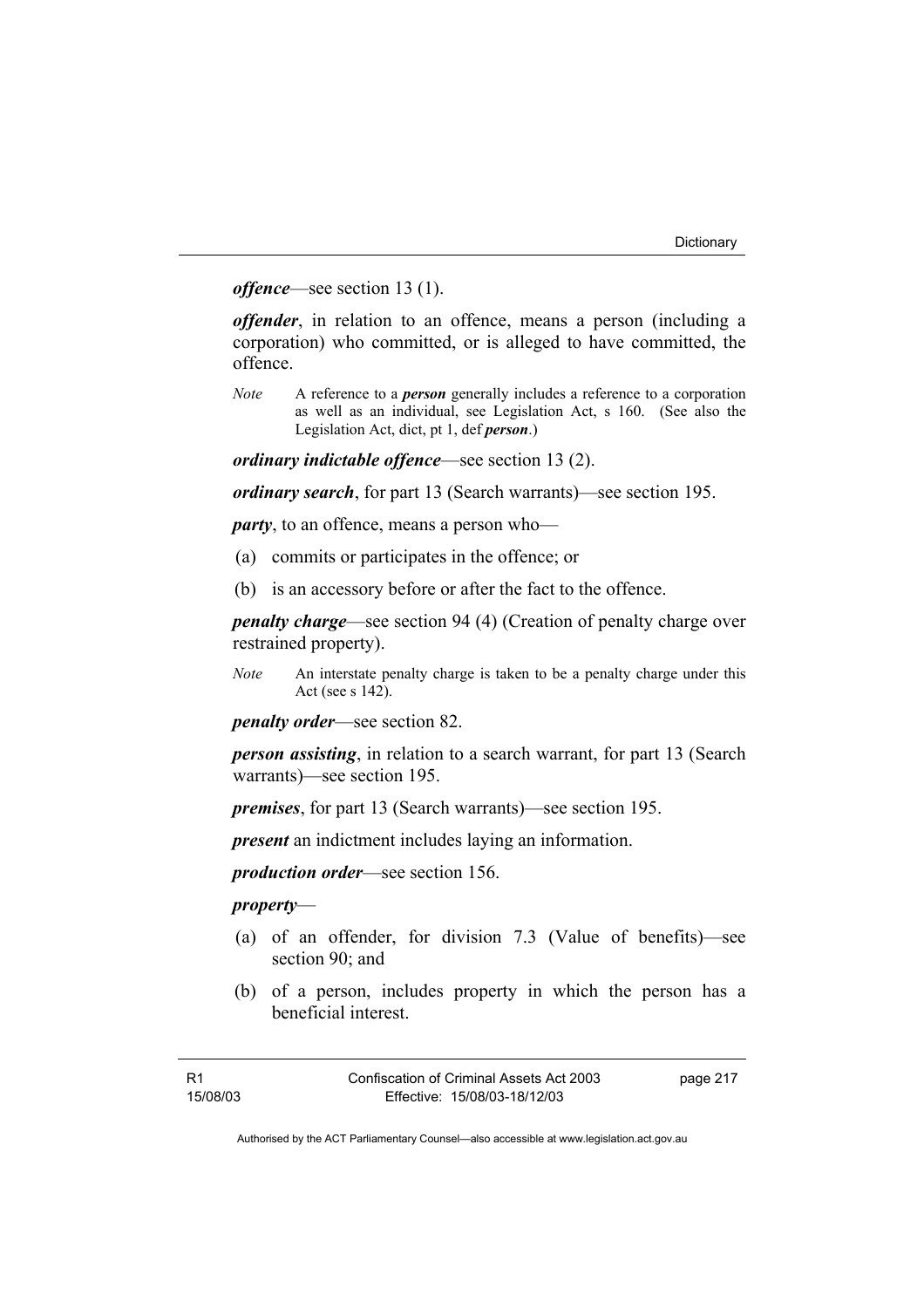*property-tracking document*—see section 157.

*purposes of this Act*—see section 3.

*quashed*—see section 15 (3) and (4).

*registered*, for a corresponding law order, means registered under part 11 (Interstate orders).

*registrable property* means property title to which is passed by registration in a statutory property register.

*registered property interest* means an interest in property recorded in a statutory property register.

*related* offence—see section 13 (3).

*relevant court*—see section 238.

*reserved funds*, for part 10 (Confiscated assets trust fund)—see section 128.

*restrained*, in relation to property, means property subject to a restraining order.

*restraining order*—see section 19.

- *Note* A registered interstate restraining order is taken to be a restraining order under this Act (see s 139).
- *return or compensation order*—see section 121.

*search warrant*, for part 13 (Search warrants)—see section 195.

*serious offence*—see section 13 (2).

*statutory property register* means a register kept under a Territory law, or a law of the Commonwealth, a State or another Territory, for recording ownership of property (including interests in property) if—

 (a) title to the property is passed by registration in the register of ownership of the property; or

| page 218 | Confiscation of Criminal Assets Act 2003 | R1       |
|----------|------------------------------------------|----------|
|          | Effective: 15/08/03-18/12/03             | 15/08/03 |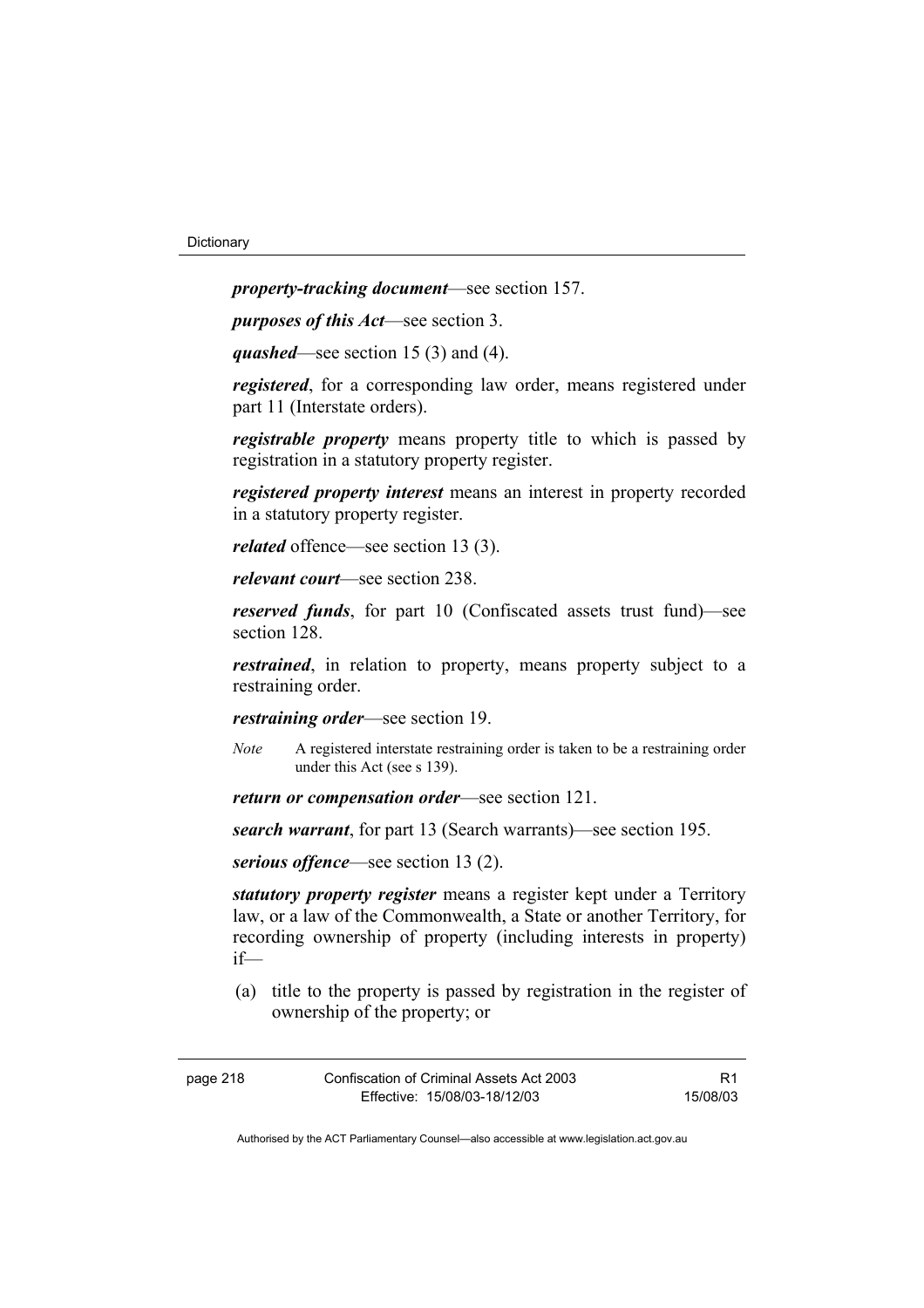(b) the owner of an interest in the property may lose the interest if the interest is not registered in the register.

#### **Examples**

- 1 the register of land titles kept under the *Land Titles Act 1925*, section 43
- 2 the register of interests in goods mentioned in the *Sale of Motor Vehicles Act 1977*, part 4A (Registration of interests in motor vehicles)
- *Note* An example is part of the Act, is not exhaustive and may extend, but does not limit, the meaning of the provision in which it appears (see Legislation Act, s 126 and s 132).

*subject to forfeiture*, in relation to property—see section 73.

*sufficient consideration*, in relation to acquiring or disposing or otherwise dealing with property, means acquiring, disposing of, or otherwise dealing with, the property for a consideration that is sufficient and that appropriately reflects the value of the property having regard only to commercial considerations.

*tainted property*—see section 10.

*target material*, for part 13 (Search warrants)—see section 195.

*transaction suspension order*—see section 152.

*trust fund* means the confiscated assets trust fund under section 130.

*unclaimed tainted property*—see section 11.

*unclaimed tainted property restraining order*—see section 21.

*vehicle*, for part 13 (Search warrants)—see section 195.

page 219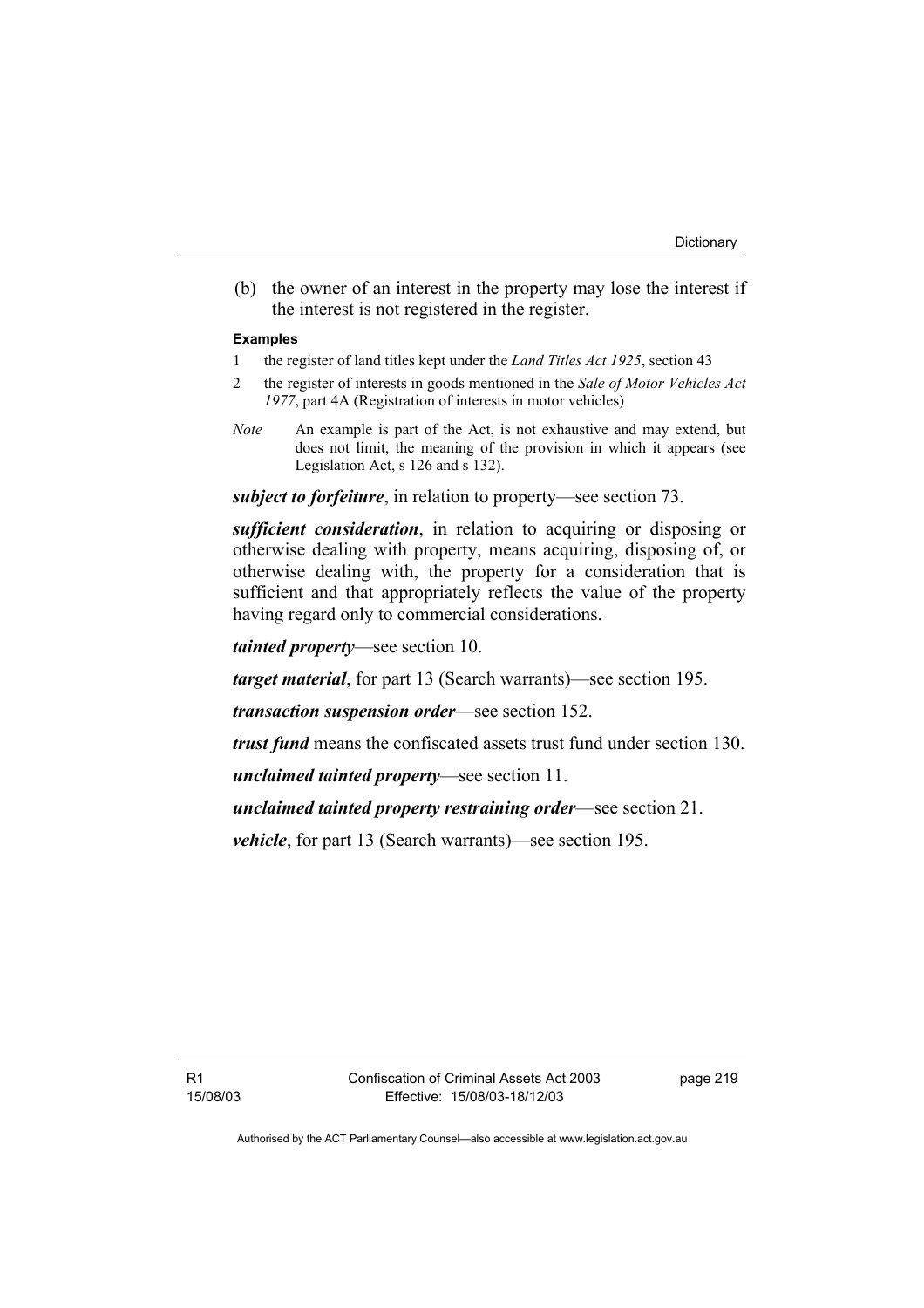#### **Endnotes**

1 About the endnotes

# **Endnotes**

## **1 About the endnotes**

Amending and modifying laws are annotated in the legislation history and the amendment history. Current modifications are not included in the republished law but are set out in the endnotes.

Not all editorial amendments made under the *Legislation Act 2001*, part 11.3 are annotated in the amendment history. Full details of any amendments can be obtained from the Parliamentary Counsel's Office.

Uncommenced amending laws and expiries are listed in the legislation history and the amendment history. These details are underlined. Uncommenced provisions and amendments are not included in the republished law but are set out in the last endnote.

If all the provisions of the law have been renumbered, a table of renumbered provisions gives details of previous and current numbering.

The endnotes also include a table of earlier republications.

If the republished law includes penalties, current information about penalty unit values appears on the republication inside front cover.

# **2 Abbreviation key**

| $am = amended$                             | $ord = ordinance$                           |
|--------------------------------------------|---------------------------------------------|
| $amdt = amendment$                         | orig = original                             |
| $ch = chapter$                             | $p = page$                                  |
| $cl = clause$                              | par = paragraph                             |
| $def = definition$                         | pres = present                              |
| $dict = dictionary$                        | $prev = previous$                           |
| disallowed = disallowed by the Legislative | $(\text{prev})$ = previously                |
| Assembly                                   | $prov = provision$                          |
| $div =$ division                           | $pt = part$                                 |
| $exp = expires/expired$                    | $r = rule/subrule$                          |
| Gaz = Gazette                              | $reg = regulation/subregulation$            |
| $hdg =$ heading                            | $renum = renumbered$                        |
| IA = Interpretation Act 1967               | $reloc = relocated$                         |
| ins = inserted/added                       | $R[X]$ = Republication No                   |
| $LA =$ Legislation Act 2001                | $RI =$ reissue                              |
| $LR =$ legislation register                | s = section/subsection                      |
| LRA = Legislation (Republication) Act 1996 | $sch = schedule$                            |
| $mod = modified / modified$                | $sdiv = subdivision$                        |
| $No = number$                              | $sub =$ substituted                         |
| $num = numbered$                           | SL = Subordinate Law                        |
| $o$ = order                                | underlining $=$ whole or part not commenced |
| om = omitted/repealed                      | or to be expired                            |
|                                            |                                             |

page 220 Confiscation of Criminal Assets Act 2003 Effective: 15/08/03-18/12/03

R1 15/08/03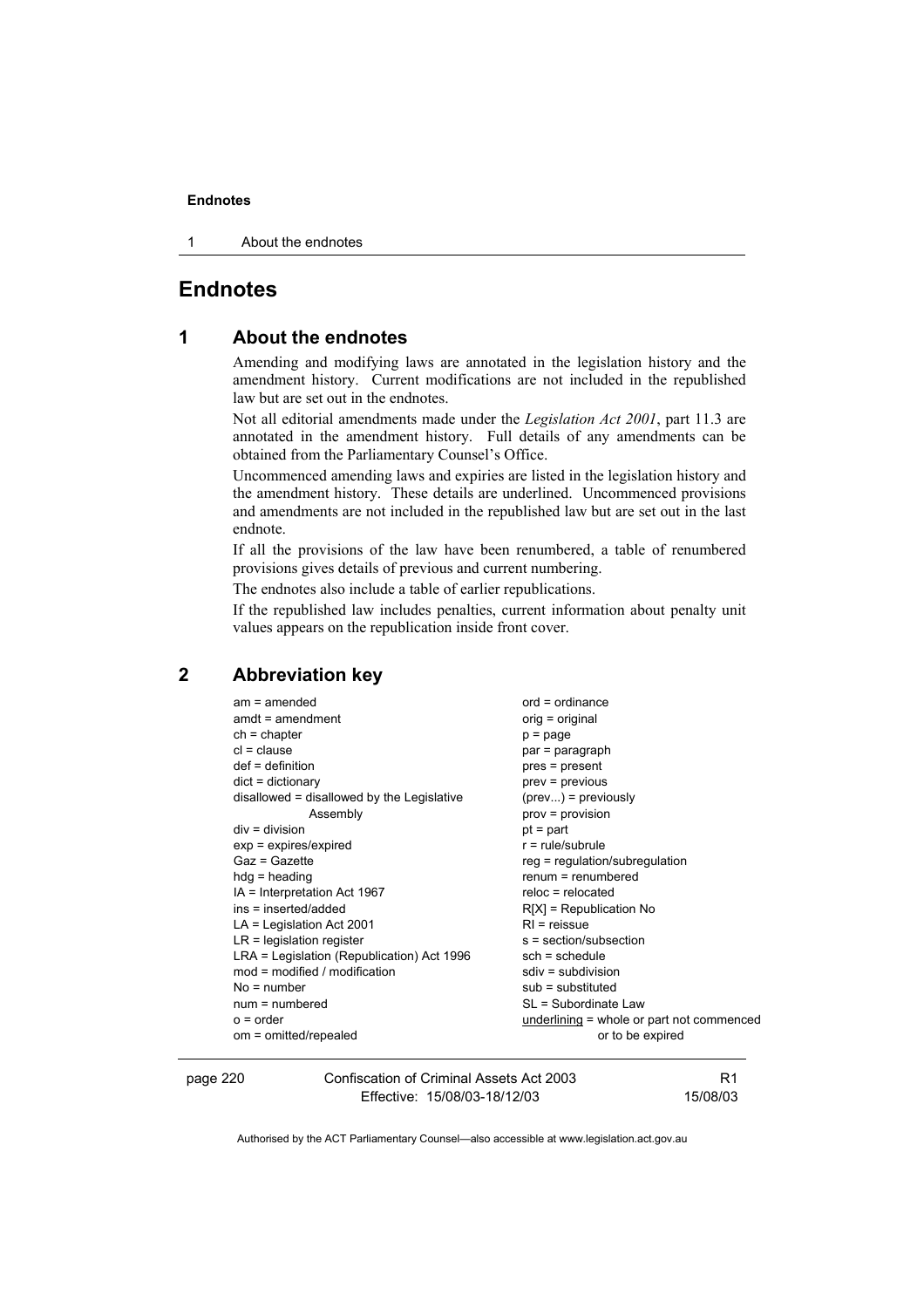#### **Endnotes**

# **3 Legislation history**

## **Confiscation of Criminal Assets Act 2003 A2003-8**

notified LR 27 March 2003 s 1, s 2 commenced 27 March 2003 (LA s 75 (1)) remainder commenced 15 August 2003 (s 2 and CN2003-7)

as amended by

### **Legislation (Gay, Lesbian and Transgender) Amendment Act 2003 A2003-14 sch 1 pt 1.6**

notified LR 27 March 2003 s 1, s 2 commenced 27 March 2003 (LA s 75 (1)) sch 1 pt 1.6 commenced 28 March 2003 (s 2)

## **4 Amendment history**

# **Commencement**  s 2 om LA s 89 (4) **Payment of living and business expenses from restrained property**  s 37 def *domestic partner* om A2003-14 amdt 1.18 def *domestic partnership* om A2003-14 amdt 1.18 **Search warrants—restrictions on personal searches**  s 211 am A2003-14 amdts 1.19, 1.20; ss renum R1 LA (see A2003-8 amdt 1.21) **Consequential and transitional matters**  pt 16 hdg exp 15 August 2005 (s 269) **Repeal of Proceeds of Crime legislation**  s 261 om LA s 89 (3) **Orders under repealed Act**  s 262 exp 15 August 2005 (s 269) **Proceedings for offences committed before the commencement of this Act**  s 263 exp 15 August 2005 (s 269) **Use of information etc obtained under repealed Act**  s 264 exp 15 August 2005 (s 269) **Confiscated assets trust fund**  s 265 exp 15 August 2005 (s 269) **Transitional regulations**  s 266 exp 15 August 2005 (s 269)

R1 15/08/03 Confiscation of Criminal Assets Act 2003 Effective: 15/08/03-18/12/03

page 221